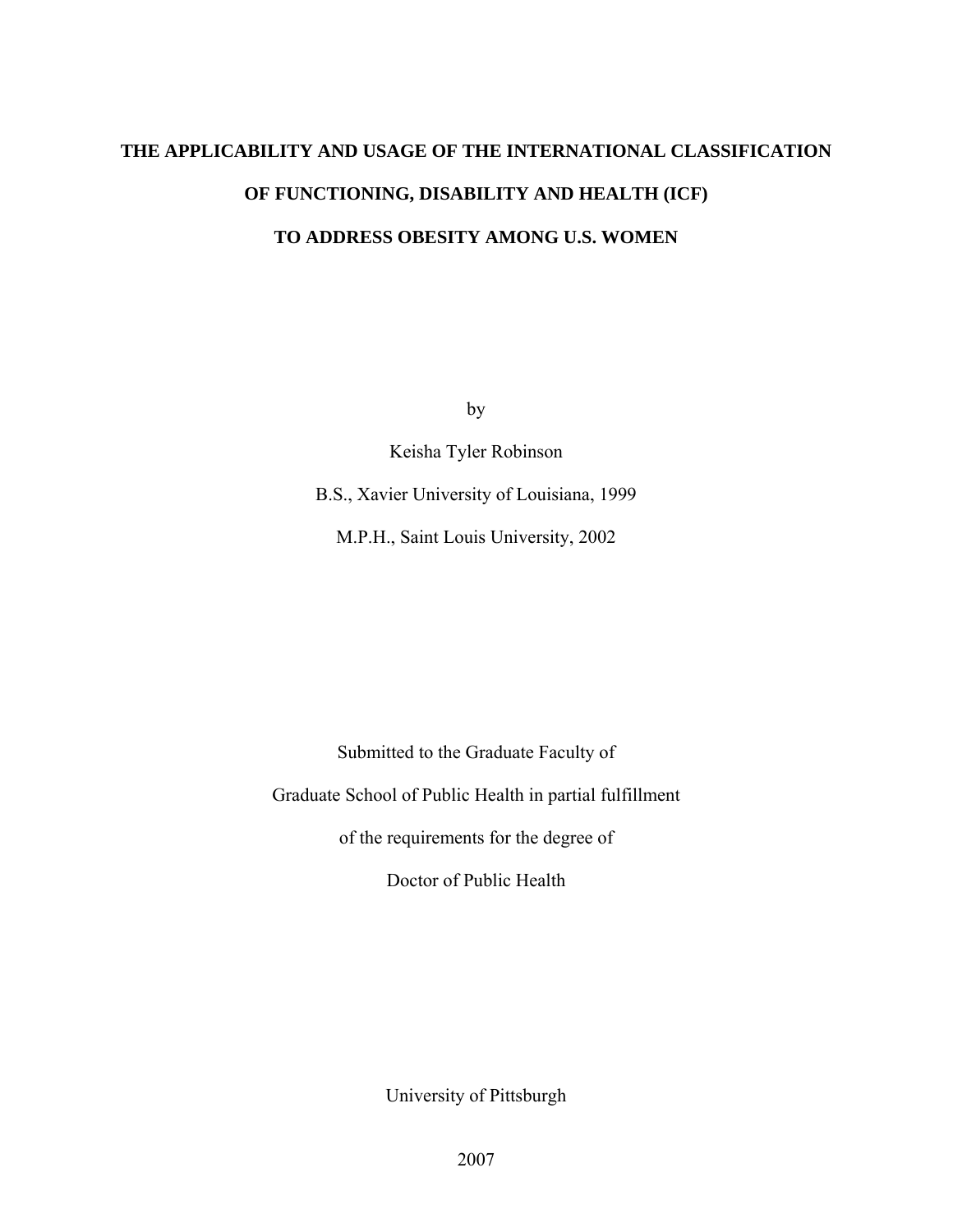### UNIVERSITY OF PITTSBURGH

## GRADUATE SCHOOL OF PUBLIC HEALTH

This dissertation was presented

by

Keisha Tyler Robinson

It was defended on

July 16, 2007

and approved by

Dissertation Advisor: James Butler, DrPH Assistant Professor Behavioral and Community Health Sciences Graduate School of Public Health University of Pittsburgh

> John W. Wilson, PhD Assistant Professor **Biostatistics** Graduate School of Public Health University of Pittsburgh

Robert M. Goodman, PhD Professor Behavioral and Community Health Sciences Graduate School of Public Health University of Pittsburgh

> Madelyn H. Fernstrom, PhD Associate Professor Epidemiology Graduate School of Public Health University of Pittsburgh

Jeanette M. Trauth, PhD Associate Professor Behavioral and Community Health Sciences Graduate School of Public Health University of Pittsburgh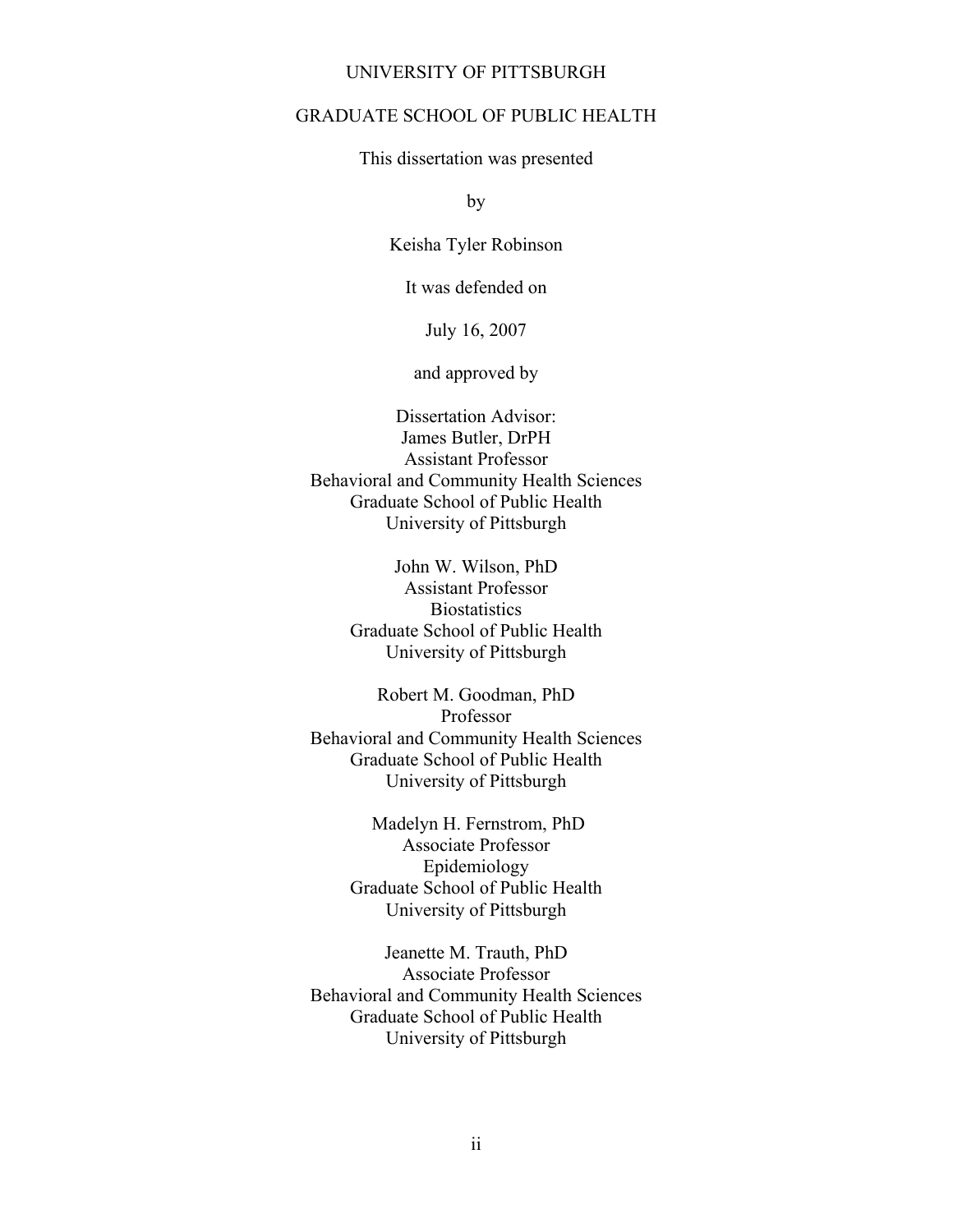Copyright © by Keisha Tyler Robinson

2007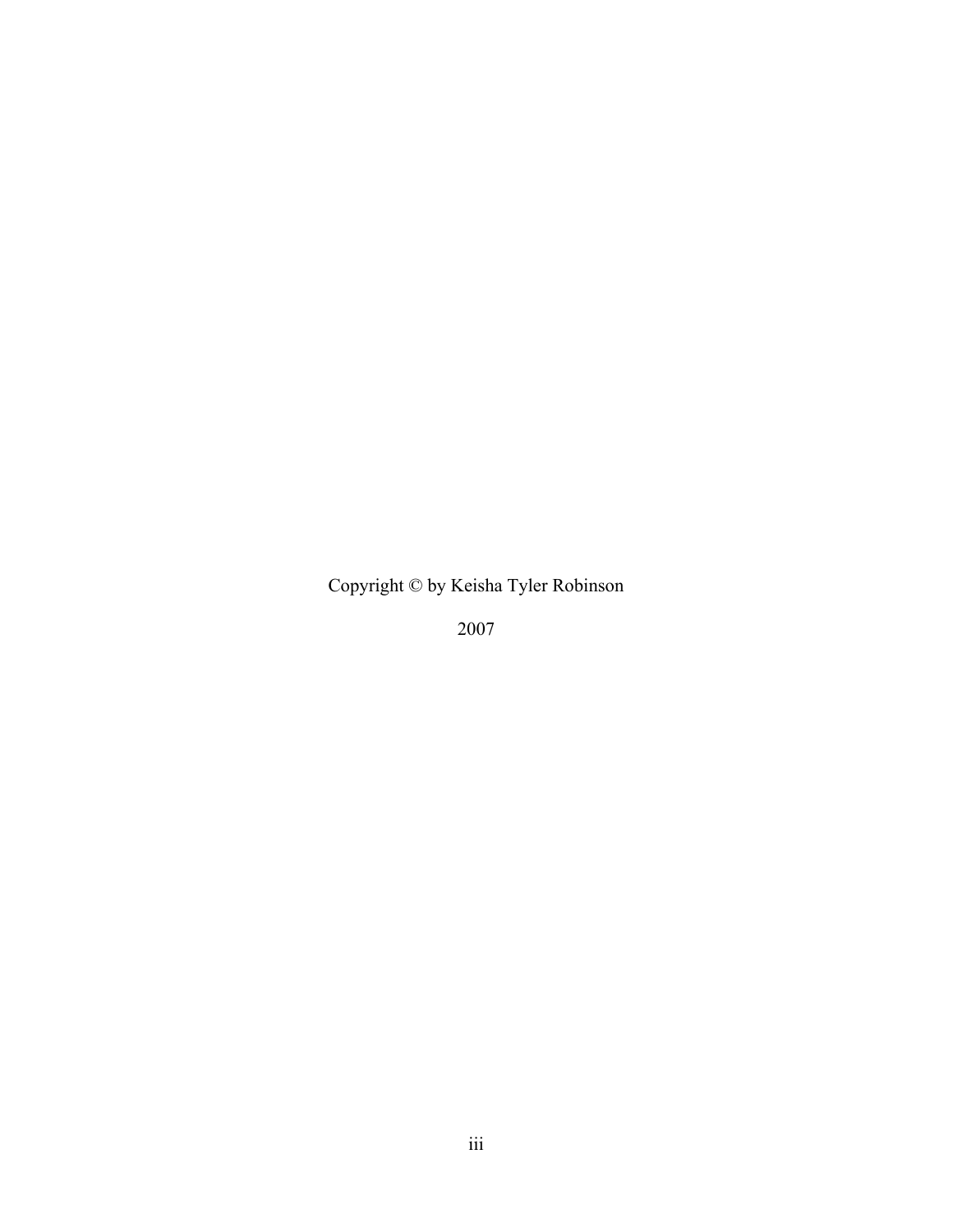# **THE APPLICABILITY AND USAGE OF THE INTERNATIONAL CLASSIFICATION OF FUNCTIONING, DISABILITY AND HEALTH (ICF) TO ADDRESS OBESITY AMONG U.S. WOMEN**

Keisha Tyler Robinson, DrPH

University of Pittsburgh, 2007

**Background:** Over the past two decades, obesity among women has significantly increased, with women having the highest prevalence in the United States. Obesity prevention programs and interventions focusing on women have traditionally included individual-level approaches although obesity is a multi-level problem. The research literature has cited numerous factors that contribute to obesity—behavioral, personal, psychological, sociodemographic, environmental, biological, and childbearing. As a result, recent public health efforts have shifted away from individual approaches to those that handle multiple factors.

**Methods:** While multiple factors have been associated with obesity among women, the degree and variability of the factors have not been determined in the literature. These three studies seek to explore the effects of the multiple factors on BMI in U.S. women using the International Classification of Functioning, Disability and Health (ICF) Core Sets for Obesity, developed by the World Health Organization and data from the National Health and Nutrition Examination Survey (NHANES). Linear regression was used in the analyses.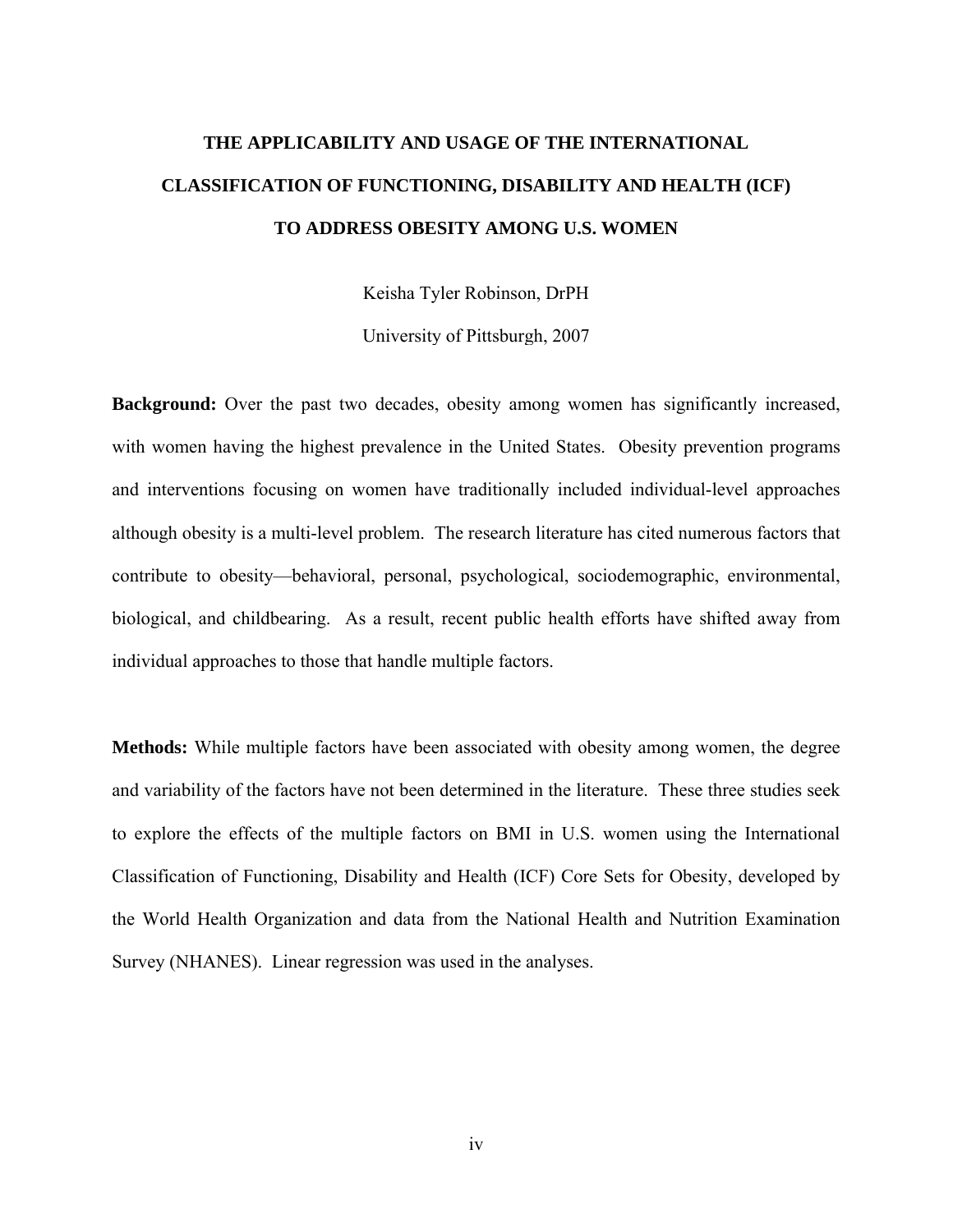**Results:** Significant factors of obesity were sociodemographic information (age, income, and race), body weight perceptions, coexisting health conditions, physical functioning, and engaging in physical activity and proper nutritional practices.

**Conclusions:** Obesity prevention and treatment programs for U.S. women should focus on the most significant factors identified in these studies to decrease obesity incidence and prevalence.

**Public Health Relevance:** The information garnered from this study can be used to further identify the most important characteristics needed for future obesity prevention programs for women.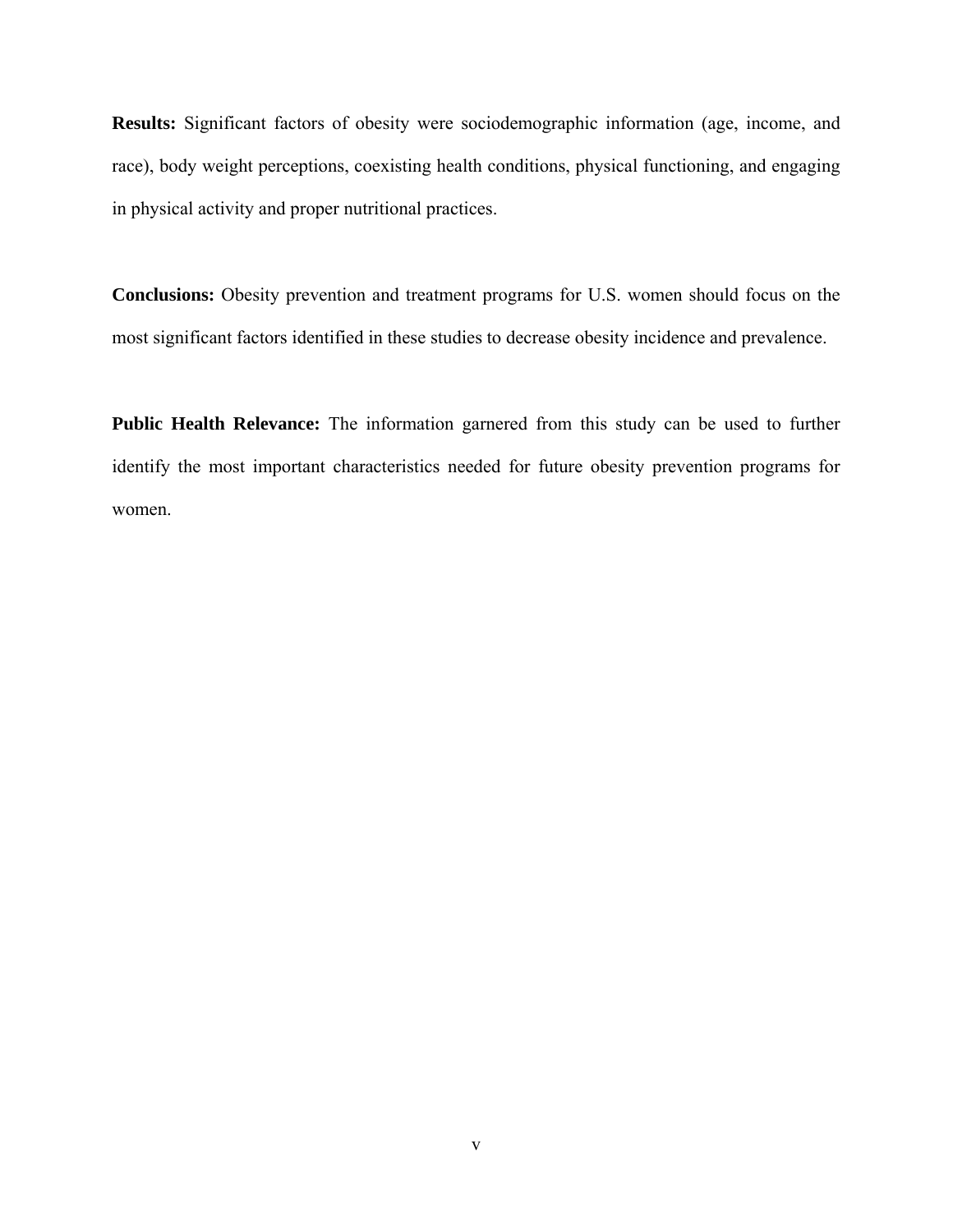## **TABLE OF CONTENTS**

| 1.0 |     |       |                                                                              |  |
|-----|-----|-------|------------------------------------------------------------------------------|--|
|     | 1.1 |       |                                                                              |  |
|     | 1.2 |       |                                                                              |  |
|     |     | 1.2.1 |                                                                              |  |
|     |     | 1.2.2 |                                                                              |  |
|     | 1.3 |       |                                                                              |  |
| 2.0 |     |       |                                                                              |  |
|     | 2.1 |       | CONCEPTUAL MODELS AND FRAMEWORKS OF DISABILITY,                              |  |
|     |     |       |                                                                              |  |
|     |     | 2.1.1 |                                                                              |  |
|     |     | 2.1.2 |                                                                              |  |
|     |     | 2.1.3 |                                                                              |  |
|     |     | 2.1.4 | The International Classification of Functioning, Disability and Health       |  |
|     |     |       |                                                                              |  |
|     | 2.2 |       | THEORETICAL FRAMEWORKS<br><b>THEORIES</b><br><b>AND</b><br><b>USED</b><br>IN |  |
|     |     |       |                                                                              |  |
|     | 2.3 |       |                                                                              |  |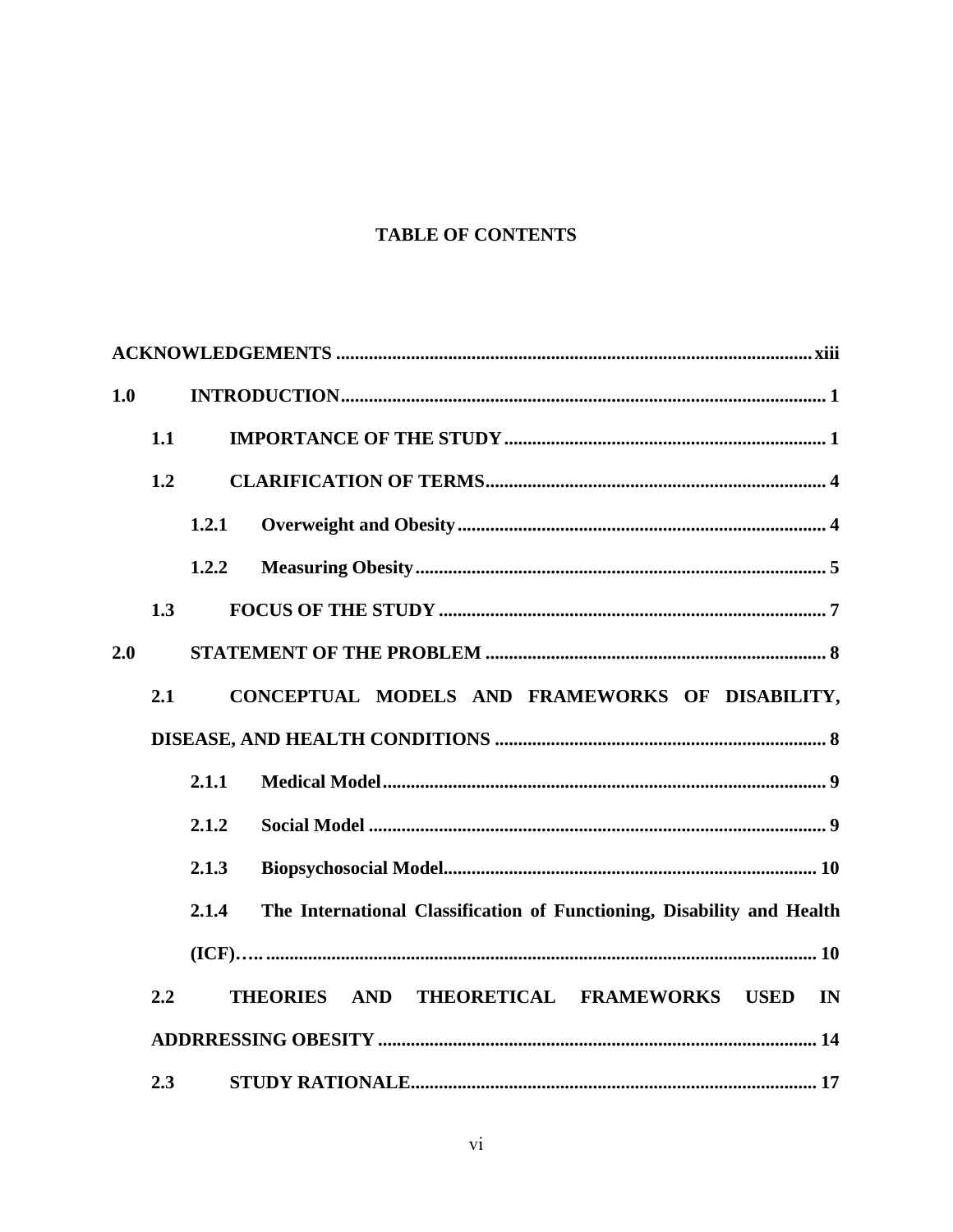|     | 2.4 |       |                                              |      |
|-----|-----|-------|----------------------------------------------|------|
| 3.0 |     |       |                                              |      |
|     | 3.1 |       |                                              |      |
|     |     | 3.1.1 |                                              |      |
|     |     | 3.1.2 |                                              |      |
|     |     | 3.1.3 |                                              |      |
|     |     | 3.1.4 |                                              |      |
|     |     | 3.1.5 |                                              |      |
|     | 3.2 |       |                                              |      |
|     |     | 3.2.1 |                                              |      |
|     |     | 3.2.2 |                                              |      |
|     |     | 3.2.3 |                                              |      |
|     |     | 3.2.4 |                                              |      |
|     |     | 3.2.5 |                                              |      |
|     |     | 3.2.6 |                                              |      |
|     |     | 3.2.7 |                                              |      |
|     | 3.3 |       |                                              | . 34 |
|     | 3.4 |       | CONCEPTUALIZING OBESITY AND IMPLICATIONS FOR |      |
|     |     |       |                                              |      |
| 4.0 |     |       |                                              |      |
|     | 4.1 |       |                                              |      |
|     |     | 4.1.1 |                                              |      |
|     |     | 4.1.2 |                                              |      |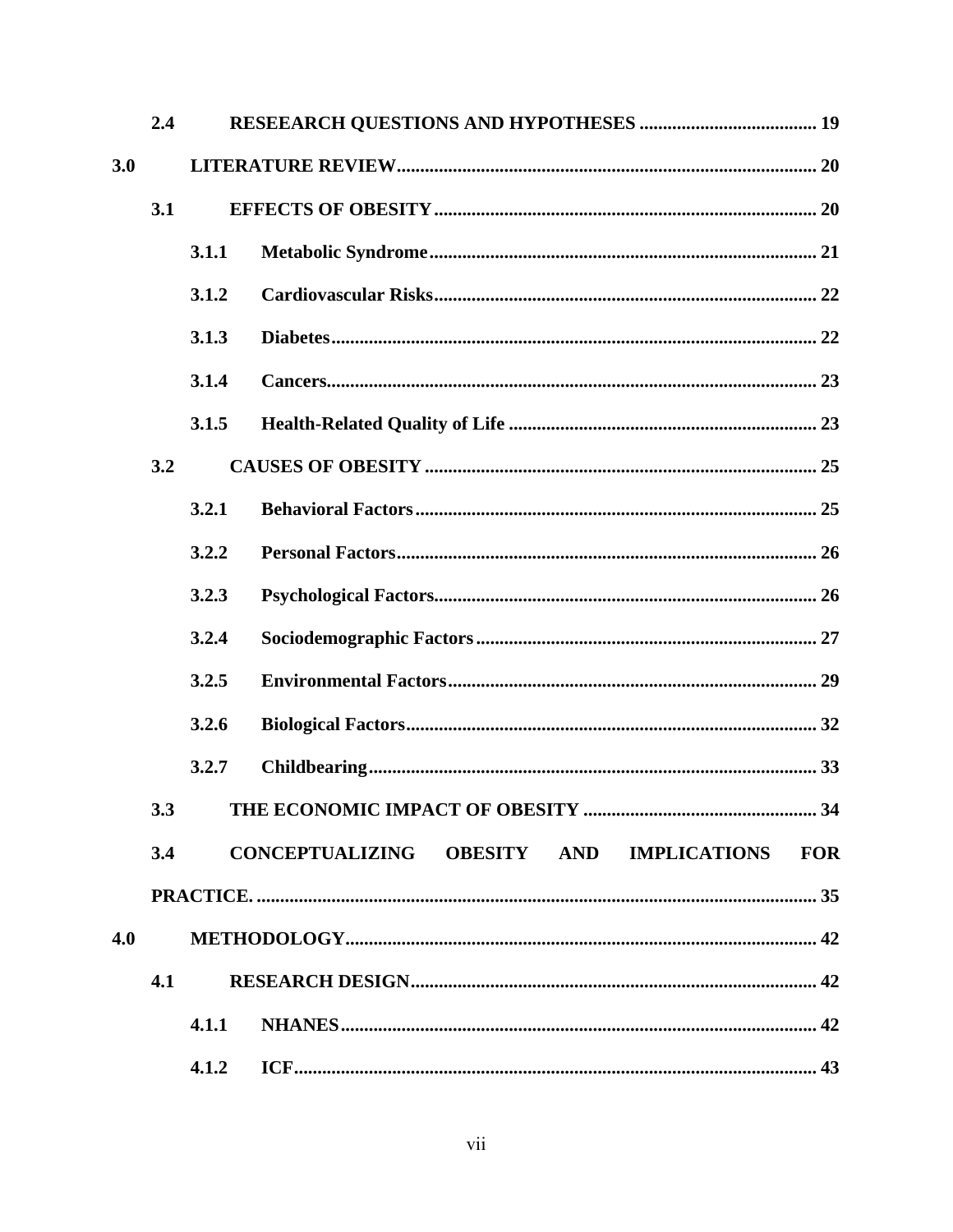|     | 4.2 |       |                                                                   |  |  |
|-----|-----|-------|-------------------------------------------------------------------|--|--|
|     | 4.3 |       |                                                                   |  |  |
|     |     | 4.3.1 |                                                                   |  |  |
|     |     | 4.3.2 |                                                                   |  |  |
|     |     | 4.3.3 |                                                                   |  |  |
|     | 4.4 |       |                                                                   |  |  |
|     |     | 4.4.1 |                                                                   |  |  |
|     |     | 4.4.2 |                                                                   |  |  |
|     |     | 4.4.3 |                                                                   |  |  |
|     |     | 4.4.4 |                                                                   |  |  |
| 5.0 |     |       | MANUSCRIPT ONE: USE OF THE INTERNATIONAL CLASSIFICATION           |  |  |
| OF  |     |       | FUNCTIONING, DISABILITY AND HEALTH (ICF) IN PREDICTING BMI        |  |  |
|     |     |       |                                                                   |  |  |
|     | 5.1 |       |                                                                   |  |  |
|     | 5.2 |       |                                                                   |  |  |
|     | 5.3 |       |                                                                   |  |  |
|     | 5.4 |       |                                                                   |  |  |
|     | 5.5 |       |                                                                   |  |  |
|     | 5.6 |       |                                                                   |  |  |
| 6.0 |     |       | MANUSCRIPT TWO: USE OF THE INTERNATIONAL CLASSIFICATION           |  |  |
|     |     |       | OF FUNCTIONING, DISABILITY AND HEALTH (ICF) TO UNDERSTAND OBESITY |  |  |
|     |     |       |                                                                   |  |  |
|     | 6.1 |       |                                                                   |  |  |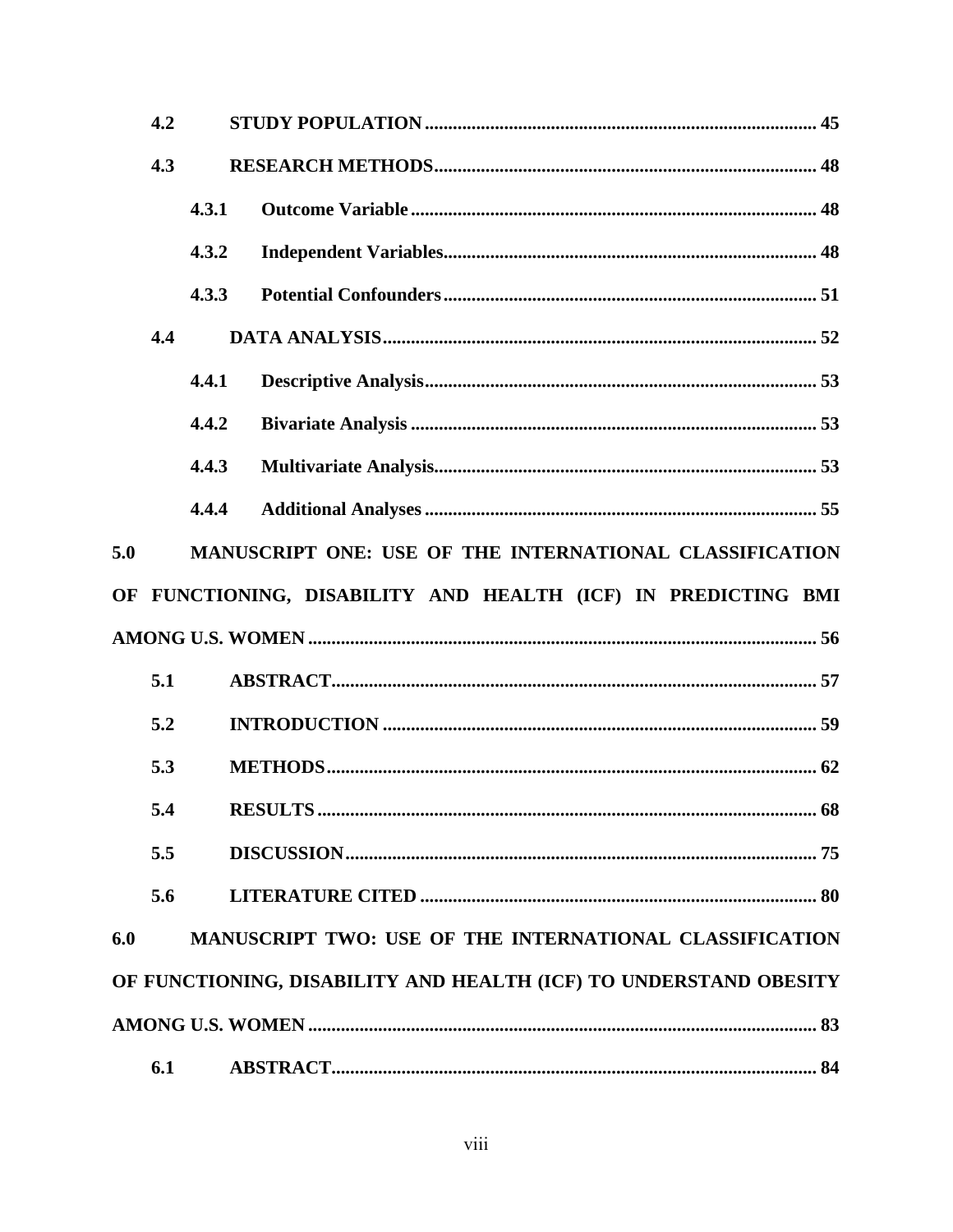|     | 6.2 |                                                                         |
|-----|-----|-------------------------------------------------------------------------|
|     | 6.3 |                                                                         |
|     | 6.4 |                                                                         |
|     | 6.5 |                                                                         |
|     | 6.6 |                                                                         |
| 7.0 |     | RECOMMENDATIONS REGARDING USE OF THE INTERNATIONAL                      |
|     |     | CLASSIFICATION OF FUNCTIONING, DISABILITY AND HEALTH (ICF) TO           |
|     |     |                                                                         |
|     | 7.1 |                                                                         |
|     | 7.2 |                                                                         |
|     | 7.3 | <b>CURRENT STRATEGIES USED IN OBESITY PROGRAMS 119</b>                  |
|     | 7.4 | THE PROPOSAL OF THE INTERNATIONAL CLASSIFICATION OF                     |
|     |     | <b>FUNCTIONING, DISABILITY AND HEALTH (ICF) TO ADDRESS OBESITY  121</b> |
|     | 7.5 | <b>SIGNIFICANT FACTORS AFFECTING OBESITY IN WOMEN  123</b>              |
|     | 7.6 | RECOMMENDATIONS REGARDING NECESSARY CONTENT FOR                         |
|     |     |                                                                         |
|     |     |                                                                         |
|     | 7.8 |                                                                         |
| 8.0 |     |                                                                         |
|     | 8.1 |                                                                         |
|     | 8.2 |                                                                         |
|     | 8.3 |                                                                         |
|     | 8.4 |                                                                         |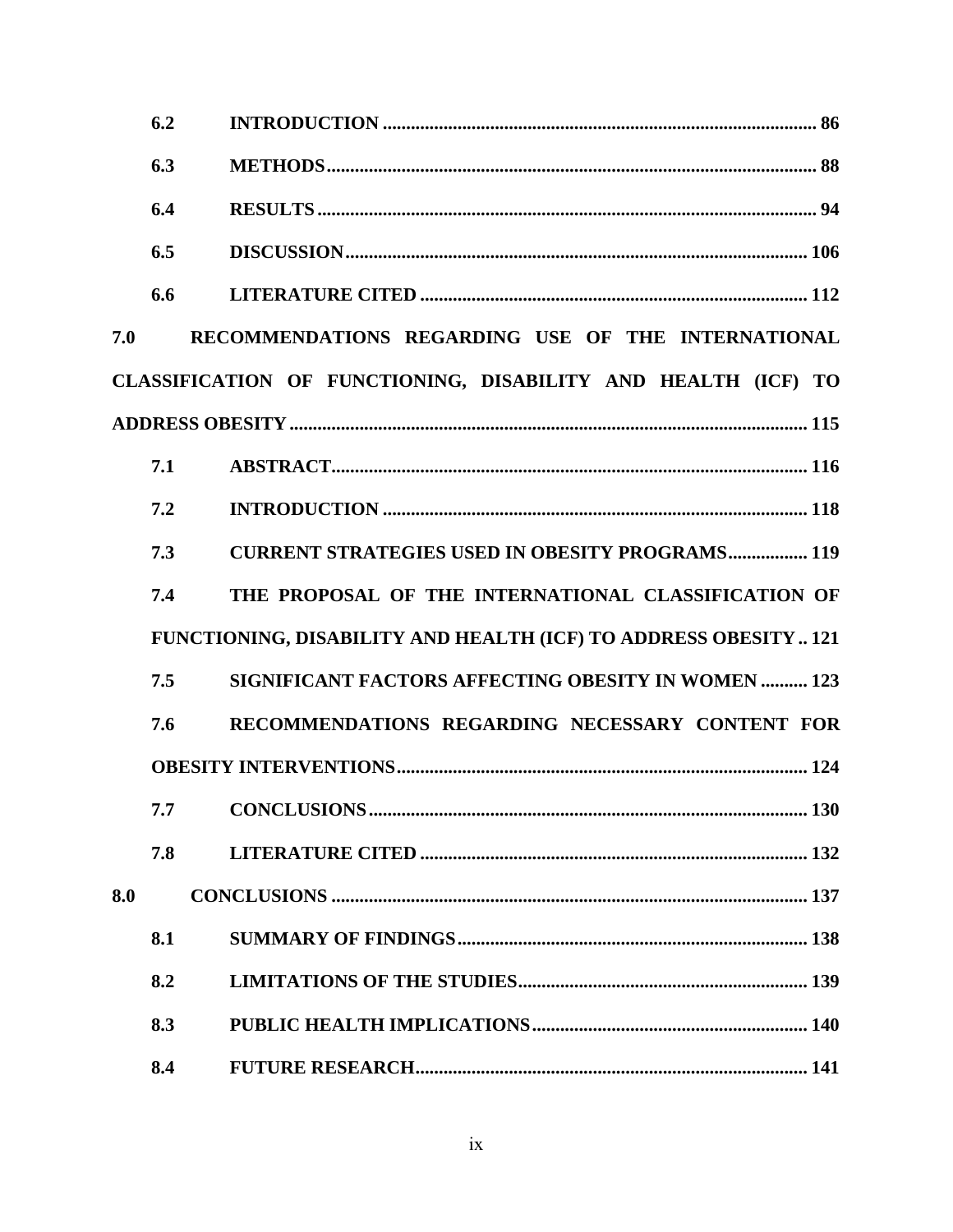|--|--|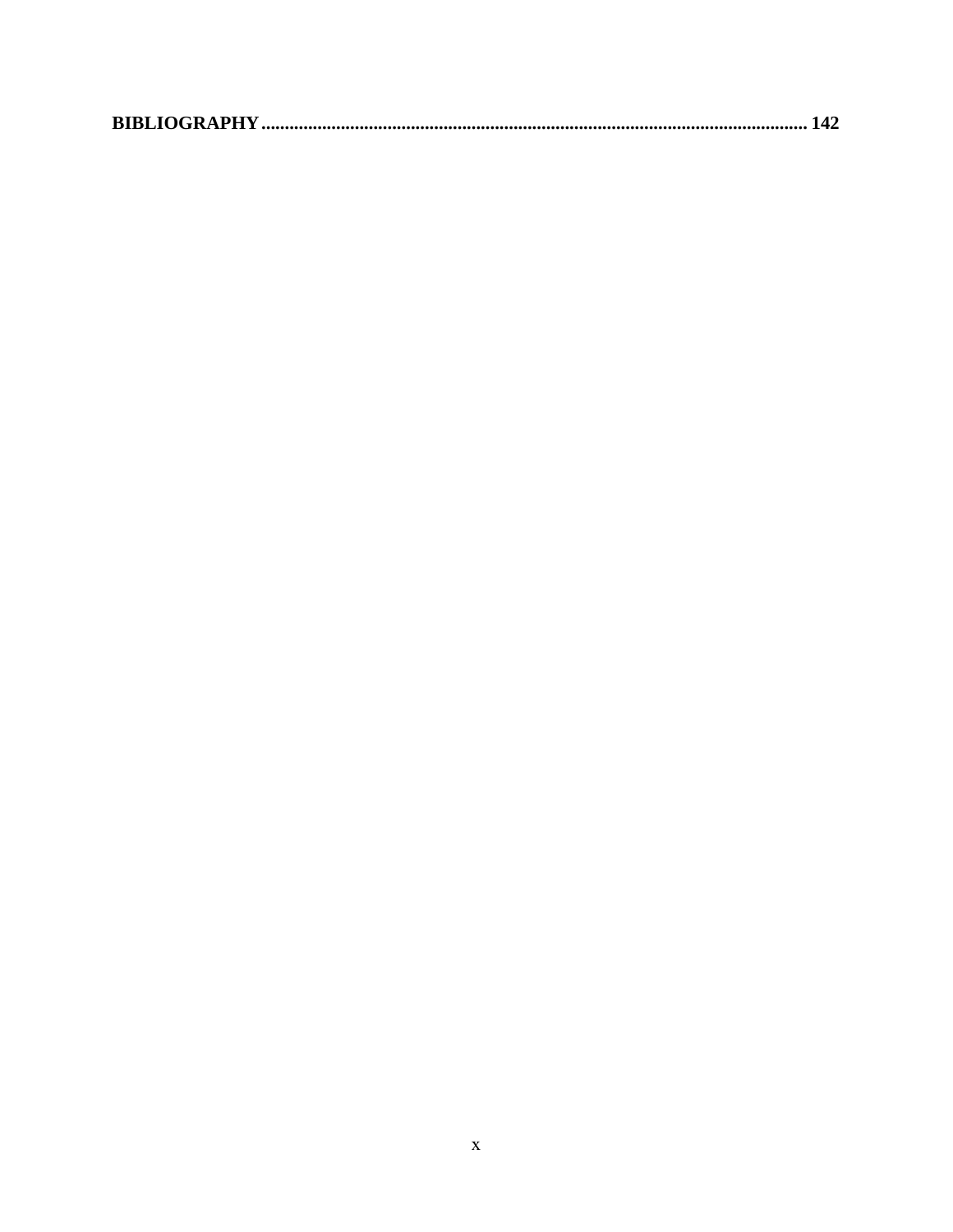# **LIST OF TABLES**

| Table 4: Log of BMI by Variables in the Personal Factors and Body Functions and Structures. 72 |  |
|------------------------------------------------------------------------------------------------|--|
| Table 5: Log of BMI by Variables in the Personal Factors and Activity and Participation  74    |  |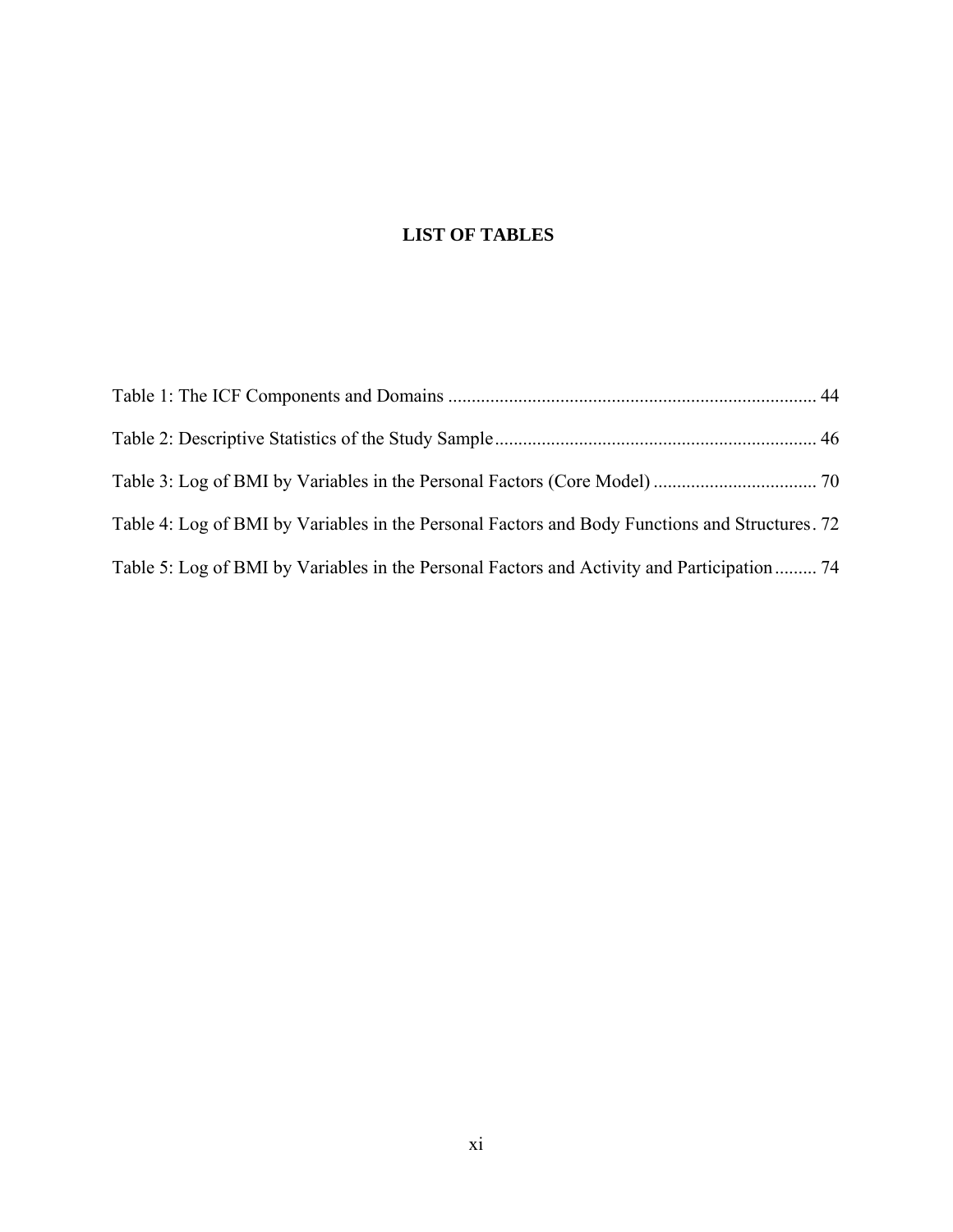## **LIST OF FIGURES**

[Figure 1. Illustration of the interaction of components in the International Classification of](#page-26-0)  [Functioning, Disability and Health \(ICF\). \(WHO, 2001\)............................................................ 12](#page-26-0)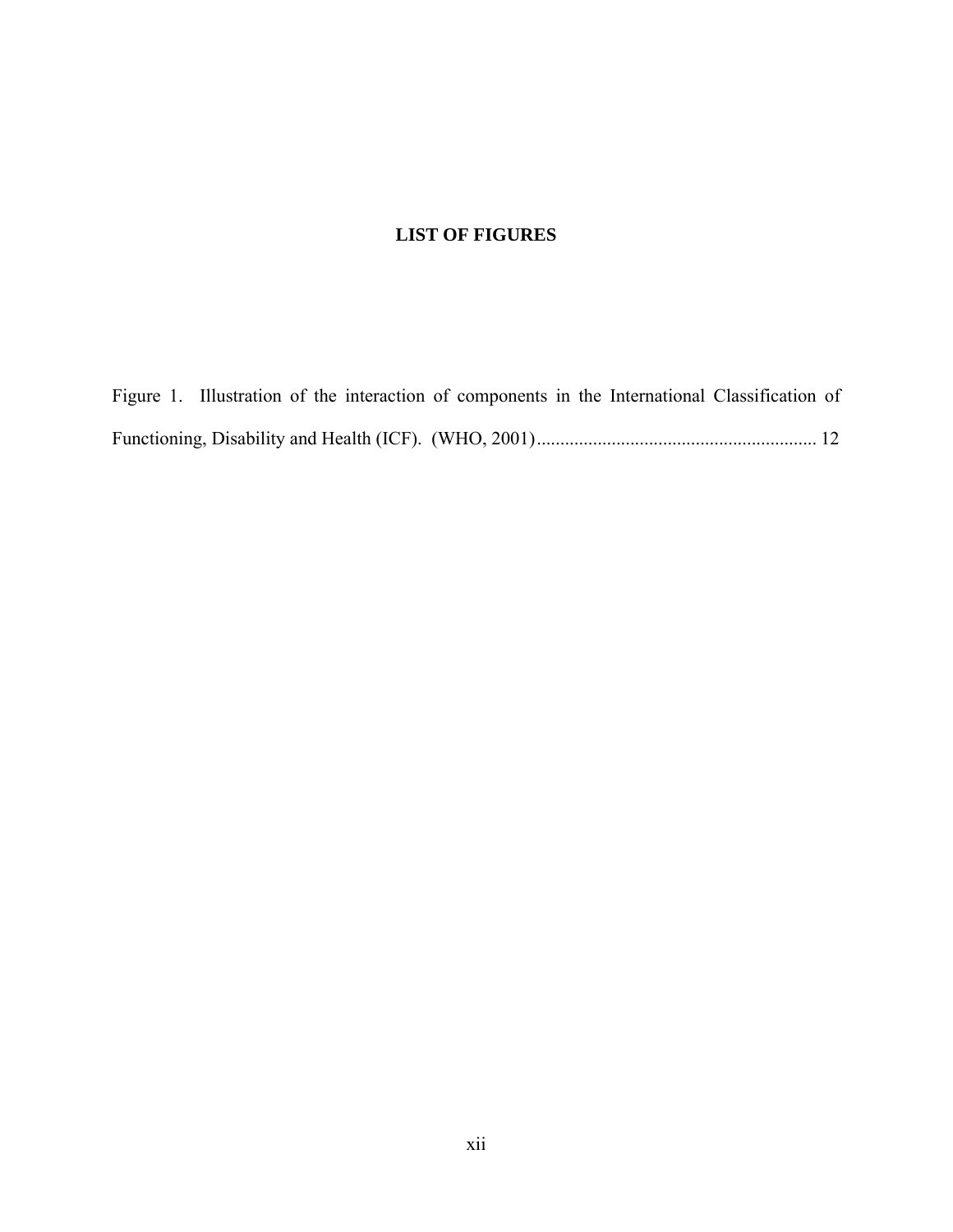#### **ACKNOWLEDGEMENTS**

<span id="page-12-0"></span>There are many people that helped me reach this point in my life who I'd like to thank. First, I would like to thank God Almighty for all blessings he has bestowed on me and allowing me to persevere through some of the toughest times of my life. Without His love and guidance, I would not have been able.

 To my husband, Michael Robinson, I would like to thank you for your constant love, patience, support, encouragement, and understanding that you have given me during this process. You have been my rock during this entire process. I look forward to beginning a new chapter in our life together. To my parents, Albert and Marilyn Tyler, you have always given me unconditional love and guidance encouraging me to be my best. As I have said before, I'm just trying to follow in your footsteps and the example that you have given me. I would also like to acknowledge my brother, Kendrick Tyler. You all have always been my biggest supporters, instilling in me the drive to strive for success. I share this degree with you four for I could not have done it without you—I love you. To my grandparents, James and Dolores Grayol, I'd like to thank you for your love, encouragement, support, and guidance in shaping me into who I am today. Some of the greatest life lessons I have learned were acquired from you both. To my aunts: Olga Johnson, Sharon Campbell, Almeter Edmond, Hazel Myers, Catherine Grayol, and the late Gloria Mitchell, thank you for the constant love, time that you have given me and being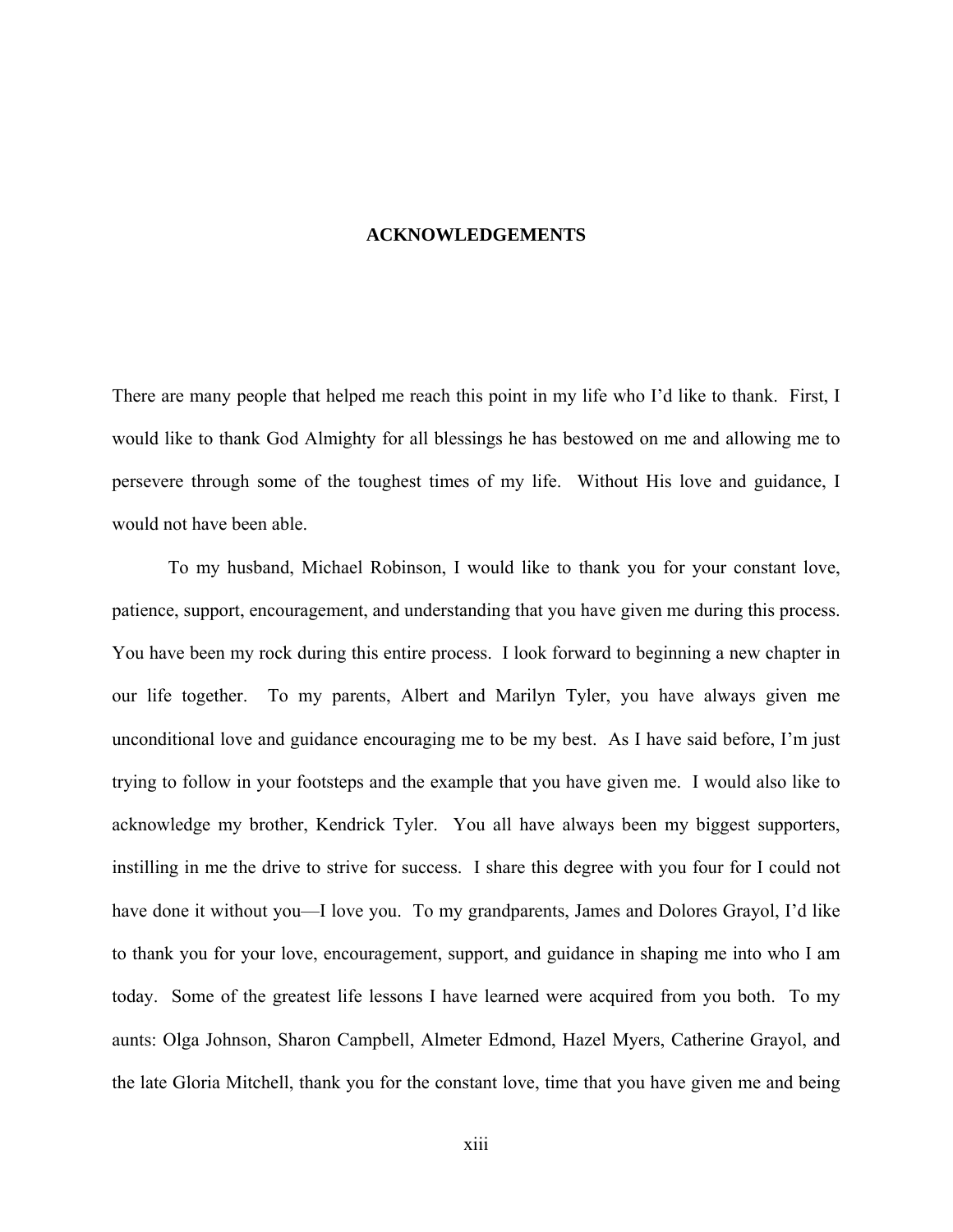examples of great women. To my uncles: James Grayol, David Campbell, and the late Louis Edmond Sr. and James Sessions, I thank you for always being in my corner supporting and loving me. To my cousin and "sister", Tiffany Grayol, thank you for always being my protector and believing in me. To my "second mother", Rhea Ramsey, thank you for all the love, time, and support you have given me during the years. I cherish all those special moments that we spent together when I was younger. To my godchild, Kay'la Humble—I hope I am setting an example of a strong woman that I'm sure that you will become. To my in-laws, John and Mary Robinson, thank you for the gift of your son into my life as well as your support and encouragement. Finally, to all members of the Tyler, Grayol, Mitchell, Edmond, Myers, Bell, Johnson, Cotton, and Spurlock families, a national disaster may have dispersed us to all corners of the country, but we are still a family no matter where we are, for a family that prays together stays together.

 In addition to my family, there are numerous friends that I have made who have become family. I am blessed to have met you all. I'd like to thank two of the best friends I could ask for in Tameka Tolbert Johnson and Marian Ladipo. Time, distance, and growing up may have physically separated us but your friendship, love, support, and encouragement has helped throughout this process. Thank you for being the beautiful, eloquent, and strong women that you are. Additional thanks to Zakhia Ford and Jennifer Conner for your help, love, and friendship. Along the way, I have made friends who have become my family away from home helping make being away from home some of the best times of my life. To my St. Louis friend, Sherri Studstill, thank you for your friendship. To my West Virginia friends, Ann Farmer, Brooke Doman, Rosemary Cianfrocco, and Maegan Padgett Johnson. Thank you for your support, encouragement, and making being so far away from home pleasant. To my Pittsburgh friends,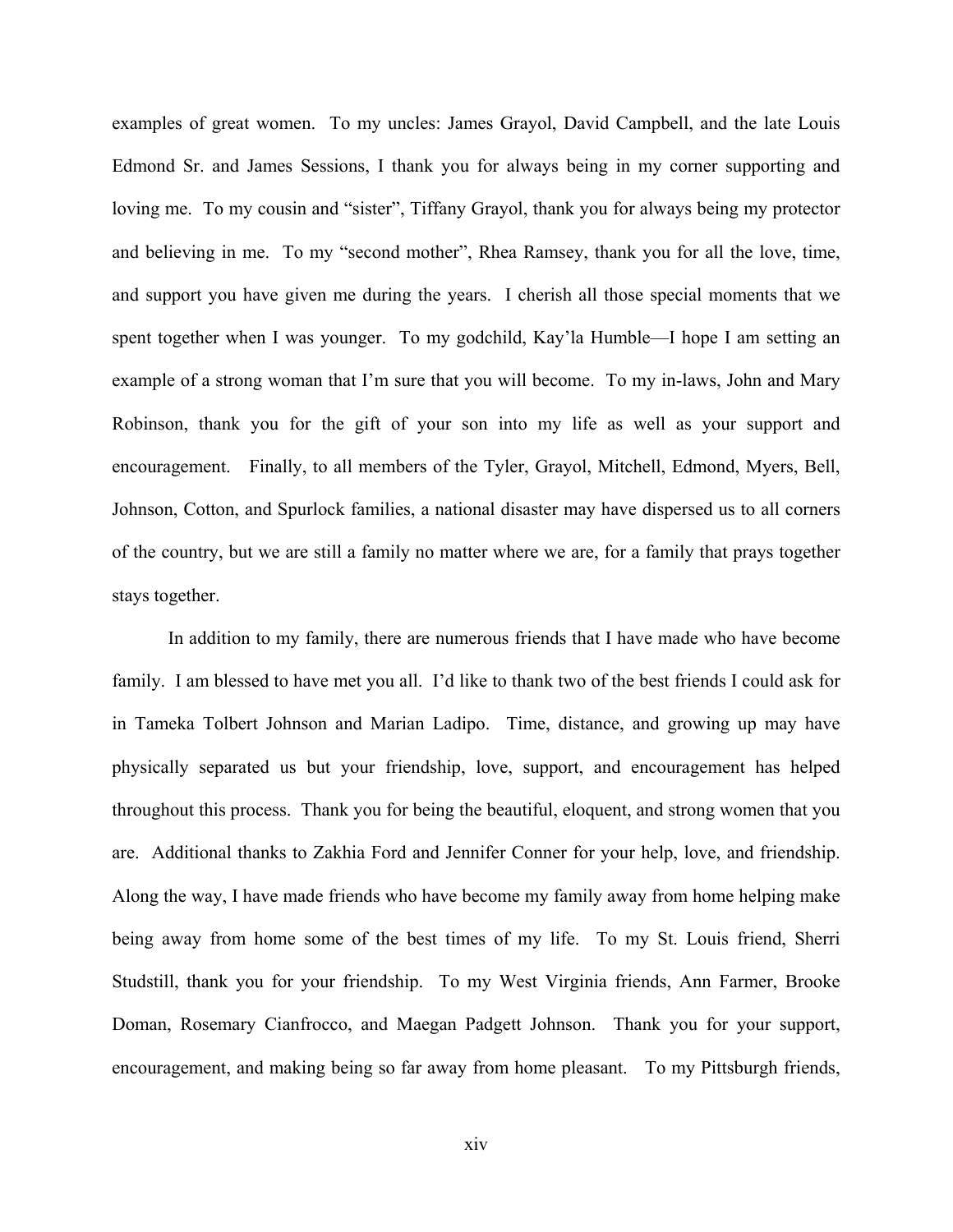Keon Gilbert, Shaenelle Wilson, Modena Henderson, Faith Ssebikindu, Rashida Dorsey, Yvette Wing, Brenda Henry, Kellie Gilchrist, Roderick Harris, and Natalie Solomon, thank you for your support, caring, and friendship.

 Lastly, I would like to thank the people who have helped shape me into who I am today—my mentors. First, I thank my dissertation advisor, James Butler, for the countless hours, conversations, and effort that he has put into making my dissertation a success. Also, thank you and Sheila Butler for extending your home and yourselves to me in Pittsburgh. It has been much appreciated. To the rest of my committee—Robert Goodman, "My New Orleans Connection", thank you for listening, mentoring, and offering great advice and guidance. I hope I have made good use of the book you loaned me! Jeanette Trauth, thank you for helping me develop my ideas and listening. John Wilson, thank you for always being willing to meet with me and discuss my dissertation and offering wonderful advice. Madelyn Fernstrom, thank you exposing me to the "people" component of research and giving me hope that I can make a difference. I would also like to give a special thanks to Ravi Sharma for his assistance with the data for the dissertation. To my other mentors, Larry Jackson, thank you for being a great mentor, substitute father, and friend providing professional guidance as well as life advice. Dawn Castillo, thank you for your mentoring and professional support. I would also like to thank John Marx for lending an ear when I needed it and the great support and encouragement.

 I am truly blessed and privileged to have reached the pinnacle at this great institution and department. The University of Pittsburgh Graduate School of Public Heath has been wonderful to me and my family. I will always treasure the time and relationships that I have made. Thank you all.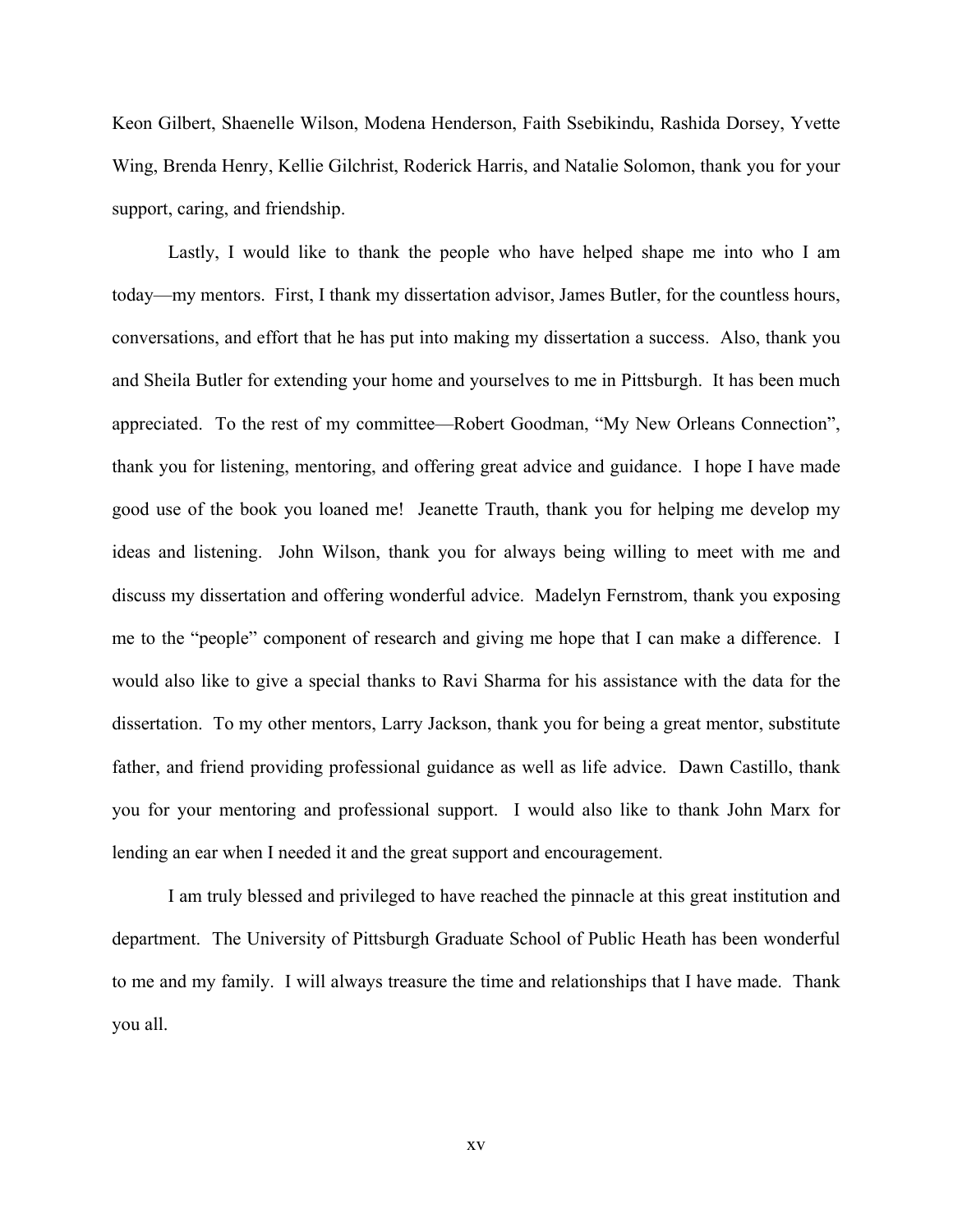#### <span id="page-15-0"></span>**1.0 INTRODUCTION**

#### **1.1 IMPORTANCE OF THE STUDY**

Obesity has become a serious public health issue affecting the United States (U.S.). Due to significant increases in the prevalence of obese individuals over the past two decades, approximately two-thirds of adults are either overweight or obese (Zhang & Wang, 2004a). Obesity incidence in adults is increasing approximately 1% annually (Pi-Sunyer & Kris-Etherton, 2005). Many efforts have begun to combat this increase including the *Healthy People 2010* initiative, a set of national health objectives to be achieved over the first decade of the century (DHHS, accessed 10/2/2006). *Healthy People 2010* identified obesity as 1 of 10 leading health indicators (Hedley, Ogden, Johnson, Carroll, Curtin, & Flegal, 2004). Further, *Healthy People 2010*, Objective 19-2, seeks to reduce the proportion of U.S. adults who are obese to 15% (DHHS, accessed 10/2/2006).

Results from the 1999-2002 National Health and Nutrition Examination Survey (NHANES) indicate that approximately 65% of adults 20 years of age and older are classified as either overweight or obese and 30% as obese. According to these results, instead of decreasing, the prevalence of obesity among adults has increased by 7% since the 1988-1994 NHANES. Approximately 67% of men were overweight, 28% were obese, and 3% were severely obese in 1999-2000 [American Obesity Association (AOA), accessed 10/4/2006]. About 62% of women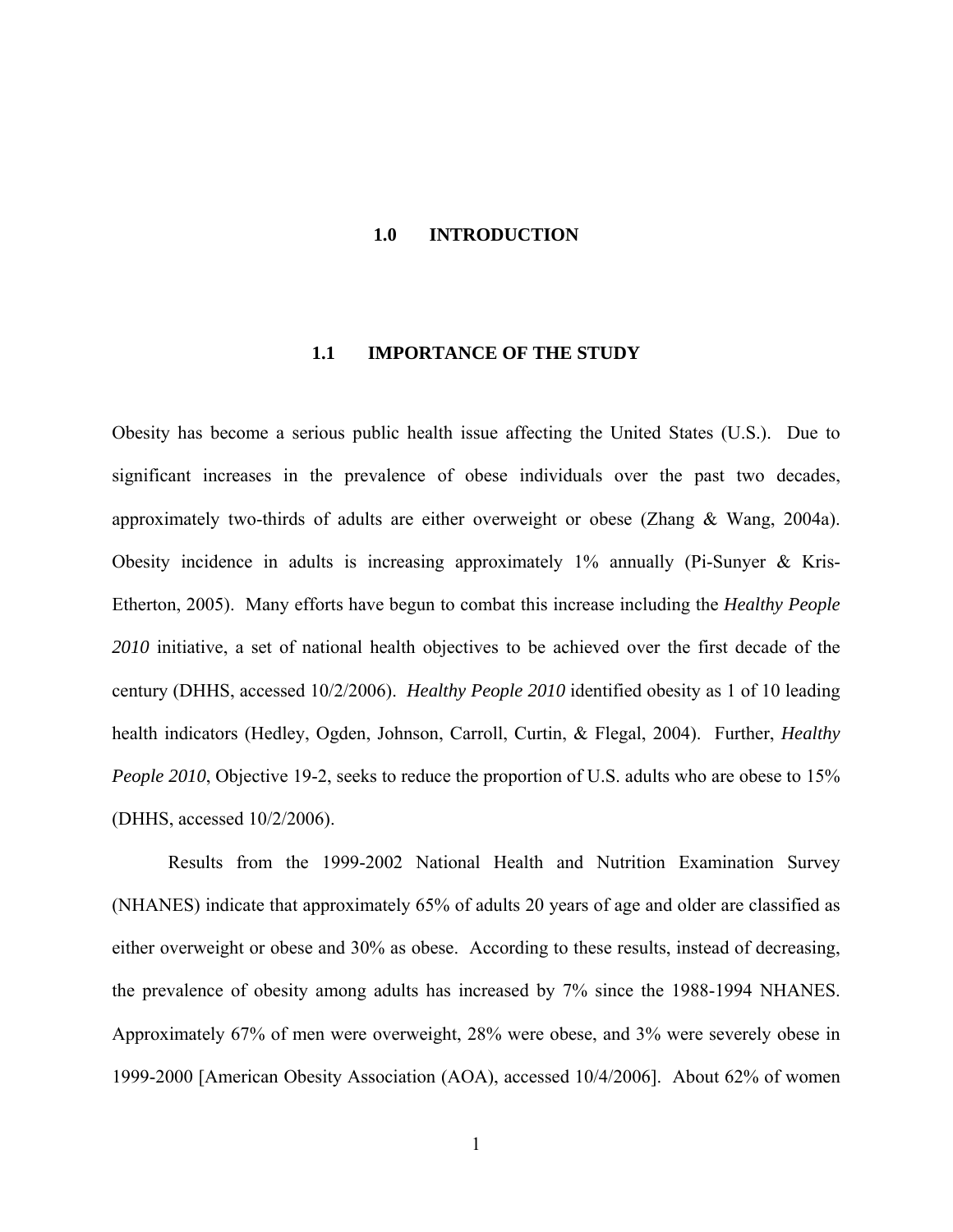were overweight, 34% were obese, and 6% were severely obese in 1999-2000 (AOA, accessed 10/4/2006). In addition, an increase in obesity prevalence is related to mortality risks. At a BMI of 30, the risk of mortality increases by 30% and at a BMI of  $\geq$  40, mortality risks increases by 100% or more (Wadden, Brownell, & Foster, 2002).

Women have the highest prevalence of obesity and extreme obesity in the U.S. Among women, there are racial/ethnic differences with non-Hispanic African American (AA) and Mexican American women having higher prevalence of overweight and obesity than non-Hispanic White women (Flegal, Carroll, Ogden, & Johnson, 2002; Ogden, Carroll, Curtin, McDowell, Tabak, & Flegal, 2006). In fact, AA women have the highest prevalence among all women. Although obesity prevalence has increased significantly among all women in the past two decades, obesity has increased by more than 75% since 1980 among AA women (Patt, Yanek, Moy, & Becker, 2004). However, even though obesity prevalence has been increasing, according to a trend analysis of NHANES data from 1999-2004, there has not been an increase of obese women over the six-year period of 1999-2004. This suggests obesity incidence among women may be leveling off (Ogden et al., 2006). Nevertheless, because obesity prevalence remains highest among women, they are an important group to whom obesity prevention efforts should be focused.

At the individual level, obesity prevalence is higher among groups with low education and low income. At a societal level, the highest obesity rates are in lower-income U.S. states, lower-income congressional districts, as well as the most deprived areas. The proportion of families living in poverty has been found to be strongly associated with higher neighborhood obesity rates (Drewnowski & Darmon, 2005; Khaodhiar, McCowen, & Blackburn, 1999).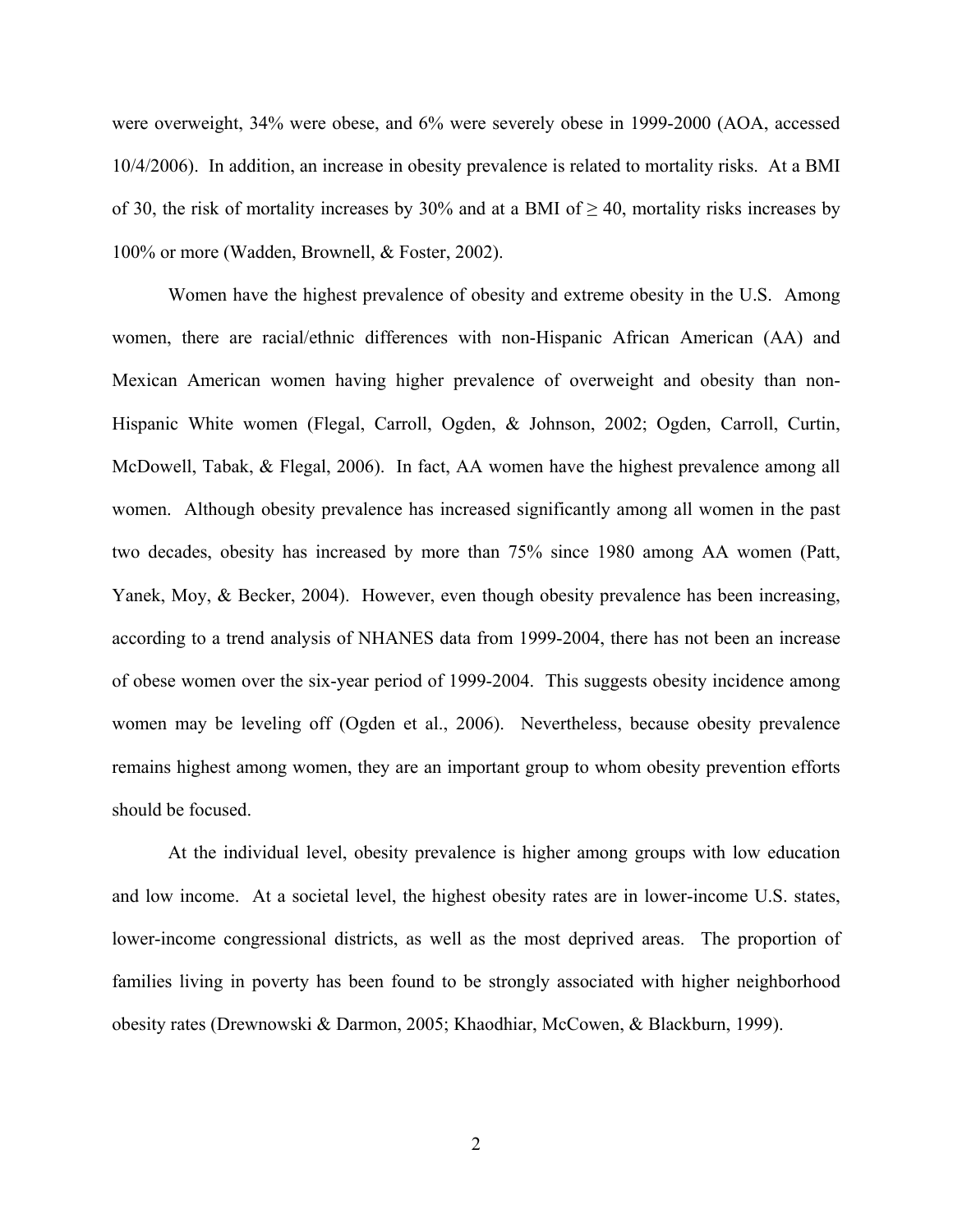Obese persons typically suffer forms of discrimination in various settings—educational, occupational, and medical (Latner, Stunkard, & Wilson, 2005). Obesity has been linked with being less likely to be accepted into high-ranking colleges despite equivalent academic qualifications, less likely to be married, lower household incomes, higher rates of household poverty (Khaodhiar et al., 1999), and prejudice in healthcare (Wyatt, Winters, & Dubbert, 2006). Obese women suffer more prejudice and discrimination because of their weight compared to obese men. Obesity has been associated with unemployment among women. Interestingly, the unemployment rate decreased from 84% to 64% among women who had surgery to reduce their weight. Obese girls have been found to have completed significantly fewer months of high school despite receiving equal grades when compared to nonobese girls (Wadden, Brownell, & Foster, 2002). Obese women also report attending fewer years of college and receiving support for higher education compared to non-obese women (AOA, accessed 10/4/2006). Healthcare professionals who work on improving the nutritional practices of women, have associated obesity with poor hygiene, dishonesty, family problems, lack of intelligence, physical inactivity, and lack of will power; thus, affecting treatment decisions (Wyatt et al., 2006).

Obese women may face significant societal barriers given the overwhelming emphasis on thinness as a symbol of attractiveness (AOA, accessed 10/4/2006). These barriers may lead to psychological disorders or emotional distress although research remains inconclusive as to the exact effect that overweight and obesity may have. The psychological impact of stigmatization can affect self-esteem and body image (Latner et al., 2005). Some studies (Khaodhiar et al., 1999; Sarwer, Allison, Gibbons, Markowitz, & Nelson, 2006) have reported higher incidences of depression and binge eating among obese persons and those seeking assistance in weight-loss programs although the mechanisms are unknown.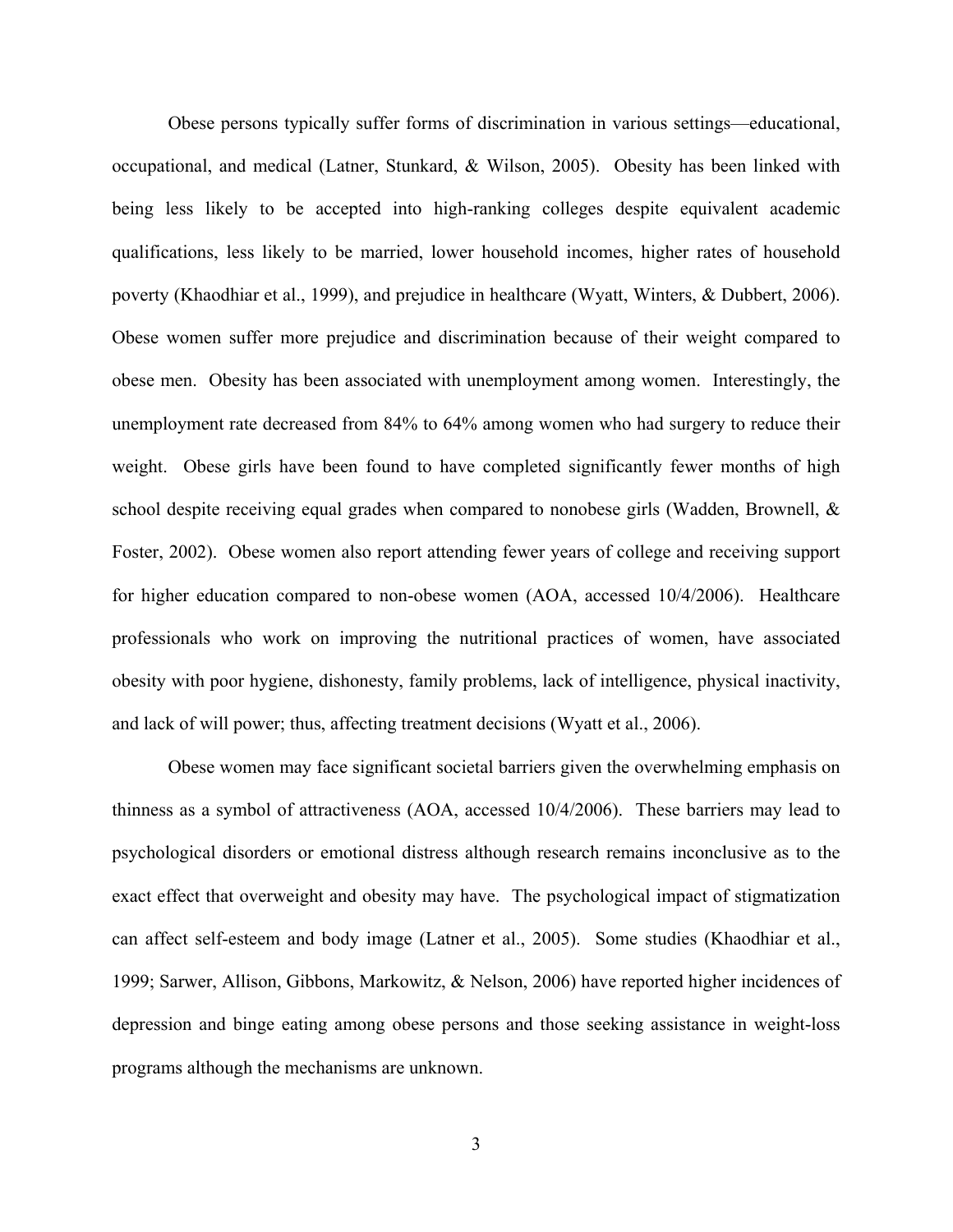#### **1.2 CLARIFICATION OF TERMS**

#### <span id="page-18-0"></span>**1.2.1 Overweight and Obesity**

Because certain words have different meanings from one academic discipline to another and are often used interchangeably, it is necessary to clarify and define certain terms used in this study. Although overweight and obesity are often paired together in the research and literature among public health researchers, and share many of the same risk factors, their association with morbidity and mortality differs. A moderately elevated body weight has been associated with an increased risk of death. However, the health risks linked to being overweight versus being obese are considered mildly increased and have been controversial (Adams et al., 2006; Caterson & Gill, 2002; Flegal, 2005). Thus, this study will focus exclusively on obesity and its related health consequences.

 Overweight develops into obesity when excess fat has accumulated in adipose tissue to an extent that may adversely affect health (Caterson & Gill, 2002; O'Brien & Dixon, 2002). Body fat normally accounts for between 20-25% of weight in women and 18-23% in men. However, women with over 30% body fact and men with over 25% body fat are considered obese (Lee, 2007; Wadden, Brownell, & Foster, 2002). Obesity is the most common form of malnutrition in which there is an imbalance of the nutrients needed for optimal health (Boogerd, Alverdy, Kumar, Olson, & Schwenk, 2002). Further, obesity results from an imbalance between caloric intake and energy expenditure (Stunkard, 1996) in which caloric intake exceeds energy expenditure (Wyatt et al., 2006).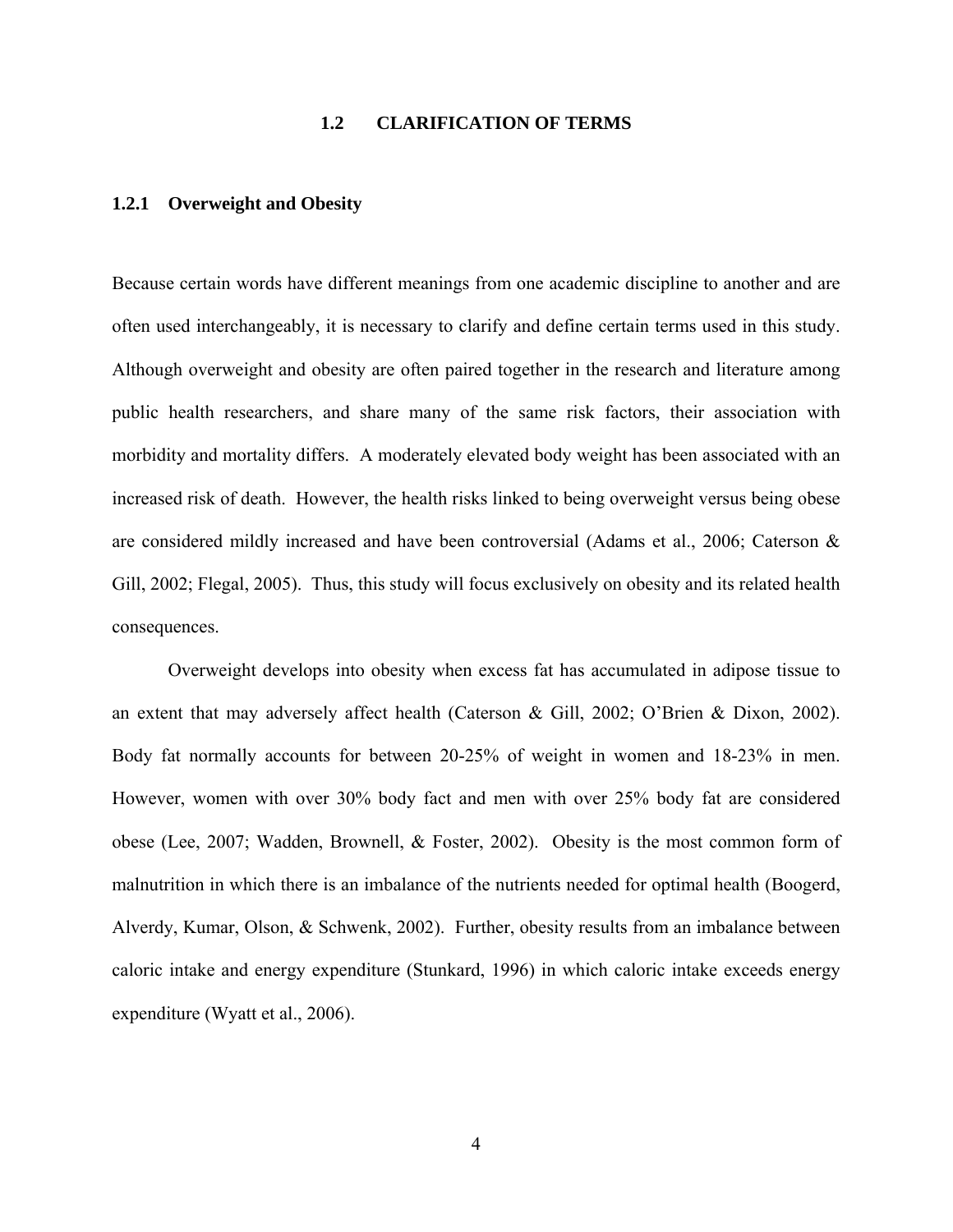#### <span id="page-19-0"></span>**1.2.2 Measuring Obesity**

 $\overline{a}$ 

A diagnosis of obesity should be made on the basis of direct demonstration of an increase in body fat, which requires measurement of body composition (Boogerd et al., 2002). The optimal method of measuring overall body fat (Khaodhiar et al., 1999) is underwater weighing where the person is submerged under water and the underwater weight is measured (Wyatt et al., 2006). The body density is then used to estimate the percentage of body fat (Wyatt et al., 2006). Other direct methods of measuring overall body fat consist of dual energy x-ray absorptiometry, bioimpedance analysis, deuterium oxide dilution, skinfold thickness, magnetic resonance imaging, and computed tomography (Boogerd et al., 2002; Khaodhiar et al., 1999). However, these methods are impractical when used on a daily basis in clinical settings (Boogerd et al., 2002; Khaodhiar et al., 1999) as they can be expensive and are not easily accessible (Wyatt et al., 2006). As such,  $BMI<sup>1</sup>$  $BMI<sup>1</sup>$  $BMI<sup>1</sup>$ , or body mass index, is commonly used to estimate overall body fat and measurements of waist circumference,<sup>[2](#page-19-2)</sup> or sagittal depth, to estimate abdominal fat (Cogswell, Perry, Schieve, & Dietz, 2001).

BMI is useful for monitoring weight status by classifying individuals into broad categories of overweight and obesity (DHHS, 2000). For adults, overweight is defined as those individuals with a BMI of  $\geq$ 25, obesity is classified as a BMI of  $\geq$ 30, and extreme obesity as a BMI of  $\geq$ 40 (Centers for Disease Control (CDC), accessed 10/2/2006). In addition, obesity is also measured in classes. A BMI of 30.0-34.9 is considered Class I obesity, a BMI of 35.0-39.9 as Class II obesity, and a BMI of  $\geq 40$  as Class III obesity (Hu, 2003).

 $1$  BMI is a calculation of body weight in kilograms divided by body height in meters squared.

<span id="page-19-2"></span><span id="page-19-1"></span> $2$  Waist circumference is the narrowest circumference between the lower border of the ribs and the upper border of the iliac crest, taken from the side (Caterson & Gill, 2002).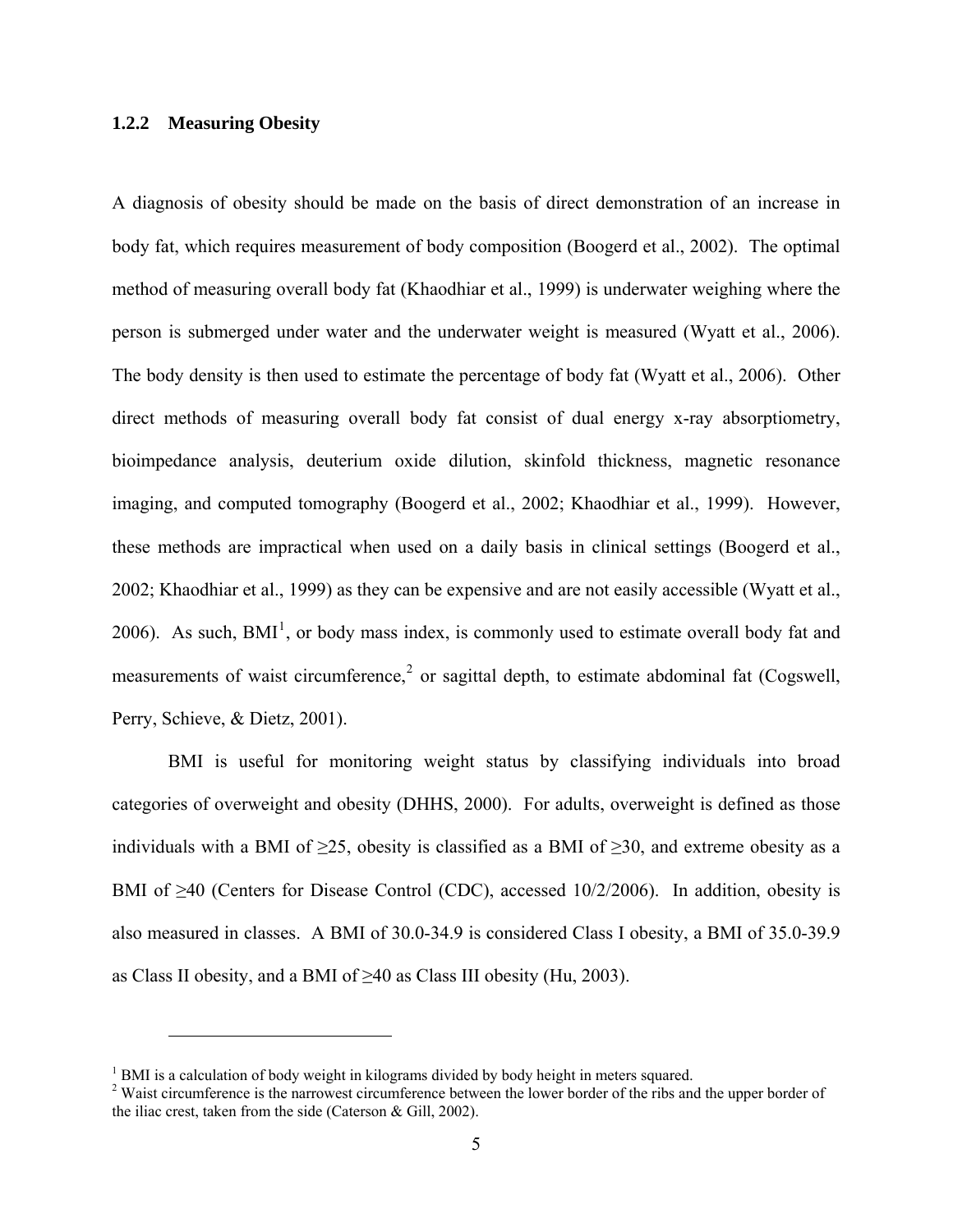BMI is the preferred method of classifying obesity due to the strong relationship between BMI and mortality (Wadden, Brownell, & Foster, 2002). Nevertheless, the use of BMI as a standard for all individuals has been very controversial in recent years as BMI has been found to be unreliable in certain cases (Bell, Adair, & Popkin, 2002). In fact, there is no reliable evidence that suggests that morbidity and mortality occur at similar BMI cutoffs (Bell et al., 2002). As a result, there has been conjecture about the appropriateness of BMI in certain ethnic groups due to differences in body type (Caterson & Gill, 2002). BMI has also been deemed inaccurate in persons of extreme age and height, physically fit individuals with muscular builds (Caterson & Gill, 2002), and in persons with edema, and muscular wasting (DHHS, 2000). However, the use of BMI provides a better measure of total body fat compared to body weight alone.

Waist circumference is useful in determining central adiposity, which is associated with metabolic diseases such as type 2 diabetes mellitus, hypertension, and dyslipidemia (Caterson  $\&$ Gill, 2002). Researchers believe that obesity-related health risks are linked more with central obesity rather than total obesity (Ashwell & Hsieh, 2005). The World Health Organization (WHO) has proposed waist circumference cut points for White, Asian, and Chinese populations (Caterson & Gill, 2002). However, these cut points are not explicitly stated for AA populations. These cutoff points for the waist circumference criteria were based upon data from White adults, primarily from European countries (Misra, Wasir, & Vikram, 2005). As a result, certain researchers (Misra et al., 2005) believe that diagnoses of abdominal obesity are not uniformly applicable to all populations and ethnic groups. Nevertheless, the use of waist circumference is helpful in assessing obesity-related health risks in individuals categorized as normal or overweight that would not normally have been discovered using BMI because waist circumference predicts risk independent of BMI (DHHS, 2000).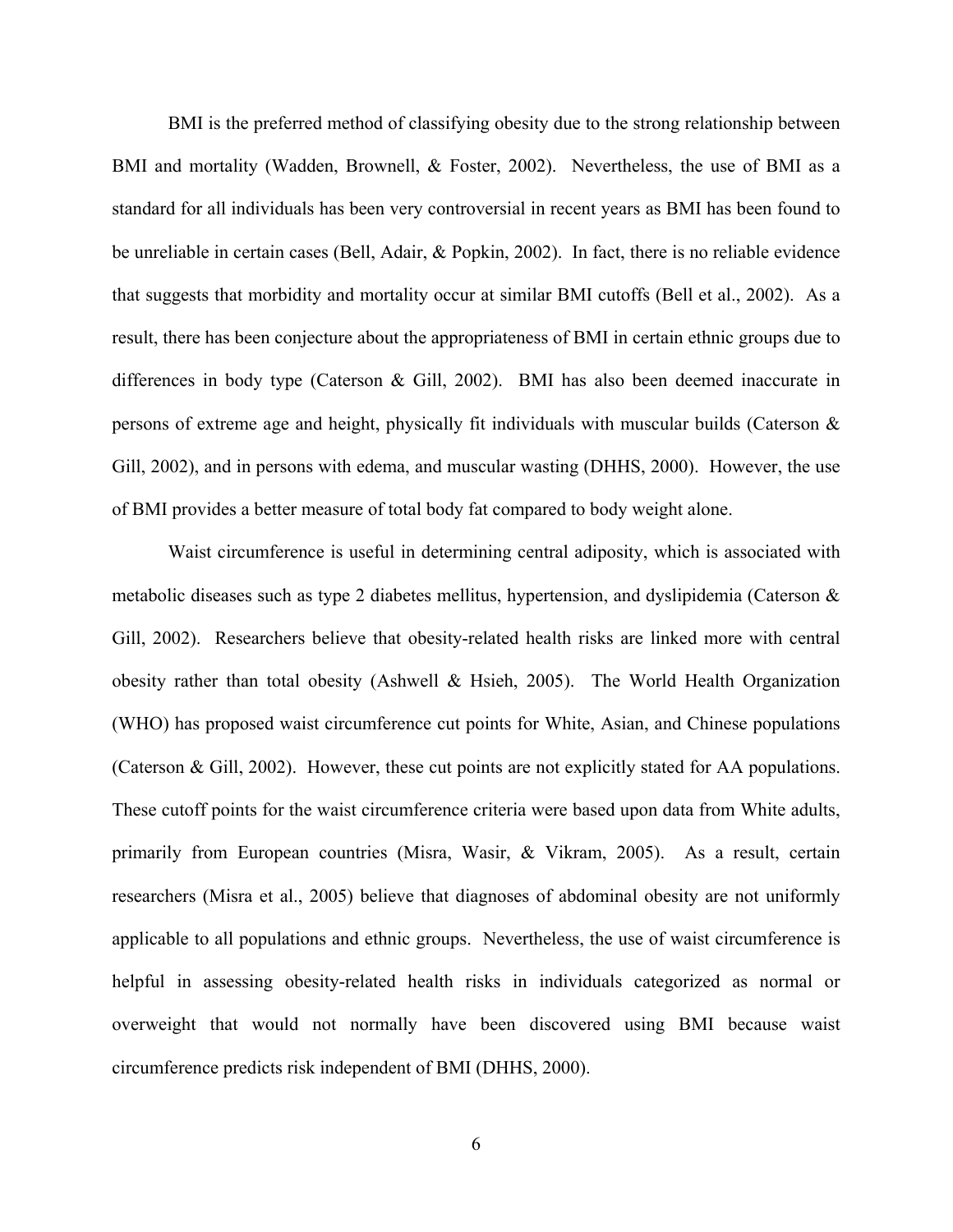#### **1.3 FOCUS OF THE STUDY**

<span id="page-21-0"></span>The high prevalence of obesity among women underscores the importance of focusing prevention and treatment efforts on this group. Although the causes and effects of obesity among women have been well-documented (Stunkard, 1996), researchers differ regarding the best methods to prevent and treat obesity in women (Kumanyika, 2001). As a result, more research is needed to determine the crucial areas to address obesity when designing interventions for women.

 The following chapters will review the conceptual models of disability, disease, and health conditions (Chapter 2), the models and theoretical frameworks that have been utilized in preventing and controlling obesity (Chapter 2), a review of the obesity literature (Chapter 3), and the methodology that guided this research (Chapter 4). This dissertation consists of three manuscripts. The first manuscript (Chapter 5) explores the extent to which the components of the International Classification of Functioning, Disability and Health (ICF) predict BMI in U.S. women and how well the ICF explains the variance in BMI among U.S. women. The second manuscript (Chapter 6) examines the effect of age, income, and race on a component of the ICF. The third manuscript (Chapter 7) provides recommendations to public health researchers for the most important characteristics that should be integrated and emphasized in obesity prevention programs and interventions among different subsets of U.S. women. In addition, the third manuscript provides suggestions to the medical community to aid their understanding of treatment and prevention of obesity in women.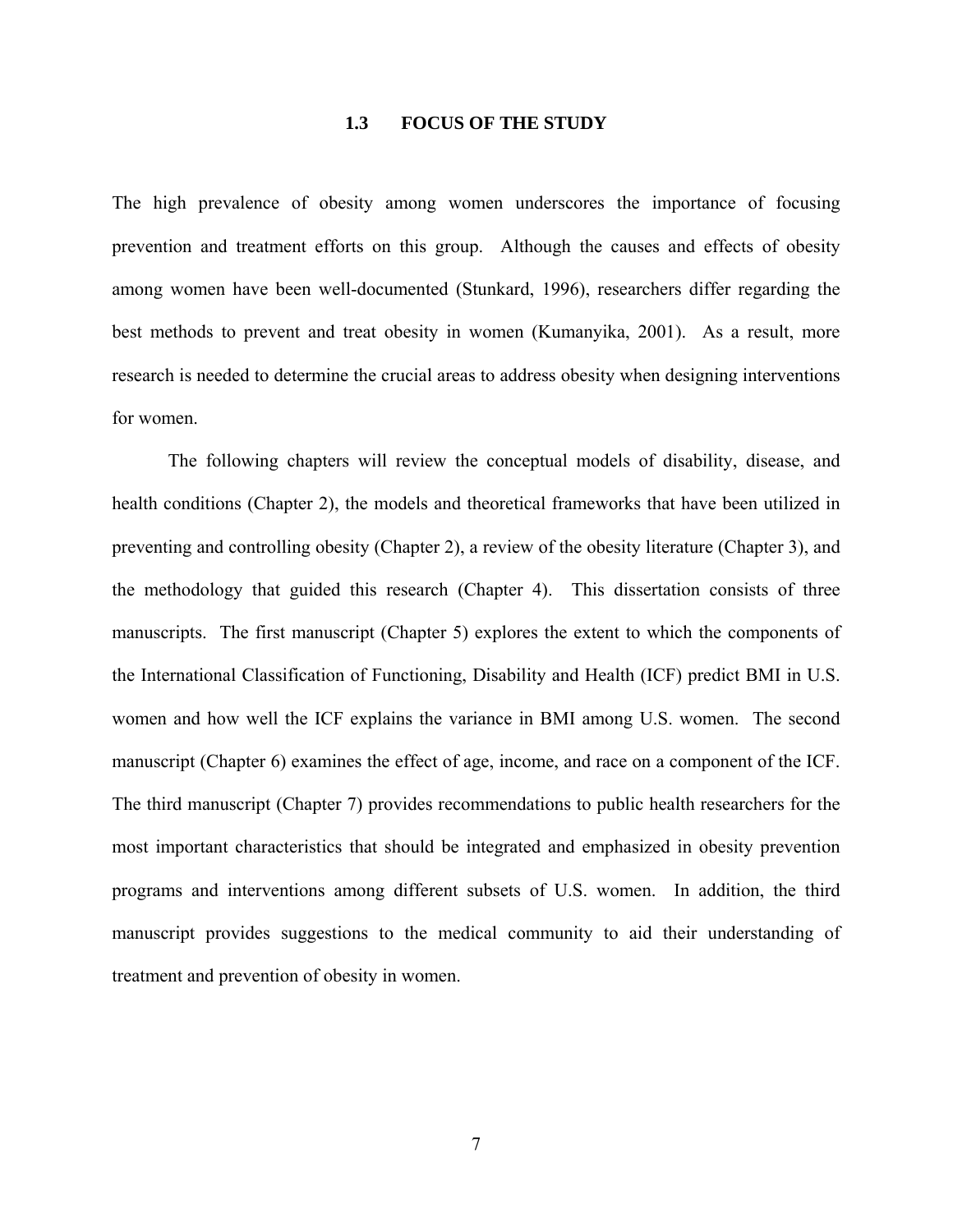#### **2.0 STATEMENT OF THE PROBLEM**

# <span id="page-22-0"></span>**2.1 CONCEPTUAL MODELS AND FRAMEWORKS OF DISABILITY, DISEASE, AND HEALTH CONDITIONS**

Conceptual models and frameworks of disability, disease, and health conditions have been used by clinicians and researchers to describe, assess, and measure individual and population health. They provide a common understanding of human functioning and health by offering clear, concise communication that can guide clinical care and research. Although there are many conceptual models and frameworks utilized by various professional disciplines, several have been influenced by three important models: *medical, social, and biopsychosocial model* (Jette, 2006).

The traditional method of conceptualizing disability, disease, and health conditions and identifying intervention strategies has been dominated by two competing models that were merged together to form a third model in 1980 (Borrell-Carrio, Suchman, & Epstein, 2004). The dominant of these models, the *medical or biomedical model,* views the health condition or disease as a personal attribute directly caused by the disease, trauma, or other health condition, which requires professional medical care. In contrast, the *social or psychosocial model,* visualizes the health condition as a socially-created problem rather than based upon an individual's actions. A combination of the two models formed the *biopsychosocial model*, which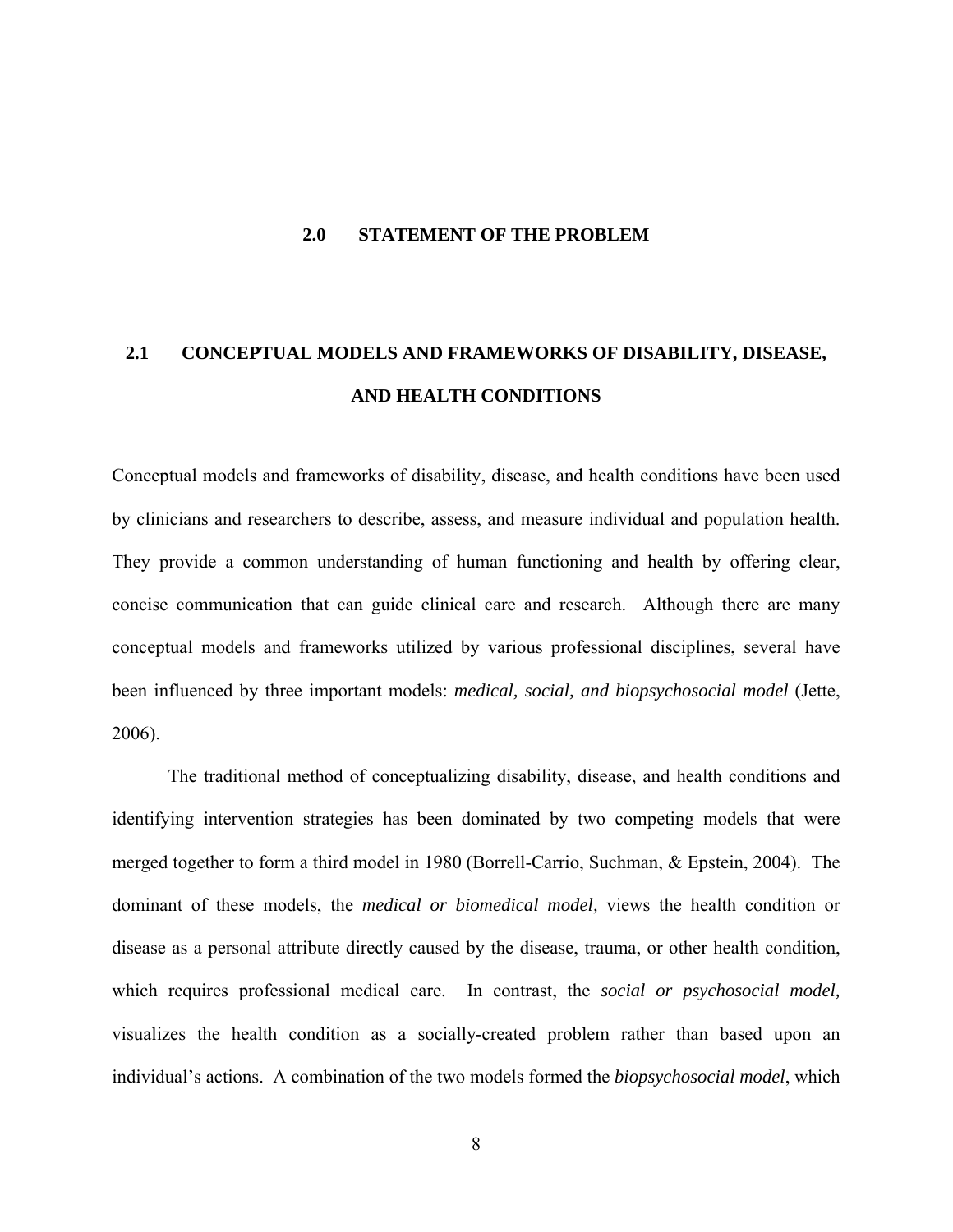<span id="page-23-0"></span>would consider both the individual's biological components of health and the individual and social contexts of a person's health (Allan, Campbell, Guptill, Stephenson, & Campbell, 2006; Jette, 2006). Interest regarding an integration of both models led to the development of the International Classification of Functioning, Disability and Health (ICF) (Ustun, Chatterji, Bickenbach, Kostanjsek, & Schneider, 2003).

#### **2.1.1 Medical Model**

The medical model attributes disability as a problem within the body or mind of the individual. In this model, responsibility rests with the individual to seek the expertise of medical professionals. The medical model served as the framework for the predecessor of the ICF, World Health Organization's (WHO) 1980 International Classification of Impairments, Disabilities and Handicaps (ICIDH). Impairments are "abnormalities of body or organ structures and functions." Disabilities are described as "the reduction of an individual's abilities to perform basic tasks as a consequence of the abnormalities" (Landsman, 2001). Although the use of this model has begun to be discouraged among the medical and research communities, it is believed to be prevalent and used widely among physicians and other health care professionals (Byock, 1999).

### **2.1.2 Social Model**

In the social model, the disability or health condition is an attribute of society, not the individual. The health condition is the result of an "unaccommodating or inflexible environment" caused by characteristics of the social and physical environment. The social model demands social action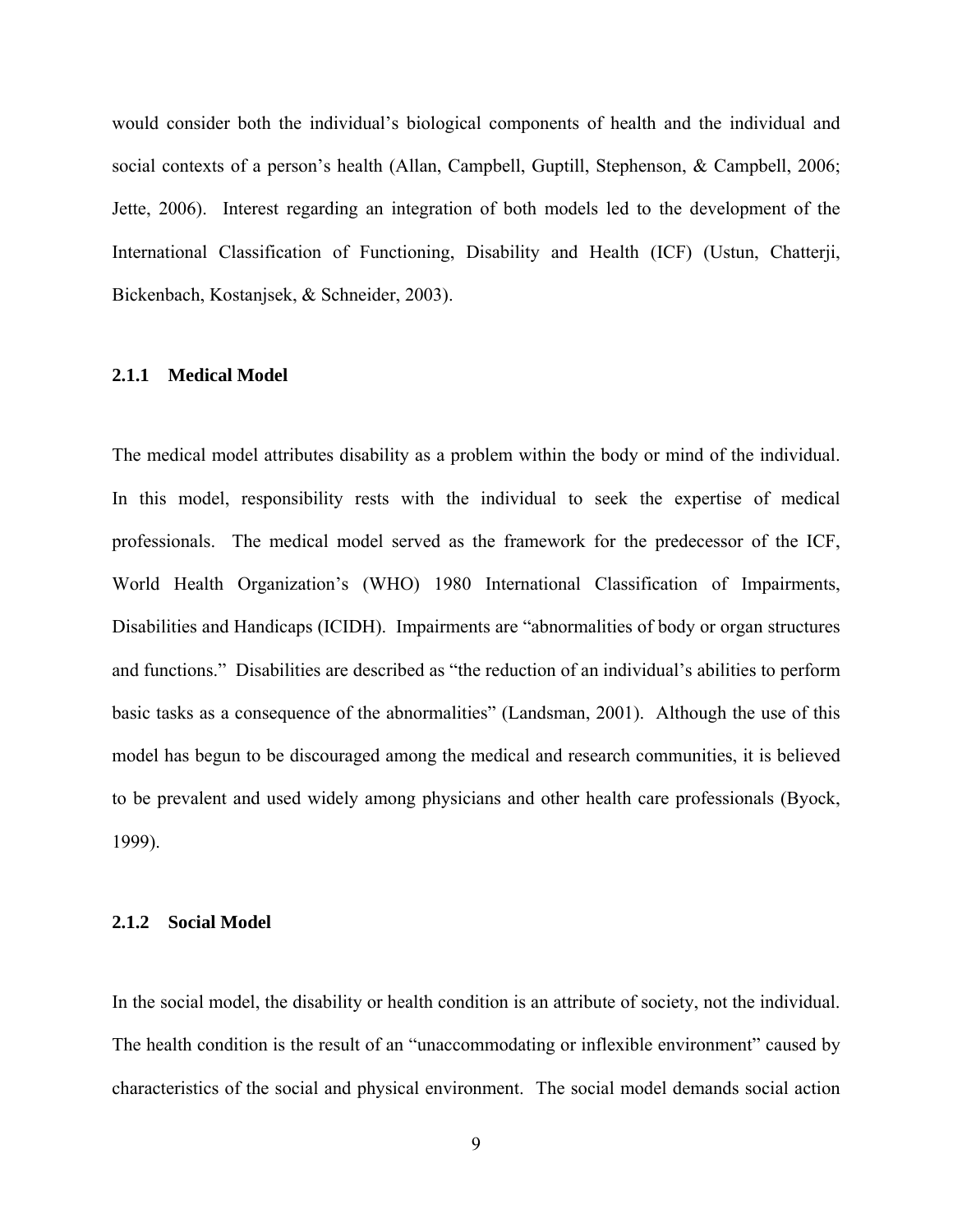<span id="page-24-0"></span>and political advocacy to address the disability or health condition (Jette, 2006; Landsman, 2001; Ustun, Chalterji, Bickenbach, & Kosbrysekatal, 2003).

#### **2.1.3 Biopsychosocial Model**

The biopsychosocial model, formulated by George Engel in 1977, integrates concepts from both the medical and social models to offer a holistic view of disability, disease, and health (Barrell-Carrio, Suchman, & Epstein, 2004; Jette, 2006; Ustun et al., 2003). In the biopsychosocial model, the disability or health condition is seen as a consequence of biological, personal, and social factors, which causes the health condition (Jette, 2006). This model is the preferred method of conceptualizing disabilities, disease, and health conditions (Jette, 2006; Ustun et al., 2003) although the extent of its usage in the research and medical communities is unclear (Suls & Rothman, 2004). However, the biopsychosocial model is being utilized more frequently and is finding increasing acceptance in those communities. In fact, the model has been integral in the formation and basis of multilevel, multisystem approaches of human functioning (Suls  $\&$ Rothman, 2004) such as the ICF framework (Ustun et al., 2003).

#### **2.1.4 The International Classification of Functioning, Disability and Health (ICF)**

Health professionals have long utilized the WHO's International Statistical Classification of Diseases and Related Health Problems, Tenth Revision, (ICD-10) to report morbidity and mortality in human populations. However, this system does not capture overall individual health status (Ustun et al., 2003). Thus, with an emphasis on disability and integrating the biomedical and psychosocial models, the WHO has developed a comprehensive classification and coding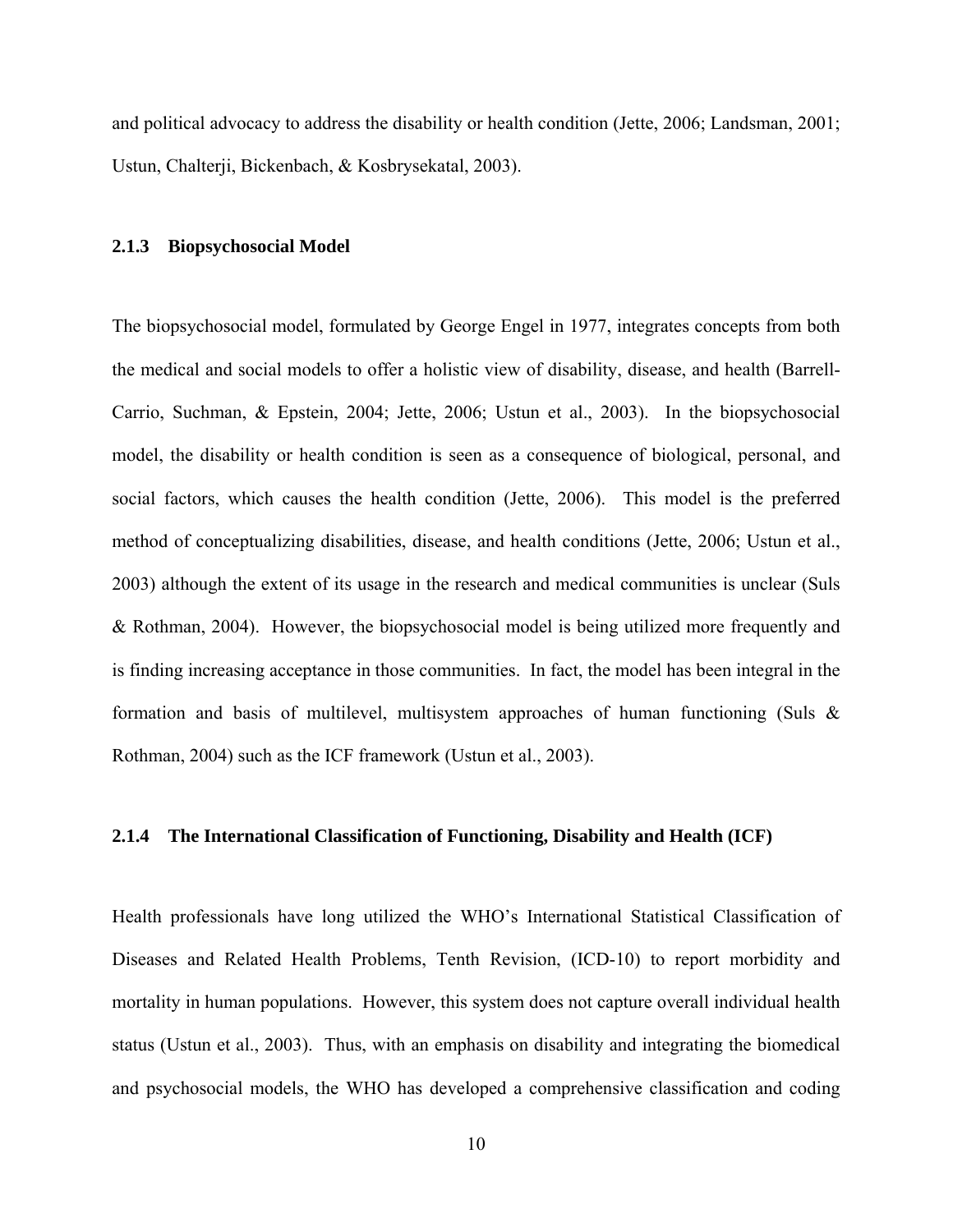system of the health conditions that affect individuals' lives to be used in conjunction with the ICD-10 (Allan et al., 2006; Feldman, 2005; Ustun et al., 2003).

The ICF is a globally agreed upon framework and classification system to define and measure the typical spectrum of symptoms and problems in functioning of patients with disability. The ICF has primarily been used in clinical settings to assess and treat disability. However, due to obesity becoming an increasingly significant cause of disability and decreased quality of life and its multifactorial nature, the ICF has been applied to the condition in the exploration of the interactions between genetic, metabolic, environmental, and personal aspects (Stucki et al., 2004; Stucki et al., 2006).

The ICF conceptual framework (Figure 1) is divided into two parts: 1) Functioning and Disability; and 2) Contextual Factors. The ICF posits that the first part, Functioning and Disability, consists of two components: 1) Body Functions and Structures; and 2) Activities and Participation. Body Functions and Structures are the physiological functions of body systems as well as the anatomical parts of the body, i.e., organs and limbs (WHO, 2001). They include mental and sensory functions as well as digestive and musculoskeletal functions. Activities are the individual's execution of tasks or actions (WHO, 2001). Activities include learning, communication, mobility, and self-care. Participation is the involvement in life situations, which consists of interpersonal interactions and community and civic life (WHO, 2001; Perenboom & Chorus, 2003).

The second part of the ICF conceptual framework, Contextual Factors, includes Environmental and Personal factors, which influence an individual's health state and functioning. Environmental Factors comprise the physical, social, and attitudinal environment in which a person lives. Personal Factors consist of an individual's age, gender, race, health

11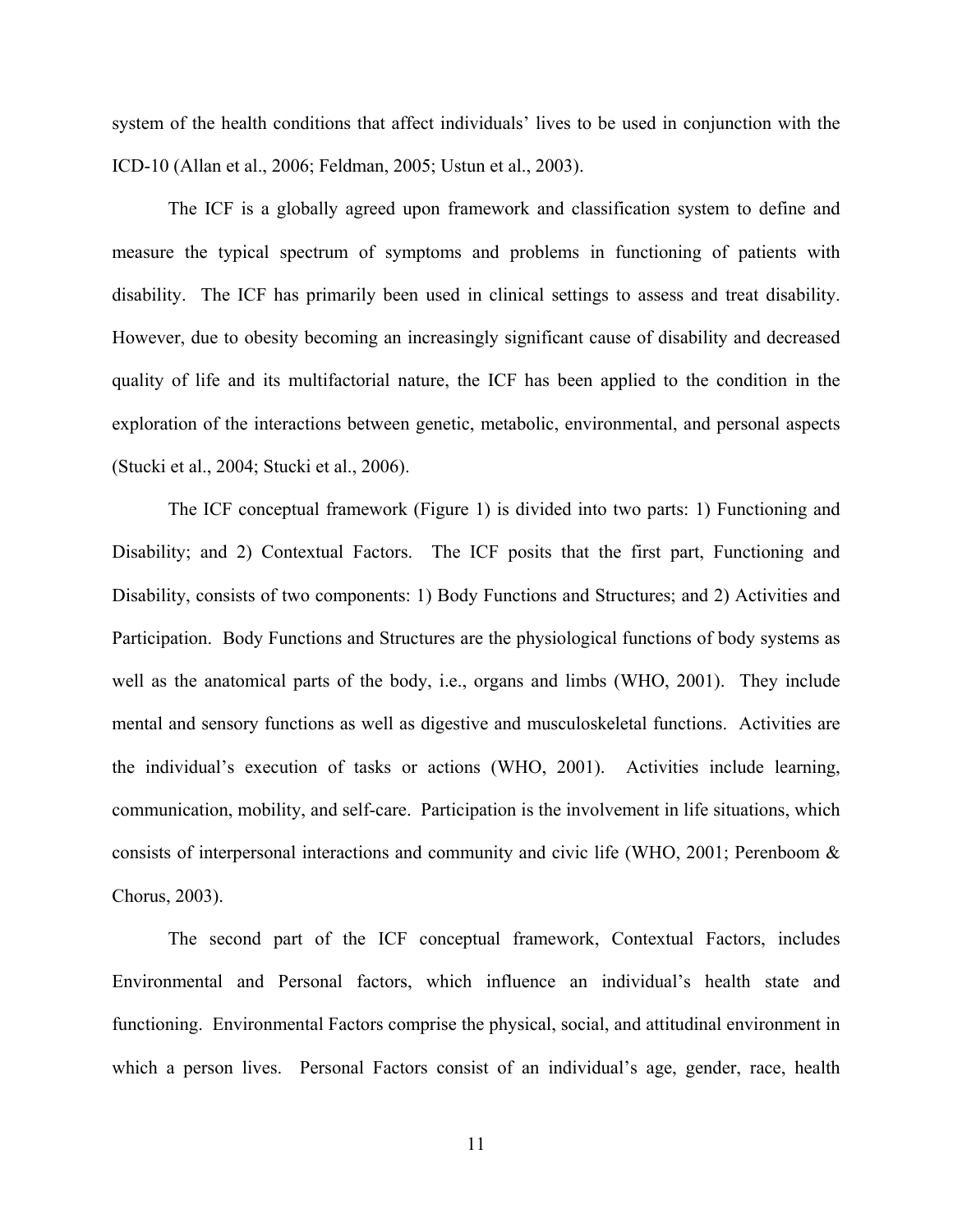<span id="page-26-0"></span>conditions, disease coping style, education, social background, lifestyle habits, past and current experiences, and work experience (Allan et al., 2006), but are not classified in the ICF (Jette, 2006; Perenboom & Chorus, 2003) due the social and cultural variance that is associated with these factors (WHO, 2001). The model shows the dynamic interaction among the health conditions and its component of functioning (Feldman, 2005) demonstrating that the relationships between the components are complex, interactive, and dynamic (Allan et al., 2006).



**Figure 1. Illustration of the interaction of components in the International Classification of Functioning, Disability and Health (ICF). (WHO, 2001)** 

With the introduction of the ICF, the WHO seeks to provide a common conceptual understanding of patient-oriented outcome measures (Cieza et al., 2005) regarding numerous health conditions. The WHO argues that common language of disease and disability facilitates collaboration among health professionals and researchers in various fields (Allan et al., 2006; Ustun et al., 2003). As such, the WHO has developed specific classification methods, core sets for the ICF, to define the typical spectrum of problems in functioning for patients with specific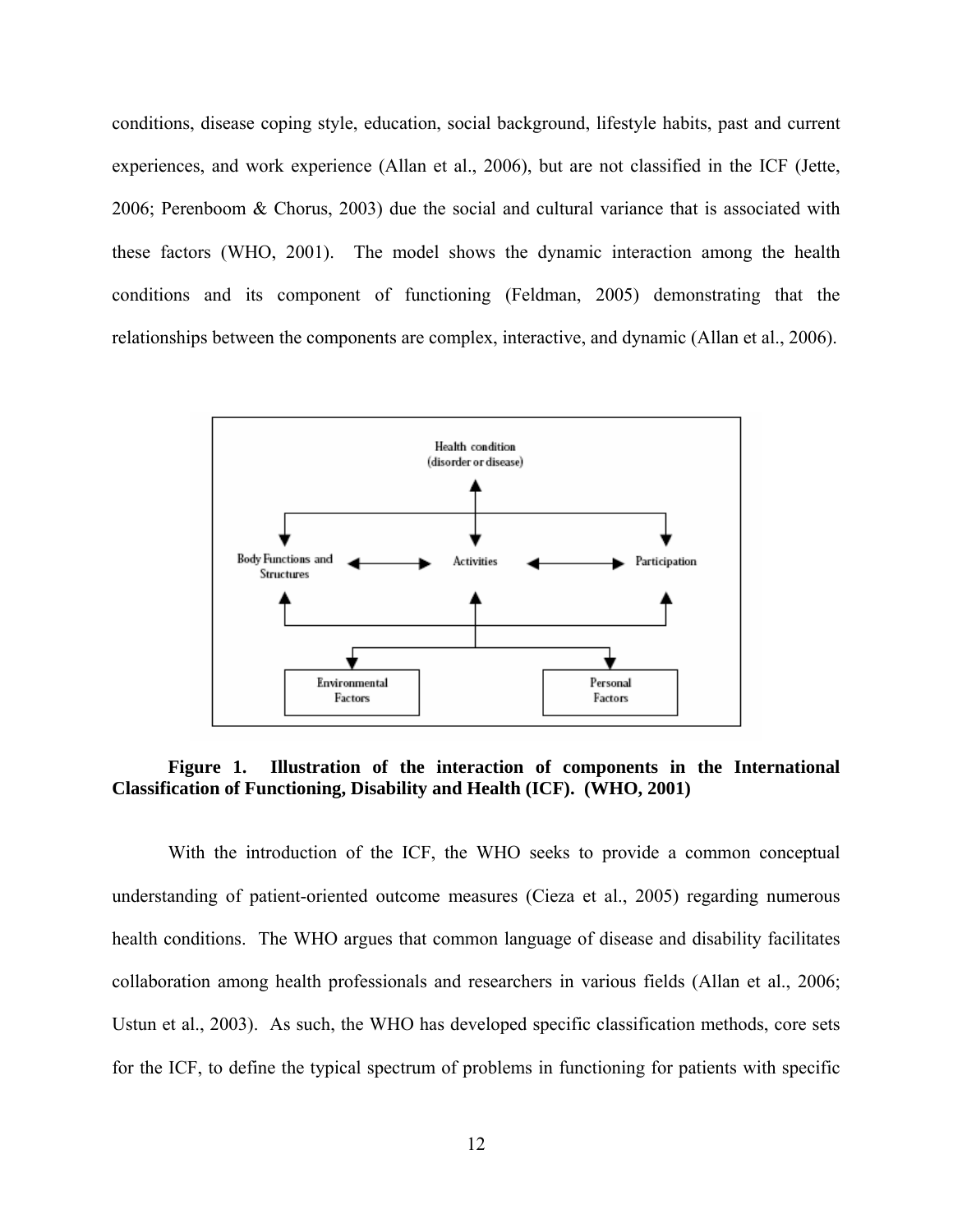conditions. Core sets for the ICF have been applied to diabetes, stroke, arthritis, as well as numerous other diseases and health conditions, including obesity.

The development of an ICF Core Set specifically for obesity involved a formal decisionmaking and consensus process performed by international experts, including physicians of different specializations and physical therapists, to decipher the most relevant ICF categories for obese persons. The end result was a Brief ICF Core Set and a Comprehensive Core Set on obesity. The Brief ICF Core Set for Obesity provides a concise list of categories of the typically encountered problems by obese persons. The Comprehensive Core Set includes a comprehensive list of the ICF categories needed to undertake a multidisciplinary assessment of the usually identified issues for obese persons (Cieza et al., 2004).

The WHO envisions five application areas for the ICF including statistical, clinical, research, social policy development, and educational. Currently, the ICF has been used mainly in clinical applications including needs assessment, intervention studies, quality care assessment, and rehabilitation treatment strategies, and outcome evaluation. However, the WHO believes the ICF has far-reaching capabilities to become a common language among various professions and health disciplines and provide common ground for international communication (Allan et al., 2006; Ustun et al., 2003). WHO visualizes the ICF capturing the entire range of health status as well as the personal and societal experiences of vulnerable populations. Consequently, WHO foresees the ICF playing a part in social policy development and education (Ustun et al., 2003).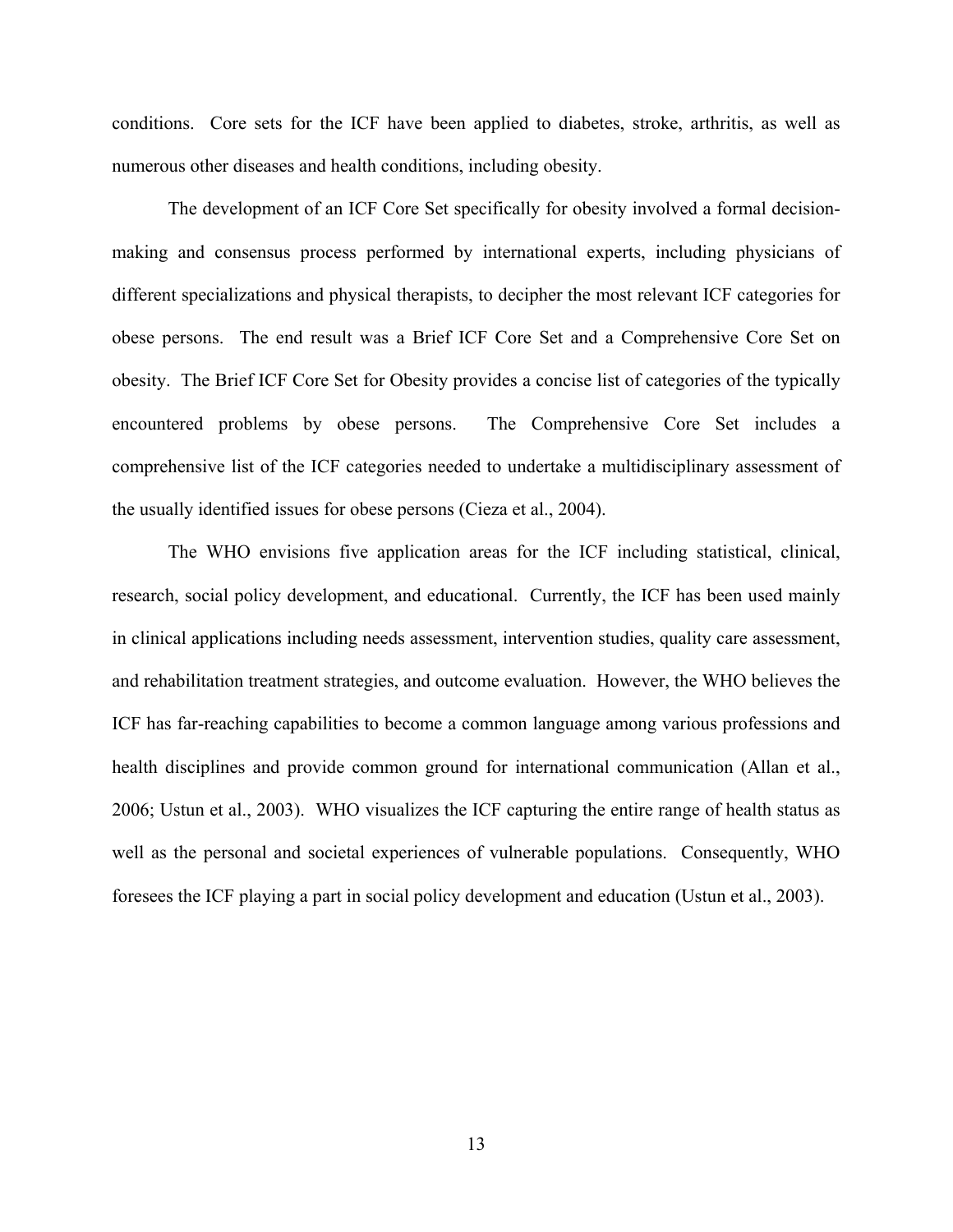# <span id="page-28-0"></span>**2.2 THEORIES AND THEORETICAL FRAMEWORKS USED IN ADDRRESSING OBESITY**

Although many researchers acknowledge multiple factors in the causation of obesity (Kumanyika, 2001; Wyatt et al., 2006), the prevention, diagnosis, and treatment of obesity does always reflect this viewpoint (Kumanyika, 2001). The prevailing obesity paradigm in the U.S. rests on the individual context rather than changes at the environmental, organizational, and governmental levels (Visscher & Seidell, 2001). Recent public health efforts have shifted away from an exclusive focus on individual-level approaches toward approaches that address multiple factors (Yancey et al., 2004).

Pairing physical activity and better nutrition habits is the optimal approach to controlling obesity (Alfano et al., 2002; Jakicic et al., 2002). Interventions focusing on physical activity and improved nutrition practices, individually and collectively, account for a number of studies that have addressed obesity among women (Banks-Wallace & Conn, 2002; Dunn, Andersen, & Jakicic, 1998). The transtheoretical model (TTM) has been used as a basis and theoretical framework in designing obesity interventions and programs for women (Bull, Eyler, King, & Brownson, 2001; Hawkins, Hornsby, & Schorling, 2001). TTM conceptualizes the process of behavior change as occurring through a set of distinct stages each characterized by various constructs, processes, and behaviors (Sutton et al., 2003). The TTM consists of five stages precontemplation, contemplation, preparation, action, and maintenance—in addition to constructs within the stages. Precontemplation involves no intension to engage in the healthy behavior; those in contemplation intend to engage in the healthy behavior; preparation involves making small changes to engage in the healthy behavior; those in the action stage are actively engaging in the healthy behavior; and individuals in the maintenance stage are working to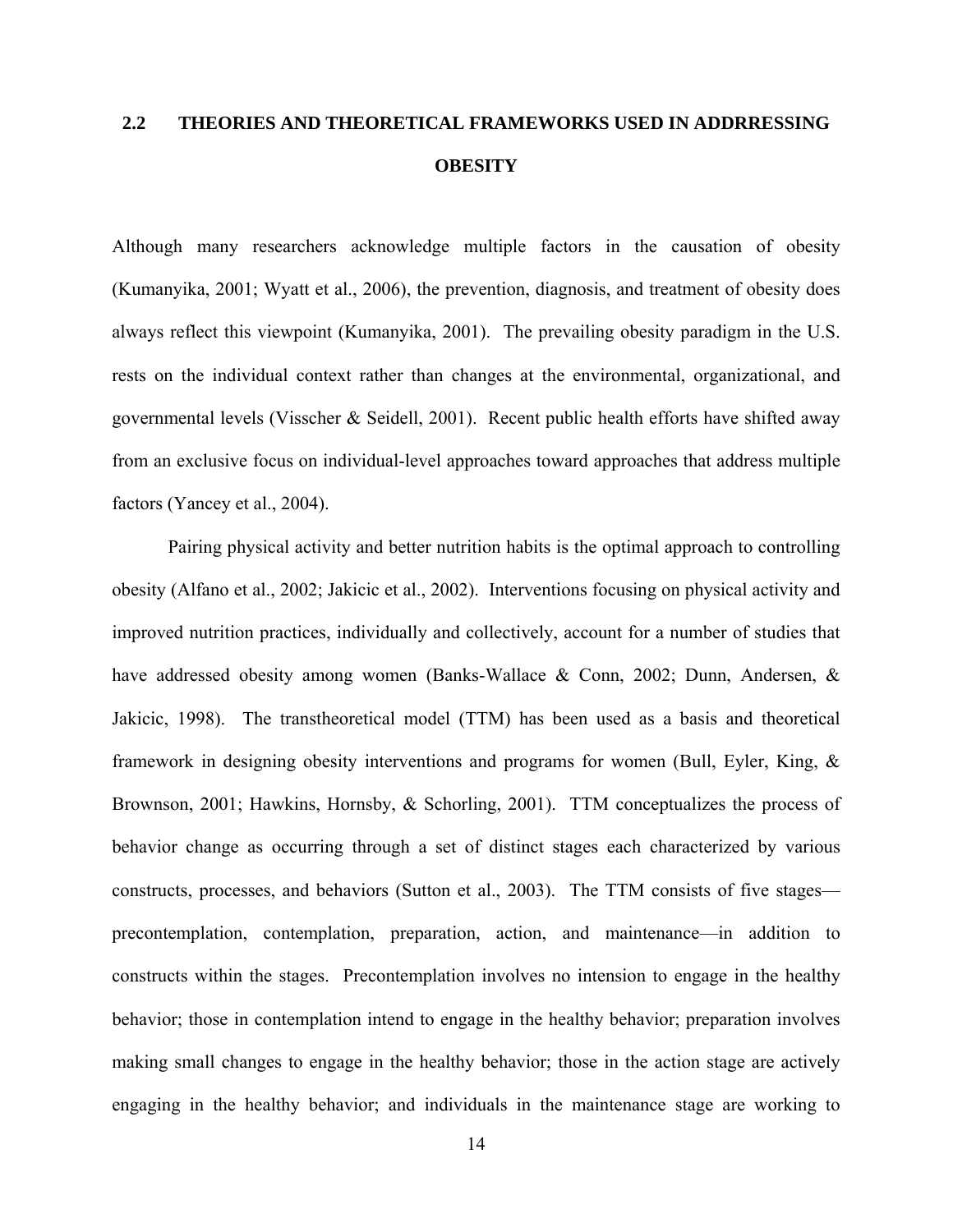prevent relapsing and continue the healthy behavior. Constructs and processes such as selfefficacy and decisional balance (Fahrenwald & Sharma, 2002) play a role in movement forward or backward on the continuum of change. Decisional balance is the potential benefits and costs of engaging in the healthy behavior while self-efficacy is an individual's belief in the ability to engage in healthy behavior (Fahrenwald & Sharma, 2002; Krummel, Semmens, Boury, Gordon, & Larkin, 2004).

In a study using a physical activity intervention for mothers in the Women, Infants, and Children (WIC) nutrition program, Fahrenwald and Sharma (2002) used the TTM and social support to guide WIC mothers through the stages of change to the action stage where the mothers were actively engaging in physical activity. These researchers concluded the TTM worked extremely well in determining efficacy. Keller and colleagues (2006) tested the extent to which the TTM and social support explained exercise initiation and weight maintenance in postpartum women. They concluded that the TTM could enhance physical activity by identifying the effect that the women's weight has on others as well as increasing knowledge regarding health effects of obesity. Hawkins and colleagues (2001) used the TTM to determine whether the model was generalizeable to weight loss intention among a community-based sample of overweight young adult, rural AA women and to identify predictors of stages of change. The researchers concluded that the TTM was successful in assessing stages of change among this group of AA women and should be applied to other populations of rural AA women.

Another study (Bull et al., 2001) used the TTM to assess readiness to exercise among an ethnically diverse U.S. sample of women and to compare self-reporting of stage to self-reporting of actual exercise behavior. They found that AA women were less likely to be in the action stages and more likely to be either precontemplators or contemplators. In relation to the TTM,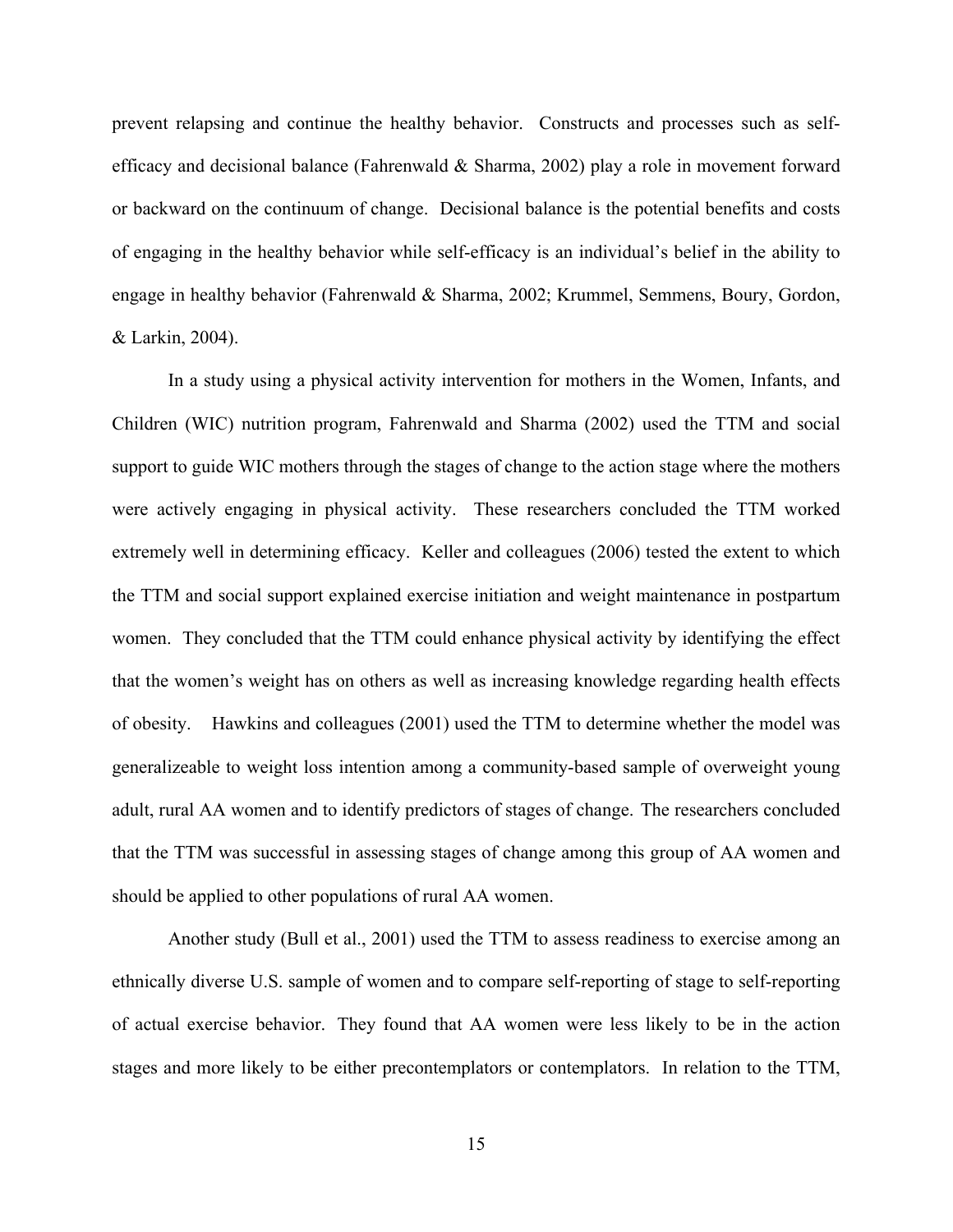self-efficacy was used to predict weight change in AA women concluding that it was an important component of weight loss (Martin, Dutton, & Brantley, 2004).

Other theoretical models have also been utilized to address physical activity and obesity. Combinations of the Social Learning Theory and the stage theory of innovation to reduce cardiovascular disease risks in a rural area have been used. Healthy cooking demonstrations along with the formation of exercise groups were conducted to encourage healthy behaviors (Brownson et al., 1996). Concepts from the Social Cognitive Theory such as "outcome expectancies" and "perceived difficulties" were used to examine whether weekly changes in measures of those constructs were associated with weekly changes in weight and physical activity. The participants exercised less during weeks in which greater difficulties were reported compared to weeks where fewer difficulties were reported (Carels et al., 2005). Mayer-Davis and colleagues (2001) combined research-based weight loss interventions with continuous quality programming (CQP) to facilitate weight loss and improve health among individuals with type 2 diabetes living in rural, medically underserved communities. They found moderate success in affecting weight loss.

An increasingly popular approach used in public health to address obesity is the use of the social ecological model. The social ecological model is believed to be well-suited to address systematic determinants of nutritional practices and physical activity patterns in at-risk populations for obesity (Peterson et al., 2002) because of its focus on the interrelationship between the individual and their environment (Stokols, 1992). An individual's health status is influenced by the multiple facets of the physical environment, the social environment, and personal factors including biological, psychological, and behavioral (Stokols, 1992). The social ecological model focuses on influencing behavior change at many levels: intrapersonal,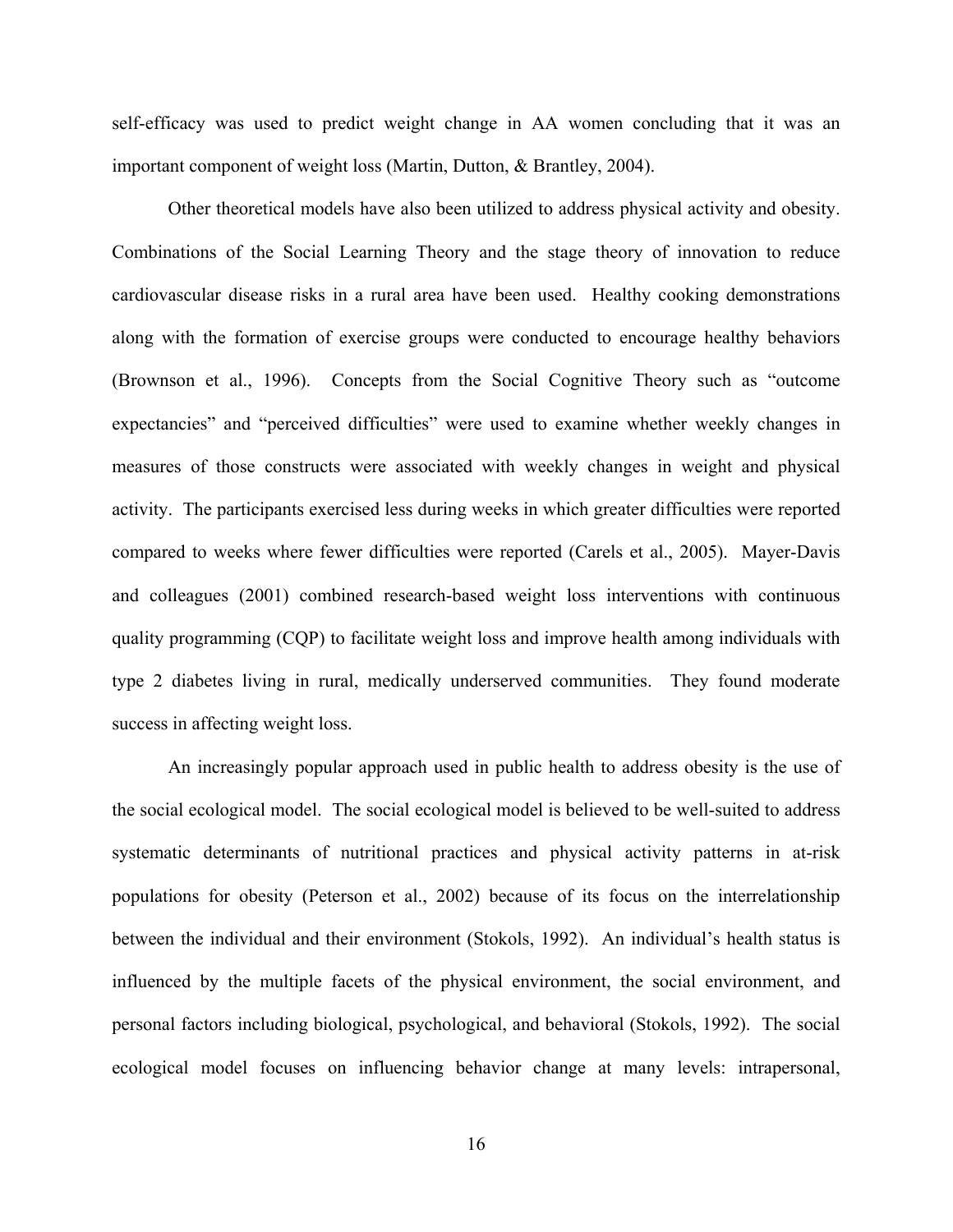<span id="page-31-0"></span>interpersonal, community, and organizational (McLeroy, Bibeau, Steckler, & Glanz, 1988). The social ecological model has been used to design a study to evaluate whether U.S. Department of Agriculture's Expanded Food and Nutrition and Education Program model produced greater change in dietary intake, physical activity, and pregnancy-related weight changes at 12 months postpartum and after 6 months of maintenance compared to WIC care alone (Peterson et al., 2002). The social ecological model has also been applied to the calcium and dairy nutritional practices of AA's, which was shown to be helpful in understanding environmental change, behaviors, and policies that affect the AA diet (Bronner al., 2006).

### **2.3 STUDY RATIONALE**

Although the ICF demonstrates a complex interaction between functioning, activities and participation, environmental, and personal factors that have been used in the disability and rehabilitation fields, the applicability of the model for obesity has not been widely tested (Stucki et al., 2004). The purpose of the ICF is to provide a global basis of standardization of data regarding all aspects of human functioning and disability (Ustun et al., 2003). Utilization of the ICF for obesity assumes that interactions between the concepts in the framework is the same for all individuals and also that the interactions reflect that of individuals with disability. In addition, utilizing the ICF for obesity demonstrates the complexity of the problem as well as the potential variation in the factors.

While personal, psychological, sociodemographic, environmental, biological, and childbearing factors have all been associated with obesity among women (Adams-Campbell et al., 2000; Addy et al., 2004; Felton et al., 2002; Gordon-Larsen et al., 2006; Winkleby et al.,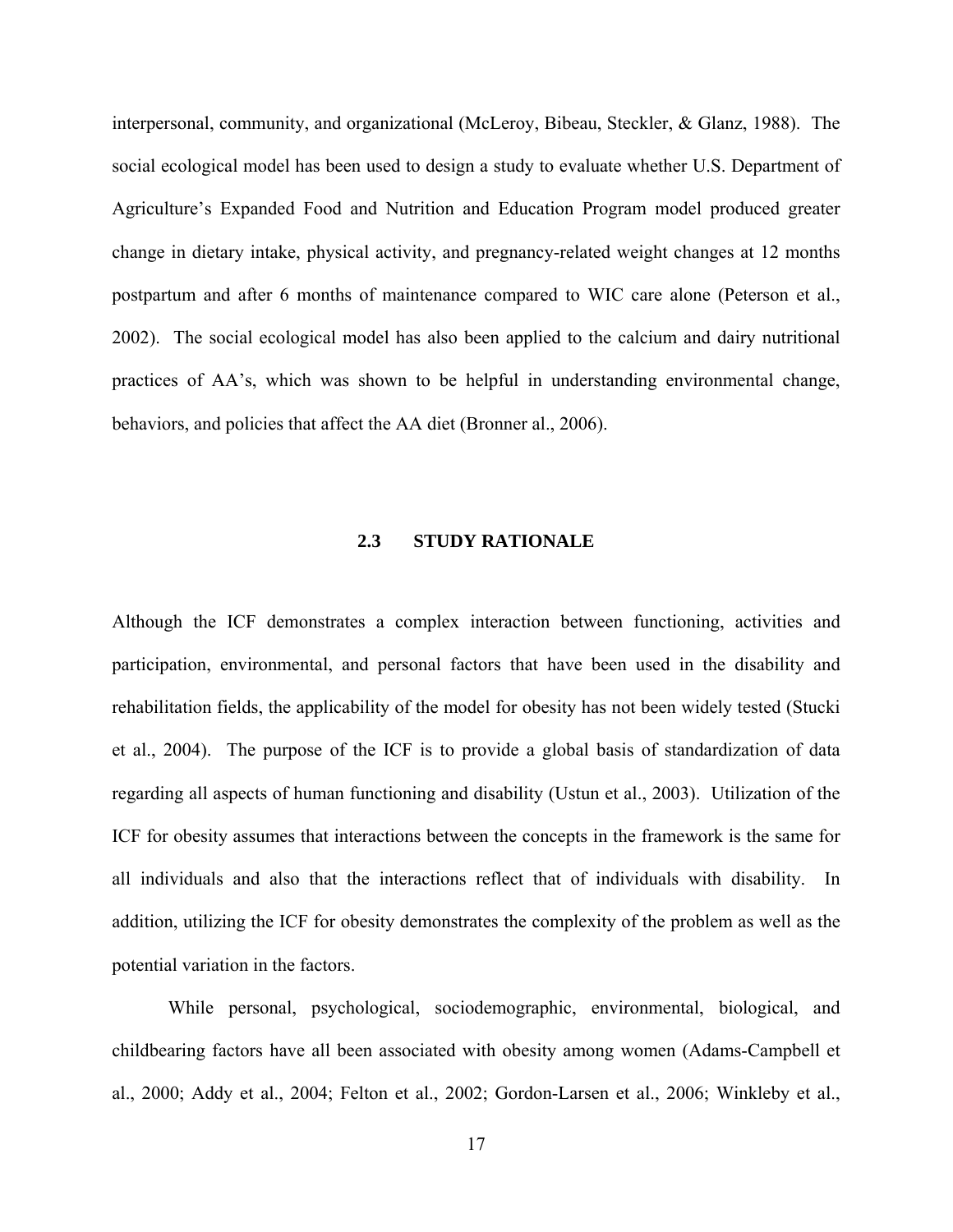1998), the degree and variability of these factors has not been well-documented in the literature. Additionally, while the ICF has acknowledged the inclusion of contextual factors in determining health status and function and identified classification of environmental factors, they have not provided a scheme in which to classify an individual's personal factors (Jette, 2006; Perenboom & Chorus, 2003). Thus, by excluding classification of personal factors, the extent to which personal factors have on obesity cannot be adequately determined using the ICF. Demonstrating the effect of each of the aforementioned factors and their interactions on different subgroups of obese women can help in identifying areas of concentration for prevention and treatment efforts. Looking at the interactions between the factors may also show differences or similarities in the variables used in explaining certain factors among the subgroups of obese women.

Due to the influence and complexity that personal, psychological, sociodemographic, environmental, biological, and childbearing factors have in inhibiting physical activity and healthy nutritional practices (Adams-Campbell et al., 2000; Addy et al., 2004; Felton et al., 2002; Gordon-Larsen et al., 2006; Winkleby et al., 1998), it is believed that these factors will be important in explaining and predicting the prevalence of obesity among U.S. women. Therefore, using the Comprehensive ICF Core Set on Obesity, the following areas will be examined: 1) Determine the impact of ICF components—Body Functions and Structures, Activities and Participation, Environmental Factors, and Personal Factors—on BMI in women; 2) Assess the applicability of the framework for use in addressing obesity; and, 3) Ascertain and provide recommendations of the most important aspects of the ICF framework for public health interventions among women based upon data from the NHANES 1999-2004.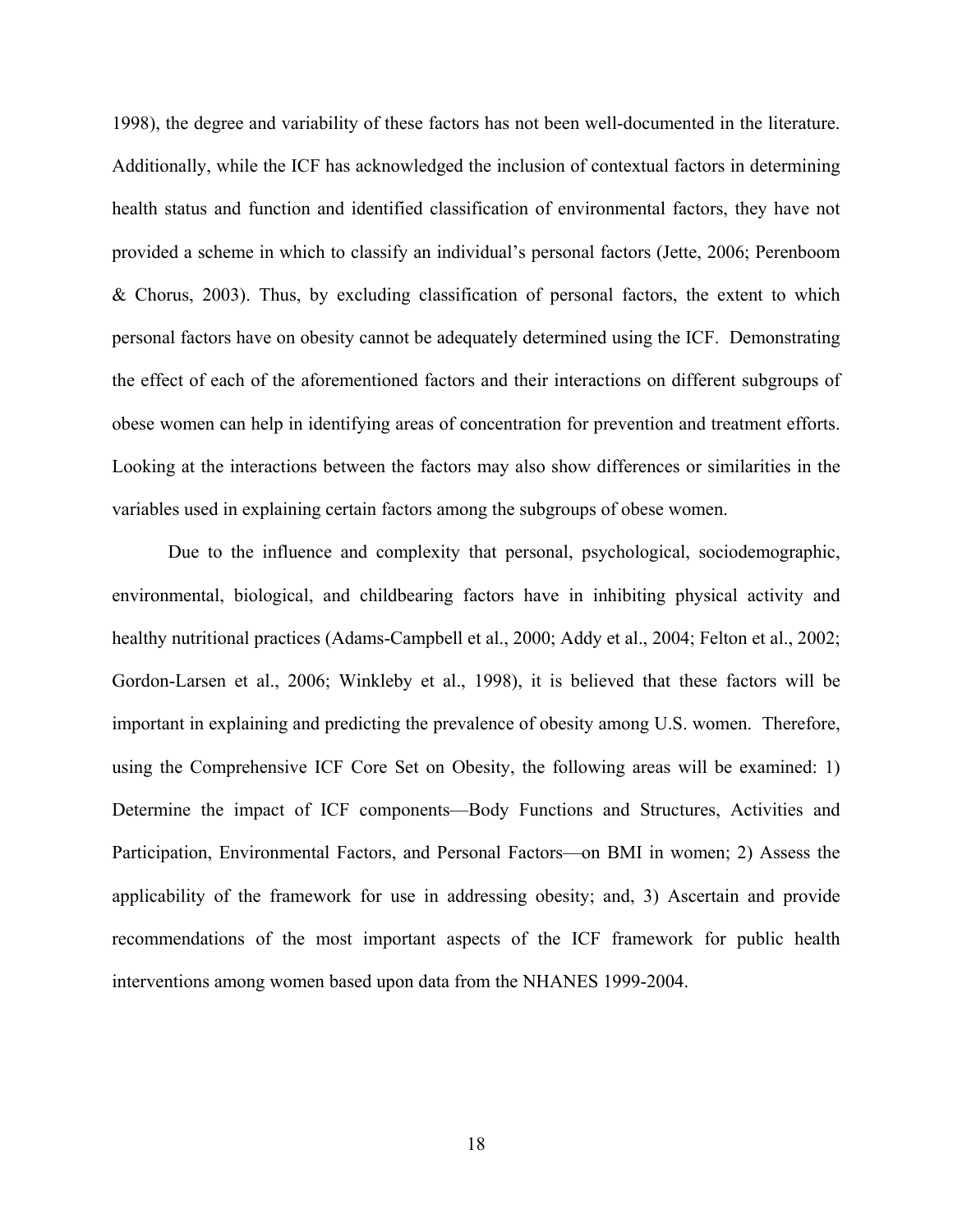### **2.4 RESEEARCH QUESTIONS AND HYPOTHESES**

<span id="page-33-0"></span>In order to assess the applicability of the Comprehensive International Classification of Functioning, Disability and Health (ICF) when addressing obesity among U.S. women, the following research questions and hypotheses were explored:

1) Do the components of the Comprehensive International Classification of Functioning, Disability and Health (ICF) Core Sets for Obesity—Body Functions and Structures, Activities and Participation, Environmental Factors, and Personal Factors—predict BMI in U.S. women?

Hypothesis #1: The Environmental Factors component of the ICF classification will better predict BMI in U.S. women than the other components in the framework.

2) Do the components of the Comprehensive ICF Core Sets for Obesity explain the variance in the framework for BMI in U.S. women?

Hypothesis #2: The Environmental Factors will account for the most significant portion of the variance in the framework for obesity among U.S. women.

Hypothesis #3: The variance in the ICF framework for BMI among women differs most by education.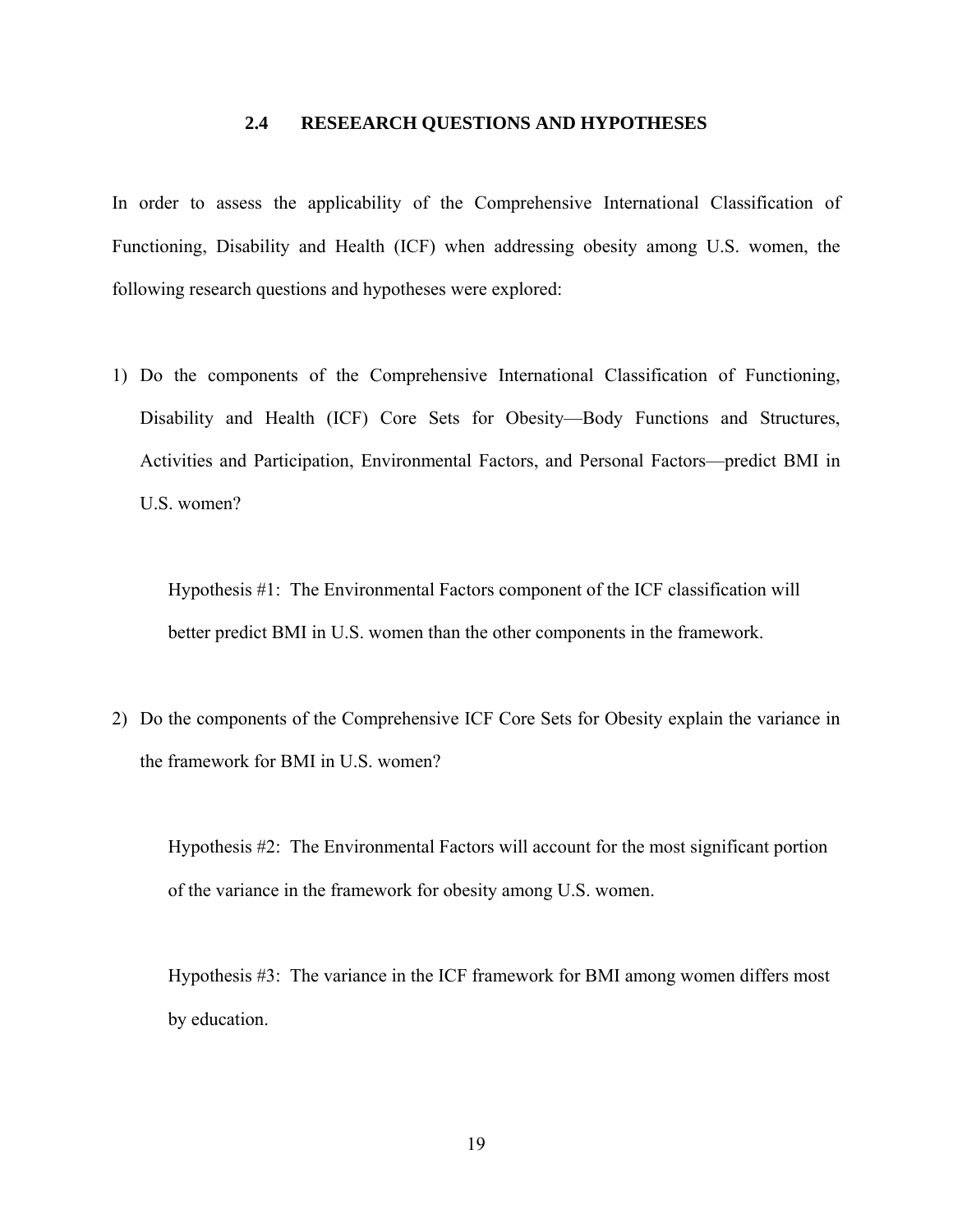#### <span id="page-34-0"></span>**3.0 LITERATURE REVIEW**

#### **3.1 EFFECTS OF OBESITY**

Obesity has been linked to increased morbidity and mortality (Wyatt et al., 2006) and associated with shortened life expectancy (O'Brien & Dixon, 2002). Obesity has been estimated to cause a decrease in life expectancy at birth by 0.2-1.1 years with a possibility of rising to 2-5 years in the subsequent decades (DelParigi, Pannacciulli, Le, & Tataranni, 2005). Those individuals considered overweight and obese are at increased risk of developing many medical problems (Khaodhiar et al., 1999) in addition to exacerbating others (O'Brien & Dixon, 2002). In particular, obese women have been found to be more reluctant compared to normal weight woman to seek health screening (Visscher & Seidell, 2001). Further, numerous comorbid conditions are significantly associated with obesity of which the most serious among women will be discussed. Comorbidities include metabolic syndrome (insulin resistance, hypertension, and dyslipidemia), type 2 diabetes mellitus, coronary heart disease, cardiovascular disease (CVD), stroke, gallbladder disease, infertility, hyperuricemia and gout, osteoarthritis, sleep apnea, and certain cancers such as endometrial, breast, colon, gall bladder, and prostate (CDC, accessed 10/2/2006; Garber, 2004; O'Brien & Dixon, 2002; Sarwer et al., 2006; Visscher & Seidell, 2001). Some of these effects lead to disability (Stucki et al., 2006), decreased physical function and energy, and increased bodily pain (Hu, 2003).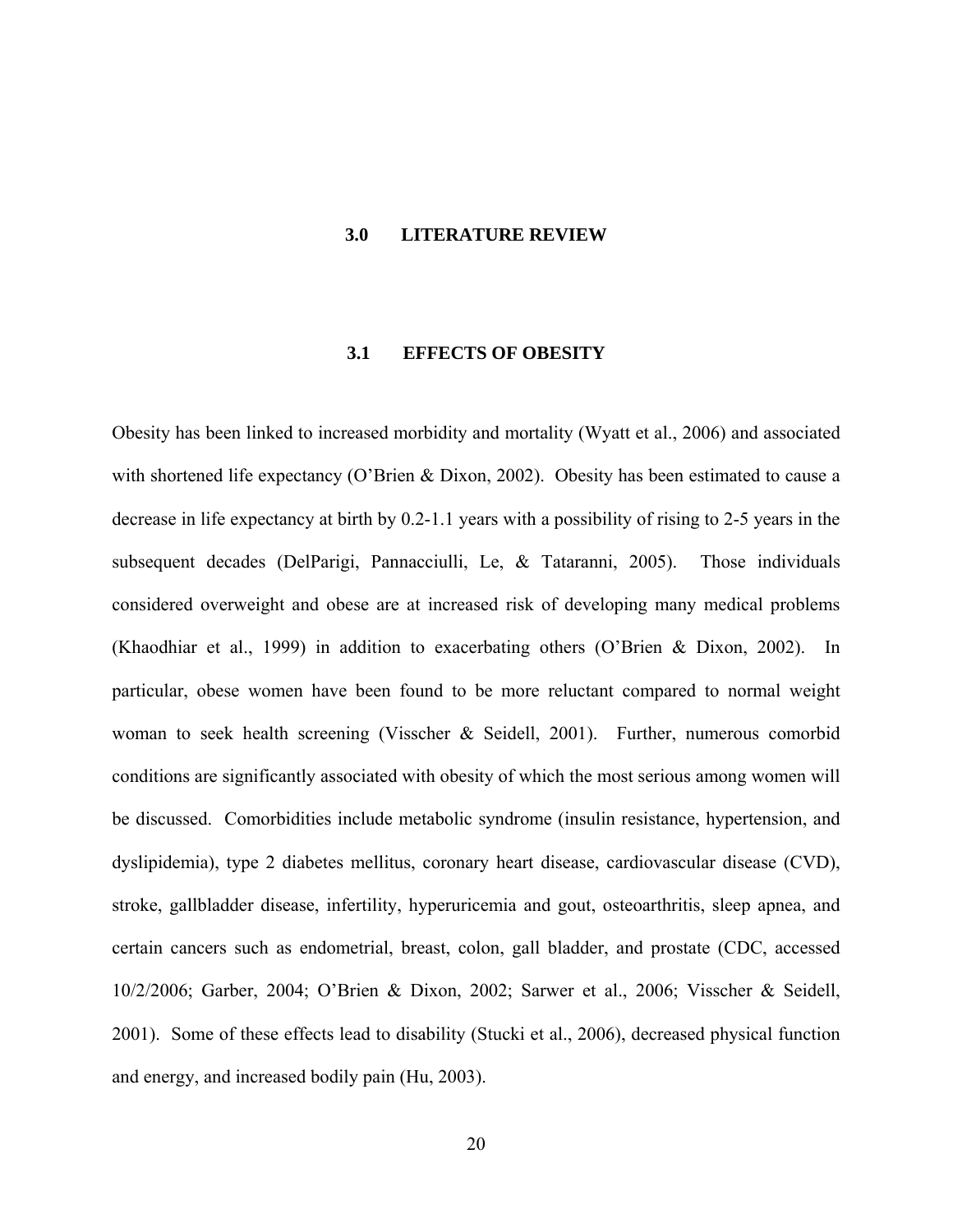#### <span id="page-35-0"></span>**3.1.1 Metabolic Syndrome**

Abdominal obesity is the foundation of metabolic syndrome (Garber, 2004), a syndrome characterized by metabolic abnormalities such as low HDL-cholesterol, and high triglycerides, abnormal fasting glucose levels, and hypertension (Bray & Champagne, 2004; Isomaa, 2003; Visscher & Seidell, 2001). Weight gain and lack of physical activity are connected with the development of metabolic syndrome (Isomaa, 2003). However, there has not been consensus regarding a definition of metabolic syndrome thereby affecting prevalence estimates. Using the National Cholesterol Education Program definition and the 1988-1994 NHANES III data, the prevalence of metabolic syndrome is high and increases with age among women (Bray & Champagne, 2004). It is estimated the prevalence of metabolic syndrome exceeds the number of Americans with diabetes and is higher in minorities (Garber, 2004). Approximately 1 in 4 U.S. adults meet the criteria for metabolic syndrome (Zhu, St-Onge, Heshka, & Heymsfield, 2004). Metabolic syndrome prevalence is approximately 6% for women aged 20-29 years, 14% for those 30-39 years, 20% for those 40-49 years, 32% for those 50-59 years, and 43% for women over 60 years (Bray & Champagne, 2004). Metabolic syndrome is associated with morbidity and mortality (Isomaa, 2003) and is the primary risk factor for diabetes and CVD (Garber, 2004; Goodpaster et al., 2005). Detection and treatment of metabolic syndrome is being used as a way to lower the risk of or prevent CVD and diabetes (Janssen, Katzmarzyk, & Ross, 2004; Zhu et al., 2004).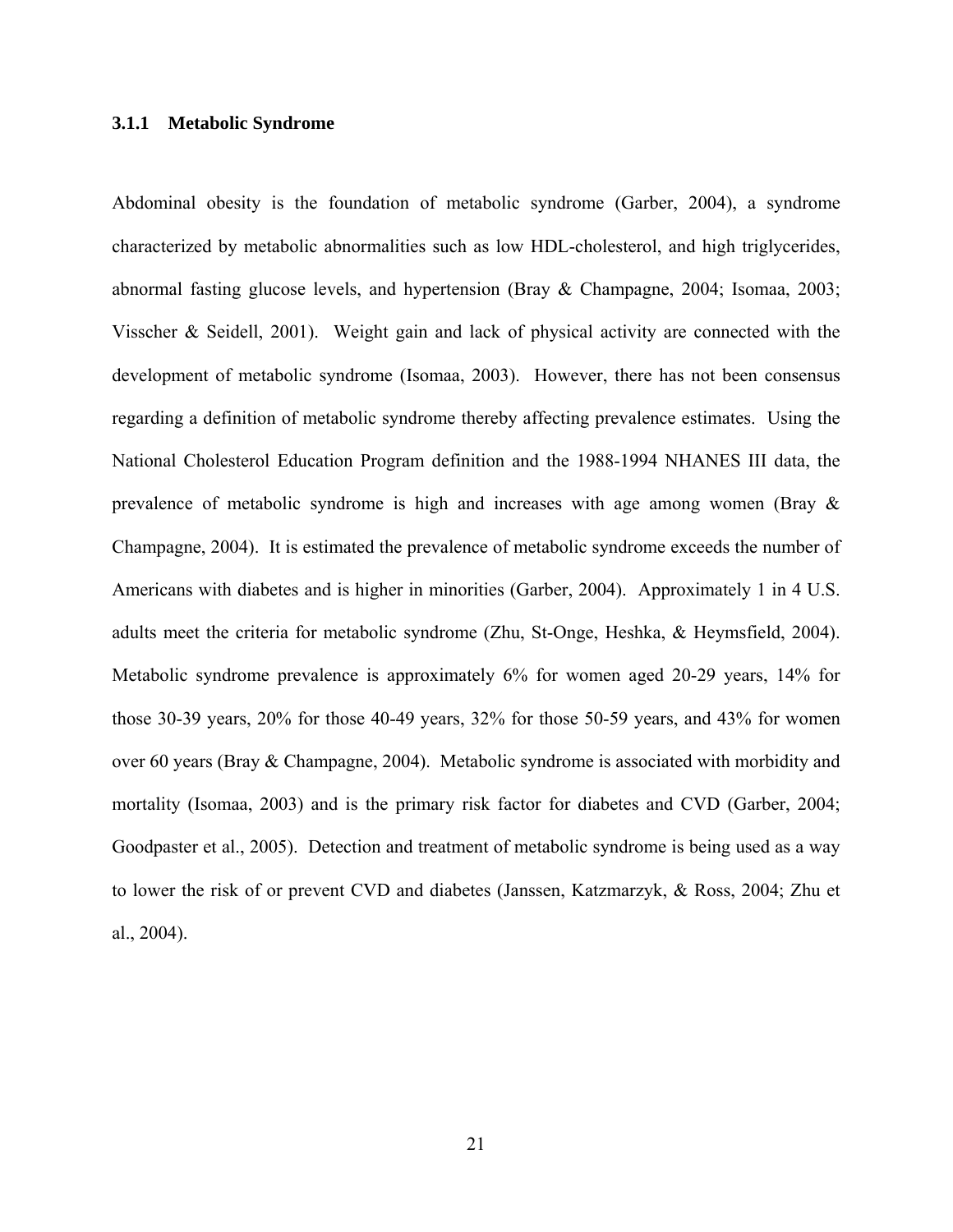### **3.1.2 Cardiovascular Risks**

Cardiovascular risks have been associated with obesity. In general, the relationship between BMI, diabetes, and coronary heart disease is stronger for women than men (Hu, 2003). Central obesity is linked to greater cardiovascular risk with each rise in BMI being reflected in an increase in unstable angina and myocardial infarction (Houston et al., 2005). Modest weight gains of <10 kg after 18 years of age can increase cardiovascular risk in middle-aged women (Hu, 2003). Cardiovascular risk is 1.2 times greater in people with a BMI of 22 and increases to a risk of 4.6 times greater at higher BMI levels (Houston et al., 2005). In addition, heart disease mortality risk increases significantly with age in women (Casper et al., 2000).

### **3.1.3 Diabetes**

Obesity is most directly associated with diabetes (Hu, 2003; Richardson & Vinik, 2005; Weinstein et al., 2004). Risk of type 2 diabetes mellitus is 20 times greater among individuals with a BMI >35 (Boogerd et al., 2002). AA adults experience a higher prevalence of diabetes compared to White adults (Sullivan, Morrato, Ghushchyan, Wyatt, & Hill, 2005) with AA women having the highest prevalence (CDC, accessed 10/2/2006). Current estimates of diabetes are 6-8% for diagnosed adults with obesity and about 10% for both diagnosed and undiagnosed cases. Diabetes prevalence has increased by 5% over the last decade with incidence affecting more than 5 million U.S. adults. It is estimated for every 1-kg increase in weight, diabetes prevalence increases by 9% (Sullivan et al., 2005).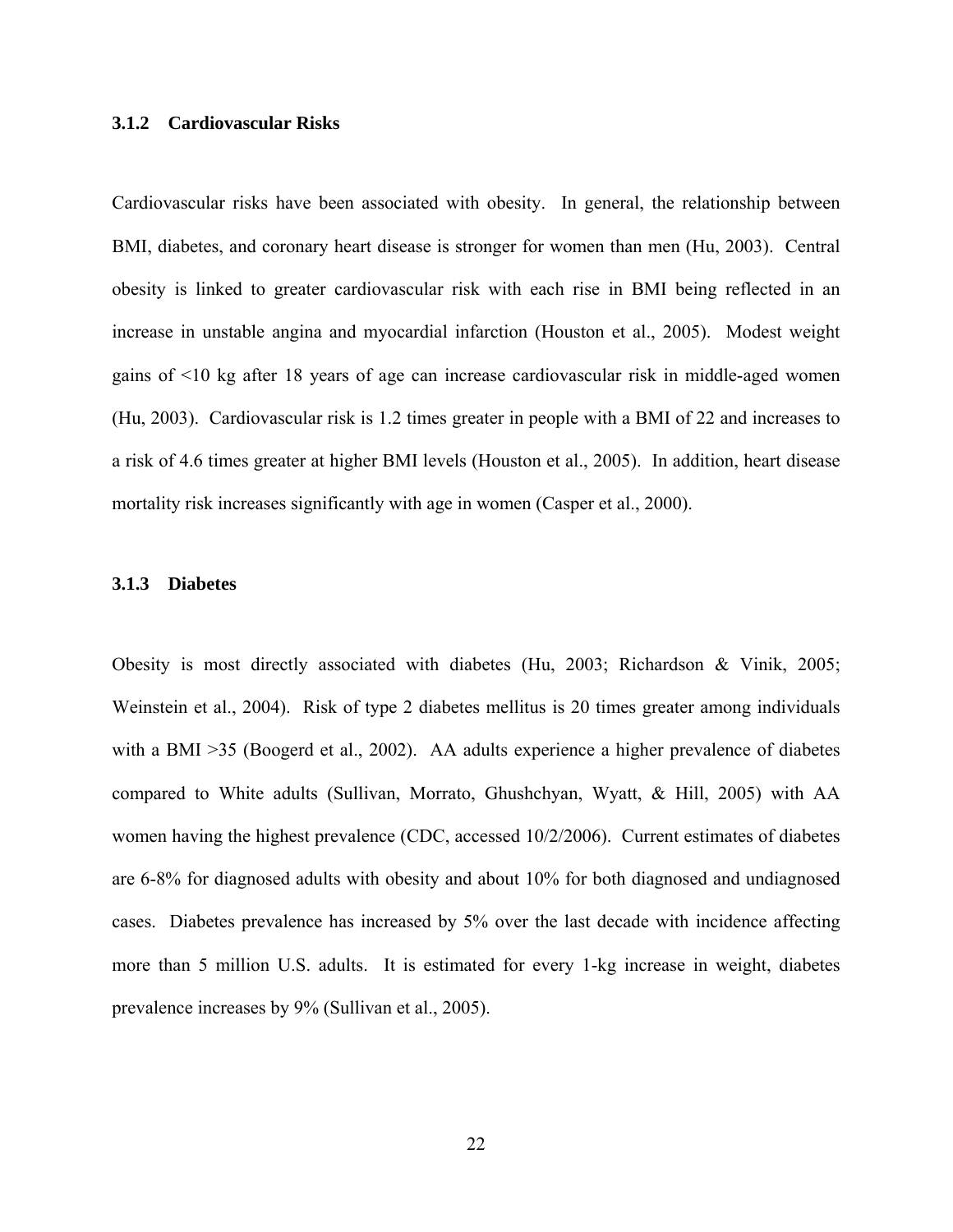### **3.1.4 Cancers**

Increases in obesity among the middle-aged and older groups in the U.S. may have affected recent trends in cancer incidence rates, particularly among women (Polednak, 2003). In women, cancer risk due to obesity can be modified by menopausal status (Morimoto, White, Chen, Chlebowski, Hays, et al., 2002) due to increased levels of the estrogen hormone (Calle  $\&$  Thun, 2004; Slattery, Sweeney, Edwards, Herrick, Baumgartner, et al., 2006). It is suggested that higher BMI levels in young adulthood increase the risk of developing premenopausal ovarian cancer (Fairfield et al., 2002). In contrast, weight gain after 18 years of age has been found to be unrelated to breast cancer incidence before menopause but was positively related to breast cancer incidence postmenopause (Hu, 2003). In women, visceral obesity increases the risk of developing endometrial and breast cancer (Boogerd et al., 2002). Breast cancer risk can also be affected by weight cycling or change, body fat distribution, lifetime weight history, and onset age of obesity (Morimoto et al., 2002; Slattery et al., 2006). Moreover, AA women with breast cancer tend to have higher BMI's than White women (Cui et al., 2002). In addition to ovarian and breast cancers, obesity has also been associated with colorectal, endometrial, kidney, esophageal, pancreatic, gallbladder, cervical, liver, and hematopoietic cancers in women, although studies are inconclusive about the extent of the risk of some of these cancers (Calle & Thun, 2004).

### **3.1.5 Health-Related Quality of Life**

The high prevalence of obesity has been associated with decreased quality of life and functioning due to numerous comorbidities; thus, a relationship between obesity and disability has been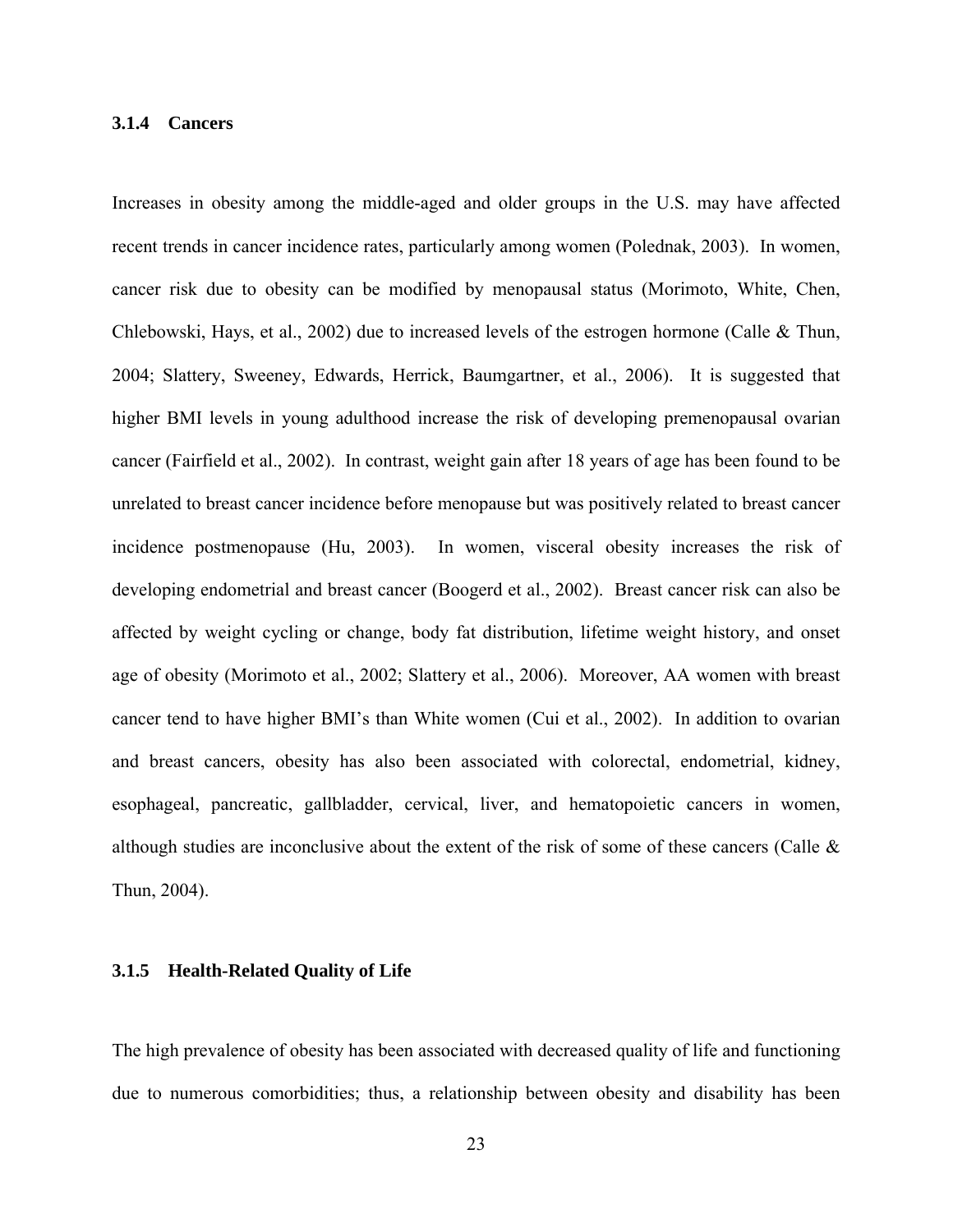noted (Stucki et al., 2006). In fact, quality of life is considered as one of the most important factors in managing obesity due to it increasingly becoming a significant cause of disability (Pi-Sunyer & Kris-Etherton, 2005; Stucki et al., 2006; Stucki et al., 2004). Currently, 30 million women are estimated to have disabilities in the U.S. (Jones & Bell, 2003), which includes arthritis and other rheumatic conditions and chronic health conditions, (Hootman & Helmick, 2006; Jia & Lubetkin, 2005). Additionally, women, minorities, and individuals with less education, low income, and unemployed are more likely to report fair or poor health, physically and mentally unhealthy days, and activity limitation days (Zahran, Kobau, Moriarty, Zack, Holt, & Donehoo, 2005). Women are also more likely to suffer sleep-related problems and report anxiety symptoms and pain-related activity difficulties (Strine, Chapman, Kobau, & Balluz, 2005; Strine, Hootman, Chapman, Okoro, & Balluz, 2005)

Obesity increases functional decline in the later years of life although the exact functional consequences are unclear (Lee, Sobal, Frongillo, Olson, & Wolfe, 2005). Disability increases with age leading to the belief that if current trends in obesity continue, disability rates will increase by one percent per year more in the 50 to 69 year age group than if there were no further weight gains in that group (Sturm, Ringel, & Andreyeva, 2004). Although much of the quality of life research has been conducted primarily among elderly populations, rates of disability among U.S. adults 18 to 59 years of age appear to also be increasing (Lakdawalla, Bhattacharya, & Goldman, 2004). It is estimated that by the year 2030, 64% of adults with arthritis-attributable activity limitations will be women (Hootman & Helmick, 2006).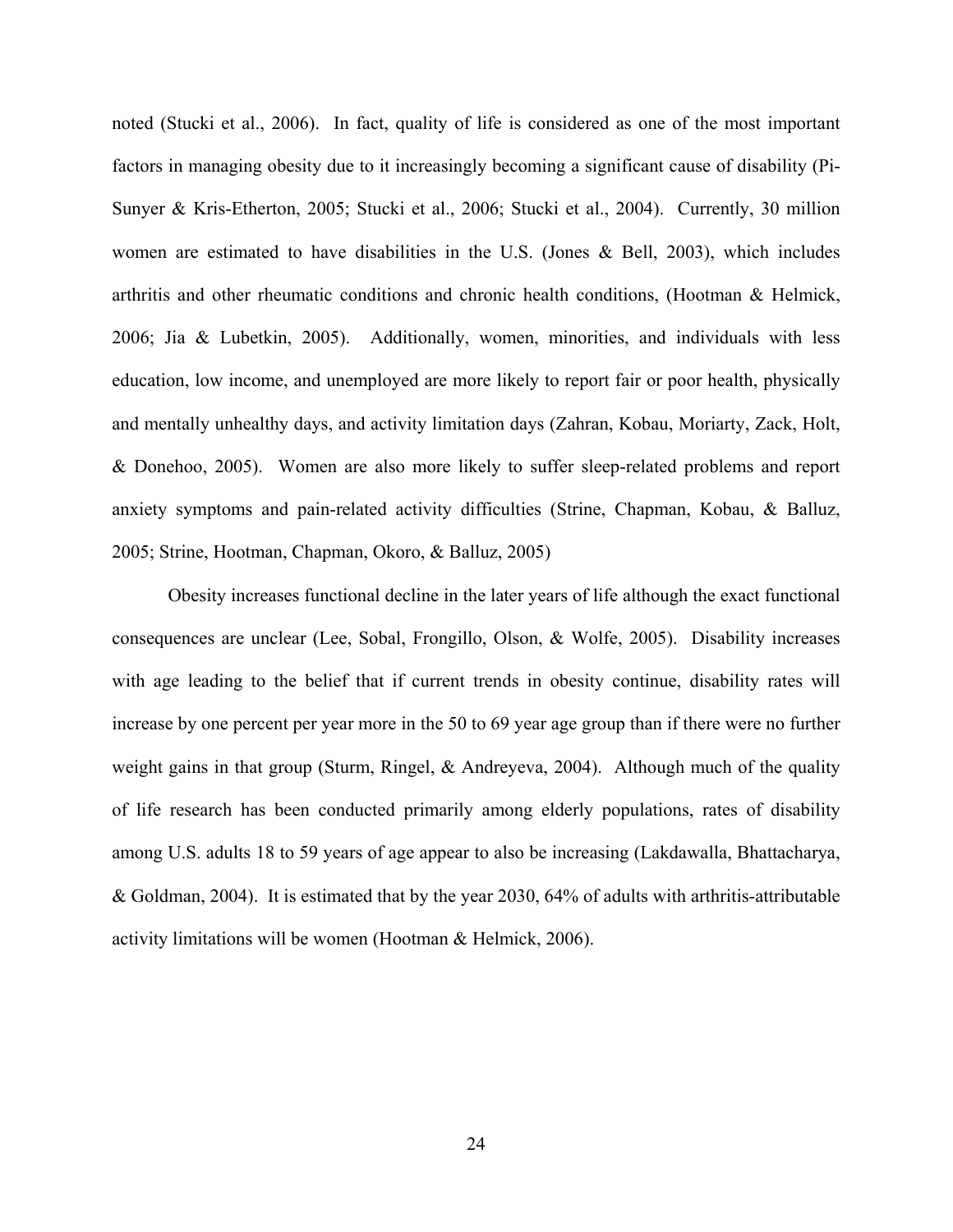### **3.2 CAUSES OF OBESITY**

Obesity is a multi-level problem with numerous attributing causes believed to play a central role in its development and progression (Stunkard, 1996). Behavioral, personal, psychological, environmental, and biological factors as well as childbearing have all been associated with obesity among women (Adams-Campbell et al., 2000; Addy et al., 2004; Felton, Boyd, Bartoces, & Tavakoli, 2002; Gordon-Larsen, Nelson, Page, & Popkin, 2006; Winkleby, Kraemer, Ahn, & Varady, 1998). These causes of obesity have been well documented in the literature, albeit some causes contribute more to obesity among women than others. Thus, the causes that are most attributed to obesity and are significant based on the literature will be discussed further.

### **3.2.1 Behavioral Factors**

The optimal approach to controlling obesity involves the pairing of both physical activity and better nutrition habits (Alfano, Klesges, Murray, Beech, & McClanahan, 2002; Jakicic, Wing, & Winters-Hart, 2002). Although improving nutritional practices alone can result in weight loss, physical activity is needed to maintain the weight loss (Orzano & Scott, 2004). Consuming a diet high in fruits and vegetables lowers risk for numerous comorbidities and is essential for weight control (Glanz & Yaroch, 2004; Serdula et al., 2004). Studies have shown that physical activity can also have a positive effect on decreasing risks for many diseases such as cardiovascular disease, diabetes, and cancer (Wilbur et al., 2003). Also, combining physical activity and nutrition results in a greater weight loss compared to either improved nutrition or physical activity alone (Orzano & Scott, 2004).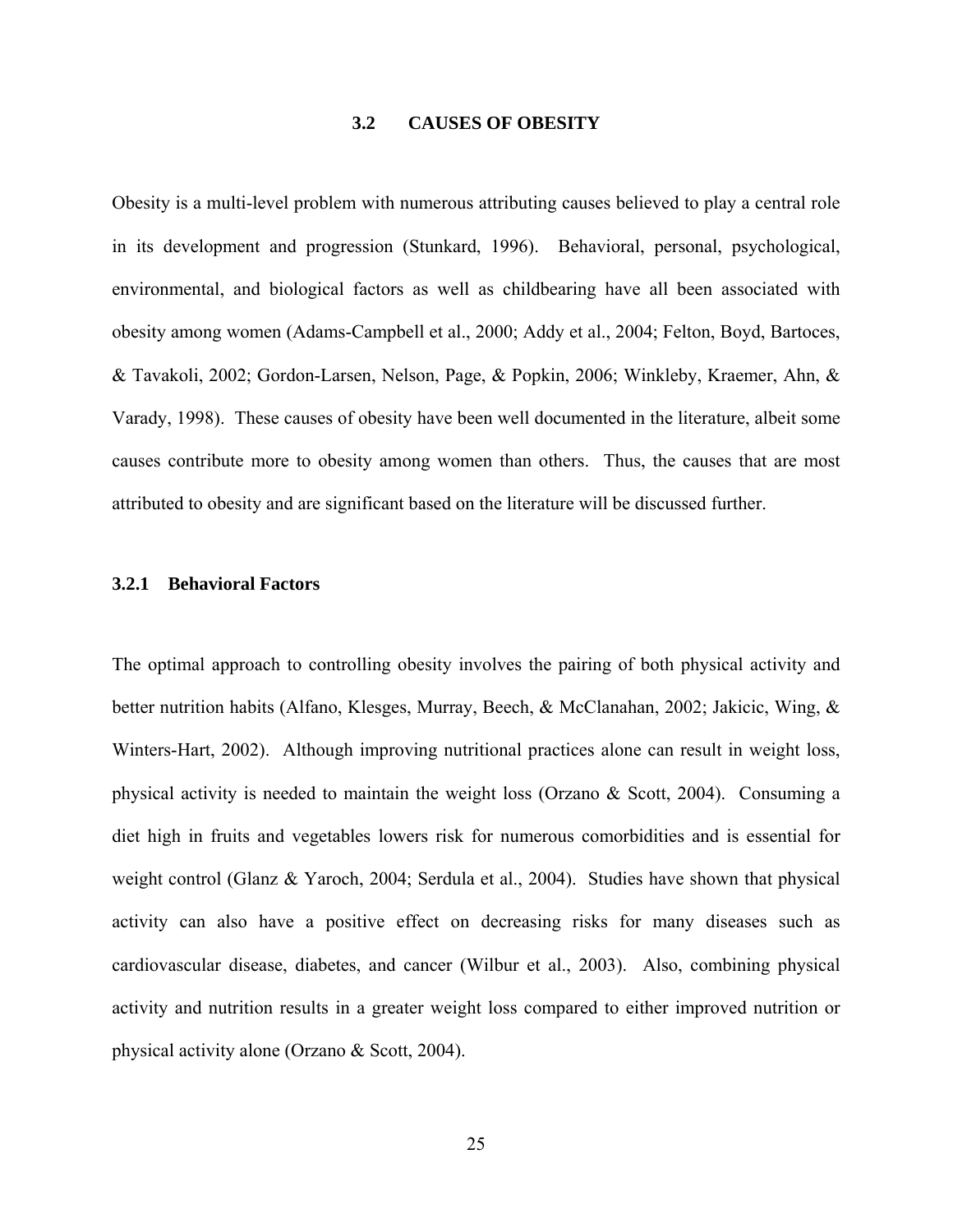### **3.2.2 Personal Factors**

Excessive body weight, fatigue, and health status, have also been cited as barriers to engaging in physical activity (Adams-Campbell et al., 2000) thereby leading to obesity. Excessive body weight increases the workload required for various forms of physical activity causing poor activity performance (Patt et al., 2004). Health status has been found to be a significant problem in women with the highest BMI classifications of obesity (Patt et al., 2004). Women suffer disproportionately from diseases attributed to obesity because of health-related quality of life (Muenning, Lubetkin, Jia, & Franks, 2006). Additionally, although health status has been linked to overweight and obesity in AA women, little is known of this relationship (Patt et al., 2004).

### **3.2.3 Psychological Factors**

Psychological factors include body perceptions and images of ideal or normal weight. Psychological factors are believed to be driven by gender, social, and cultural influences, which then impact personal behaviors such as nutritional practices and physical activity (Cachelin, Rebeck, Chung, & Pelayo, 2002; Paeratakul, White, Williamson, Ryan, & Bray, 2002). Some of these factors have been found to be mediated by age, body weight, and SES whereby all influence body dissatisfaction (Cachelin et al., 2002) although the specific relationship among these factors is complex (Paeratakul et al., 2002).

Cultural differences in perceptions of body weight are well documented in the literature (Cachelin et al., 2002; Caldwell et al., 1997; Paeratakul et al., 2002). There has been some evidence that self-perception of body image or body satisfaction may influence obesity among women although there is some discrepancy as to whether ethnicity, race, or class influences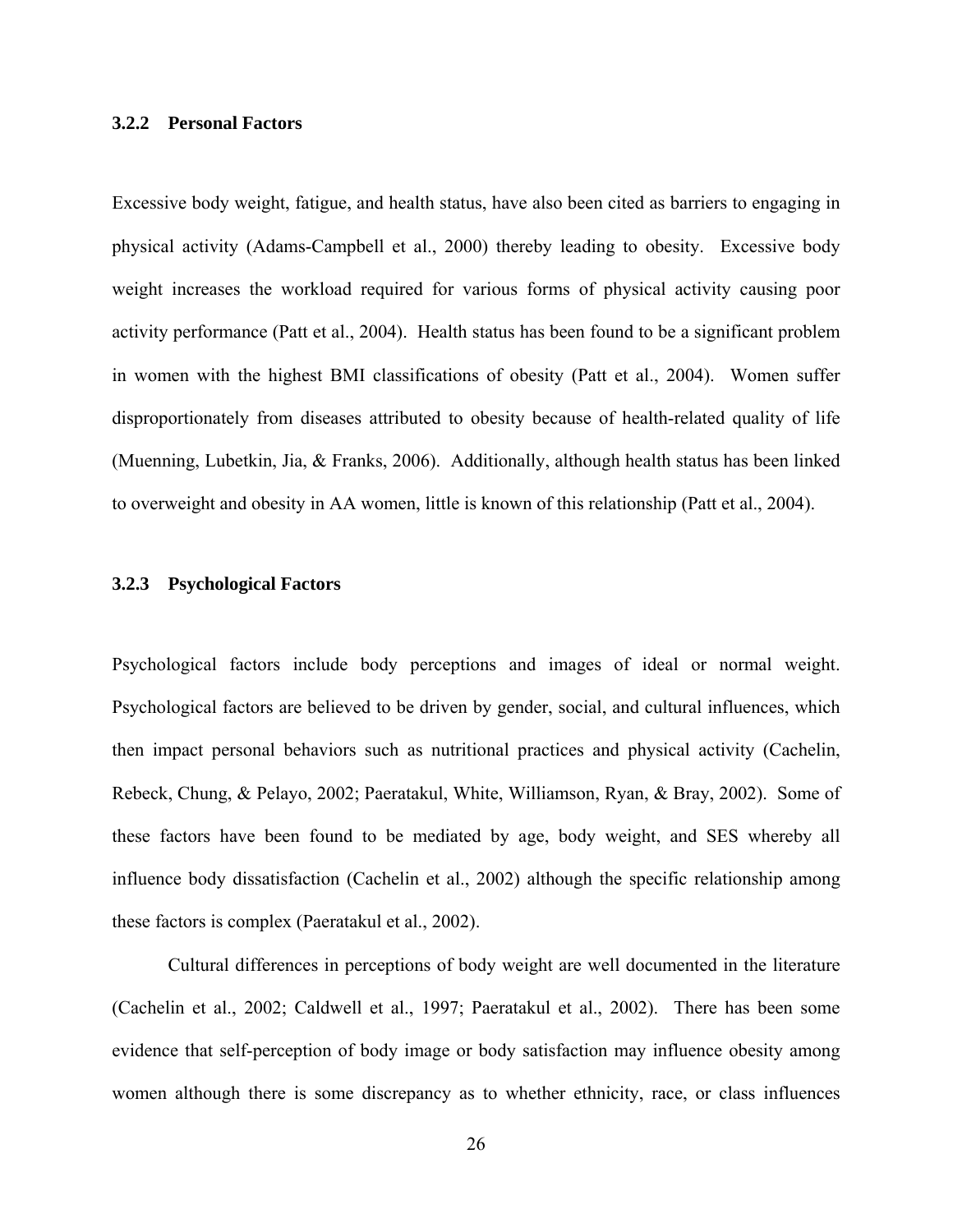body-size preference (Cachelin et al., 2002; Paeratakul et al., 2002). AA women tend to be more satisfied with their weight and are less affected by societal emphasis on thinness compared to White women (Caldwell, Brownell, & Wilfley, 1997) despite higher body weights (Cachelin et al., 2002; Fitzgibbon, Blackman, & Avellone, 2000). Additionally, White women have experienced body image discrepancies at lower levels of BMI whereas AA women did not report discrepancies until they were overweight (Fitzgibbon et al., 2000).

Other research suggests differing views in body perceptions and images reflect differences in class rather than race (Cachelin et al., 2002). Nonetheless, gender, social, and cultural influences do not necessarily suggest obesity tolerance in women, rather possibly variations in reporting of body dissatisfaction, higher levels of self-esteem, cultural acceptance of particular body sizes and/or men's preferences for certain female shapes. AA women generally have higher self-esteem, perceive themselves to be thinner then they actually are, consider themselves attractive, report more positive attitudes towards obesity (Cachelin et al., 2002), and have more positive accepting attitudes regarding obesity among themselves and others when compared to women from other racial/ethnic groups (Latner et al., 2005).

### **3.2.4 Sociodemographic Factors**

Sociodemographic factors—age, ethnicity, gender, level of education, low-income, and socioeconomic status (SES)—have been associated with obesity although linkages differ according to race and ethnicity (Dekkers et al., 2004; Lee et al., 2005; Patt et al., 2004; Winkleby et al., 1998; Zhang & Wang, 2004a). SES has been shown to impact energy intake and energy expenditure thereby affecting body fat storage (Zhang & Wang, 2004b) and obesity. Direct relationships have been made between SES and physical activity (Keller, Allan, & Tinkle, 2006).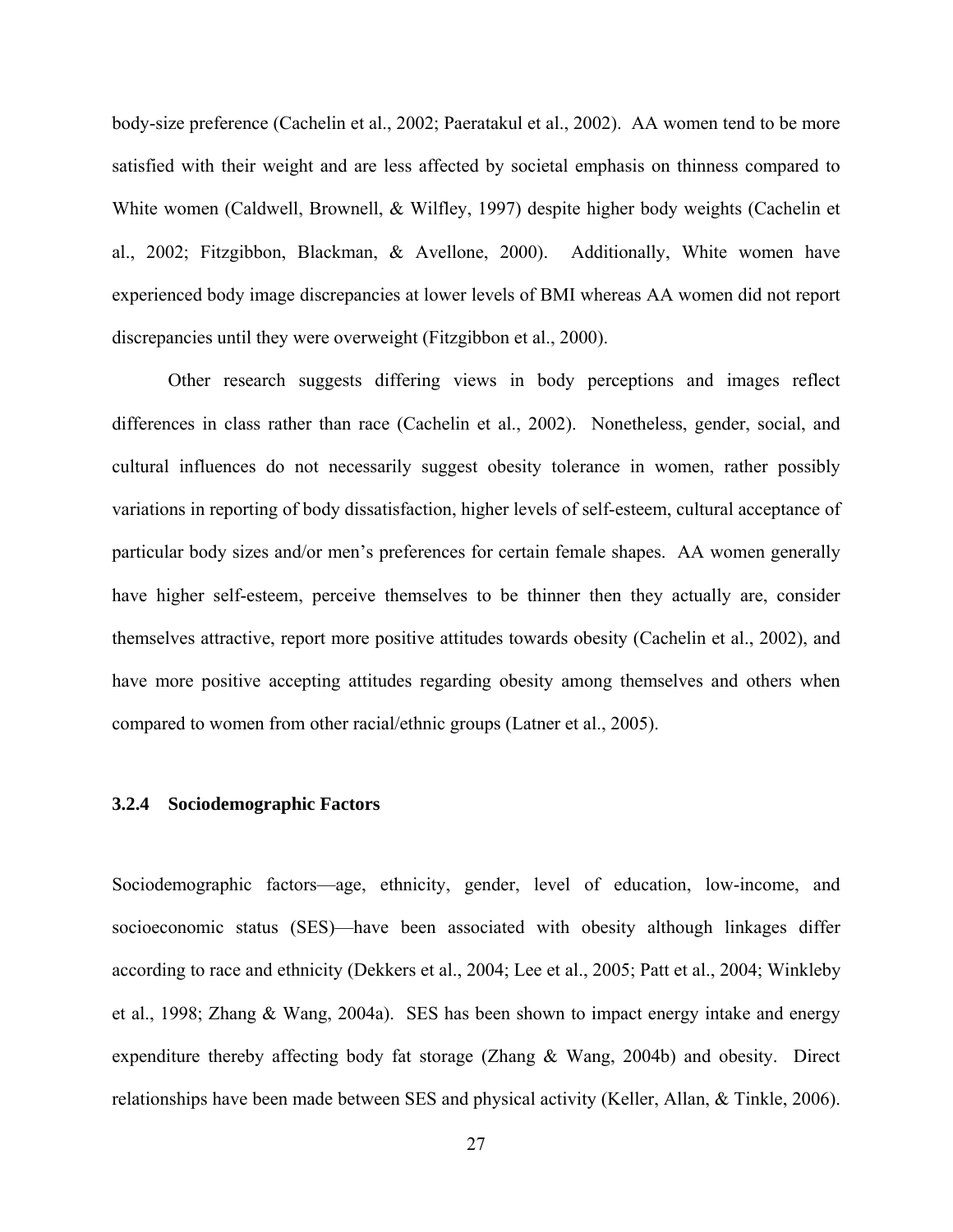Age is a major factor in obesity prevalence among women. The greatest weight gains are in the early to mid-twenties and obesity prevalence increases with age (Lewis et al., 2000; Peterson et al., 2002; Wyatt et al., 2006). However, AA women tend to gain weight at earlier ages and have higher BMIs when compared to White women of the same age group (Buffington & Marema, 2006). Despite this fact, both AA and White adults report decreased levels of physical activity as they age with AA women being one of the least active segments of the population, (Adams-Campbell et al., 2000; Felton et al., 2002; Wilcox, Castro, King, Housemann, & Brownson, 2000).

There have been differing viewpoints among researchers regarding the relationship between SES and obesity (Chang & Christakis, 2005; Chang & Lauderdale, 2005). SES is usually expressed in terms of an individual's income, education, and occupation (Zhang & Wang, 2004a). Generally, obesity prevalence varies with SES (Dekkers et al., 2004). In the past, obesity prevalence has been significantly linked with SES particularly in women (Patt et al., 2004). Studies have reported no significant associations between obesity and SES in AA women but found differences in White women (Patt et al., 2004). However, trends in the association between obesity and SES in U.S. adults using NHANES data from 1971-2000 demonstrated that the disparity in SES has decreased in the past three decades (Zhang & Wang, 2004a) with obesity increasing at all levels of income (Chang & Lauderdale, 2005). Among AA women, the largest increases in BMI are not seen in poor AA women, but in middle-income AA women suggesting that groups below the national poverty line may not be the correct group to focus for obesity prevention and intervention efforts (Chang & Lauderdale, 2005).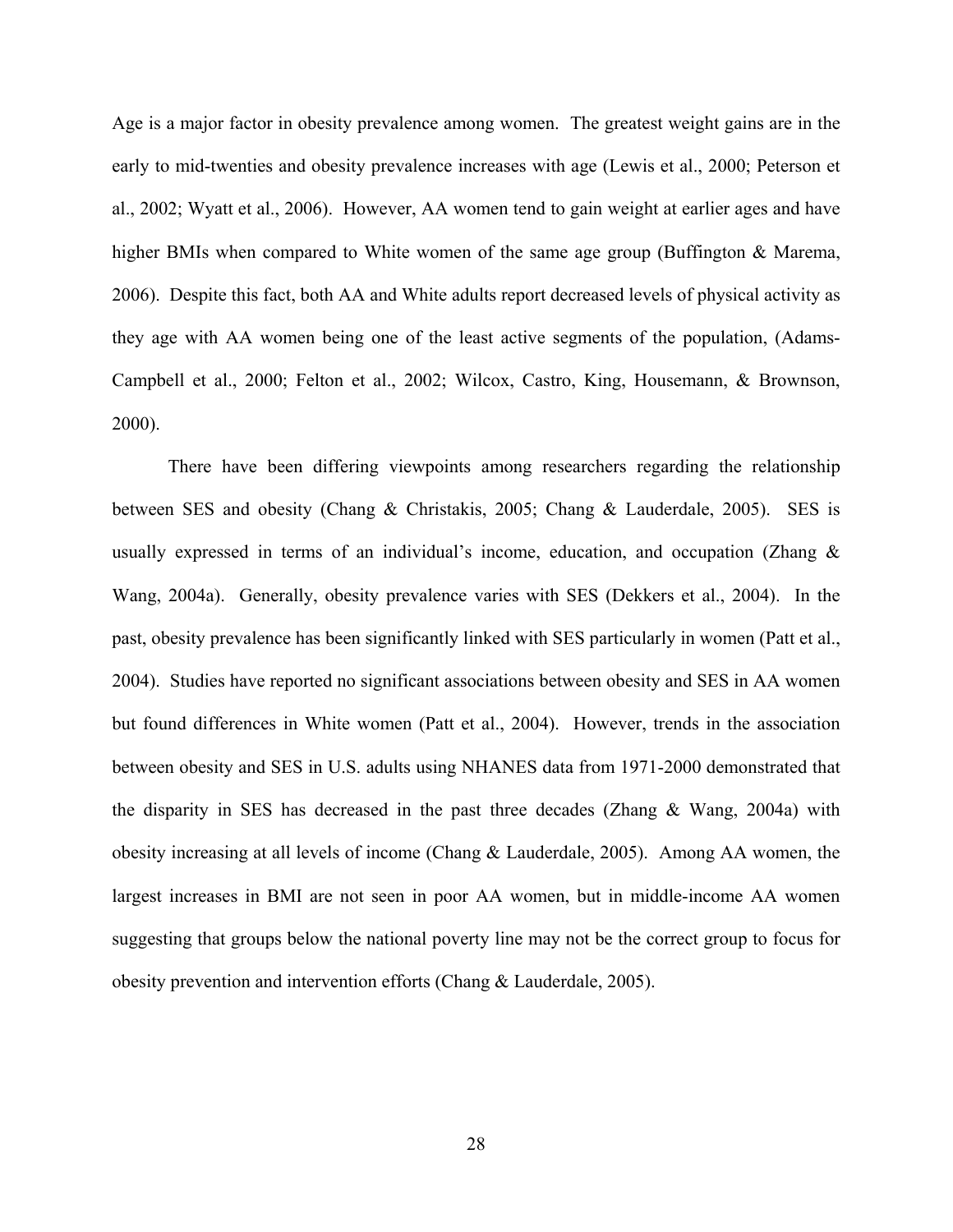### **3.2.5 Environmental Factors**

Environmental factors play a major role in inhibiting physical activity and healthy nutrition practices (Gordon-Larsen et al., 2006) among women. The environment can be considered in many ways—built environment, food environment, and an individual's personal environment. The built environment includes urban design, land use, the transportation system, and patterns of activity within the physical environment (Handy, Boarnet, Ewing, & Killingsworth, 2002). The built environment can hinder physical activity because of poor street patterns, lack of pedestrian amenities, inaccessible community facilities and locations (Gordon-Larsen et al., 2006; Lopez, 2004), traffic volume, unattended dogs, crime, and untrustworthy neighbors (Addy et al., 2004) as well as good nutritional practices due to the lack of or poor quality of grocery stores (Popkin, Duffey, & Gordon-Larsen, 2005).

There have been documented differences in physical activity among urban and rural areas in which inactivity was highest in rural areas (CDC, 1998; Wilcox et al., 2000). Thus, residents of rural areas tend to experience health inequalities, lower socioeconomic status, and have less access to healthcare. These barriers are more pronounced in women, older adults, those of lower socioeconomic status and ethnic minorities (Wilcox et al., 2000). The term "urban sprawl" has been used to describe the effect of urbanization. There is much conjecture about the definitions of urban sprawl including the pattern of development across metropolitan areas where large portions of the population live in lower-density residential areas (Lopez, 2004). Another definition of urban sprawl refers to a rapid expansion of metropolitan areas corresponding to a complex pattern of land use, transportation, and social and economic development (Frumkin, 2002). Despite these definitional issues, urban sprawl has been associated with being overweight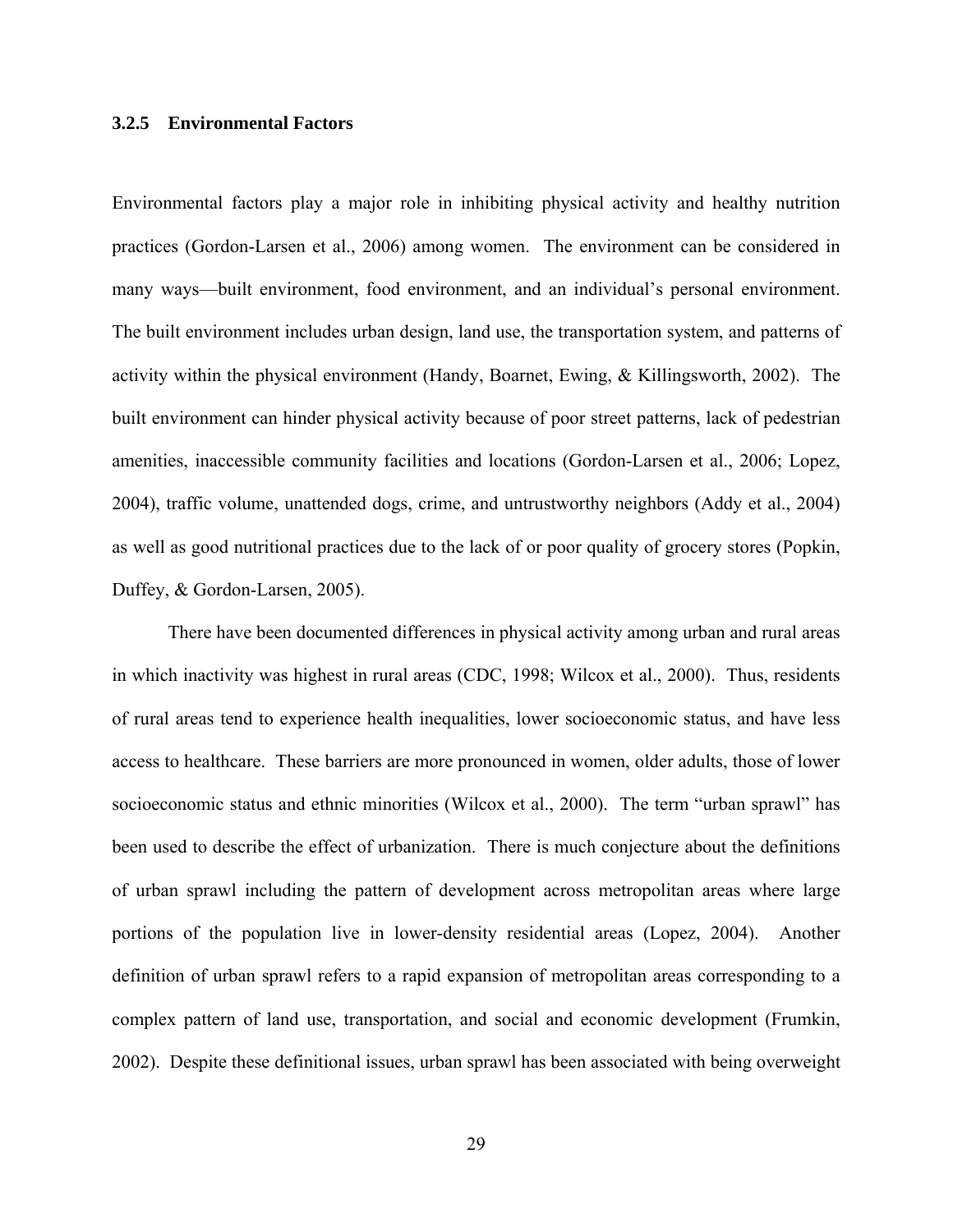and/or obese in several studies (Frumkin, 2002; Lopez, 2004). In contrast, approximately, onequarter of the U.S. population lives in rural areas.

The food environment is an instrumental factor in obesity incidence and prevalence. Access to and availability of healthier food choices such as fruits and vegetables have been associated with being overweight in women (Oberholser & Tuttle, 2004). The food environment includes types and amounts of foods consumed, eating locations (i.e., restaurants), food production and distribution (Popkin et al., 2005), and accessibility and affordability of food (i.e., food security)—all of which are associated with obesity (Cummins & Macintyre, 2006; Townsend, Peerson, Love, Achterberg, & Murphy, 2001). Access to and availability of food in grocery stores and supermarkets may be an important factor in the relationship between the environment, nutritional practices, and obesity such that the presence of food access and availability has been associated with lower prevalence of obesity (Cummins & Macintyre, 2006).

Food insecurity has become a major issue in discussions regarding environmental factors that may impact individual lifestyles, thereby affecting obesity in the U.S. The lack of nutritionally adequate foods or available food sources results in food insecurity, which has a direct relationship to obesity (Drewnowski & Specter, 2004). Lack of money has been noted as a frequent reason given for experiencing food insecurity (Oberholser & Tuttle, 2004). This is important because there is an inverse relationship between healthy foods and cost (Drewnowski & Darmon, 2005), where recommended diets have been found to cost more and diets high in fats and sweets represent a lower cost option for consumers (Drewnowski, Darmon, & Briend, 2004).

The types of foods most often linked to obesity prevalence are low-cost, energy-dense, high caloric foods. Increasing energy dense diets among women have been linked to having a higher BMI (Howarth, Murphy, Wilkens, Hankin, & Kolonel, 2006). This relationship

30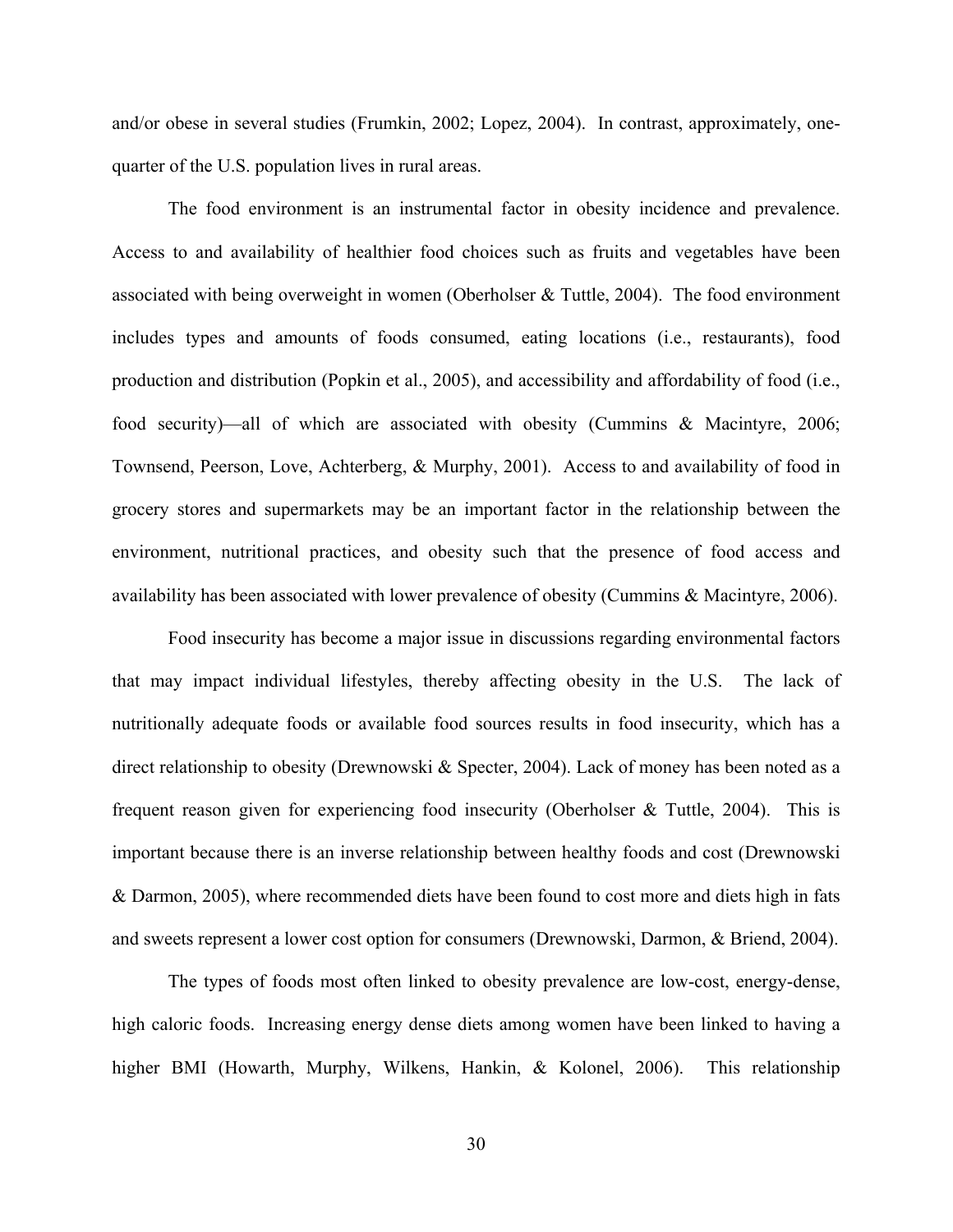combined with increased food portion sizes, availability and accessibility to fast food restaurants, which are dominant in many low-income neighborhoods, as well as the lack of grocery stores or supermarkets can have a detrimental effect on nutritional practices and physical activity (Popkin et al., 2005) thus affecting obesity among women. There is an increase in the amount and consumption of foods that are more completely prepared that influence an individual's food selection practices (Tillotson, 2004). Therefore, access and availability to food in grocery stores and supermarkets may be an important factor in the relationship between the environment, nutritional practices, and obesity such that their presence has been associated with lower prevalence of obesity (Cummins & Macintyre, 2006). Currently, almost half of total annual food purchases in the U.S. are for foods fully prepared and consumed outside the home or brought into the home for consumption (Tillotson, 2004). In addition, foods prepared away from the home account for one-third of calories for the average adult and are generally less healthy compared to foods prepared in the home (Wootan & Osborn, 2006).

An individual's personal environment includes interpersonal factors such as their social support system—family and friends. The personal environment has been found to be an important influence in performing and sustaining physical activity (Brownson et al., 2001; Keller et al., 2006). Social support can involve direct influence where individuals receive physical assistance in exercising like driving to an exercise class or babysitting children or discussing physical activity and encouragements to continue. Personal environment variables that have impacted physical activity are areas where many people are exercising, having loved ones who encourage exercising, and having a friend to exercise with (Brownson et al., 2001). These all have been shown to positively influence patterns of physical activity (Keller et al., 2006).

31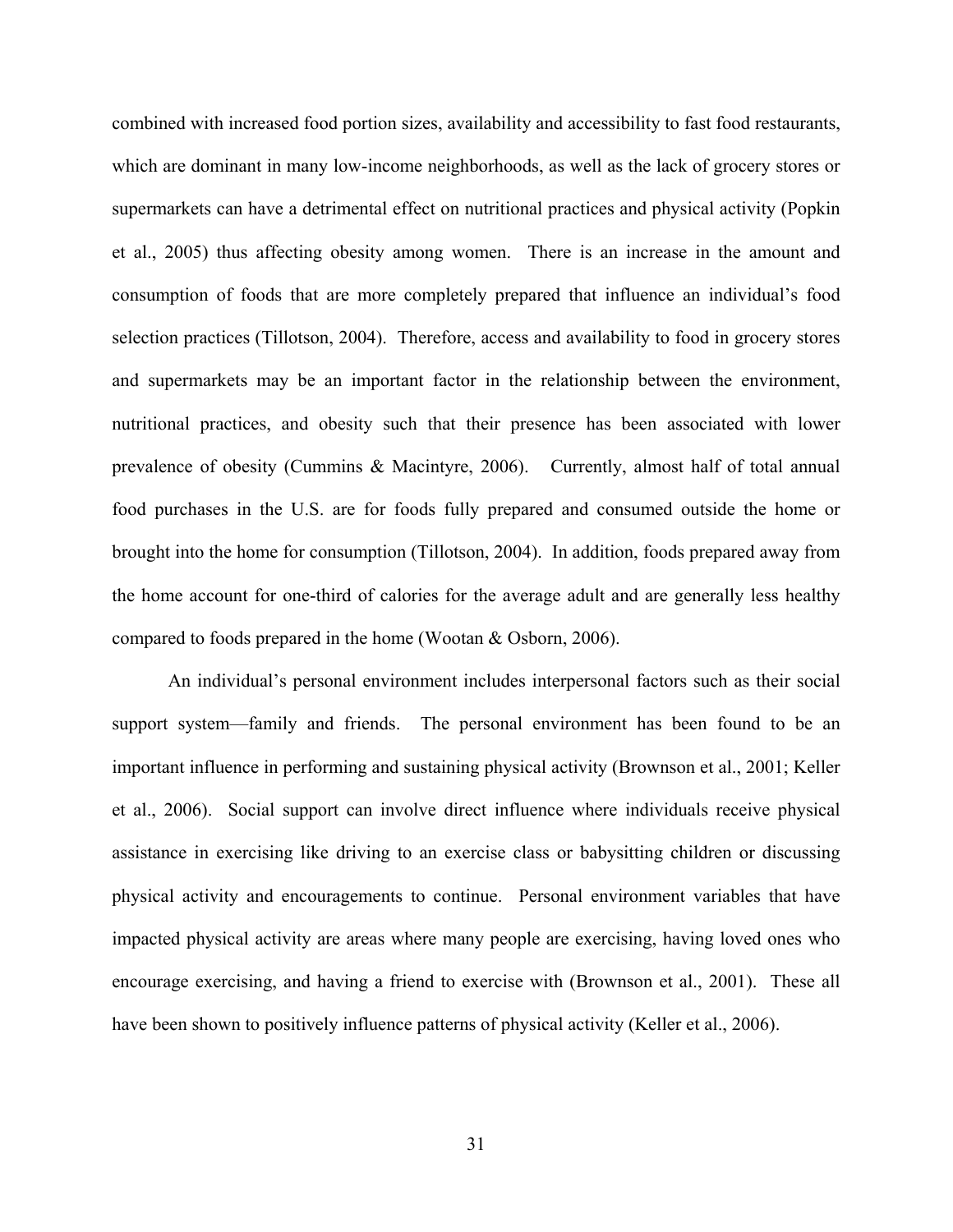### **3.2.6 Biological Factors**

Biological factors may play an important role in obesity incidence and prevalence. Although specific obesity genes have not been identified, there are likely to be numerous genes that potentially interact with one another (Wadden et al., 2002). Certain individuals are thought to have a genetic predisposition to gain weight (Gunderson et al., 2004; Lyon & Hirschhorn, 2005; Stunkard, 1996). Hereditary is believed to play a strong causal role in obesity given that obesity has been shown to aggregate in families (DelParigi et al., 2005). Obesity has occurred even in families in which the members do not live in the same residence or have the same levels of exercise and dietary intake (Lyon & Hirschhorn, 2005). Heritability is related to factors such as body fat distribution, physical activity, metabolism, and changes in energy expenditure due to overeating, eating behavior, and food preferences (DelParigi et al., 2005).

Genetics is estimated to account for 25% to 40% of the difference in people's body weight (Daniels, 2006; Rosenbaum, Leibel, & Hirsch, 1997) as well as resting metabolic rate, weight gain in response to overfeeding, and body fat distribution (Wadden et al., 2002). It is thought that the rise in obesity prevalence occurred too rapidly for alterations to the population genetic make-up (Caterson & Gill, 2002). Consequently, there have been no major changes in the national gene pool during the period of increased obesity prevalence (Pi-Sunyer & Kris-Etherton, 2005). This has led to the conclusion that body weight reflects the interaction of biological development and environment with genotype (Rosenbaum et al., 1997) where the environmental determinants of weight gain are nutritional practices and physical inactivity (Pi-Sunyer & Kris-Etherton, 2005).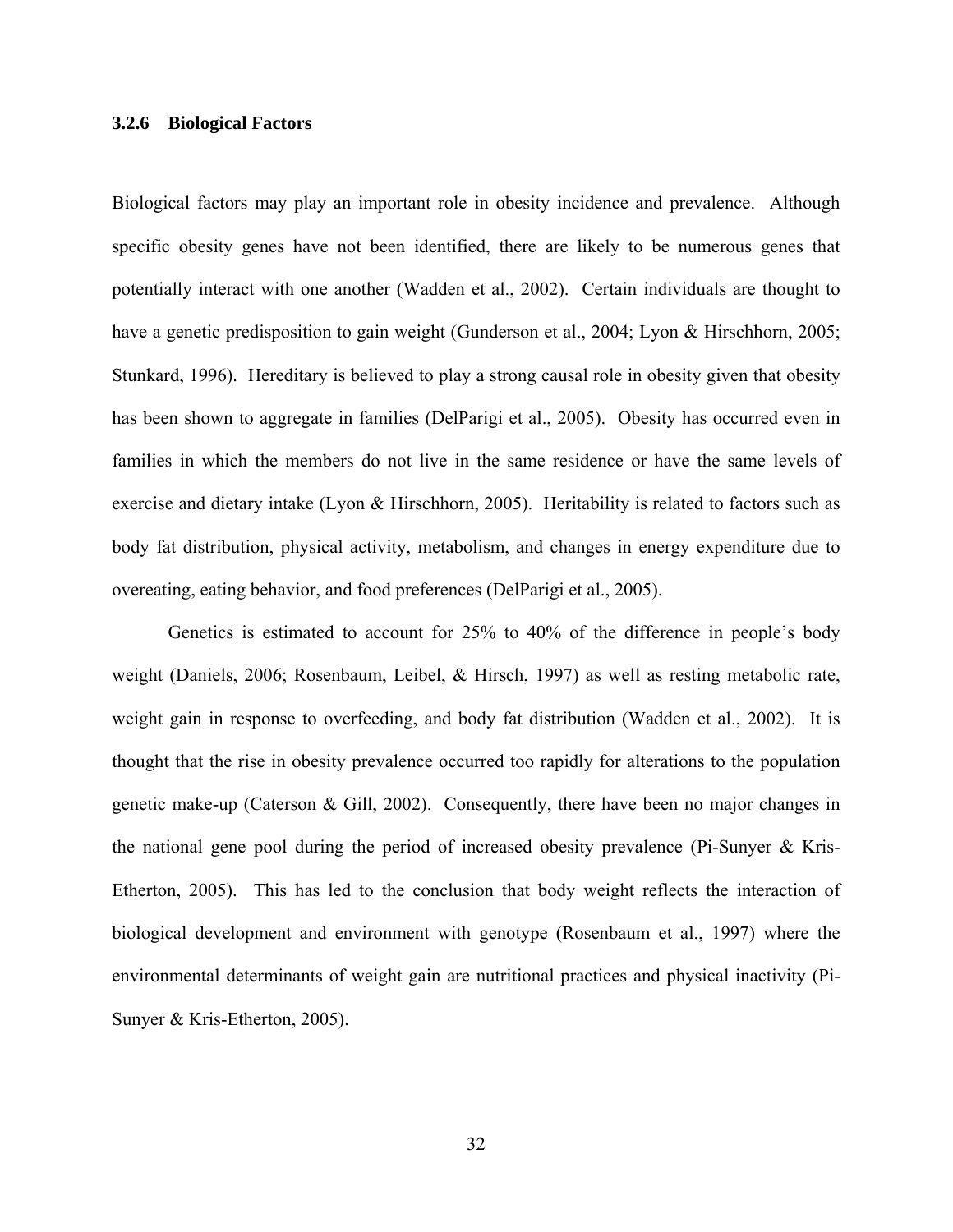### **3.2.7 Childbearing**

Childbearing has been demonstrated to contribute to obesity among women through excessive weight gain during pregnancy (Cogswell et al., 2001; Lee et al., 2005; Rosenberg et al., 2003). In 2003-2004, approximately 29% of all women of childbearing age, 20 to 39 years, were obese and 8% were extremely obese. Prevalence differs by race and ethnicity with 24% of White women aged 20 to 39 years considered obese and 6% extremely obese. In contrast, AA women of childbearing age had a 50% prevalence of obesity and 16% prevalence of extreme obesity (Ogden et al., 2006).

The increase in weight during pregnancy is more common in first pregnancies compared to subsequent pregnancies. Additionally, a substantial proportion of women exceed the recommendations for adequate weight gain, which is believed to contribute to the development of obesity among childbearing women (Sarwer et al., 2006). However, weight retention is more common in certain racial groups than others in which women become overweight after pregnancy. There have been documented racial differences of postpartum weight retention in AA women, particularly of higher parity (multiple pregnancies), demonstrating greater weight retention (Lee et al., 2005).

The biological, sociodemographic, and behavioral factors linked to postpartum weight retention among women are associated with ethnicity, lower socioeconomic status, marital status, living in non-metropolitan areas, lack of physical activity, lack of sleep, smoking, and heavy alcohol consumption. Other issues related to postpartum weight gain and contribute to postpartum obesity are oral contraception usage, parity, breastfeeding, interval between births, mode of deliveries, length of gestation, energy intake, eating disorders, and dieting (Keller et al., 2006; Lee et al., 2005; Sarwer et al., 2006). Conversely, younger age, returning to work after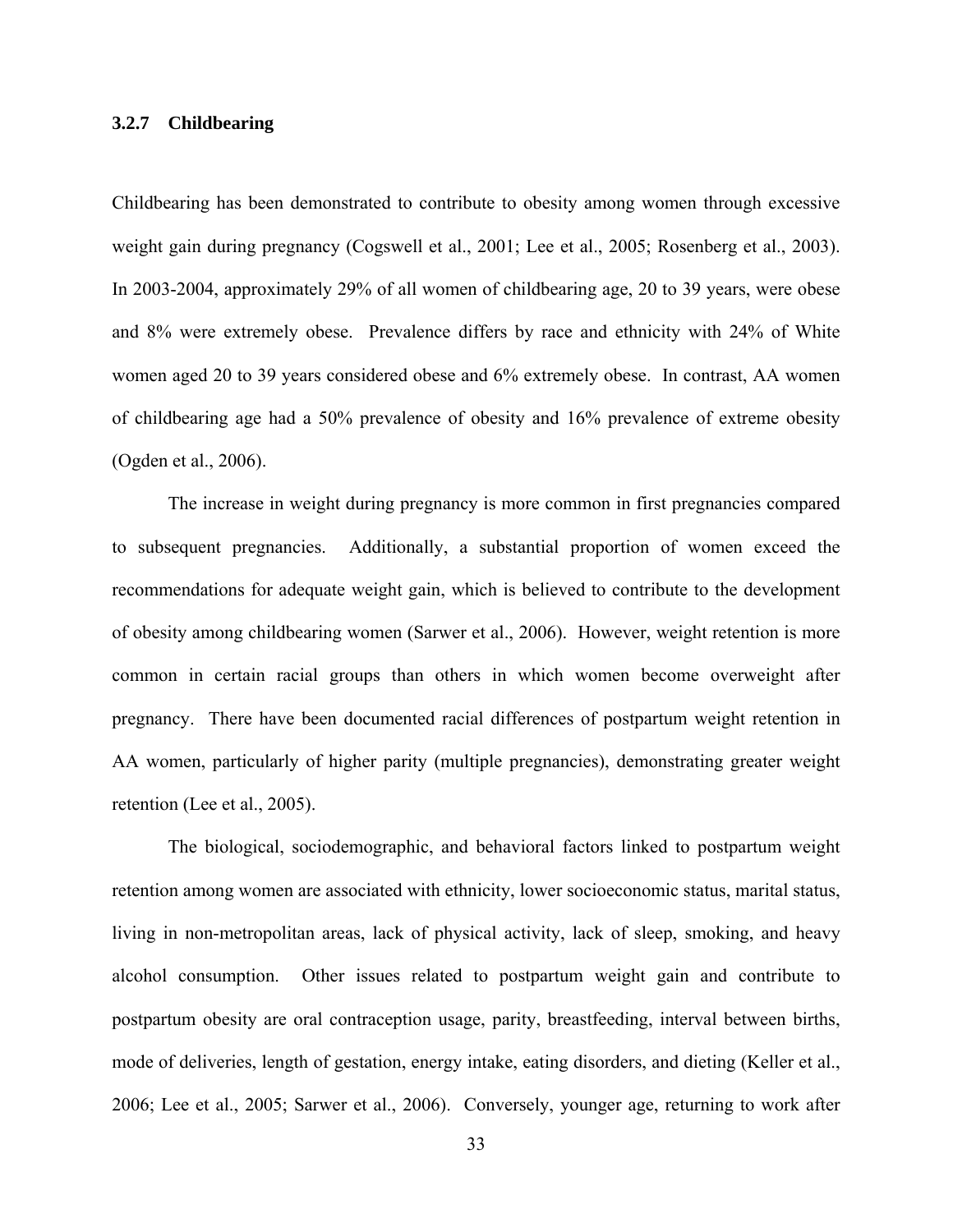pregnancy, smoking, aerobic exercise, and lactation are associated with lower postpartum weight retention. However, the extent to which these factors contribute to or protect against obesity is not clear (Keller et al., 2006; Lee et al., 2005).

### **3.3 THE ECONOMIC IMPACT OF OBESITY**

The economic costs attributed to obesity are substantial (Finkelstein, Ruhm, & Kosa, 2005). Predictions forecast obesity will become the leading cause of death and most expensive disease in developed countries such as the U.S. in the  $21<sup>st</sup>$  century surpassing the tobacco-related illnesses. Specifically, obesity is associated with increased healthcare costs (Martin, Robinson, & Moore, 2000; Stucki et al., 2004). Obese adults 18 to 65 years incur annual medical costs 36% higher than expenditures of normal-weight individuals (Finkelstein et al., 2005). The estimated direct costs of obesity are approximately 6-8% of all the total healthcare costs in the U.S. (Pi-Sunyer & Kris-Etherton, 2005; Vissher & Seidell, 2001). Estimates of national costs attributed to both overweight and obesity accounted for 9.1% of total U.S. medical expenditures in 1998 (CDC, accessed 10/2/2006).

Obese individuals have more physician visits, more inpatient days, and more pharmacy dispenses including diabetes and cardiovascular medications compared to those individuals of normal weight. Obesity is also associated with loss of productivity and higher levels of work absenteeism resulting in 239 million restricted activity days and 89.5 million bed days in 1995 (Finkelstein et al., 2005; Pi-Sunyer & Kris-Etherton, 2005). The rate of work limitations in obese younger workers is similar to limitations in normal-weight middle-aged workers, and the rate of work limitations in middle-aged obese workers is similar to limitations in normal-weight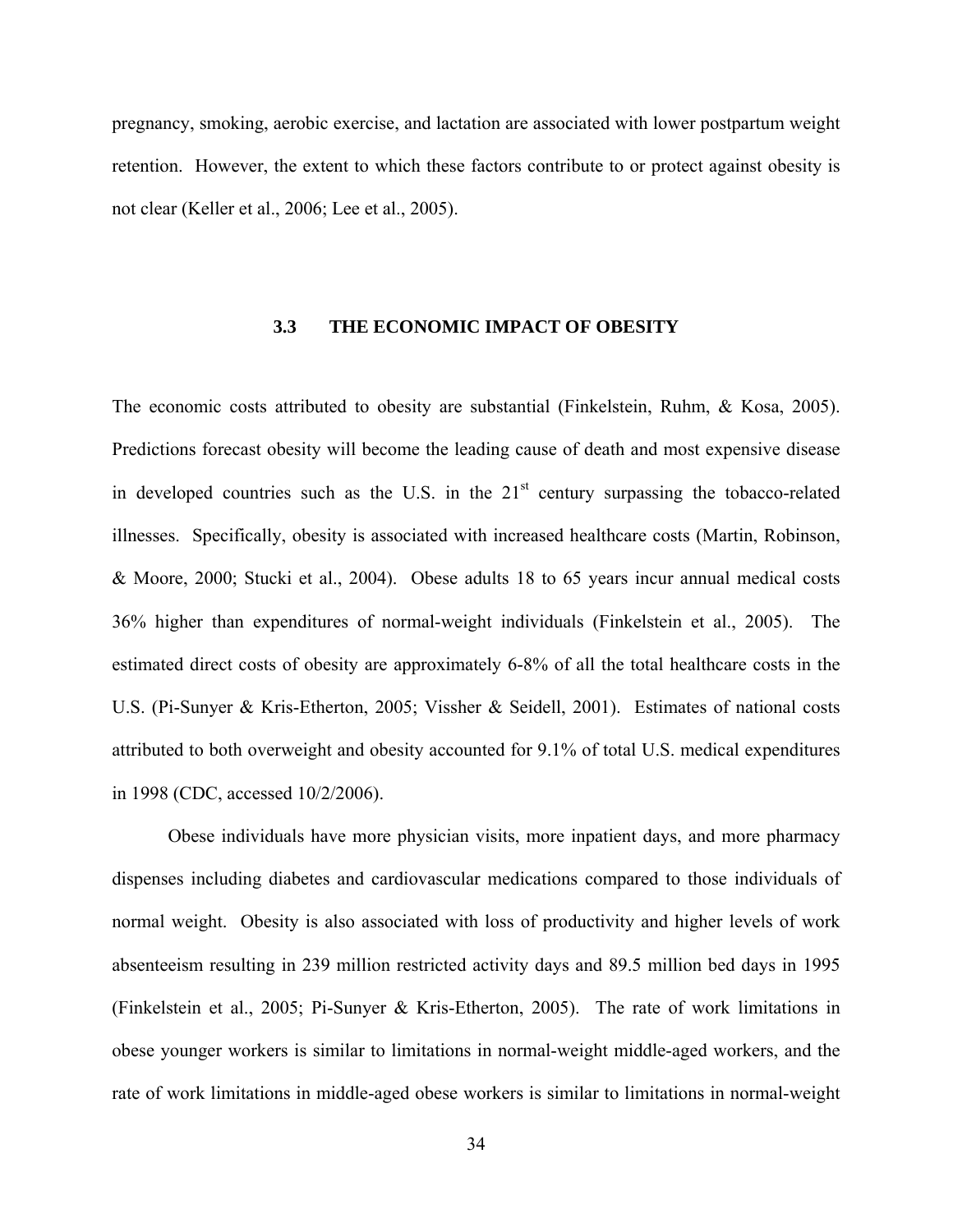older workers (Hertz, Unger, McDonald, Lustik, & Biddulph-Krentar, 2004). Obesity also affects one's personal finances. The discretionary money spent on treatment and prevention of obesity is more than any other medical treatments with obese individuals utilizing more healthcare resources than the general population (Martin et al., 2000).

### **3.4 CONCEPTUALIZING OBESITY AND IMPLICATIONS FOR PRACTICE**

Public health goals and interventions to combat obesity in the U.S. are not new; rather, they stem from a renewed interest in higher obesity rates thereby placing obesity into the forefront of public health prevention and control efforts (Finkelstein et al., 2005; Kumanyika, 2001; Visscher & Seidell, 2001). Historically, obesity was looked upon as a rare phenomenon in which the majority of the population was more likely to suffer from weight deficits. Thus, increased body weight was typically associated with improved health. Currently, a minority  $(\leq 35\%)$  of adults in the U.S. have a healthy BMI (Hill, Thompson, & Wyatt, 2005). As such, the view of obesity's rarity has been altered in the last two decades corresponding with the continual increase of overweight and obese individuals in the United States. In the U.S., obesity prevalence has risen rapidly during the past two decades and more than doubled in the past 25 years (Finkelstein et al., 2005; O'Brien & Dixon, 2002). Consequently, decreasing the prevalence of obesity has become a significant focus in research and prevention efforts.

Along with an increased interest, numerous labels have been placed upon obesity by public health, the medical field, as well as the media. Obesity has been referred to as an epidemic, a pandemic (Tillotson, 2004), societal disorder, an illness (AOA, accessed 10/4/2006), a condition, an addiction (Volkow & Wise, 2005), and currently as a chronic disease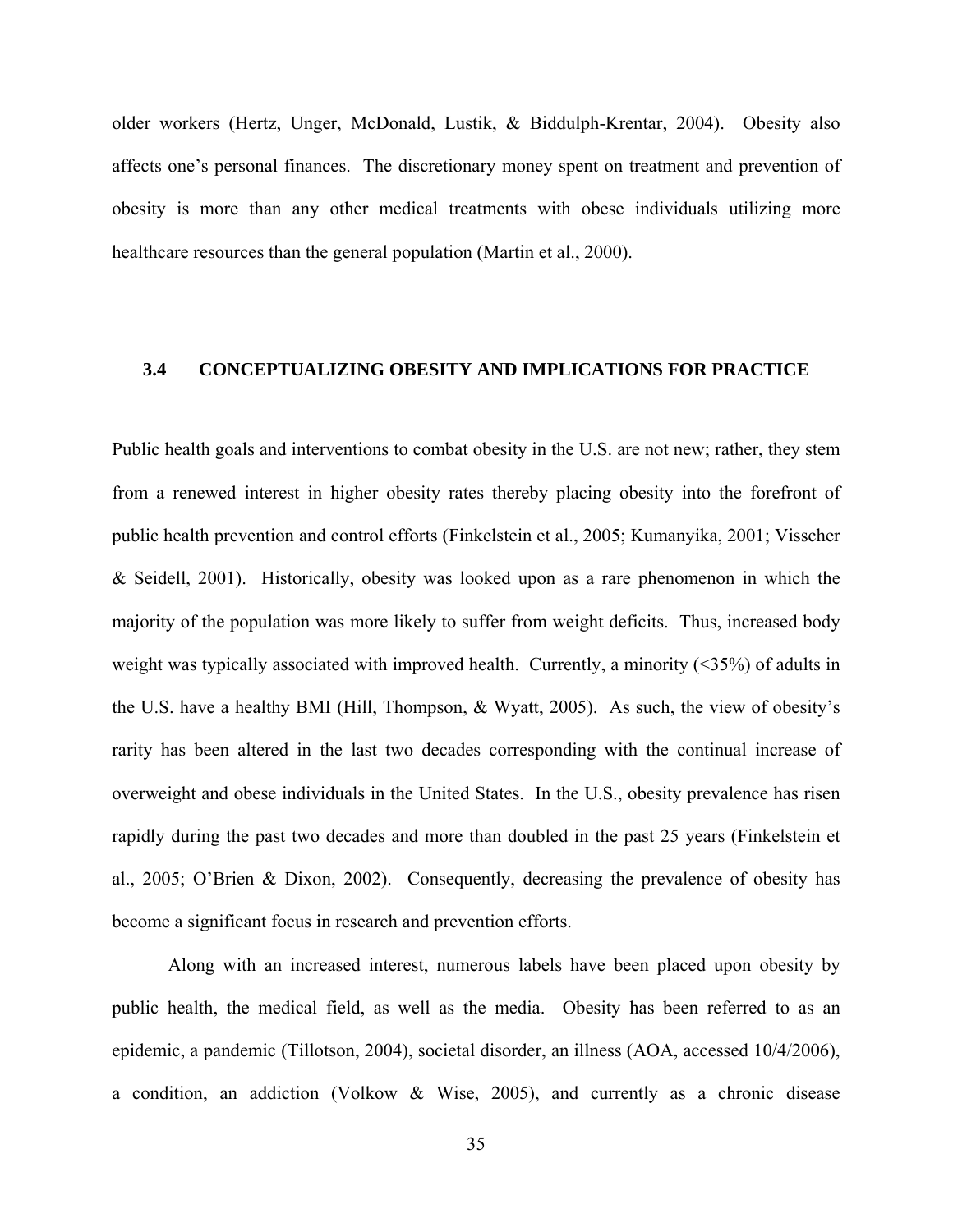(Kumanyika, 2001; Stunkard, 1996) and disability (Stucki et al., 2004). These labels have a profound effect on the ways in which obesity is perceived, treated, and the policies that are developed as a response to the obesity issue (Campos, 2004; Campos, Saguy, Ernsberger, Oliver, & Gaesser, 2006).

Definitions of epidemics vary among epidemiology textbooks. According to one definition, an epidemic is defined as an "occurrence of a higher rate of a health state than would be expected, based on past experience" (Slome, Brogan, Eyres, & Lednar, 1986). In contrast, another textbook defines an epidemic as "any disease, infectious or chronic, occurring at a greater frequency than usually expected" (Hennekens & Buring, 1987). These definitions imply different meanings that underlie the controversies regarding whether obesity truly is a problem, and if so, is it as dire as the forecasts imply?

A significant portion of the obesity problem stems from a continual debate on whether obesity is actually a public health issue. Although many researchers consider obesity a major public health problem (Martin et al., 2000; O'Brien & Dixon, 2002; Paeratakul et al., 2002; Townsend, 2006), certain researchers (Kumanyika, 2001) believe because death rates cannot be attributed directly to obesity, a problem does not exist. There are other researchers (Campos, 2004; Campos et al., 2006) and special interest groups such as The Center for Consumer Freedom (accessed 10/4/2006) who argue that obesity is based upon the perception of a crisis by the public health and medical fields rather than accurate data to support this claim. Those who doubt obesity is a public health crisis believe that obesity only becomes an issue among those with a BMI  $\geq$ 35, corresponding to approximately 7% of all U.S. women, 6% of White women, and 15% of AA women aged 20 years and older using data from NHANES 2003-2004 (Ogden et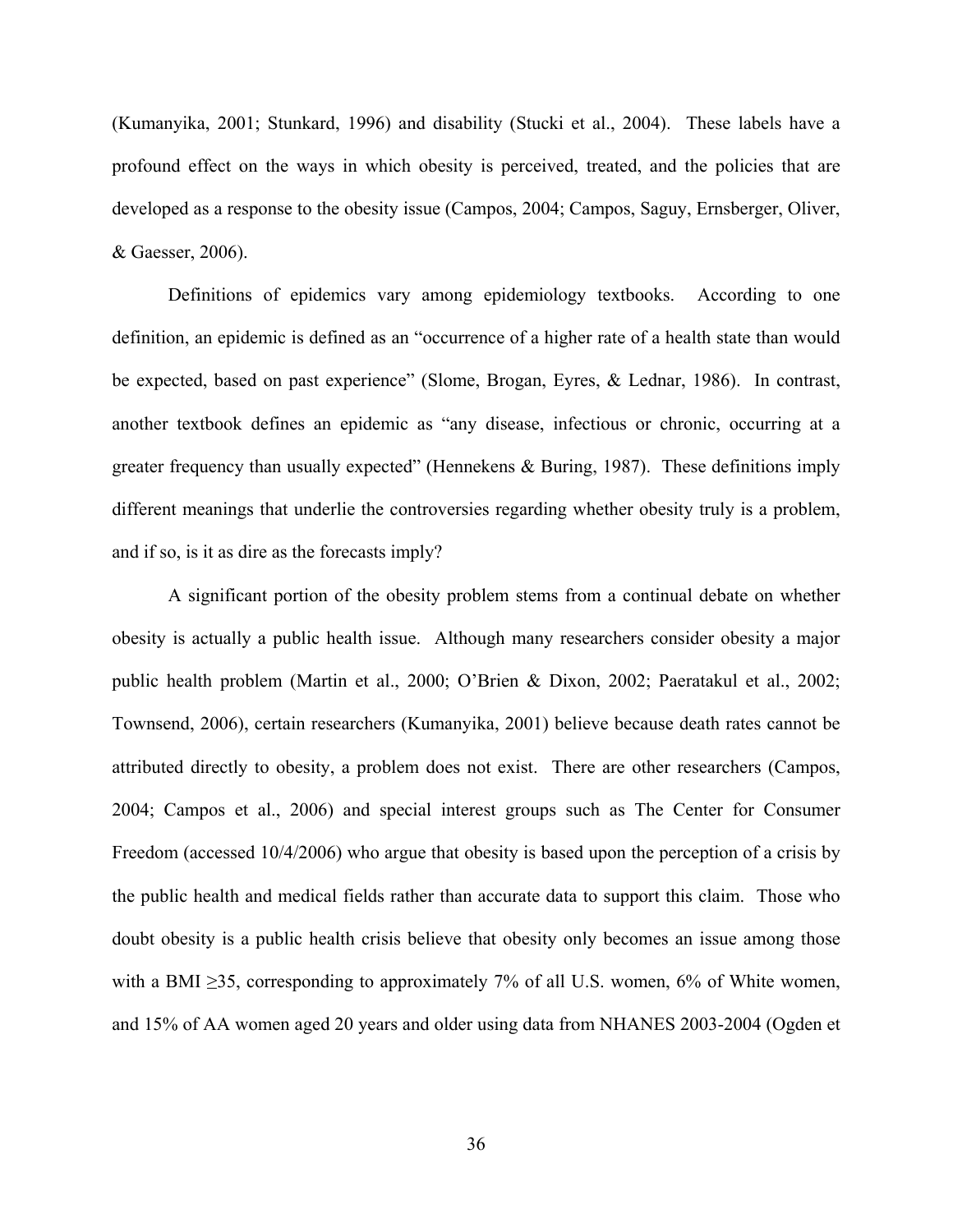al.,  $2006$ <sup>[3](#page-51-0)</sup>. These researchers and special interest groups contend that obesity is instead a cultural and political issue (Campos, 2004).

Ambiguity over the attributable risk of obesity has become increasingly obvious in recent debates over the number of persons estimated to be obese in the U.S. and the relationship of obesity to morbidity and mortality. In a CDC study (Mokdad, Marks, Stroup, & Gerberding, 2004), excess weight was calculated to cause 400,000 deaths in the U.S. annually. However, this statistic was highly debated and CDC issued a retractment citing data limitations and computation and methodological errors. As a result, Mokdad and colleagues (2005) issued a correction to their previous article where they stated excess weight actually accounts for 26,000 deaths annually. In response to these debates regarding obesity prevalence and associated risks of morbidity and mortality, the CDC has begun to highlight the negative correlations and attributes of obesity rather than dwell on arguments of the precise figures of obese individuals in the U.S. given the extensive number of comorbidities associated with obesity (Mokdad, Marks, Stroup, & Gerberding, 2005; MSN, accessed 10/4/2006).

The labels given to obesity—epidemic, pandemic (Tillotson, 2004), societal disorder, illness, condition (Stucki et al., 2004), addiction (Volkow & Wise, 2005), chronic disease (Kumanyika, 2001; Stunkard, 1996), and disability (Stucki et al., 2004)—may have an affect on the methods in which public health, medicine, and the government deal with obesity. Epidemic and pandemic implies the extent of a problem beyond what is considered normal in multiple countries (Egger & Swinburn, 1997), which in turn increases resources and attention applied to obesity (Campos, 2004; Campos et al., 2005). The terms societal disorder, illness, condition, addiction and chronic disease all entail individual contexts dealt with by altering lifestyle

 $\overline{a}$ 

<span id="page-51-0"></span> $3$  The prevalence statistics are for women with a BMI of  $\geq$ 40 only. Data are not available for women with a BMI of ≥35.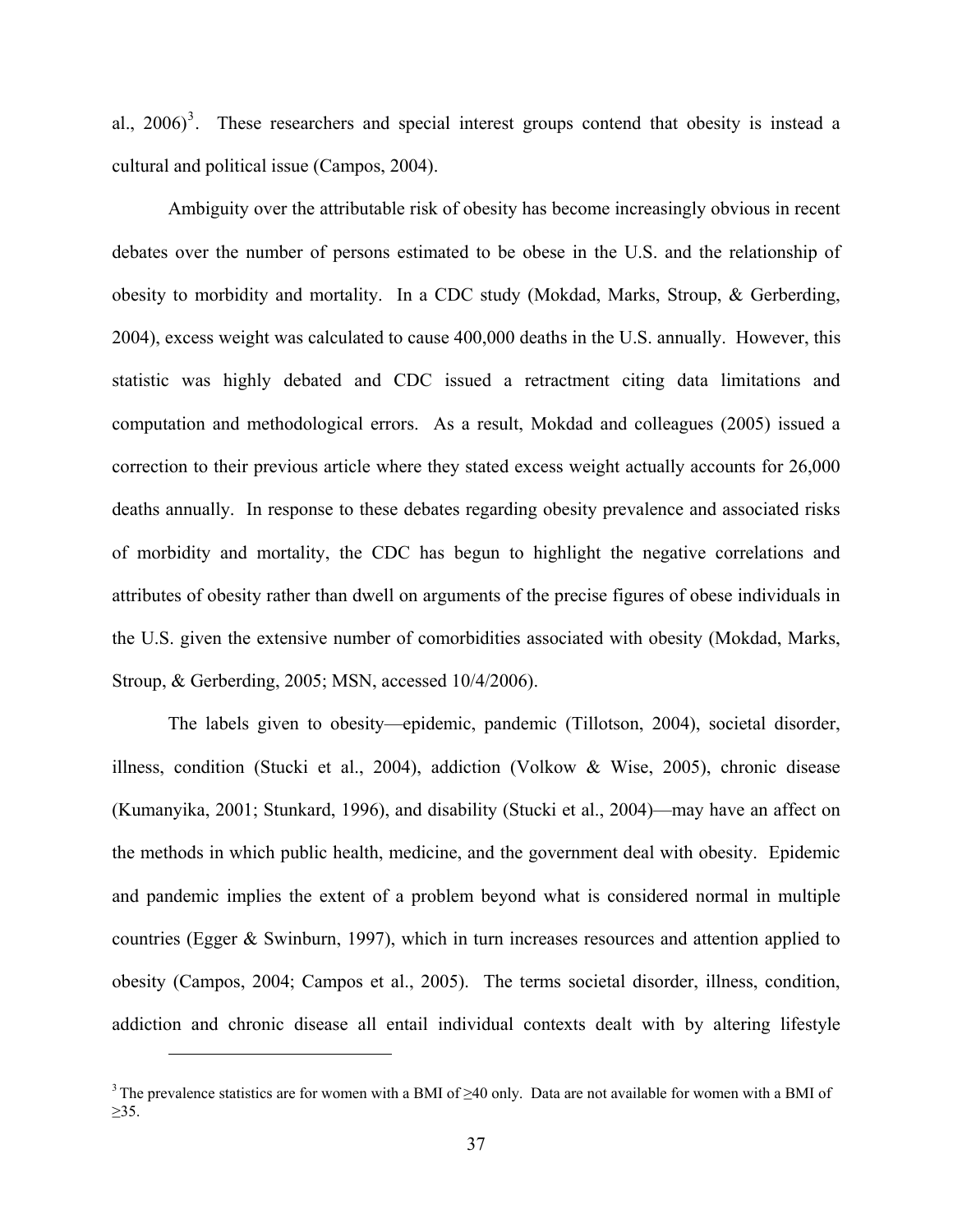behaviors such as improved nutritional practices and physical activity or medication or surgical treatment (Daniels, 2006; Stunkard, 1996; Volkow & Wise, 2005).

The question of whether obesity is a public health problem and the labels placed upon obesity impacts the policies implemented to counteract obesity. Behavioral therapies, drugs, and surgeries have become more widely used methods to counteract overweight and obesity (Rosenbaum et al., 1997). However, some of these treatments are not recognized by many insurance companies causing them to be either too expensive to maintain as well as dangerous or available only to those persons with the financial means to select these treatments as potential options. These problems with obesity treatments other than altering individual lifestyles are a major reason why the American Obesity Association as well as the WHO, National Institutes of Health, CDC, and the American Dietetic Association have been so determined to define obesity as a disease. Currently, obesity is officially recognized as an illness by Medicare, which allows for some coverage for obesity treatments that have been demonstrated to be reasonable, effective, and improve patient outcomes such as stomach surgery or nutrition therapy (AOA, accessed 10/9/2006; Gregoire, 2004). Although Medicare did not officially declare obesity as a disease, it removed language from its rules and regulations stating that obesity is not a disease (AOA, accessed 10/9/2006). In contrast, many private insurers have not followed suit of Medicare and will pay for conditions related to obesity but not obesity itself (AOA, accessed 10/9/2006). In declaring obesity a disease rather than a condition, the goal is to promote acceptance of obesity treatments by health management companies, private insurers, and the government. Labeling obesity as a condition based on presence of other diseases, such as heart disease or diabetes, prevents obesity from being treated independently as a disease in its own right (Stern, Kazaks, & Downey, 2005).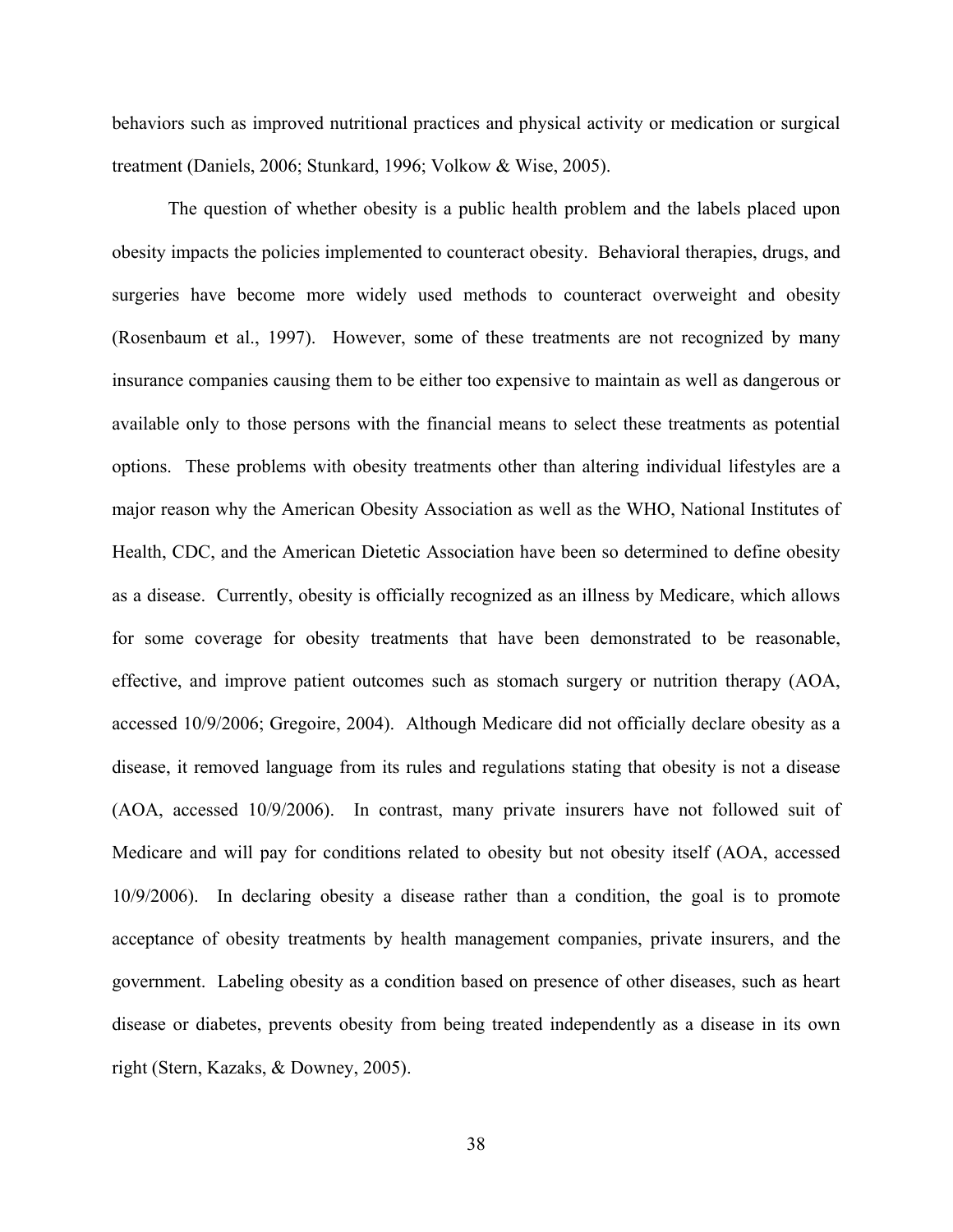Similar to obesity treatments, governmental and public health policies have thus far centered on programs targeting changes in individual risk factors (Tillotson, 2004). One policy focusing on individual risk factors is the Nutrition Labeling and Education Act (NLEA), which increased the availability of nutrition information on packaged foods and led to changes in food labeling (Burton, Creyer, Kees, & Huggins, 2006; Schneeman, Trumbo, Ellwood, & Satchell, 2006). While restaurants are exempt from NLEA, some make nutrition information available on websites, brochures, or menus (Burton et al., 2006). Since consumption of food prepared outside the home has increased, it is believed that presentation of nutrition information on menus can raise awareness regarding the healthiness of food and possibly reduce consumption of unhealthy food leading to decreased obesity prevalence (Burton et al., 2006).

Although individual factors—physical activity and improved nutritional practices—are important to controlling obesity, there are numerous factors that affect obesity (Wyatt et al., 2006). However, there has been relatively little exploration of the influence of agricultural and economic public policies on the food environment and obesity in the U.S (Tillotson, 2004). The high prevalence of obesity suggests more than simple individual changes in eating behavior and lifestyles as the answer to the puzzle of the continual increase of obese individuals (Visscher & Seidell, 2001).

Overweight and obesity have been influenced by the industrialization of the food supply and the general industrialization of the U.S. economy as well as the upsurge of nutritional knowledge of the relationship between diet and health which did not occur simultaneously thus complicating the policy making process. For that reason, policies do not always reflect the nutritional knowledge resulting in increased amounts of processed foods. Greater quantities of processed foods lead to easier accessibility and affordability of inexpensive foods (Davey, 2004).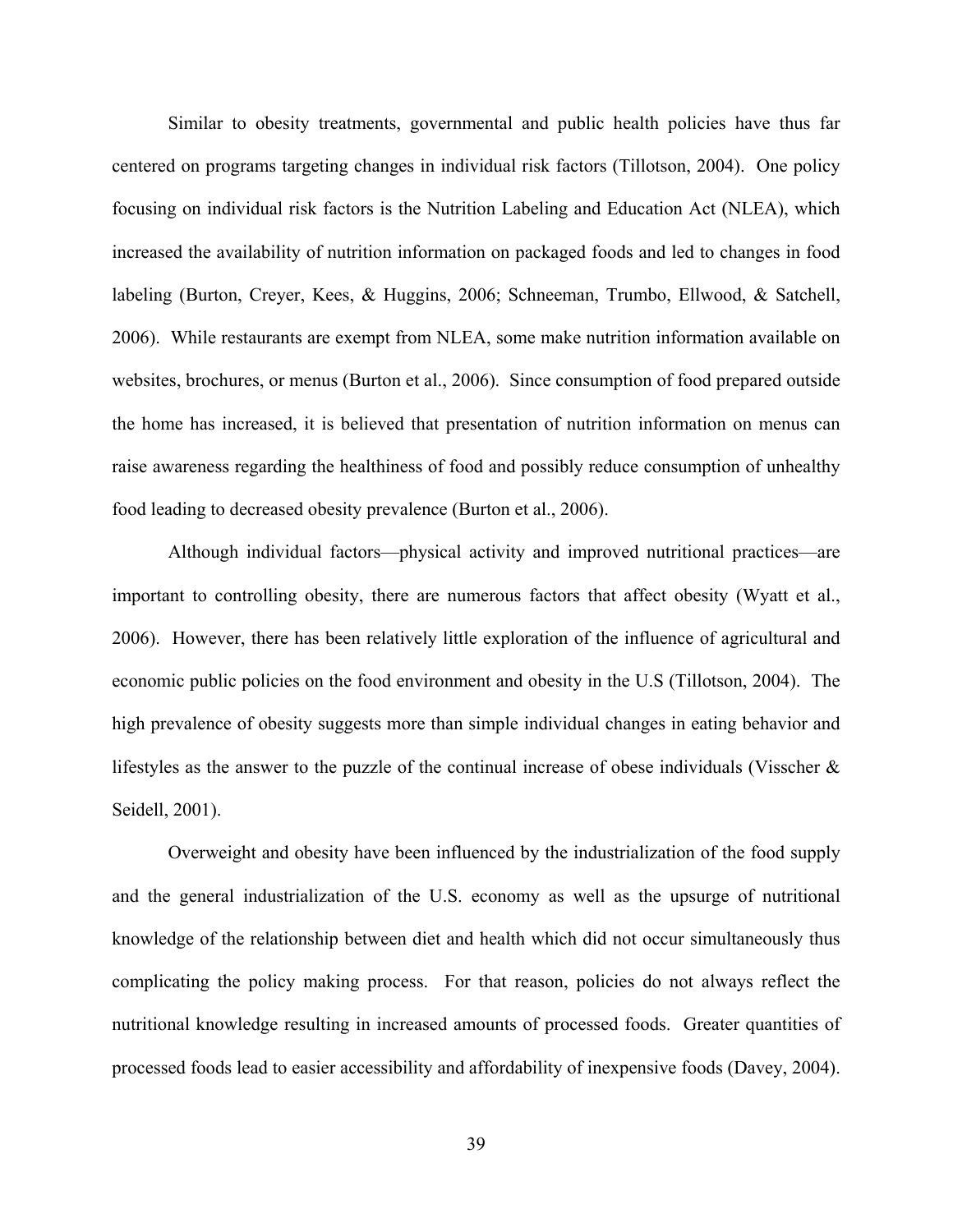The imbalance between nutritional knowledge and nutritional policies leads to the current dietary issues associated with obesity (Tillotson, 2004).

Central to the issue of industrialization of the food supply, is the effect that altered nutritional practices may have on agricultural and food businesses and the government. It is suggested that obesity as a political issue has surpassed obesity as a health issue (Tao  $\&$  Glazer, 2005). A combination of the changing of nutritional policies having detrimental effects on these sectors along with ineffective and impractical application of increased nutritional knowledge leads to tension between the food sector and government public policy makers. Added to this tension are the huge roles that the agricultural and food sectors play in the national economic structure further complicating the problem of obesity.

It has been suggested that agricultural subsidies given to U.S. farmers have contributed significantly to the obesity problem. Historically, agricultural subsidies have been distributed to farmers as a method to stabilize crop prices, provide a constant economy for farmers, and be a reliable and affordable food source for U.S. citizens (Fields, 2004). There are arguments that due to U.S. governmental policy focusing on agricultural efficiency and farmers being most efficient at producing wheat, soybeans, and corn, the production of other crops such fruits, vegetables, and other grains is ignored (Tillotson, 2004). This is particularly problematic since wheat, soybeans, and corn form the basis of many processed foods. In contrast, there have been other arguments that place the brunt of the obesity problem with the consumers, citing supply is only matching the demand for the foods; thereby, farmers are simply growing what consumers want (Fields, 2004). These debates regarding the extent of the influence of policy on obesity demonstrate that in order to decrease the high levels of overweight and obesity in the U.S., we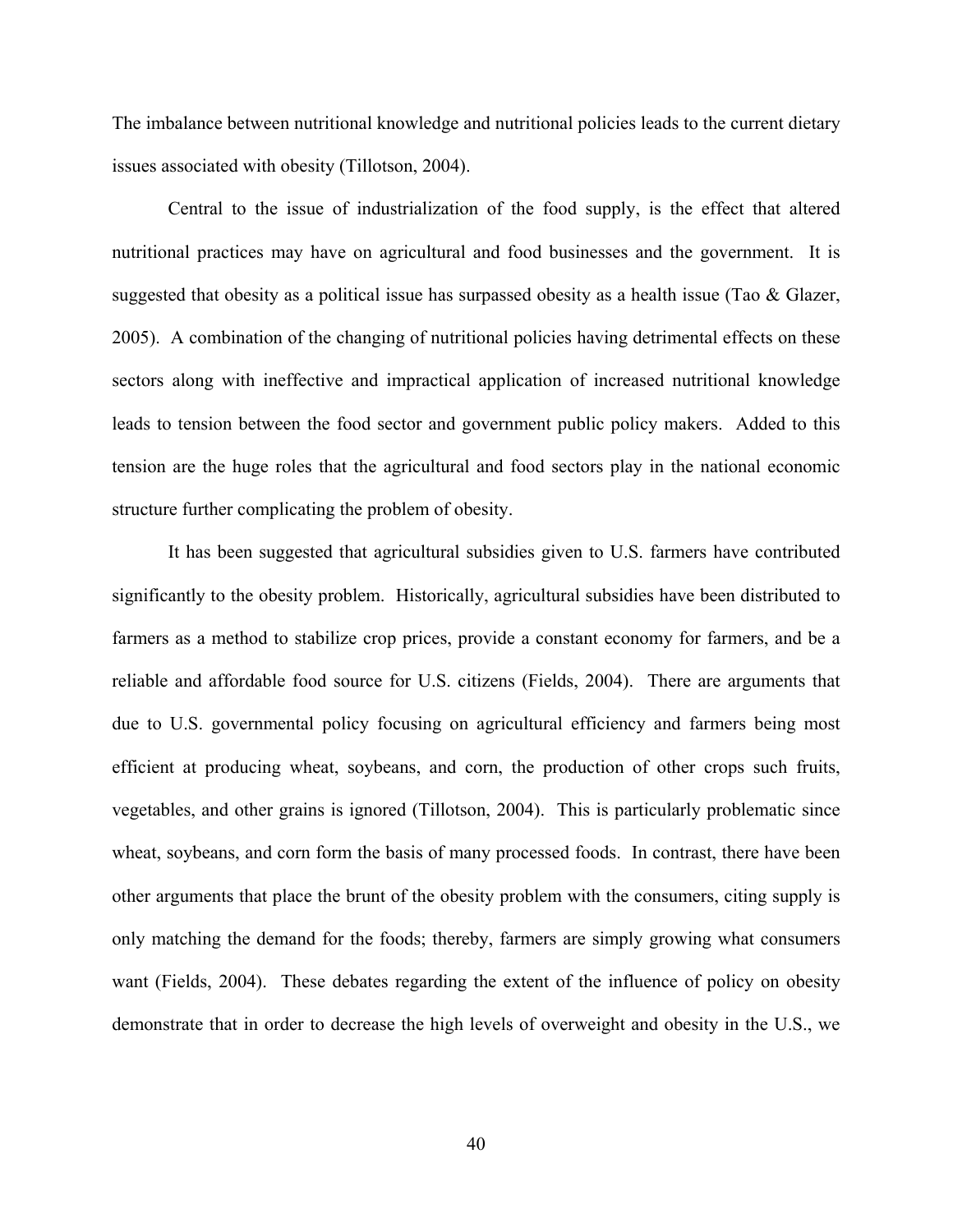need to look beyond simply focusing on nutrition policies to also focusing on the agricultural, industrial, and economic policies that directly impact the nation's food supply (Tillotson, 2004).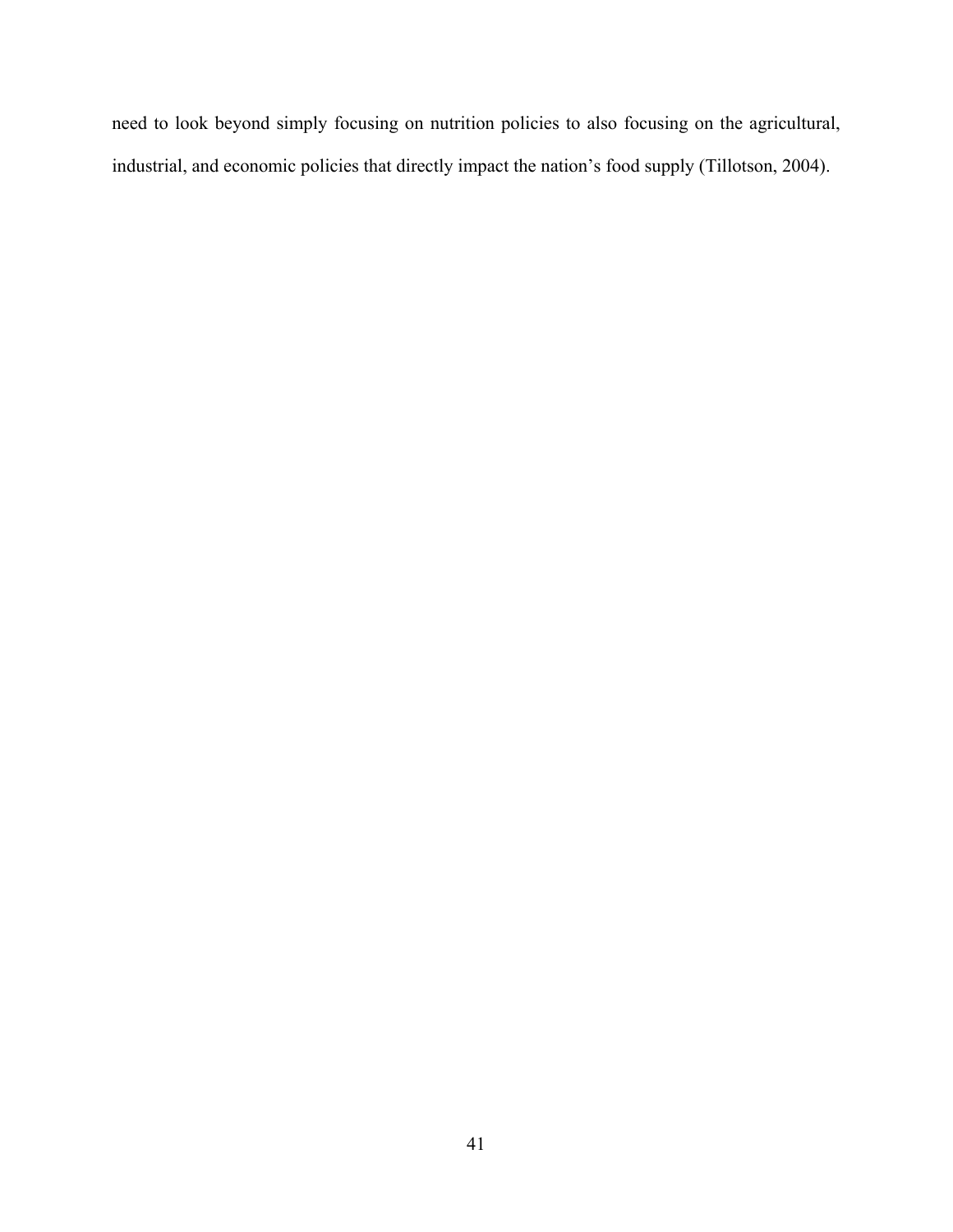### **4.0 METHODOLOGY**

Using the Comprehensive International Classification of Functioning, Disability and Health (ICF) Core Set for Obesity as a guide, the objectives of the studies described in the next chapters are to: 1) Determine the impact of personal, psychological, sociodemographic, environmental, biological, and childbearing factors on obesity among women; 2) Explore the applicability of the framework for use in public health; and 3) Provide recommendations of the most important aspects of the framework for public health interventions among African American, Hispanic, and White women based upon data from the National Health and Nutrition Examination Survey (NHANES). Data used in the study are from the NHANES conducted between 1999 and 2004 by the National Center for Health Statistics (NCHS) for the CDC.

### **4.1 RESEARCH DESIGN**

### **4.1.1 NHANES**

NHANES is one of the most common data sources used to report obesity prevalence in the U.S. (Wyatt et al., 2006). Data from the NHANES demonstrate increases in obesity prevalence across different racial/ethnic groups and educational classifications (Kumanyika, 2001). NHANES is a nationally representative survey to assess the health and nutritional status of U.S. adults and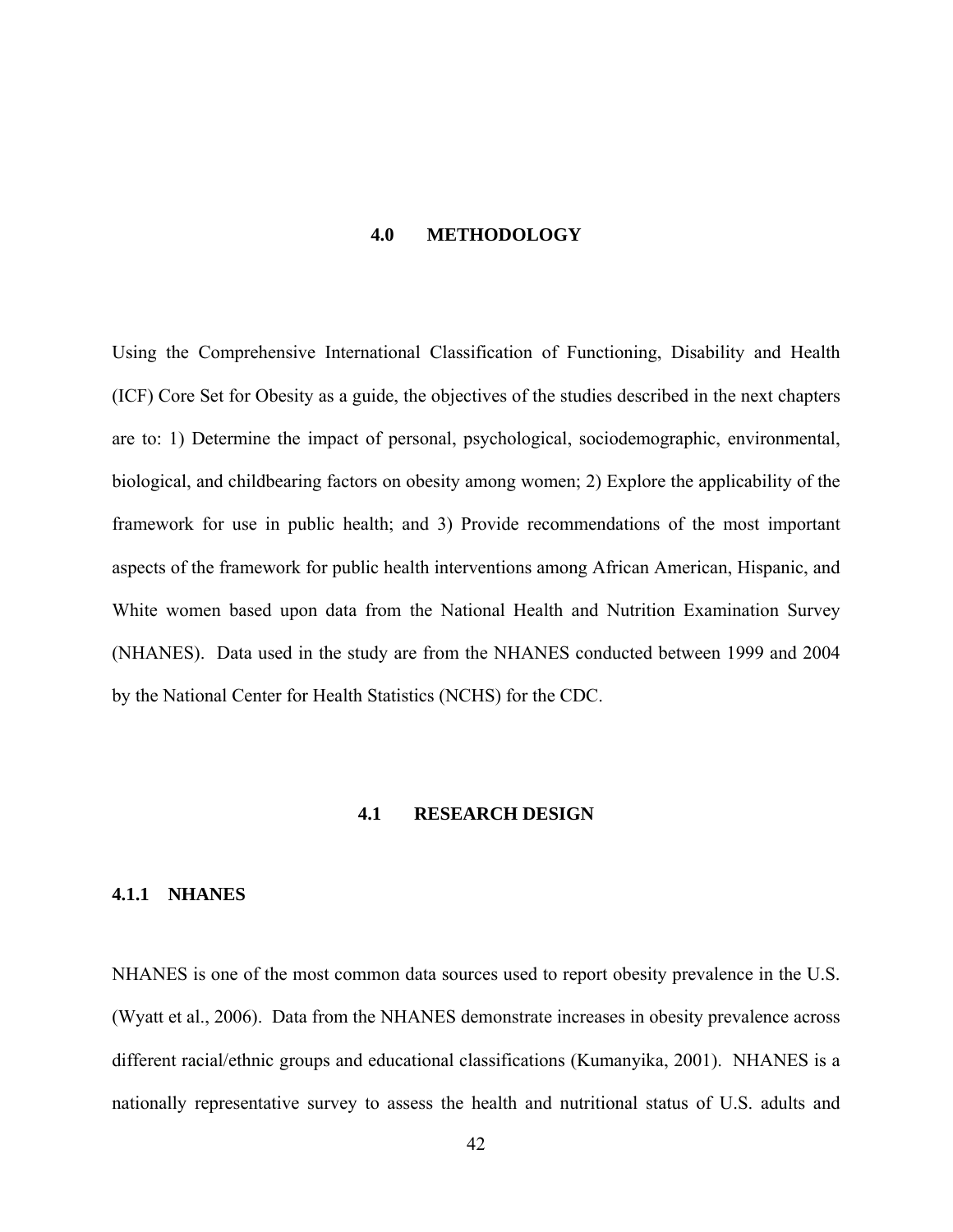children. NHANES includes objective measures of BMI in addition to demographic, socioeconomic, dietary, and health-related information through a combination of interviews and physical examinations (CDC, 2005; Wyatt et al., 2006).

 The NHANES is a stratified, multistage probability sample of the civilian, noninstitutional U.S. population. The survey oversamples low-income individuals, adolescents 12-19years of age, persons aged 60 and above, African Americans, and Mexican Americans. Since 1999, the NHANES has been conducted continuously and annually, interviewing approximately 7,000 individuals in their home and via the telephone. Physical examinations are completed in mobile examination centers (MEC) by trained health professionals or at the participant's home if they are unable to leave the home (CDC, 2005).

 Trained interviewers survey the participants using a computer-assisted personal interview (CAPI) system. Survey participants sign an interview consent form. Upon completion of the interview, participants are asked to complete the physical examination component. Of the approximate 7,000 individuals who are interviewed annually, about 5,000 complete the health examination component (CDC, 2005).

### **4.1.2 ICF**

The components of the ICF include Body Functions and Structures, Activities and Participation, Environmental Factors, and Personal Factors and are comprised of various domains (Table 1).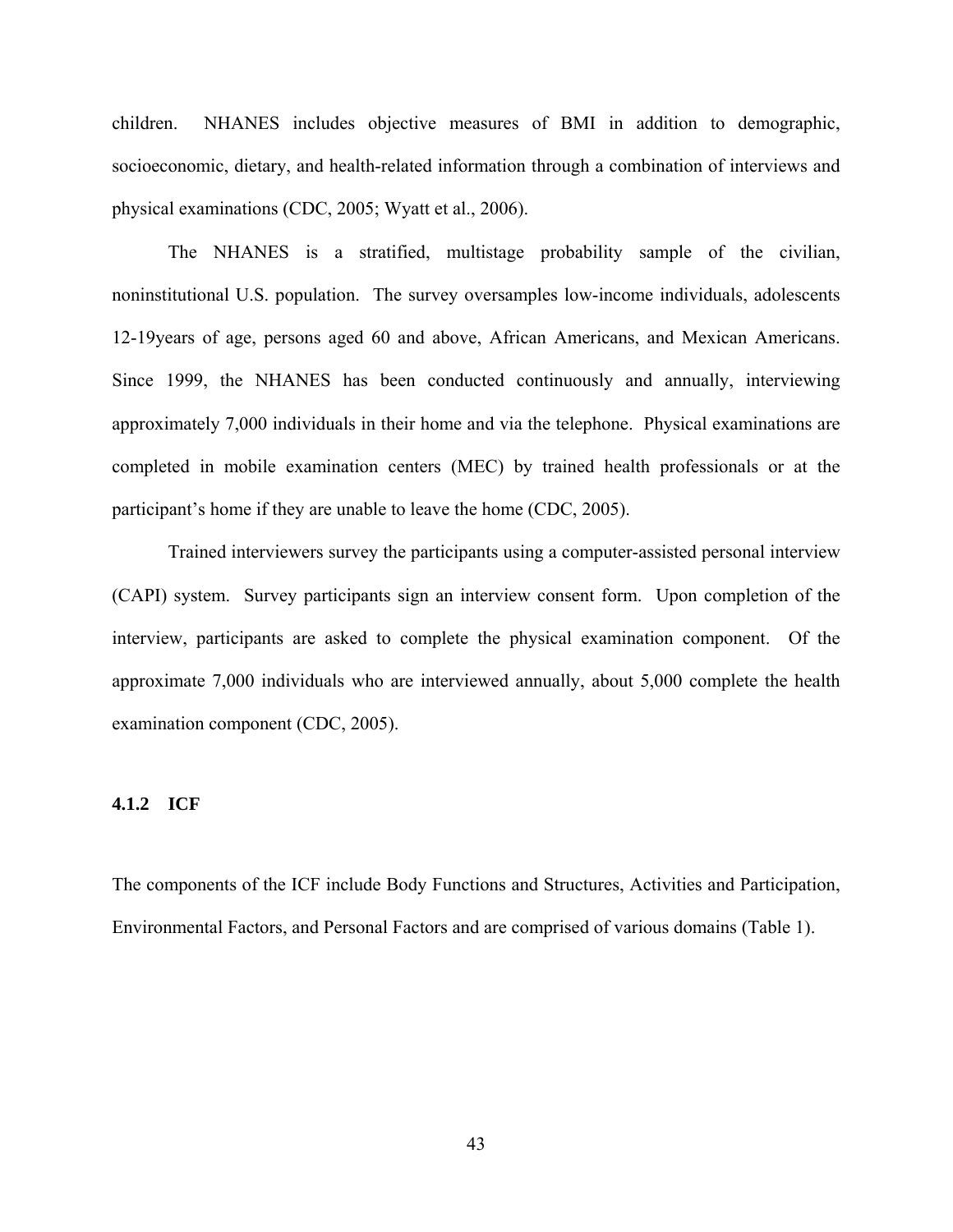### **Table 1: The ICF Components and Domains**

|                   | <b>Part 1: Functioning and</b><br><b>Disability</b> |                                 | <b>Part 2: Contextual Factors</b>                          |                                                         |
|-------------------|-----------------------------------------------------|---------------------------------|------------------------------------------------------------|---------------------------------------------------------|
| <b>Components</b> | <b>Body Functions</b><br>and Structures             | Activities and<br>Participation | Environmental<br>Factors                                   | Personal Factors*                                       |
| <b>Domains</b>    | Body functions<br>Body structures                   | Life areas<br>(tasks, actions)  | External<br>influences on<br>functioning and<br>disability | Internal influences<br>on functioning and<br>disability |

\*Personal Factors are not coded within the ICF; (WHO, 2001)

Within each domain, there are categories that are the units of classification. The categories combined with numeric qualifiers are then used to classify an individual's health and healthrelated state and the magnitude of the functioning or disability in that category.

For the purposes of this study, the domains and categories for each component were used as a guide to categorize the NHANES questions into 4 groups corresponding with the following Comprehensive ICF Core Set on Obesity components: 1) Body Functions and Structures; 2) Activities and Participation; 3) Environmental Factors; and 4) Personal Factors. Thus, this study looked broadly at health and the impact of various factors on heath. Although the researcher was unable to classify an individual's health and health-related state because individual health varies, she was, however, able to describe and make inferences on the spectrum of various influences and restrictions on a representative sample's health, disability, and functioning including both internal and external effects.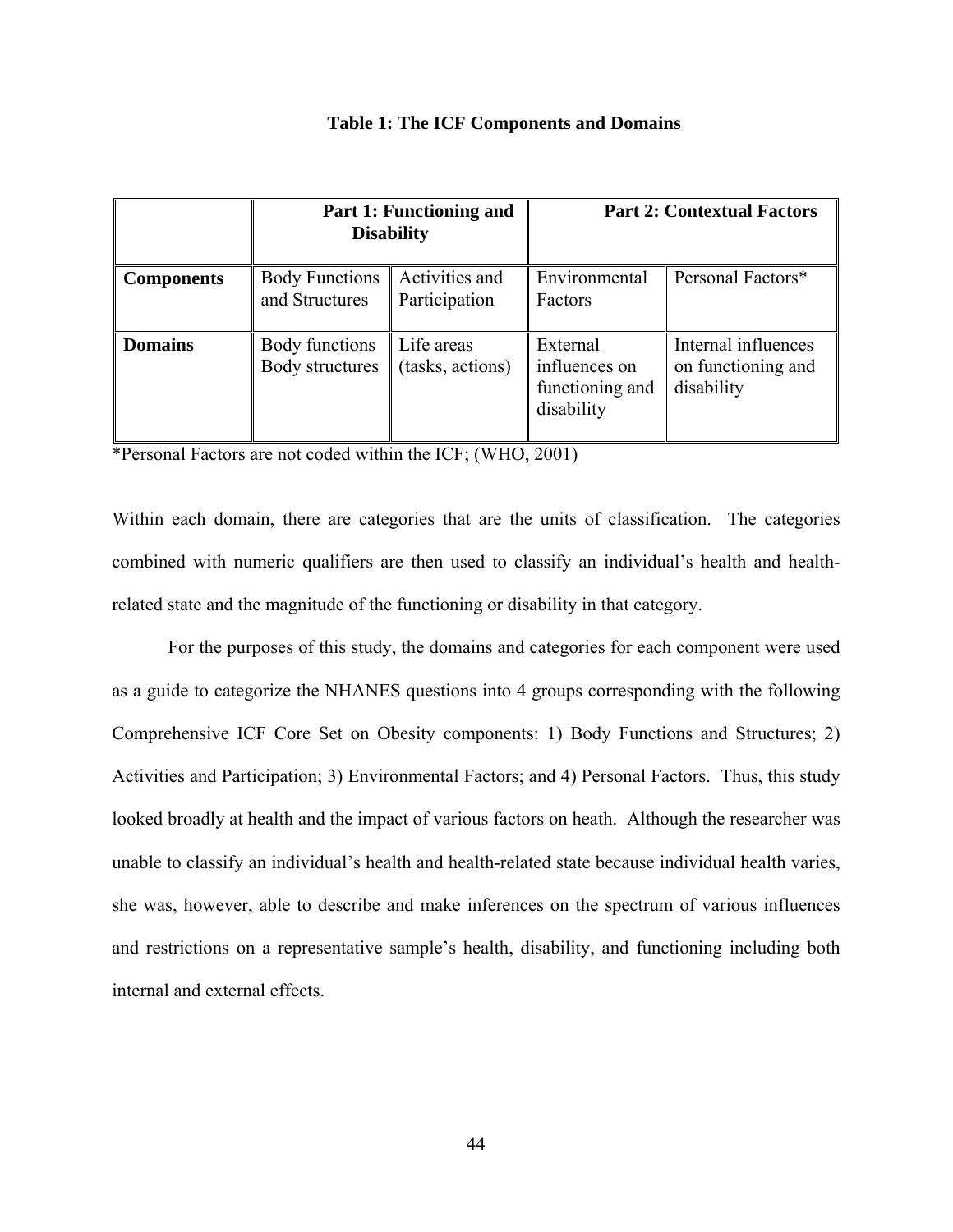### **4.2 STUDY POPULATION**

Eligible participants consisted of U.S. adult women, aged 18 years and older who completed both the interview and physical examination component of NHANES (N=8,307). Women who did not complete the MEC exam for the body measures component were excluded. After excluding cases with missing data of the variables of interest including BMI, age, race, income, education, and smoking status, the final study sample was 6,910 women (Table 2).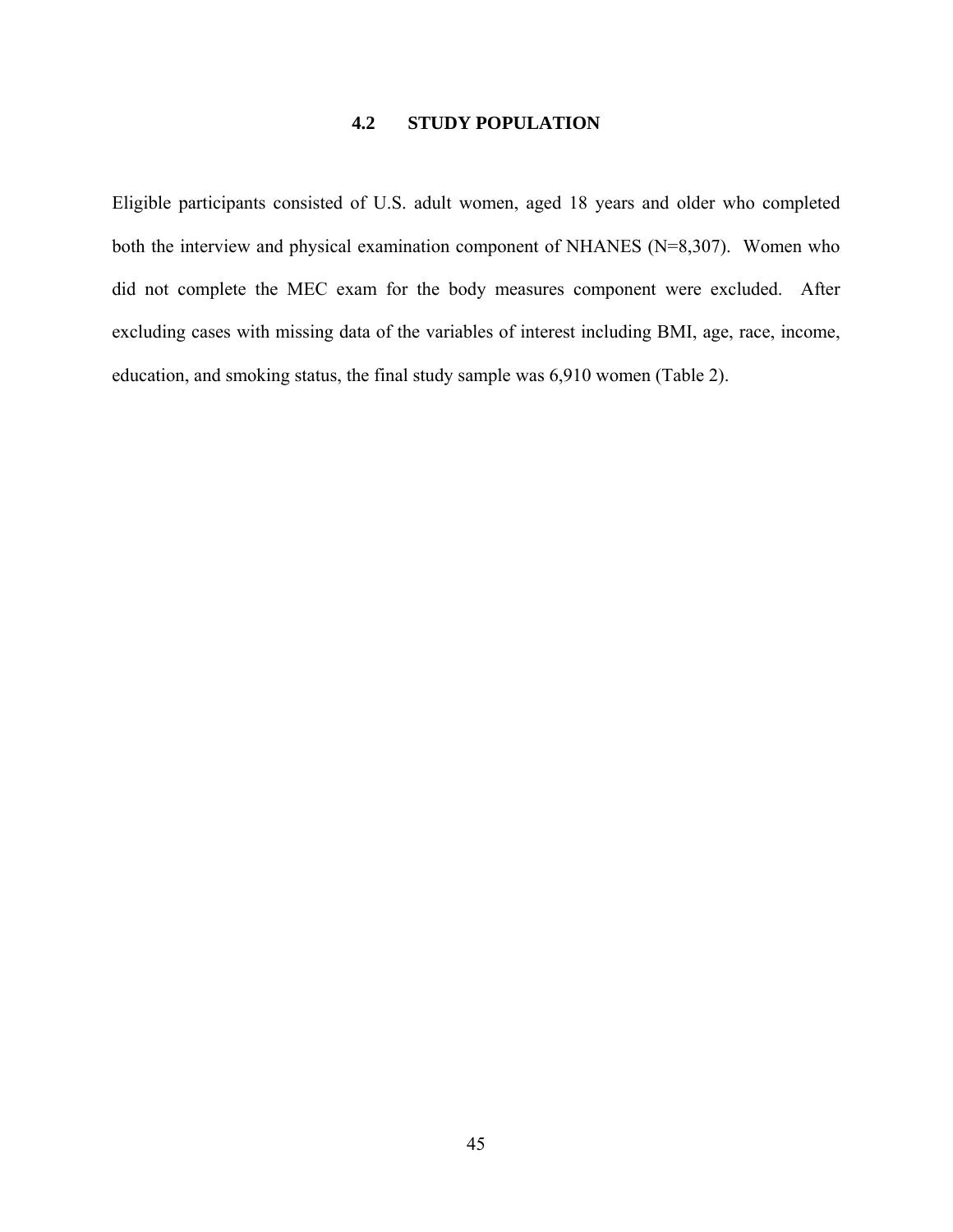| $(N=6,910)$<br><b>BMI</b> Categories<br>130<br>Underweight<br>1.9<br>Normal weight<br>2,152<br>31.1<br>2,151<br>31.1<br>Overweight<br>Obese<br>2,447<br>35.8<br><b>BMI</b> Classes<br>4,433<br>Not obese<br>64.2<br>1,340<br>19.4<br>Class I<br>Class II<br>664<br>9.6<br>Class III<br>473<br>6.8<br>Age, y<br>20-29<br>1,414<br>18.4<br>30-39<br>16.5<br>1,261<br>40-49<br>1,119<br>16.2<br>50-59<br>844<br>12.2<br>$\geq 60$ <sup>*</sup><br>2,269<br>32.8<br>Race/Ethnicity<br>Non-Hispanic White<br>3,472<br>50.3<br>Non-Hispanic Black<br>1,319<br>19.1<br>Mexican American<br>1,538<br>22.3<br>Other Hispanic<br>322<br>4.7<br>Other Race <sup>§</sup><br>3.7<br>259<br>Household Income<br>\$0 to \$4,999<br>323<br>4.7<br>8.5<br>\$5,000 to \$9,999<br>584<br>\$10,000 to \$14,999<br>790<br>11.4<br>\$15,000 to \$19,999<br>8.5<br>590<br>\$20,000 to \$24,999<br>650<br>9.4<br>\$25,000 to \$34,999<br>823<br>11.9<br>\$35,000 to \$44,999<br>607<br>8.8<br>\$45,000 to \$54,999<br>513<br>7.4<br>\$55,000 to \$64,999<br>5.2<br>356<br>\$65,000 to \$74,999<br>284<br>4.1<br>14.6<br>> \$75,000<br>1,010<br>Education | <b>Characteristic</b> | <b>Number</b> | Percentage |
|----------------------------------------------------------------------------------------------------------------------------------------------------------------------------------------------------------------------------------------------------------------------------------------------------------------------------------------------------------------------------------------------------------------------------------------------------------------------------------------------------------------------------------------------------------------------------------------------------------------------------------------------------------------------------------------------------------------------------------------------------------------------------------------------------------------------------------------------------------------------------------------------------------------------------------------------------------------------------------------------------------------------------------------------------------------------------------------------------------------------------------|-----------------------|---------------|------------|
|                                                                                                                                                                                                                                                                                                                                                                                                                                                                                                                                                                                                                                                                                                                                                                                                                                                                                                                                                                                                                                                                                                                                  |                       |               |            |
|                                                                                                                                                                                                                                                                                                                                                                                                                                                                                                                                                                                                                                                                                                                                                                                                                                                                                                                                                                                                                                                                                                                                  |                       |               |            |
|                                                                                                                                                                                                                                                                                                                                                                                                                                                                                                                                                                                                                                                                                                                                                                                                                                                                                                                                                                                                                                                                                                                                  |                       |               |            |
|                                                                                                                                                                                                                                                                                                                                                                                                                                                                                                                                                                                                                                                                                                                                                                                                                                                                                                                                                                                                                                                                                                                                  |                       |               |            |
|                                                                                                                                                                                                                                                                                                                                                                                                                                                                                                                                                                                                                                                                                                                                                                                                                                                                                                                                                                                                                                                                                                                                  |                       |               |            |
|                                                                                                                                                                                                                                                                                                                                                                                                                                                                                                                                                                                                                                                                                                                                                                                                                                                                                                                                                                                                                                                                                                                                  |                       |               |            |
|                                                                                                                                                                                                                                                                                                                                                                                                                                                                                                                                                                                                                                                                                                                                                                                                                                                                                                                                                                                                                                                                                                                                  |                       |               |            |
|                                                                                                                                                                                                                                                                                                                                                                                                                                                                                                                                                                                                                                                                                                                                                                                                                                                                                                                                                                                                                                                                                                                                  |                       |               |            |
|                                                                                                                                                                                                                                                                                                                                                                                                                                                                                                                                                                                                                                                                                                                                                                                                                                                                                                                                                                                                                                                                                                                                  |                       |               |            |
|                                                                                                                                                                                                                                                                                                                                                                                                                                                                                                                                                                                                                                                                                                                                                                                                                                                                                                                                                                                                                                                                                                                                  |                       |               |            |
|                                                                                                                                                                                                                                                                                                                                                                                                                                                                                                                                                                                                                                                                                                                                                                                                                                                                                                                                                                                                                                                                                                                                  |                       |               |            |
|                                                                                                                                                                                                                                                                                                                                                                                                                                                                                                                                                                                                                                                                                                                                                                                                                                                                                                                                                                                                                                                                                                                                  |                       |               |            |
|                                                                                                                                                                                                                                                                                                                                                                                                                                                                                                                                                                                                                                                                                                                                                                                                                                                                                                                                                                                                                                                                                                                                  |                       |               |            |
|                                                                                                                                                                                                                                                                                                                                                                                                                                                                                                                                                                                                                                                                                                                                                                                                                                                                                                                                                                                                                                                                                                                                  |                       |               |            |
|                                                                                                                                                                                                                                                                                                                                                                                                                                                                                                                                                                                                                                                                                                                                                                                                                                                                                                                                                                                                                                                                                                                                  |                       |               |            |
|                                                                                                                                                                                                                                                                                                                                                                                                                                                                                                                                                                                                                                                                                                                                                                                                                                                                                                                                                                                                                                                                                                                                  |                       |               |            |
|                                                                                                                                                                                                                                                                                                                                                                                                                                                                                                                                                                                                                                                                                                                                                                                                                                                                                                                                                                                                                                                                                                                                  |                       |               |            |
|                                                                                                                                                                                                                                                                                                                                                                                                                                                                                                                                                                                                                                                                                                                                                                                                                                                                                                                                                                                                                                                                                                                                  |                       |               |            |
|                                                                                                                                                                                                                                                                                                                                                                                                                                                                                                                                                                                                                                                                                                                                                                                                                                                                                                                                                                                                                                                                                                                                  |                       |               |            |
|                                                                                                                                                                                                                                                                                                                                                                                                                                                                                                                                                                                                                                                                                                                                                                                                                                                                                                                                                                                                                                                                                                                                  |                       |               |            |
|                                                                                                                                                                                                                                                                                                                                                                                                                                                                                                                                                                                                                                                                                                                                                                                                                                                                                                                                                                                                                                                                                                                                  |                       |               |            |
|                                                                                                                                                                                                                                                                                                                                                                                                                                                                                                                                                                                                                                                                                                                                                                                                                                                                                                                                                                                                                                                                                                                                  |                       |               |            |
|                                                                                                                                                                                                                                                                                                                                                                                                                                                                                                                                                                                                                                                                                                                                                                                                                                                                                                                                                                                                                                                                                                                                  |                       |               |            |
|                                                                                                                                                                                                                                                                                                                                                                                                                                                                                                                                                                                                                                                                                                                                                                                                                                                                                                                                                                                                                                                                                                                                  |                       |               |            |
|                                                                                                                                                                                                                                                                                                                                                                                                                                                                                                                                                                                                                                                                                                                                                                                                                                                                                                                                                                                                                                                                                                                                  |                       |               |            |
|                                                                                                                                                                                                                                                                                                                                                                                                                                                                                                                                                                                                                                                                                                                                                                                                                                                                                                                                                                                                                                                                                                                                  |                       |               |            |
|                                                                                                                                                                                                                                                                                                                                                                                                                                                                                                                                                                                                                                                                                                                                                                                                                                                                                                                                                                                                                                                                                                                                  |                       |               |            |
|                                                                                                                                                                                                                                                                                                                                                                                                                                                                                                                                                                                                                                                                                                                                                                                                                                                                                                                                                                                                                                                                                                                                  |                       |               |            |
|                                                                                                                                                                                                                                                                                                                                                                                                                                                                                                                                                                                                                                                                                                                                                                                                                                                                                                                                                                                                                                                                                                                                  |                       |               |            |
|                                                                                                                                                                                                                                                                                                                                                                                                                                                                                                                                                                                                                                                                                                                                                                                                                                                                                                                                                                                                                                                                                                                                  |                       |               |            |
|                                                                                                                                                                                                                                                                                                                                                                                                                                                                                                                                                                                                                                                                                                                                                                                                                                                                                                                                                                                                                                                                                                                                  |                       |               |            |
|                                                                                                                                                                                                                                                                                                                                                                                                                                                                                                                                                                                                                                                                                                                                                                                                                                                                                                                                                                                                                                                                                                                                  |                       |               |            |
|                                                                                                                                                                                                                                                                                                                                                                                                                                                                                                                                                                                                                                                                                                                                                                                                                                                                                                                                                                                                                                                                                                                                  |                       |               |            |
|                                                                                                                                                                                                                                                                                                                                                                                                                                                                                                                                                                                                                                                                                                                                                                                                                                                                                                                                                                                                                                                                                                                                  |                       |               |            |
|                                                                                                                                                                                                                                                                                                                                                                                                                                                                                                                                                                                                                                                                                                                                                                                                                                                                                                                                                                                                                                                                                                                                  |                       |               |            |
|                                                                                                                                                                                                                                                                                                                                                                                                                                                                                                                                                                                                                                                                                                                                                                                                                                                                                                                                                                                                                                                                                                                                  |                       |               |            |
| <high school<br="">2,112<br/>30.5</high>                                                                                                                                                                                                                                                                                                                                                                                                                                                                                                                                                                                                                                                                                                                                                                                                                                                                                                                                                                                                                                                                                         |                       |               |            |
| High School including GED<br>24.1<br>1,662                                                                                                                                                                                                                                                                                                                                                                                                                                                                                                                                                                                                                                                                                                                                                                                                                                                                                                                                                                                                                                                                                       |                       |               |            |
| 45.2<br>>High School<br>3,125                                                                                                                                                                                                                                                                                                                                                                                                                                                                                                                                                                                                                                                                                                                                                                                                                                                                                                                                                                                                                                                                                                    |                       |               |            |

**Table 2: Descriptive Statistics of the Study Sample**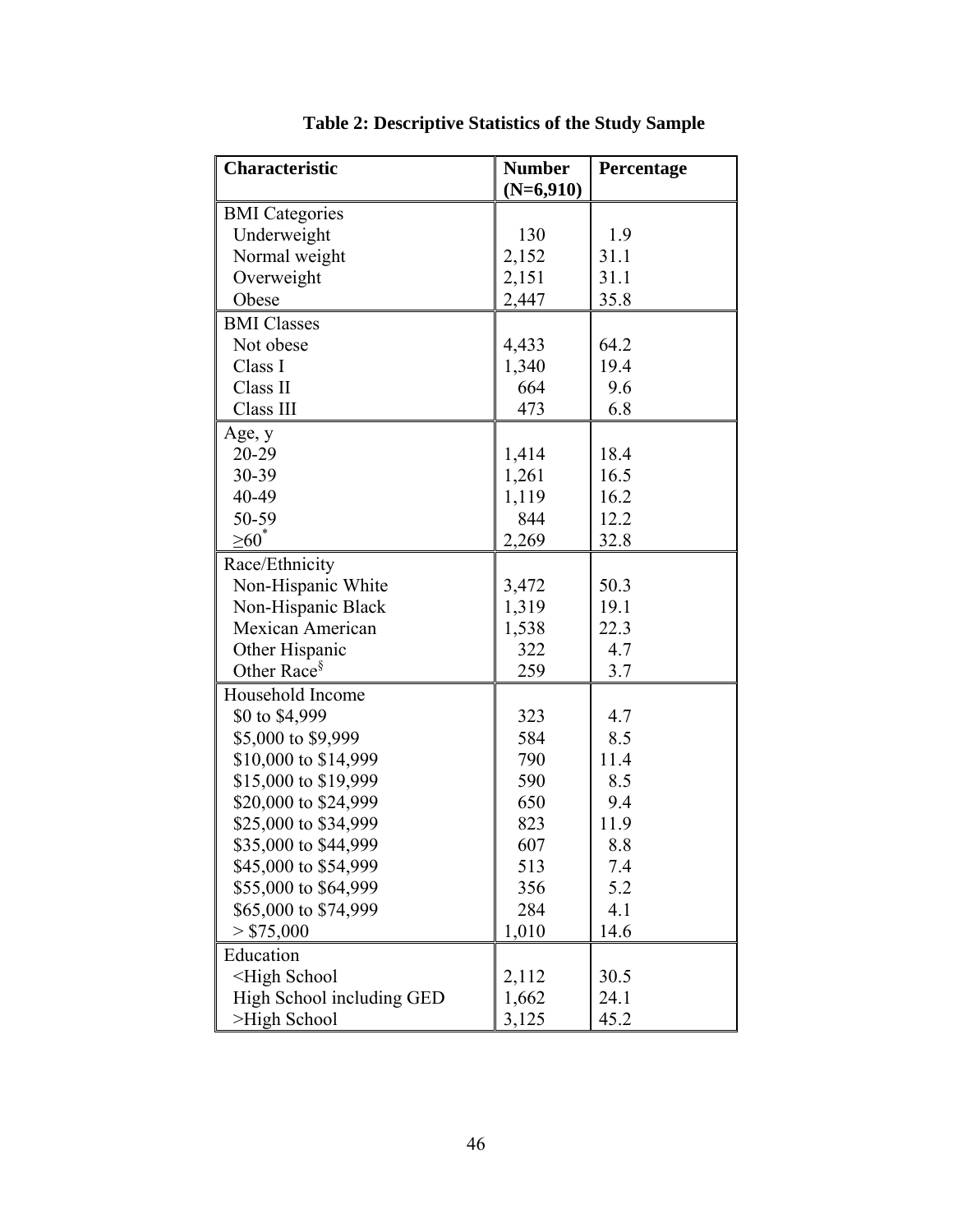| Country of Birth                   |       |      |
|------------------------------------|-------|------|
| Born in 50 U.S. States or D.C.     | 5,402 | 78.2 |
| Born in Mexico                     | 858   | 12.4 |
| <b>Born Elsewhere</b>              | 638   | 9.2  |
| Missing                            | 12    | 0.2  |
|                                    |       |      |
| Had Pregnancies w/ live births     |       |      |
| Yes                                | 5,162 | 74.7 |
| N <sub>o</sub>                     | 260   | 3.8  |
| Missing                            | 1,488 | 21.5 |
|                                    |       |      |
| Smoking 100 cigarettes in lifetime |       |      |
| Yes                                | 2,680 | 38.8 |
| N <sub>o</sub>                     | 4,230 | 61.2 |
|                                    |       |      |
| Coexisting health conditions       |       |      |
| <b>Heart Disease</b>               |       |      |
| <b>Congestive Heart Failure</b>    | 180   | 2.6  |
| <b>Coronary Heart Disease</b>      | 200   | 2.9  |
| <b>Heart Attack</b>                | 208   | 3.0  |
| Angina Pectoris                    | 230   | 3.3  |
| <b>Stroke</b>                      | 597   | 3.1  |
| Hypertension                       | 2,210 | 32.0 |
| Cancer                             | 597   | 8.6  |
| Disability                         |       |      |
| <b>Arthritis</b>                   | 1,963 | 28.4 |
| Asthma                             | 898   | 13.0 |
| Diabetes/Borderline Diabetes       | 734   | 10.6 |
|                                    |       |      |
| How do you consider your weight    |       |      |
| Underweight                        | 237   | 3.4  |
| Right weight                       | 2,416 | 35.0 |
| Overweight                         | 4,241 | 61.4 |

## **Table 2 continued**

 **\***No 80-84 year olds are included. §Including Multi-Racial.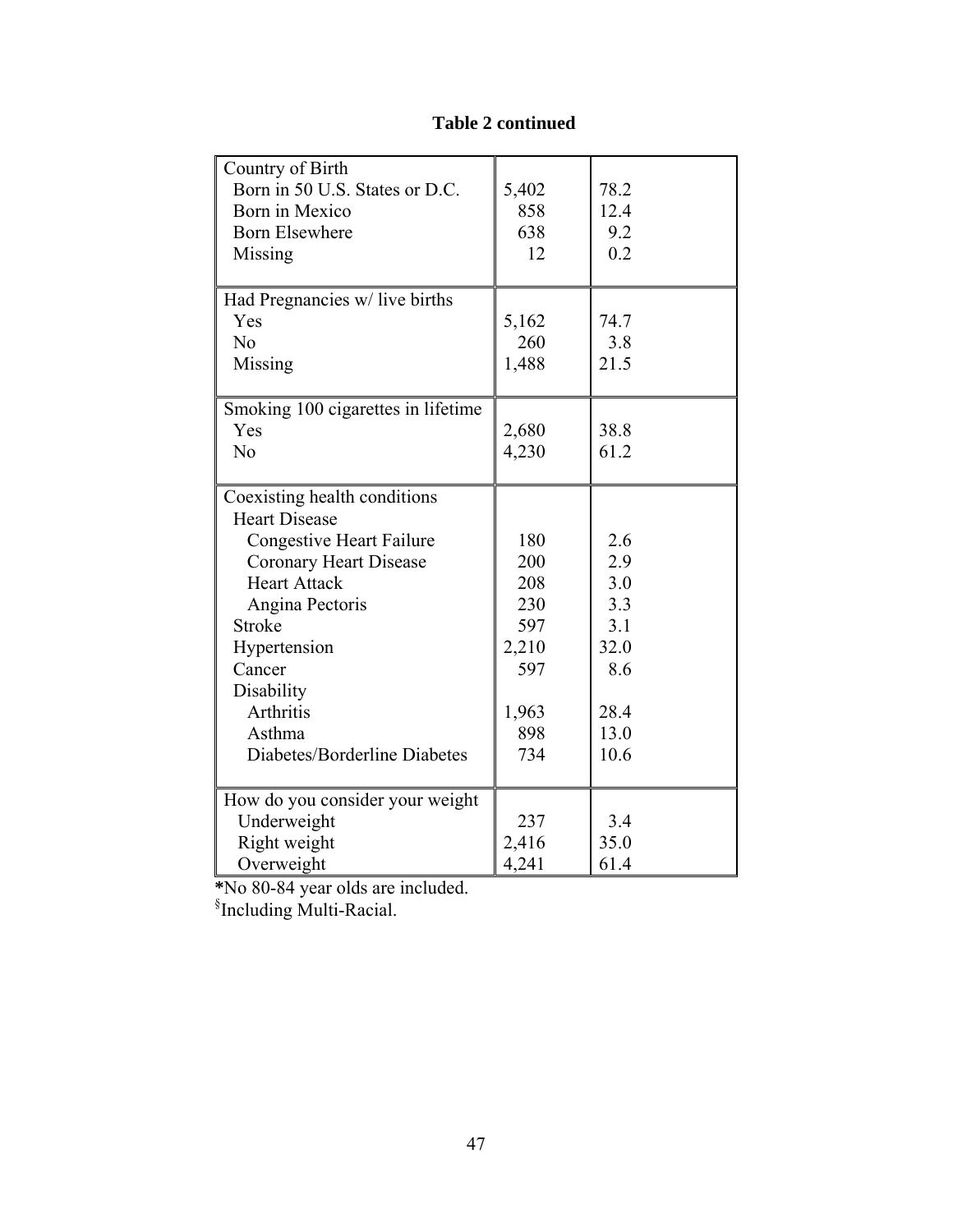### **4.3 RESEARCH METHODS**

The components of the Comprehensive ICF Core Set on Obesity were demonstrated using NHANES data. The following variables were selected as they related to the ICF's classification components (Table 1).

### **4.3.1 Outcome Variable**

The outcome of interest was log of body mass index, or BMI, which was obtained from a data transformation of BMI.  $BMI<sup>4</sup>$  $BMI<sup>4</sup>$  $BMI<sup>4</sup>$  is commonly used to estimate obesity. The log of BMI, rather than BMI, ensured a straight line adequately describing the relationship between the outcome and independent variables. BMI was taken from the NHANES body measures component variable acquired during the MEC exam. BMI was classified as underweight (<18.5), normal weight (18.5-24.9), overweight (25.0-29.9), obese ( $\geq 30.0$ ), and extremely obese ( $\geq 40.0$ ). BMI was determined by a calculation of the body weight in kilograms divided by body height in meters squared.

### **4.3.2 Independent Variables**

1

The following sections, Body Functions and Structures, Activities and Participation, Environmental Factors, and Personal Factors, describe the kind of variables that were grouped with the ICF components using the NHANES 1999-2004 questions. Because the variables used were numerous, descriptions of the variables are provided.

<span id="page-62-0"></span><sup>&</sup>lt;sup>4</sup> BMI is a calculation of body weight in kilograms divided by body height in meters squared.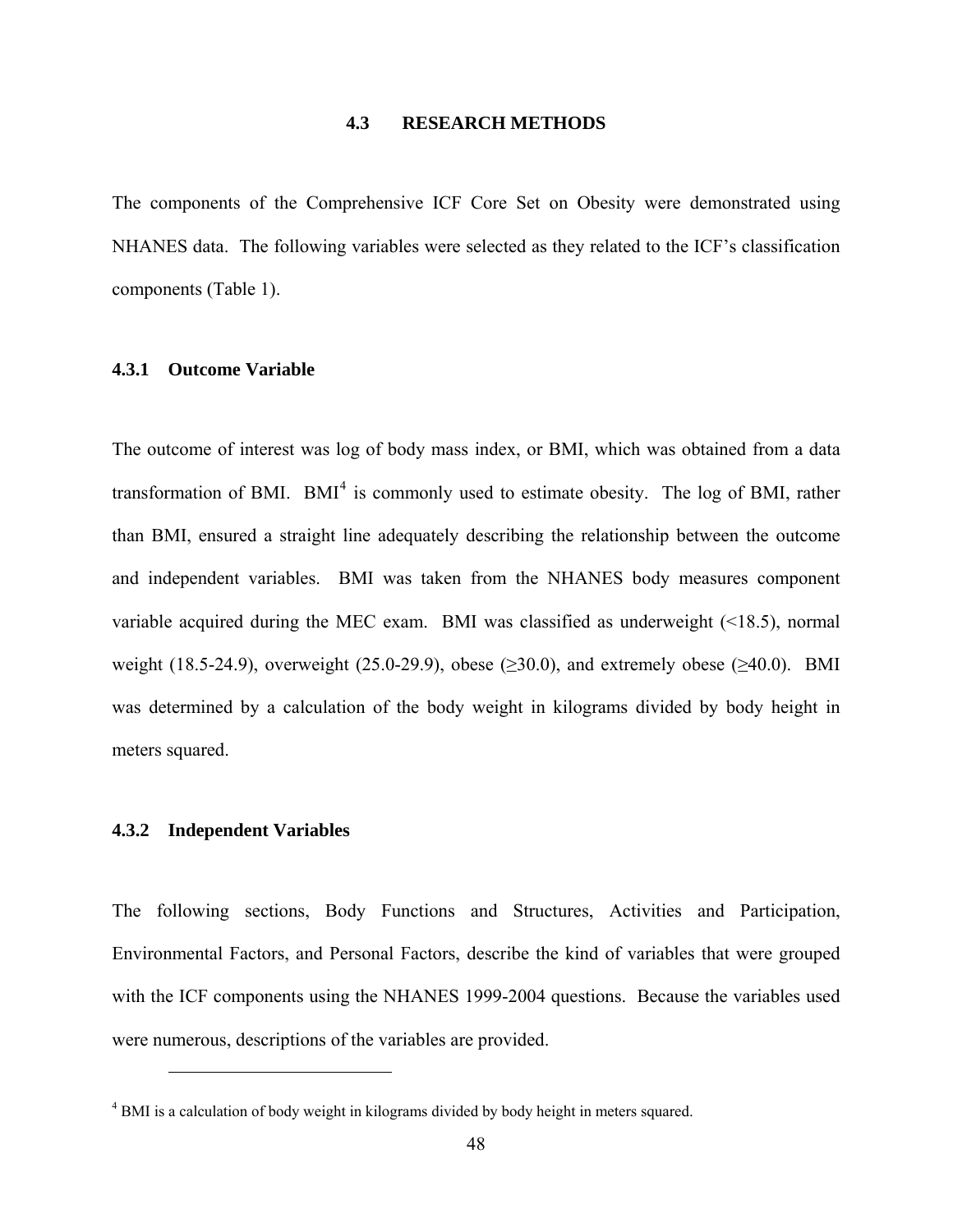### *Body Functions and Structures*

Approximately 200 questions (NHANES, 2005, 2006, 2007) pertaining to Body Functions and Structures were based upon the physiological and psychological functions of the body systems, the anatomical parts of the body, and impairments that cause problems in the body's functioning. The NHANES questions that correspond to the categories of the Body Functions and Structures included the following:

- 1) Functions of the brain including temperament and personality, energy and drive, sleep, emotional, and experiences of self and time functions
- 2) Sensations of pain
- 3) Functions involved with the cardiovascular, haematological, immunological, respiratory, metabolic, and endocrine systems
- 4) Genitourinary, reproductive, neuromuscular, movement-related, and skin and skin-related functions
- 5) Functions associated with the digestive system including body weight maintenance
- 6) The anatomical structures and systems that complement the preceding functions and impairments

#### *Activities and Participation*

Approximately 57 questions (NHANES, 2005, 2006, 2007) corresponding to the categories of Activities and Participation included the participants' execution or difficulty in executing

49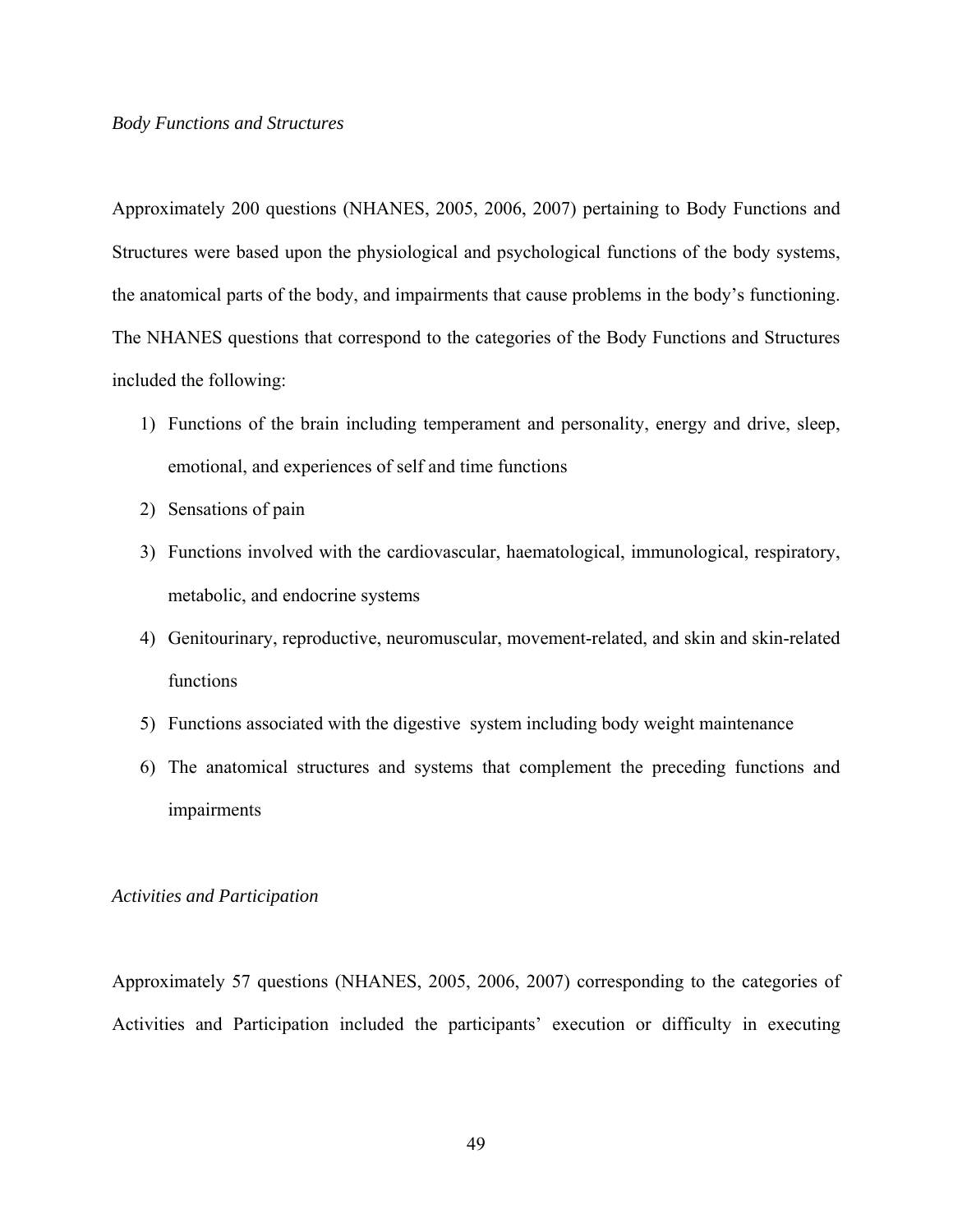activities and problems with being involved in life situations. The NHANES questions that match these criteria pertained to the following:

- 1) Ability to handle stress and other psychological demands
- 2) Ease or difficulties in mobility including changing and maintaining basic body position, moving, lifting and carrying objects, and moving using transportation
- 3) Ability to care for one's self
- 4) Ability to handle domestic life including acquiring necessities, performing household tasks, and caring for or assisting others with the household
- 5) Basic interpersonal interactions and informal social relationships
- 6) Creating and maintaining family and intimate relationships
- 7) Education, work and employment, economic, community, social, and civic life

### *Environmental Factors*

The 16 questions (NHANES 2005, 2006, 2007) pertaining to the categories of Environmental Factors involved the facilitating or hindering impact of features of the physical, social, and attitudinal world of the participant's immediate environment. The NHANES questions that addressed these factors involved:

- 1) Products and technology used by the participant, which includes food, drugs, equipment, mobility and transportation, communication, education, employment, culture, recreation, sport, and religion
- 2) Design and construction of buildings for public and private use
- 3) Policies regarding the design, planning, and development of space and land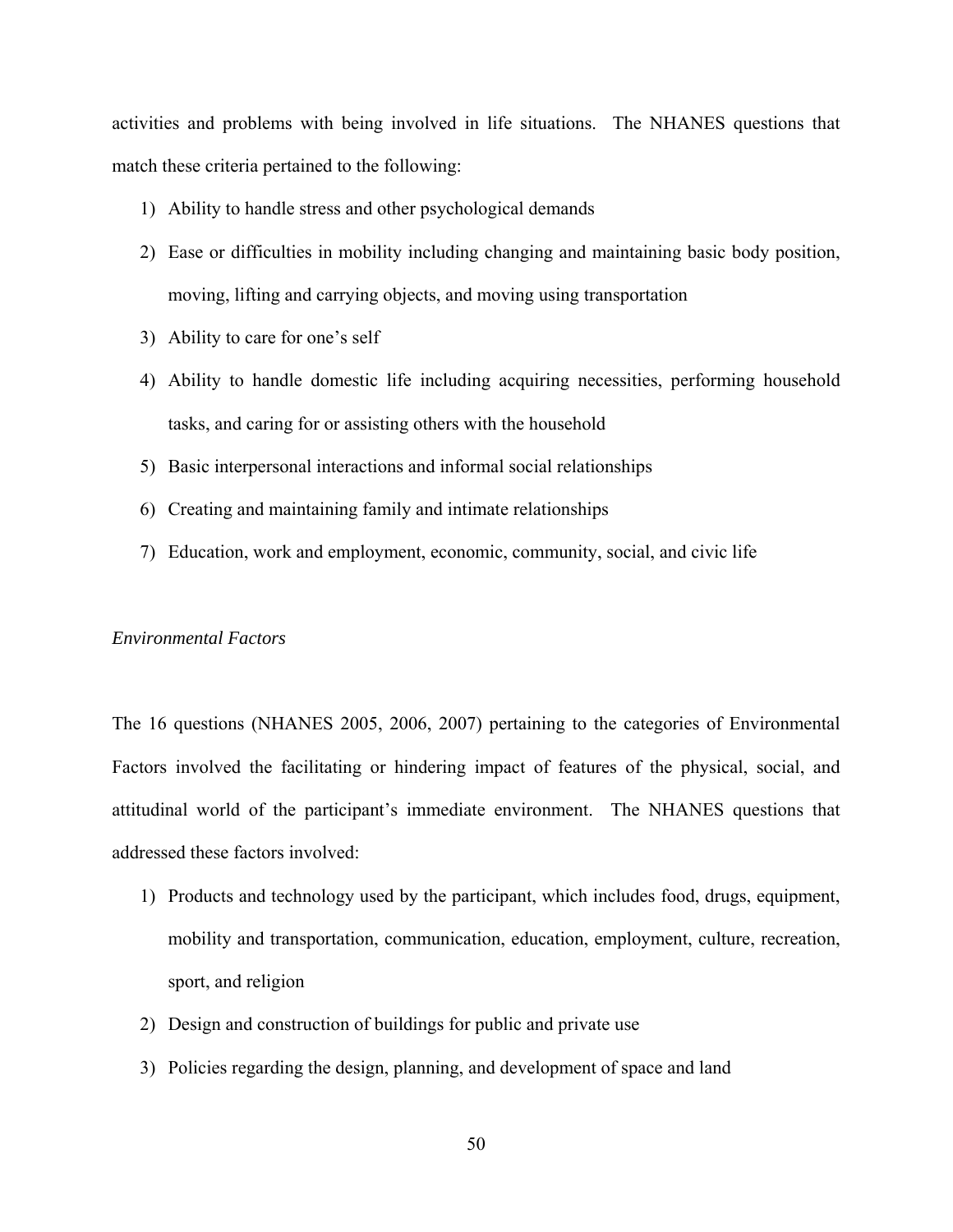- 4) Individual assets, i.e., financial, tangible, and intangible
- 5) Natural and human-made changes to the environment, including geography, climate, population, light, sound, time-related changes, natural and human-caused events, vibration, and air quality
- 6) Support and relationships including the amount of support of immediate family and friends
- 7) Attitudes of others due to the participants' customs, practices, ideologies, values, norms, and beliefs
- 8) Individual, community, organizational, regional, national, and international services, systems, and policies

### *Personal Factors*

Questions related to Personal Factors are not coded in the ICF classification system. However, according to the ICF classification, personal factors demonstrate the impact of personal attributes. Therefore, the NHANES questions (NHANES, 2005, 2006, 2007) regarding the sociodemographic information of the participants was used: 1) age; 2) race/ethnicity; 3) education; 4) income; and 5) smoking status.

### **4.3.3 Potential Confounders**

Potential confounders were age, race, ethnicity, income, education, parity, smoking status, and self-reported coexisting health conditions (i.e., heart disease, stroke, hypertension, cancer, and disability). Age was used both continuously and in five-year intervals. Race and ethnicity were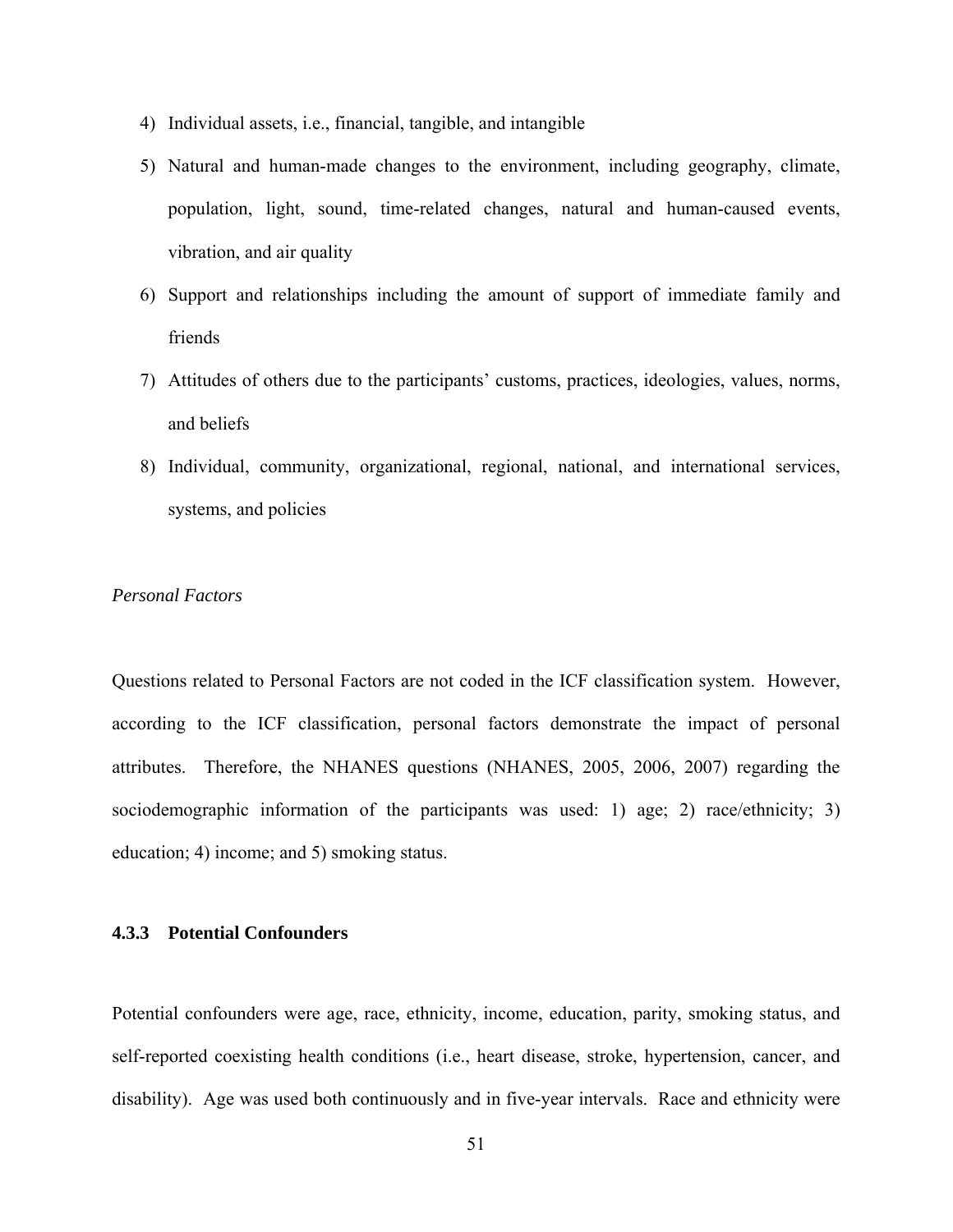combined to include non-Hispanic white, non-Hispanic black, and Mexican American. Total family income ranged from less than \$10,000 to greater than \$75,000 annually. Income was divided into \$5,000 and \$10,000 increments. Participants noted their highest level of education completed, which was recoded into three categories: 1) less than high school; 2) high school diploma (including GED); and 3) more than high school. Pregnancy history was determined by questions asking if the participant had ever been pregnant, the amount of times the participant had been pregnant, the number of pregnancies resulting in live births, the age at the first live birth, and the age at the last live birth. Smoking status was based upon whether the participants had smoked at least 100 cigarettes in their lifetime. Coexisting health conditions were assessed by questions regarding the participants ever having been told that they had heart disease, stroke, hypertension, or cancer. Disability was determined by the existence of arthritis, asthma, and diabetes, which impact functioning.

### **4.4 DATA ANALYSIS**

Analyses were accomplished using Stata SE 9.2 statistical software (StataCorp LP, College Station, Texas) to account for the NHANES complex sampling scheme. All analyses included sample weights to account for unequal selection probability, oversampling, and non-response biases. The sampling weights provided in the NHANES were used to calculate population estimates for the covariate variables. The NHANES questions were grouped according to the ICF components, Body Functions and Structures, Activities and Participation, Environmental Factors, and Personal Factors as previously described.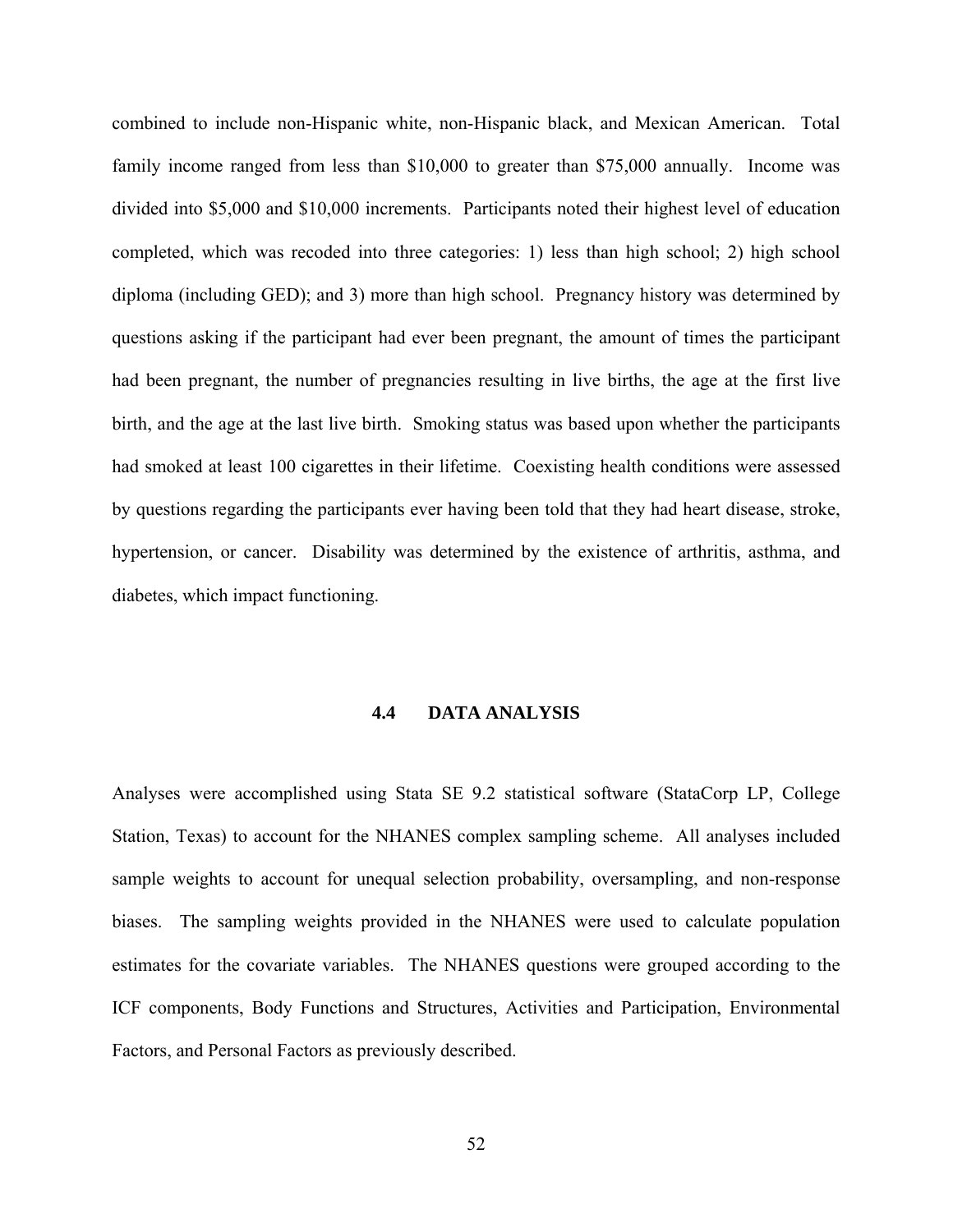### **4.4.1 Descriptive Analysis**

Frequency distributions and summary statistics were reviewed for all variables. Means and frequencies were used to describe the study population.

### **4.4.2 Bivariate Analysis**

Chi-square tests were conducted to examine differences and make comparisons among obesity categories and classes and BMI. Additionally, interactions between variables and component groups and BMI were analyzed to find potential confounders.

### **4.4.3 Multivariate Analysis**

Multiple linear regression was used in the analyses. The dependent or outcome variable, log of BMI, was continuous. Linear regression is appropriate when the dependent variable is continuous. Multiple linear regression was used to determine if and to what extent the ICF components were independently associated or were interrelated with log of BMI. The regression analysis was used to assess the variance of the ICF components in predicting BMI. The questions that were grouped according to the ICF components were analyzed for the contribution that these variables make to U.S. women's BMI.

Analysis is described according to each research question and the respective hypotheses:

Research Question #1: Do the components of the Comprehensive International Classification of Disease and Functioning, Disability and Health (ICF) Core Sets for Obesity—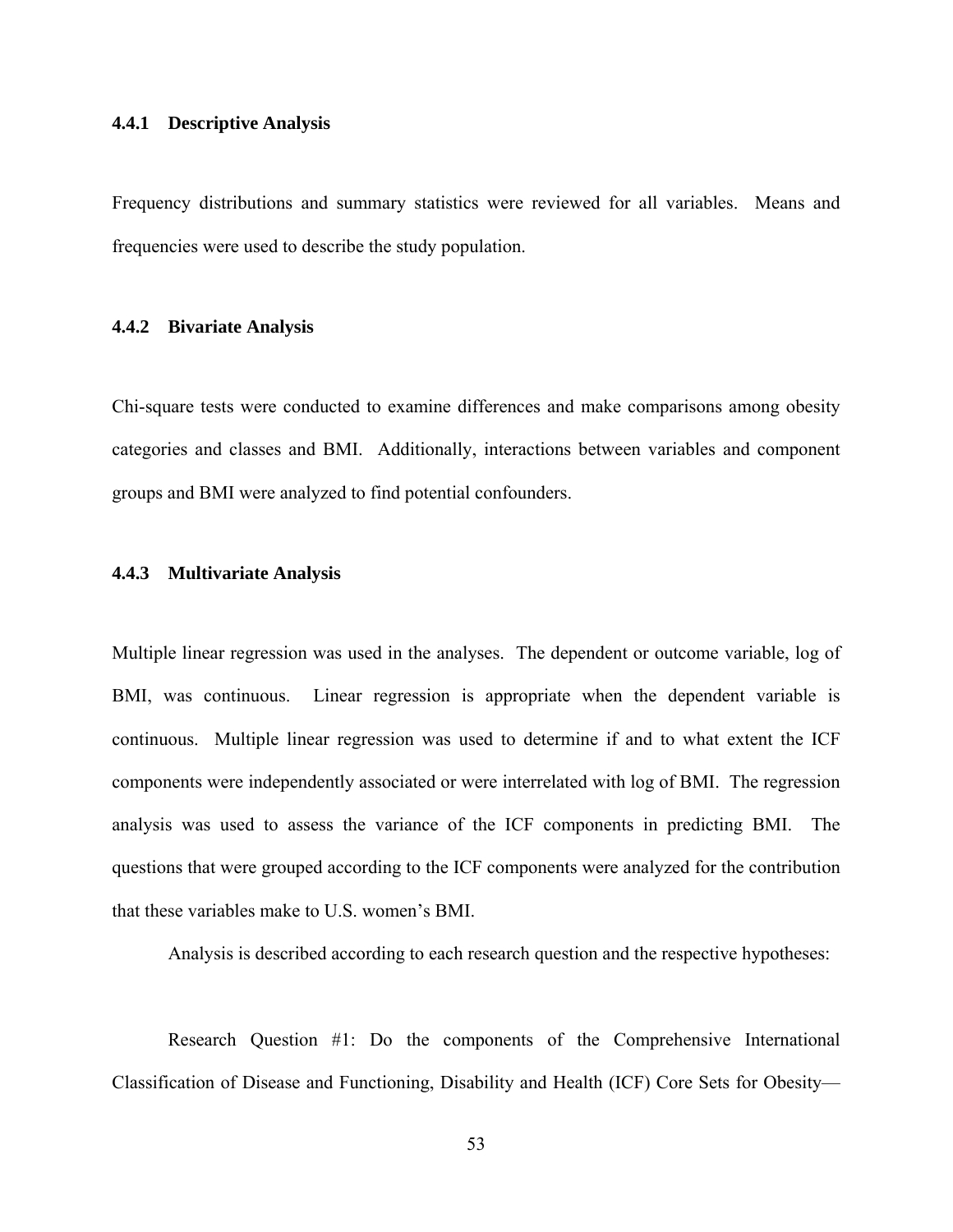Body Functions and Structures, Activities and Participation, Environmental Factors, and Personal Factors—predict BMI in U.S. women?

> Ho1: The Environmental Factors component of the ICF classification will not better predict BMI in U.S. women than the other components in the framework.

 Multiple linear regression was performed to determine the extent that the variables in each component of the ICF Core Sets for Obesity independently contribute to the prediction of log of BMI. A significant p-value of the t statistic was used to decide if the  $H<sub>01</sub>$  will be rejected.

Research Question #2: Do the components of the Comprehensive ICF Core Sets for Obesity explain the variance in the framework for BMI in U.S. women?

- $H<sub>02</sub>$ : The Environmental Factors will not account for the most significant portion of the variance in the framework for BMI among U.S. women.
- $H<sub>o3</sub>$ : The variance in the ICF framework for BMI among women does not differ most by education.

Multiple linear regression was conducted to quantitatively measure how well the components of the Comprehensive ICF Core Sets for Obesity predict BMI. The value  $R^2$ informs of the amount  $\frac{N}{2}$  of variation in BMI that is explained by the regression model.  $R^2$  lies between 0 and 1, with values of 1 being a perfect model. If  $R^2$  is closest to 1 for the environmental factors component, then  $H_{02}$  was rejected. If the addition of education alters  $R^2$ statistically, then  $H<sub>o3</sub>$  was rejected.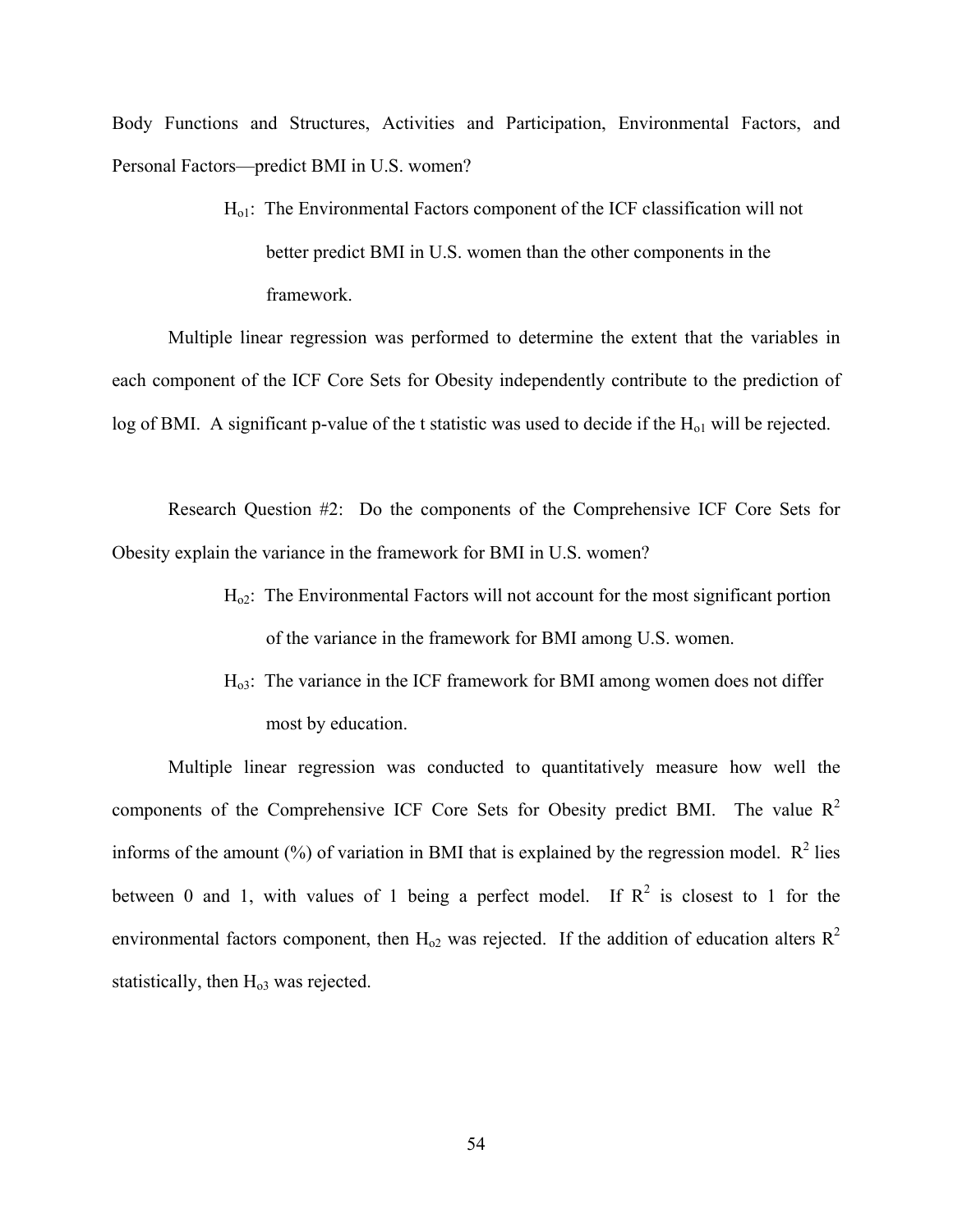### **4.4.4 Additional Analyses**

Other analyses conducted include multicollinearity and the effect of influential observations. Multicollinearity occurs when one or more of the independent variables can be determined by other independent variables. Multicollinearity analyses were done to ensure the questions within the groups are not accounting for the same variable (Kleinbaum, Kupper, Muller, & Nizam, 1998). Analyses looking for influential observations were conducted although the NHANES researchers do so in their data cleaning process.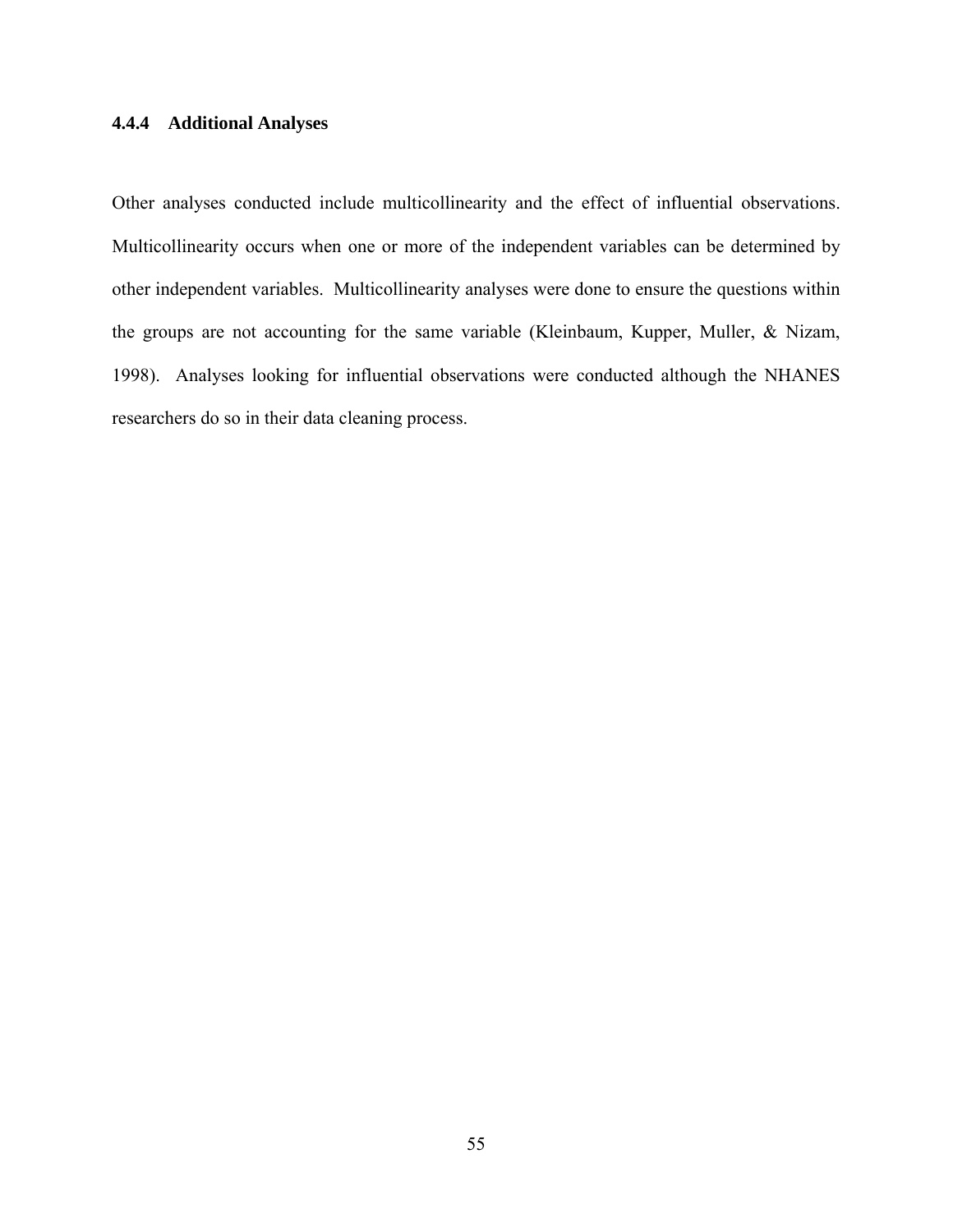# **5.0 MANUSCRIPT ONE: USE OF THE INTERNATIONAL CLASSIFICATION OF FUNCTIONING, DISABILITY AND HEALTH (ICF) IN PREDICTING BMI AMONG U.S. WOMEN**

Manuscript in Preparation

July 16, 2007

Keisha Tyler Robinson, MPH<sup>1</sup>, James Butler, DrPH<sup>1</sup>, Madelyn Fernstrom, PhD<sup>1</sup>, John Wilson, PhD<sup>1</sup>, Jeanette Trauth, PhD<sup>1</sup>, Robert Goodman, PhD<sup>1</sup>

<sup>1</sup>University of Pittsburgh Graduate School of Public Health, Pittsburgh, PA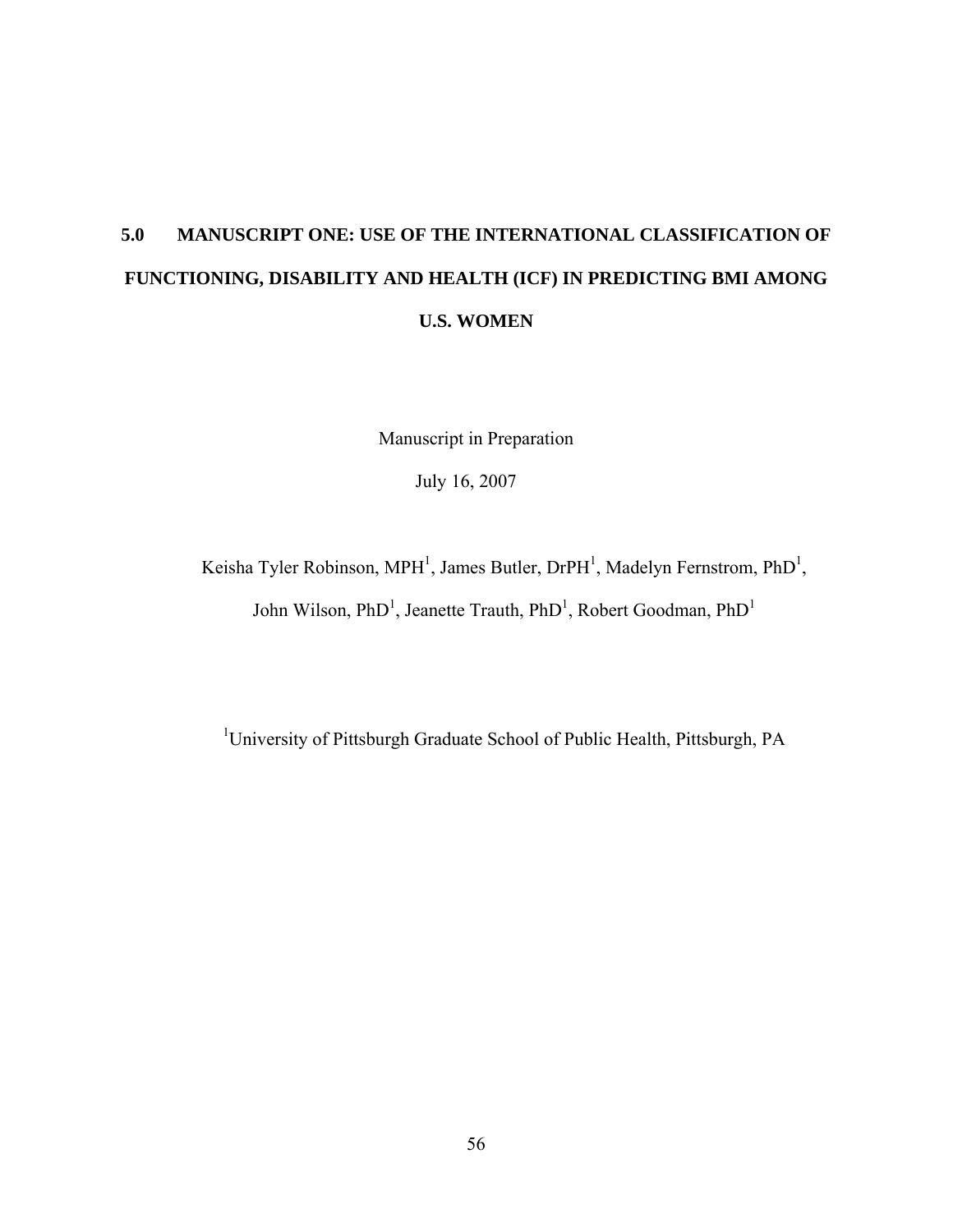### **5.1 ABSTRACT**

**Background:** Over the past two decades, obesity among women has significantly increased, with women having the highest prevalence in the U.S. Obesity prevention programs and interventions focusing on women have traditionally included individual-level approaches although obesity is a multi-level problem. The research literature has cited numerous factors of obesity—behavioral, personal, psychological, sociodemographic, environmental, biological, and childbearing. As a result, recent public health efforts have shifted away from individual approaches to those that handle multiple factors.

**Methods:** While multiple factors have been associated with obesity among women, the degree and variability of the factors have not determined in the literature. This study seeks to explore the effects of the multiple factors on BMI in U.S. women using the International Classification of Functioning, Disability and Health (ICF) Core Sets for Obesity, developed by the World Health Organization and data from the National Health and Nutrition Examination Survey (NHANES). Linear regression was used in the analyses.

**Results:** Significant factors were sociodemographic information (age, income, and race), body weight perceptions, coexisting health conditions, physical functioning, and engaging in physical activity and proper nutritional practices.

**Conclusions:** Obesity prevention and treatment programs for U.S. women should focus on the most significant factors identified in this study to decrease obesity incidence and prevalence.

57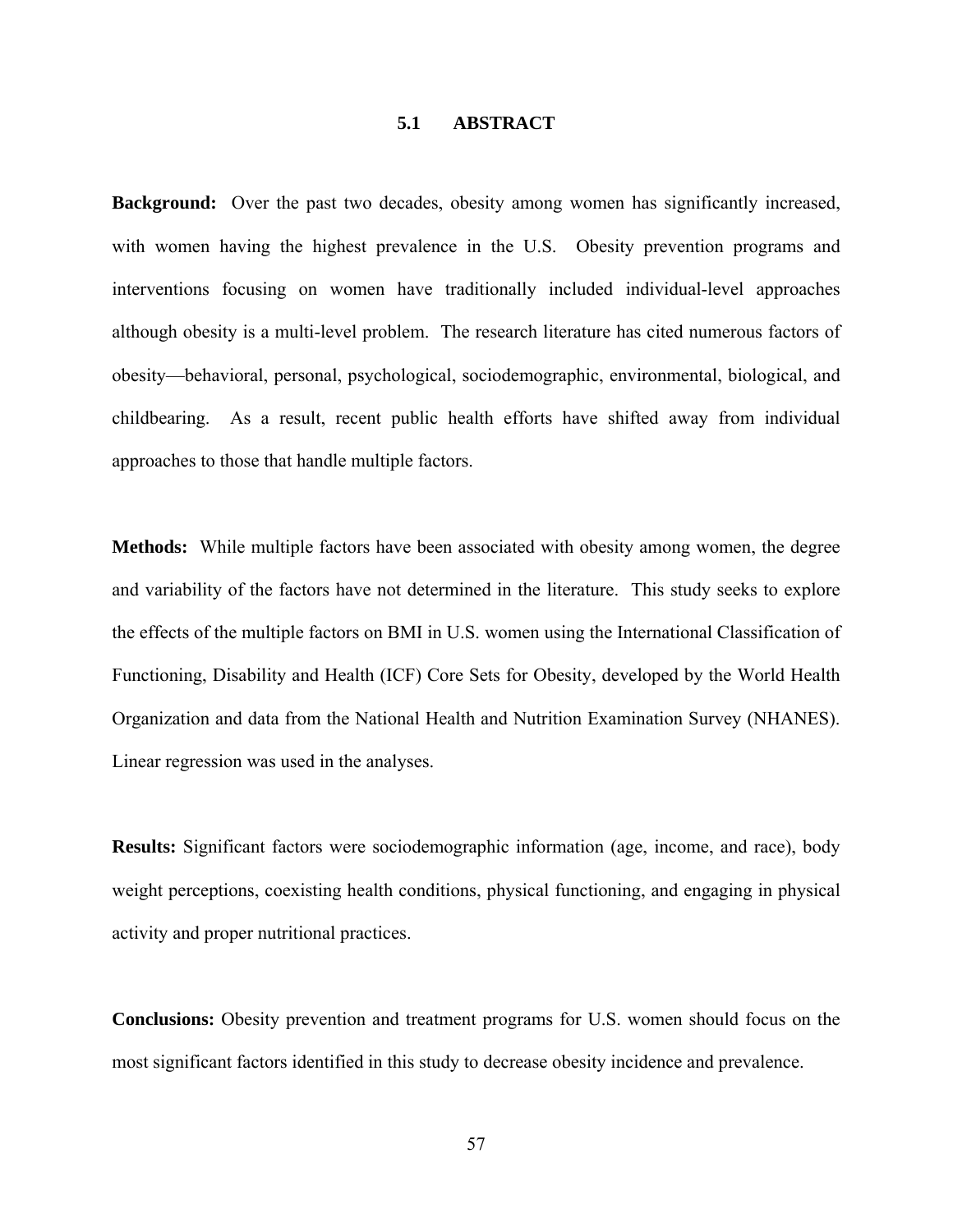**Public Health Relevance:** The information garnered from this study can be used to further identify the most important characteristics needed for future obesity programs with U.S. women.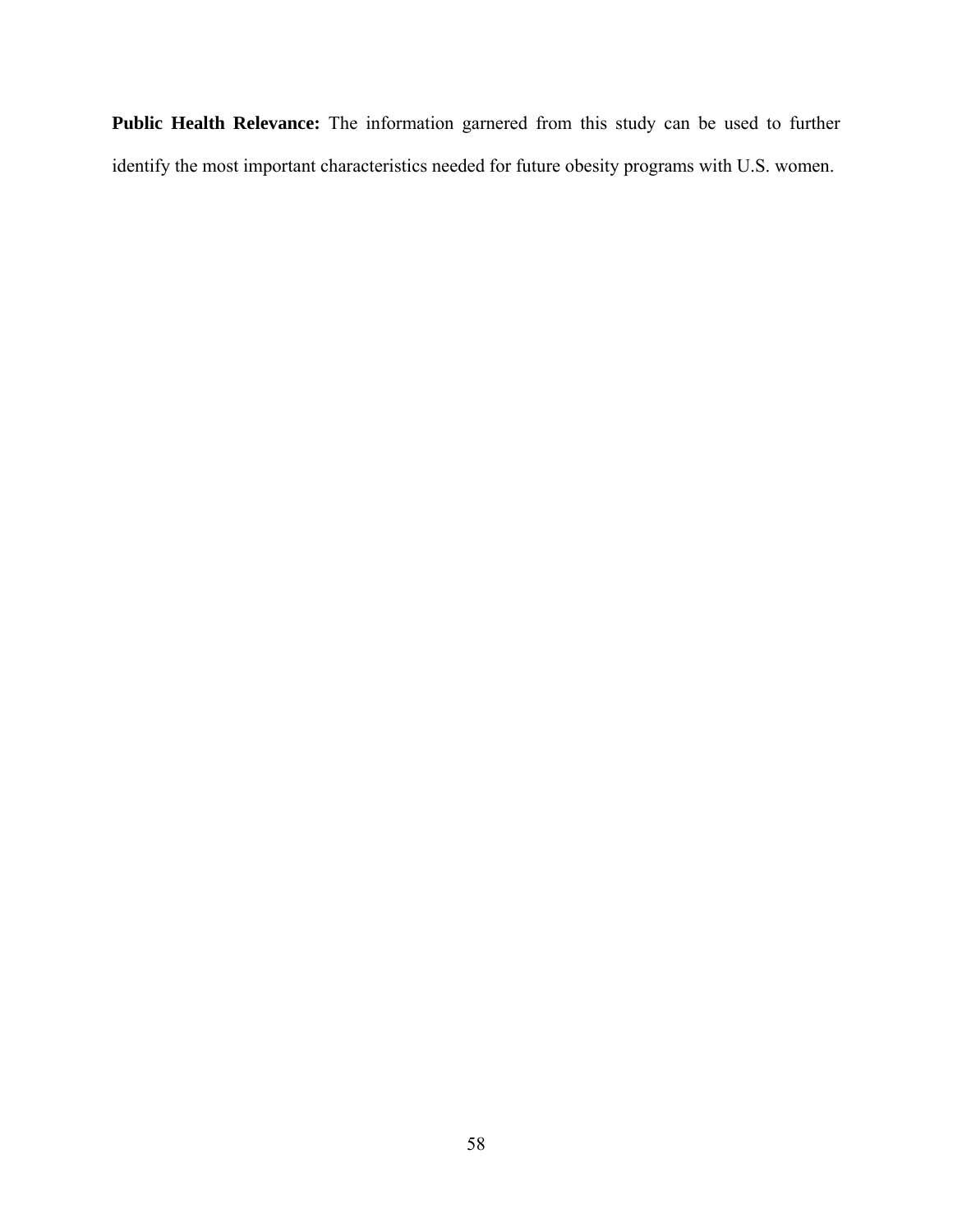## **5.2 INTRODUCTION**

Obesity has become an important public health issue due to the significant increase in obese individuals during the past two decades. The majority of adults (65%) in the United States (U.S.) are either overweight or obese (Pi-Sunyer & Kris-Etherton, 2005). From 2000 to 2005, the proportion of severe or extremely obese adults rose by 24% (Sturm, 2007). Of the obese adults in the U.S., women have the highest prevalence of obesity (34%) and extreme obesity (6%), with the highest obesity prevalence rates occurring among Mexican American and African American women (Flegal, Carroll, Ogden, & Johnson, 2002; Ogden, Carroll, Curtin, McDowell, Tabak, & Flegal, 2006).

 Efforts to stem the rise in obesity in recent years have been impaired by the complex nature of obesity. That is, obesity is a multi-level problem with numerous attributing causal factors and resulting health effects (Stunkard, 1996). Behavioral, personal, biological, psychological, environmental, sociodemographic, and childbearing factors have all been associated with obesity among women (Adams-Campbell, Rosenberg, Washburn, Rao, Kim & Palmer, 2000; Addy, Wilson, Kirtland, Ainsworth, Sharpe, & Kimsey, 2004; Felton, Boyd, Bartoces, & Tavakoli, 2002; Gordon-Larsen, Nelson, Page, & Popkin, 2006; Winkleby, Kraemer, Ahn, & Varady, 1998). Obesity prevalence has also been linked to increased morbidity and mortality (Wyatt, Winters, & Dubbert, 2006). Some of the health effects linked to obesity in women include metabolic syndrome (insulin resistance, hypertension, and dyslipidemia), type 2 diabetes mellitus, coronary heart disease, cardiovascular disease, stroke, gallbladder disease, infertility, hyperuricemia and gout, osteoarthritis, sleep apnea, and certain cancers such as endometrial, breast, colon, and gall bladder (Garber, 2004; O'Brien & Dixon, 2002; Sarwer, Allison, Gibbons, Markowitz & Nelson, 2006). The health effects of obesity have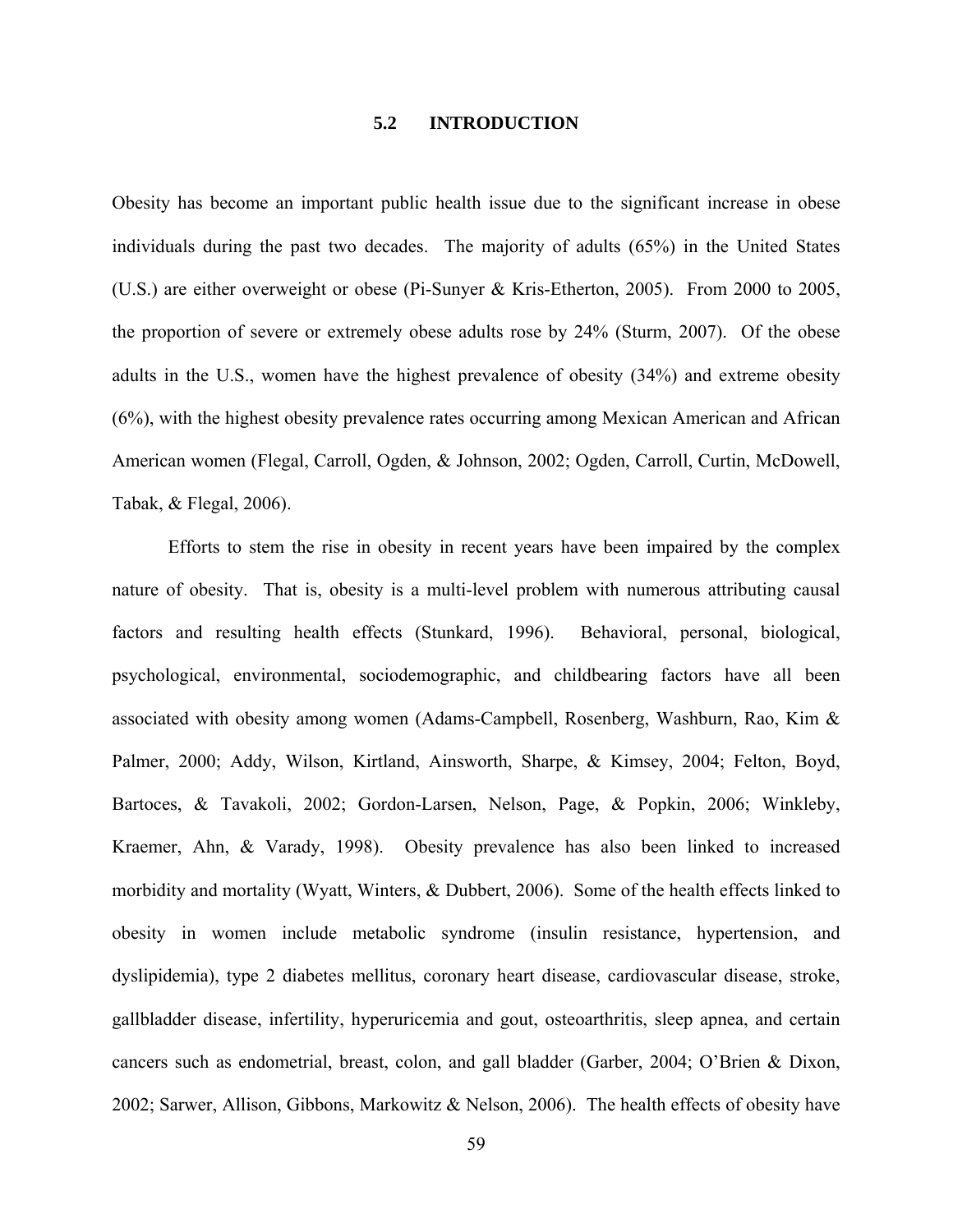received considerable attention given the progression of obesity can lead to disability (Stucki, Borchers, Stucki, Cieza, Amann, & Ruof, 2006), decreased physical function, and increased bodily pain (Hu, 2003), which results in elevated healthcare costs and loss of work productivity (Finkelstein, Ruhn, & Kosa, 2005; Martin, Robinson, & Moore, 2000; Pi-Sunyer & Kris-Etherton).

In order to counteract the increase in obesity prevalence, emphasis has been placed on moving beyond traditional methods to prevent and treat obesity, which has primarily been centered on the individual (Tillotson, 2004; Visscher & Seidell, 2001). New ways of dealing with obesity have utilized multi-level concepts, models, theories, and approaches that reflect the complexity of obesity (Yancey, Kumanyika, Ponce, McCarthy, Fielding, Leslie et al., 2004). One example of these multiple-level approaches is the International Classification of Functioning, Disability and Health (ICF). The World Health Organization (WHO) developed the ICF, a classification and coding system, to measure the spectrum of systems and problems in functions among patients with disabilities.

The ICF was initially intended for addressing disability. However, because obesity has increasingly become a cause of disability and decreased quality of life, the ICF has begun to be applied to other health conditions including obesity in the form of Core Sets (Stucki, Daansen, Fuessl, Cieza, Huber, Atkinson et al., 2004; Stucki et al., 2006). The ICF Core Sets for obesity provide a category listing of the typically encountered problems for obesity that includes an exploration of the interactions between genetic, metabolic, environmental, and personal aspects of an individual's life (Stucki, Daansen, Fuessl, Cieza, Huber, Atkinson et al., 2004; Stucki et al., 2006). The ICF includes a Brief ICF Core Set of the usual problems associated with obesity and the Comprehensive Core Set that provides a comprehensive listing of ICF categories needed for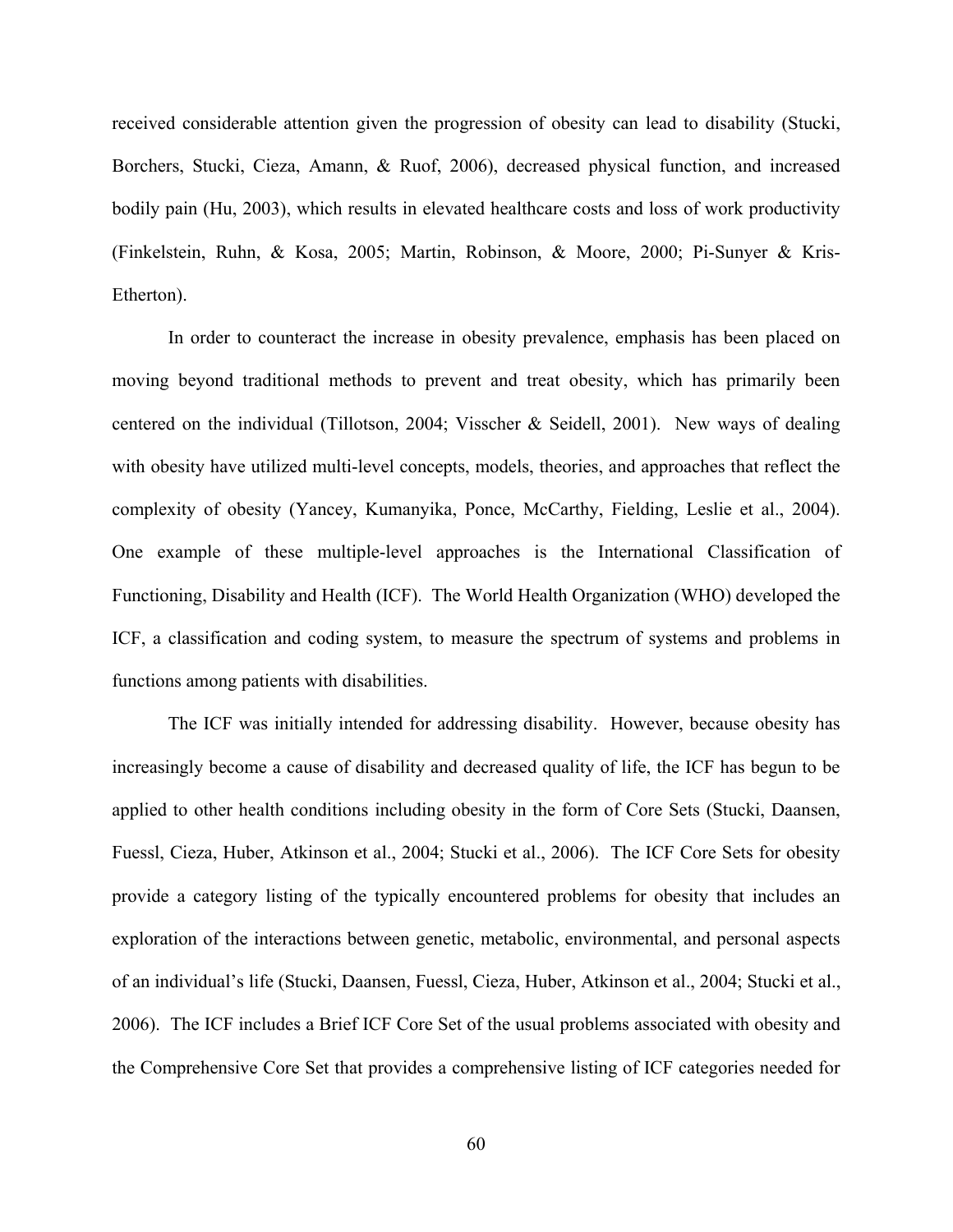multi-level assessment of the typical issues identified by obese individuals (Allan, Campbell, Guptill, Stephenson, & Campbell, 2006; Ustun, Chatterji, Bickenbach, Kostanjsek, & Schneider, 2003).

While the interactions of the aforementioned factors have been determined to play a role in the causal pathway for obesity, their degree and variability have not been determined. Additionally, the ICF has primarily been used in clinical settings at the individual level. The purpose of this study was to examine the applicability of the ICF in addressing obesity among women in order to determine the most important aspects for usage in developing prevention and treatment programs at the population level. This was accomplished by identifying how well the ICF Comprehensive Core Set for obesity predicted body mass index  $(BMI)^5$  $(BMI)^5$  and assessed the variance of the ICF for BMI, the most common method of measuring obesity. The study includes data on U.S. women from the National Health and Nutrition Examination Survey (NHANES) conducted between 1999 and 2004. It is believed that the environmental component as well as education will be major predictors of BMI and have important roles in the variability of the ICF for BMI in U.S. women. These factors can have a major impact on obesity programs and interventions currently being implemented and those that will be designed to prevent and treat obesity in women.

 $\overline{a}$ 

<span id="page-75-0"></span> $<sup>5</sup>$  BMI is a calculation of body weight in kilograms divided by body height in meters squared.</sup>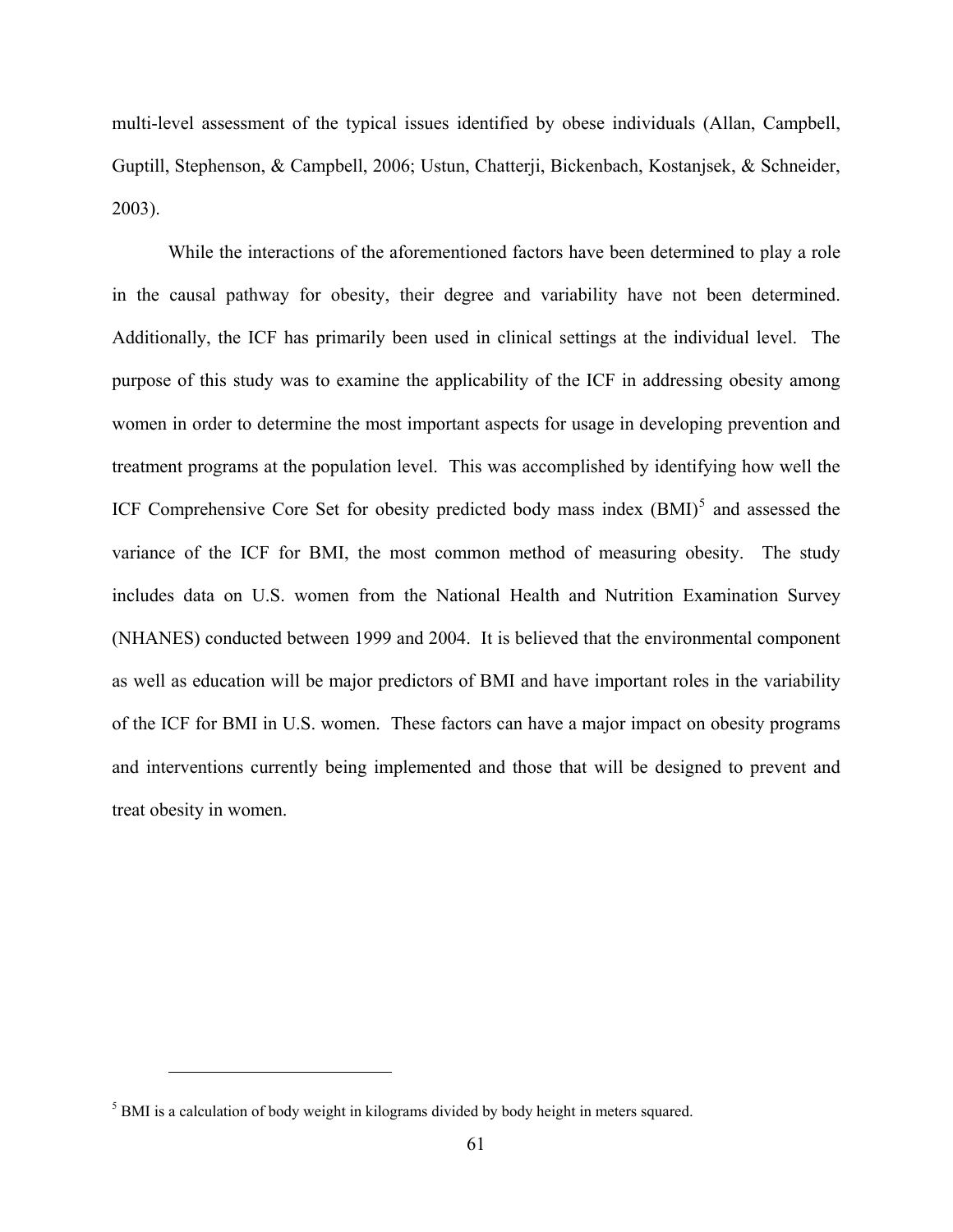## **5.3 METHODS**

#### **The International Classification of Functioning, Disability and Health (ICF)**

The ICF conceptual framework (Figure 1) consists of 2 parts: 1) Functioning and Disability; and 2) Contextual Factors. Functioning and disability is comprised of 2 components: 1) Body Functions and Structures; and 2) Activities and Participation. Body Functions and Structures are the physiological functions of the body systems and the anatomical parts of the body. Activities are individual execution of tasks and participation is involvement in life situations. The Contextual Factors components include environmental and personal factors (ICF, 2001). The Environmental Factors include the physical, social, and attitudinal environment and Personal Factors are age, gender, education, work experience, and disease coping style (Allan et al., 2006; Perenboom & Chorus, 2003).



**Figure 1. Illustration of interaction of components in the International Classification of Functioning, Disability and Health (ICF). (WHO, 2001)**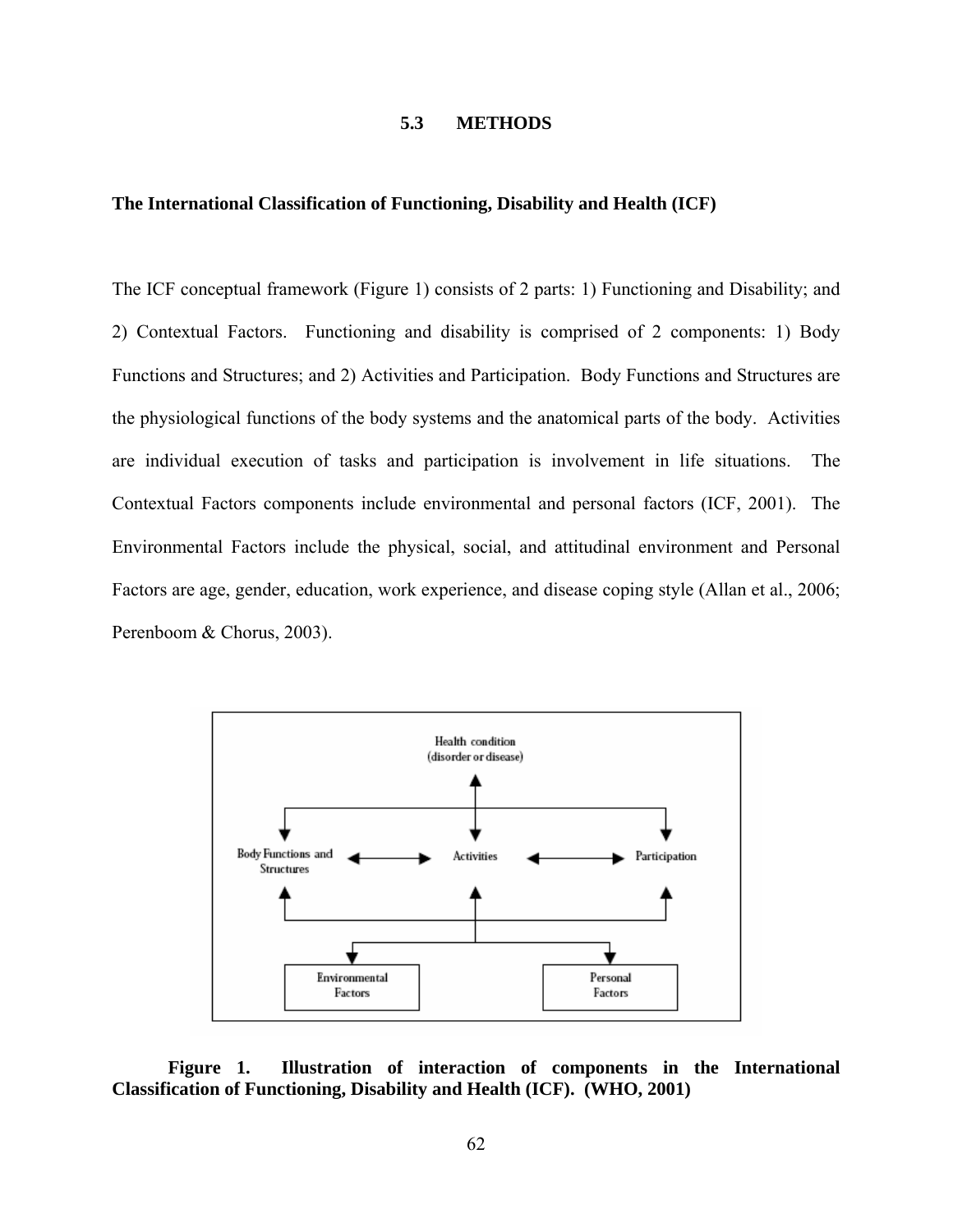The components of the ICF are comprised of various domains (Table 1), within which there are categories that are the units of classification. For the purposes of this study, the domains and components for each component were used as a guide to categorize the NHANES questions into 4 groups corresponding to the components according to the Comprehensive Core Sets for Obesity.

|                   | Part 1: Functioning and<br><b>Disability</b> |                                 |                                                            | <b>Part 2: Contextual Factors</b>                       |
|-------------------|----------------------------------------------|---------------------------------|------------------------------------------------------------|---------------------------------------------------------|
| <b>Components</b> | <b>Body Functions</b><br>and Structures      | Activities and<br>Participation | Environmental<br>Factors                                   | Personal Factors*                                       |
| <b>Domains</b>    | Body functions<br><b>Body structures</b>     | Life areas<br>(tasks, actions)  | External<br>influences on<br>functioning and<br>disability | Internal influences<br>on functioning and<br>disability |

**Table 1: The ICF Components and Domains** 

**EXECUTE: Personal Factors are not coded within the ICF; (WHO, 2001)** 

## **The National Health and Nutrition Examination Survey (NHANES)**

The NHANES is a stratified, national, multistage, probability sample of the civilian, noninstitutionalized U.S. population conducted by the National Center for Health Statistics. The NHANES is used to assess the health and nutritional status of U.S. adults and children. The NHANES is administered annually with interviews conducted at the participant's home and telephone and through physical examinations conducted at the medical examination center (MEC) by trained health professionals (CDC, 2005).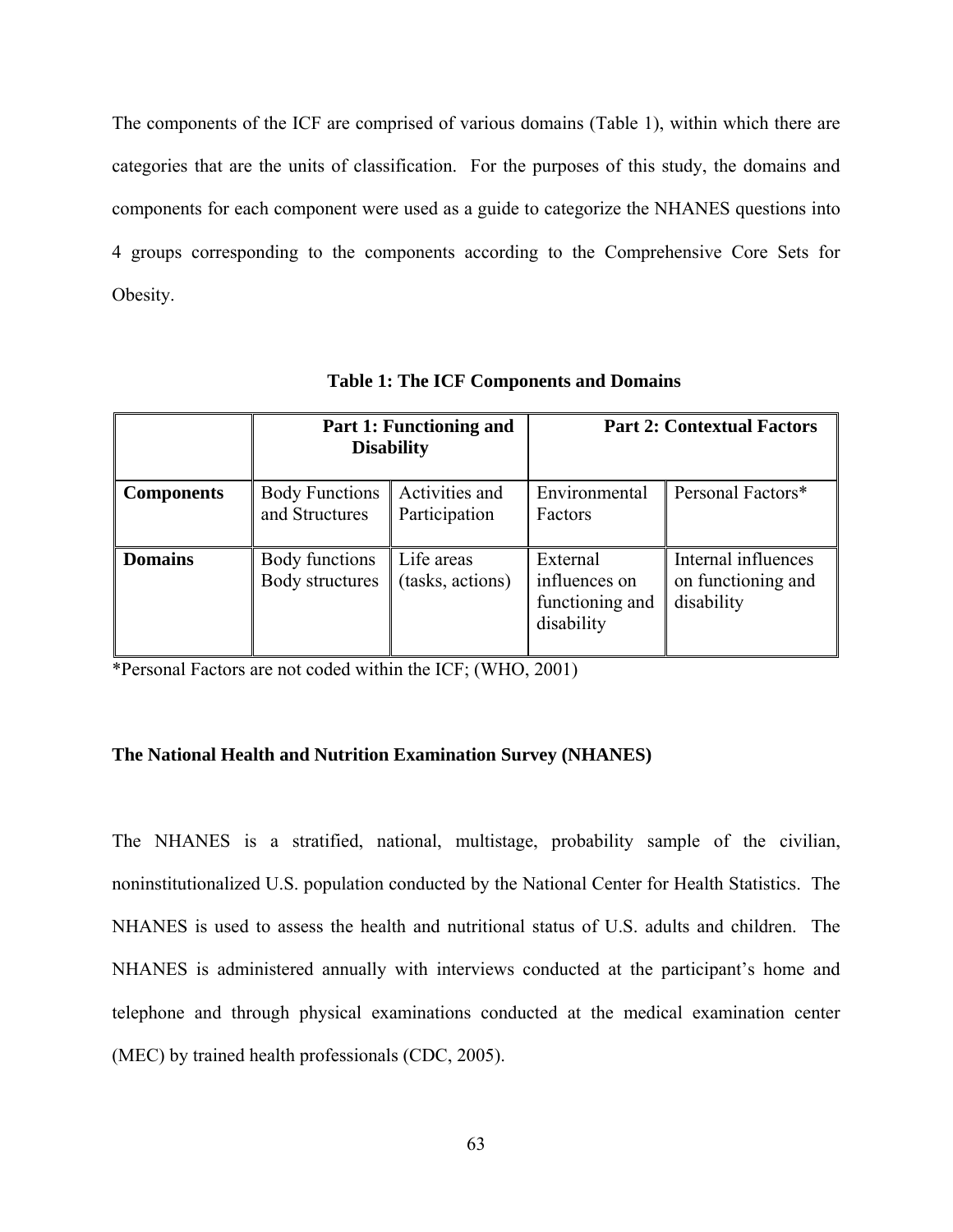## **Study Population**

Eligible participants consisted of U.S. adult women, aged 18 years and above who completed both the interview and physical examination component of NHANES 1999-2004 (N=8,307). Women who did not complete the MEC exam for the body measures component were excluded. The physical examinations were conducted by health professionals, and thus not self-reported. After excluding cases with missing data of the variables of interest including BMI, age, race, income, education, and smoking status, the final study sample for this study was 6,910 women (Table 2).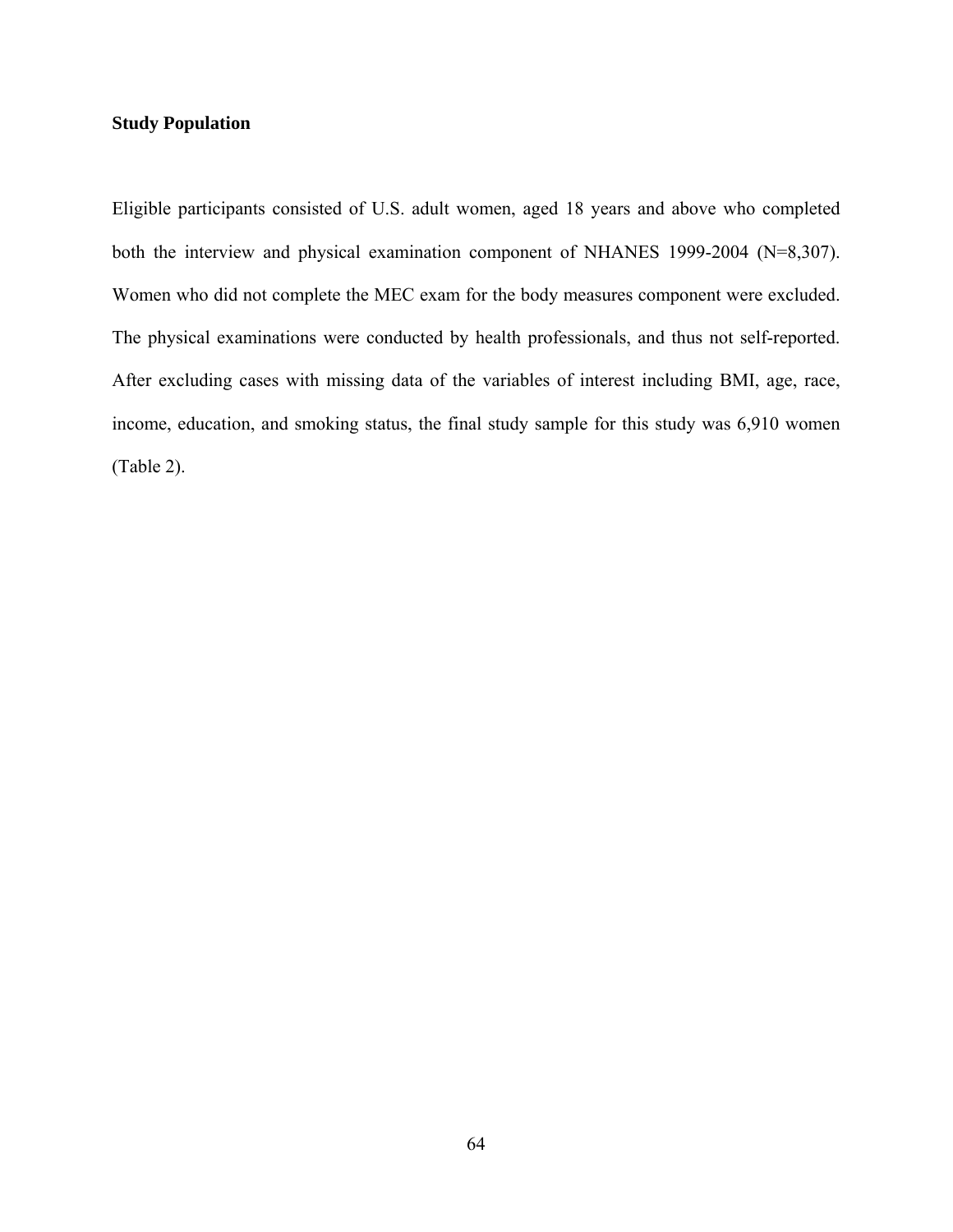| Characteristic                                            | <b>Number</b> | Percentage |
|-----------------------------------------------------------|---------------|------------|
|                                                           | $(N=6,910)$   |            |
| <b>BMI</b> Categories                                     |               |            |
| Underweight                                               | 130           | 1.9        |
| Normal weight                                             | 2,152         | 31.1       |
| Overweight                                                | 2,151         | 31.1       |
| Obese                                                     | 2,447         | 35.8       |
| <b>BMI</b> Classes                                        |               |            |
| Not obese                                                 | 4,433         | 64.2       |
| Class I                                                   | 1,340         | 19.4       |
| Class II                                                  | 664           | 9.6        |
| Class III                                                 | 473           | 6.8        |
| Age, y                                                    |               |            |
| 20-29                                                     | 1,414         | 18.4       |
| 30-39                                                     | 1,261         | 16.5       |
| 40-49                                                     | 1,119         | 16.2       |
| 50-59                                                     | 844           | 12.2       |
| $\geq 60*$                                                | 2,269         | 32.8       |
| Race/Ethnicity                                            |               |            |
| Non-Hispanic White                                        | 3,472         | 50.3       |
| Non-Hispanic Black                                        | 1,319         | 19.1       |
| Mexican American                                          | 1,538         | 22.3       |
| Other Hispanic                                            | 322           | 4.7        |
| Other Race <sup>§</sup>                                   | 259           | 3.7        |
| Household Income                                          |               |            |
| \$0 to \$4,999                                            | 323           | 4.7        |
| \$5,000 to \$9,999                                        | 584           | 8.5        |
| \$10,000 to \$14,999                                      | 790           | 11.4       |
| \$15,000 to \$19,999                                      | 590           | 8.5        |
| \$20,000 to \$24,999                                      | 650           | 9.4        |
| \$25,000 to \$34,999                                      | 823           | 11.9       |
| \$35,000 to \$44,999                                      | 607           | 8.8        |
| \$45,000 to \$54,999                                      | 513           | 7.4        |
| \$55,000 to \$64,999                                      | 356           | 5.2        |
| \$65,000 to \$74,999                                      | 284           | 4.1        |
| > \$75,000                                                | 1,010         | 14.6       |
| Education                                                 |               |            |
| <high school<="" td=""><td>2,112</td><td>30.5</td></high> | 2,112         | 30.5       |
| High School including GED                                 | 1,662         | 24.1       |
| >High School                                              | 3,125         | 45.2       |

**Table 2: Sociodemographic Characteristics of the Study Sample**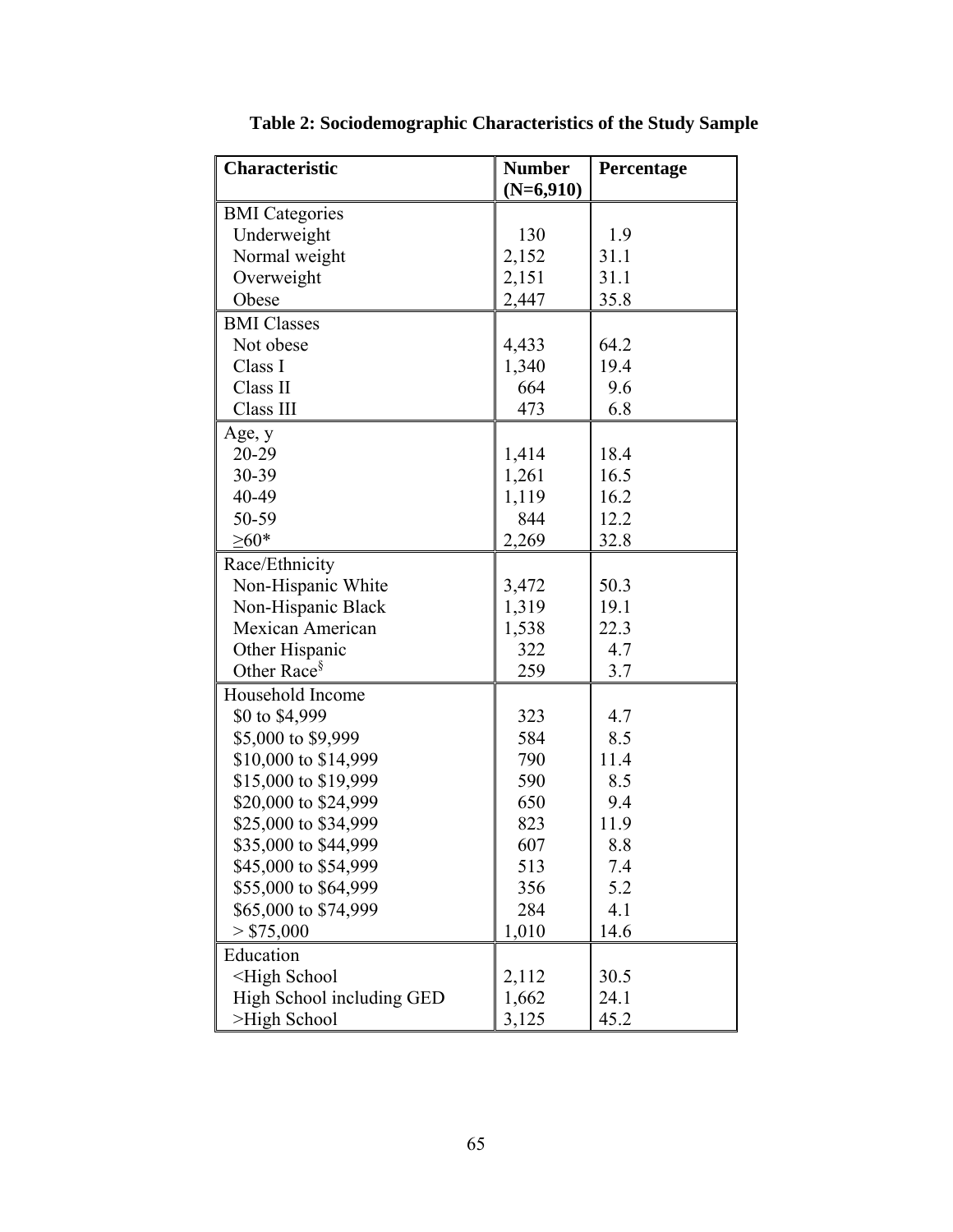| Country of Birth<br>Born in 50 U.S. States or D.C.<br>Born in Mexico<br><b>Born Elsewhere</b><br>Missing                                                                                                                                                                                  | 5,402<br>858<br>638<br>12                                              | 78.2<br>12.4<br>9.2<br>0.2                                             |
|-------------------------------------------------------------------------------------------------------------------------------------------------------------------------------------------------------------------------------------------------------------------------------------------|------------------------------------------------------------------------|------------------------------------------------------------------------|
| Had Pregnancies w/ live births<br>Yes<br>No<br>Missing                                                                                                                                                                                                                                    | 5,162<br>260<br>1,488                                                  | 74.7<br>3.8<br>21.5                                                    |
| Smoking 100 cigarettes in lifetime<br>Yes<br>N <sub>o</sub>                                                                                                                                                                                                                               | 2,680<br>4,230                                                         | 38.8<br>61.2                                                           |
| Coexisting health conditions<br><b>Heart Disease</b><br><b>Congestive Heart Failure</b><br><b>Coronary Heart Disease</b><br><b>Heart Attack</b><br>Angina Pectoris<br><b>Stroke</b><br>Hypertension<br>Cancer<br>Disability<br><b>Arthritis</b><br>Asthma<br>Diabetes/Borderline Diabetes | 180<br>200<br>208<br>230<br>597<br>2,210<br>597<br>1,963<br>898<br>734 | 2.6<br>2.9<br>3.0<br>3.3<br>3.1<br>32.0<br>8.6<br>28.4<br>13.0<br>10.6 |
| How do you consider your weight<br>Underweight<br>Right weight<br>Overweight                                                                                                                                                                                                              | 237<br>2,416<br>4,241                                                  | 3.4<br>35.0<br>61.4                                                    |

# **Table 2 Continued**

 **\***No 80-84 year olds are included. §Including Multi-Racial.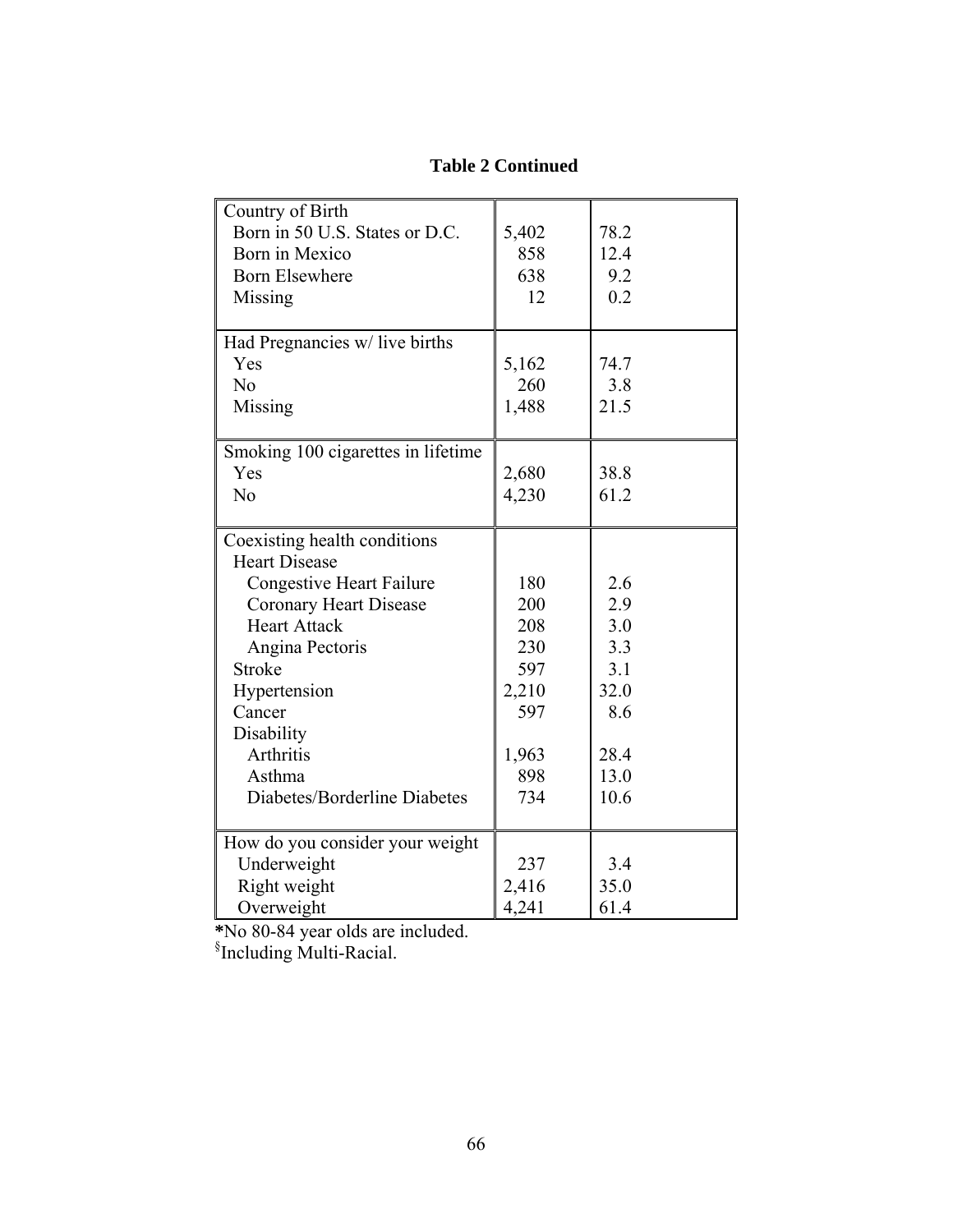#### **Statistical Analyses**

Analyses were conducted using Stata SE 9.2 statistical software (StataCorp LP, College Station, Texas). Multiple linear regression analyses were performed separately by each of the ICF components and potential confounders with log of BMI as the dependent variable. Log of BMI was obtained using a data transformation of BMI. The log of BMI, rather than BMI, was used to ensure a straight line adequately described the relationship between the dependent and independent variables. The NHANES measurements for BMI were obtained during the MEC exam. BMI was classified as underweight (< 18.5), normal weight (18.5-24.9), overweight  $(25.0-29.9)$ , obese ( $\geq 30.0$ ), and extremely obese ( $\geq 40.0$ ).

Independent variables were the NHANES questions (NHANES, 2005; NHANES, 2006; NHANES, 2007) that were grouped with the ICF components using the Comprehensive ICF Core Sets for Obesity. Approximately 200 questions pertaining to Body Functions and Structures were based upon the physiological and psychological functions of the body systems, the anatomical parts of the body, and impairments that inhibits functioning of the body. Approximately 57 questions corresponding to Activities and Participation included the participants' difficulty in executing certain activities and issues being a part of life situations. Sixteen Environmental Factors questions involved the facilitating or hindering aspects of the participants' immediate environment. Personal Factors dealt with personal attributes such as sociodemographic characteristics. Potential confounders included age, race/ethnicity, income, education, parity, smoking status, and self-reported coexisting health conditions (diabetes, arthritis, heart disease, stroke, hypertension, and cancer).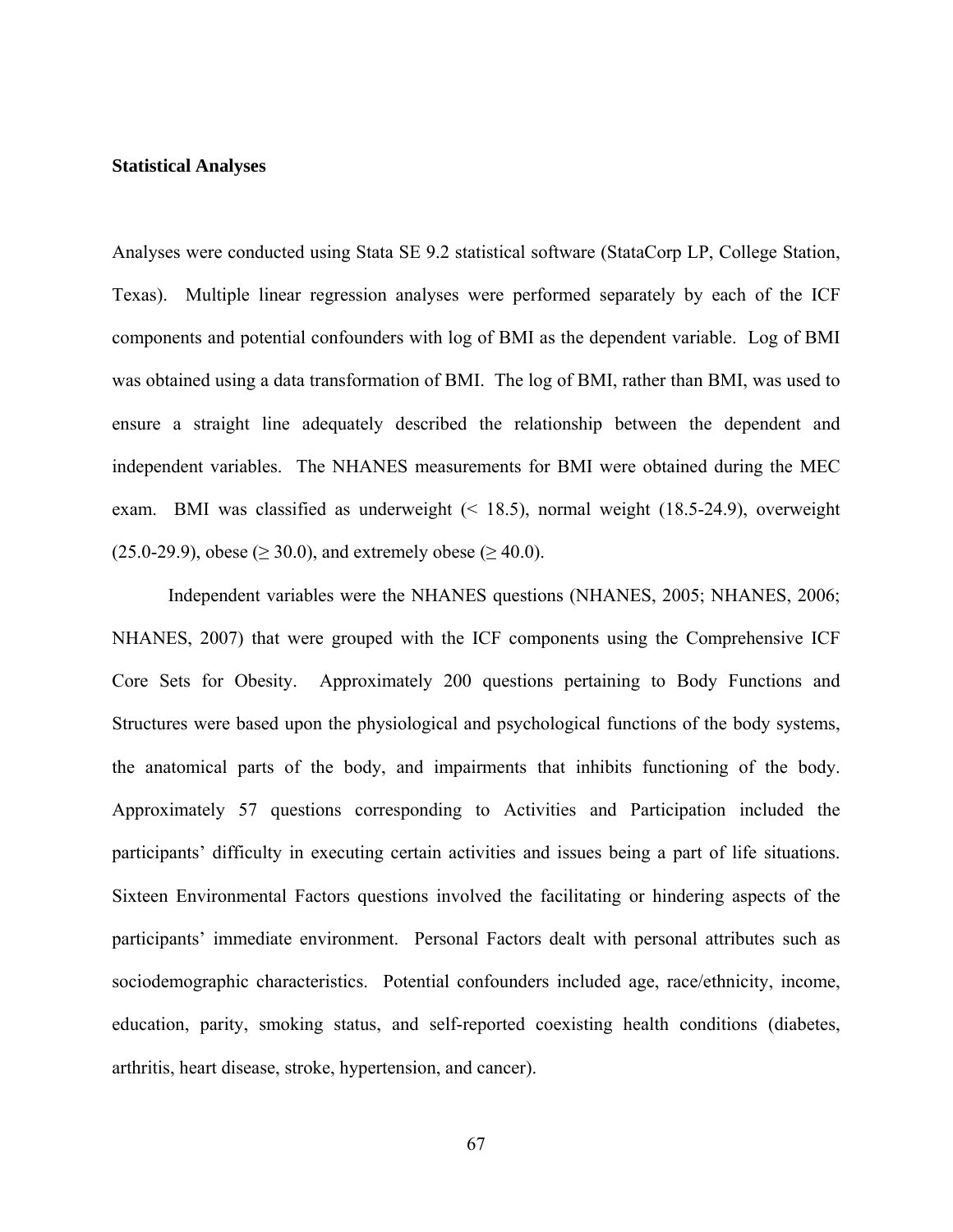Multiple linear regression was used to determine the extent that the Comprehensive ICF Core Sets for Obesity component variables independently contributed to the prediction of log of BMI. The t statistic obtained in multiple linear regression analysis was also used to determine the significance of the inclusion of the variable in the models. The results of the t statistic were considered significant at p=0.05.

## **5.4 RESULTS**

Characteristics of the study sample are shown in Table 2. BMI was evenly distributed among the participants with the exception of women who were underweight (1.9%). There were equal proportions of younger women and a higher percentage of women  $\geq 60$  years of age. Half of the sample (50.3%) consisted of non-Hispanic White women with the remaining made up of Mexican American (22.3%) and non-Hispanic Black (19.1%) women. While income varied among the participants, most of the women in the sample had higher than a high school education (45.2%). About three-fourths of the participants were born in the U.S., and had pregnancies with live births. Most women reported not smoking at least 100 cigarettes (61.2%) and about one-third of the women had been diagnosed with hypertension. Other coexisting health conditions among the participants included disability-related diseases and conditions such as arthritis (28.4%), asthma (13.0%), and diabetes/borderline diabetes (10.6%). Sixty-one percent of the women considered themselves to be overweight and one-third (35.0%) perceived themselves to be the right weight.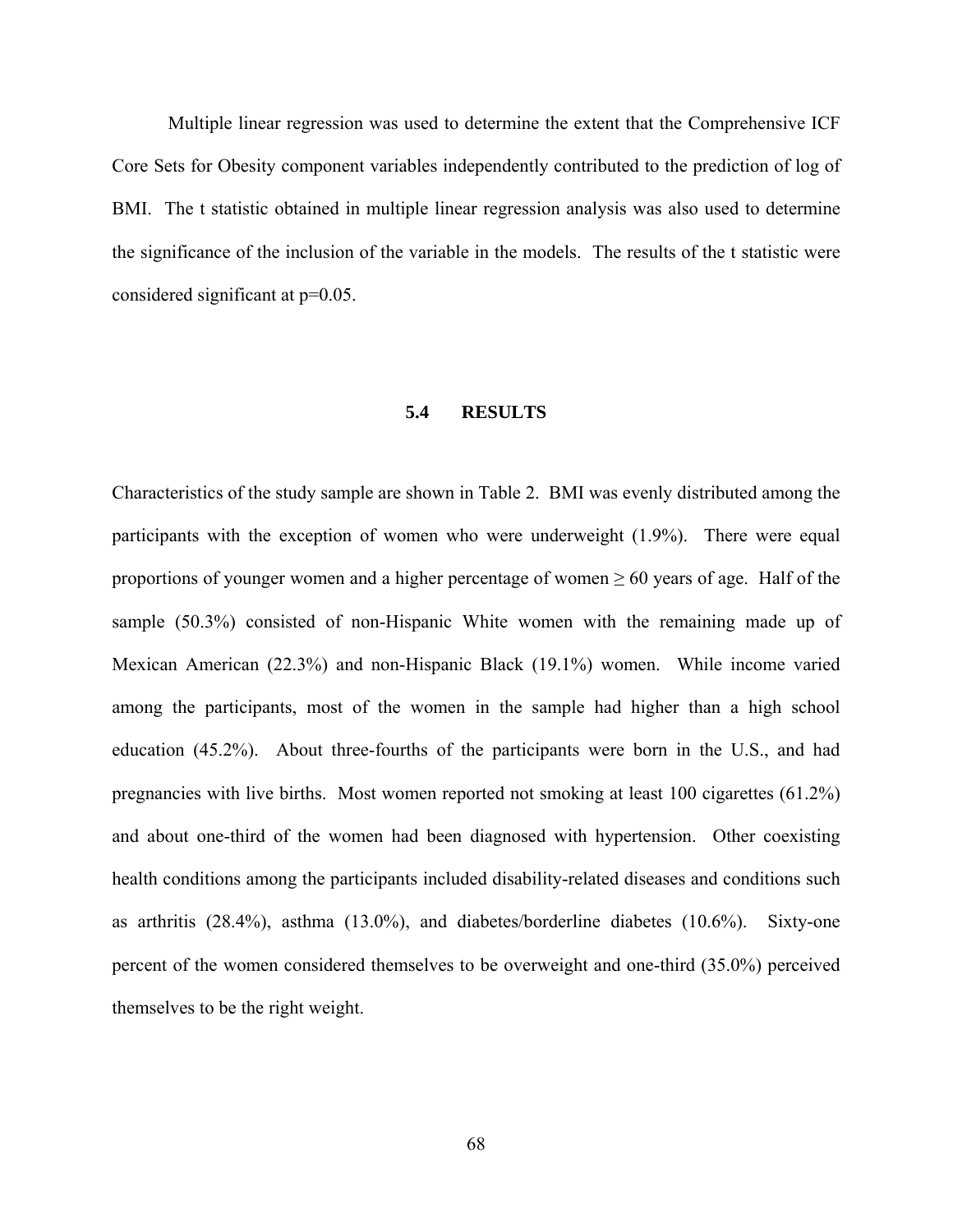## **Effect of Personal Factors**

Age, income, and race status were significant in the regression model of log of BMI by Personal Factors variables. Multiple linear regression was performed on each variable as one categorical variable and as multiple variables.  $R^2$  increased with the use of multiple variables for age, income, race, and smoking status. Table 3 displays the final model of log of BMI and the Personal Factors variables. When the sociodemographic variables were divided into multiple indictor variables—18 to 24 year olds, White, income levels of less than \$5,000, \$45,000 to \$54,999, \$55,000 to \$64,999, \$65,000 to \$74,999, and ≥\$75,000— the t statistics were significant. Because of their increased percentage of  $\mathbb{R}^2$ , these variables were kept in the model. In addition, education and smoking status were not significant contributors to the model as determined by the t statistic. However, because of the importance of education and smoking as a component of predicting log of BMI,  $R^2$  increasing with their inclusion in the model, and also as a result of them being potential confounders, they were retained in the final model (Table 3). The overall  $R^2$  of the model indicates that 8% of the variance of the log of BMI can be explained by the influence of the Personal Factors, the core model.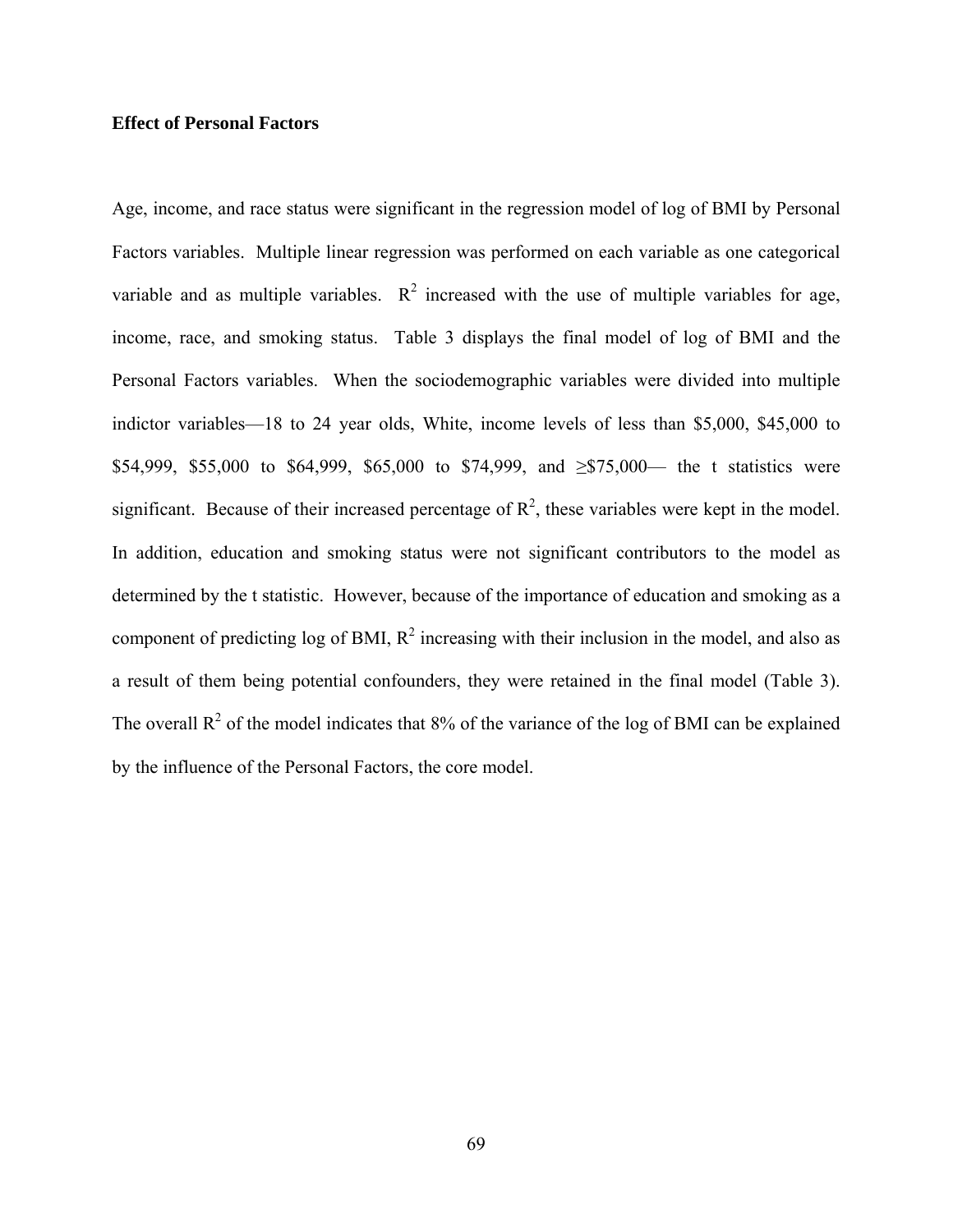| <b>Variable</b>                             | t statistic |
|---------------------------------------------|-------------|
| $Age^{\S}$                                  |             |
| 18-24                                       | 0.95        |
| 25-29                                       | $3.64*$     |
| 30-34                                       | $5.03*$     |
| 35-39                                       | 4.89*       |
| 40-44                                       | $6.69*$     |
| 45-49                                       | $7.56*$     |
| 50-54                                       | 6.97*       |
| 55-59                                       | $7.51*$     |
| 60-64                                       | $7.62*$     |
| 65-69                                       | $6.38*$     |
| 70-74                                       | $4.76*$     |
| 75-79                                       | $3.27*$     |
| $\geq 85$                                   | $-0.58$     |
|                                             |             |
| Education                                   |             |
| <high school<="" td=""><td>1.64</td></high> | 1.64        |
| High School (incl. GED)                     | 1.46        |
| > High School                               | 1.24        |
| Household Income                            |             |
| \$0 to \$4,999                              | 1.83        |
| \$5,000 to \$9,999                          | $2.60*$     |
| \$10,000 to \$14,999                        | $3.67*$     |
| \$15,000 to \$19,999                        | $2.08*$     |
| \$20,000 to \$24,999                        | 4.29*       |
| \$25,000 to \$34,999                        | $2.54*$     |
| \$35,000 to \$44,999                        | $3.61*$     |
| \$45,000 to \$54,999                        | 1.13        |
| \$55,000 to \$64,999                        | 1.40        |
| \$65,000 to \$74,999                        | 0.91        |
| > \$75,000                                  | $-1.04$     |
| Race/Ethnicity                              |             |
| Non-Hispanic White                          | $0.91*$     |
| Non-Hispanic Black                          | $9.76*$     |
| Mexican American                            | $4.15*$     |
|                                             |             |
| Smoking                                     | $-1.34$     |
| Overall $R^2$                               | 8.11%       |
|                                             |             |

**Table 3: Log of BMI by Variables in the Personal Factors (Core Model)** 

 $*_{p<0.05}$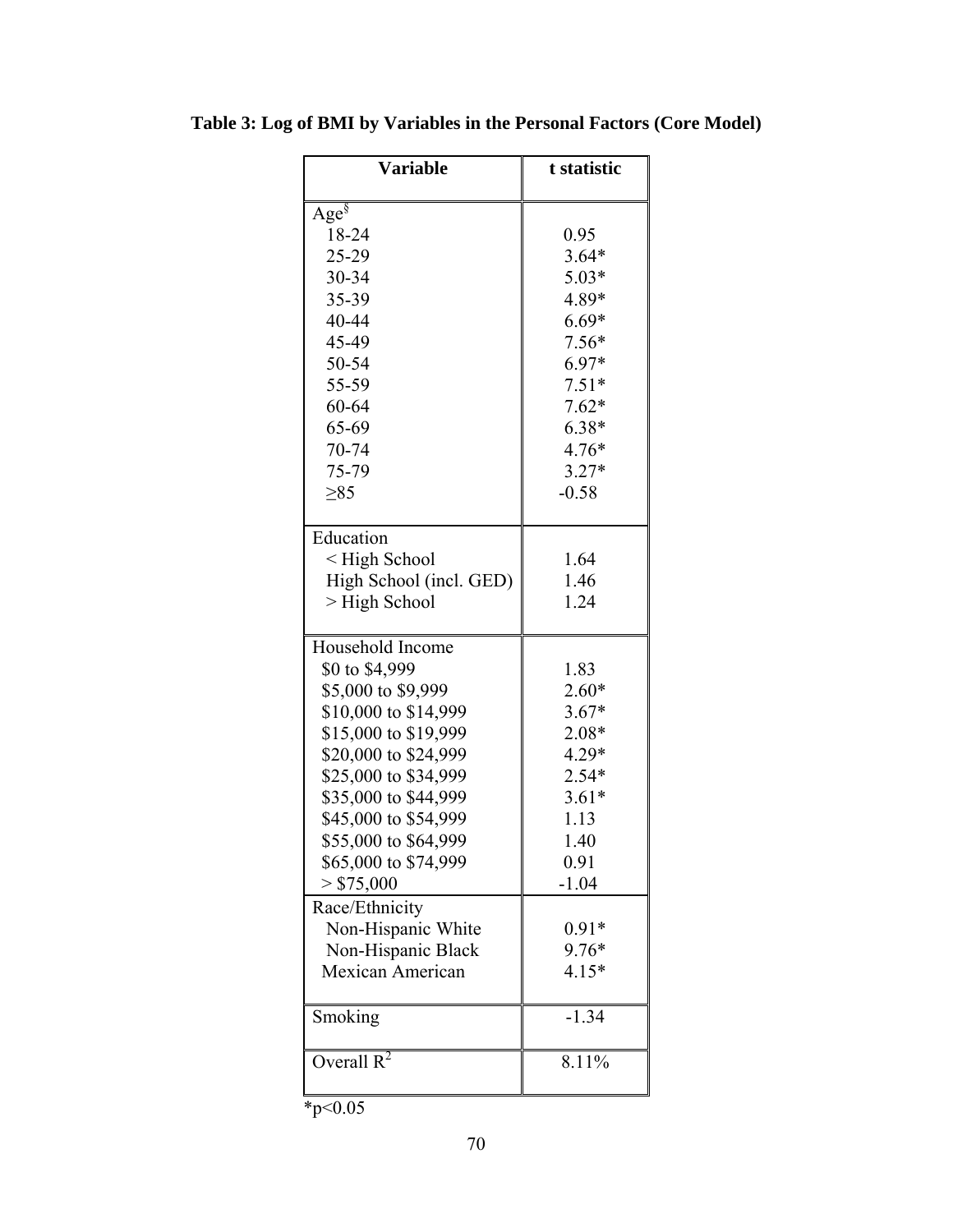## **Effect of Body Functions and Structures with the Personal Factors**

The most significant contributors of the Body Functions and Structures component to the Personal Factors are shown in Table 4. The question, "Do you consider your weight to be overweight, underweight, or about the right weight?" accounted for the most variance of the log of BMI. Multiple linear regression was performed on this question as a categorical variable and multiple indicator variables. As one question, how the participants considered their weight explained 40.68% of the variance in the model. As indicator variables for participants who reported considering their weight as underweight, the right weight, and overweight, the variable accounted for 14.82%, 29.20%, and 30.73% of the variance in the model, respectively.

 Of the coexisting health conditions, heart and disability diseases and conditions as well as hypertension accounted for similar proportions of the variance in the model of log of BMI and the Personal Factors. Participants diagnosed with diabetes or borderline diabetes (10.04%) and hypertension (11.96%) contributed to the highest amount of variance in the model. Additionally, the participants' physical functioning also accounted for some of the variance in the model. Joint pain, aching, and stiffness as well as low back pain comprised 9.92% and 9.33% of the variance in the model, respectively.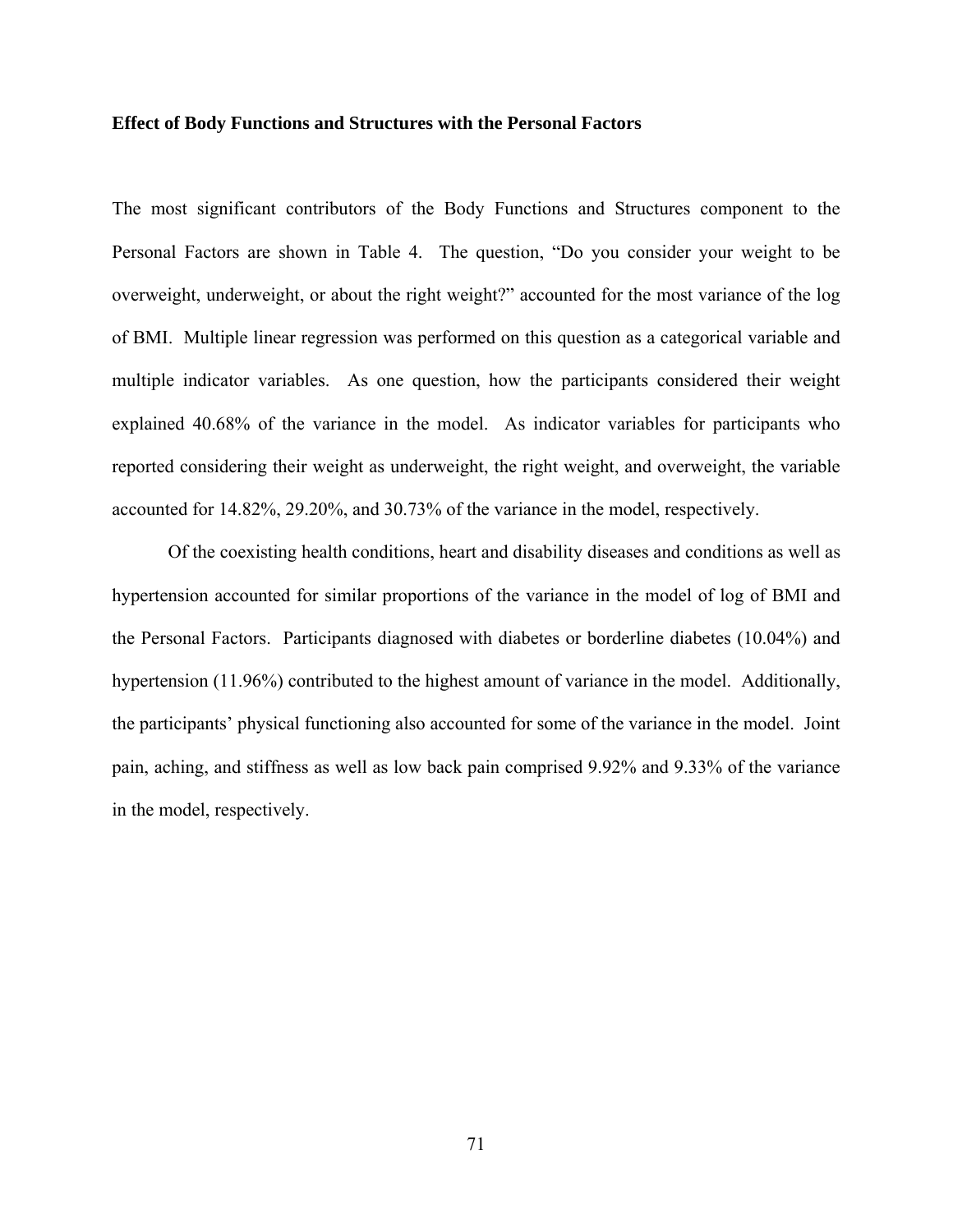**Table 4: Log of BMI by Variables in the Personal Factors and Body Functions and Structures** 

| <b>Variable</b>                                                                                                                                                                                          | $R^2$ Contribution(%)                                                          |
|----------------------------------------------------------------------------------------------------------------------------------------------------------------------------------------------------------|--------------------------------------------------------------------------------|
| How do you consider your<br>weight?<br>Underweight<br>Right weight                                                                                                                                       | 40.68*<br>14.82*<br>29.20*                                                     |
| Overweight                                                                                                                                                                                               | 38.73*                                                                         |
| Coexisting health conditions<br>Angina/Angina Pectoris<br><b>Arthritis</b><br>Asthma<br>Diabetes/Borderline<br>Congestive heart failure<br>Coronary heart disease<br><b>Heart</b> attack<br>Hypertension | $8.28*$<br>$9.16*$<br>8.68*<br>$10.04*$<br>$8.36*$<br>8.15*<br>8.19*<br>11.96* |
| General condition of hearing                                                                                                                                                                             | $8.31*$                                                                        |
| Ears ringing, roaring,<br>buzzing in past year                                                                                                                                                           | $821*$                                                                         |
| Joint pain/aching/stiffness in<br>Past year                                                                                                                                                              | 9.92*                                                                          |
| Low back pain                                                                                                                                                                                            | 9.33*                                                                          |

 $*_{p<0.05}$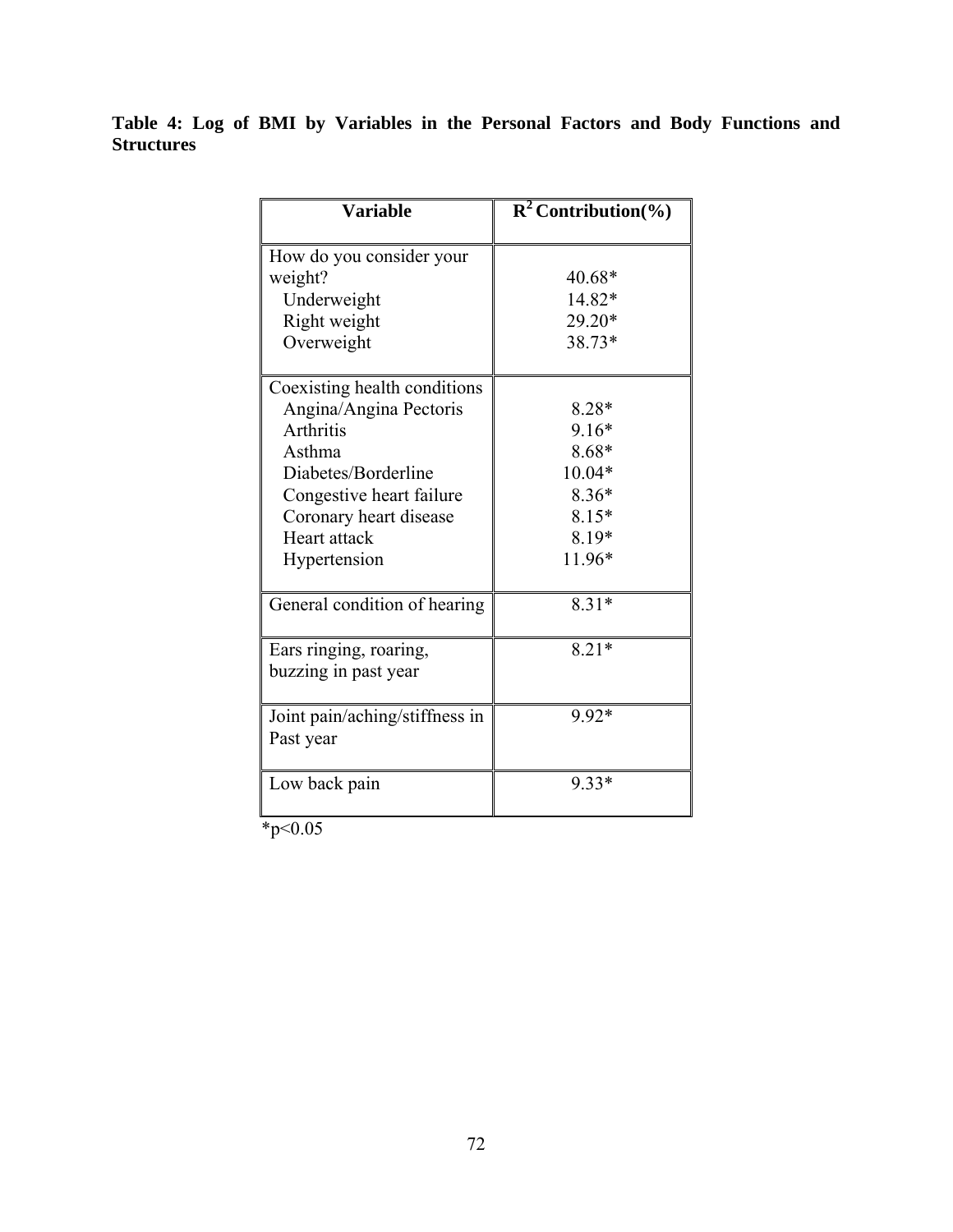## **Effect of Activities and Participation with the Personal Factors**

Significant contributors of the Activities and Participation component with the Personal Factors and log of BMI included performance of physical activity, diet, access to healthcare, and ability to function physically variables. All variables shown in Table 5 were significant contributors to the model as determined t statistics. Physical activity variables accounted for some of the highest proportions of the variance in the model of Activities and Participation and Personal Factors. Performing muscle strengthening activities, vigorous activity over past 30 days, and the average level of physical activity performed each day influenced 9.75%, 9.14%, and 9.09% of the variance, respectively. Participants performing moderate activity (8.66%), walking or bicycling in the past 30 days (8.65%), and an activity comparison of the previous month to the previous year (8.34%) showed smaller increases in variance.

 Access to healthcare variables were also significant contributors to the model and increased the variance in the relationship between log of BMI, the Personal Factors, and Activities and Participation component. Having a routine place to acquire healthcare and the number of times the participant received healthcare over the past year accounted for 8.35% and 8.31% of the variance of the model. In addition, variables regarding ability to participate in their environments were significant in the model of log of BMI, Personal Factors, and Activities and Participation component. These variables included the participants requiring special healthcare equipment and having a dry cough at night, which contributed to the variance in the model by 9.05% and 8.25%. Dietary health behaviors also significantly contributed to the model with the number of times the participant ate restaurant food influencing 8.16% of the variance in the model.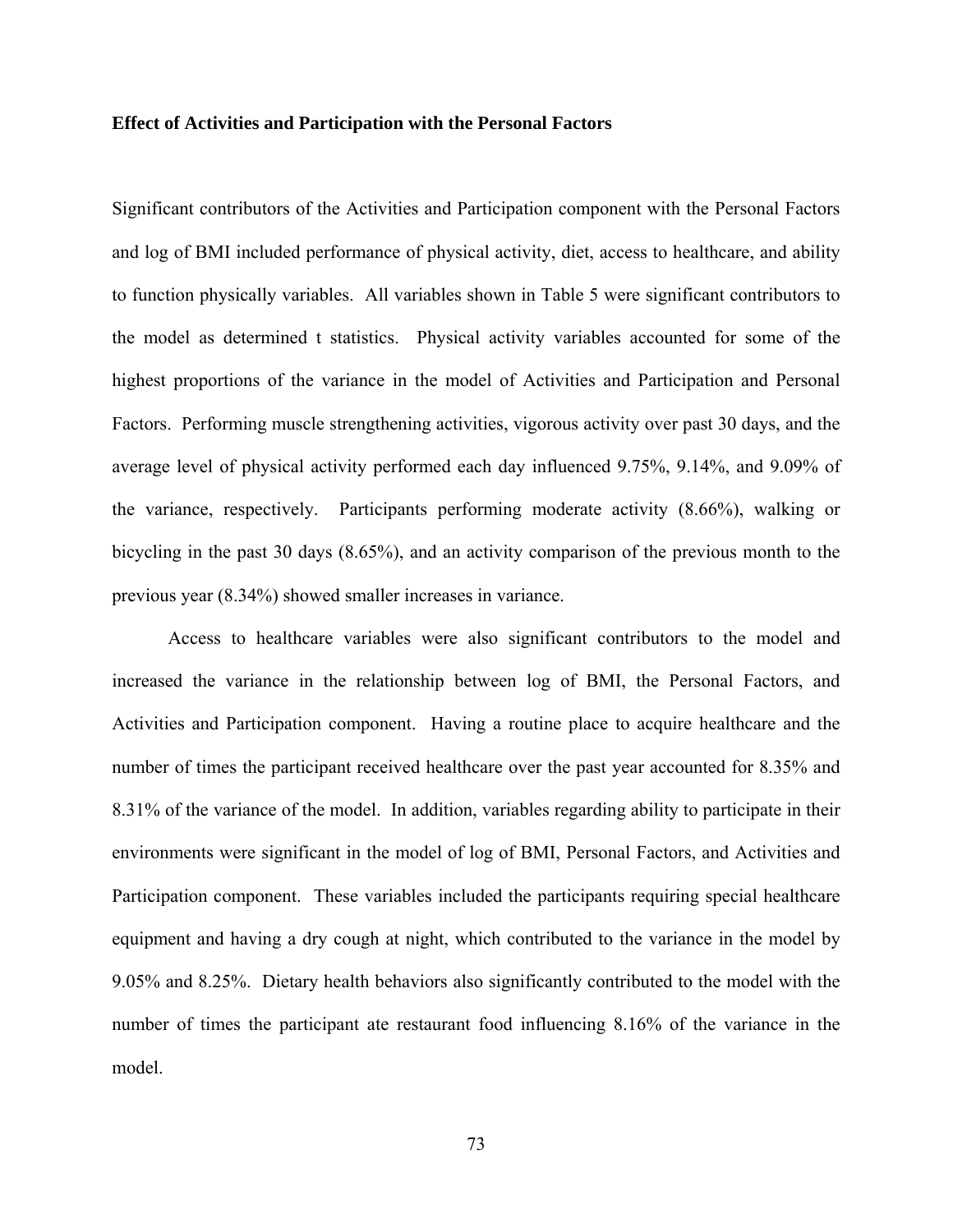## **Table 5: Log of BMI by Variables in the Personal Factors and Activity and Participation**

| <b>Source</b>                                       | $\overline{R^2}$ Contribution<br>(%) |  |  |
|-----------------------------------------------------|--------------------------------------|--|--|
|                                                     |                                      |  |  |
| Average level of<br>physical activity<br>each day   | 9.09*                                |  |  |
| Vigorous activity<br>over past 30 days              | $9.14*$                              |  |  |
| Moderate activity<br>over past 30 days              | $8.66*$                              |  |  |
| Muscle strengthening<br>activities                  | 9.75*                                |  |  |
| Activity comparison<br>last month-last year         | $8.34*$                              |  |  |
| Walked or bicycled<br>over past 30 days             | $8.65*$                              |  |  |
| Require special<br>healthcare equipment             | $9.06*$                              |  |  |
| Had dry cough at<br>night in past year              | $8.25*$                              |  |  |
| # of times a week eat<br>restaurant food            | $8.16*$                              |  |  |
| Routine place to go<br>for healthcare               | $8.35*$                              |  |  |
| # of times received<br>healthcare over past<br>year | $8.31*$                              |  |  |

 $*_{p<0.05}$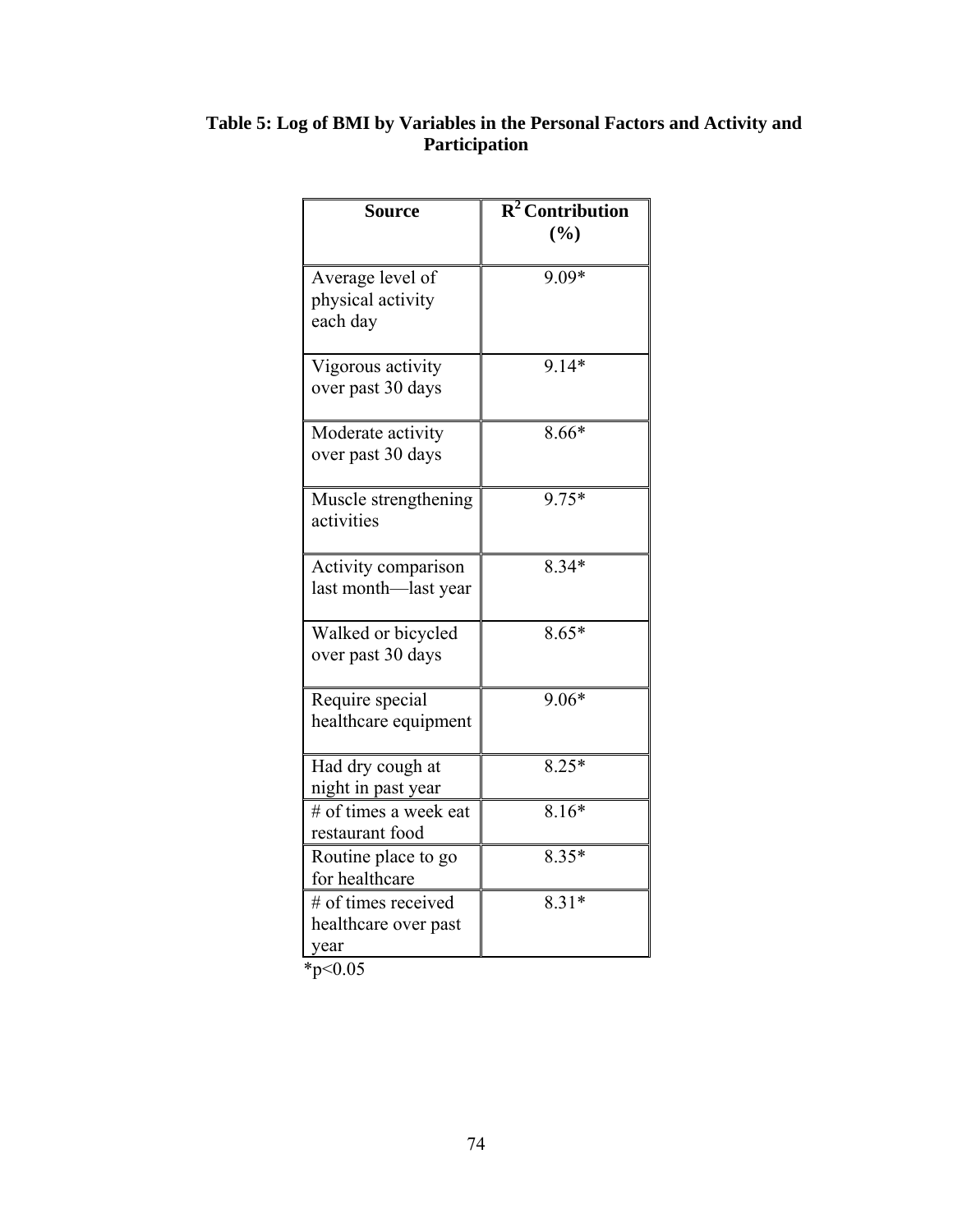## **5.5 DISCUSSION**

Research has indicated the complexity of obesity citing numerous factors contributing to its onset and prevalence including behavioral, personal, psychological, sociodemographic, environmental, biological, and childbearing (Adams-Campbell et al., 2000; Addy et al., 2004; Felton et al., 2002; Gordon-Larsen et al., 2006; Winkleby et al., 1998). This study presents results assessing the significance of certain factors in predicting the log of BMI and the amount of variance that can be explained by the influence of certain factors on the log of BMI. In the study, these factors are represented in three of the ICF's four components—Personal Factors, Body Functions and Structures, and Activities and Participation.

The study hypothesized education and the Environmental Factors would be important in the prediction of the log of BMI and the contribution to the variance of the model. However, the amount of variables used in the Personal Factors was restricted by limitations in acquiring social and cultural values. Nevertheless, potential confounders cited in the literature—age, race, education, income, parity, smoking status, and coexisting health conditions—were able to be determined from the NHANES and were used in the models.

Also, there were few environmental variables in the NHANES that met the ICF's guidelines. Those environmental variables that did meet the ICF guidelines did not have enough responses to be analyzed so were not included in the models. However, variables were available in the NHANES corresponding to the Body Functions and Structures and Activities and Participation component. This is primarily due to these two factors fitting more prevalently with the overall objective of the NHANES, which is to describe the overall health and functioning of the U.S. population. As a result, more information was available for these two factors and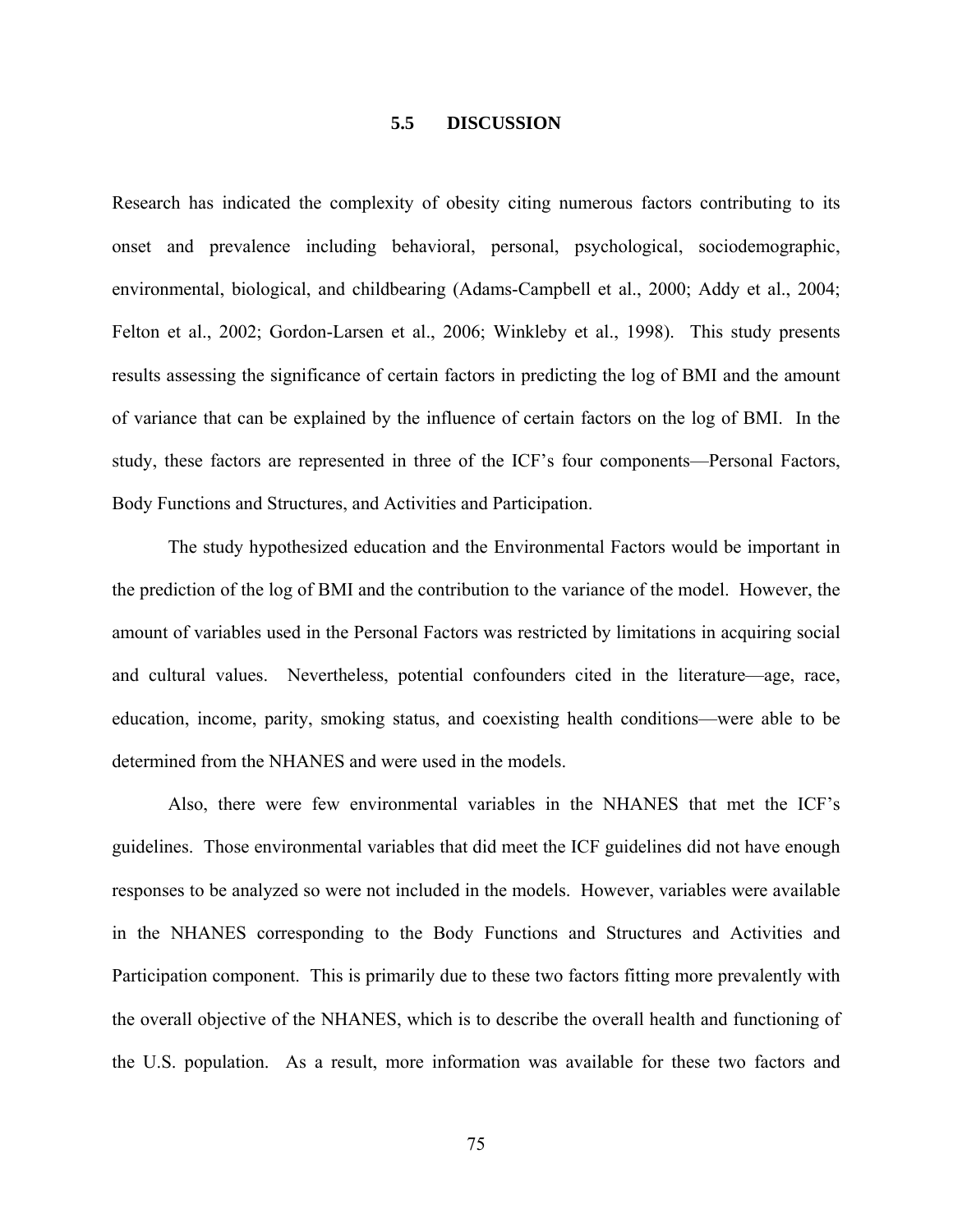accounts for most of the analyses as they relate with the core model containing the log of BMI and the Personal Factors.

The Body Functions and Structures and the Activities and Participation components were major components of the NHANES for the years 1999 to 2004. Body Functions and Structures contained many variables related to psychological issues, coexisting health conditions, and physical functioning. Of the psychological issues, perceptions of body weight were a major contributor. With the addition of body weight perceptions—how the participants viewed their weight—to the core model of the log of BMI and the Personal Factors,  $R^2$  increased from about 8% to approximately 40%. This effect decreased slightly when the categorical variable was divided into 3 indicator variable although  $R^2$  remained significantly higher. This finding corresponds with research that suggests self-perception of body weight may influence obesity among women. Social and cultural influences have been determined to be contributing factors to body weight and image perceptions (Cachelin, Rebeck, Chung, & Pelayo, 2002; Paeratakul, White, Williamson, Ryan, & Bray, 2002). Though they could not be analyzed in this study, an adjustment was made for numerous variables that influence body weight perceptions including race, age, income, and education. This demonstrates the importance of body image perceptions and its relation to the prediction of the log of BMI.

In addition to body weight perceptions, coexisting health conditions were also important in predicting the log of BMI and contributing to the variance in the relationship between the log of BMI and the Personal Factors. Hypertension, diabetes and borderline diabetes, cardiovascular diseases, arthritis, and asthma increased the variance in the core model, albeit slightly. However, this study in addition to other research shows these conditions are significantly associated with BMI and obesity in women (Hootman & Helmick, 2006; Hu, 2003). The relationship was still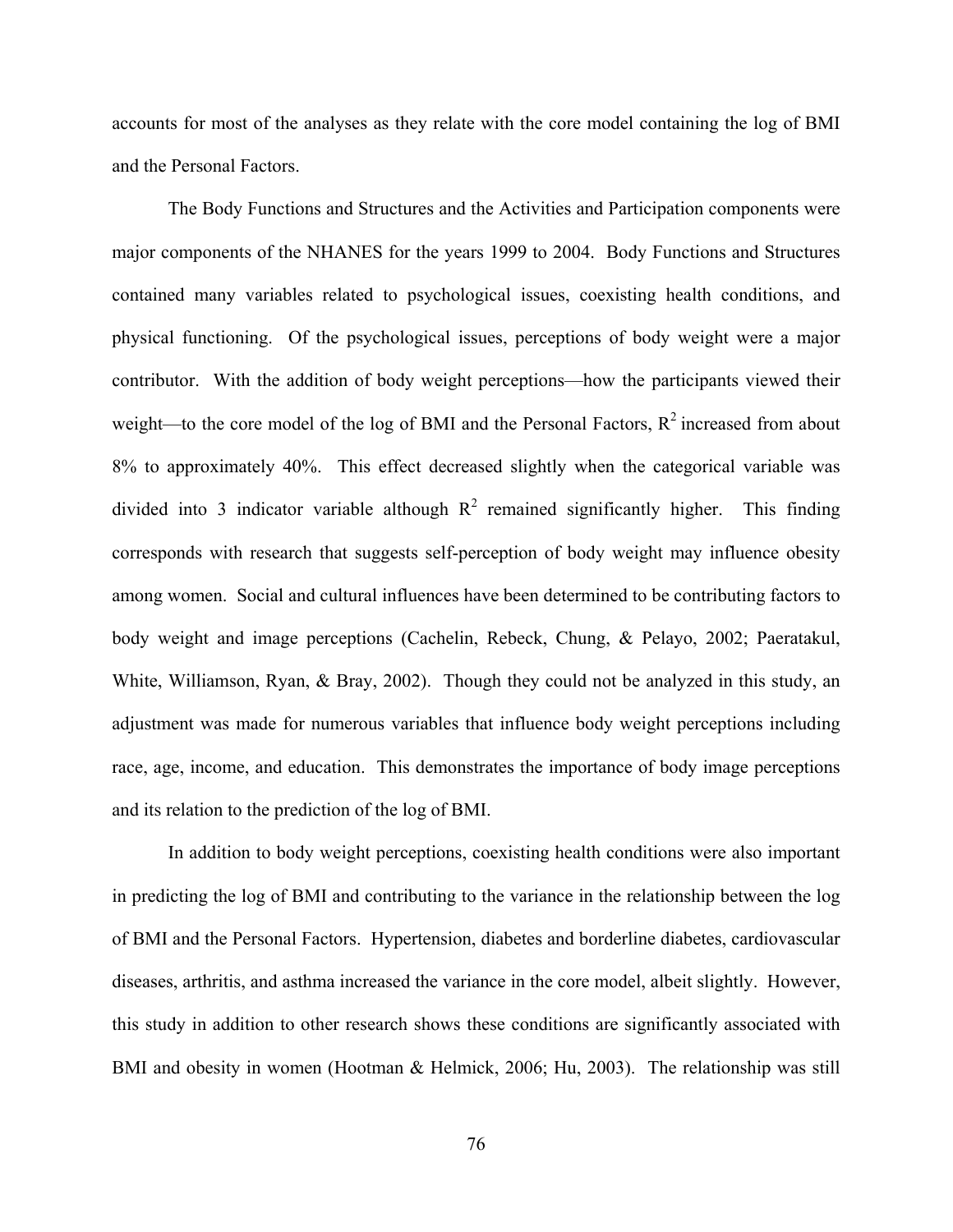significant even after the adjustment of potential confounding variables in the Personal Factors was made; thus suggesting an important relationship with BMI.

Also significant in the Body Functions and Structures component was variables regarding physical functioning. Important physical functioning variables included the condition of the ears, stomach, hip, joints, and lower back. These variables are considered as one of the most important components in managing obesity because of their strong relationship with disability (Pi-Sunyer & Kris-Etherton, 2005; Stucki et al., 2006; Stucki et al., 2004). Problems with physical functioning affect quality of life and the ability to engage in healthy behaviors to prevent and control obesity such as physical activity (Zahran, Kobau, Moriarty, Zack, Holt, & Donehoo, 2005).

Physical functioning variables were also included in the Activities and Participation component, which impact the ability of the women to participate in their lives and environments. Requiring special healthcare equipment was significant in the model and increased the variance of the model. Needing healthcare equipment may interfere with performing physical activity, thus impacting BMI. An additional variable, having a dry cough, focused on the ability of the women to physically function and participate in their environment. Coughing can be symptomatic or an effect of a chronic health condition. Chronic health conditions in U.S. women account for a considerable portion of disability by causing activity limitations (Hootman & Helmick, 2006; Zahran et al., 2005).

Consistent with the literature, engaging in physical activity was important in predicting BMI in women. The combination of physical activity and proper diet is essential to prevention and control of obesity (Kruger, Yore, & Kohl, 2007; Orzano & Scott, 2004). All types of physical activity including moderate, vigorous, walking or riding a bicycle, and muscle

77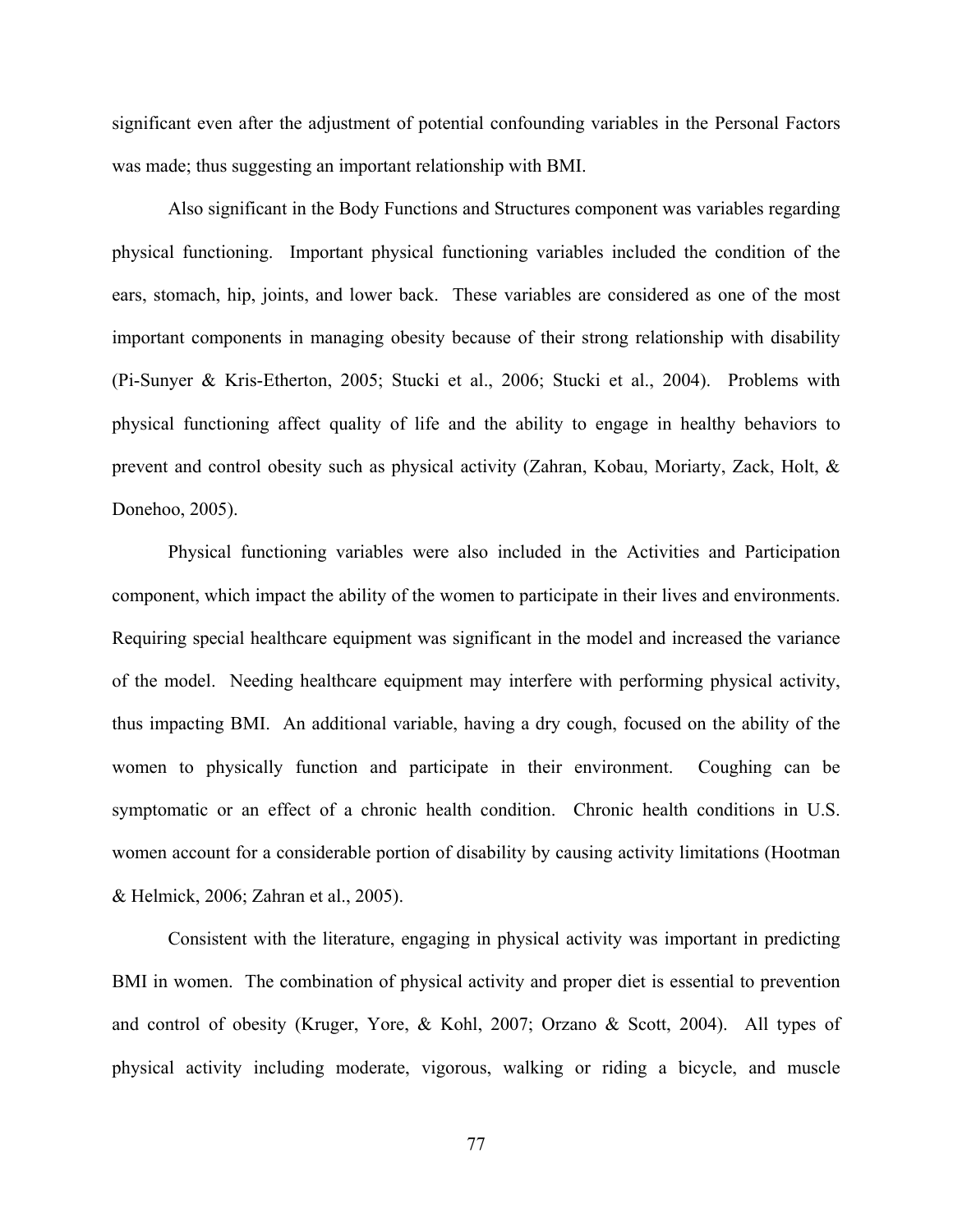strengthening activities were significant contributors to the model. In addition, the number of times the women ate at a restaurant was a significant contributor to the model. While it was unknown the types of restaurant that were frequented (e.g., fast food) by the women, research has shown a relationship between the availability of and accessibility to fast food restaurants and increased food portion sizes and obesity (Popkin, Duffey, & Gordon-Larsen, 2005). More information in the NHANES regarding restaurant types may provide a better understanding of the relationship between eating at restaurants and obesity in women.

Based upon the results of this study as well as the literature regarding obesity, the question remains as to the applicability of the ICF conceptual framework to addressing obesity in women. However, the study was able to demonstrate the influence of many factors cited in the literature and research as contributing to BMI and obesity at the population level involving U.S. women. As this study utilized data from a commonly used source for assessing obesity and related health conditions, the NHANES, it is a first step in beginning to understand the impact of behavioral, personal, psychological, sociodemographic, environmental, biological, and childbearing factors play in the incidence and prevalence of obesity in women.

In addition, this study has shown the need for more comprehensive surveys that include variables related to environmental and personal factors given the dearth of information and citations of their importance as well as the results which demonstrate their importance. It should be noted that previous years of the NHANES, 1999-2001, collected data on occupation, food security, and social support, which have all been associated with obesity in women. However, this was discontinued in the 2002 and 2003 surveys. As such, these variables could not be used in analyses of the study presented here. Consequently, more research and data are needed to explore the relationship between BMI in women and the multiple influencing factors by going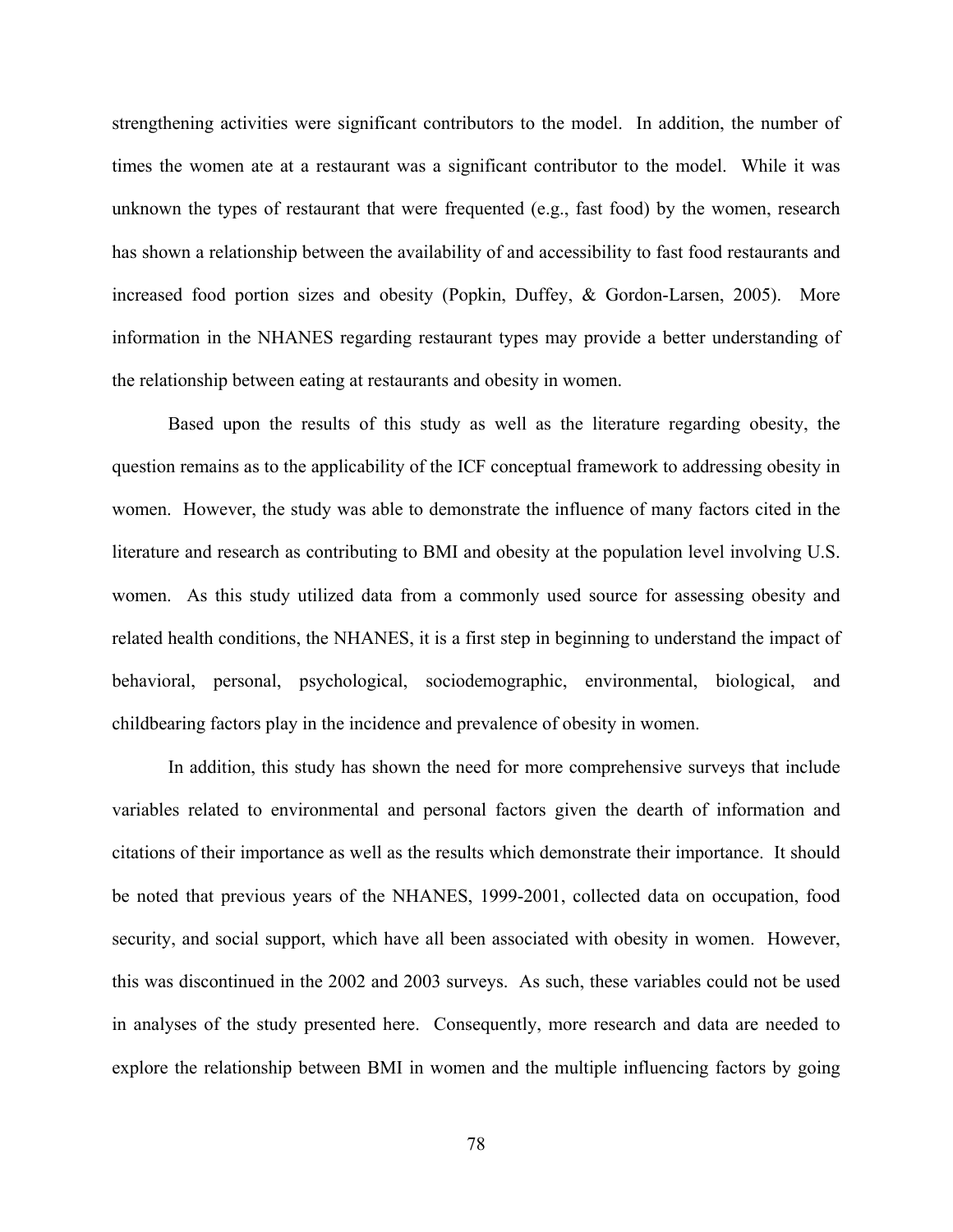beyond the more frequently available information of age, gender, race, education, income, and parity.

In conclusion, obesity in women is a complex issue with many underlying factors believed to play a role in its onset and progression in the U.S., and particularly among women. While the World Health Organization has developed the ICF to reflect the complexity of obesity, more population-level studies are needed to test its use beyond the individual level for which it has primarily been utilized. However, the ICF is a good first step in looking at new ways to deal with multi-level problems in the U.S. such as obesity to which research and available data should follow suit.

 Given the contribution of the Body Functions and Structures component to the core model, the next chapter will focus specifically on this factor and its relationship to BMI. Analyses will explore the effect of age, income, and race to the relationship between the Body Functions and Structures and Personal Factors and the log of BMI.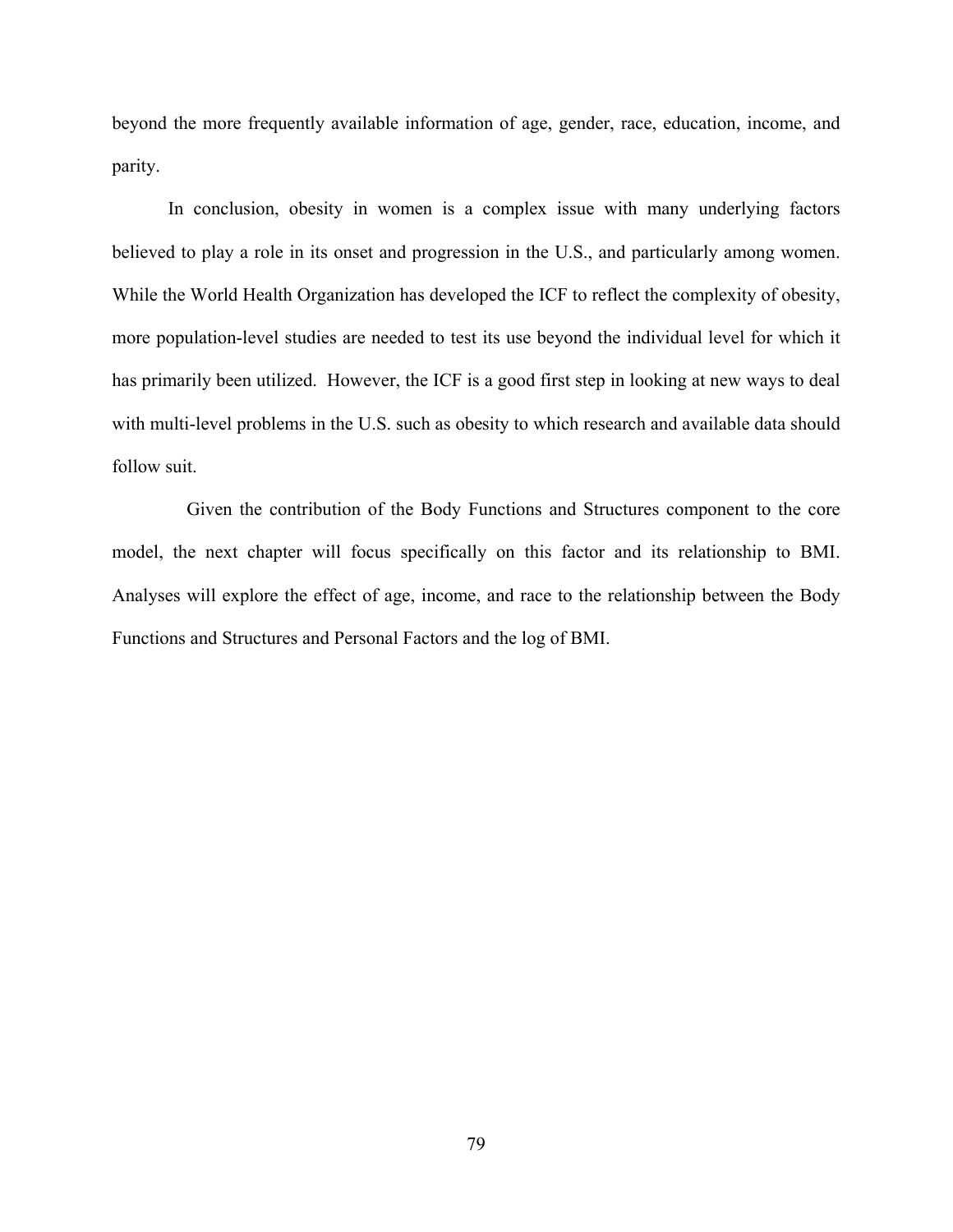## **5.6 LITERATURE CITED**

- Adams-Campbell LL, Rosenberg L, Washburn RA, Rao RS, Kim KS, & Palmer J. (2000) Descriptive Epidemiology of Physical Activity in African-American Women. Preventive Medicine. 30:43-50.
- Addy CL, Wilson DK, Kirtland KA, Ainsworth BE, Sharpe P, & Kimsey D. (2004) Associations of Perceived Social and Physical Environmental Supports with Physical Activity and Walking Behavior. American Journal of Public Health. 94(3):440-445.
- Allan CM, Campbell WN, Guptill CA, Stephenson FF, & Campbell KE. (2006) A Conceptual Model for Interprofessional Education: The International Classification of Functioning, Disability, and Health (ICF). Journal of Interprofessional Care. 20(3):235-245.
- Cachelin FM, Rebeck RM, Chung GH, & Pelayo E. (2002) Does Ethnicity Influence Body-size Preference? A Comparison of Body Image and Body Size. Obesity Research. 10(3):158- 166.
- Centers for Disease Control and Prevention. (2005) National Health and Nutrition Examination Survey, 2005-2006 Overview. National Center for Health Statistics.
- Felton GM, Boyd MD, Bartoces MG, & Tavakoli AS. (2002) Physical Activity in Young African American Women. Health Care for Women International. 23:905-918.
- Finkelstein EA, Ruhm CJ, & Kosa KM. (2005) Economic Causes and Consequences of Obesity. Annual Review of Public Health. 26:239-57.
- Flegal KM, Carroll MD, Ogden CL, & Johnson CL. (2002) Prevalence and Trends in Obesity Among US Adults, 1999-2000. Journal of American Medical Association. 288(14):1723-1727.
- Garber AJ. (2004) The Metabolic Syndrome. The Medical Clinics of North America. 88:837- 846.
- Gordon- Larsen P, Nelson MC, Page P, & Popkin BM. (2006) Inequality in the Built Environment Underlies Key Health Disparities in Physical Activity and Obesity. Pediatrics. 117(2):417-424.
- Hootman JM & Helmick CG. (2006) Projections of US Prevalence of Arthritis and Associated Activity Limitations. Arthritis & Rheumatism. 54(1):226-229.
- Hu FB. (2003) Overweight and Obesity in Women: Health Risks and Consequences. Journal of Women's Health. 12(2):163-172.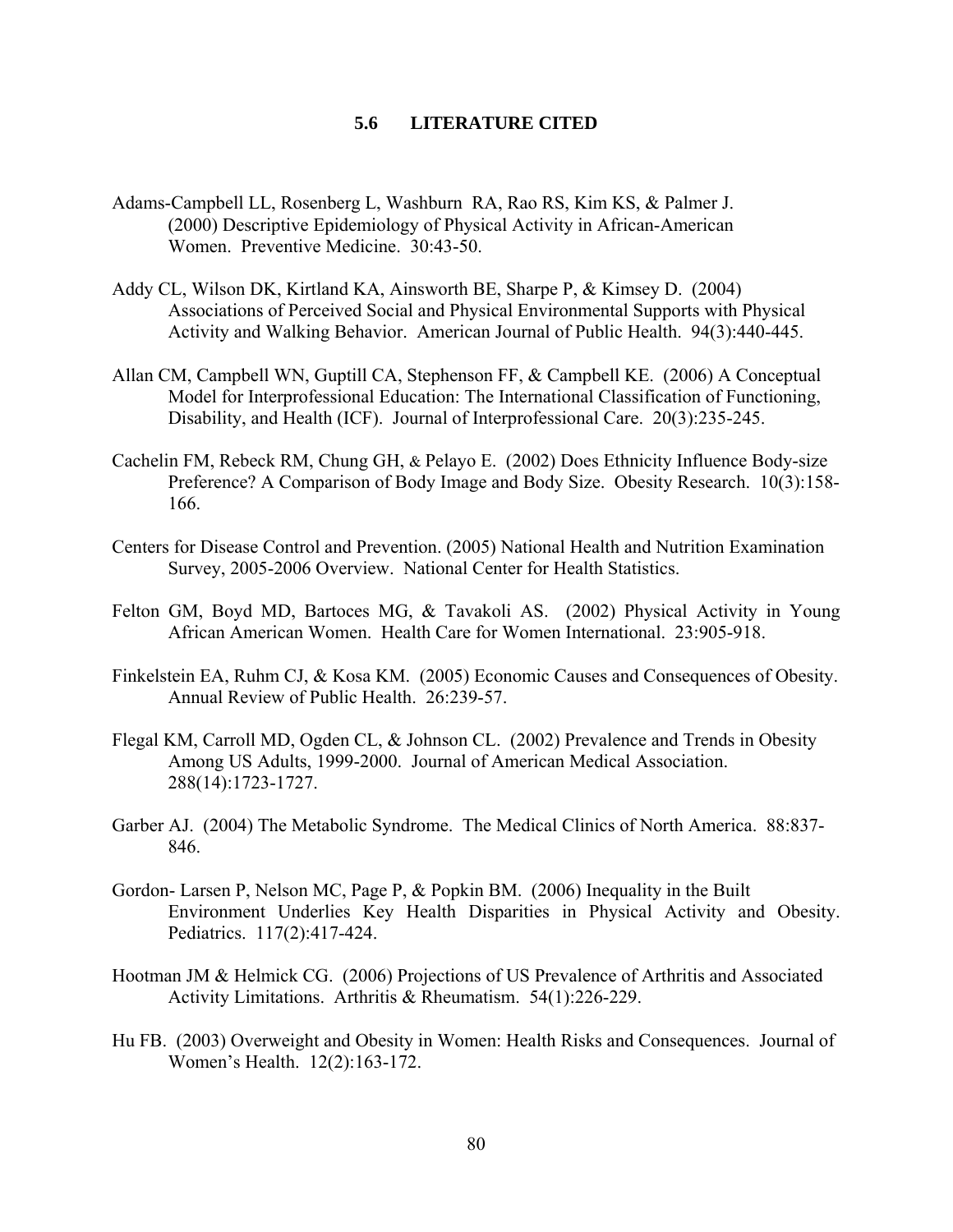- Kruger J, Yore MM, & Kohl HW. (2007) Leisure-Time Physical Activity Practices by Weight Control Status: 1999-2002 NHANES. Medicine & Science in Sports & Exercise. 39(5): 788-795.
- Martin PD, Dutton GR, & Brantley PJ. (2004) Self-efficacy as a Predictor of Weight Change in African American Women. Obesity Research. 12(4):646-651.
- National Health and Nutrition Examination Survey. (2005) NHANES 1999-2000 Questionnaire Variable List. Available at: [http://www.cdc.gov/nchs/data/nhanes/nhanes\\_01\\_02/varquex\\_b.pdf](http://www.cdc.gov/nchs/data/nhanes/nhanes_01_02/varquex_b.pdf).
- National Health and Nutrition Examination Survey. (2006) NHANES 2001-2002 Questionnaire Variable List. Available at: [http://www.cdc.gov/nchs/data/nhanes/nhanes\\_01\\_02/varquex\\_b.pdf](http://www.cdc.gov/nchs/data/nhanes/nhanes_01_02/varquex_b.pdf).
- National Health and Nutrition Examination Survey. (2007) NHANES 2003-2004 Questionnaire Variable List. Available at: [http://www.cdc.gov/nchs/data/nhanes/nhanes\\_03\\_04/varquex\\_c.pdf.](http://www.cdc.gov/nchs/data/nhanes/nhanes_03_04/varquex_c.pdf)
- O'Brien PE & Dixon JB. (2002) The Extent of the Problem of Obesity. American Journal of Surgery. 184(6B):4S-8S.
- Ogden CL, Carroll MD, Curtin LR, McDowell MA, Tabak CJ, & Flegal KM. (2006) Prevalence of Overweight and Obesity in the United States, 1999-2004. Journal of American Medical Association. 295(13)1549-1555.
- Pi-Sunyer X & Kris-Etherton PM. (2005) Improving Health Outcomes: Future Directions in the Field. Journal of the American Dietetic Association. Suppl1;105(5):S14-S16.
- Popkin BM, Duffey K, & Gordon-Larsen P. (2005) Environmental Influences on Food Choice, Physical Activity and Energy Balance. Physiology & Behavior. 86:603-613.
- Sarwer DB, Allison KC, Gibbons LM, Markowitz JT, & Nelson DB. (2006) Pregnancy and Obesity: A Review and Agenda for Future Research. Journal of Women's Health. 15(6):720-733.
- Stucki A, Borchers M, Stucki G, Cieza A, Amann E, & Ruof J. (2006) Content Comparison of Health Status Measures for Obesity Based on the International Classification of Functioning, Disability and Health. International Journal of Obesity. 1-9.
- Stucki A, Daansen P, Fuessl M, Cieza A, Huber E, Atkinson R et al. (2004) ICF Core Sets for Obesity. Journal of Rehabilitation Medicine. 4(Suppl):107-113.

Stunkard AJ. (1996) Current Views on Obesity. American Journal of Medicine. 100:230-236.

Sturm R. (2007) Increases in Morbid Obesity in the USA: 2000-2005. Public Health.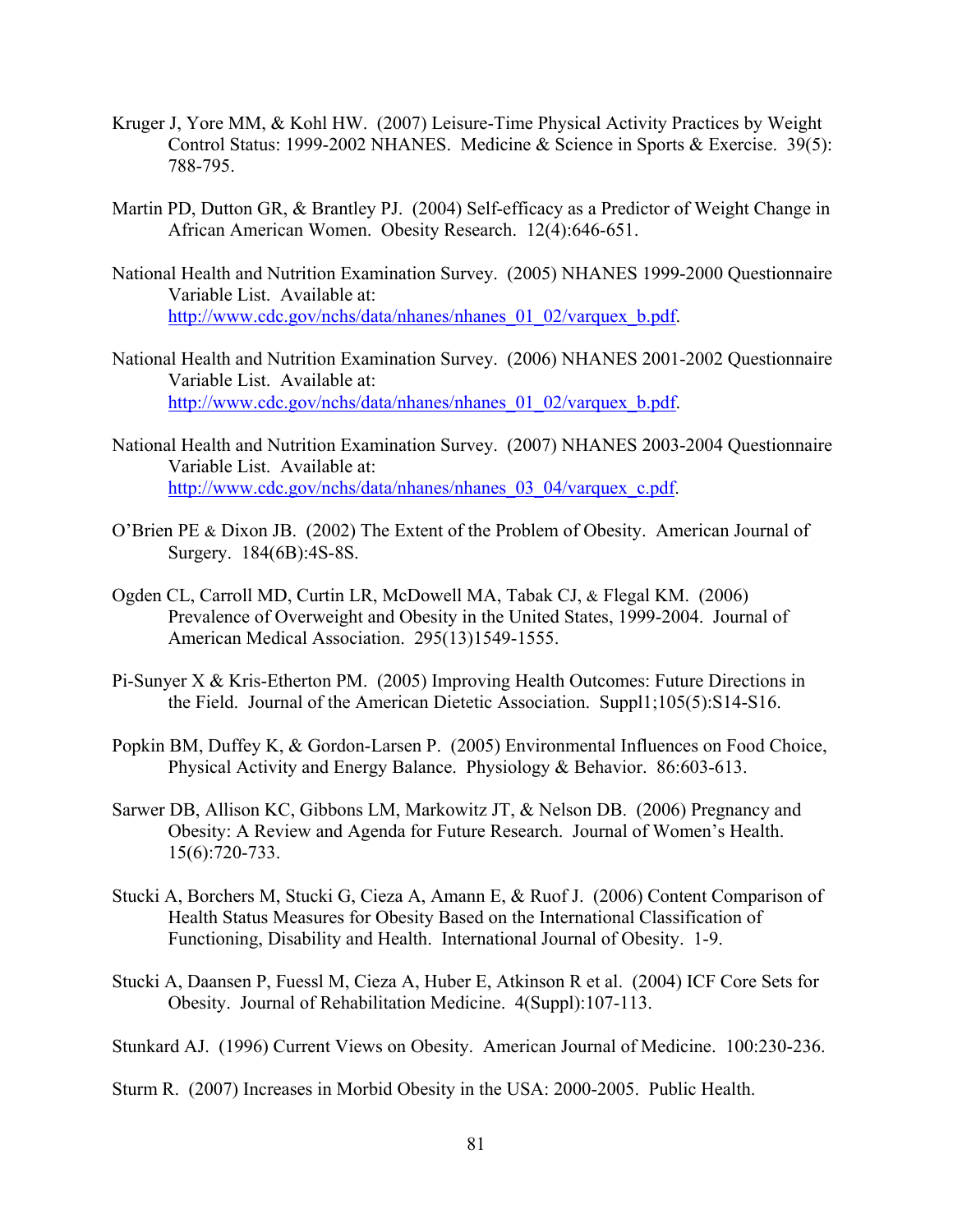- Tillotson JE. (2004) America's Obesity: Conflicting Public Policies, Industrial Economic Development, and Unintended Human Consequences. Annual Review of Nutrition. 24:617-643.
- Ustun TB, Chatterji S, Bickenbach J, Kostanjsek, & Schneider M. (2003) The International Classification of Functioning, Disability and Health: A New Tool for Understanding Disability and Health. Disability and Rehabilitation. 25(11-12):565-571.
- Visscher TLS & Seidell JC. (2001) The Public Health Impact of Obesity. Annual Review of Public Health. 22:355-375.
- Winkleby MA, Kraemer HC, Ahn DK, & Varady AN. (1998) Ethnic and Socioeconomic Differences in Cardiovascular Disease Risk Factors: Findings for Women from the Third National Health and Nutrition Examination Survey, 1988-1994. Journal of American Medical Association. 280:356-362.
- World Health Organization. (2001) *ICF: International Classification of Functioning, Disability and Health*. Geneva: World Health Organization.
- Wyatt SB, Winters KP, & Dubbert PM. (2006) Overweight and Obesity: Prevalence, Consequences, and Causes of a Growing Health Problem. American Journal of Medical Science. 331(4):166-174.
- Yancey AK, Kumanyika SK, Ponce NA, McCarthy WJ, Fielding JE, Leslie JP et al. (2004) Population-based Interventions Engaging Communities of Color in Healthy Eating and Active Living: A Review. Preventing Chronic Disease: Public Health Research, Practice, and Policy. 1(1):1-17.
- Zahran HS, Kobau RK, Moriarty DG, Zack MM, Holt J, & Donehoo R. (2005) Health-Related Quality of Life Surveillance—United States, 1993-2002. Morbidity and Mortality Weekly Report. Surveillance Summaries. 54(SS04):1-35.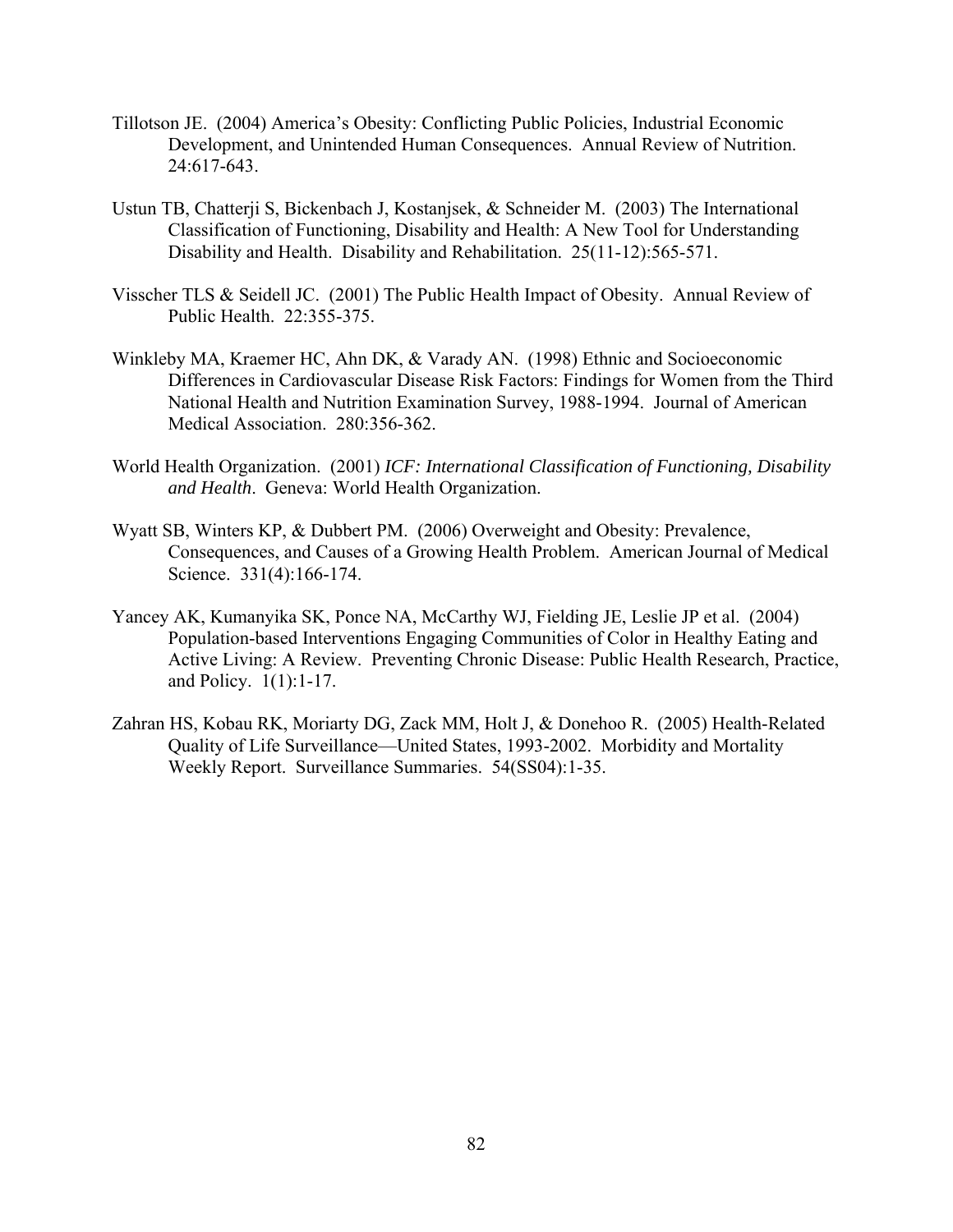# **6.0 MANUSCRIPT TWO: USE OF THE INTERNATIONAL CLASSIFICATION OF FUNCTIONING, DISABILITY AND HEALTH (ICF) TO UNDERSTAND OBESITY AMONG U.S. WOMEN**

Manuscript in Preparation

July 16, 2007

Keisha Tyler Robinson, MPH<sup>1</sup>, James Butler, DrPH<sup>1</sup>, Madelyn Fernstrom, PhD<sup>1</sup>, John Wilson, PhD<sup>1</sup>, Jeanette Trauth, PhD<sup>1</sup>, Robert Goodman, PhD<sup>1</sup>

<sup>1</sup>University of Pittsburgh Graduate School of Public Health, Pittsburgh, PA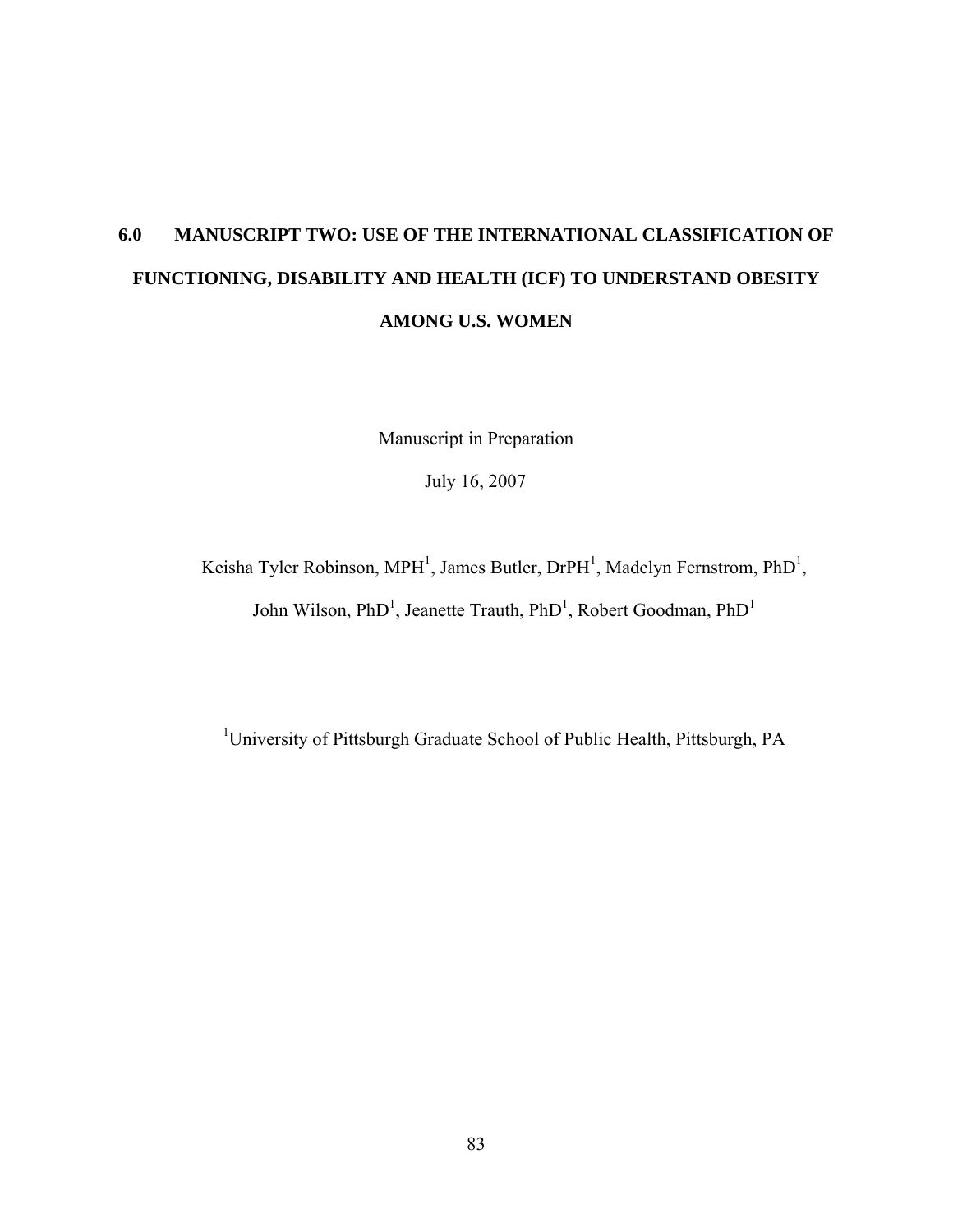## **6.1 ABSTRACT**

**Background:** Over the past two decades, obesity among women has significantly increased, with women having the highest prevalence in the U.S. Obesity prevention programs and interventions focusing on women have traditionally included individual-level approaches although obesity is a multi-level problem. The research literature has cited numerous factors in obesity—behavioral, personal, psychological, sociodemographic, environmental, biological, and childbearing. As a result, recent public health efforts have shifted away from individual approaches to those that handle multiple factors.

**Methods:** Body weight perceptions, coexisting health conditions, and physical functioning have been found to be signification contributors to the prediction of body mass index (BMI) in women. This study seeks to explore the effects of age, income, and race on these factors in relationship to BMI in U.S. women using the International Classification of Functioning, Disability and Health (ICF) Core Sets for Obesity, developed by the World Health Organization and data from the National Health and Nutrition Examination Survey (NHANES). Linear regression was used in the analyses.

**Results:** The income level ≥\$75,000 and Black were significant contributors to the relationship between BMI, body weight perceptions, coexisting health conditions, and physical functioning.

**Conclusions:** Obesity prevention and treatment programs for U.S. women should focus on the most significant factors identified in these studies to decrease obesity incidence and prevalence.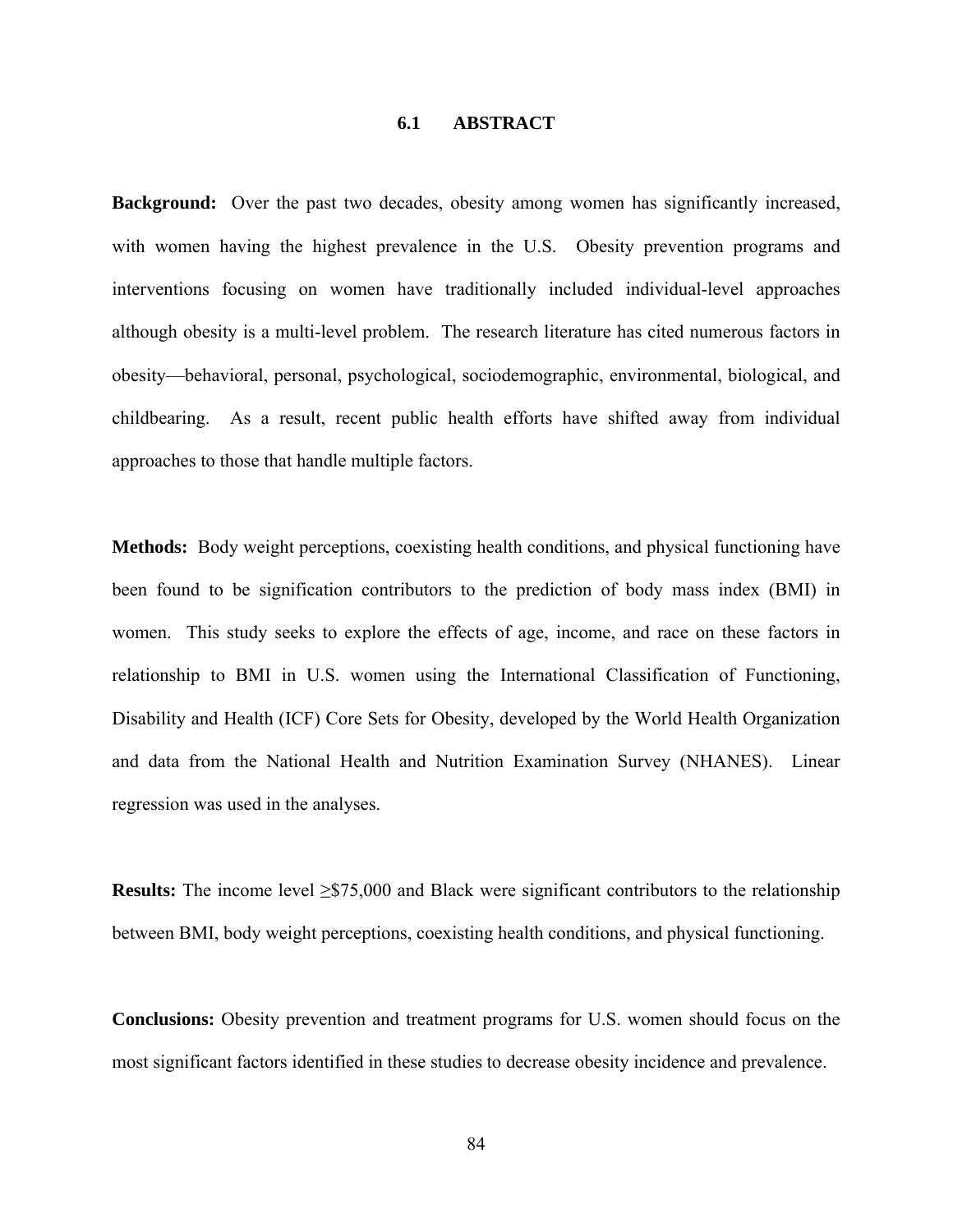**Public Health Relevance:** The information garnered from this study can be used to further identify the most important characteristics needed for future obesity programs with women.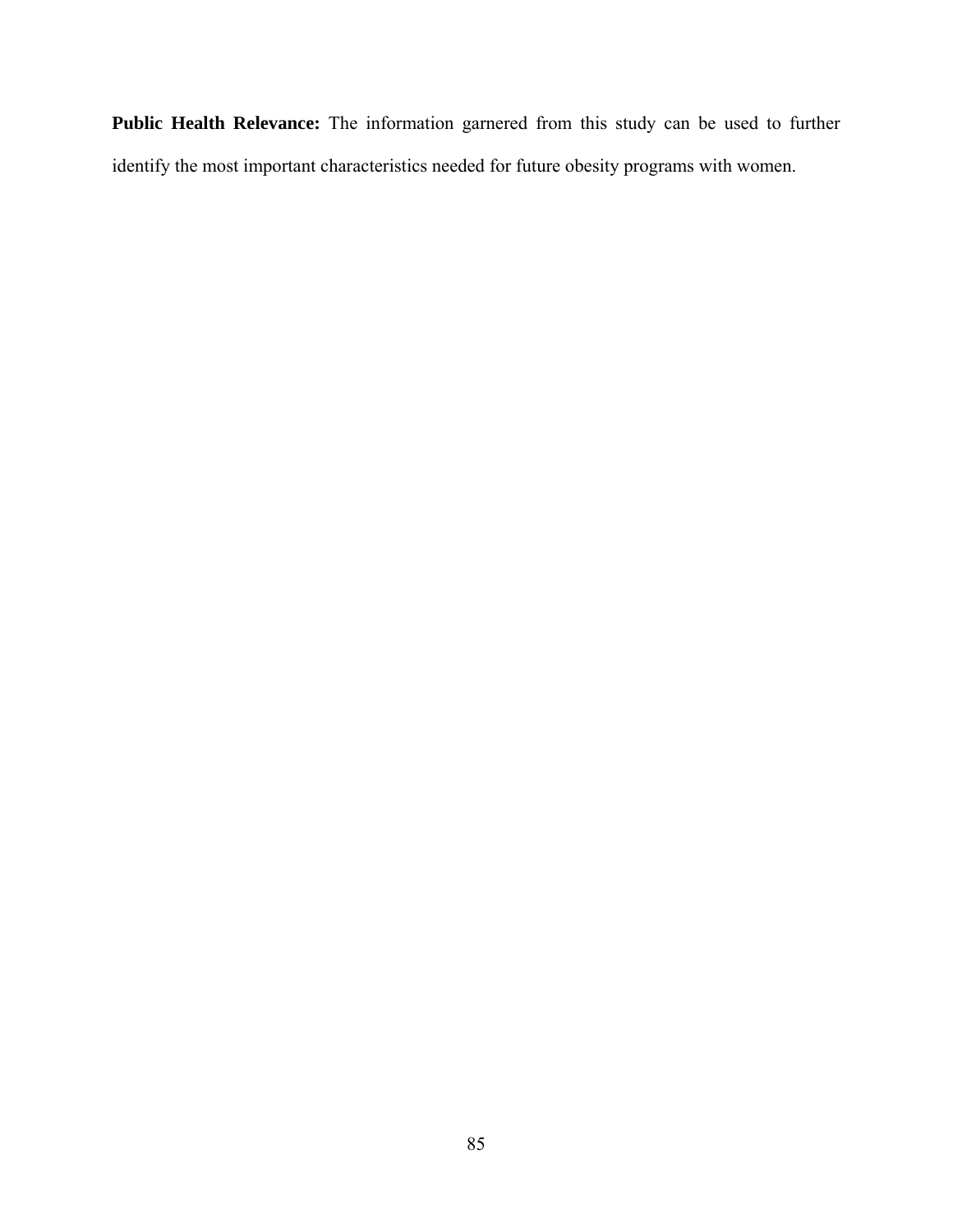## **6.2 INTRODUCTION**

Obesity is a significant problem among women in the U.S. Although there has not been an increase in obese women in recent years (Odgen, Carroll, Curtin, McDowell, Tabak, & Flegal, 2006), women continue to have the highest prevalence of obesity and extreme obesity. This is especially true for minority women. African American and Mexican American women have higher prevalence of obesity than non-Hispanic white women (Flegal, Carroll, Ogden & Johnson, 2002; Ogden et al., 2006), with African American women having the highest prevalence amongst all U.S. women (Patt, Yanek, Moy, & Becker, 2004).

 Obesity in women is a multi-level problem with numerous attributing causes and effects (Stunkard, 1996). Behavioral factors, physical inactivity and poor nutritional practices, are believed to be the root cause of the obesity problem among women in the U.S. and as a result account for the majority of obesity prevention and treatment programs (Alfano, Klesges, Murray, Beech, & McClanahan, 2002; Jakicic, Wing, & Winters-Hart, 2002; Kumanyika, 2001; Visscher & Seidell, 2001). However, studies have documented many other underlying factors of obesity. Causal factors include psychological, personal, sociodemographic, biological, environmental, and childbearing that impact engaging in physical activity and good nutritional practices (Adams-Campbell, Rosenberg, Washburn, Rao, Kim, & Palmer, 2000; Addy, Wilson, Kirtland, Ainsworth, Sharpe, & Kimsey, 2004; Felton, Boyd, Bartoces, & Tavakoli, 2002; Gordon-Larsen, Nelson, Page, & Popkin, 2006; Winkleby, Kraemer, Ahn, & Varady, 1998). In addition, other factors such as coexisting health conditions have been associated with obesity. They include diabetes, metabolic syndrome (insulin resistance, hypertension, and dyslipidemia), cardiovascular risks, certain cancers, and disabilities or decreased quality of life and functioning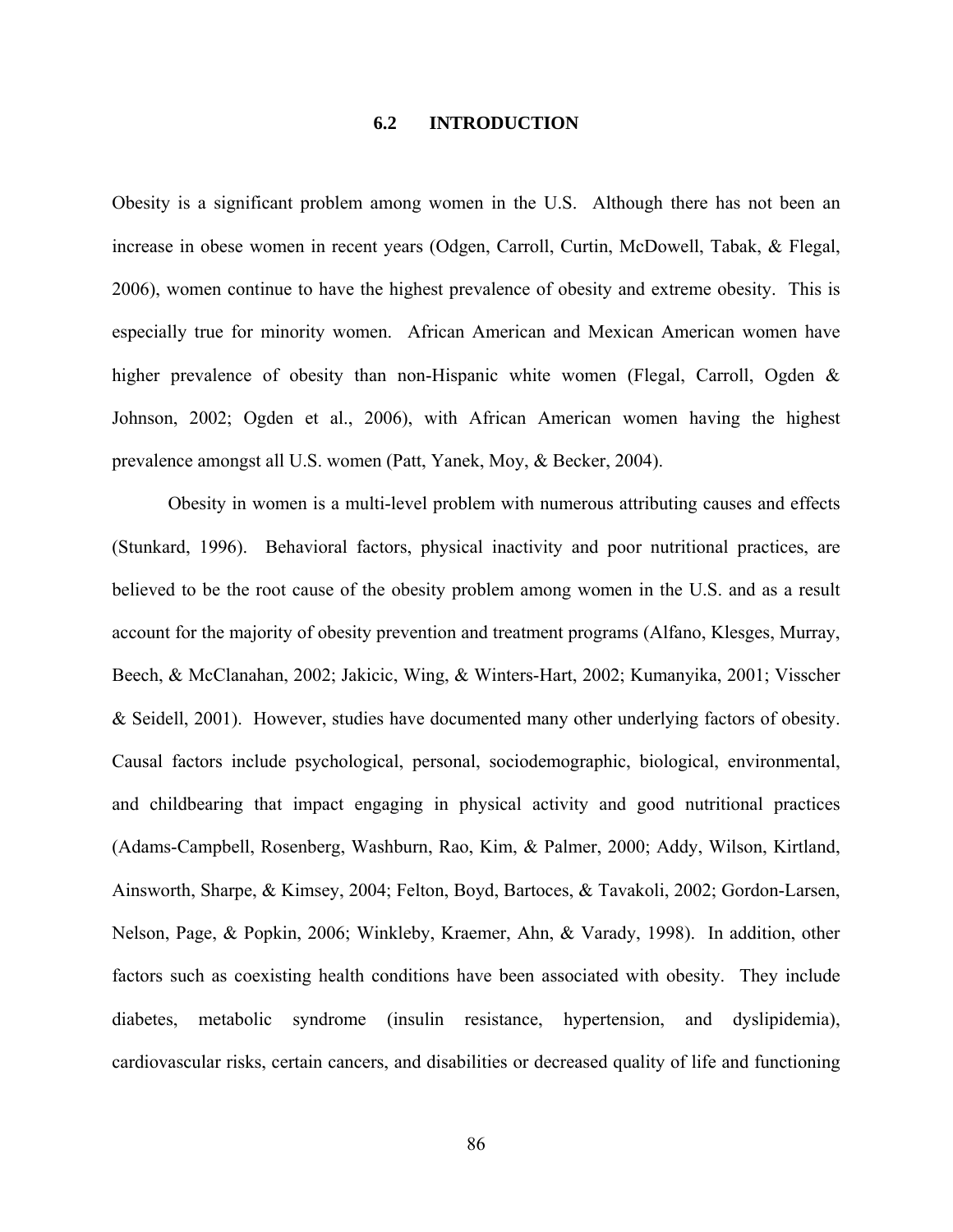(Atkinson et al., 2004; Garber, 2004, Hu, 2003; Polednak, 2003; Stucki, Dansen, Fuessl, Cieza, Huber).

As a result of the multiple-level complexity and the relationship of obesity to disabilities, the World Health Organization has applied the International Classification of Functioning, Disability and Health (ICF) to address obesity. The ICF is a globally agreed upon conceptual framework and classification system to define, assess, and measure the continuum of symptoms and problems in functions of those with disabilities. The ICF explores interactions between the documented underlying factors of obesity using the following components: 1) Personal Factors; 2) Activities and Participation; 3) Body Functions and Structures; and 4) Environmental Factors (Stucki et al., 2004; Stucki, Borchers, Stucki, Cieza, Amann, & Ruof, 2006).

In a previous study, the researcher examined the role the ICF components play in predicting  $BMI<sup>6</sup>$  $BMI<sup>6</sup>$  $BMI<sup>6</sup>$ , or body mass index, in women was examined by exploring the degree and variability of their relationship to obesity. Results indicated the Body Functions and Structures component in conjunction with the Personal Factors accounted for a significant portion of the variance in obesity among women. Important contributors of the Body Functions and Structures component to the variance consisted of psychological issues including body weight perceptions, coexisting health conditions (e.g., asthma, arthritis, diabetes, heart disease, hypertension), and physical functioning (e.g., joint and lower back pain and condition of the ear). Personal Factors indicators included age, income, education, race, and smoking status.

Psychological and sociodemographical effects including discrimination, lower education and income, depression, and binge eating have all been reported as affecting obesity in women. Although these effects as well as coexisting health conditions and physical functioning are

 $\overline{a}$ 

<span id="page-101-0"></span><sup>&</sup>lt;sup>6</sup> BMI is a commonly used method of measuring obesity. It is a calculation of body weight in kilograms divided by body height in meters squared.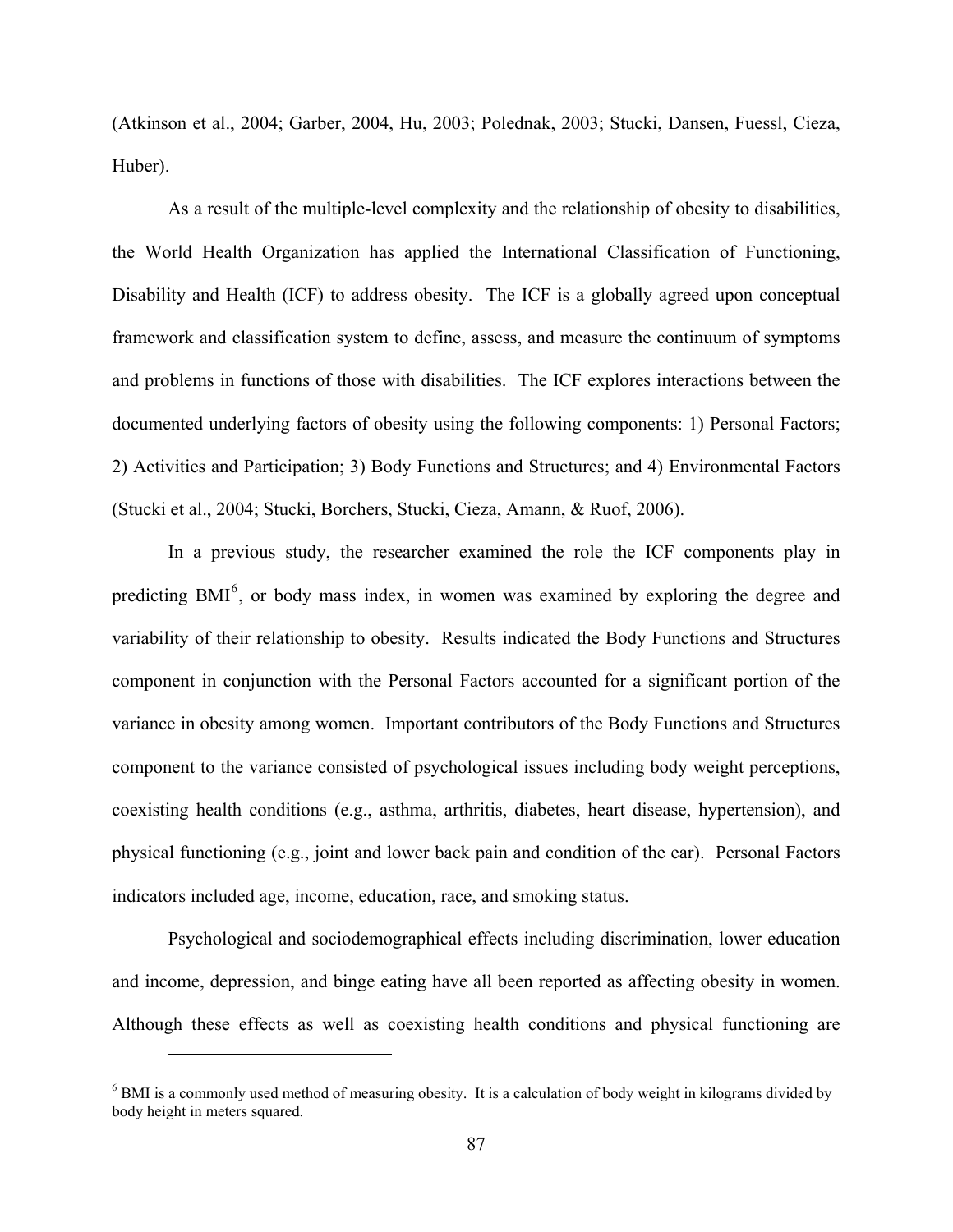associated with obesity, the linkage between them and obesity in women is less clear (Drewnowski & Darmon, 2005; Khaodhiar, McCowen, & Blackburn, 1999; Latner, Stunkard, & Wilson, 2005). The purpose of this study was to explore the relationship of the Body Functions and Structures component and the Personal Factors in predicting obesity in women using data from the National Health and Nutrition Examination Survey (NHANES) from years 1999 to 2004. Focus was placed on the contribution of the sociodemographic factors of age, income, and race, which were previously found to be significant contributors to the prediction of obesity in women (Tyler, 2007). It was believed that income would have an important role in the relationship between the Body Functions and Structures component, the Personal Factors and obesity among U.S. women. Understanding the significance of the causal factors of obesity in women is critical first step in developing obesity prevention and treatment programs.

## **6.3 METHODS**

## **The International Classification of Functioning, Disability and Health (ICF)**

The ICF conceptual framework (Figure 1) consists of 2 parts: 1) Functioning and Disability; and 2) Contextual Factors. Functioning and Disability is comprised of 2 components: 1) Body Functions and Structures; and 2) Activities and Participation. Body Functions and Structures are the physiological functions of the body systems and the anatomical parts of the body. Activities are individual execution of tasks and participation is involvement in life situations. The Contextual Factors components include Environmental and Personal Factors (ICF, 2001). The Environmental Factors include the physical, social, and attitudinal environment and personal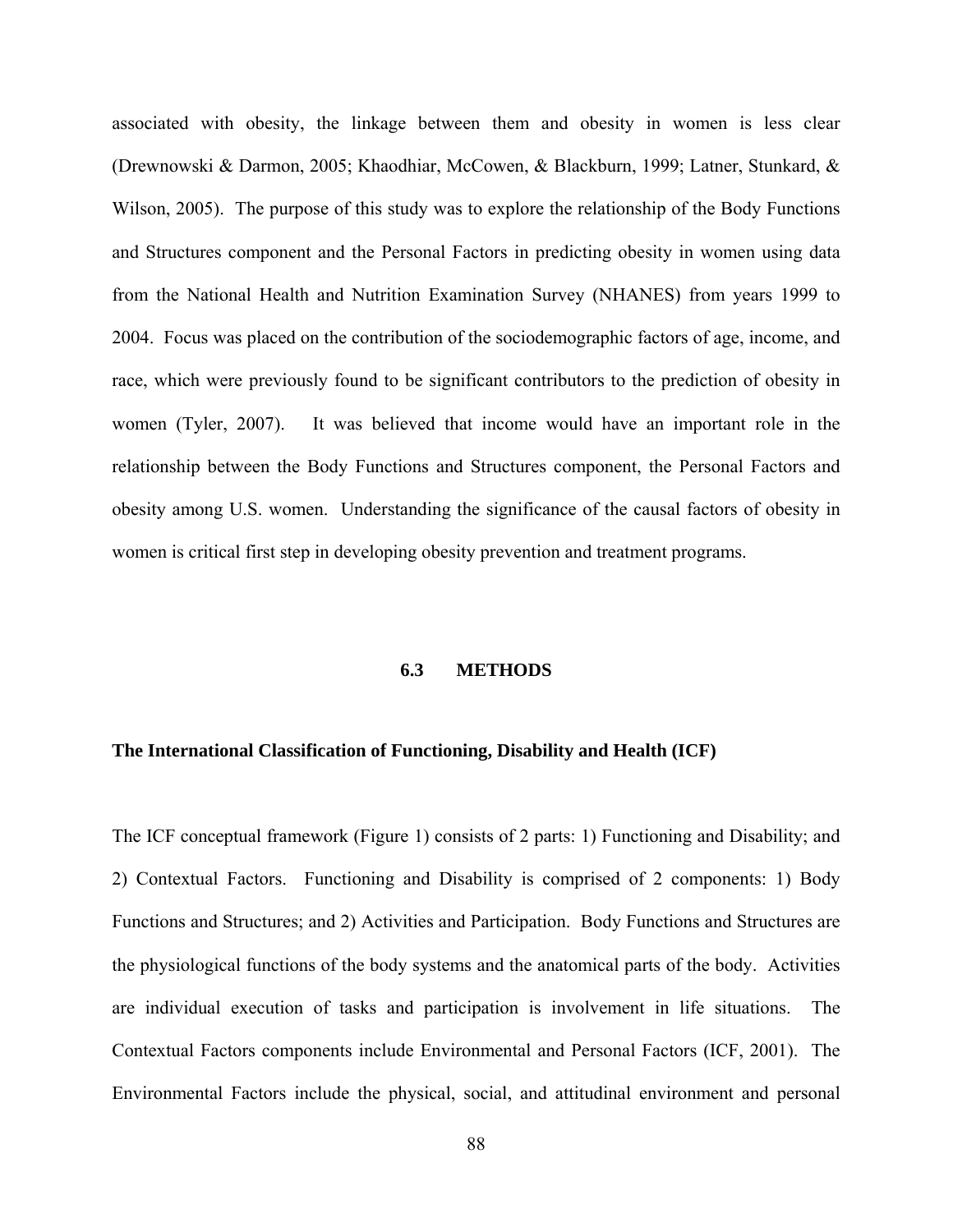factors are age, gender, education, work experience, and disease coping style (Allan et al., 2006; Perenboom & Chorus, 2003).



**Figure 1. Illustration of the interaction of components in the International Classification of Functioning, Disability and Health (ICF). (WHO, 2001)** 

The components of the ICF are comprised of various domains, within which there are categories that are the units of classification (Table 1). For the purposes of this study, the domains and components for the body functions and structures component was used as a guide to categorize the NHANES questions into a group corresponding with the component according to the Comprehensive Core Sets for Obesity.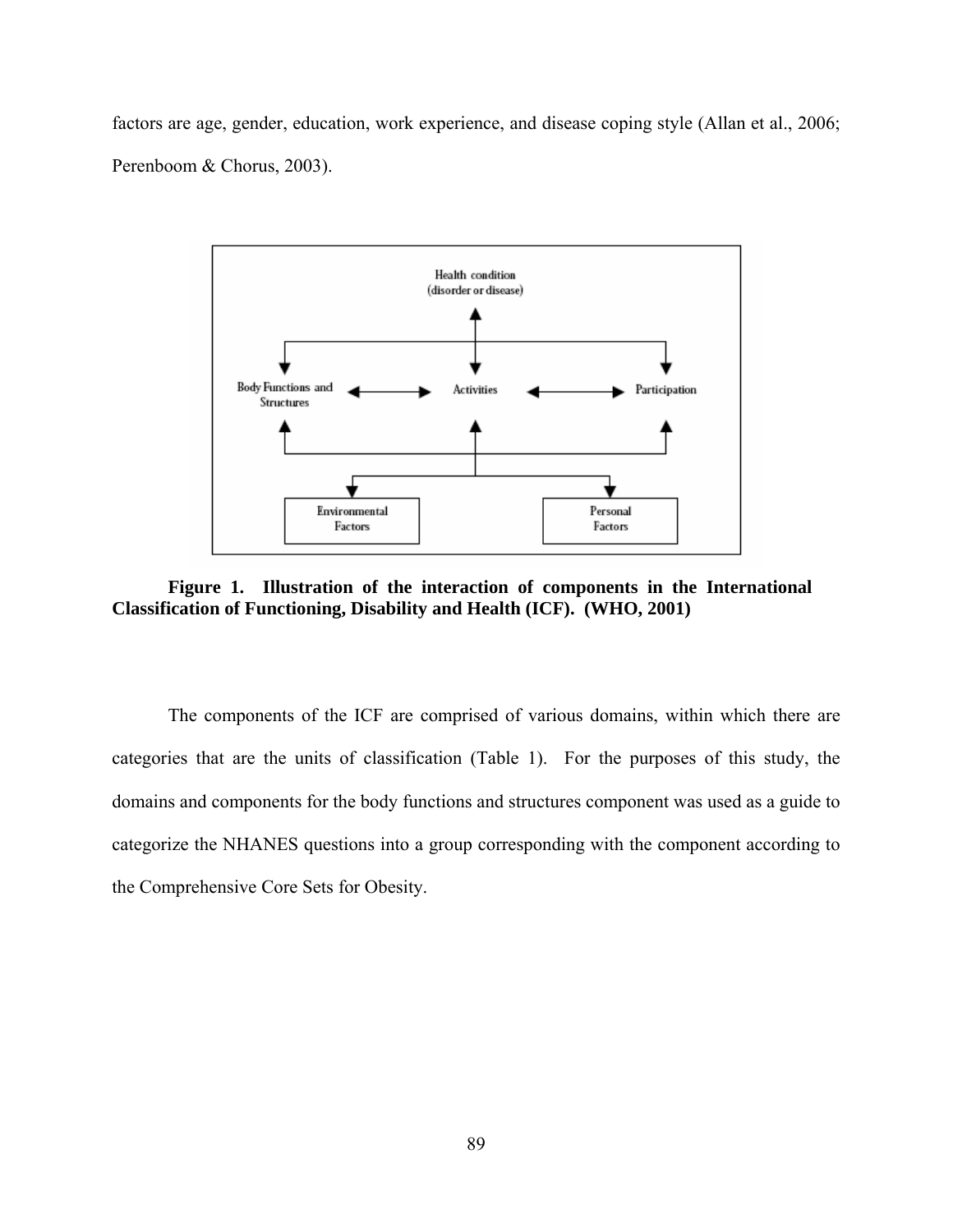|                   | <b>Part 1: Functioning and</b><br><b>Disability</b> |                                 |                                                            | <b>Part 2: Contextual Factors</b>                       |
|-------------------|-----------------------------------------------------|---------------------------------|------------------------------------------------------------|---------------------------------------------------------|
| <b>Components</b> | <b>Body Functions</b><br>and Structures             | Activities and<br>Participation | Environmental<br>Factors                                   | Personal Factors*                                       |
| <b>Domains</b>    | Body functions<br>Body structures                   | Life areas<br>(tasks, actions)  | External<br>influences on<br>functioning and<br>disability | Internal influences<br>on functioning and<br>disability |

## **Table 1: The ICF Components and Domains**

\*Personal Factors are not coded within the ICF; (WHO, 2001)

## **The National Health and Nutrition Examination Survey (NHANES)**

The NHANES is a stratified, national, multistage, probability sample of the civilian, noninstitutionalized U.S. population conducted by the National Center for Health Statistics. The NHANES is used to assess the health and nutritional status of U.S. adults and children. The NHANES is administered annually with interviews conducted at the participant's home and telephone and through physical examinations by trained health professionals (CDC, 2005).

## **Study Population**

Eligible participants consisted of U.S. adult women, aged 18 years and above who completed both the interview and physical examination component of NHANES (N=8,307). Women who did not complete the mobile examination center (MEC) exam for the body measures component were excluded. After excluding cases with missing data of the variables of interest including BMI, age, race, income, and education, the final study sample was 6,910 women (Table 2).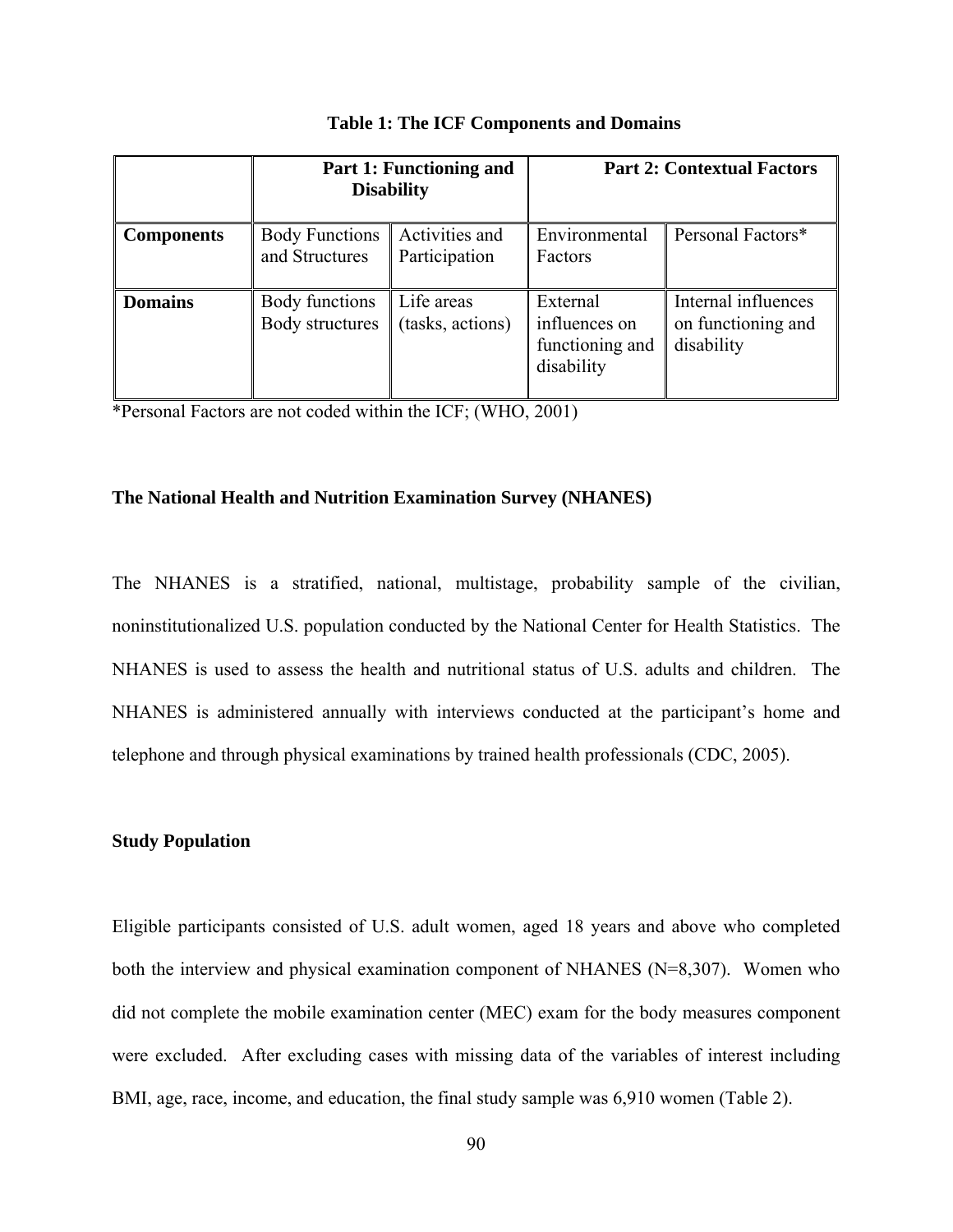| <b>Characteristic</b>                                     | <b>Number</b> | Percentage |
|-----------------------------------------------------------|---------------|------------|
|                                                           | $(N=6,910)$   |            |
| <b>BMI</b> Categories                                     |               |            |
| Underweight                                               | 130           | 1.9        |
| Normal weight                                             | 2,152         | 31.1       |
| Overweight                                                | 2,151         | 31.1       |
| Obese                                                     | 2,447         | 35.8       |
| <b>BMI</b> Classes                                        |               |            |
| Not obese                                                 | 4,433         | 64.2       |
| Class I                                                   | 1,340         | 19.4       |
| Class II                                                  | 664           | 9.6        |
| Class III                                                 | 473           | 6.8        |
| Age, y                                                    |               |            |
| 20-29                                                     | 1,414         | 18.4       |
| 30-39                                                     | 1,261         | 16.5       |
| 40-49                                                     | 1,119         | 16.2       |
| 50-59                                                     | 844           | 12.2       |
| $>60*$                                                    | 2,269         | 32.8       |
| Race/Ethnicity                                            |               |            |
| Non-Hispanic White                                        | 3,472         | 50.3       |
| Non-Hispanic Black                                        | 1,319         | 19.1       |
| Mexican American                                          | 1,538         | 22.3       |
| Other Hispanic                                            | 322           | 4.7        |
| Other Race <sup>§</sup>                                   | 259           | 3.7        |
| Household Income                                          |               |            |
| \$0 to \$4,999                                            | 323           | 4.7        |
| \$5,000 to \$9,999                                        | 584           | 8.5        |
| \$10,000 to \$14,999                                      | 790           | 11.4       |
| \$15,000 to \$19,999                                      | 590           | 8.5        |
| \$20,000 to \$24,999                                      | 650           | 9.4        |
| \$25,000 to \$34,999                                      | 823           | 11.9       |
| \$35,000 to \$44,999                                      | 607           | 8.8        |
| \$45,000 to \$54,999                                      | 513           | 7.4        |
| \$55,000 to \$64,999                                      | 356           | 5.2        |
| \$65,000 to \$74,999                                      | 284           | 4.1        |
| > \$75,000                                                | 1,010         | 14.6       |
| Education                                                 |               |            |
| <high school<="" td=""><td>2,112</td><td>30.5</td></high> | 2,112         | 30.5       |
| High School including GED                                 | 1,662         | 24.1       |
| >High School                                              | 3,125         | 45.2       |

**Table 2: Sociodemographic Characteristics of the Study Sample**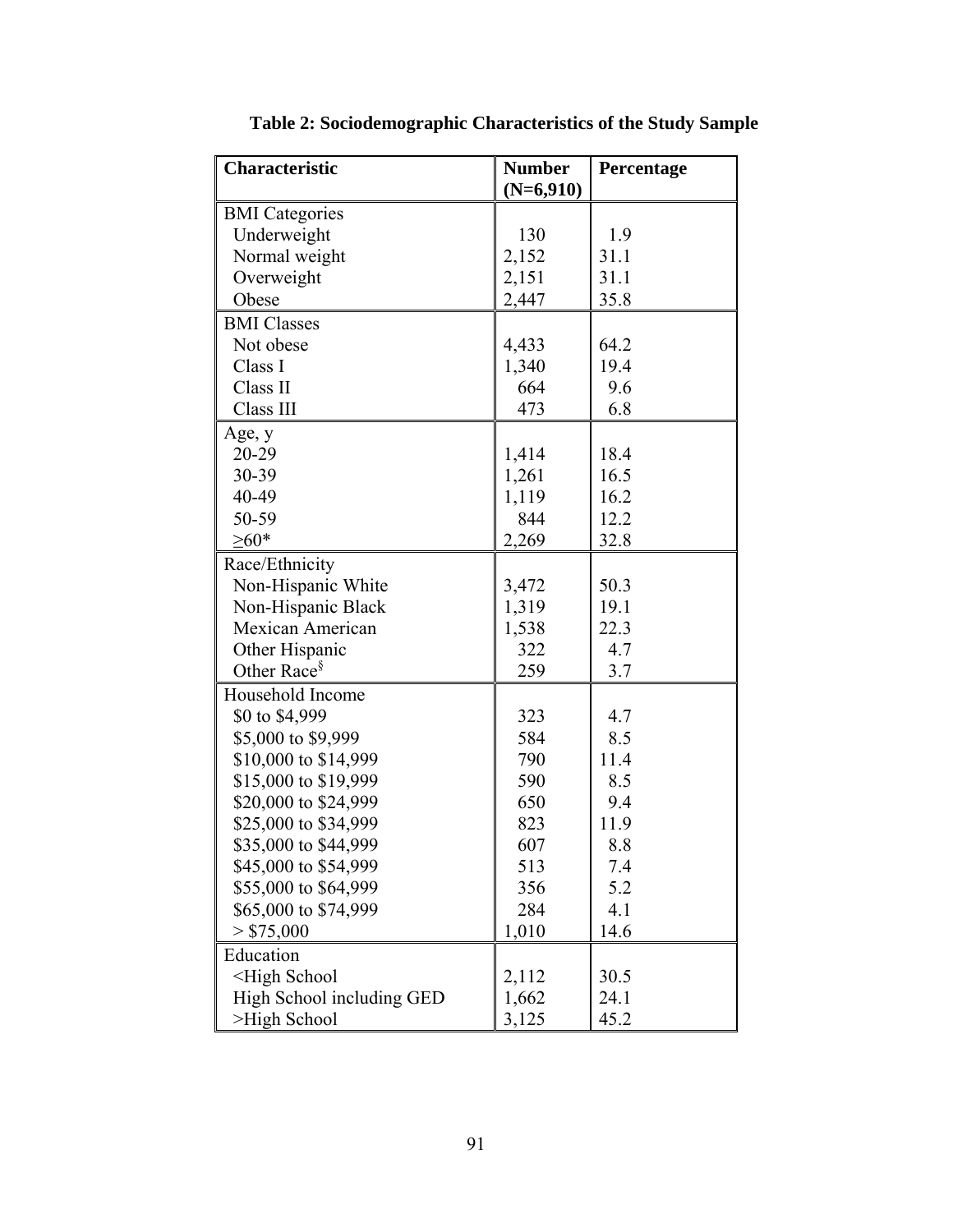| Country of Birth                   |       |      |
|------------------------------------|-------|------|
| Born in 50 U.S. States or D.C.     | 5,402 | 78.2 |
| Born in Mexico                     | 858   | 12.4 |
| <b>Born Elsewhere</b>              | 638   | 9.2  |
| Missing                            | 12    | 0.2  |
|                                    |       |      |
| Had Pregnancies w/ live births     |       |      |
| Yes                                | 5,162 | 74.7 |
| N <sub>0</sub>                     | 260   | 3.8  |
| Missing                            | 1,488 | 21.5 |
|                                    |       |      |
| Smoking 100 cigarettes in lifetime |       |      |
| Yes                                | 2,680 | 38.8 |
| N <sub>o</sub>                     | 4,230 | 61.2 |
|                                    |       |      |
| Coexisting health conditions       |       |      |
| <b>Heart Disease</b>               |       |      |
| <b>Congestive Heart Failure</b>    | 180   | 2.6  |
| <b>Coronary Heart Disease</b>      | 200   | 2.9  |
| <b>Heart Attack</b>                | 208   | 3.0  |
| Angina Pectoris                    | 230   | 3.3  |
| <b>Stroke</b>                      | 597   | 3.1  |
| Hypertension                       | 2,210 | 32.0 |
| Cancer                             | 597   | 8.6  |
| Disability                         |       |      |
| Arthritis                          | 1,963 | 28.4 |
| Asthma                             | 898   | 13.0 |
| Diabetes/Borderline Diabetes       | 734   | 10.6 |
|                                    |       |      |
| How do you consider your weight    |       |      |
| Underweight                        | 237   | 3.4  |
| Right weight                       | 2,416 | 35.0 |
| Overweight                         | 4,241 | 61.4 |

# **Table 2 Continued**

 **\***No 80-84 year olds are included.

§Including Multi-Racial.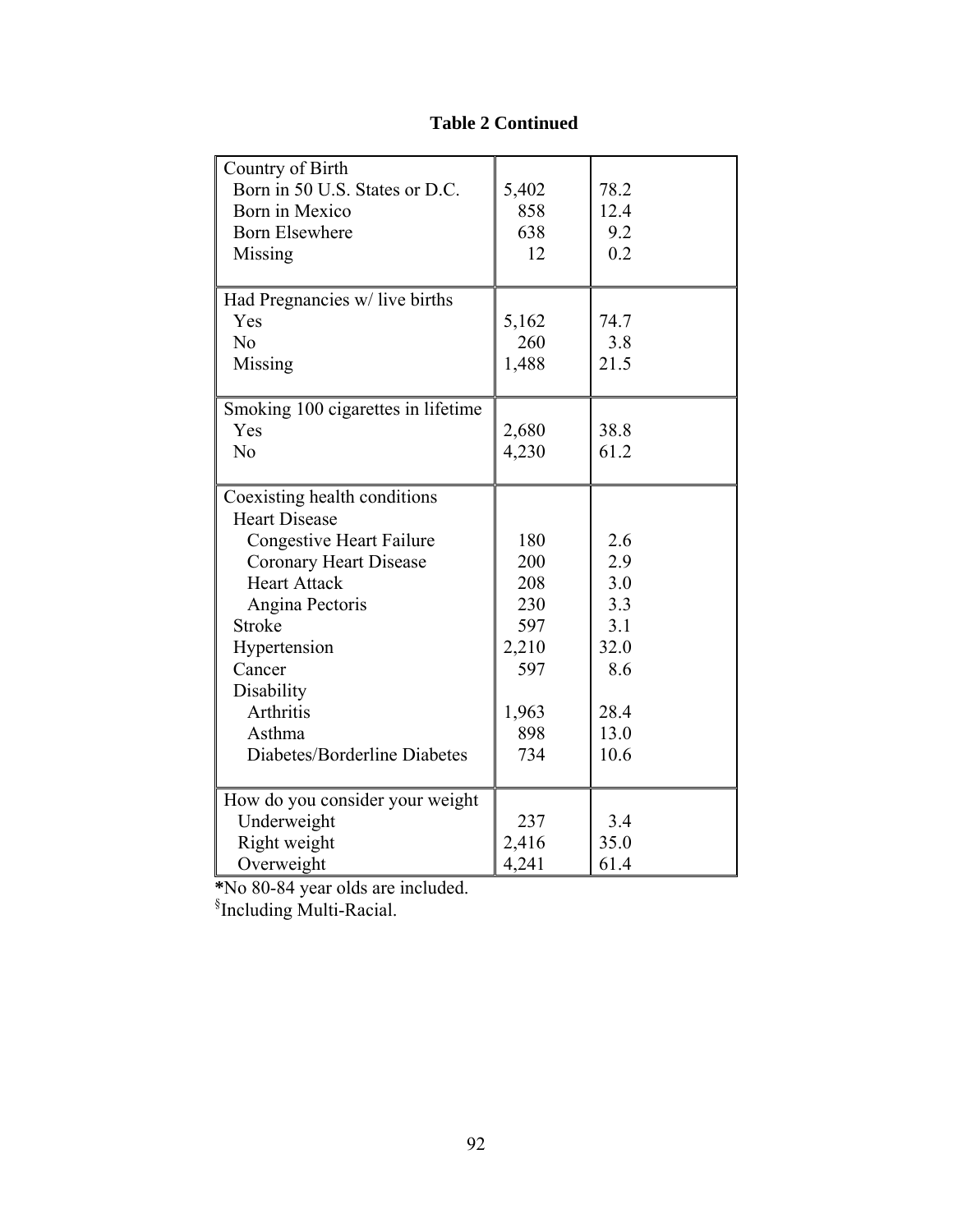## **Statistical Analyses**

Analyses of the data were accomplished using Stata SE 9.2 statistical software (StataCorp LP, College Station, Texas). Multiple linear regression analyses were performed separately by the independent variables and potential confounders with log of BMI as the dependent variable. The log of BMI was obtained using a data transformation of BMI. Log of BMI, rather than BMI, was used to ensure a straight line adequately described the relationship between the dependent and independent variables. The NHANES measurements for BMI were obtained in the MEC exam. BMI was classified as underweight (< 18.5), normal weight (18.5-24.9), overweight (25.0-29.9), obese ( $\geq 30.0$ ), and extremely obese ( $\geq 40.0$ ).

Independent variables consisted of the sociodemographic variables—age, income, and race—that have been found to be significant in obesity among women. Age, income, and race were used in the current study's analyses as indicator variables. Additional independent variables were developed from the following NHANES questions: 1) How do you consider your weight; 2) Have you ever been diagnosed with angina, arthritis, asthma, diabetes and borderline diabetes, congestive heart failure, coronary heart disease, heart attack, or hypertension; 3) What is the general condition of your hearing; 4) Have you experienced ears ringing, roaring, or buzzing in the past year; 5) Have you experienced joint pain, aching, or stiffness in the past year; and 6) Have you experienced lower back pain during the last three months.

The NHANES questions (NHANES, 2005, 2006, 2007) were grouped with the ICF components using the Comprehensive ICF Core Sets for Obesity. The 200 questions in the Body Functions and Structures component were based upon the physiological and psychological functions of the body systems, the anatomical parts of the body, and impairments that inhibits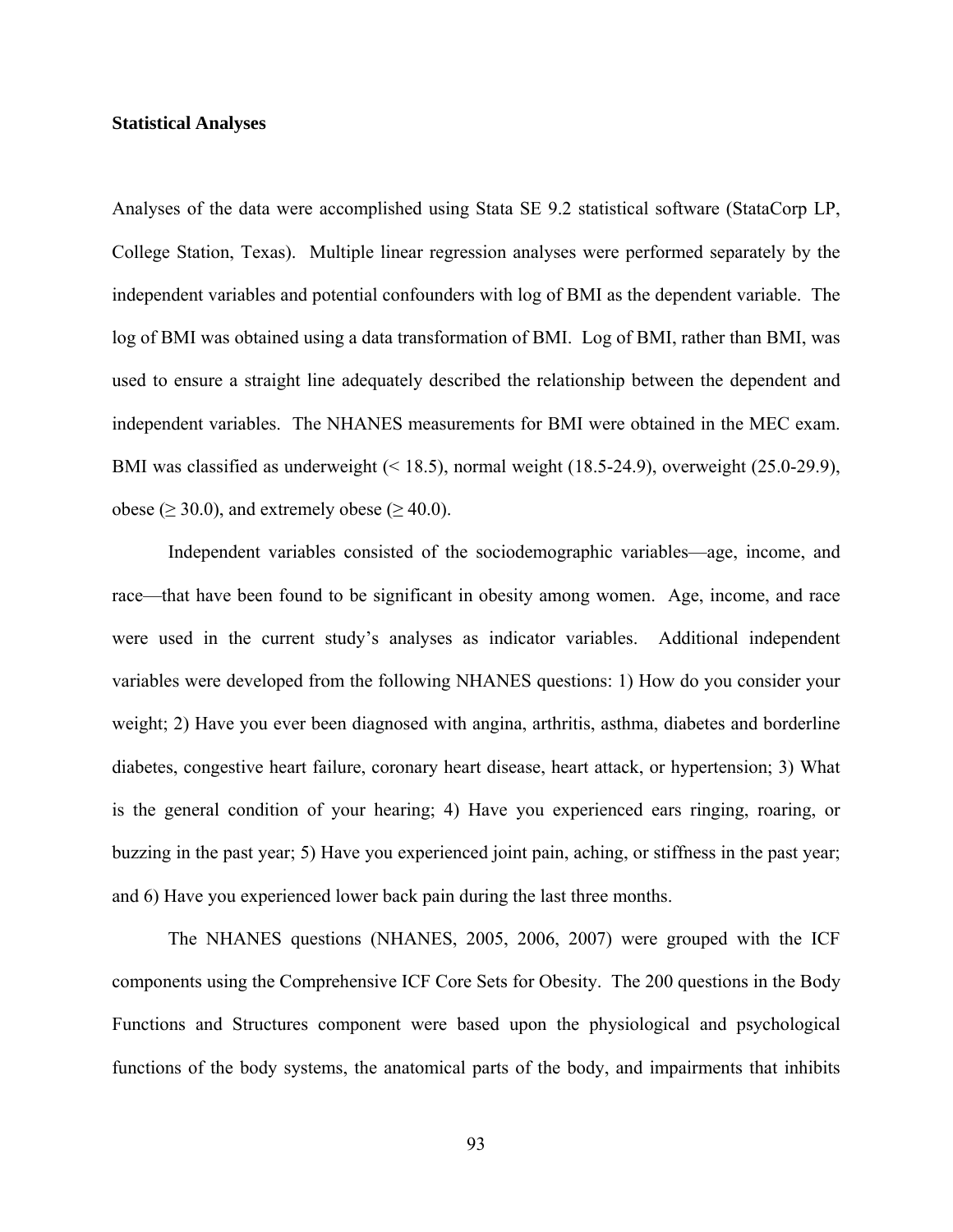functioning of the body. Questions in the Personal Factors dealt with personal attributes such as sociodemographic aspects. Potential confounders included age, race, ethnicity, income, education, parity, smoking status, and self-reported coexisting health conditions (diabetes, arthritis, heart disease, stroke, hypertension, and cancer).

 Multiple linear regression was used to determine how the Body Functions and Structure and Personal component variables independently contributed to the prediction of log of BMI. The t statistic obtained in multiple linear regression analysis was also used to determine the significance of the inclusion of the variable in the models. The results of the t statistic were considered significant at the 0.05 level.

Terms for the interactions between potential confounders and the independent variables were also included in the model to assess whether these relationships affected subgroups of the women differently. The value  $R^2$  was used to determine the amount of variation in log of BMI that was explained by the regression model. A value between 0 and 1, with 1 being a perfect model was used to indicate how well the variables predicted log of BMI.

#### **6.4 RESULTS**

Table 2 displays the characteristics of the study sample. BMI was evenly distributed among the participants with the exception of women who were underweight (1.9%). There were equal proportions of younger women and a higher percentage of women  $\geq 60$  years of age. Approximately, half of the sample (50.3%) consisted of non-Hispanic White women with the remaining made up of non-Hispanic Black (19.1%) and Mexican American (22.3%) women. While income varied among the participants, most of the women in the sample had higher than a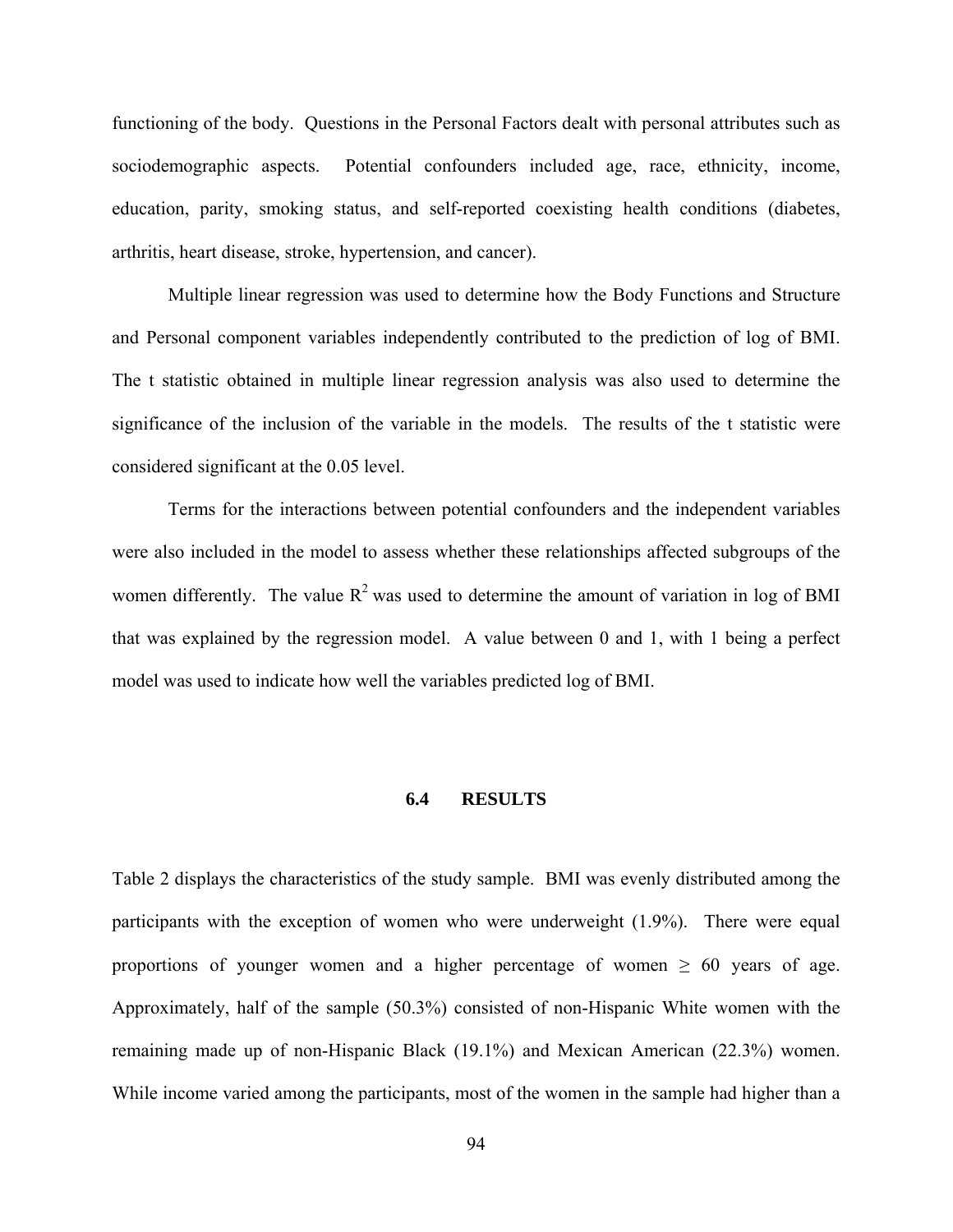high school education (45.2%). About three-fourths of the participants were born in the U.S., and had pregnancies with live births. Most women reported not smoking at least 100 cigarettes (61.2%) and about one-third had been diagnosed with hypertension. Other coexisting health conditions among the participants included disability-related diseases and conditions such as arthritis (28.4%), asthma (13.0%), and diabetes/borderline diabetes (10.6%). About three-fifths (61.4%) of the women considered themselves to be overweight and one-third (35.0%) perceived themselves to be the right weight.

#### **Effect of the Core Model and Body Weight Perceptions**

In the regression analyses, all values of age, income, and race were not significant. Consequently, only those variables that were statistically significant are shown in Table 3. Body weight perceptions accounted for a considerable portion of the variance (40.68%) in the relationship between log of BMI, the Personal Factors, and the Body Functions and Structures component. Body weight perceptions were analyzed as one variable and divided into 3 indicator variables. As one variable, age and Black women made up a significant proportion of the variance in the model. In the model consisting of the body weight perceptions indicators, women who considered themselves underweight (14.82%), having an annual family income of ≥\$75,000 and being Black accounted for the highest portion of the variance in the model. Among women who perceived themselves as the right weight (29.20%), there was equal variance the variables of age, income, and race shown in the table. For women who perceived themselves as overweight, those who were members of the younger (18-24) and older (55-59 and 65-69) age groups, lower and higher income levels, and being White or Black consisted of higher proportions of the variance in the model.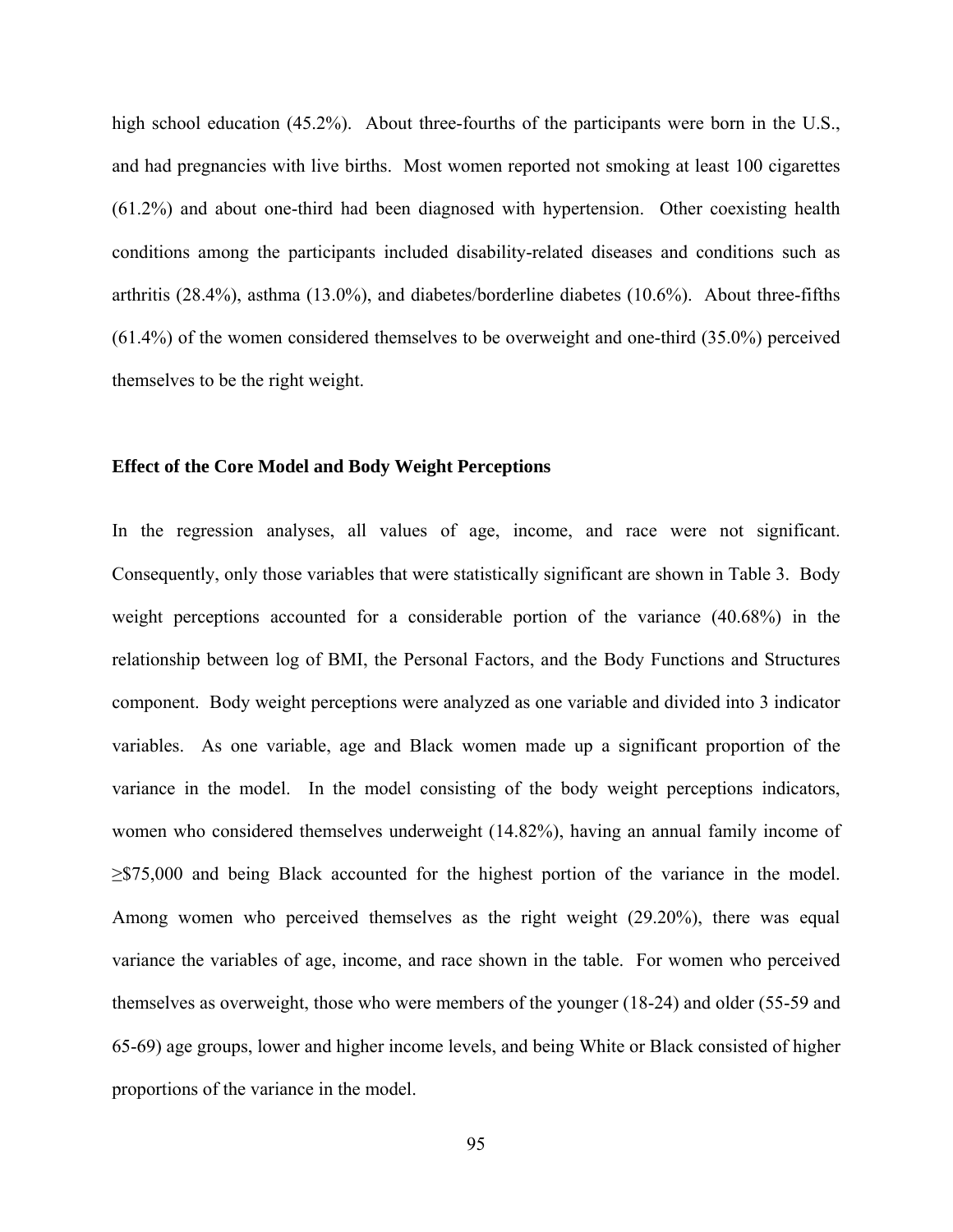| <b>Variable</b>          | $\overline{R^2}$ Contribution (%) |
|--------------------------|-----------------------------------|
| How do you consider your | 40.68*                            |
| weight?                  |                                   |
| Age                      |                                   |
| 18-24                    | 40.49*                            |
| 45-49                    | 40.36*                            |
| 55-59                    | 40.36*                            |
| 65-69                    | 40.35*                            |
| Income                   |                                   |
| \$5,000-\$9,999          | 39.87*                            |
| \$10,000-\$14,999        | 39.91*                            |
| \$20,000-\$24,999        | 39.87*                            |
| \$35,000-\$44,999        | 39.85*                            |
| \$45,000-\$54,999        | 39.94*                            |
| Race                     |                                   |
| White                    | 39.44*                            |
| <b>Black</b>             | 40.48*                            |
| Underweight              | 14.82*                            |
| Age                      |                                   |
| 18-24                    | 13.30*                            |
| 25-29                    | $12.63*$                          |
| 40-44                    | 12.65*                            |
| 45-49                    | 12.80*                            |
| 50-54                    | 12.69*                            |
| 55-59                    | 12.76*                            |
| 60-64                    | 12.78*                            |
| 65-69                    | 12.62*                            |
| $\geq 85$                | 12.80*                            |
| Income                   |                                   |
| \$10,000-\$14,999        | 13.95*                            |
| \$20,000-\$24,999        | 13.98*                            |
| \$35,000-\$44,999        | 13.93*                            |
| $\geq$ \$75,000          | 14.37*                            |
| Race                     |                                   |
| White                    | 13.26*                            |
| <b>Black</b>             | 14.44*                            |

**Table 3: Log of BMI by the Core Model and Body Weight Perceptions**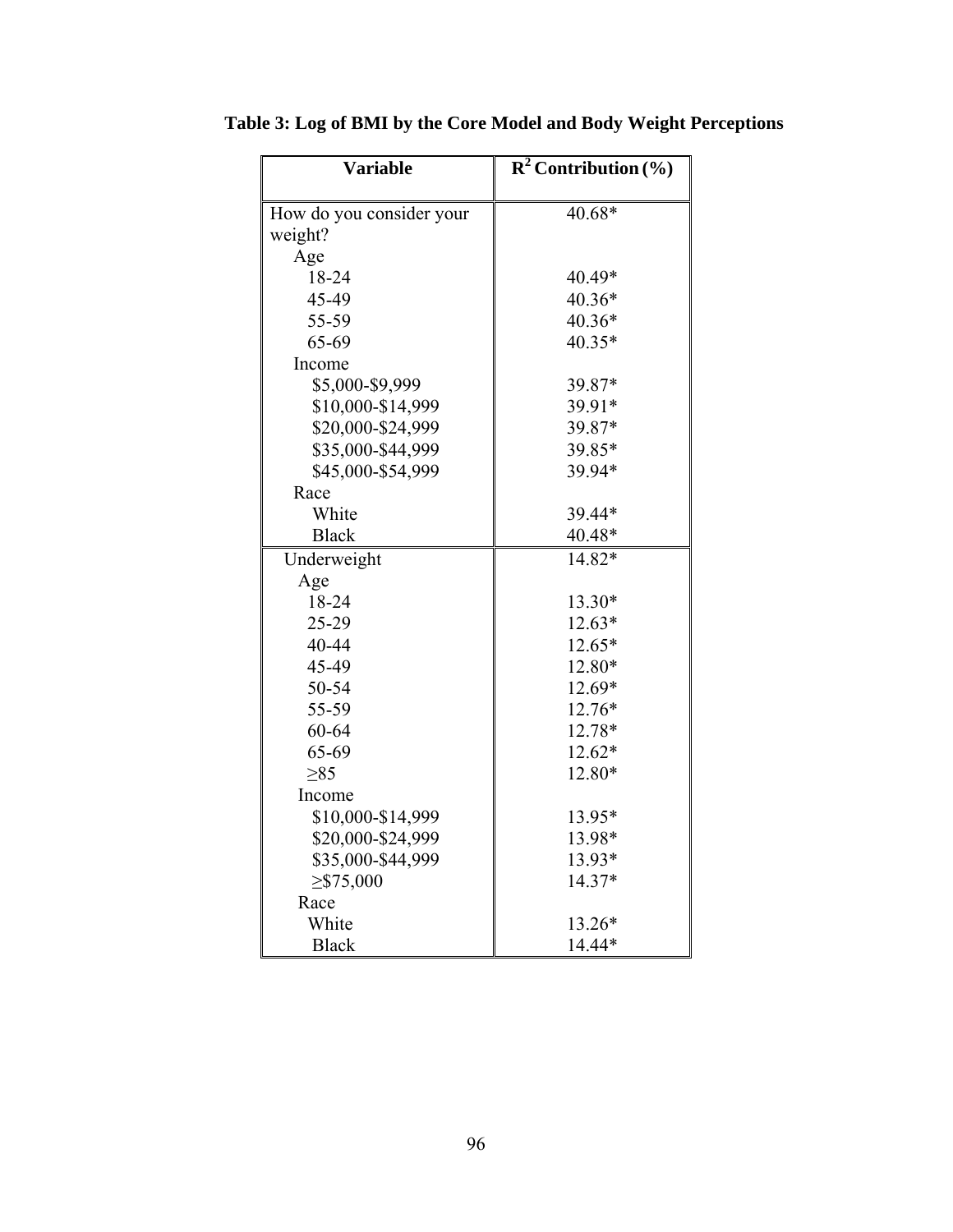| Right weight      | 29.20* |
|-------------------|--------|
| Age               |        |
| 18-24             | 28.66* |
| 45-49             | 28.44* |
| 55-59             | 28.47* |
| 60-64             | 28.46* |
| 65-69             | 28.46* |
| >85               | 28.47* |
| Income            |        |
| \$5,000-\$9,999   | 28.52* |
| \$10,000-\$14,999 | 28.54* |
| \$20,000-\$24,999 | 28.58* |
| \$35,000-\$44,999 | 28.54* |
| \$45,000-\$54,999 | 28.56* |
| $\geq$ \$75,000   | 28.79* |
| Race              |        |
| White             | 28.03* |
| <b>Black</b>      | 28.98* |
| Overweight        | 38.73* |
| Age               |        |
| 18-24             | 38.49* |
| 55-59             | 38.36* |
| 65-69             | 38.37* |
| Income            |        |
| \$5,000-\$9,999   | 37.99* |
| \$10,000-\$14,999 | 38.01* |
| \$20,000-\$24,999 | 38.00* |
| \$35,000-\$44,999 | 37.97* |
| \$45,000-\$54,999 | 38.05* |
| $\geq$ \$75,000   | 38.26* |
| Race              |        |
| White             | 37.54* |
| <b>Black</b>      | 38.54* |

**Table 3 Continued** 

 $*_{p<0.05}$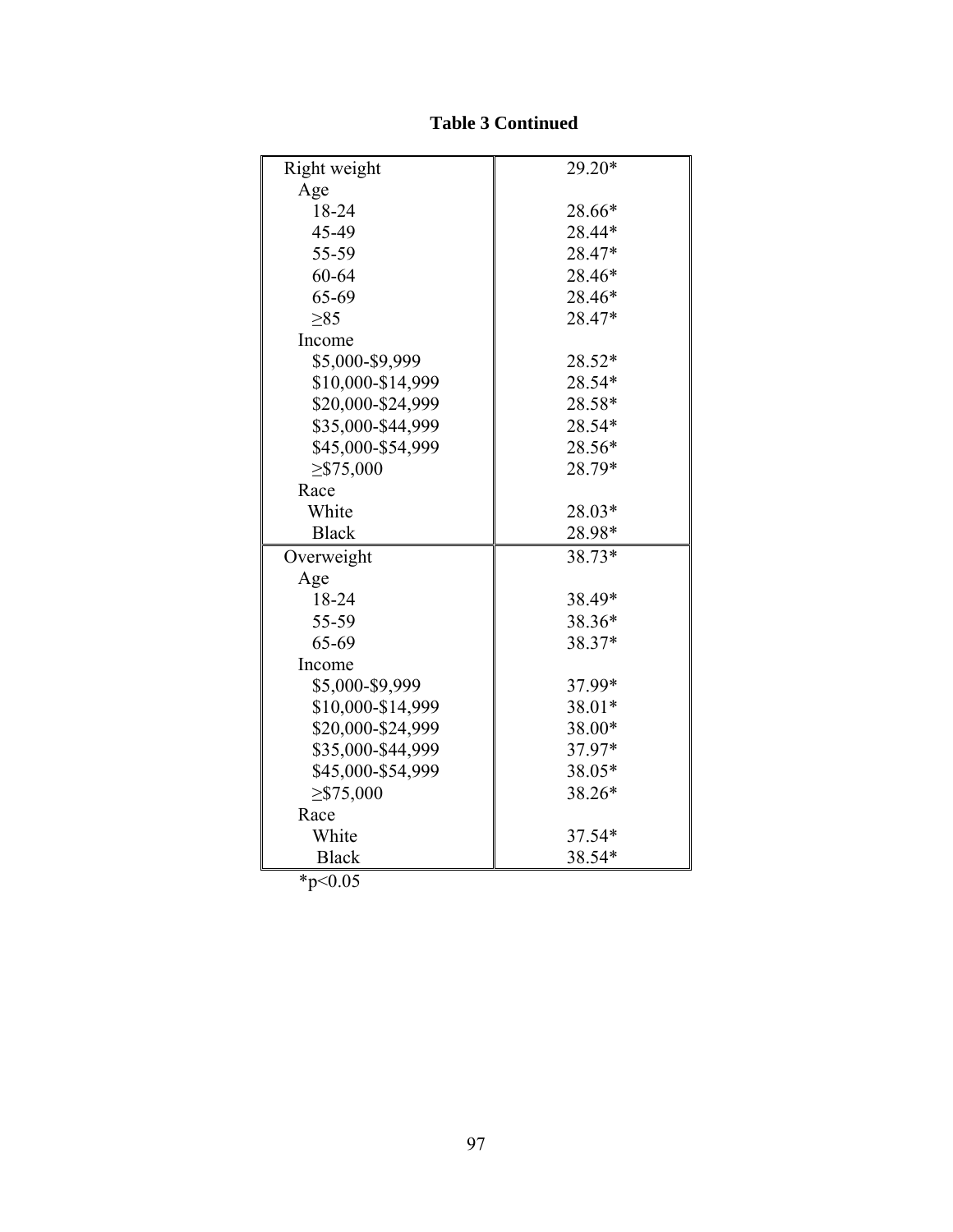#### **Effect of the Core Model and Coexisting Health Conditions**

The relationship between the log of BMI, the core model, and coexisting health conditions are shown in Table 4. Income and race were the most significant contributors to the models including angina/angina pectoris (8.28%), arthritis (9.16%), asthma (8.68%), congestive heart failure (8.36%), coronary heart disease (8.15%), diabetes/borderline diabetes (10.04%), heart attack (8.19%), and hypertension (11.96%). In the models, having an annual family income ≥\$75,000 and being Black accounted for most of the variance in the model. In the angina/angina pectoris, income level ≥\$75,000 and Black accounted for 7.83% and 7.93%, respectively. In the model including arthritis, the income level  $\geq$ \$75,000 (8.71%) and Black (8.71%) consisted of a major portion of the variance. The income level  $\geq$ \$75,000 and Black accounted for 8.23% and 8.24% in the model containing asthma. In the congestive heart failure model, the income level  $\geq$ \$75,000 and Black made up 7.92% and 7.99% of the variance in the model. In the model including coronary heart disease, the income level ≥\$75,000 and Black consisted of 7.70% and 7.79% of the variance in the model. The income level ≥\$75,000 and Black accounted for 9.67% and 9.73% of the variance in the model containing diabetes/borderline diabetes. In the model with heart attack, the income level  $\geq$ \$75,000 and Black accounted for 7.75% and 7.83%, respectively. The income level  $\geq$ \$75,000 and Black accounted for 11.59% and 11.53% of the variance in the model including hypertension.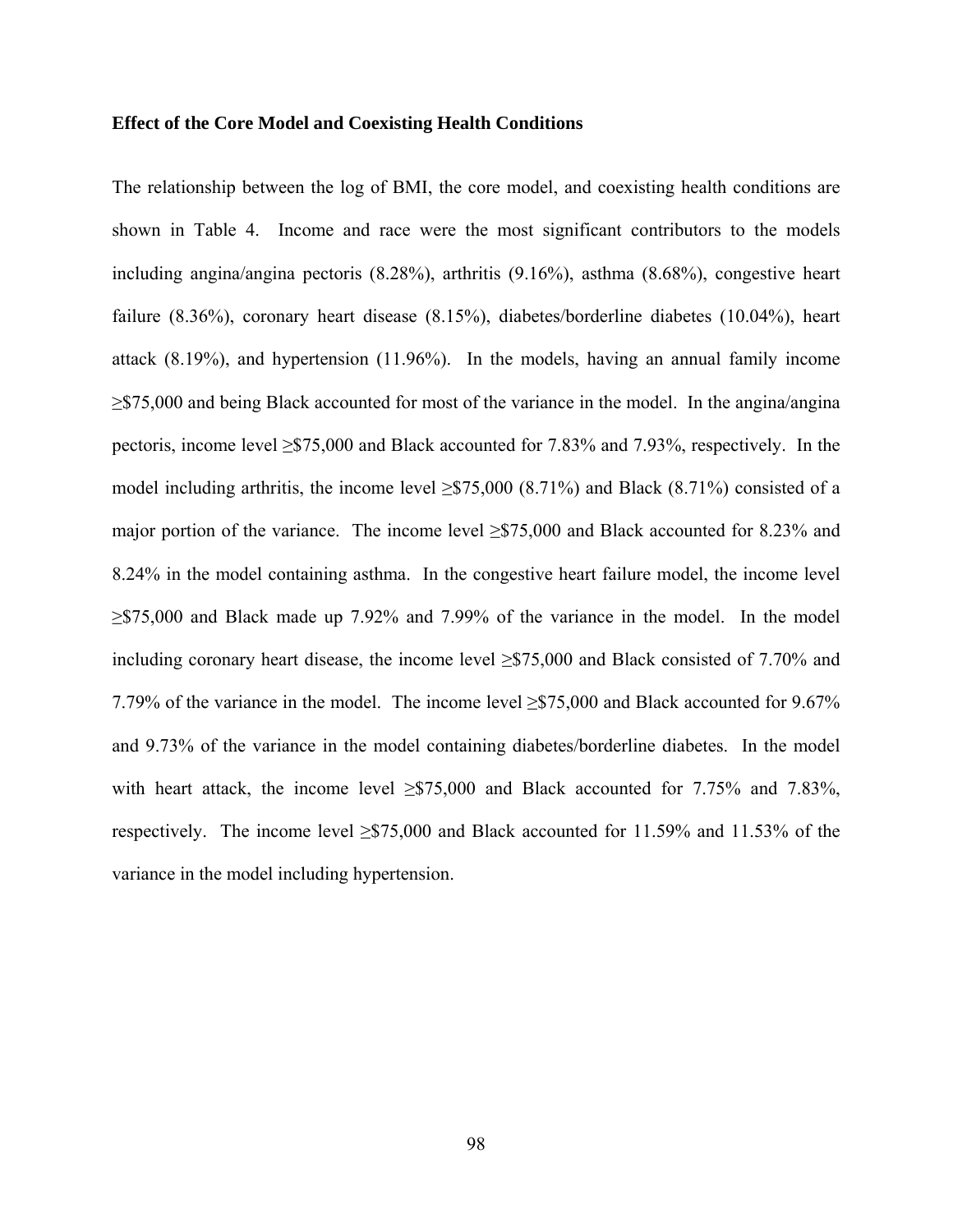| <b>Coexisting Health</b> | $\mathbb{R}^2$ Contribution (%) |
|--------------------------|---------------------------------|
| <b>Conditions</b>        |                                 |
| Angina/Angina Pectoris   | $8.28*$                         |
| Age                      |                                 |
| 18-24                    | $6.21*$                         |
| 25-29                    | $5.52*$                         |
| 40-44                    | 5.56*                           |
| 45-49                    | 5.68*                           |
| 50-54                    | 5.58*                           |
| 55-59                    | $5.67*$                         |
| 60-64                    | $5.71*$                         |
| 65-69                    | $5.51*$                         |
| $\geq 85$                | 5.86*                           |
| Income                   |                                 |
| \$10,000-\$14,999        | $7.44*$                         |
| \$20,000-\$24,999        | $7.57*$                         |
| \$35,000-\$44,999        | $7.49*$                         |
| $\geq$ \$75,000          | $7.83*$                         |
| Race                     |                                 |
| White                    | $6.80*$                         |
| <b>Black</b>             | 7.93*                           |
| Arthritis                | $9.16*$                         |
| Age                      |                                 |
| 18-24                    | $6.91*$                         |
| 40-44                    | $6.54*$                         |
| 45-49                    | $6.66*$                         |
| 50-54                    | $6.51*$                         |
| 55-59                    | $6.57*$                         |
| 60-64                    | $6.54*$                         |
| 70-74                    | $6.47*$                         |
| $\geq 85$                | $6.93*$                         |
| Income                   |                                 |
| \$10,000-\$14,999        | 8.37*                           |
| \$20,000-\$24,999        | 8.50*                           |
| \$35,000-\$44,999        | $8.43*$                         |
| $\geq$ \$75,000          | $8.71*$                         |
| Race                     |                                 |
| White                    | $7.79*$                         |
| <b>Black</b>             | $8.71*$                         |

**Table 4: Log of BMI by the Core Model and Coexisting Health Conditions**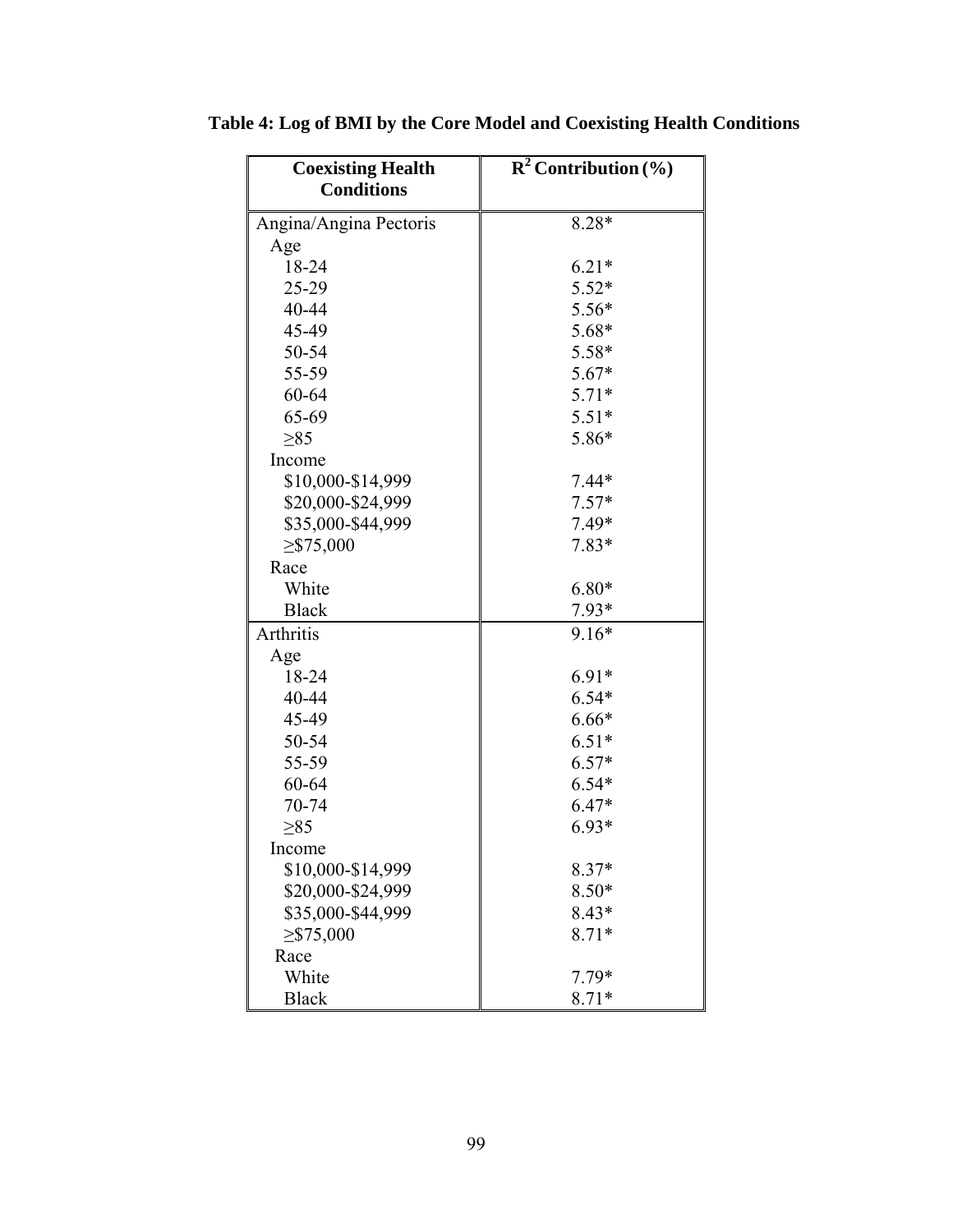| Asthma                   | $8.68*$ |
|--------------------------|---------|
| Age                      |         |
| 18-24                    | $6.70*$ |
| 25-29                    | 5.96*   |
| 40-44                    | 5.96*   |
| 45-49                    | $6.11*$ |
| 50-54                    | $6.00*$ |
| 55-59                    | $6.11*$ |
| 60-64                    | $6.12*$ |
| 65-69                    | 5.96*   |
| $\geq 85$                | $6.25*$ |
| Income                   |         |
| \$10,000-\$14,999        | 7.88*   |
| \$20,000-\$24,999        | 7.99*   |
| \$35,000-\$44,999        | $7.94*$ |
| $\geq$ \$75,000          | $8.23*$ |
| Race                     |         |
| White                    | $7.25*$ |
| <b>Black</b>             | $8.24*$ |
| Congestive heart failure | $8.36*$ |
| Age                      |         |
| 18-24                    | $6.21*$ |
| 25-29                    | 5.50*   |
| 40-44                    | $5.53*$ |
| 45-49                    | $5.67*$ |
| 50-54                    | $5.57*$ |
| 55-59                    | $5.65*$ |
| 60-64                    | 5.69*   |
| 65-69                    | $5.51*$ |
| $\geq 85$                | 5.89*   |
| Income                   |         |
| \$10,000-\$14,999        | $7.53*$ |
| \$20,000-\$24,999        | $7.64*$ |
| \$35,000-\$44,999        | $7.56*$ |
| $\geq$ \$75,000          | $7.92*$ |
| Race                     |         |
| White                    | $6.88*$ |
| <b>Black</b>             | 7.99*   |

### **Table 4 Continued**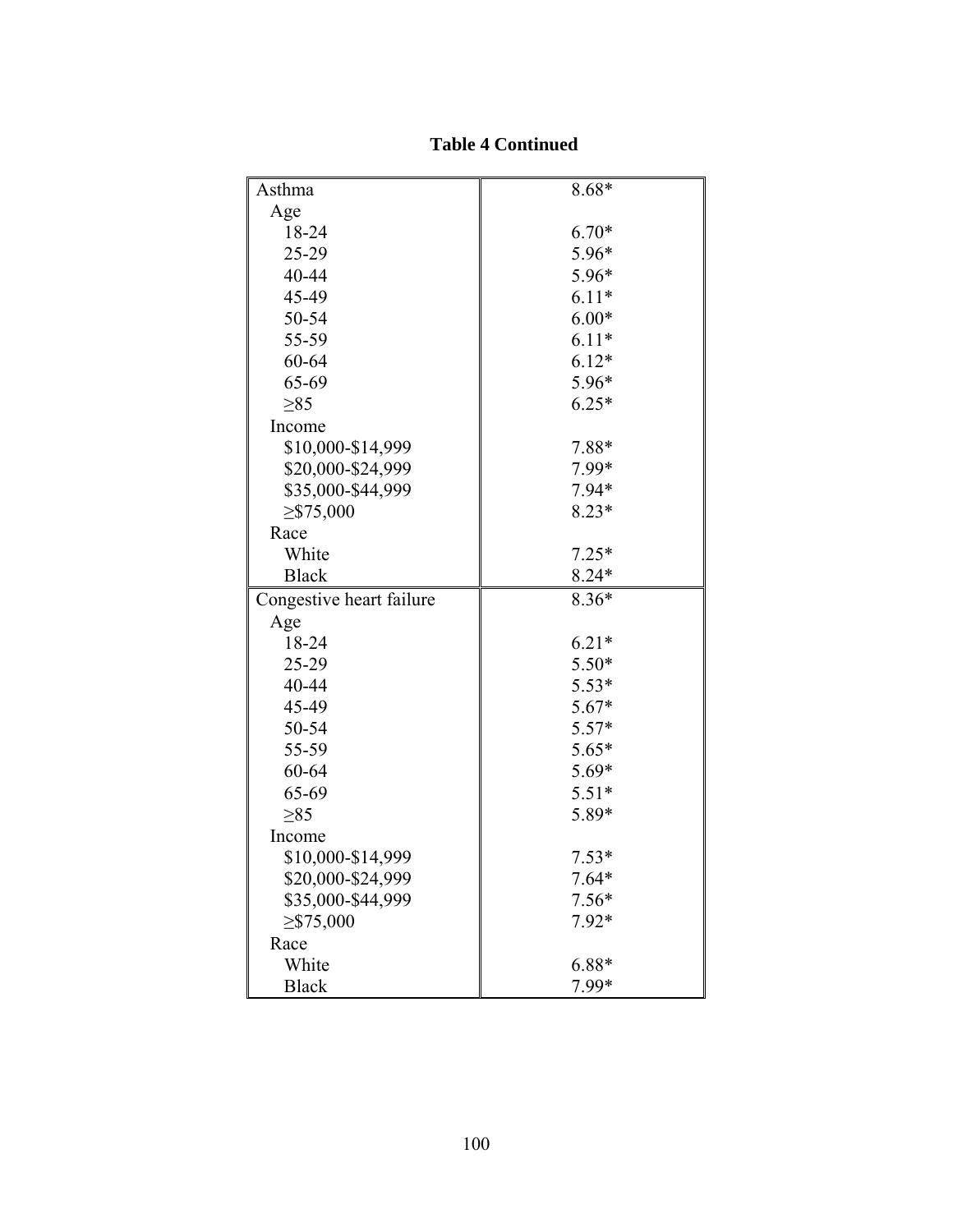| Coronary heart disease | $8.15*$ |
|------------------------|---------|
| Age                    |         |
| 18-24                  | $6.14*$ |
| 25-29                  | $5.41*$ |
| 40-44                  | 5.43*   |
| 45-49                  | 5.58*   |
| 50-54                  | 5.48*   |
| 55-59                  | $5.55*$ |
| 60-64                  | 5.59*   |
| 65-69                  | $5.42*$ |
| $\geq 85$              | $5.75*$ |
| Income                 |         |
| \$10,000-\$14,999      | $7.32*$ |
| \$20,000-\$24,999      | $7.43*$ |
| \$35,000-\$44,999      | $7.35*$ |
| $\geq$ \$75,000        | $7.70*$ |
| Race                   |         |
| White                  | $6.66*$ |
| <b>Black</b>           | $7.79*$ |
| Diabetes/Borderline    | 10.04*  |
| Age                    |         |
| 18-24                  | $8.10*$ |
| 40-44                  | $7.70*$ |
| 45-49                  | 7.79*   |
| 50-54                  | $7.66*$ |
| 55-59                  | $7.74*$ |
| 60-64                  | $7.72*$ |
| 75-79                  | $7.60*$ |
| $\geq 85$              | 7.99*   |
| Income                 |         |
| \$10,000-\$14,999      | $9.31*$ |
| \$20,000-\$24,999      | 9.43*   |
| \$35,000-\$44,999      | 9.38*   |
| $\geq$ \$75,000        | $9.67*$ |
| Race                   |         |
| White                  | $8.65*$ |
| <b>Black</b>           | 9.73*   |

## **Table 4 Continued**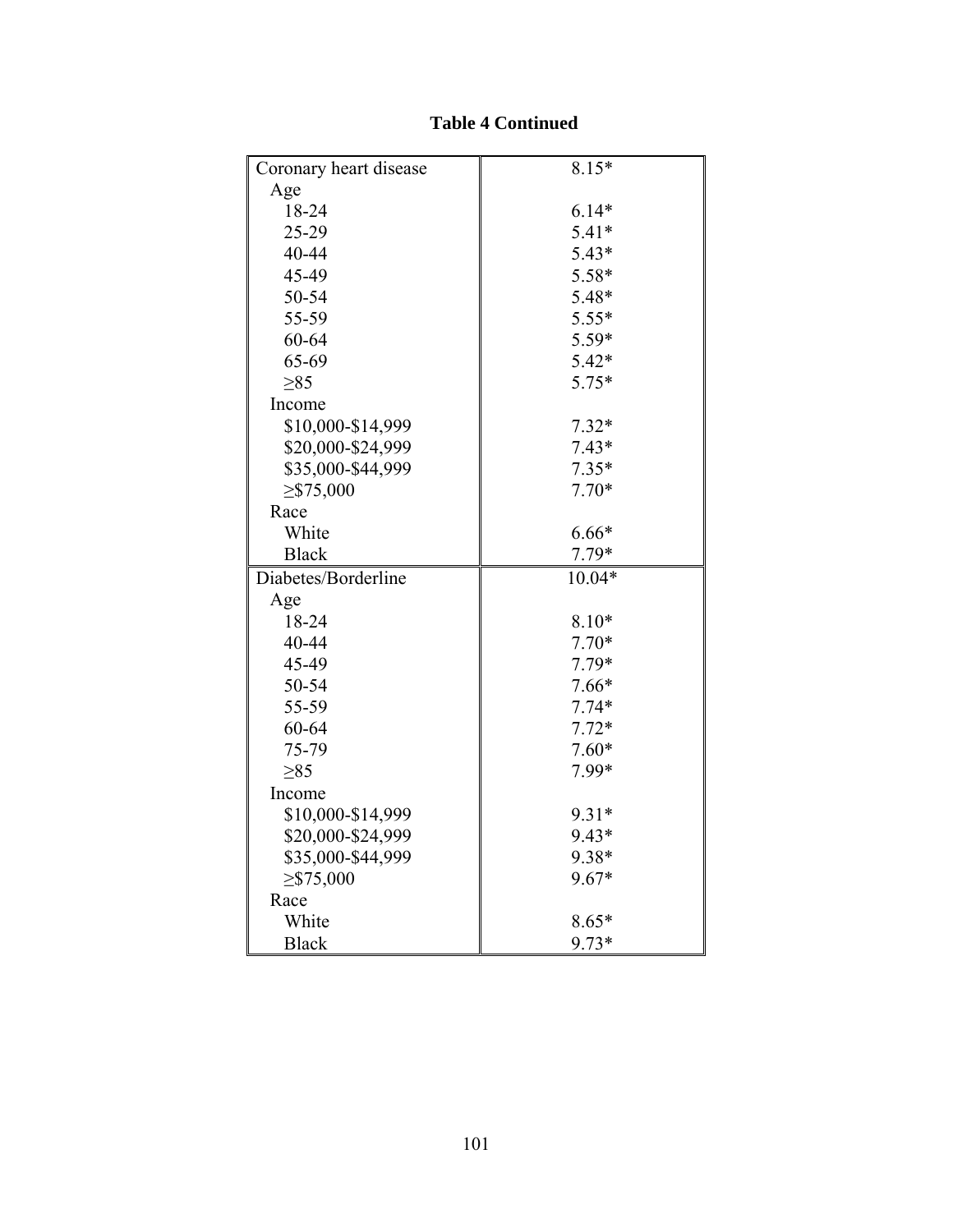| Heart attack      | 8.19*    |
|-------------------|----------|
| Age               |          |
| 18-24             | $6.11*$  |
| 25-29             | $5.40*$  |
| 40-44             | 5.42*    |
| 45-49             | $5.57*$  |
| 50-54             | 5.46*    |
| 55-59             | $5.56*$  |
| 60-64             | 5.58*    |
| 65-69             | $5.41*$  |
| $\geq 85$         | $5.75*$  |
| Income            |          |
| \$10,000-\$14,999 | $7.36*$  |
| \$35,000-\$44,999 | $7.40*$  |
| $\geq$ \$75,000   | $7.75*$  |
| Race              |          |
| White             | $6.74*$  |
| <b>Black</b>      | $7.83*$  |
| Hypertension      | 11.96*   |
| Age               |          |
| 18-24             | 9.38*    |
| 40-44             | 9.28*    |
| 45-49             | $9.36*$  |
| 50-54             | 9.18*    |
| 55-59             | $9.23*$  |
| 60-64             | 9.18*    |
| 75-79             | $9.21*$  |
| $\geq 85$         | 9.71*    |
| Income            |          |
| \$10,000-\$14,999 | 11.28*   |
| \$20,000-\$24,999 | $11.40*$ |
| \$35,000-\$44,999 | 11.34*   |
| $\geq$ \$75,000   | 11.59*   |
| Race              |          |
| White             | 10.98*   |
| <b>Black</b>      | $11.53*$ |

## **Table 4 Continued**

 $*_{p<0.05}$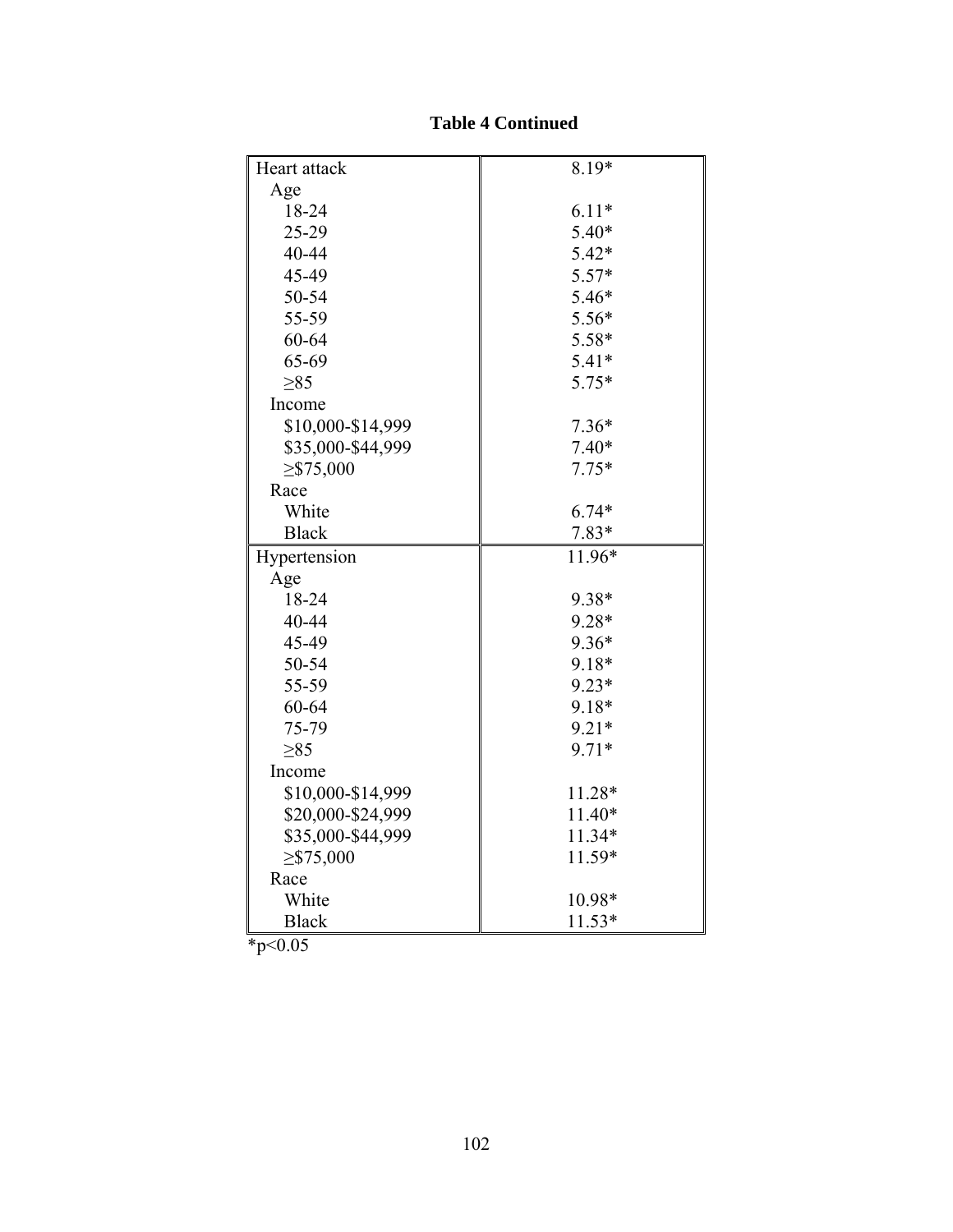#### **Effect of the Core Model and Physical Functioning**

The relationship between log of BMI, the Personal Factors, and the physical functioning variables of the Body Functions and Structures component are shown in Table 5. In the models of all the physical functioning variables, the income level of  $\geq$ \$75,000 and being Black accounted for a significant portion of the variance in the models. In the model including the general condition of the participant's hearing, the income level  $\geq$ \$75,000 and Black accounted for approximately 7.85% and 7.93% of the variance in the models. For the model including those participants who reported their ears ringing, buzzing, or roaring in the past year, the income level ≥\$75,000 and Black consisted of 7.77% and 7.85% of the variance in the model. The income level  $\geq$ \$75,000 and Black made up 9.49% and 9.47% of the variance in the model including participants who experienced joint pain/aching/stiffness in the past year. In the model containing participants who reported low back pain, the income level  $\geq$ \$75,000 and Black accounted for 8.92% and 8.97% of the variance in the model.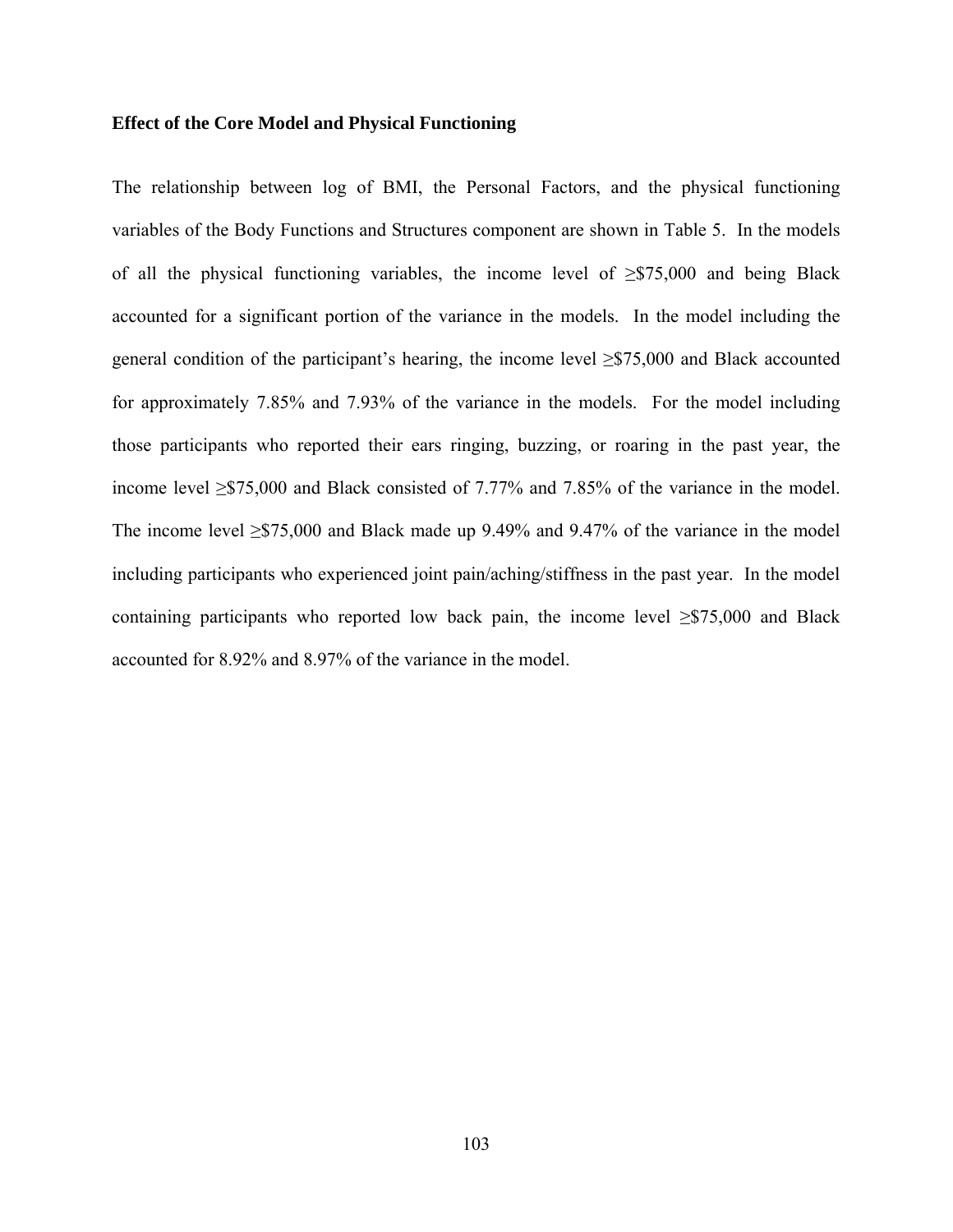| <b>Physical Functioning</b>  | $\mathbb{R}^2$ Contribution (%) |
|------------------------------|---------------------------------|
| General condition of hearing | $8.31*$                         |
| Age                          |                                 |
| 18-24                        | $6.17*$                         |
| 25-29                        | 5.47*                           |
| 40-44                        | $5.50*$                         |
| 45-49                        | $5.63*$                         |
| 50-54                        | $5.53*$                         |
| 55-59                        | $5.63*$                         |
| 60-64                        | $5.64*$                         |
| 65-69                        | 5.49*                           |
| $\geq 85$                    | 5.85*                           |
| Income                       |                                 |
| \$10,000-\$14,999            | $7.48*$                         |
| \$20,000-\$24,999            | $7.58*$                         |
| \$35,000-\$44,999            | $7.52*$                         |
| $\geq$ \$75,000              | $7.85*$                         |
| Race                         |                                 |
| White                        | $6.81*$                         |
| <b>Black</b>                 | $7.93*$                         |
| Ears ringing, roaring,       | $8.21*$                         |
| buzzing in past year         |                                 |
| Age                          |                                 |
| 18-24                        | $6.23*$                         |
| 25-29                        | $5.51*$                         |
| 40-44                        | 5.53*                           |
| 45-49                        | $5.67*$                         |
| 50-54                        | $5.56*$                         |
| 55-59                        | $5.66*$                         |
| 60-64                        | 5.68*                           |
| 65-69                        | $5.52*$                         |
| $\geq 85$                    | $5.81*$                         |
| Income                       |                                 |
| \$10,000-\$14,999            | 7.39*                           |
| \$20,000-\$24,999            | $7.50*$                         |
| \$35,000-\$44,999            | $7.44*$                         |
| $\geq$ \$75,000              | $7.77*$                         |
| Race                         |                                 |
| White                        | $6.73*$                         |
| <b>Black</b>                 | $7.85*$                         |

**Table 5: Log of BMI by the Core Model and Physical Functioning**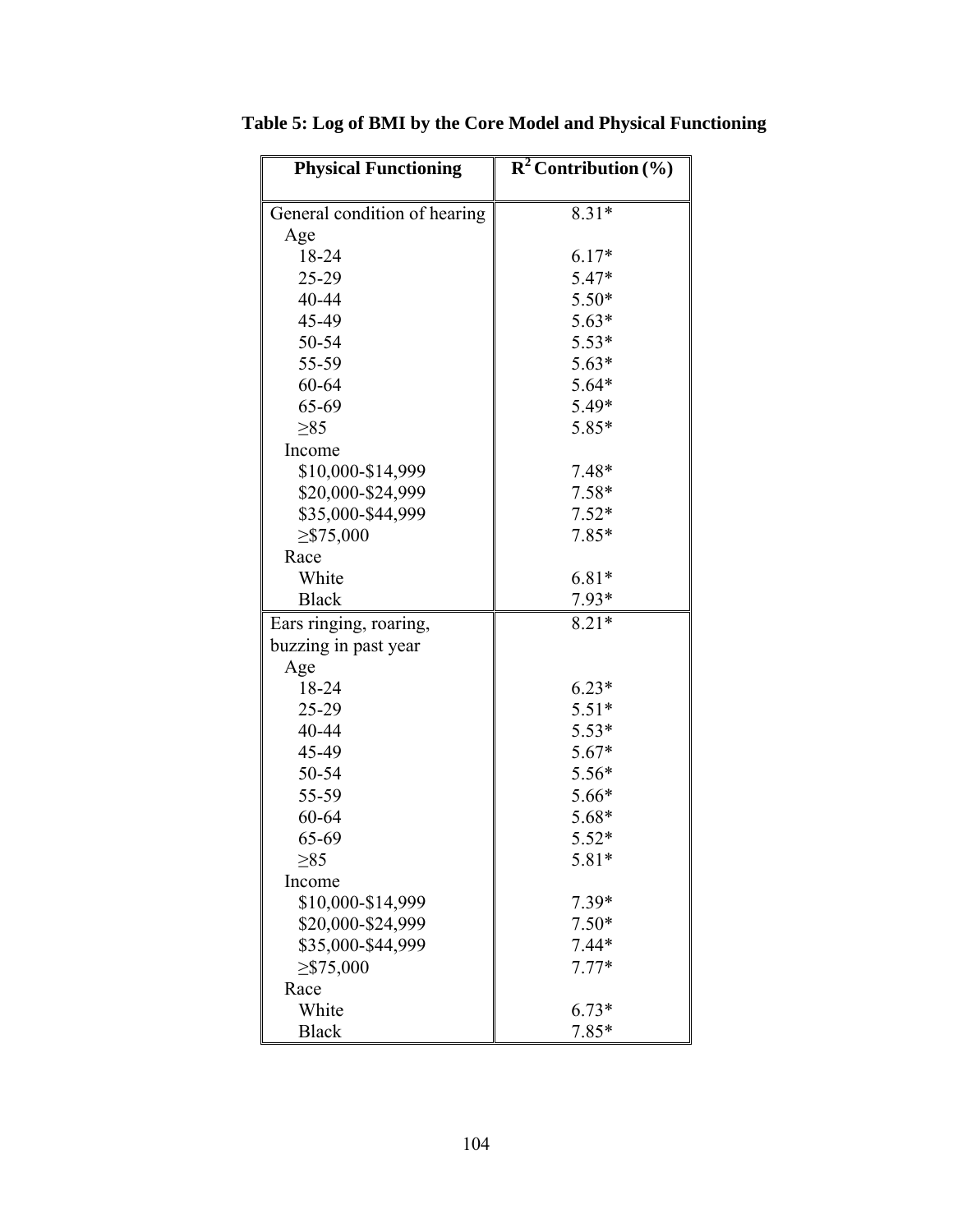| Joint pain/aching/stiffness in | $9.92*$ |
|--------------------------------|---------|
| past year                      |         |
| Age                            |         |
| 18-24                          | $8.10*$ |
| 40-44                          | $7.73*$ |
| 45-49                          | 7.83*   |
| 50-54                          | $7.70*$ |
| 55-59                          | $7.75*$ |
| 60-64                          | $7.77*$ |
| 65-69                          | $7.68*$ |
| $\geq 85$                      | $8.10*$ |
| Income                         |         |
| \$10,000-\$14,999              | $9.13*$ |
| \$20,000-\$24,999              | $9.25*$ |
| \$35,000-\$44,999              | $9.20*$ |
| $\geq$ \$75,000                | 9.49*   |
| Race                           |         |
| White                          | $8.52*$ |
| <b>Black</b>                   | 9.47*   |
| Low back pain                  | $9.33*$ |
| Age                            |         |
| 18-24                          | $7.31*$ |
| 25-29                          | $6.57*$ |
| 40-44                          | $6.57*$ |
| 45-49                          | $6.71*$ |
| 50-54                          | $6.61*$ |
| 55-59                          | $6.70*$ |
| 60-64                          | $6.73*$ |
| 65-69                          | $6.59*$ |
| $\geq 85$                      | $6.87*$ |
| Income                         |         |
| \$10,000-\$14,999              | $8.57*$ |
| \$20,000-\$24,999              | 8.69*   |
| \$35,000-\$44,999              | $8.63*$ |
| $\geq$ \$75,000                | 8.92*   |
| Race                           |         |
| White                          | 7.86*   |
| <b>Black</b>                   | 8.97*   |

## **Table 5 Continued**

 $*_{p<0.05}$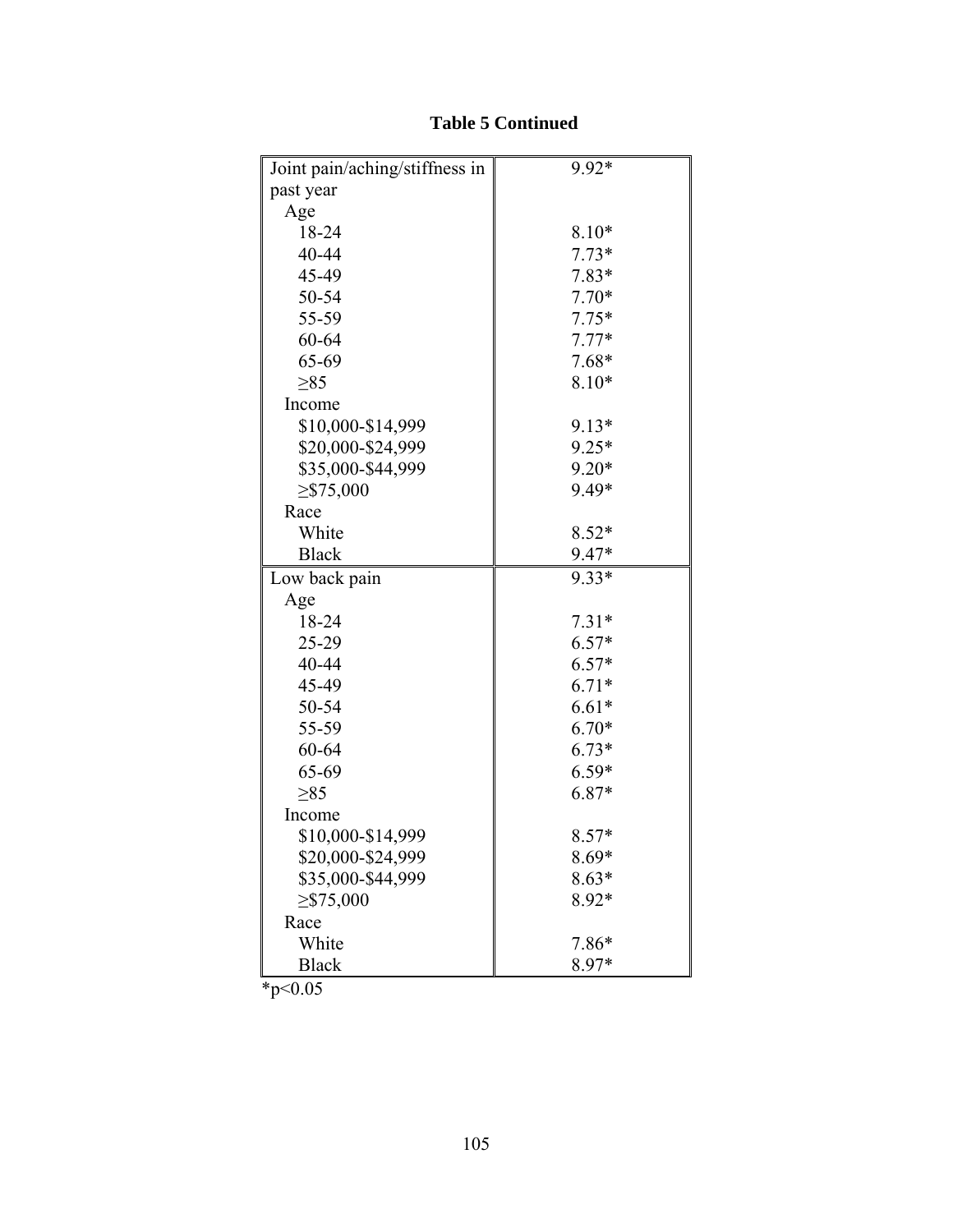#### **6.5 DISCUSSION**

Previous studies conducted with women have demonstrated an association between body image and weight perceptions as well as coexisting health conditions and physical functioning and their link to obesity (Adams-Campbell, Rosenberg, Washburn, Roa, Kim et al., 2000; Winkleby, Kraemer, Ahn, & Varady, 1998). The study reported here aimed to link all three contributing factors to the prediction of the log of BMI in women and to explore the contribution of age, income, and race to obesity using the Comprehensive International Classification of Functioning, Disability and Health (ICF) Core Sets for Obesity and data from the NHANES 1999-2004. Body weight perceptions, coexisting health conditions, and physical functioning were a part of the Body Functions and Structures component of the ICF, which was the most significant component in the relationship to log of BMI (Tyler, 2007).

 Psychological factors, including body weight and image perceptions, have been thought to have an impact on obesity among women although whether there are age, race, or class differences has been unclear (Cachelin, Rebeck, Chung & Pelayo, 2002; Caldwell, Brownell, & Wilfley, 1997). In this study, for analyses using body image as a single variable, age and race were the most significant contributors to the relationship with log of BMI. However, when body image was divided into 3 indicator variables of those who considered themselves underweight, the right weight, and overweight, age, income, and race evenly contributed to the variance in the model. This suggests that body image perceptions are important among all women regardless of differences by age, income, and race as has been previously thought. Additionally, although it is believed that body weight perceptions are influenced by social and cultural norms (Charles, Britt, & Knox, 2006) the affect of social and cultural values placed upon the women's perceptions of their weight and body image could not be determined in this study.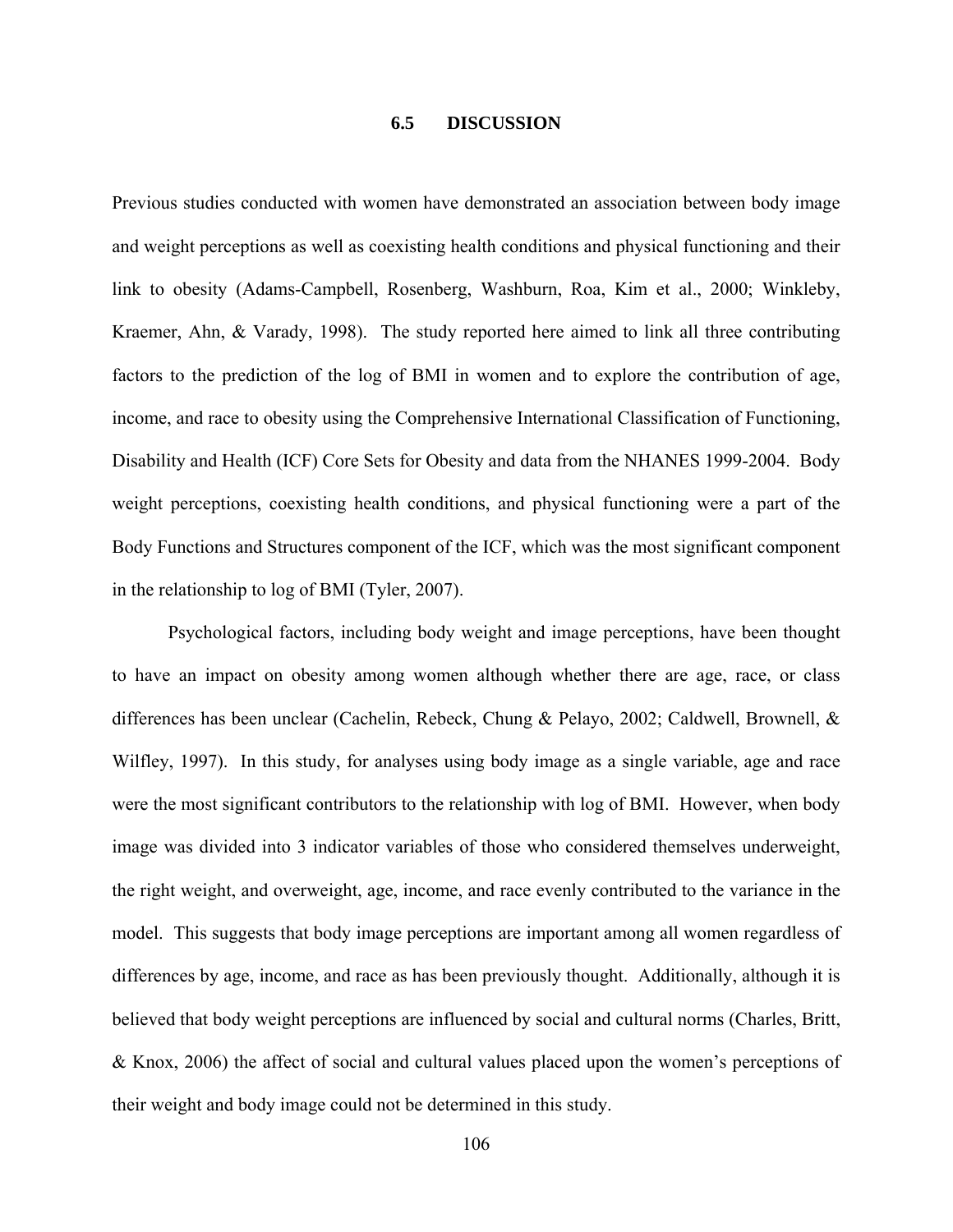Perceptions of the being the right weight and overweight accounted for higher proportions of the variance in the models. Thirty-five percent of the women considered themselves to be the right weight and 61% thought they were overweight. Based solely upon BMI, approximately 31% of the women were classified as normal weight and 67% were either overweight or obese. As the proportions are fairly equal, the women had accurate perceptions of their weight. This is contrary to studies which have shown approximately 30% of people clinically misclassify their weight (Charles, Britt, & Knox, 2006). However, in the NHANES 1999-2004, the participants were asked to provide an overall perception of their weight by considering themselves as being underweight, the right weight, or overweight, rather than provide what they perceived their BMI to be. This demonstrates that although women may not have exact knowledge of their BMI, they do have an understanding of their weight status. That is, whether they perceive themselves as being underweight, normal weight, or overweight.

In this study, how women perceived their weight was directly proportional to their BMI. This is different from some theories of body image which suggests subjective perceptions of body weight have little relationship to the objective realities of an individual's weight (Sarwer, Thompson, & Cash, 2005). Therefore, understanding the effect of body image is essential to determining how to counteract obesity in women. Also, this relationship is important as most obesity prevention and treatment programs for women focus primarily on improving individual behaviors such as physical activity and nutritional practices and less on understanding attitudes and beliefs about weight.

 In addition to body image perceptions, the influence of coexisting health conditions and physical functioning on obesity among women has also been discussed in the literature. The most common disabilities associated with women are chronic conditions such as hypertension,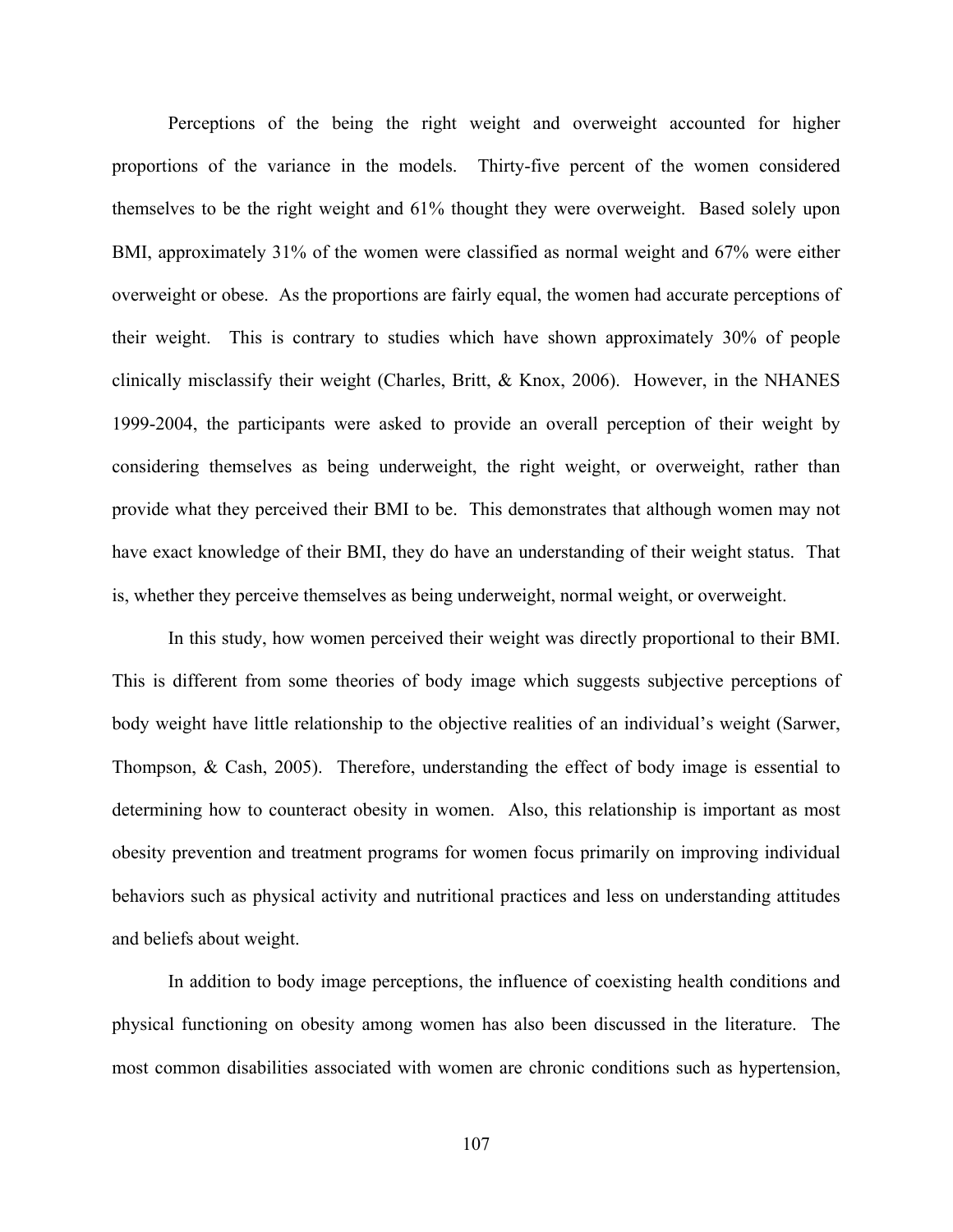heart disease, arthritis, back disorders, and respiratory problems. Women are often more affected by disabilities than men (CDC, accessed 6/24/07). The relationship between BMI, diabetes, and heart disease is generally stronger for women than men (Hu, 2003). In this study, hypertension (32%), arthritis (28%), asthma (13%), and diabetes/borderline diabetes (11%) made up the highest proportion of coexisting health conditions. Joint (9.92%) and lower back (9.33%) pain accounted for a high proportion of the variance in the model containing physical functioning variables.

Of all coexisting health conditions, hypertension (12%) and diabetes/borderline diabetes (10%) accounted for a significant portion of the variance in the models. In each condition, the income level of ≥\$75,000 and being a Black women were significant in influencing the variance in the model. African American women have been reported to experience higher levels of hypertension and diabetes compared to White women (Sullivan, Morrato, Ghushchyan, Wyatt, & Hill, 2005). Additionally, both conditions have been inversely associated with socioeconomic status in women (Kanjilal, Gregg, Cheng, Zhang, Nelson et al., 2006; Robbins, Vaccarino, Zhang, & Kasl, 2001). However, in this study, hypertension and diabetes affected BMI at lower as well as higher income levels. Consistent with the literature, African American women accounted for a higher proportion of the variance in the model than White women. Hypertension is important as it is a risk factor for other coexisting health conditions such as diabetes and heart disease. Although not as significant as the other coexisting health conditions, heart disease accounted for some of the variance in the models. Angina/angina pectoris, congestive heart failure, coronary heart disease, and heart attack followed the trend of the other coexisting health conditions in which having a family income level of  $\geq$ \$75,000 and being Black were significant contributors to the models.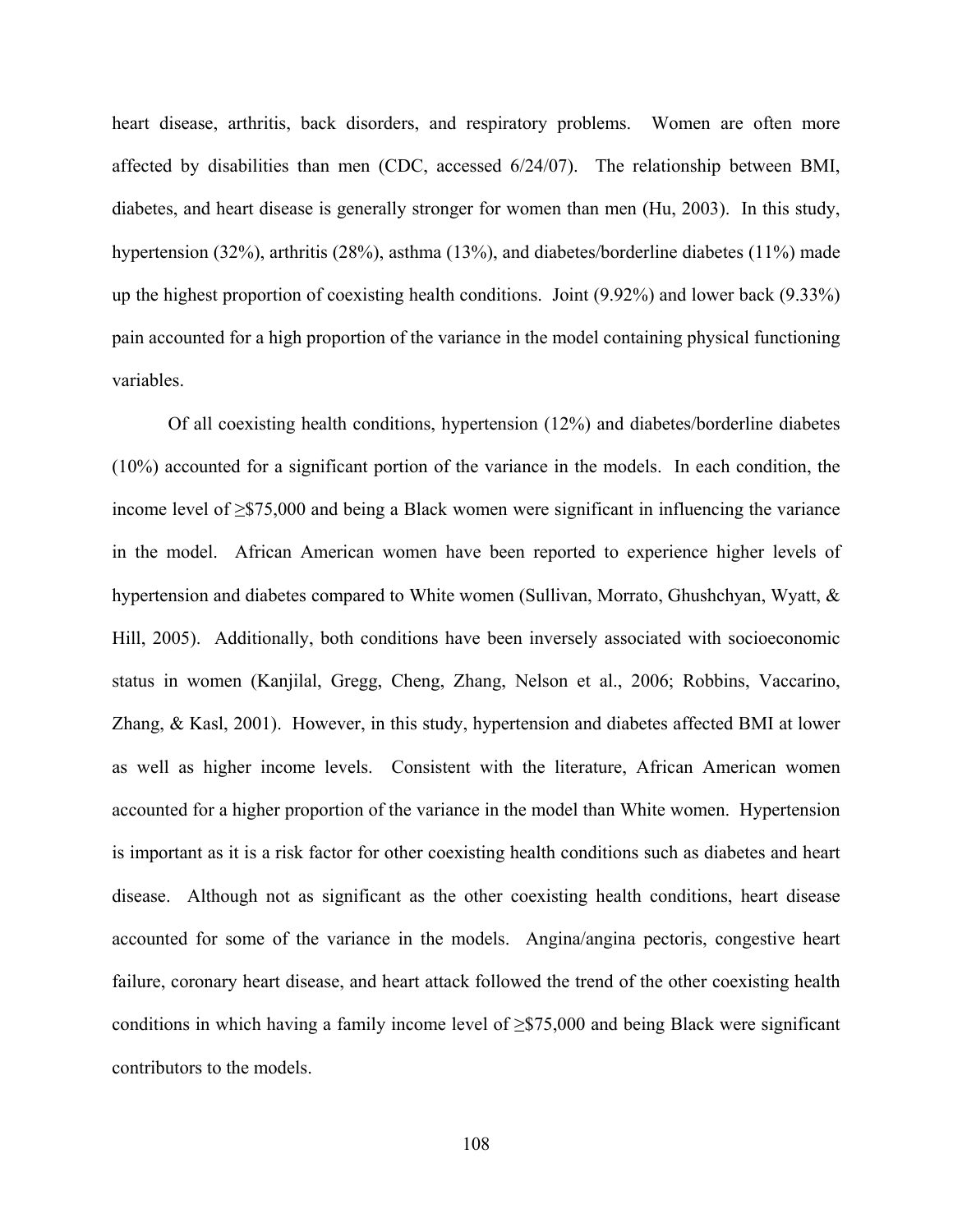Arthritis and asthma were also important contributors to the variance in the models and can be directly linked to the ability to physically function. Variables that directly asked about physically functioning included hearing, joint, and back pain. Studies have shown disabilities increase with age (Sturm, Ringel, & Andreyeva, 2004). However, the contribution of age to the variance in the models was evenly distributed in the study. In all the models including the variables associated with physical functioning, the income level  $\geq$ \$75,000 and Black significantly contributed the most to the variance in the models. According to the results of this study, income and race, and to a lesser degree, age are important in understanding obesity in women.

 This study indicates the NHANES 1999-2004 can be helpful in assessing the impact of psychological, coexisting health conditions, and physical functioning status on obesity among U.S. women. Additionally, the sociodemographic variables of age, income, and race demonstrate their importance in the model of obesity and women. It has been suggested that racial and/or ethnic differences in women may explain how women see their bodies, e.g. "perceptual body image", and how they feel about their bodies, e.g. "attitudinal body image" (Fitzgibbon, Blackman, & Avellone, 2000). However, the absence of social and cultural data is an apparent disadvantage of using the NHANES and the ICF to look at obesity in women as the Personal component of the ICF calls for social and cultural information that is not currently available in the NHANES.

It should be noted that during previous years of the NHANES, 1999-2001, data were collected on occupation, food security, and social support, which have all been associated with obesity in women, but was discontinued in the NHANES conducted during 2002 and 2003. Furthermore, the ICF does not provide a classification framework for the Personal Factors citing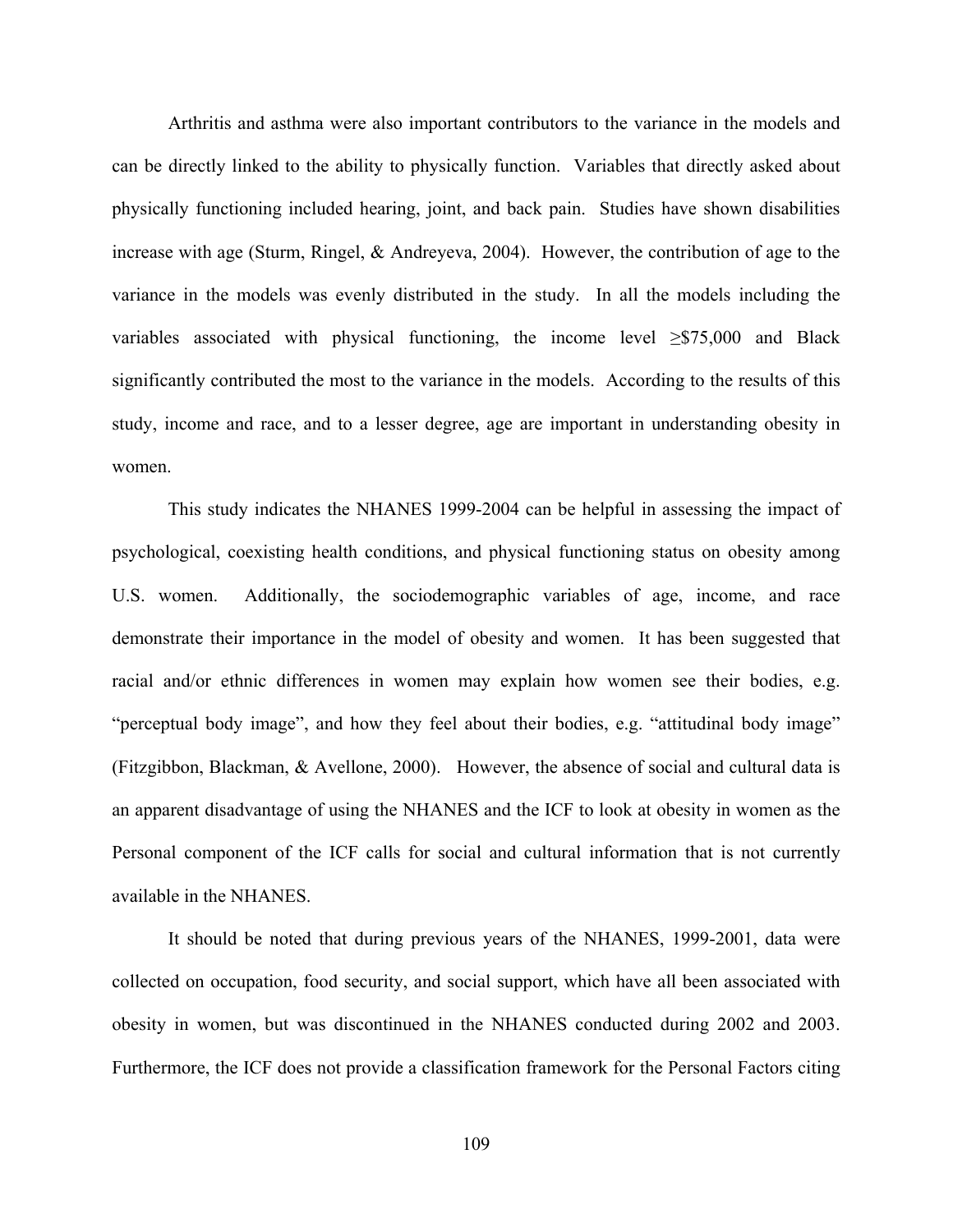large variation among individuals. As such, interpretation of this component may differ in usage by researchers. Hence, the inclusion of a classification scheme for the Personal Factors as well as the addition of social and cultural information would more accurately depict the typical spectrum of obesity and provide a clearer picture of the relationship of body image perceptions, coexisting health conditions, and physical functioning to BMI.

 In addition to the inclusion of a classification framework for the Personal Factors of the ICF, the insertion of a structure to categorize the subjective as well as objective dimension of functioning and disability is needed (Ueda & Okawa, 2003). Moreover, the inclusion of more questions in the NHANES that delve into how participants feel about their life, health status, and the impact this has on their environment would provide a more comprehensive view of obesity among women. This is exemplified in the influence of body image perceptions on BMI that would be better understood with more subjective information regarding participants' attitude and beliefs as well their experiences.

This study attempted to assess the applicability of using the ICF to examine obesity in women by focusing on the Body Functions and Structures component of the ICF. While the ICF provides an initial understanding of the true picture of obesity in women, by not having the framework to measure subjective health status, experiences, and relationship to the environment nor the Personal component, as well as the lack of a comprehensive dataset to demonstrate the far-reaching ability of the ICF are major limitations of its use. The results from this study indicate more focus should be placed upon women of all income levels as nutritional practices, lack of physical activity, and life stresses can impact all women. The ability to acquire more data in the NHANES regarding the social and cultural attitudes, values, and beliefs of the women, may help better explain their relationship to BMI. In addition, the more information that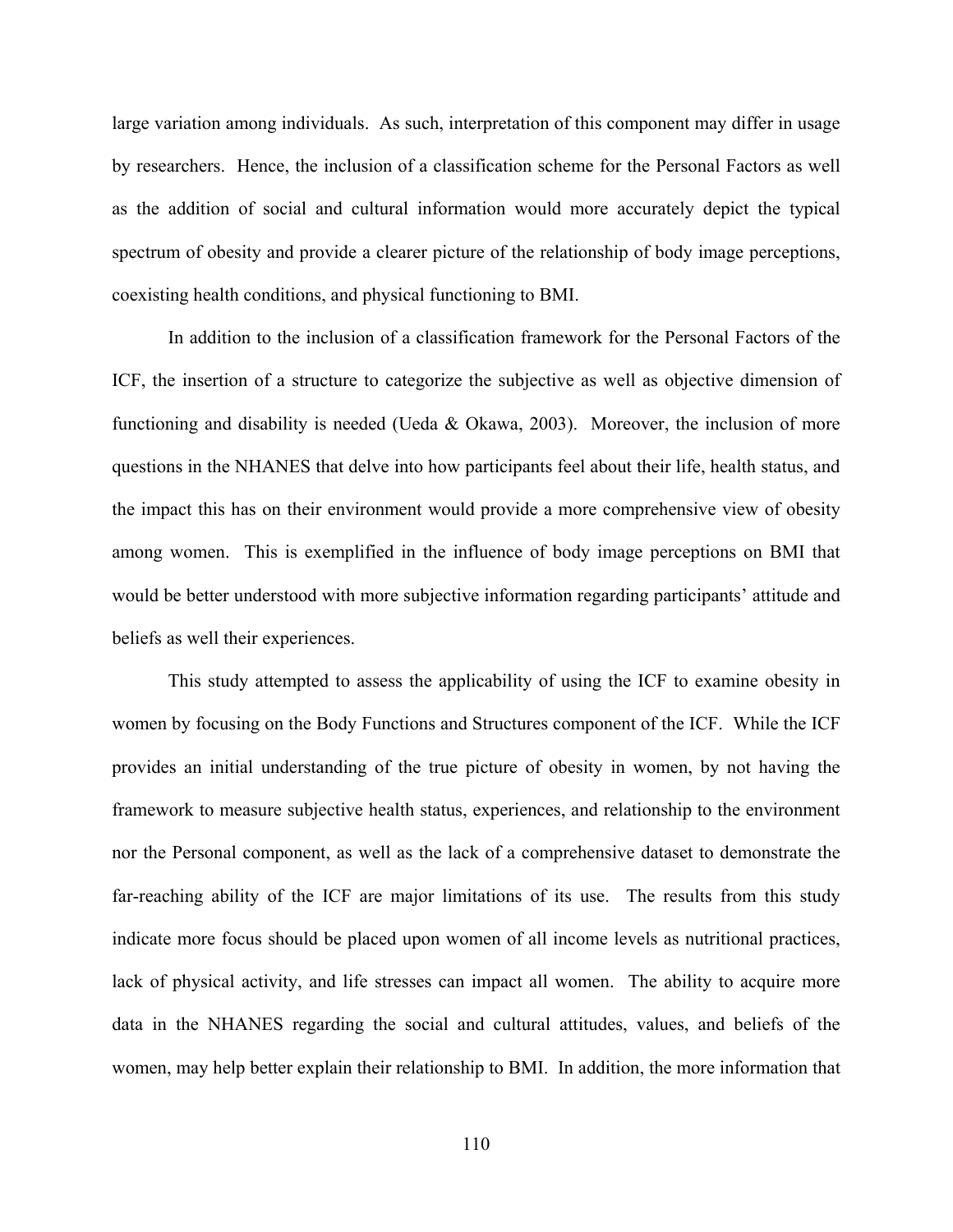is known about this relationship will help improve current and future obesity prevention and treatment programs for U.S. women.

 Building upon the work presented in Chapters 5 and 6, Chapter 7 provides recommendations for usage of the ICF and future obesity research in U.S. women. Specifically, Chapter 7 examines the current trends in obesity prevention and treatment programs and provides further recommendations as to how these programs can be improved based upon the results.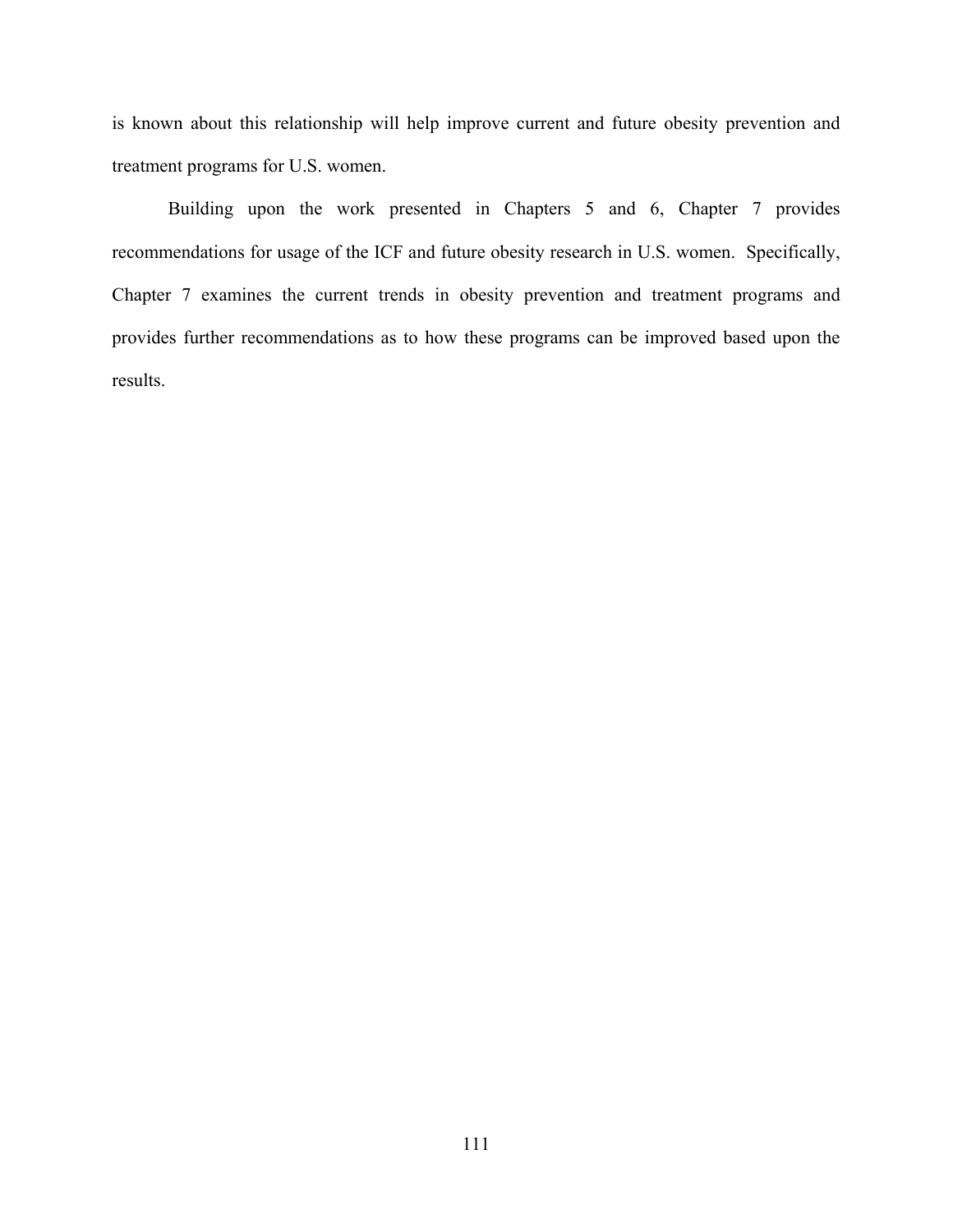#### **6.6 LITERATURE CITED**

- Adams-Campbell LL, Rosenberg L, Washburg RA, Rao RS, Kim KS, & Palmer J. (2000) Descriptive Epidemiology of Physical Activity in African-American Women. Preventive Medicine. 30:43-50.
- Addy CL, Wilson DK, Kirtland KA, Ainsworth BE, Sharpe P, & Kimsey D. (2004) Associations of Perceived Social and Physical Environmental Supports with Physical Activity and Walking Behavior. American Journal of Public Health. 94(3):440-445.
- Alfano CM, Klesges RC, Murray DM, Beech BM, & McClanahan BS. (2002) History of Sports Participation in Relation to Obesity and Related Health Behaviors in Women. Preventive Medicine. 34:82-89.
- Allan CM, Campbell WN, Guptill CA, Stephenson FF, & Campbell KE. (2006) A Conceptual Model for Interprofessional Education: The International Classification of Functioning, Disability, and Health (ICF). Journal of Interprofessional Care. 20(3):235-245.
- Cachelin FM, Rebeck RM, Chung GH, & Pelayo E. (2002) Does Ethnicity Influence Body-size Preference? A Comparison of Body Image and Body Size. Obesity Research. 10(3):158- 166.
- Caldwell MB, Brownell KD, & Wilfley DE. (1997) Relationship of Weight, Body Dissatisfaction and Self-esteem in African American and White Female Dieters. International Journal of Eating Disorders. 22:127-130.
- Centers for Disease Control and Prevention. [http://www.cdc.gov/ncbddd/women/default.htm.](http://www.cdc.gov/ncbddd/women/default.htm) Accessed on: June 24, 2007.
- Centers for Disease Control and Prevention. (2005) National Health and Nutrition Examination Survey, 2005-2006 Overview. National Center for Health Statistics.
- Charles J, Britt H, & Knox S. (2006) Patient Perception of Their Weight, Attempts to Lose Weight and Their Diabetes Status. Australian Family Physician. 35(11):925-928.
- Drewnowski A & Darmon N. (2005) Food Choices and Diet Costs: An Economic Analysis. Journal of Nutrition. 135:900-904.
- Felton GM, Boyd MD, Bartoces MG, & Tavakoli AS. (2002) Physical Activity in Young African American Women. Health Care for Women International. 23:905-918.
- Fitzgibbon ML, Blackman LR, & Avellone ME. (2000) The Relationship Between Body Image Discreptancy and Body Mass Index Across Ethnic Groups. Obesity Research. 8(8):582- 589.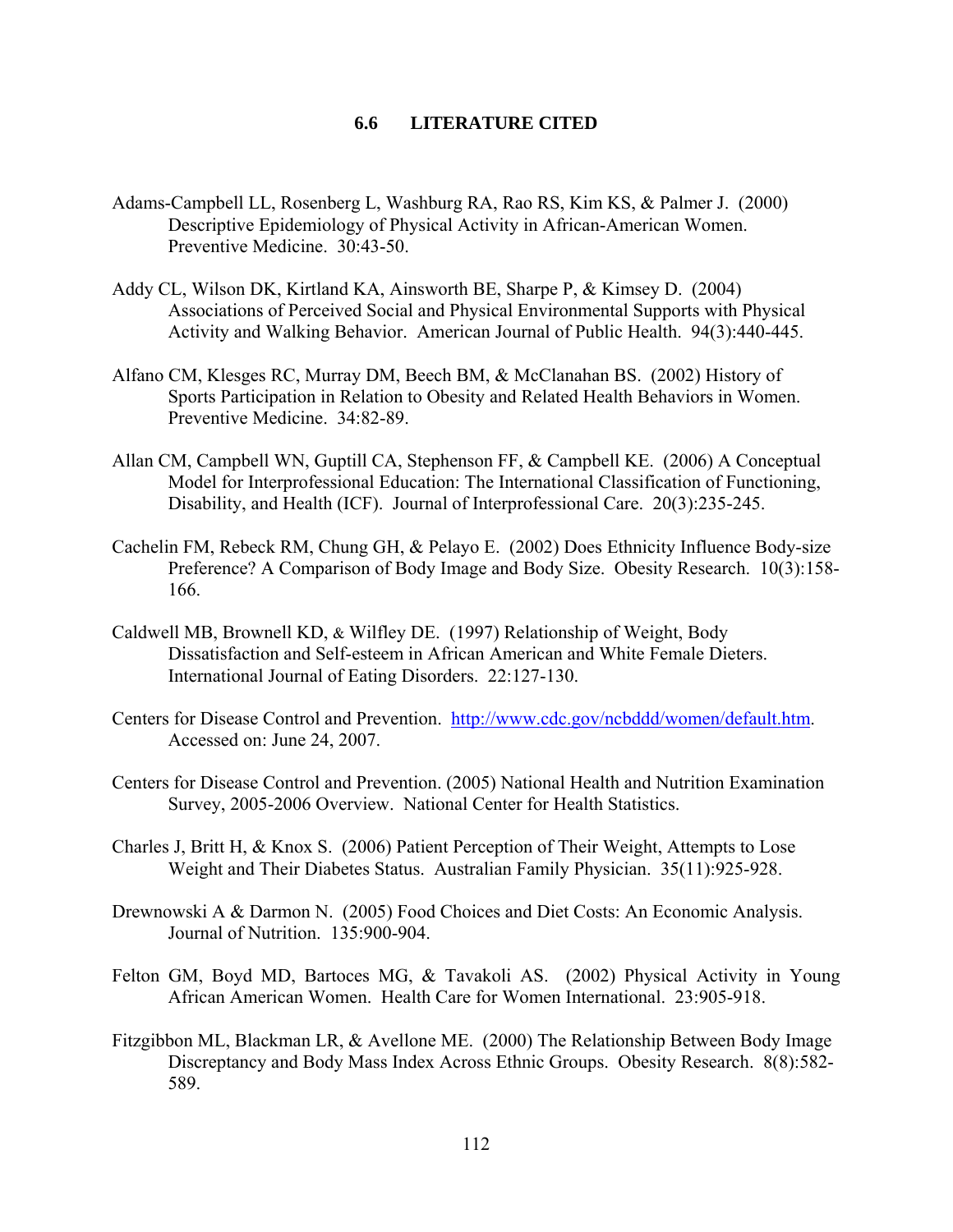- Flegal KM, Carroll MD, Ogden CL, & Johnson CL. (2002) Prevalence and Trends in Obesity Among US Adults, 1999-2000. Journal of American Medical Association. 288(14):1723-1727.
- Garber AJ. (2004) The Metabolic Syndrome. The Medical Clinics of North America. 88:837- 846.
- Gordon- Larsen P, Nelson MC, Page P, & Popkin BM. (2006) Inequality in the Built Environment Underlies Key Health Disparities in Physical Activity and Obesity. Pediatrics. 117(2):417-424.
- Hu FB. (2003) Overweight and Obesity in Women: Health Risks and Consequences. Journal of Women's Health. 12(2):163-172.
- Jakicic JM, Wing RR, & Winters-Hart C. (2002) Relationship of Physical Activity to Eating Behaviors and Weight Loss in Women. Medicine and Science in Sports and Exercise. 34(10):1653-1659.
- Kanjilal S, Gregg EW, Cheng YJ, Zhang P, Nelson DE, & Mensah G. (2006) Socioeconomic and Trends in Disparities in 4 Major Risk Factors for Cardiovascular Disease Among U.S. Adults, 1971-2002. Archives of Internal Medicine. 166(21):2348-2355.
- Khaodhiar L, McCowen KC, & Blackburn GL. (1999) Obesity and Its Comorbid Conditions. Clinical Cornerstone. 2(3):17-31.
- Kumanyika SK. (2001) Minisymposium on Obesity: Overview and Some Strategic Considerations. Annual Reviews in Public Health. 22:293-308.
- Latner JD, Stunkard AJ, & Wilson GT. (2005) Stigmatized Students: Age, Sex, and Ethnicity Effects in the Stigmatization of Obesity. Obesity Research. 13(7):1226-1231.
- National Health and Nutrition Examination Survey. (2005) NHANES 1999-2000 Questionnaire Variable List. Available at: [http://www.cdc.gov/nchs/data/nhanes/nhanes\\_01\\_02/varquex\\_b.pdf](http://www.cdc.gov/nchs/data/nhanes/nhanes_01_02/varquex_b.pdf).
- National Health and Nutrition Examination Survey. (2006) NHANES 2001-2002 Questionnaire Variable List. Available at: [http://www.cdc.gov/nchs/data/nhanes/nhanes\\_01\\_02/varquex\\_b.pdf](http://www.cdc.gov/nchs/data/nhanes/nhanes_01_02/varquex_b.pdf).
- National Health and Nutrition Examination Survey. (2007) NHANES 2003-2004 Questionnaire Variable List. Available at: [http://www.cdc.gov/nchs/data/nhanes/nhanes\\_03\\_04/varquex\\_c.pdf.](http://www.cdc.gov/nchs/data/nhanes/nhanes_03_04/varquex_c.pdf)
- Ogden CL, Carroll MD, Curtin LR, McDowell MA, Tabak CJ, & Flegal KM. (2006) Prevalence of Overweight and Obesity in the United States, 1999-2004. Journal of American Medical Association. 295(13)1549-1555.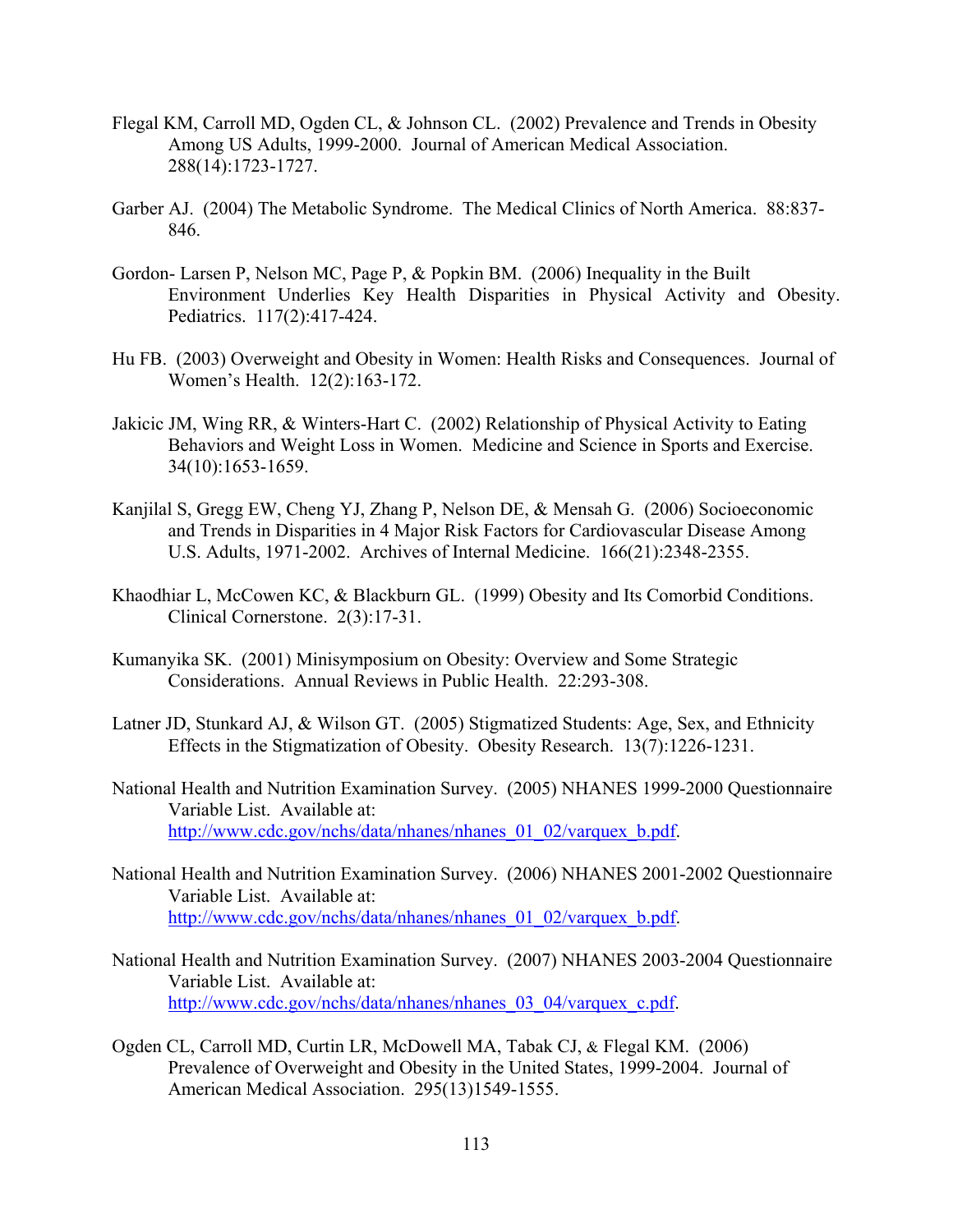- Patt MR, Yanek LR, Moy TF, & Becker DM. (2004) Sociodemiographic, Behavioral, and Psychological Correlates of Current Obesity in Older, Urban African American Women. Health Education & Behavior. 31(4):57S-68S.
- Robbins JM, Vaccarino V, Zhang H, & Kasl SV. (2001) Socioeconomic Status and Type 2 Diabetes in African American and Non-Hispanic White Women and Men: Evidence from the Third National Health and Nutrition Examination Survey. American Journal of Public Health. 91(1):76-83.
- Sarwer DB, Thompson JK, & Cash TF. (2005) Body Image and Obesity in Adulthood. Psychiatric Clinics of North America. 28:69-87.
- Stunkard AJ. (1996) Current Views on Obesity. American Journal of Medicine. 100:230-236.
- Stucki A, Borchers M, Stucki G, Cieza A, Amann E, & Ruof J. (2006) Content Comparison of Health Status Measures for Obesity Based on the International Classification of Functioning, Disability and Health. International Journal of Obesity. 1-9.
- Stucki A, Daansen P, Fuessl M, Cieza A, Huber E, Atkinson R et al. (2004) ICF Core Sets for Obesity. Journal of Rehabilitation Medicine. 4(Suppl):107-113.
- Sturm R, Ringel JS, & Andreyeva T. (2004) Increasing Obesity Rates and Disability Trends. Health Affairs. 23(2):199-205.
- Tyler KL. (2007) Usage of the International Classification of Functioning, Disability and Health (ICF) in Predicting BMI Among U.S. Women. Dissertation Manuscript.
- Visscher TLS & Seidell JC. (2001) The Public Health Impact of Obesity. Annual Review of Public Health. 22:355-375.
- Winkleby MA, Kraemer HC, Ahn DK, & Varady AN. (1998) Ethnic and Socioeconomic Differences in Cardiovascular Disease Risk Factors: Findings for Women from the Third National Health and Nutrition Examination Survey, 1988-1994. Journal of American Medical Association. 280:356-362.
- World Health Organization. (2001) *ICF: International Classification of Functioning, Disability and Health*. Geneva: World Health Organization.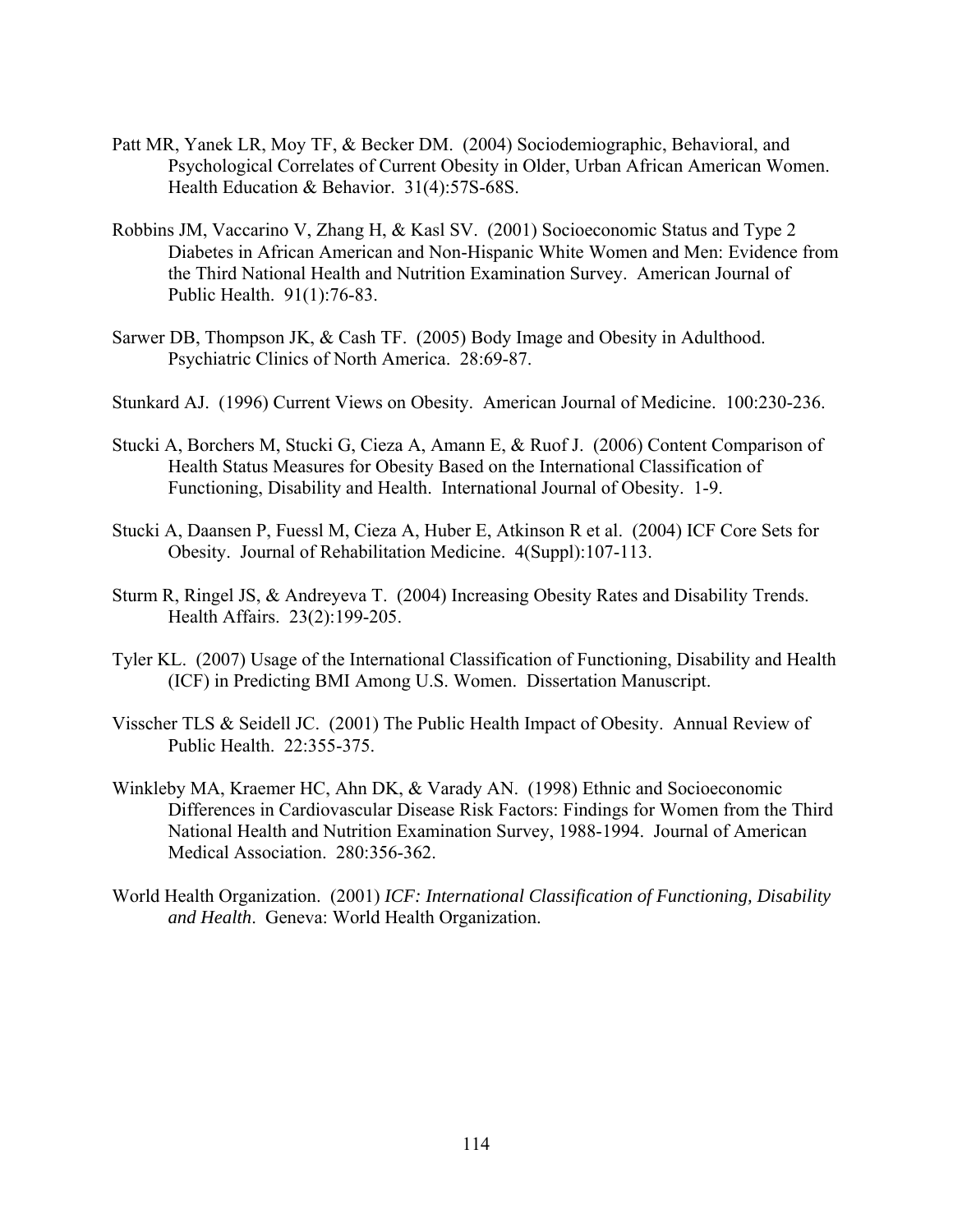# **7.0 RECOMMENDATIONS REGARDING USE OF THE INTERNATIONAL CLASSIFICATION OF FUNCTIONING, DISABILITY AND HEALTH (ICF) TO ADDRESS OBESITY**

Manuscript in Preparation

July 16, 2007

Keisha Tyler Robinson, MPH<sup>1</sup>, James Butler, DrPH<sup>1</sup>, Madelyn Fernstrom, PhD<sup>1</sup>, John Wilson, PhD<sup>1</sup>, Jeanette Trauth, PhD<sup>1</sup>, Robert Goodman, PhD<sup>1</sup>

<sup>1</sup>University of Pittsburgh Graduate School of Public Health, Pittsburgh, PA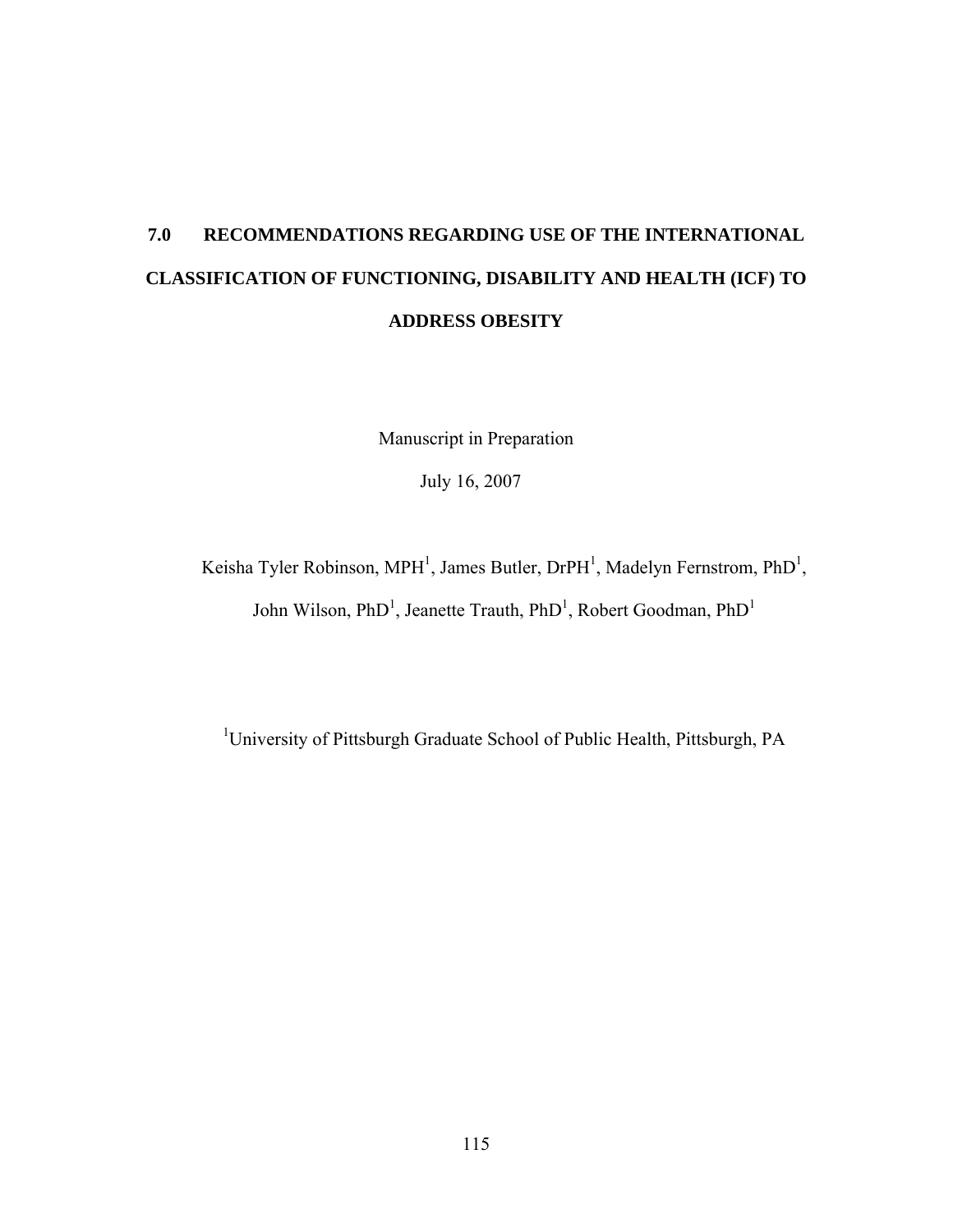#### **7.1 ABSTRACT**

Background: Over the past two decades, obesity among women has significantly increased, with women having the highest prevalence in the U.S. Obesity prevention programs and interventions focusing on women have traditionally included individual-level approaches although obesity is a multi-level problem. The research literature has cited numerous factors in obesity—behavioral, personal, psychological, sociodemographic, environmental, biological, and childbearing. As a result, recent public health efforts have shifted away from individual approaches to those that handle multiple factors.

Theoretical Framework: One proposed multiple-level approach is the International Classification of Functioning, Disability and Health (ICF) Core Sets for Obesity, developed by the World Health Organization, to classify the typical symptoms and problems with functioning in obese individuals. Although the ICF has primarily been used clinically, its emphasis on demonstrating the relationship between multiple levels of human functioning aligns with the multilevel aspect of obesity.

Methods: This paper seeks to: 1) discuss current paradigms regarding addressing obesity among women; 2) present the proposal of a framework to address obesity; and 3) offer recommendations based upon results of two previous studies that examined the contribution of the causal factors in predicting body mass index (BMI) in women using the proposed framework and data from the 1999-2004 National Health and Nutrition Examination Survey (NHANES).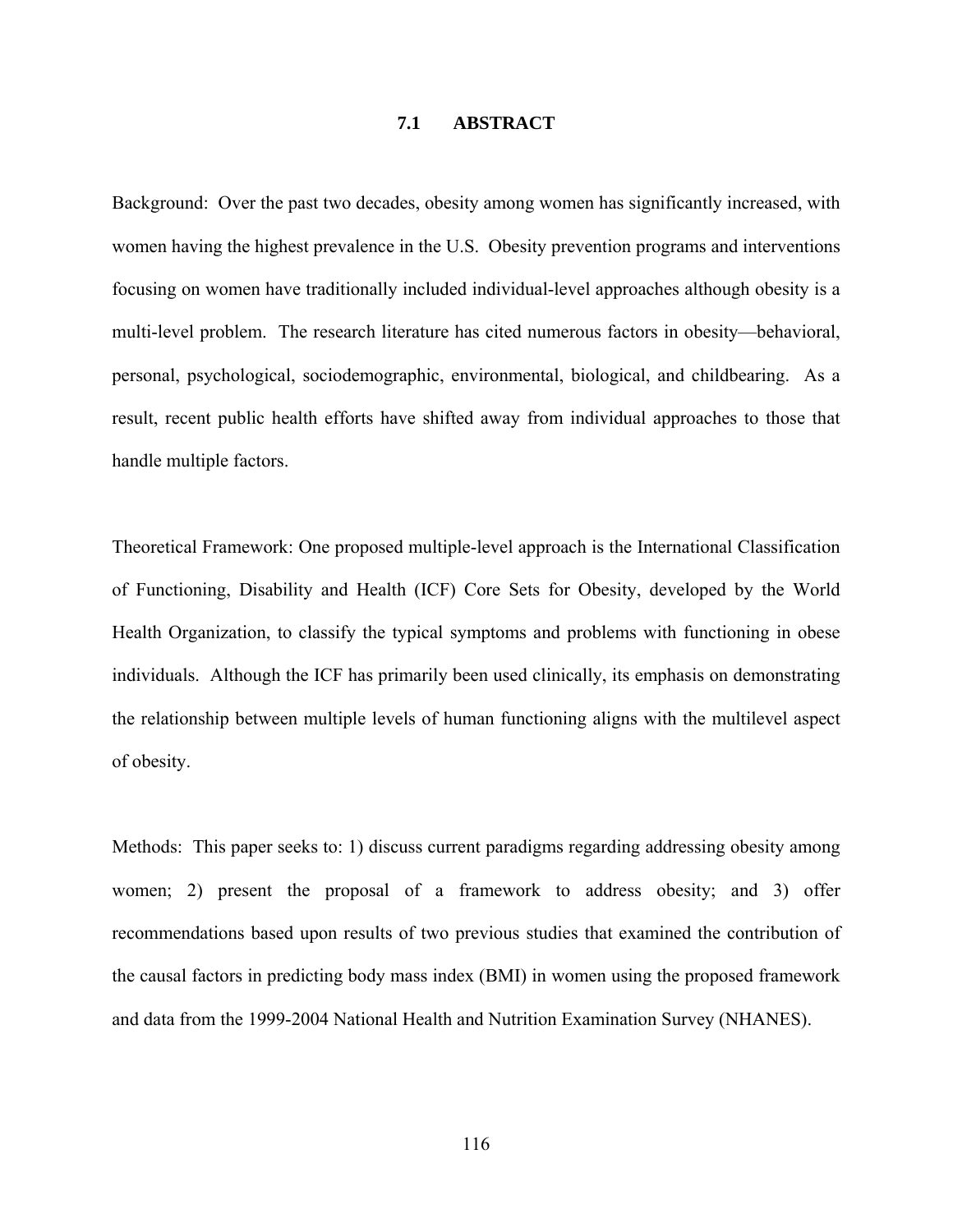Discussion: Recommendations of important factors to include in obesity programs for women were sociodemographic information, body weight perceptions, coexisting health conditions, physical functioning, physical activity, and nutritional practices. Furthermore, obesity programs for women should continue to include engaging in physical activity and proper nutritional practices, although also ensure they are focused on other attributing factors of obesity.

Public Health Relevance: The information garnered from this study can be used to further identify the most important characteristics needed for future obesity programs for women.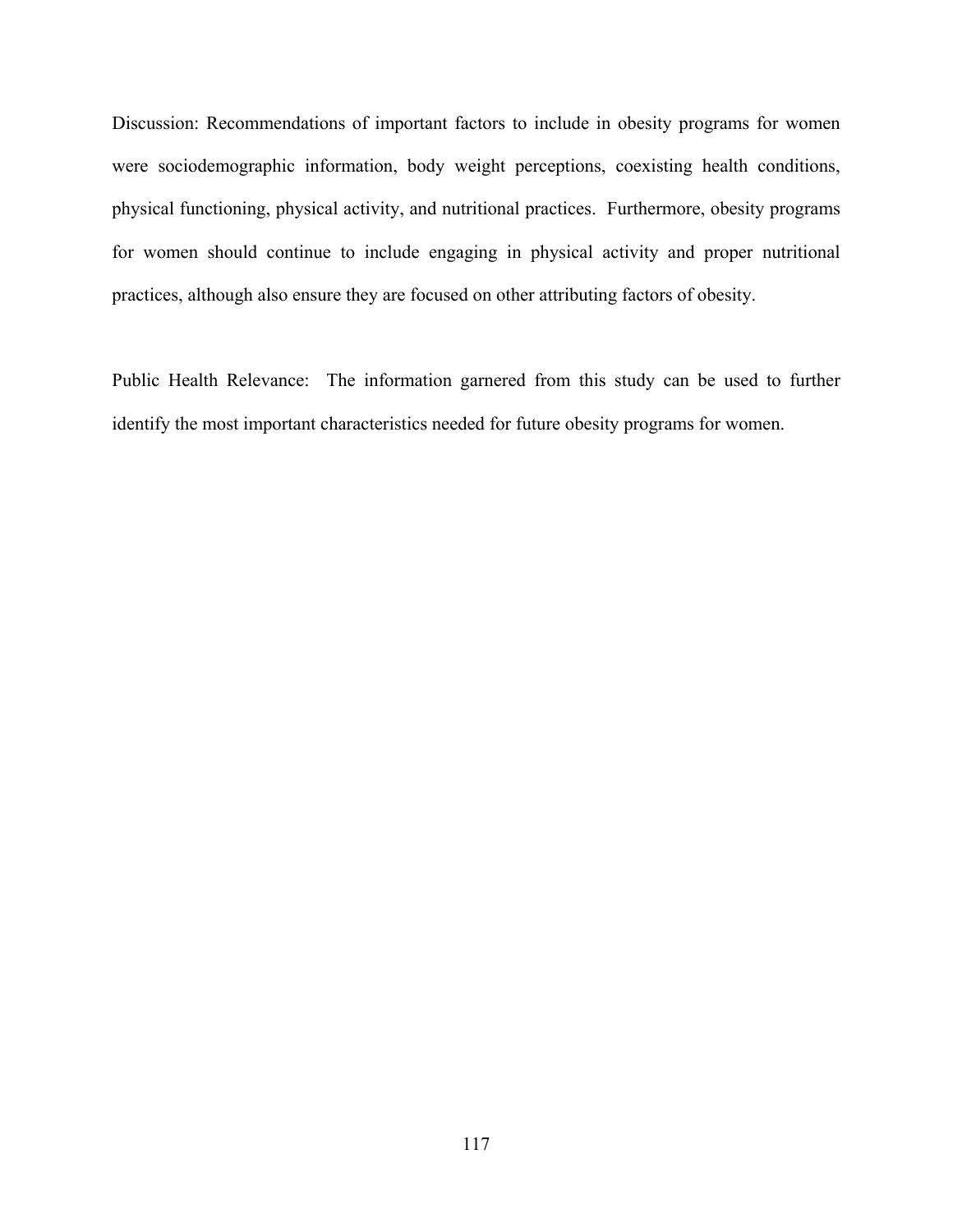#### **7.2 INTRODUCTION**

Among U.S. women, obesity has become a serious public health problem. The incidence and prevalence of obesity has increased significantly in women over the past two decades. In fact, women have the highest prevalence of obesity and extreme obesity in the U.S., with minority women having the highest prevalence among all women (Patt, Yanek, Moy, & Becker, 2004). Results from the National Health and Nutrition Examination Survey (NHANES) indicate that approximately 62% of women were overweight, 34% were obese, and 6% were severely obese in 1999 and 2000 [American Obesity Association (AOA), accessed 10/4/2006].

 Obesity is a complex health issue because of its multiple causes and effects believed to play a role in its development and progression (Stunkard, 1996). Obesity has been linked to increased morbidity and morality (Wyatt, Winters, & Dubbert, 2006) and associated with shortened life expectancy, disability, and comorbidities (O'Brien & Dixon, 2002; Stucki, Borchers, Stucki, Cieza, Amann & Ruof, 2006). Obesity in women has been attributed to behavioral, personal, psychological, environmental, biological factors, and childbearing factors (Adams-Campbell, Rosenberg, Washburn, Rao, Kim, & Palmer, 2000; Addy, Wilson, Kirtland, Ainsworth, Sharpe, & Kimsey, 2004; Felton, Boyd, Bartoces, & Tavakoli, 2002; Gordon-Larsen, Nelson, Page, & Popkin, 2006; Winkleby, Kraemer, Ahn, & Varady, 1998). Comorbidities of obesity in women include metabolic syndrome (insulin resistance, hypertension, and dyslipidemia), type 2 diabetes mellitus, coronary heart disease, cardiovascular disease (CVD), stroke, gall bladder disease, infertility, hyperuricemia and gout, osteoarthritis, sleep apnea, and certain cancers such as endometrial, breast, colon, and gall bladder (CDC, accessed 10/2/2006; Garber, 2004; O'Brien & Dixon, 2002; Sarwer, Allison, Gibbons, Markowitz, & Nelson, 2006; Visscher & Seidell, 2001).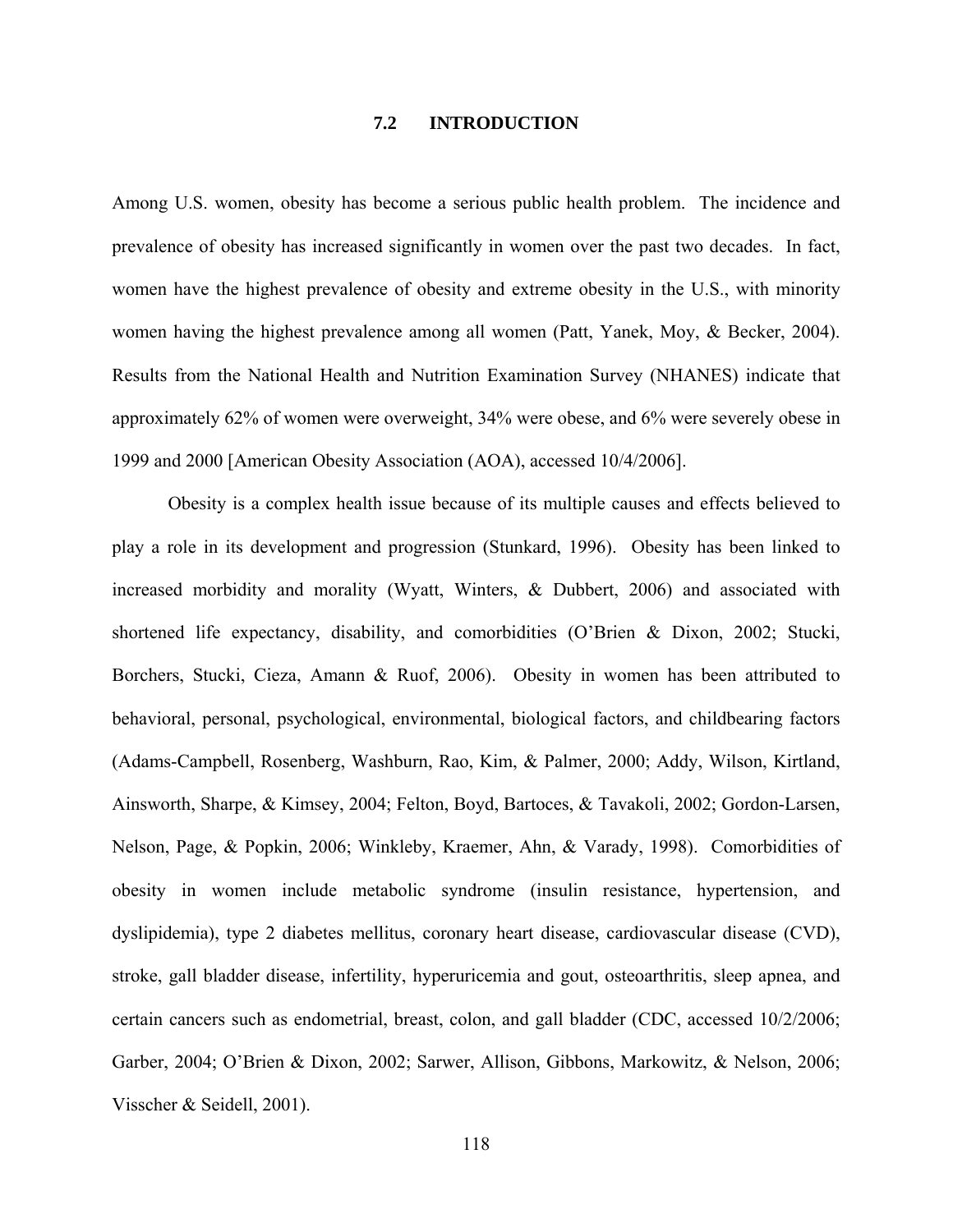As a result of the complexity of obesity in women, new approaches to addressing obesity have been sought. Traditional methods of obesity prevention and treatment have focused on individual level approaches. However, recent public health efforts have shifted away from individual level methods toward those methods that focus on multiple factors (Yancey, Kumanyika, Ponce, McCarthy, Fielding, Leslie et al., 2004). Despite this, many obesity programs and interventions still place primary attention on the behavioral component of physical activity and nutritional practices (Banks-Wallace & Conn, 2002; Dunn, Anderson & Jakicic, 1998), which is thought to be the optimal approach to controlling obesity (Alfano, Klesges, Murray, Beech, & McClanahan, 2002; Jakicic, Wing, & Winters-Hart, 2002). This paper 1) explores the current paradigms that address obesity among U.S. women; 2) discusses the proposal of a framework to address obesity; and, 3) offers recommendations based upon results of two previous studies on the proposed framework can be utilized in obesity prevention and treatment programs.

#### **7.3 CURRENT STRATEGIES USED IN OBESITY PROGRAMS**

The current trend in developing and implementing obesity programs and interventions involve evidence-based decision-making. There are an increasing number of evidence-based strategies available to prevent and treat obesity. Two national expert panels, the U.S. Preventive Services Task Force (USPSTF) and the Community Task Force (CTF), specifically recommend the usage of evidence-based strategies in clinical and community settings. The recommendations are based upon research and endorsed by the Agency for Healthcare Research and Quality (AHRQ) and the Centers for Disease Control and Prevention (CDC). While the USPSTF focuses on screening,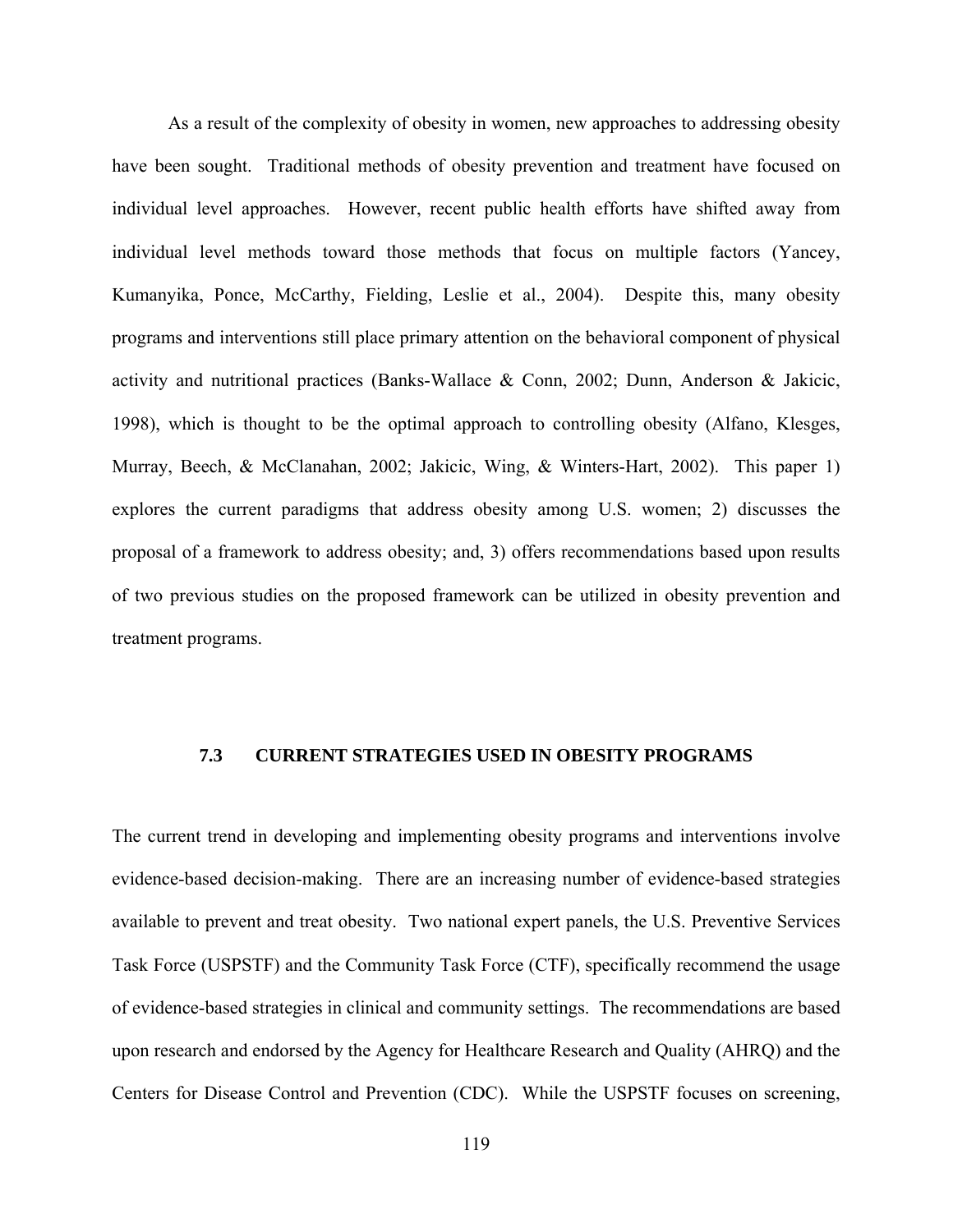counseling, and preventive medication as preventive strategies, the CTF looks at the communitylevel with group education and policy and environmental change strategies. The recommendations of both task forces have been utilized in multiple settings including physician offices, schools, worksites, and entire communities and organizations (AHRQ, 2006; Taskforce on Community Preventive Services, 2005; Ockene et al., 2007).

A number of these the task forces' recommendations have been included in many obesity prevention and treatment programs for women along with many activities that the task forces have not recommended due to "insufficient evidence" such as internet-based weight-loss programs (Gold, Buzzell, Leonard, Pintauro, & Harvey-Berino, 2007). Behavior therapy interventions are one of the most common strategies, which consists of behavioral modification with regards to diet and exercise. Other therapies include pharmacological or drug therapy to suppress appetite and alter metabolism and bariatric or weight reduction surgery (Orzano & Scott, 2004). The inclusion of social support of family and peers in obesity programs have been utilized in many obesity programs to encourage physical activity and proper nutrition (Keller, Allan & Tinkle, 2006). Overcoming environmental barriers to performing healthy behaviors has also been a part of some obesity programs (Brownson, Baker, Housemann, Brennan, & Bacak, 2001; Jilcott, Laraia, Evenson, Lowenstein, & Ammerman, 2007).

 Despite the endorsement by the AHRQ and CDC, there are gaps in the recommendations for reducing obesity prevalence based upon gaps in evidence as well as incomplete synthesis of available evidence. As such, recommendations provided by the task forces lists strength of the recommendations and quality of evidence for which some are strong, several are insufficient, and others are in progress (Ockene et al., 2007). This demonstrates the uncertainty regarding how obesity prevention and treatment programs should be conducted.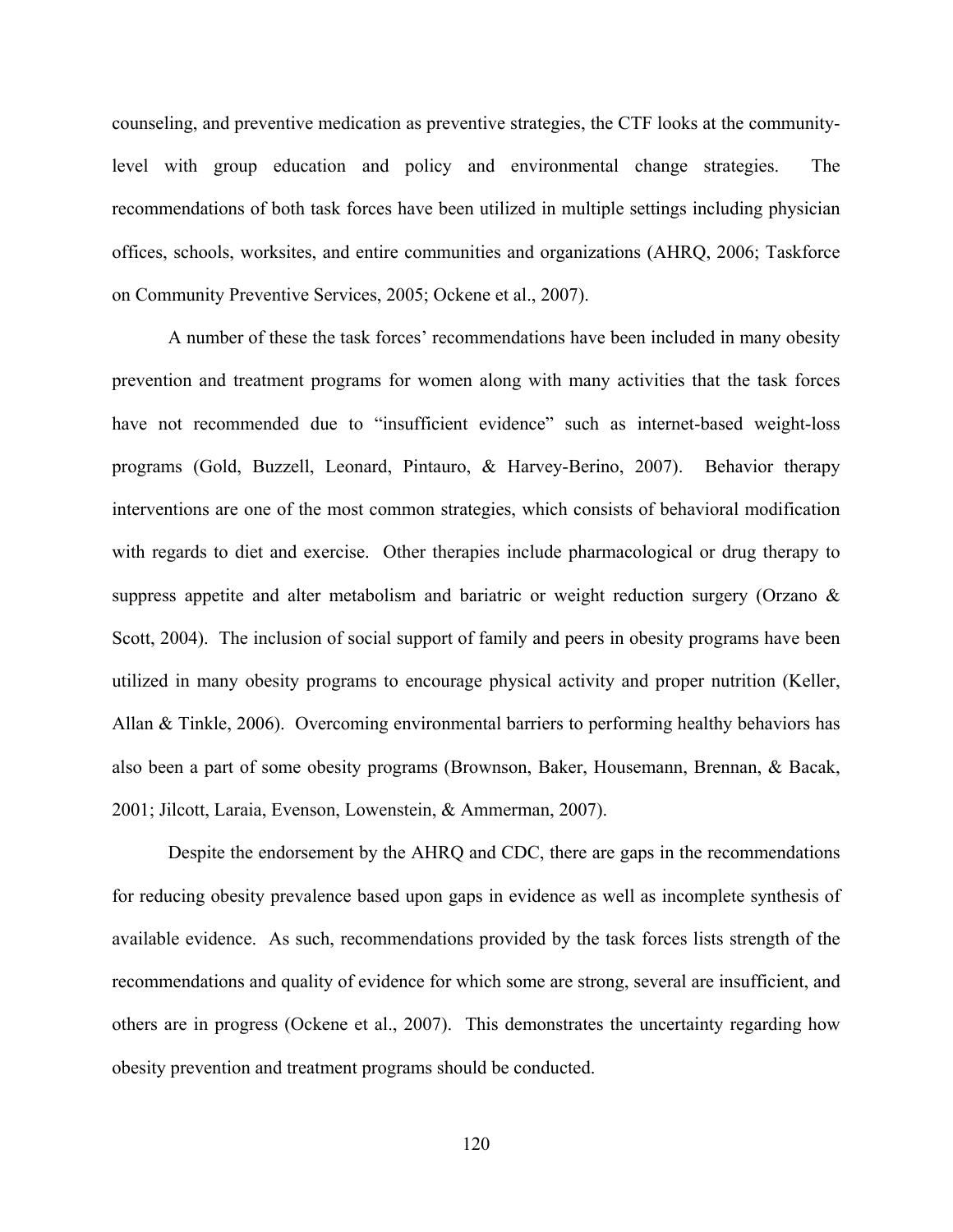It should be of note that the current trend of evidence-based public health programs is not endorsed by all researchers and policymakers due to the lack of complete evidence regarding the effectiveness of certain interventions. As such, some researchers believe evidence-based should be replaced with the term "best evidence possible". In addition, it is thought that in order for new evidence to be discovered and be included in prevention and treatment efforts, an appropriate framework is needed to provide the assistance required to assemble evidence and translate it for program implementation (Swinburn, Gill, & Kumanyika, 2005). Furthermore, many researchers indicate the need for a framework to propagate successful interprofessional collaborations by providing a shared language and conceptual framework for clinicians, researchers, and policymakers (Allan, Campbell, Guptill, Stephenson, & Campbell, 2006). One suggested framework is the International Classification of Functioning, Disability and Health (ICF), introduced by the World Health Organization (WHO) in conjunction with the CDC.

## **7.4 THE PROPOSAL OF THE INTERNATIONAL CLASSIFICATION OF FUNCTIONING, DISABILITY AND HEALTH (ICF) TO ADDRESS OBESITY**

The World Health Organization (WHO) developed the ICF (Figure 1), a classification and coding system, to measure the spectrum of systems and problems in functions of patients with disabilities. The ICF was initially intended for addressing disability. However, because obesity is increasingly becoming a cause of disability and decreased quality of life, the ICF has begun to be applied to obesity and other health conditions in the form of Core Sets (Stucki, Daansen, Fuessl, Cieza, Huber, Atkinson et al., 2004; Stucki et al., 2006).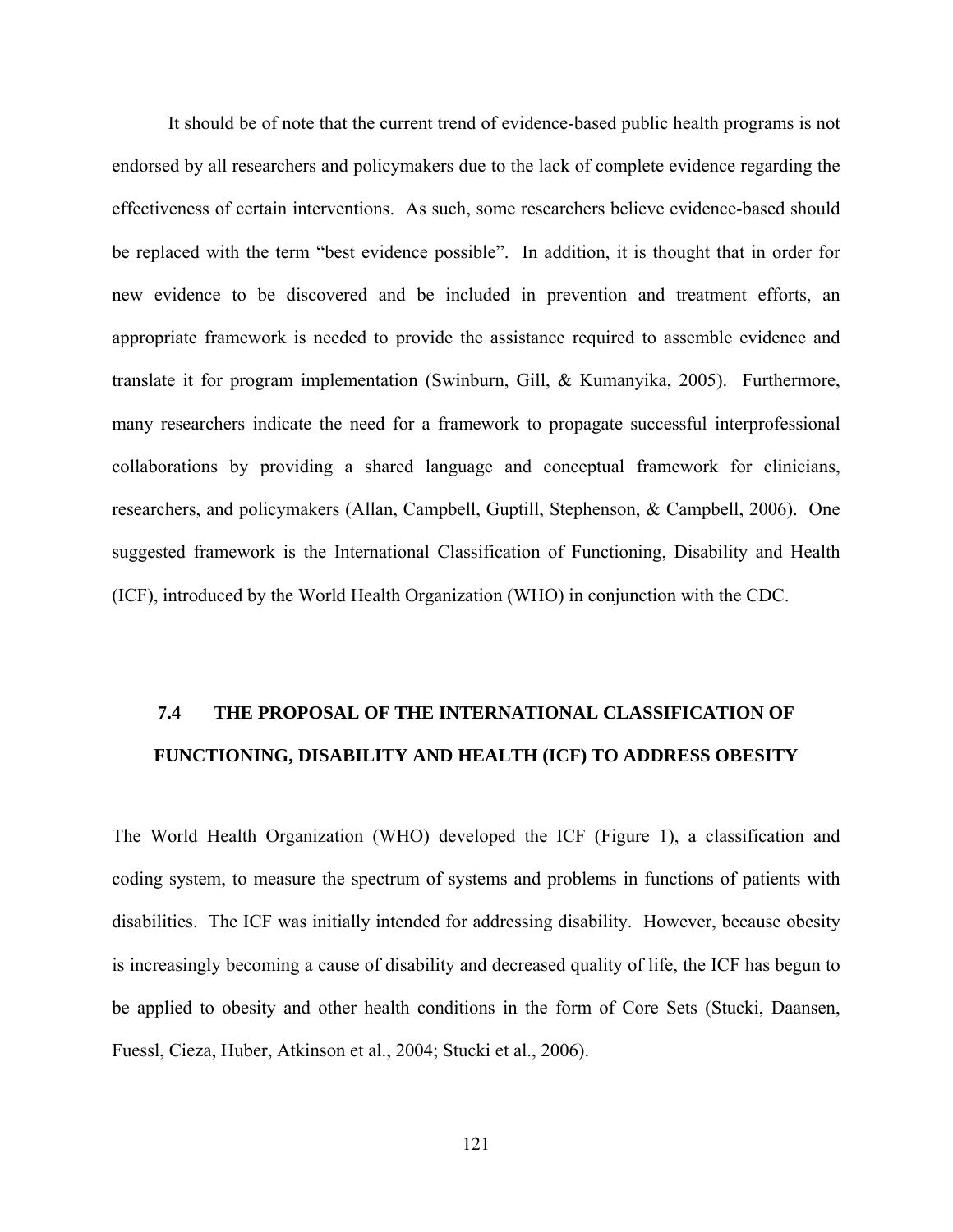

**Figure 1. Illustration of the interaction of components in the International Classification of Functioning, Disability and Health (ICF). (WHO, 2001)** 

The ICF Core Sets for obesity provide a category listing of the typically encountered problems for obesity that includes an exploration of the interactions between genetic, metabolic, environmental, and personal aspects of an individual's life (Stucki et al., 2004; Stucki et al., 2006). The ICF includes a Brief ICF Core Set of the usual problems associated with obesity and the Comprehensive Core Set that provides a comprehensive listing of ICF categories needed for multi-level assessment of the typical issues identified by obese individuals (Allan et al., 2006; Ustun, Chatterji, Bickenbach, Kostanjsek, & Schneider, 2003).

 The ICF conceptual framework (Figure 1) consists of 2 parts: 1) Functioning and Disability; and 2) Contextual Factors. Functioning and disability is comprised of 2 components: 1) Body Functions and Structures; and 2) Activities and Participation. Body Functions and Structures are the physiological functions of the body systems and the anatomical parts of the body. Activities are individual execution of tasks and participation is involvement in life situations. The Contextual Factors components include environmental and personal factors (ICF,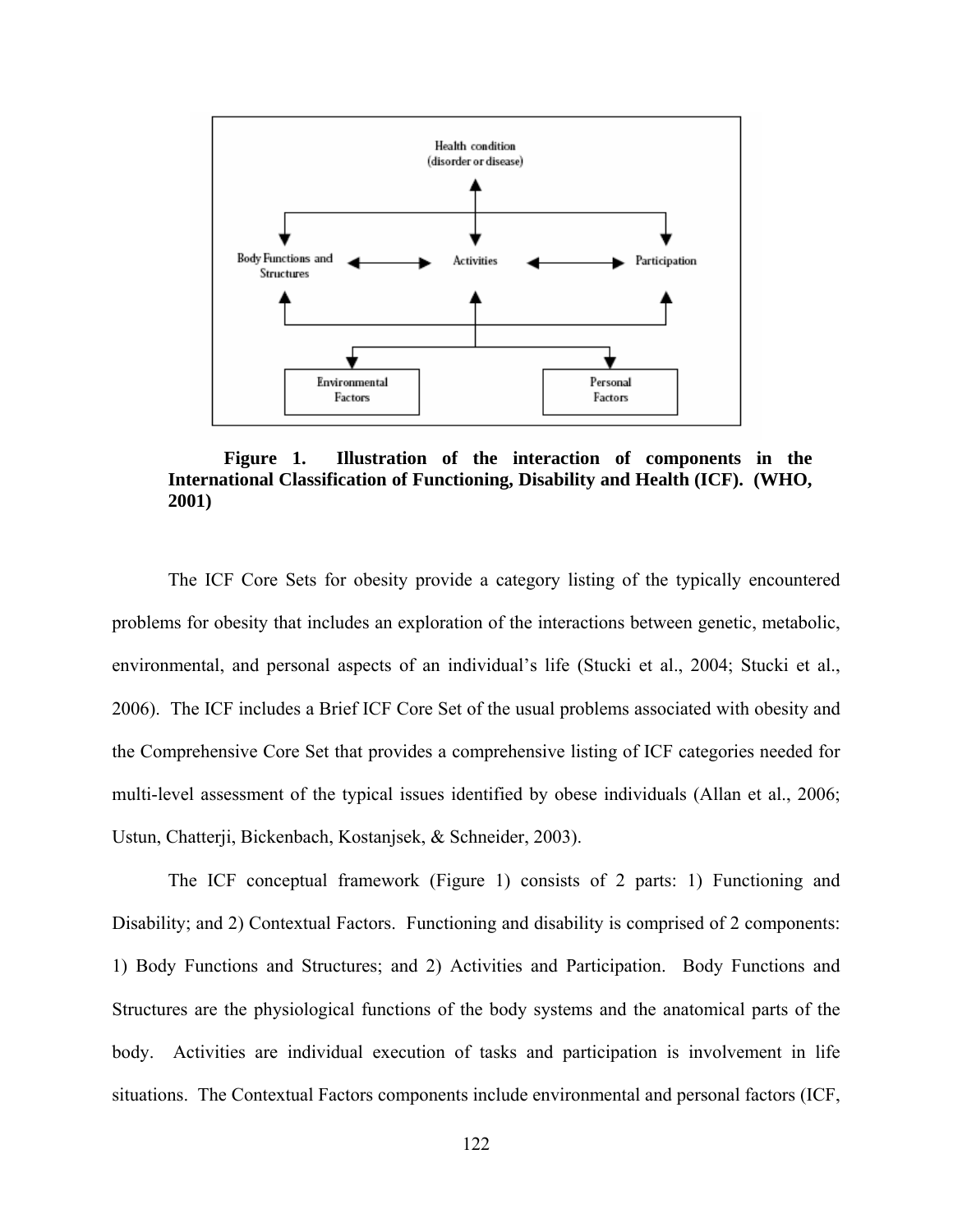2001). The Environmental Factors include the physical, social, and attitudinal environment and Personal Factors are age, gender, education, work experience, and disease coping style (Allan et al., 2006; Perenboom & Chorus, 2003).

#### **7.5 SIGNIFICANT FACTORS AFFECTING OBESITY IN WOMEN**

While personal, psychological, sociodemographic, environmental, biological, and childbearing factors have all been determined to play a role in the causal pathway of obesity among women (Adams-Campbell et al., 2000; Addy et al., 2004; Felton et al., 2002; Gordon-Larsen et al., 2006; Winkleby et al., 1998), their degree and variability have not been well-documented in the literature. Two previous studies examined how well the ICF Comprehensive Core Set for obesity predicted body mass index  $(BMI)^7$  $(BMI)^7$  and assessed the variance of the ICF for BMI, using data from the 1999-2004 National Health and Nutrition Examination Survey (NHANES).<sup>[8](#page-137-1)</sup> Significant factors predicting BMI in women included the sociodemographic factors of age, income, and race, as well as body weight perceptions, coexisting health conditions, performing physical activity, dietary practices (e.g. the number of times eating at a restaurant), access to healthcare, and physical functioning (e.g., hearing, joint and low back pain, respiratory conditions, and requiring special healthcare equipment) (Tyler, 2007a, 2007b).

1

<span id="page-137-0"></span> $<sup>7</sup>$  BMI is the most common method for measuring obesity. BMI is a calculation of body weight in kilograms divided</sup> by body height in meters squared.

<span id="page-137-1"></span><sup>&</sup>lt;sup>8</sup> The NHANES is a stratified, national, multistage, probability sample of the civilian, noninstitutionalized U.S. population conducted by the National Center for Health Statistics to assess the health and nutritional status of U.S. adults and children (CDC, 2005).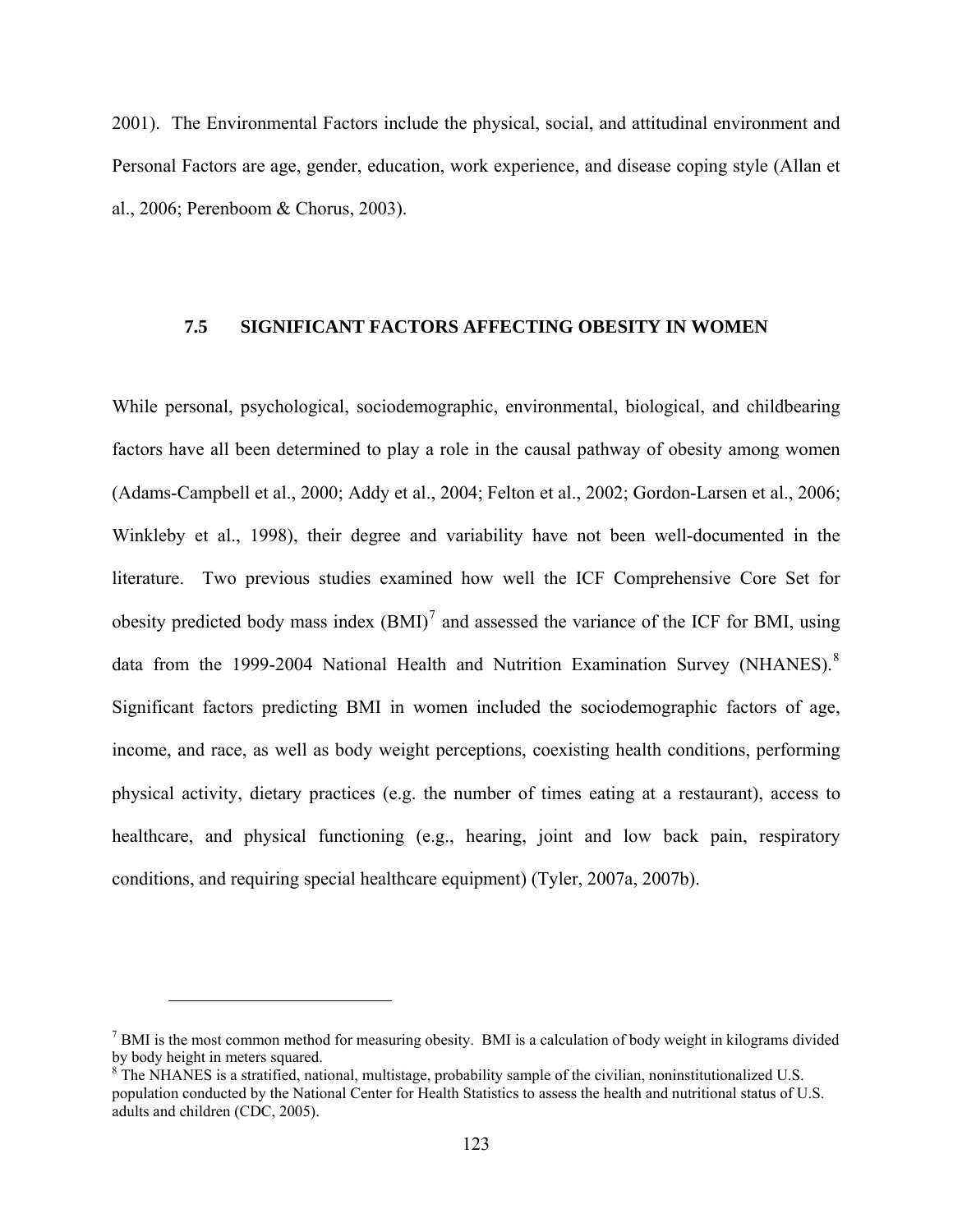## **7.6 RECOMMENDATIONS REGARDING NECESSARY CONTENT FOR OBESITY INTERVENTIONS**

The following recommendations emerged from the results of the studies assessing the applicability of ICF to predict obesity in U.S. women. Based upon the results of the most significant factors in predicting BMI, sociodemographic information, body weight perceptions, coexisting health conditions, performing physical activity, dietary practices, and physical functioning (Tyler, 2007a, 2007b) should be included in obesity programs and interventions among women. In addition, changes to the ICF as well as the NHANES are needed to provide a comprehensive viewpoint of obesity in U.S. women. Recommendations are provided for all significant factors as well as for the ICF and the NHANES for usage in addressing obesity in U.S. women.

#### *Sociodemographic Information*

In the study examining all components of the ICF (Tyler, 2007a), age, income, and race were significant contributors to the prediction of obesity among U.S. women and education level and smoking status were insignificant. Sociodemographic factors—age, ethnicity, gender, level of education, low-income, and socioeconomic status (SES)—have been associated with obesity (Dekkers, Podolsky, Treiber, Barbeau, Gutin, & Snieder, 2004; Lee, Sobal, Frongillo, Olson, & Wolfe, 2005; Patt et al., 2004; Winkleby et al., 1998; Zhang & Wang, 2004a). They have also been shown to impact energy intake and energy expenditure thereby affecting body fat storage and obesity (Lewis et al., 2000; Keller et al., 2006; Peterson, Sorensen, Pearson, Hebert, Gottlieb, & McCormick, 2002; Wyatt et al., 2006; Zhang & Wang, 2004b). There have been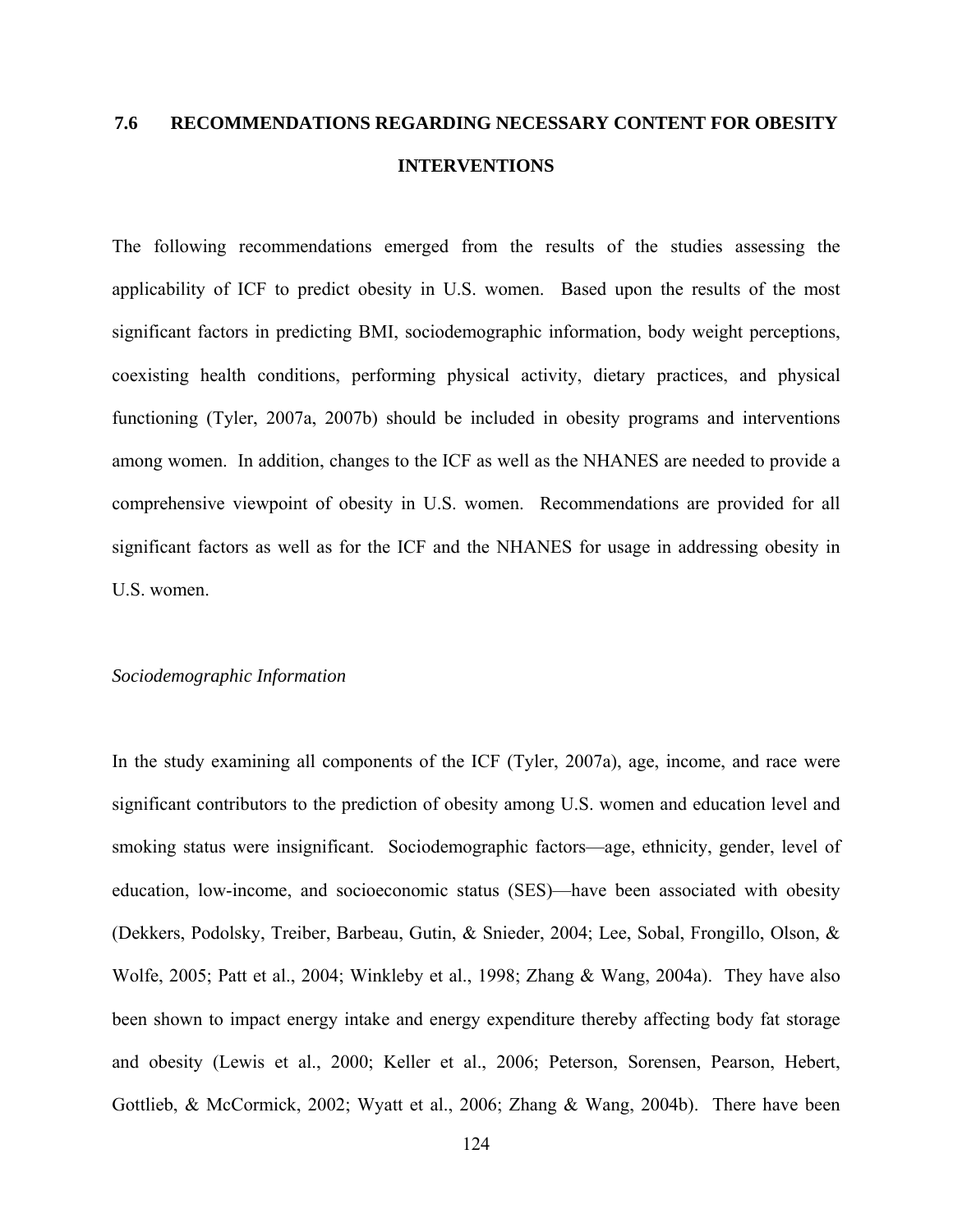differing viewpoints among researchers regarding the relationship between SES and obesity (Chang & Christakis, 2005; Chang & Lauderdale, 2005), in which generally, obesity prevalence varies with SES (Dekkers et al., 2004). However, trends in the association between obesity and SES in U.S. adults demonstrated that the disparity in SES has decreased in the past three decades (Zhang & Wang, 2004a) with obesity increasing at all levels of income (Chang & Lauderdale, 2005). This suggests that groups living below the national poverty level may not be the correct group to focus our obesity prevention and intervention efforts on (Chang & Lauderdale, 2005). Consequently, attention should be focused on all income groups of U.S. women.

#### *Perceptions of Body Image*

Body image has been associated with obesity in women although whether there are age, race, or class differences has been unclear (Cachelin et al., 2002; Caldwell, Brownell, & Wilfley, 1997; Paeratakul et al., 2002). Age, income, and race evenly contributed to the variance in the model when the perceptions of the women being women underweight, the right weight, and overweight, was analyzed separately (Tyler, 2007b). This suggests that body image perceptions are important among all women regardless of differences by age, income, and race as has been previously thought. In addition, the women in the study conducted by Tyler (2007b) had accurate perceptions of their weight. This is different from some theories of body image which suggests subjective perceptions of body weight have little relationship to the objective realities of an individual's weight (Sarwer, Thompson, & Cash, 2005). Tyler (2007b) further showed how women perceived their body weight was directly proportional to their BMI. There have been some programs focusing on encouraging body acceptance, which have found size acceptance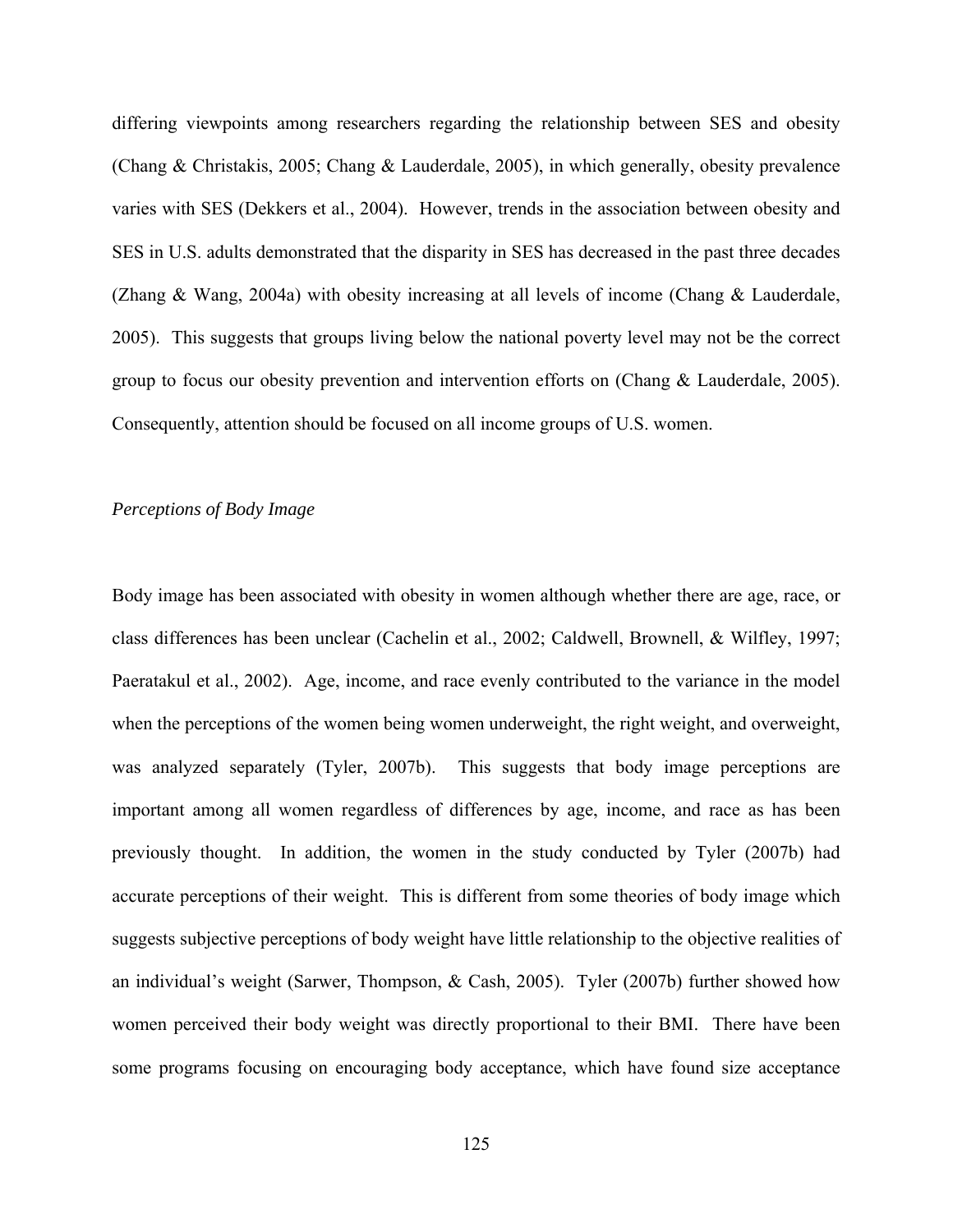enabled long-term behavior change (Bacon, Stern, Van Loan, & Keim, 2005). Therefore, understanding the effect of body image is essential to determining how to counteract obesity in women and should be further explored and implemented in obesity prevention and treatment programs.

#### *Coexisting Health Conditions and Physical Functioning*

The most common disabilities associated with women are chronic conditions such as hypertension, heart disease, arthritis, back disorders, and respiratory problems. Women are often more affected by disabilities than men (CDC, accessed 6/24/07). In the studies conducted by Tyler (2007a; 2007b), hypertension, arthritis, asthma, and diabetes/borderline diabetes were significant coexisting health conditions while joint and lower back pain were significant physical functioning variables. In the model of the relationship between BMI, sociodemographic factors, and coexisting health conditions and physical functioning, having an income  $\geq$ \$75,000 and being a Black woman were significant contributors. African American women have been reported to experience higher levels of hypertension and diabetes compared to White women (Sullivan, Morrato, Ghushchyan, Wyatt, & Hill, 2005). Additionally, both conditions have been inversely associated with socioeconomic status in women (Kanjilal, Gregg, Cheng, Zhang, Nelson et al., 2006; Robbins, Vaccarino, Zhang, & Kasl, 2001). Hypertension is important as it a risk factor for other coexisting health conditions such as diabetes and heart disease. These conditions can place an individual at increased risk of suffering other problems and should be considered separately in the development and implementation of obesity treatment programs [National Institutes of Health (NIH), 1998].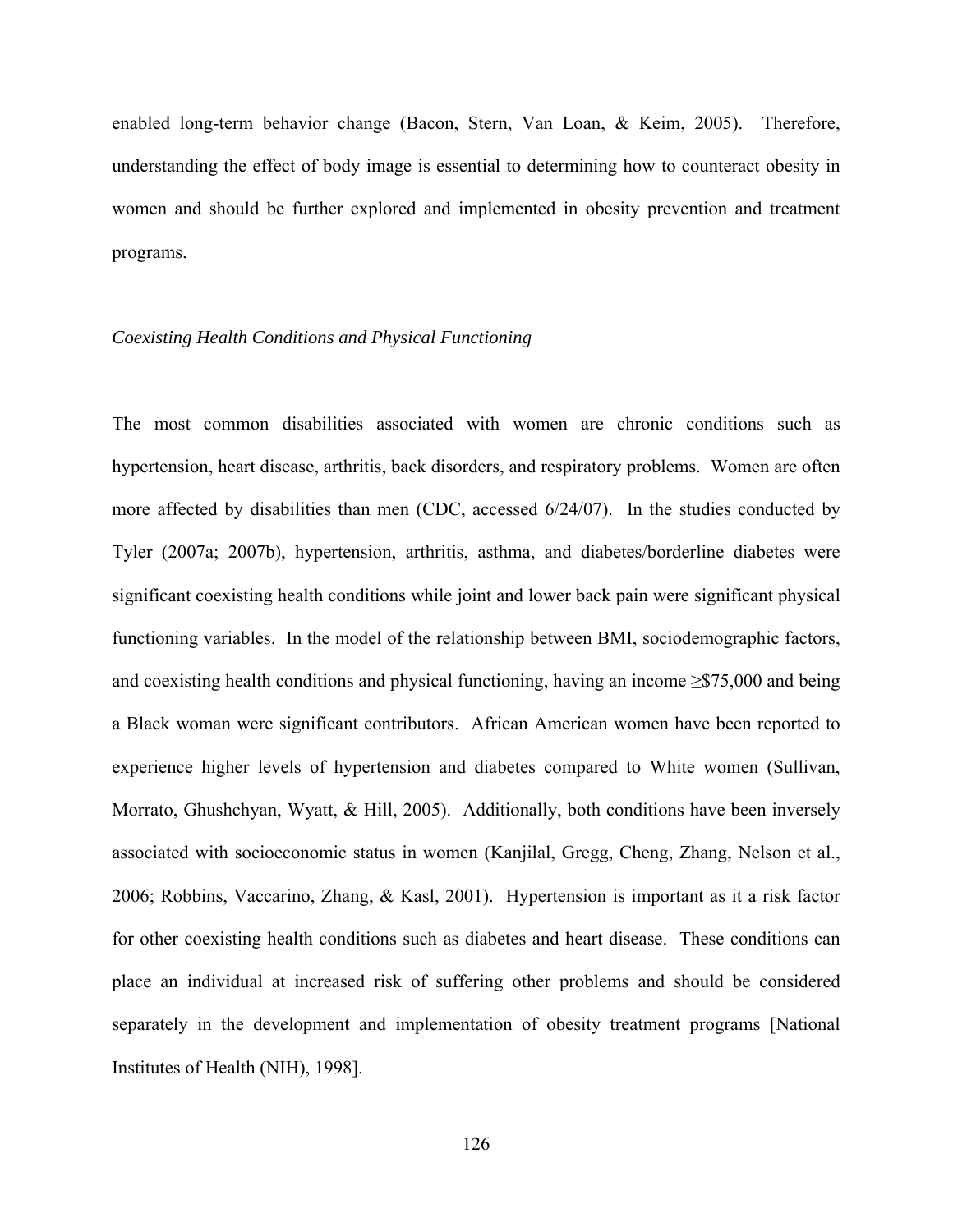#### *Physical Activity and Nutrition Practices*

The pairing of engaging in physical activity with proper nutritional practices are the optimal methods for prevention and treatment of obesity (Orzano & Scott, 2004). In the study conducted by Tyler (2007a), both were important contributors to predicting BMI in U.S. women. Important factors included the number of times a week eating at a restaurant, the average level of physical activity performed each day, muscle strengthening activities, and vigorous and moderate activity in the last 30 days. As many obesity programs and interventions include this component and it is a major recommendation of the U.S. Preventive Services Task Force (USPSTF) and the Community Task Force (CTF), this study offers more evidence as to the importance of their further inclusion in public health practice.

#### *The International Classification of Functioning, Disability and Health (ICF)*

The purpose of the ICF is to provide a global basis of standardization of data regarding all aspects of human functioning and disability (Ustun et al., 2003) including obesity but this has not been widely tested (Stucki et al., 2004). Although the ICF includes all factors that have been associated with various diseases and conditions, including obesity, there have been some concerns regarding the classification scheme. First, the ICF does not provide a classification framework for the Personal Factors citing large variation among individuals (Jette, 2006; Perenboom & Chorus, 2003). As such, interpretation of this component may differ in usage by researchers and cannot be adequately determined using the ICF. Hence, the inclusion of a classification scheme for the Personal Factors as well as the addition of social and cultural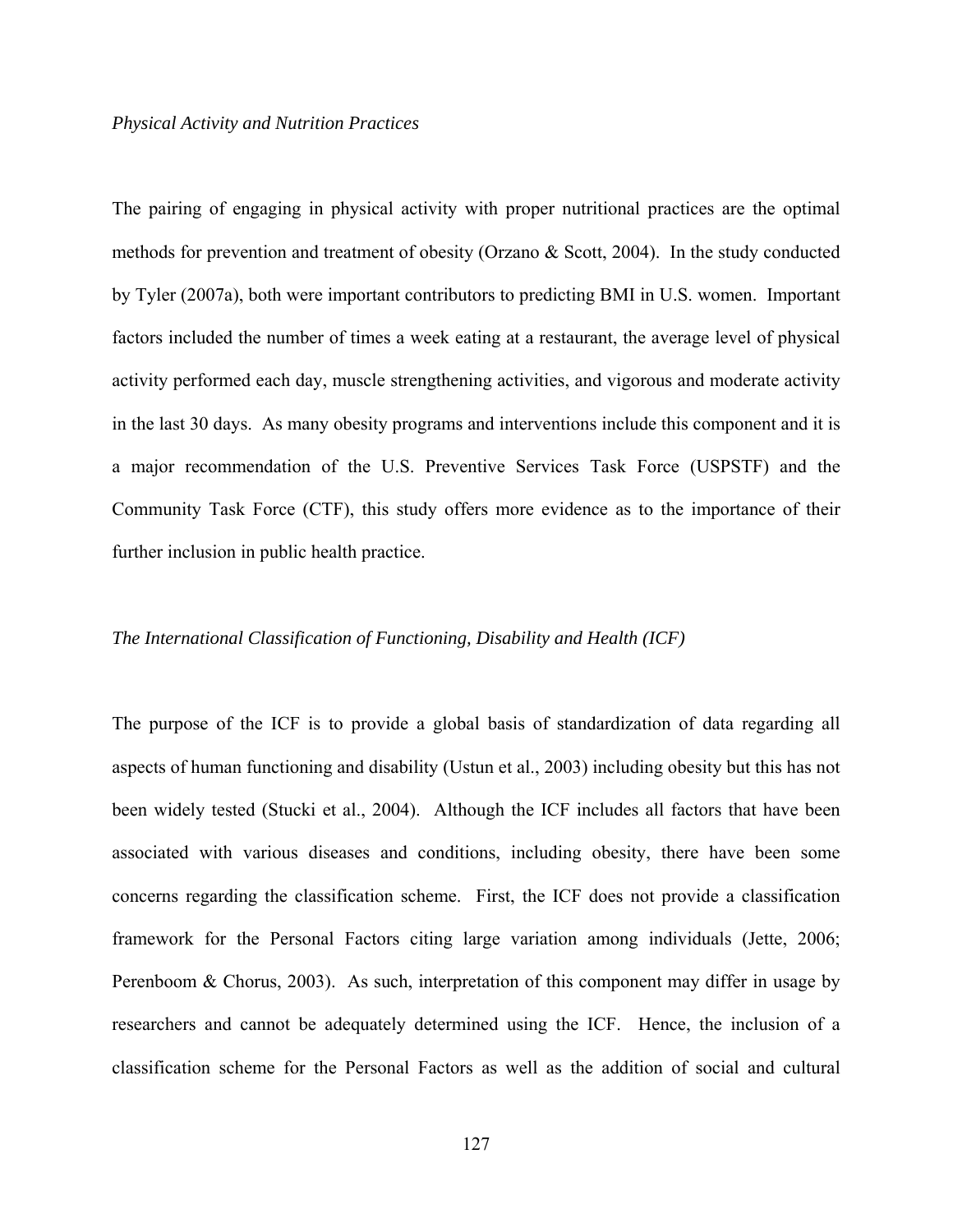information would more accurately depict the typical spectrum of obesity and provide a clearer picture of the relationship of body weight perceptions, coexisting health conditions, physical functioning, physical activity, and dietary practices to BMI. In addition, the insertion of a structure to categorize the subjective as well as objective dimensions of functioning and disability are needed (Ueda & Okawa, 2003). Psychological measures such as well-being, depression, self-esteem, and body image have all been linked to obesity in women (Cachelin et al., 2002; Paeratakul et al., 2002) and should be enhanced in the ICF. Demonstrating the effect of each of the aforementioned factors and their interactions on different subgroups of obese women can help in identifying areas of concentration for prevention and treatment efforts.

#### *The National Health and Nutrition Examination Survey (NHANES)*

There were several limitations to the 1999-2004 NHANES used in the studies conducted by Tyler (2007a; 2007b). First, the Personal Factors of the ICF consists of information regarding sociodemographics and social and cultural values. However, the NHANES lacked information about social and cultural values and social support. It should be noted that in previous years of the NHANES, 1999-2001, data were collected on occupation, food security, and social support, which have all been associated with obesity in women. These domains were discontinued in the NHANES for the years 2002 and 2003. Social and cultural values and social support have been cited as significant influences on women's attitudes, beliefs, perceptions, and actions about body image, physical activity, and dietary practices (Brownson et al., 2001; Cachelin et al., 2002;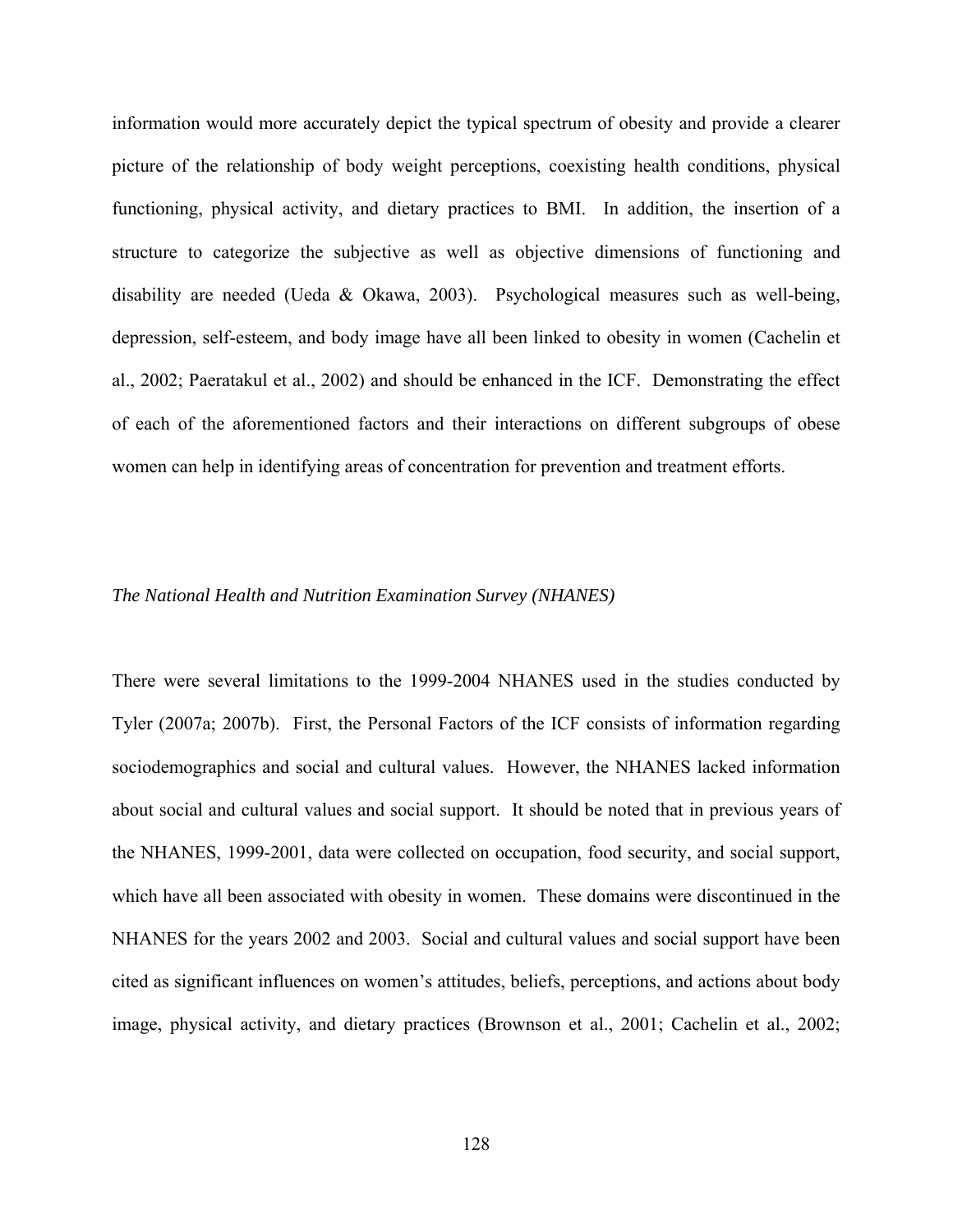Caldwell et al., 1997; Paeratakul et al., 2002; Keller et al., 2006) and therefore should be included in future cycles of the NHANES.

 Secondly, there were few environmental variables in the NHANES that met the ICF's guidelines. Those environmental variables that did meet the ICF guidelines did not have enough responses to be analyzed in Tyler's previous studies (2007a; 2007b) so could not be used. However, variables were available in the NHANES corresponding to the Body Functions and Structures Factor and Activities and Participation Factors. This is primarily due to these two factors fitting more prevalently with the overall objective of the NHANES, which is to describe the overall health and functioning of the U.S. population. As a result, more information was available for these two factors. Although a significant amount of information was obtainable for the Body Functions and Structure and Activities and Participation components, environmental factors play a major role in inhibiting physical activity and healthy nutrition practices (Gordon-Larsen et al., 2006) among women, thereby affecting obesity. Thus, its inclusion is essential to understanding obesity in U.S. women.

Finally, the inclusion of more questions in the NHANES that delve into how participants perceive and feel about their life, health status, and the impact this has on their environment would provide a more comprehensive view of obesity among women. The comparison of subjective, individual perception, with objective measures could possibly enhance what is currently known about obesity in women. Additionally, both subjective and objective data are needed to accurately assess quality of life (Ueda & Okawa, 2003).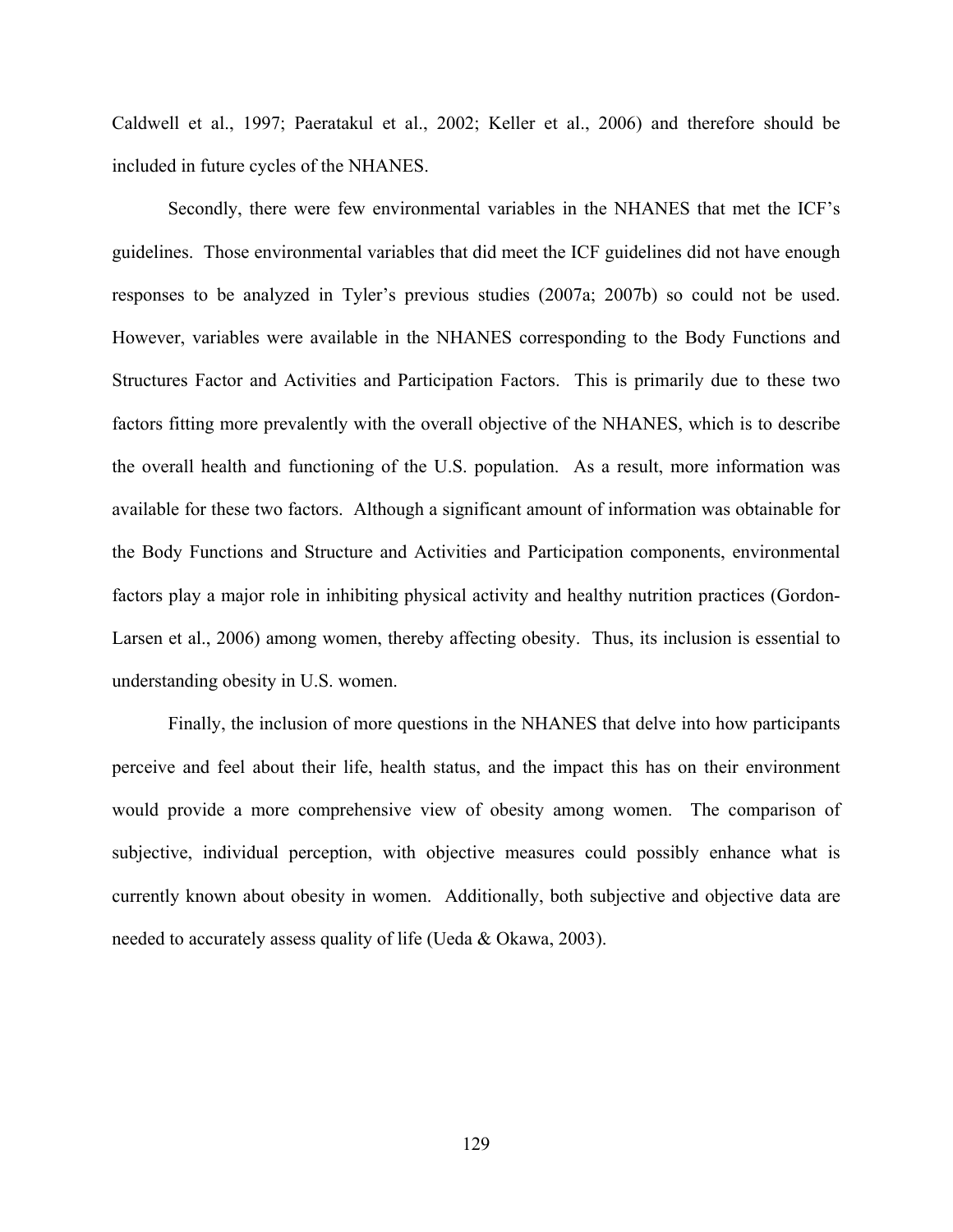### **7.7 CONCLUSIONS**

Given predictions forecasting obesity to become the leading cause of death and most expensive disease in developed countries such as the U.S. in the 21<sup>st</sup> century surpassing the tobacco-related illnesses and their association with increased healthcare costs (Finkelstein, Ruhm, & Kosa, 2005; Martin, Robinson, & Moore, 2000; Stucki et al., 2004), obesity is an important public health issue. Currently, nutrition, physical activity, and obesity funding ranks  $7<sup>th</sup>$  among major programs based upon the Fiscal Year 2008 President's Budget and in 2006, the National Center for Chronic Disease Prevention and Health Promotion accounted for only 14% of CDC's Discretionary Resources (CDC, 2007). Consequently, the limited resources by the government ensure funding must be directed in the most effective manner. This includes the factors that have been demonstrated to play a role in obesity among women based upon evidence as well as Tyler's studies (2007a; 2007b) of national data exploring the role of the important factors.

Although not without its limitations, the ICF is a good first step towards developing a framework that can be used and understood by both researchers as well as the medical community providing opportunities for increased collaborations. Not having the framework to measure subjective health status, experiences, and relationship to the environment nor the Personal Factors, as well as the lack the lack of a comprehensive dataset to demonstrate the farreaching ability of the ICF are major limitations. It is recommended that more focus needs to be placed on obesity programs and intervention that examine body weight perceptions, coexisting health conditions, physical functioning, physical activity, and dietary practices. The ability to acquire more data in future cycles of the NHANES regarding the social and cultural attitudes,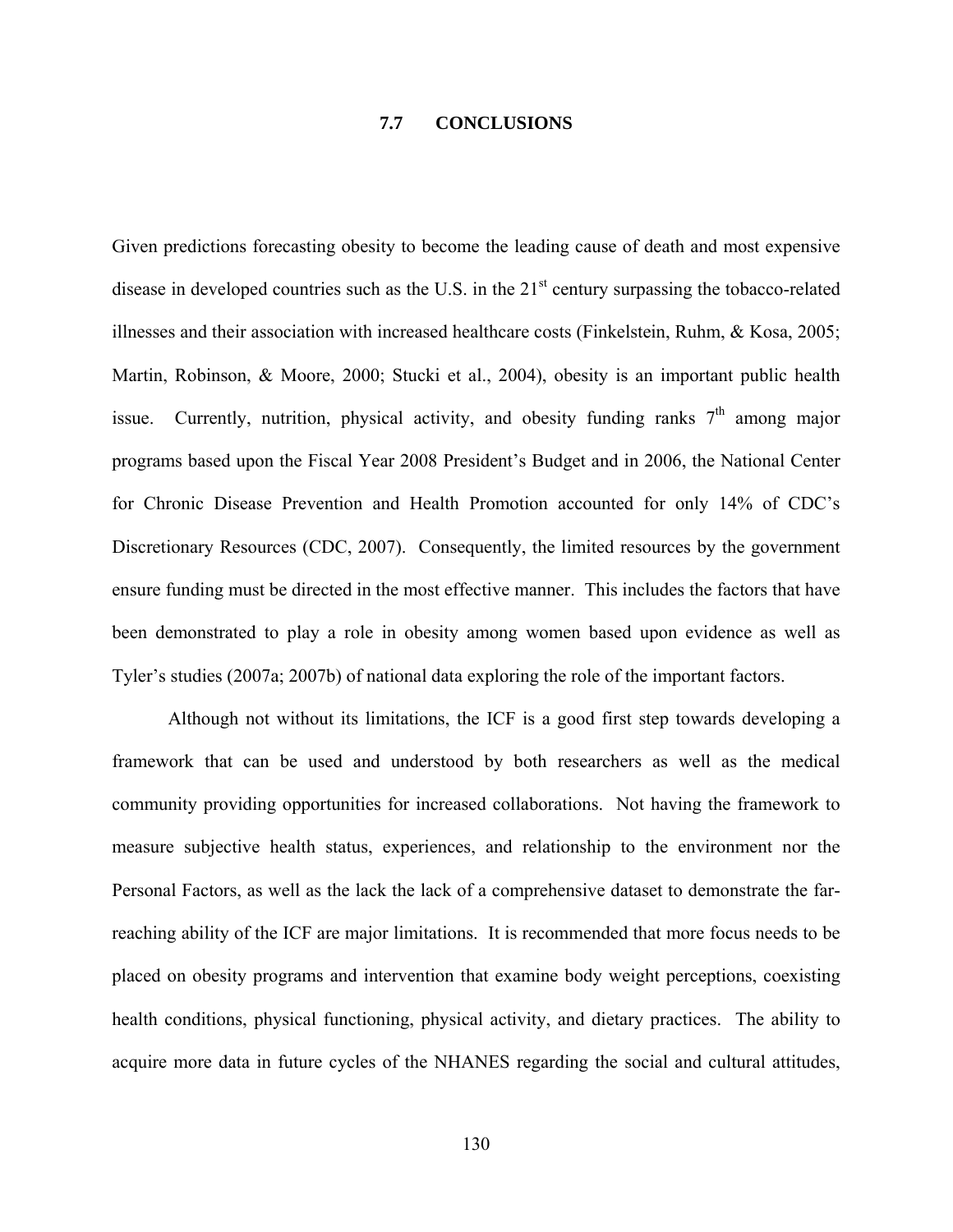values, and beliefs of U.S. women, may help better explain the relationship to BMI and would thus improve the current and future obesity prevention and treatment programs for U.S. women.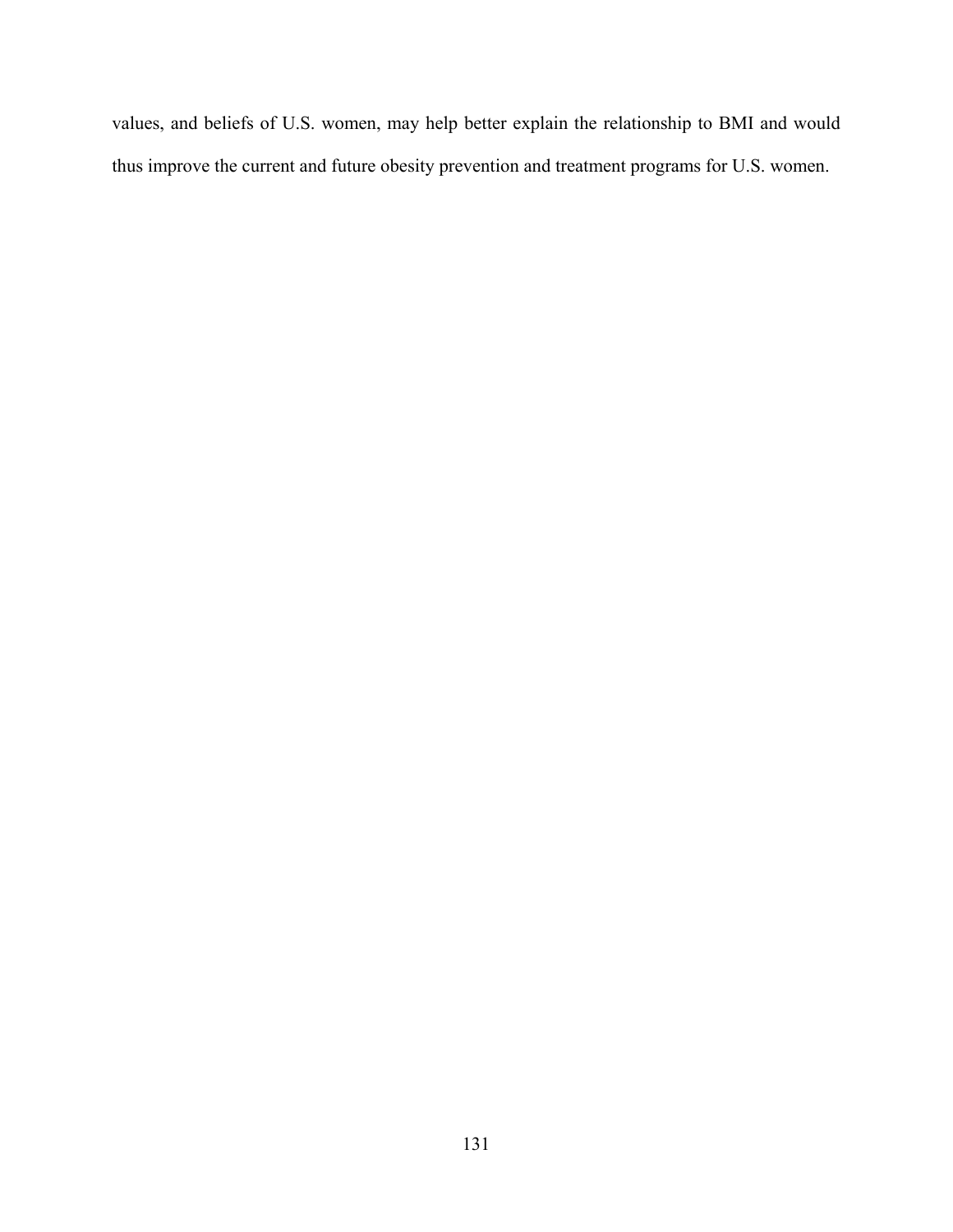# **7.8 LITERATURE CITED**

- Adams-Campbell LL, Rosenberg L, Washburn RA, Rao RS, Kim KS, & Palmer J. (2000) Descriptive Epidemiology of Physical Activity in African-American Women. Preventive Medicine. 30:43-50.
- Addy CL, Wilson DK, Kirtland KA, Ainsworth BE, Sharpe P, & Kimsey D. (2004) Associations of Perceived Social and Physical Environmental Supports with Physical Activity and Walking Behavior. American Journal of Public Health. 94(3):440-445.
- Agency for Healthcare Research and Quality. (2006) The Guide to Clinical Preventive Services, 2006. Available at: [http://www.ahrq.gov/clinic/pocketgd.pdf.](http://www.ahrq.gov/clinic/pocketgd.pdf)
- Alfano CM, Klesges RC, Murray DM, Beech BM, & McClanahan BS. (2002) History of Sports Participation in Relation to Obesity and Related Health Behaviors in Women. Preventive Medicine. 34:82-89.
- Allan CM, Campbell WN, Guptill CA, Stephenson FF, & Campbell KE. (2006) A Conceptual Model for Interprofessional Education: The International Classification of Functioning, Disability, and Health (ICF). Journal of Interprofessional Care. 20(3):235-245.
- American Obesity Association. [http://www.obesity.org/subs/fastfacts/obesity\\_women.shtml.](http://www.obesity.org/subs/fastfacts/obesity_women.shtml) Accessed on: October 4, 2006.
- American Obesity Association. [http://www.obesity.org/subs/fastfacts/Obesity\\_Minority\\_Pop.shtml.](http://www.obesity.org/subs/fastfacts/Obesity_Minority_Pop.shtml) Accessed on: October 4, 2006.
- Bacon L, Stern JS, Van Loan MD, & Keim NL. (2005) Size Acceptance and Intuitive Eating Improve Health for Obese, Female Chronic Dieters. Journal of the American Dietetic Association. 105(6):929-936.
- Banks-Wallace J & Conn V. (2002) Interventions to Promote Physical Activity Among African American Women. Public Health Nursing. 19(5):321-335.
- Brownson RC, Baker EA, Housemann RA, Brennan LK, & Bacak SJ. (2001) Environmental and Policy Determinants of Physical Activity in the United States. American Journal of Public Health. 91(12):1995-2003.
- Cachelin FM, Rebeck RM, Chung GH, & Pelayo E. (2002) Does Ethnicity Influence Body-size Preference? A Comparison of Body Image and Body Size. Obesity Research. 10(3):158- 166.
- Centers for Disease Control and Prevention. (2005) National Health and Nutrition Examination Survey, 2005-2006 Overview. National Center for Health Statistics.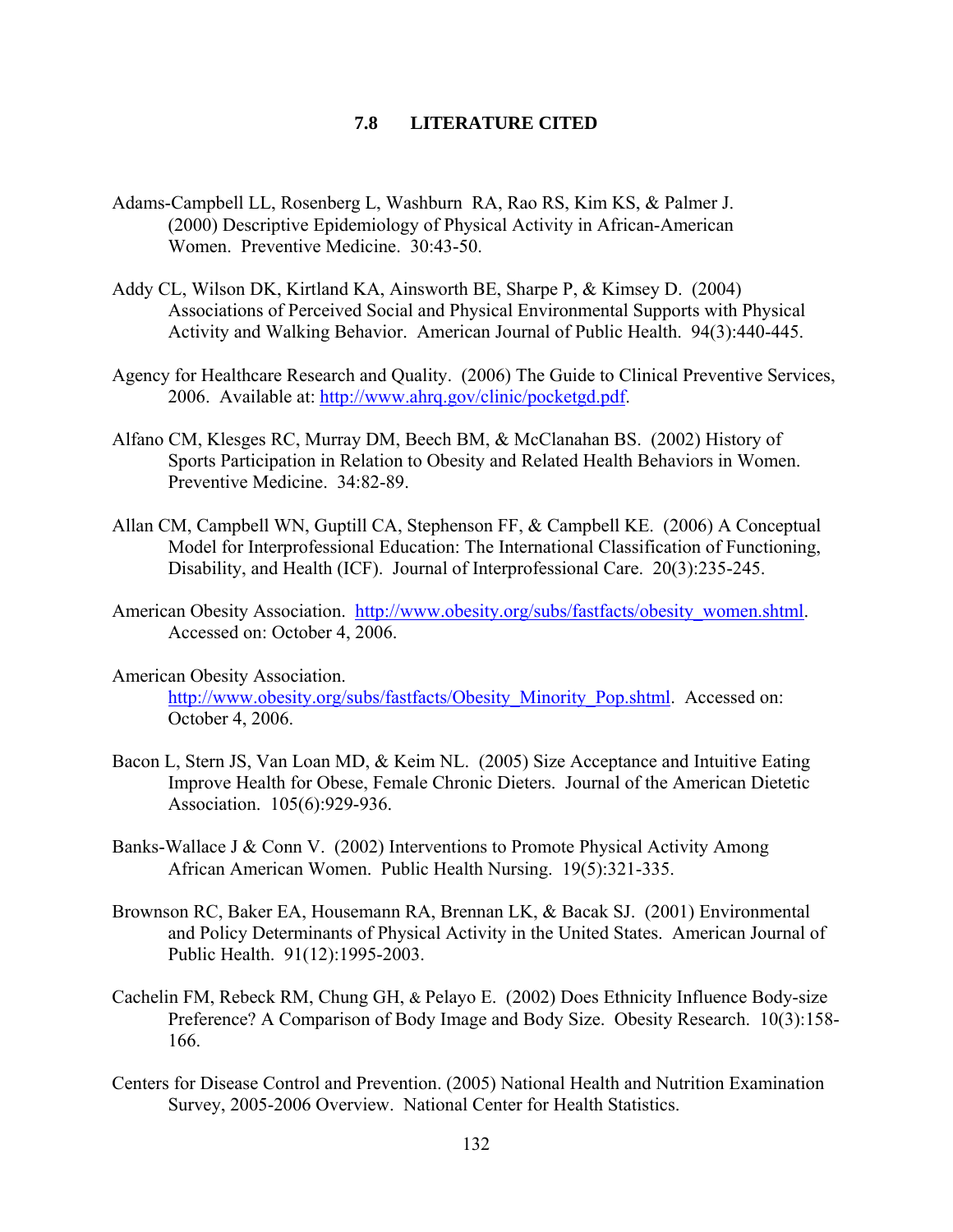- Centers for Disease Control and Prevention. [http://www.cdc.gov/ncbddd/women/default.htm.](http://www.cdc.gov/ncbddd/women/default.htm) Accessed on: June 24, 2007.
- Centers for Disease Control and Prevention. (2007) FY President's Budget Detail Table. Available at: [http://www.cdc.gov/fmo/PDFs/FY\\_2008\\_Presidents\\_Budget\\_Detail\\_Table.pdf](http://www.cdc.gov/fmo/PDFs/FY_2008_Presidents_Budget_Detail_Table.pdf).
- Centers for Disease Control and Prevention. [http://www.cdc.gov/nccdphp/dnpa/obesity/defining.htm.](http://www.cdc.gov/nccdphp/dnpa/obesity/defining.htm) Accessed on: October 2, 2006.
- Centers for Disease Control and Prevention. [http://www.cdc.gov/nccdphp/dnpa/obesity/economic\\_consequences.htm.](http://www.cdc.gov/nccdphp/dnpa/obesity/economic_consequences.htm) Accessed on: October 2, 2006.
- Centers for Disease Control and Prevention. <http://www.cdc.gov/diabetes/statistics/prev/national/figraceethsex.htm>. Accessed on: October 2, 2006.
- [Chang VW & Christakis NA.](http://www.ncbi.nlm.nih.gov/entrez/query.fcgi?db=pubmed&cmd=Retrieve&dopt=AbstractPlus&list_uids=15847964&query_hl=11&itool=pubmed_docsum) (2005) Income Inequality and Weight Status in US Metropolitan Areas. Social Science and Medicine. 61(1):83-96.
- Chang VW & Lauderdale DS. (2005) Income Disparities in Body Mass Index and Obesity in the United States, 1971-2002. Archives of Internal Medicine. 165:2122-2128.
- Dekkers JC, Podolsky RH, Treiber FA, Barbeau P, Gutin B, & Snieder H. (2004) Development of General and Central Obesity from Childhood into Early Adulthood in African American and European American Males and Females With a Family History of Cardiovascular Disease. American Journal of Clinical Nutrition. 79:661-668.
- Dunn AL, Andersen RE, & Jakicic JM. (1998) Lifestyle Physical Activity Interventions: History, Short- and Long-Term Effects, and Recommendations. American Journal of Preventive Medicine. 5(4)398-412.
- Felton GM, Boyd MD, Bartoces MG, & Tavakoli AS. (2002) Physical Activity in Young African American Women. Health Care for Women International. 23:905-918.
- Finkelstein EA, Ruhm CJ, & Kosa KM. (2005) Economic Causes and Consequences of Obesity. Annual Review of Public Health. 26:239-57.
- Garber AJ. (2004) The Metabolic Syndrome. The Medical Clinics of North America. 88:837- 846.
- Gold B, Buzzell P, Leonard H, Pintauro S, & Harvey-Berino J. (2007) Minimal In-Person Support as an Adjunct to Internet Obesity Treatment. Annals of Behavioral Medicine. 33(1):49-56.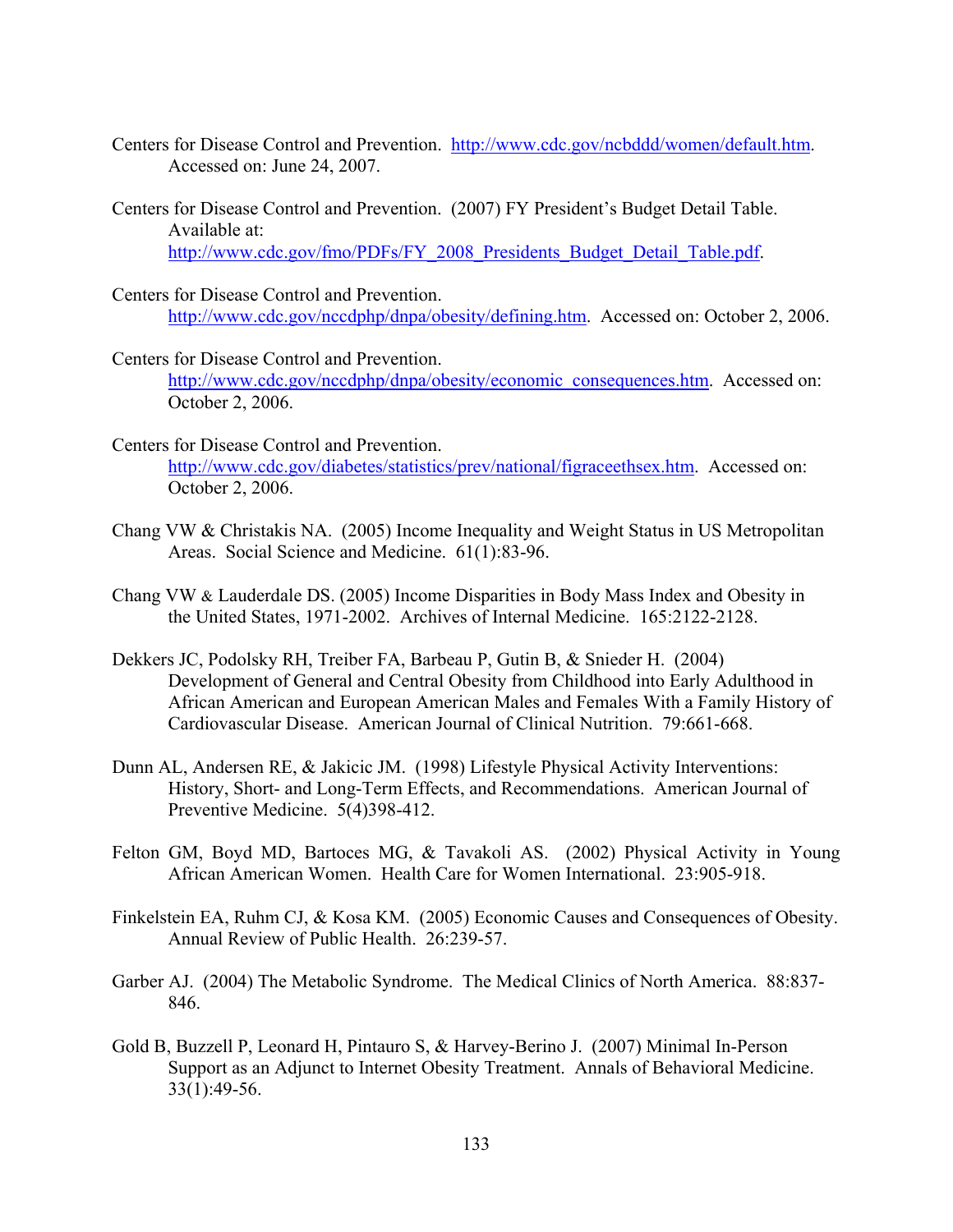- Gordon- Larsen P, Nelson MC, Page P, & Popkin BM. (2006) Inequality in the Built Environment Underlies Key Health Disparities in Physical Activity and Obesity. Pediatrics. 117(2):417-424.
- Jakicic JM, Wing RR, & Winters-Hart C. (2002) Relationship of Physical Activity to Eating Behaviors and Weight Loss in Women. Medicine and Science in Sports and Exercise. 34(10):1653-1659.
- Jette AM. (2006) Toward a Common Language for Function, Disability, and Health. Physical Therapy. 86(5):726-734.
- Jilcott SB, Laraia BA, Evensen KR, Lowenstein LM, & Ammerman AS. (2007) A Guide for Developing Intervention Tools Addressing Environmental Factors to Improve Diet and Physical Activity. Health Promotion Practice. 8(2):192-204.
- Keller C, Allan J, & Tinkle MB. (2006) Stages of Change, Processes of Change, and Social Support for Exercise and Weight Gain in Postpartum Women. Journal of Obstetric, Gynecologic, and Neonatal Nursing. 35(2):232-240.
- Kanjilal S, Gregg EW, Cheng YJ, Zhang P, Nelson DE, & Mensah G. (2006) Socioeconomic and Trends in Disparities in 4 Major Risk Factors for Cardiovascular Disease Among U.S. Adults, 1971-2002. Archives of Internal Medicine. 166(21):2348-2355.
- Lee S, Sobal J, Frongillo EA, Olson CM, & Wolfe WS. (2005) Parity and Body Weight in the United States: Differences by Race and Size of Place of Residence. Obesity Research. 13(7):1263-1269.
- Lewis CE, Jacobs DR, McCreth H, Keife CI, Schreiner PJ, Smith DE et al. (2000) Weight Gain Continues in the 1990s: 10 Year Trends in Weight and Overweight From the CARDIA Study. American Journal of Epidemiology. 151(12):1172-1181.
- Martin LF, Robinson A, & Moore BJ. (2000) Socioeconomic Issues Affecting the Treatment of Obesity in the New Millennium. Pharmacoeconomics. 18(4):335-353.
- National Institutes of Health. (1998) *Clinical Guidelines on the Identification, Evaluation, and Treatment of Obesity in Adults: The Evidence Report*. Bethesda, MD: U.S. Department of Health and Human Services.
- O'Brien PE & Dixon JB. (2002) The Extent of the Problem of Obesity. American Journal of Surgery. 184(6B):4S-8S.
- Ockene JK, Edgerton EA, Teutsch SM, Marion LN, Miller T, Genevro JL et al. (2007) Integrating Evidence-Based Clinical and Community Strategies to Improve Health. American Journal of Preventive Medicine. 32(3):244-252.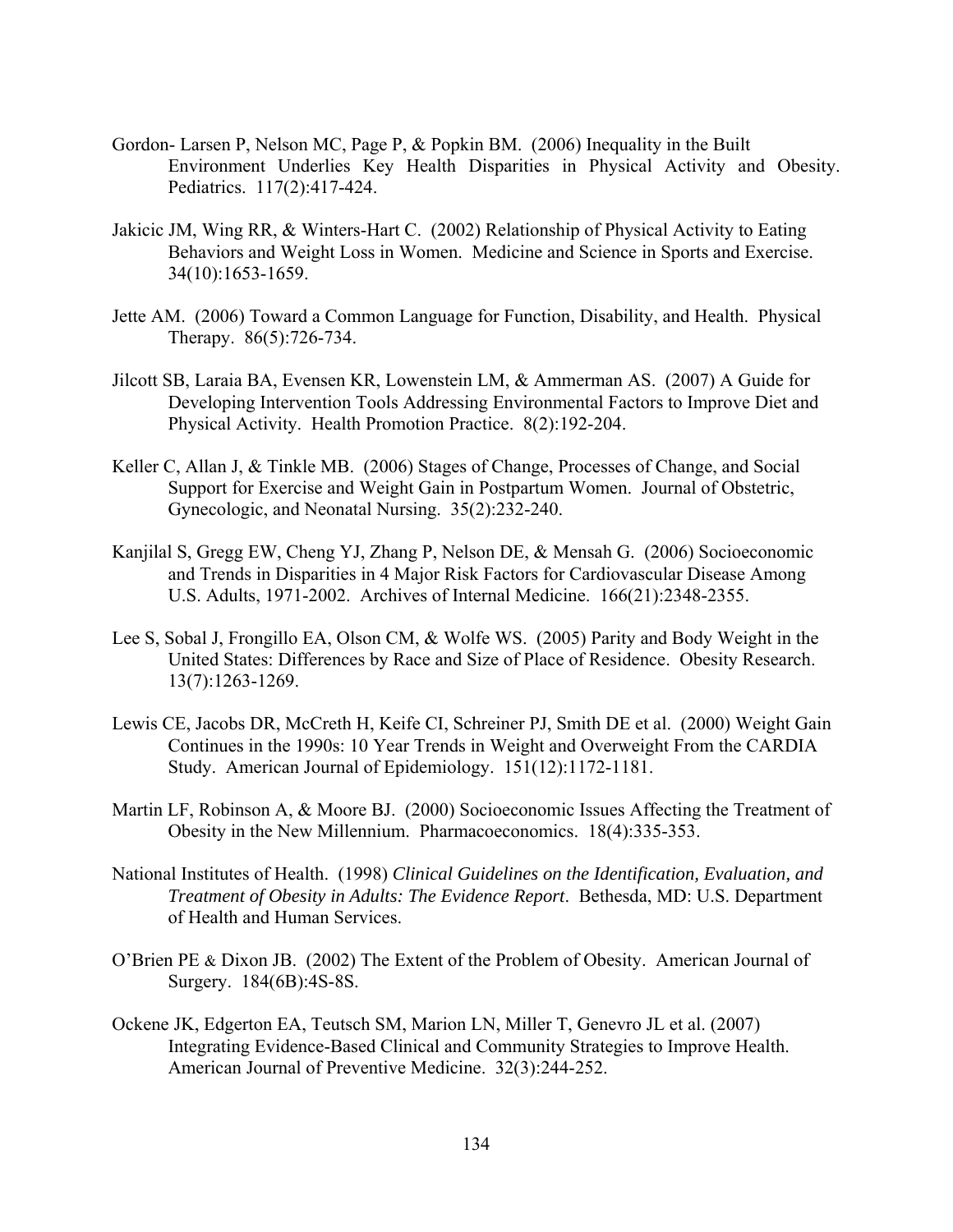- Orzano AJ & Scott JG. (2004) Diagnosis and Treatment of Obesity in Adult: An Applied Evidence-Based Review. Journal of American Board of Family Practice. 17:359-369.
- Paeratakul S, White MA, Williamson DA, Ryan DH, & Bray GA. (2002) Sex, Race/Ethnicity, Socioeconomic Status, and BMI in Relation to Self-Perception of Overweight. Obesity Research. 10(5):345-350.
- Patt MR, Yanek LR, Moy TF, & Becker DM. (2004) Sociodemiographic, Behavioral, and Psychological Correlates of Current Obesity in Older, Urban African American Women. Health Education & Behavior. 31(4):57S-68S.
- Perenboom RJM & Chorus AMJ. (2003) Measuring Participation According to the International Classification of Functioning, Disability and Health (ICF). Disability and Rehabilitation. 25(11-12):577-587.
- Peterson KE, Sorensen G, Pearson M, Hebert JR, Gottlieb BR, & McCormick MC. (2002) Design of an Intervention Addressing Multiple Levels of Influence on Dietary and Activity Patterns of Low-income, Postpartum Women. Health Education Research. 17(5):531-540.
- Robbins JM, Vaccarino V, Zhang H, & Kasl SV. (2001) Socioeconomic Status and Type 2 Diabetes in African American and Non-Hispanic White Women and Men: Evidence from the Third National Health and Nutrition Examination Survey. American Journal of Public Health. 91(1):76-83.
- Sarwer DB, Allison KC, Gibbons LM, Markowitz JT, & Nelson DB. (2006) Pregnancy and Obesity: A Review and Agenda for Future Research. Journal of Women's Health. 15(6):720-733.
- Sarwer DB, Thompson JK, & Cash TF. (2005) Body Image and Obesity in Adulthood. Psychiatric Clinics of North America. 28:69-87.
- Stucki A, Borchers M, Stucki G, Cieza A, Amann E, & Ruof J. (2006) Content Comparison of Health Status Measures for Obesity Based on the International Classification of Functioning, Disability and Health. International Journal of Obesity. 1-9.
- Stucki A, Daansen P, Fuessl M, Cieza A, Huber E, Atkinson R et al. (2004) ICF Core Sets for Obesity. Journal of Rehabilitation Medicine. 4(Suppl):107-113.
- Stunkard AJ. (1996) Current Views on Obesity. American Journal of Medicine. 100:230-236.
- Sullivan PW, Morrato EH, Ghushchyan V, Wyatt HR, & Hill JO. (2005) Obesity, Inactivity, and the Prevalence of Diabetes and Diabetes-Related Cardiovascular Comorbidities in the U.S., 2000-2002. Diabetes Care. 28(7):199-1603.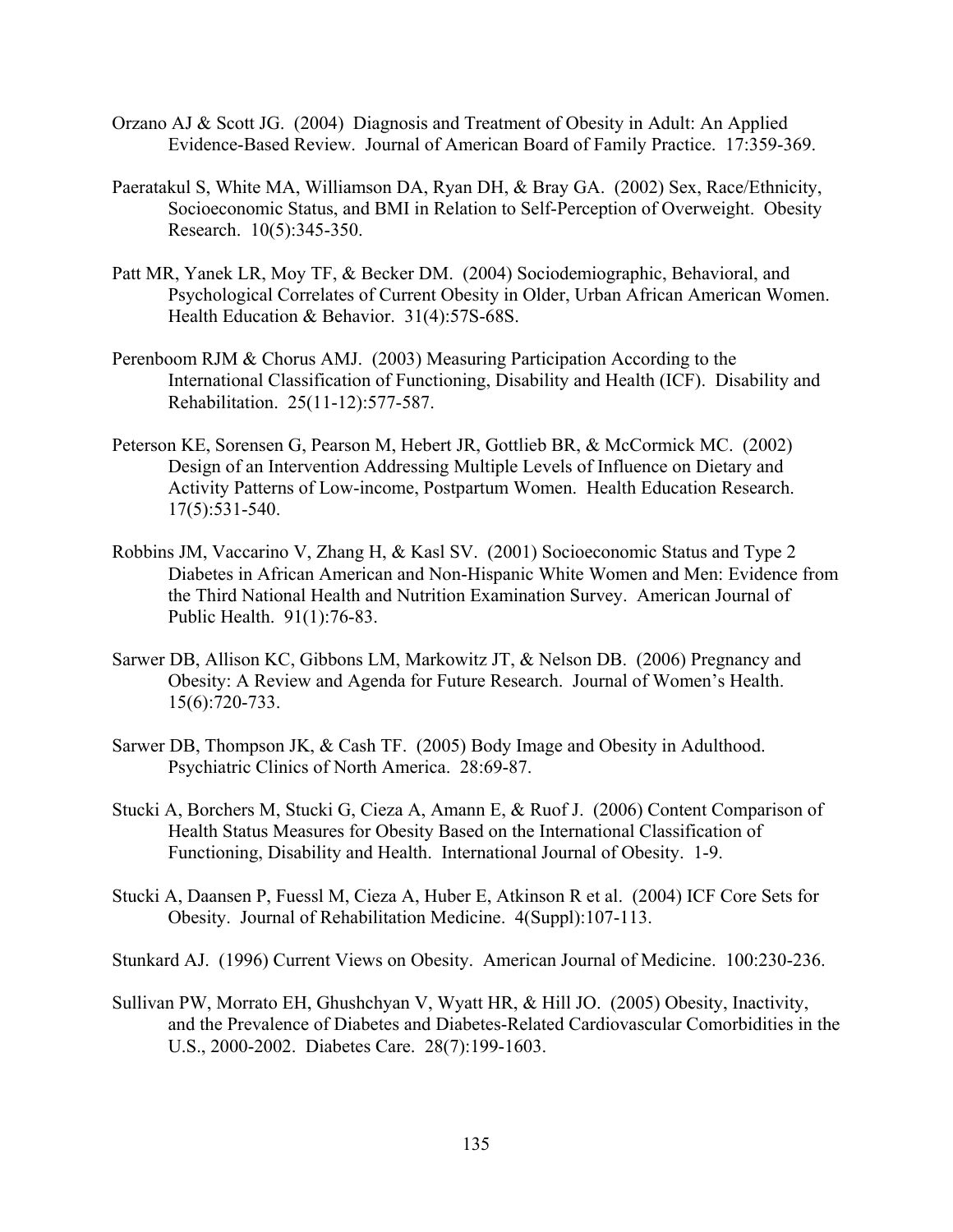- Swinburn B, Gill T, & Kumanyika S. (2005) Obesity Prevention: A Proposed Framework for Translating Evidence into Action. Obesity Reviews. 6(1):23-33.
- Task Force on Community Preventive Services. (2005) The Guide to Community Preventive Services Available at: [http://www.thecommunityguide.org/library/book/default.htm.](http://www.thecommunityguide.org/library/book/default.htm)
- Tyler KL. (2007a) Usage of the International Classification of Functioning, Disability and Health (ICF) in Predicting BMI Among U.S. Women. Dissertation Manuscript.
- Tyler KL. (2007b) Usage of the International Classification of Functioning, Disability and Health (ICF) to Understand Obesity Among U.S. Women. Dissertation Manuscript.
- Ueda S & Okawa Y. (2003) The Subjective Dimension of Functioning and Disability: What Is It and What Is It For? Disability and Rehabilitation. 25(11-12):596-601.
- Ustun TB, Chatterji S, Bickenbach J, Kostanjsek, & Schneider M. (2003) The International Classification of Functioning, Disability and Health: A New Tool for Understanding Disability and Health. Disability and Rehabilitation. 25(11-12):565-571.
- Visscher TLS & Seidell JC. (2001) The Public Health Impact of Obesity. Annual Review of Public Health. 22:355-375.
- Winkleby MA, Kraemer HC, Ahn DK, & Varady AN. (1998) Ethnic and Socioeconomic Differences in Cardiovascular Disease Risk Factors: Findings for Women from the Third National Health and Nutrition Examination Survey, 1988-1994. Journal of American Medical Association. 280:356-362.
- World Health Organization. (2001) *ICF: International Classification of Functioning, Disability and Health*. Geneva: World Health Organization.
- Wyatt SB, Winters KP, & Dubbert PM. (2006) Overweight and Obesity: Prevalence, Consequences, and Causes of a Growing Health Problem. American Journal of Medical Science. 331(4):166-174.
- Yancey AK, Kumanyika SK, Ponce NA, McCarthy WJ, Fielding JE, Leslie JP et al. (2004) Population-based Interventions Engaging Communities of Color in Healthy Eating and Active Living: A Review. Preventing Chronic Disease: Public Health Research, Practice, and Policy. 1(1):1-17.
- Zhang Q & Wang Y. (2004a) Trends in the Association Between Obesity and Socioeconomic Status in U.S. Adults: 1971-2000. Obesity Research. 12(10):1622-1632.
- Zhang Q & Wang Y. (2004b) Socioeconomic Inequality of Obesity in the United States: Do Gender, Age, and Ethnicity Matter? Social Science and Medicine. Social Science and Medicine. 58:1171-1180.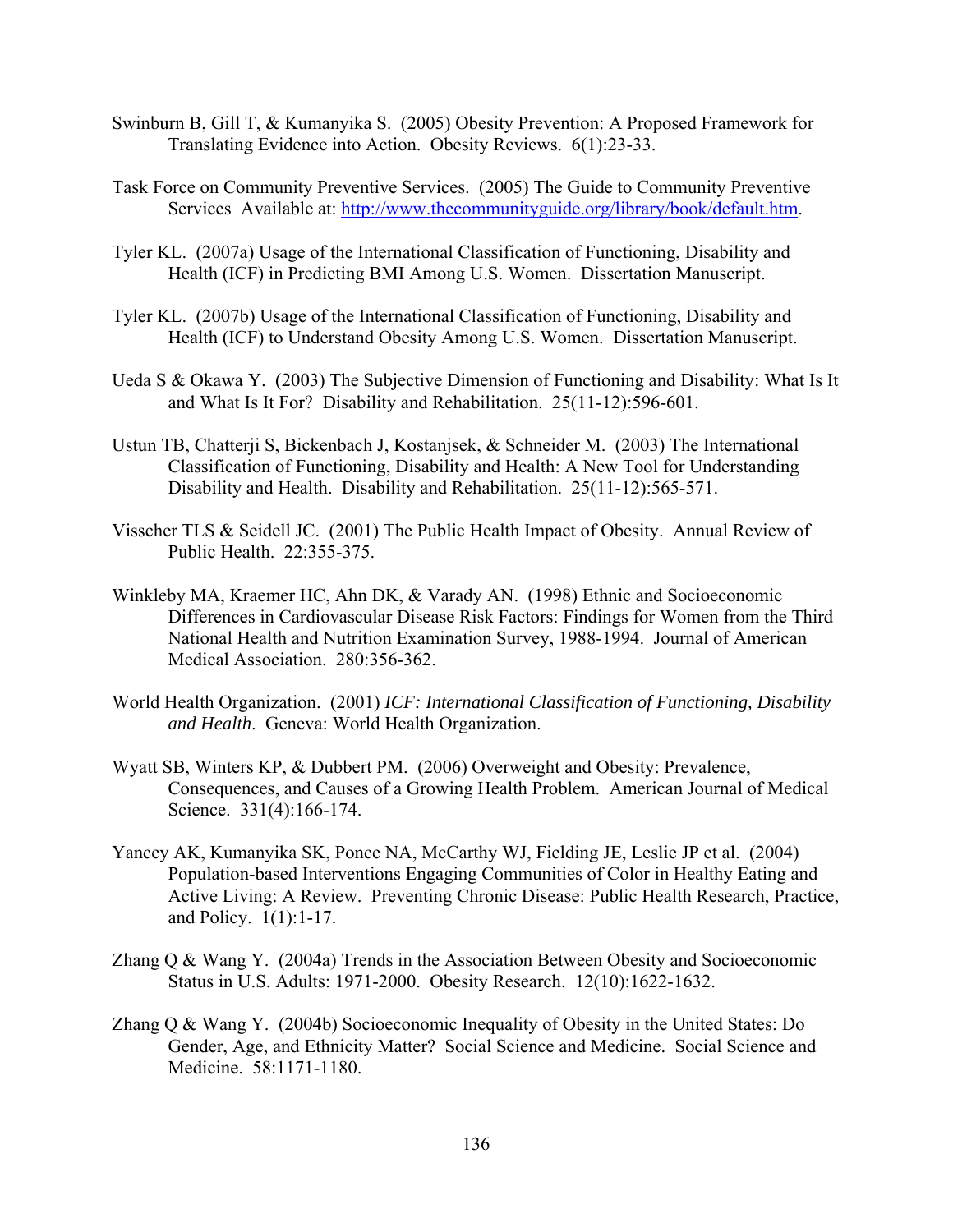#### **8.0 CONCLUSIONS**

Obesity is a complex problem because of its association with morbidity and mortality. It is predicted it will become the leading cause of death and most expensive disease in the U.S. ultimately surpassing the tobacco-related illnesses (Martin, Robinson, & Moore, 2000). Obesity has increasingly become a serious public health issue affecting women. Minority women disproportionately have the highest prevalence of obesity and extreme obesity (Flegal, Carroll, Ogden, & Johnson, 2002; Ogden, Carroll, Curtin, McDowell, Tabak, & Flegal, 2006).

There are numerous attributing causes and effects believed to have a role in its development and progression of obesity (Stunkard, 1996). As a result of these multiple factors, researchers differ regarding the best strategies needed to prevent and treat obesity in women (Kumanyika, 2001). One proposal to address obesity is the International Classification of Functioning, Disability and Health (ICF), a framework introduced by the World Health Organization (WHO) in conjunction with the Centers for Disease Control and Prevention (CDC). The ICF seeks to describe and measure the functioning of those with disabling conditions such as obesity (Stucki, Kaansen, Fuessl, Cieza, Huber, Atkinson et al., 2004; Stucki, Borchers, Stucki, Cieza, Amann, & Ruof, 2006). The purpose of the studies presented here was to assess the applicability of the ICF for use in public health to address obesity among U.S. women and provide recommendations of the most important factors for inclusion in obesity prevention and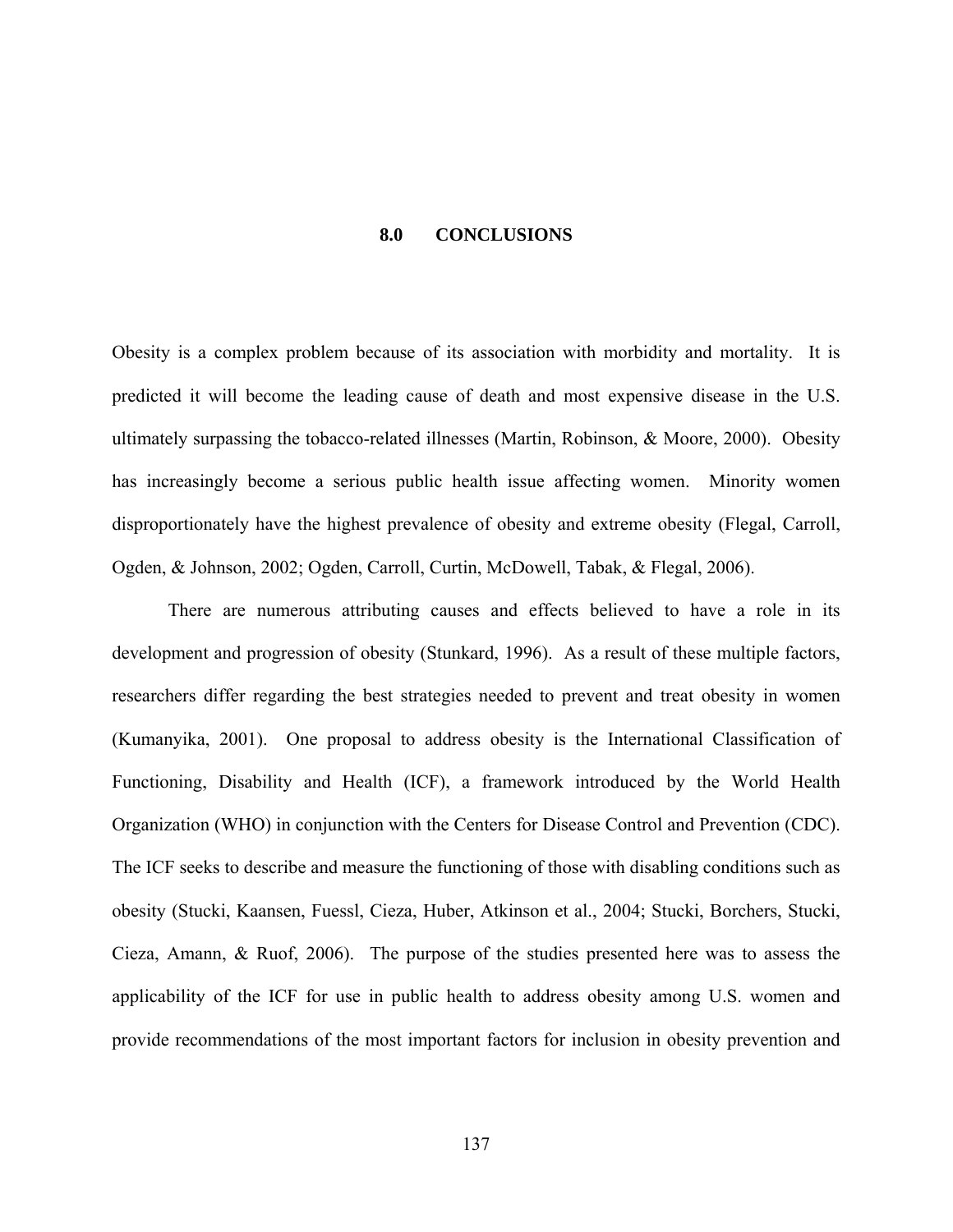treatment programs using data from the 1999-2004 National Health and Nutrition Examination Survey (NHANES).

#### **8.1 SUMMARY OF FINDINGS**

In the studies, the Personal Factors, Activities and Participation, and Body Functions and Structure were major contributors to the variance in the relationship with BMI among women. Significant variables in the Personal Factors included age, income, and race. Variables that were significant in Activities and Participation consisted of requiring special healthcare equipment, having a dry cough, engaging in physical activity, and proper dietary practices.

The Body Functions and Structures component was analyzed to explore the effect of age, income, and race. Significant variables in Body Functions and Structures were body weight perceptions, coexisting health conditions, and physical functioning. Body weight perceptions were how the women considered their weight—underweight, the right weight, or overweight. The significant coexisting health conditions were hypertension, arthritis, asthma, diabetes/borderline diabetes, and heart disease. The income level  $\geq$ \$75,000 and Black women accounted for the highest variance in the models. Additionally, how women perceived their weight was directly proportional to their actual BMI.

Recommendations for the most important factors to include in obesity prevention and treatment programs for women pertained to sociodemographic information, body weight perceptions, coexisting health conditions, physical functioning, physical activity, and nutritional practices. It is recommended that obesity prevention and treatment programs for women focus on all income levels as the disparity in socioeconomic status and obesity has decreased.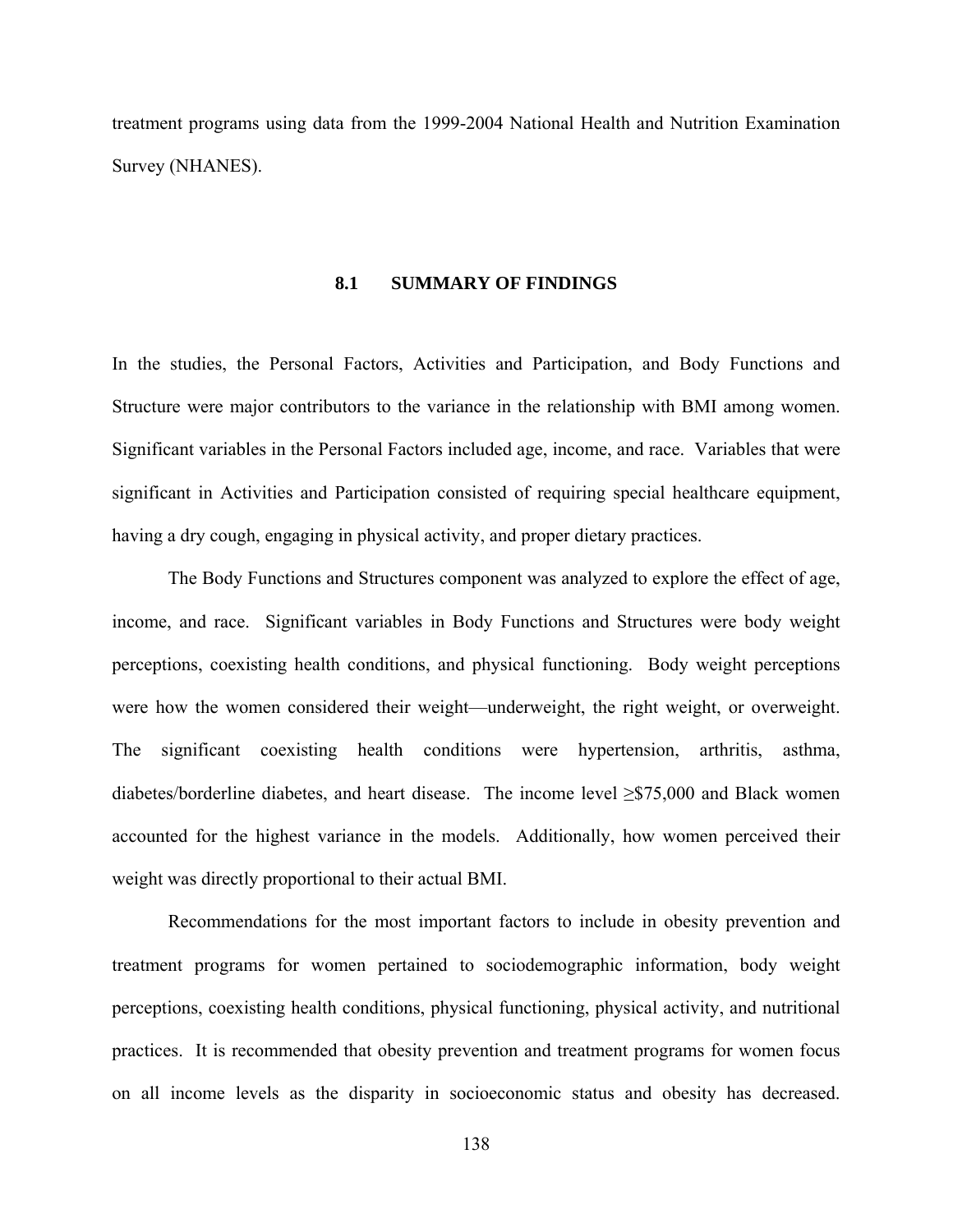"Perceptual body image" as well as "attitudinal body image" of individual body weight should be addressed in obesity programs and used to encourage body acceptance and engagement in healthy behaviors.

The impact of coexisting health conditions on performing physical activity and eating properly should also be the focus of obesity programs. Other aspects related to ability to physically function that should be included in obesity programs consists of special healthcare equipment and ways of addressing chronic coughing, which may directly impact functioning and be symptomatic of the effect of coexisting health conditions. Finally, obesity prevention and treatment programs for women should continue to include engaging in physical activity and proper nutritional practices and ensure they are focused on other attributing factors of obesity.

# **8.2 LIMITATIONS OF THE STUDIES**

Limitations of the studies specifically related to the ICF and the NHANES 1999-2004. As the ICF does not provide a classification framework for the Personal component, interpretation of this component may differ in usage by researchers and cannot be adequately determined using the ICF. In addition, the ICF lacks a classification scheme for a subjective component of human functioning (Ueda & Okawa, 2003). Thus, psychological effects and experiences cannot be ascertained, which is important given the association of these effects to obesity in women (Cachelin, Rebeck, Chung, & Pelayo, 2002; Paeratakul, White, Williamson, Ryan & Bray, 2002).

 In addition to the lack of subjective information in the ICF for addressing obesity in women, the inclusion of more questions in the NHANES that delve into how participants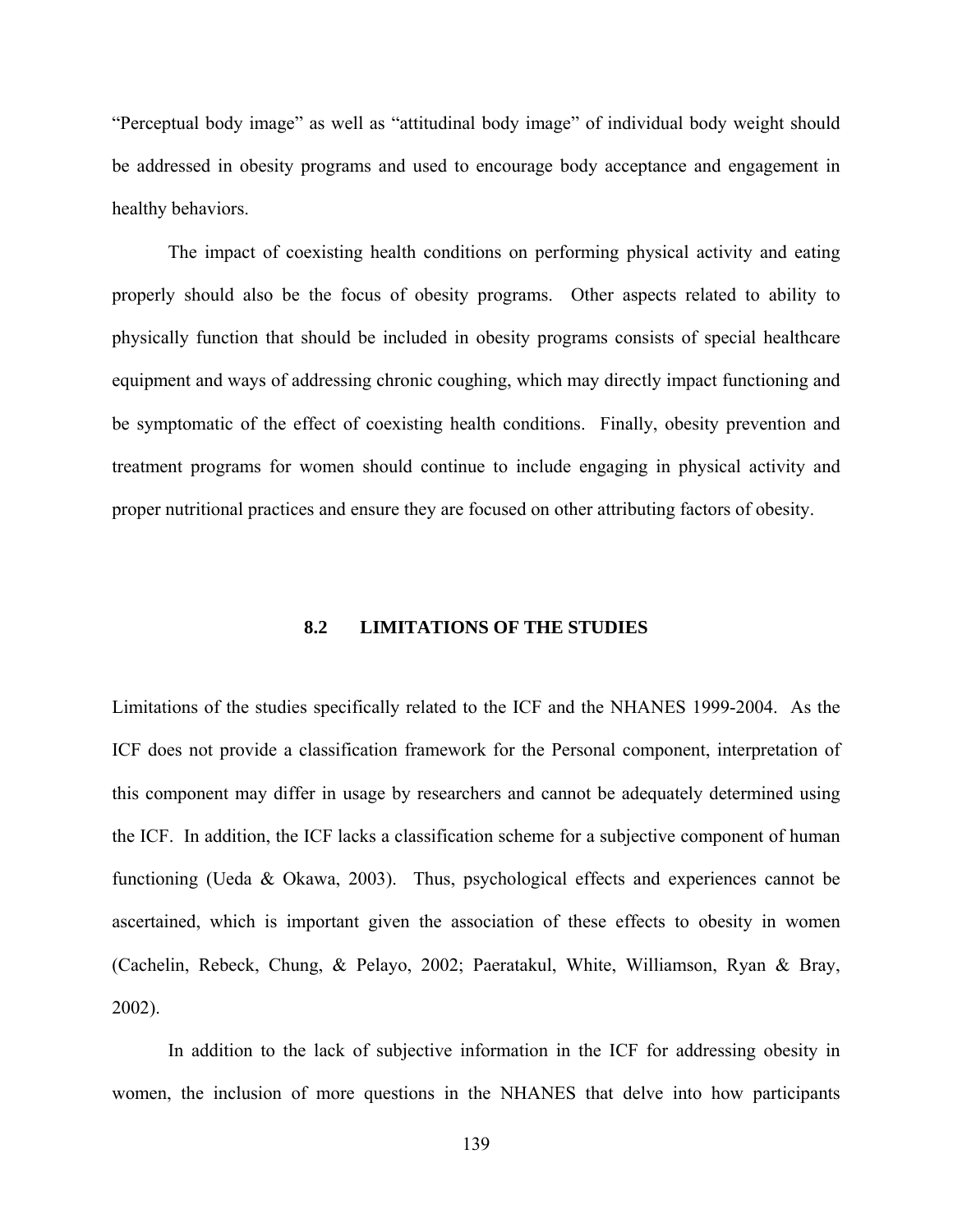perceive and feel about their life, health state, and the impact this has on their environment would elucidate the relationship between being a woman and obesity. Furthermore, the NHANES does not have information regarding social and cultural values and social support that have been cited as significant influences on women's attitudes, beliefs, and actions about body image, physical activity, and dietary practices (Brownson, Baker, Housemann, Brennan, & Bacak, 2001; Cachelin et al., 2002; Caldwell, Brownell, & Wilfey, 1997; Paeratakul et al., 2002; Keller, Allan, & Tinkle, 2006). Although during previous years of the NHANES, 1999-2001, data were collected on occupation, food security, and social support, these data were eliminated in the NHANES 2002-2003. Also, there were few environmental variables in the NHANES which met the ICF's guidelines that could be analyzed.

# **8.3 PUBLIC HEALTH IMPLICATIONS**

Although not without its limitations, the ICF is a good first step towards finding a framework that can be used and understood by both researchers, the medical community, and policymakers, thus providing opportunities for increased collaborations addressing obesity among U.S. women. The factors of the ICF suggest important components of focus for obesity prevention and treatment programs for U.S. women. Since the ICF has primarily been used clinically, the ability to assess the applicability of the ICF in population-level studies using data from the 1999-2004 NHANES demonstrates the potential the ICF has for future public health research targeting obesity in women.

The information garnered from these studies can be used to further identify the most important characteristics needed for future obesity interventions conducted with African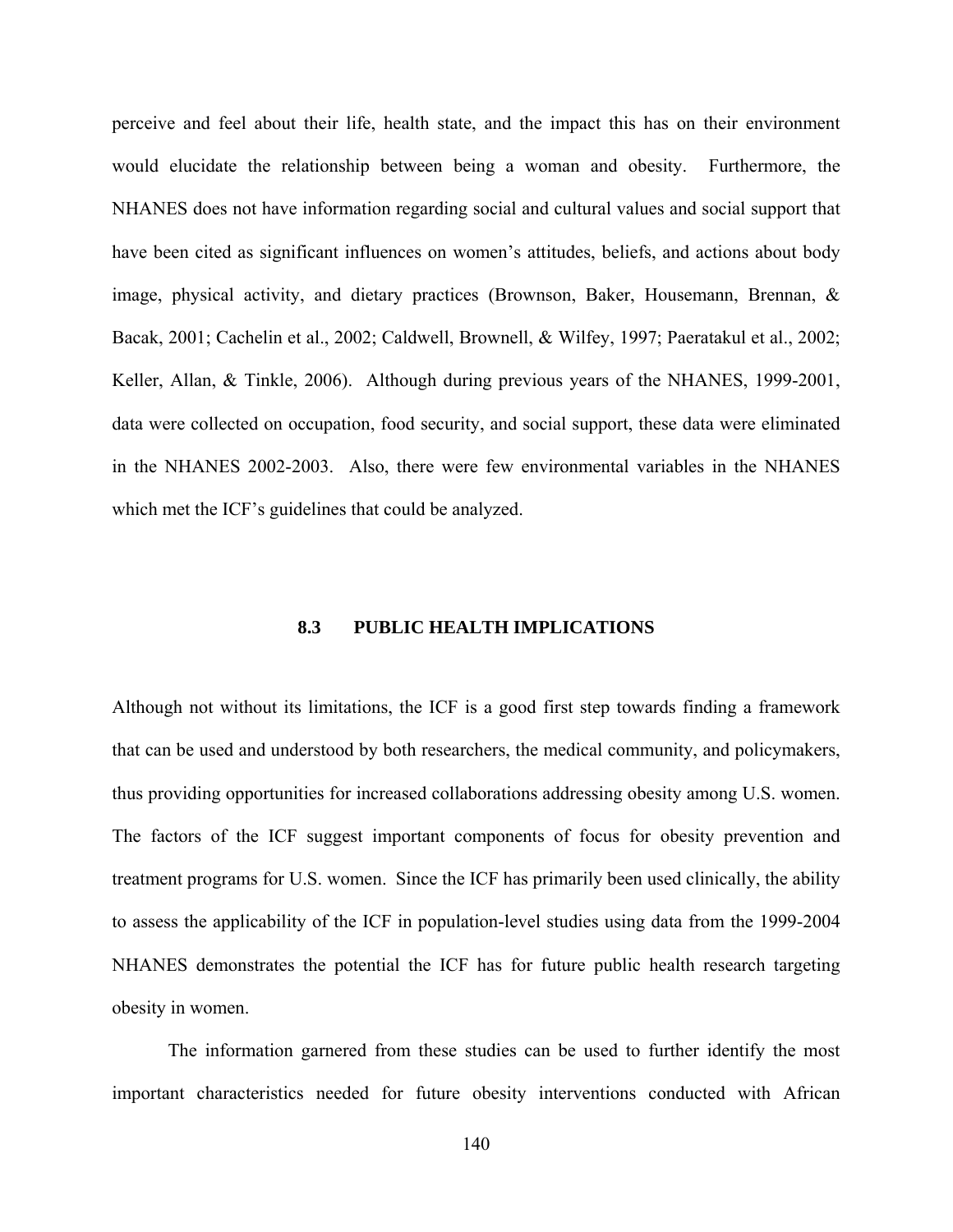American, Mexican American, and White women. In addition, the knowledge regarding the relationship between the multiple factors and obesity can assist the medical community in understanding treatment and prevention of obesity among these women. Further, these studies provide additional evidence regarding the inclusion on more subjective information in the ICF and the NHANES. By doing so, a better viewpoint of the complexity of obesity among U.S. women can be determined.

#### **8.4 FUTURE RESEARCH**

Obesity reveals a true challenge to public health primarily because it is a sociocultural and economic health issue that requires public health professionals and the medical community to embrace and apply innovative practices to prevent and control the incidence and prevalence of obesity in U.S women. As such, more population-level studies as well as individual-level studies should be utilized in order to ascertain a comprehensive view of obesity in women. Future research should focus on the impact of body weight perceptions, coexisting health conditions, and physical functioning on engaging in healthy behaviors among women at the population level. Also, more studies are needed to examine individual subjective perceptions as well as objective perceptions of health and functioning in order to reveal the complete picture of obesity among U.S. women.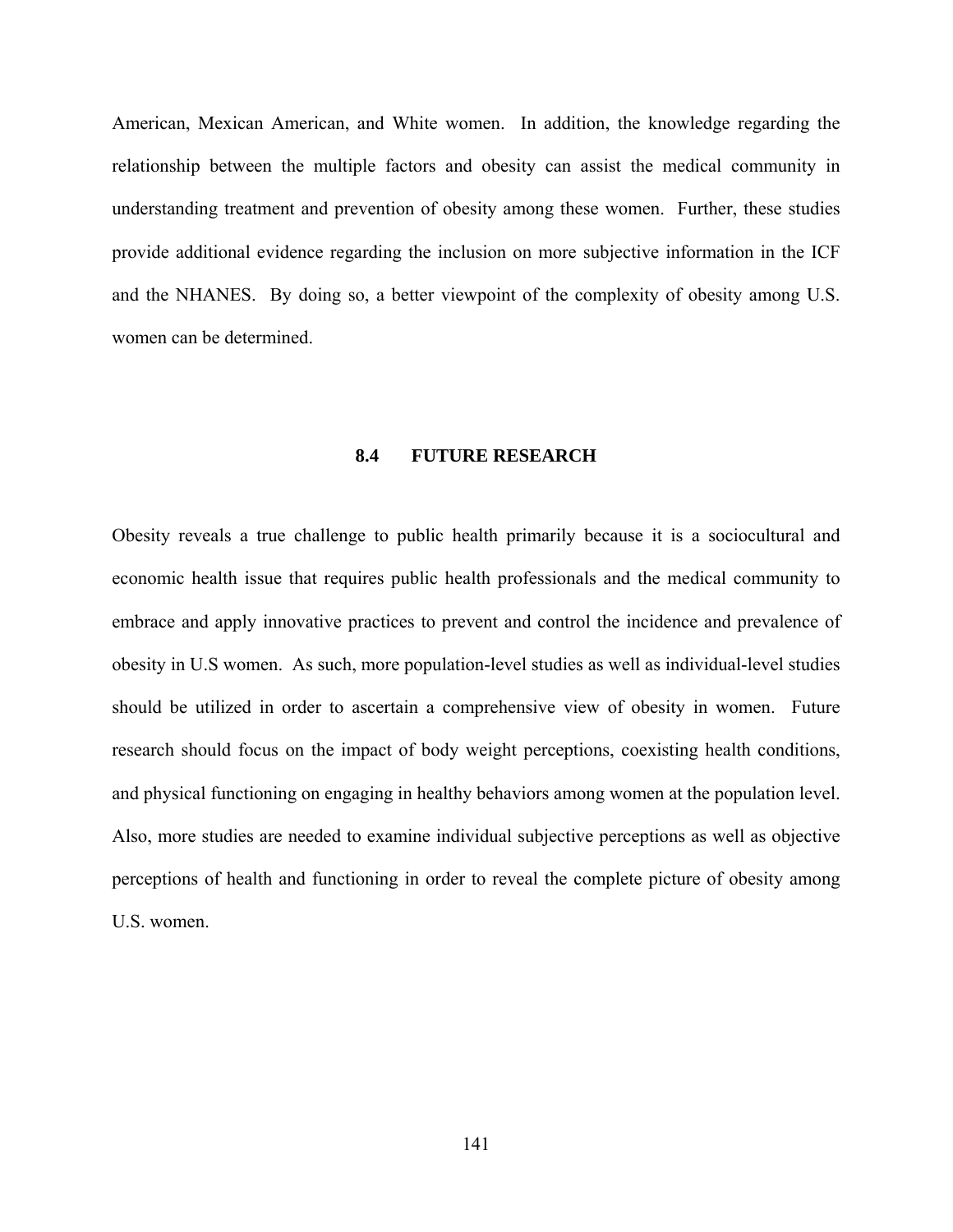# **BIBLIOGRAPHY**

- Adams J & White M. (2003) Are Activity Promotion Interventions Based on the Transtheoretical Model Effective? A Critical Review. British Journal of Sports Medicine. 37:106-114.
- Adams KF, Schatzkin A, Harris TB, Kipnis V, Mouw T, Ballard-Barbash R, Hollenbeck A, & Leitzmann MF. (2006) Overweight, Obesity, and Mortality in a Large Cohort of Persons 50 to 71 Years Old. New England Journal of Medicine. 355(8):763-778.
- Adams-Campbell LL, Rosenberg L, Washburn RA, Rao RS, Kim KS, & Palmer J. (2000) Descriptive Epidemiology of Physical Activity in African-American Women. Preventive Medicine. 30:43-50.
- Addy CL, Wilson DK, Kirtland KA, Ainsworth BE, Sharpe P, & Kimsey D. (2004) Associations of Perceived Social and Physical Environmental Supports with Physical Activity and Walking Behavior. American Journal of Public Health. 94(3):440-445.
- Agency for Healthcare Research and Quality. (2006) The Guide to Clinical Preventive Services, 2006. Available at: [http://www.ahrq.gov/clinic/pocketgd.pdf.](http://www.ahrq.gov/clinic/pocketgd.pdf)
- Alfano CM, Klesges RC, Murray DM, Beech BM, & McClanahan BS. (2002) History of Sports Participation in Relation to Obesity and Related Health Behaviors in Women. Preventive Medicine. 34:82-89.
- Allan CM, Campbell WN, Guptill CA, Stephenson FF, & Campbell KE. (2006) A Conceptual Model for Interprofessional Education: The International Classification of Functioning, Disability, and Health (ICF). Journal of Interprofessional Care. 20(3):235-245.
- American Obesity Association. [http://www.obesity.org/subs/fastfacts/obesity\\_women.shtml.](http://www.obesity.org/subs/fastfacts/obesity_women.shtml) Accessed on: October 4, 2006.

American Obesity Association. [http://www.obesity.org/subs/fastfacts/Obesity\\_Minority\\_Pop.shtml.](http://www.obesity.org/subs/fastfacts/Obesity_Minority_Pop.shtml) Accessed on: October 4, 2006.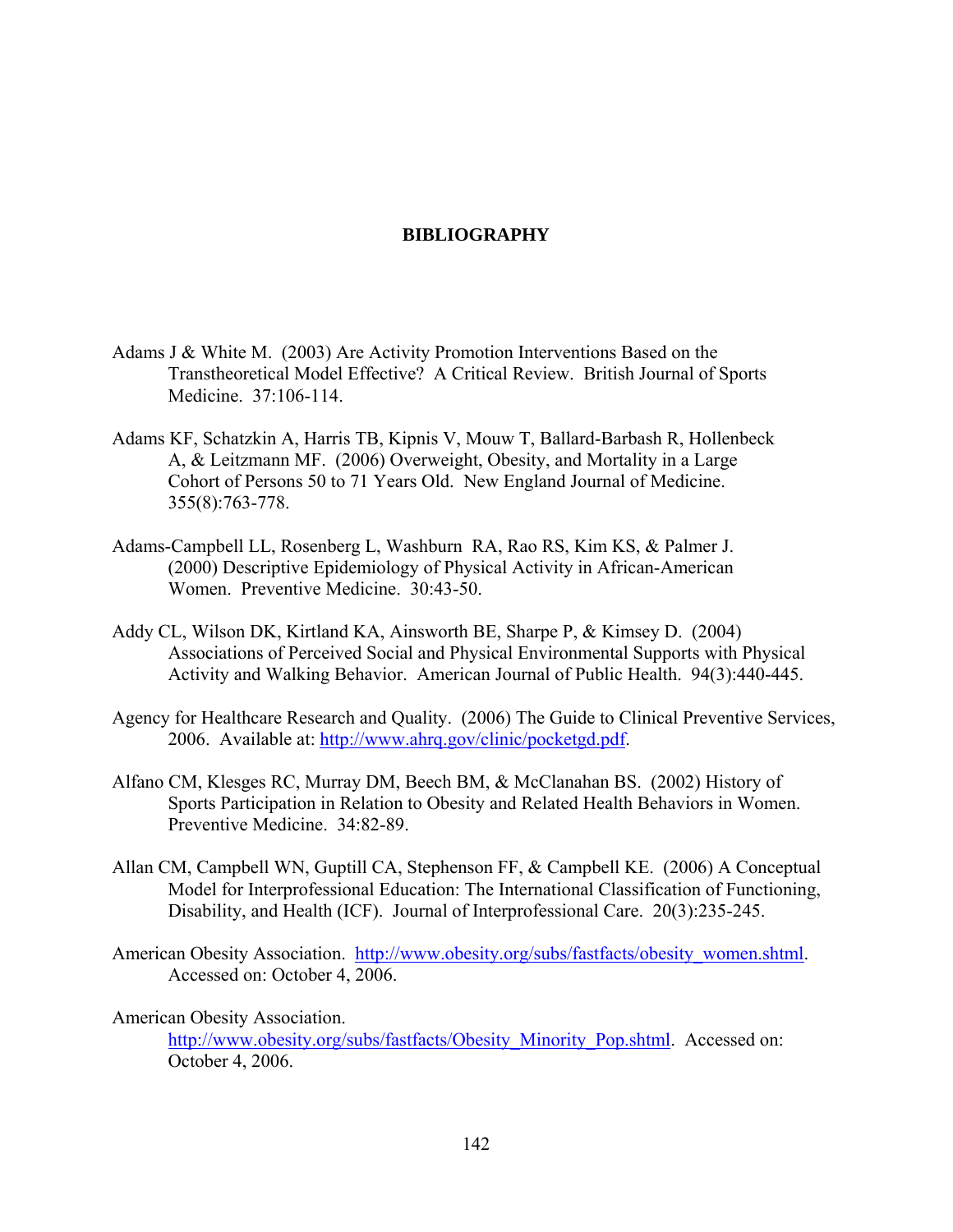- American Obesity Association. [http://www.obesity.org/treatment/health.shtml.](http://www.obesity.org/treatment/health.shtml) Accessed on: October 9, 2006.
- American Obesity Association. [http://www.obesity.org/treatment/medicarefaq.shtml.](http://www.obesity.org/treatment/medicarefaq.shtml) Accessed on: October 9, 2006.
- Ashwell M & Hsieh SD. (2005) Six Reasons Why the Waist-to-Height Ratio is a Rapid and Effective Global Indicator for Health Risks of Obesity and How Its Use Could Simplify the International Public Health Message on Obesity. International Journal of Food Sciences and Nutrition. 56(5):303-307.
- Bacon L, Stern JS, Van Loan MD, & Keim NL. (2005) Size Acceptance and Intuitive Eating Improve Health for Obese, Female Chronic Dieters. Journal of the American Dietetic Association. 105(6):929-936.
- Banks-Wallace J & Conn V. (2002) Interventions to Promote Physical Activity Among African American Women. Public Health Nursing. 19(5):321-335.
- Bell AC, Adair LS, & Popkin BM. (2002) Ethnic Differences in the Association Between Body Mass Index and Hypertension. American Journal of Epidemiology. 155(4):346-353.
- Boogerd A, Alverdy J, Kumar S, Olson DL, & Schwenk WF. (2002) Part III. Obesity. Disease-a-month: DM. 48:725-742.
- Borrell-Carrio F, Suchman AL, & Epstein RM. (2004) The Biopsychosocial Model 25 Years Later: Principles, Practice, and Scientific Inquiry. Annals of Family Medicine. 2(6):576- 582.
- Bray GA & Champagne CA. (2004) Obesity and the Metabolic Syndrome: Implications for Dietetics Practitioners. Journal of the American Dietetic Association. 104:86-89.
- Bronner YI, Hawkins AS, Holt MC, Hossain MB, Rowel RH, Sydnor KL et al. (2006) Models for Nutrition Education to Increase Consumption of Calcium and Dairy Products Among African Americans. Journal of Nutrition. 136:1103-1106.
- Brownson RC, Baker EA, Housemann RA, Brennan LK, & Bacak SJ. (2001) Environmental and Policy Determinants of Physical Activity in the United States. American Journal of Public Health. 91(12):1995-2003.
- Brownson RC, Smith CA, Pratt M, Mack NE, Jackson-Thompson J, Dean CG et al. (1996) Preventing Cardiovascular Disease Through Community-Based Risk Reduction: The Bootheel Heart Health Project. American Journal of Public Health. 86(2):206-213.
- Buffington CK & Marema RT. (2006) Ethnic Differences in Obesity and Surgical Weight Loss Between African-American and Caucasian Females. Obesity Surgery. 16:159-165.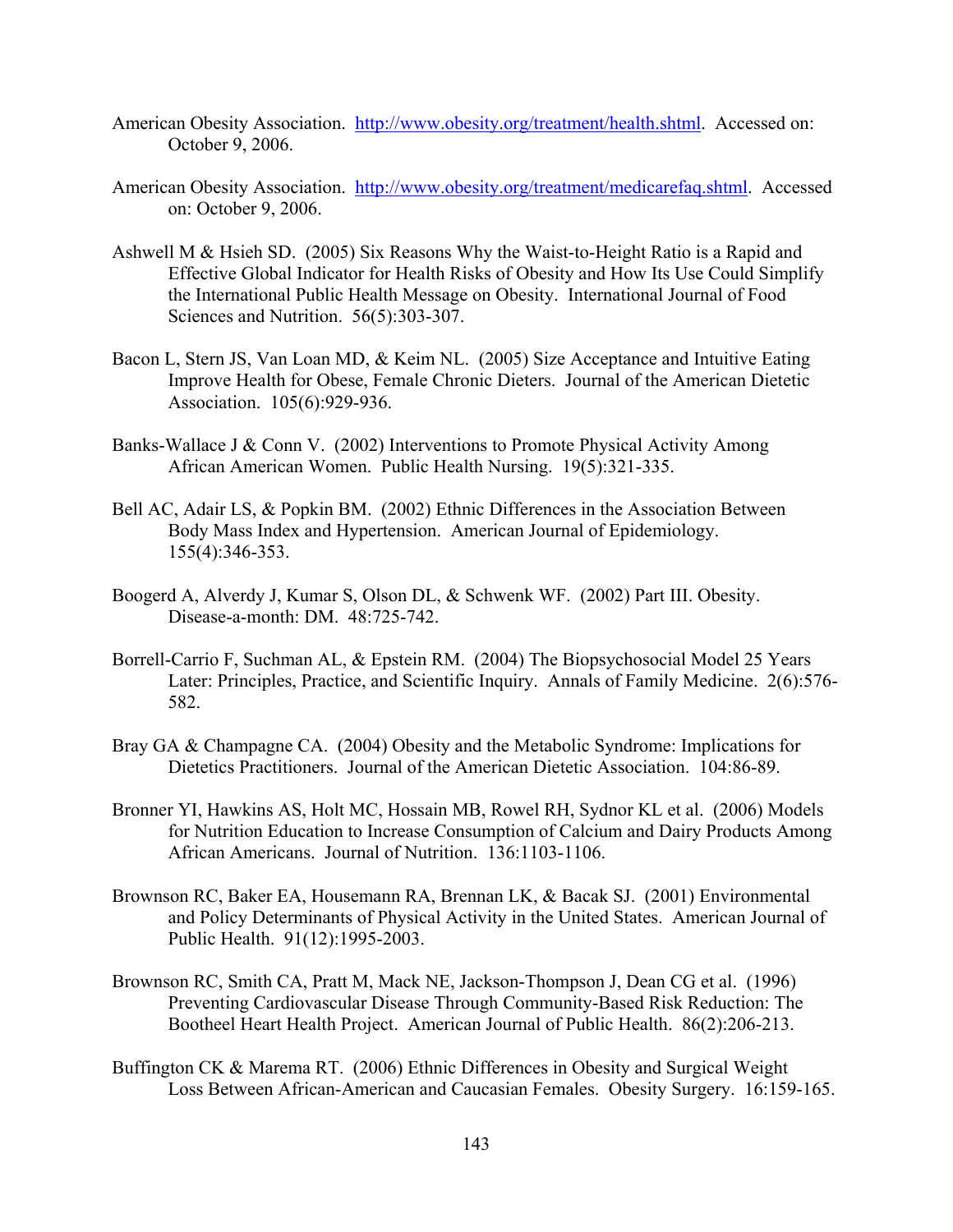- Bull F, Eyler AA, King AC, & Brownson RC. (2001) Stage of Readiness to Exercise in Ethnically Diverse Women: A U.S. Survey. Medicine and Science in Sports Exercise. 33(7):1147-1156.
- Burton S, Creyer EH, Kees J, & Huggins K. (2006) Attacking the Obesity Epidemic: The Potential Health Benefits of Providing Nutrition Information in Restaurants. American Journal of Public Health. 96(9):1669-1675.
- Byock IR. (1999) Conceptual Models and the Outcomes of Caring. Journal of Pain and Symptom Management. 17(2):83-92.
- Cachelin FM, Rebeck RM, Chung GH, & Pelayo E. (2002) Does Ethnicity Influence Body-size Preference? A Comparison of Body Image and Body Size. Obesity Research. 10(3):158- 166.
- Caldwell MB, Brownell KD, & Wilfley DE. (1997) Relationship of Weight, Body Dissatisfaction, and Self-esteem in African American and White Female Dieters. International Journal of Eating Disorders. 22:127-130.
- Calle EE & Thun MJ. (2004) Obesity and Cancer. Oncogene. 23:6365-6378.
- Campos P, Saguy A, Ernsberger P, Oliver E, & Gaesser G. (2006) The Epidemiology of Overweight and Obesity: Public Health Crisis or Moral Panic? International Journal of Epidemiology. 35:55-60.
- Campos P. (2004) *The Obesity Myth: Why America's Obsession With Weight is Hazardous to Your Health*. New York, NY: Gotham Books.
- Carels RA, Darby LA, Rydin S, Douglass OM, Cacciapaglia HM, & O'Brien WH. (2005) The Relationship Between Self-Monitoring, Outcome Expectancies, Difficulties with Eating and Exercise, and Physical Activity and Weight Loss Outcomes. Annals of Behavioral Medicine. 30(3)182-190.
- Casper ML, Barnett E, Halverson JA, Elmes GA, Braham VE, Majeed ZA, Bloom AS, & Stanley S. (2000) *Women and Heart Disease: An Atlas of Racial and Ethnic Disparities in Mortality.* 2<sup>nd</sup> Edition. Morgantown, WV: Office for Social Environment and Health Research, West Virginia University.
- Caterson ID & Gill TP. (2002) Obesity: Epidemiology and Possible Prevention. Best Practice and Research Clinical Endocrinology and Metabolism. 16(4):595-610.
- Centers for Disease Control and Prevention. (1998) Self-reported Physical Inactivity by Degree of Urbanization—United States, 1996. MMWR Morbidity and Mortality Weekly Report. 47:1097-1100.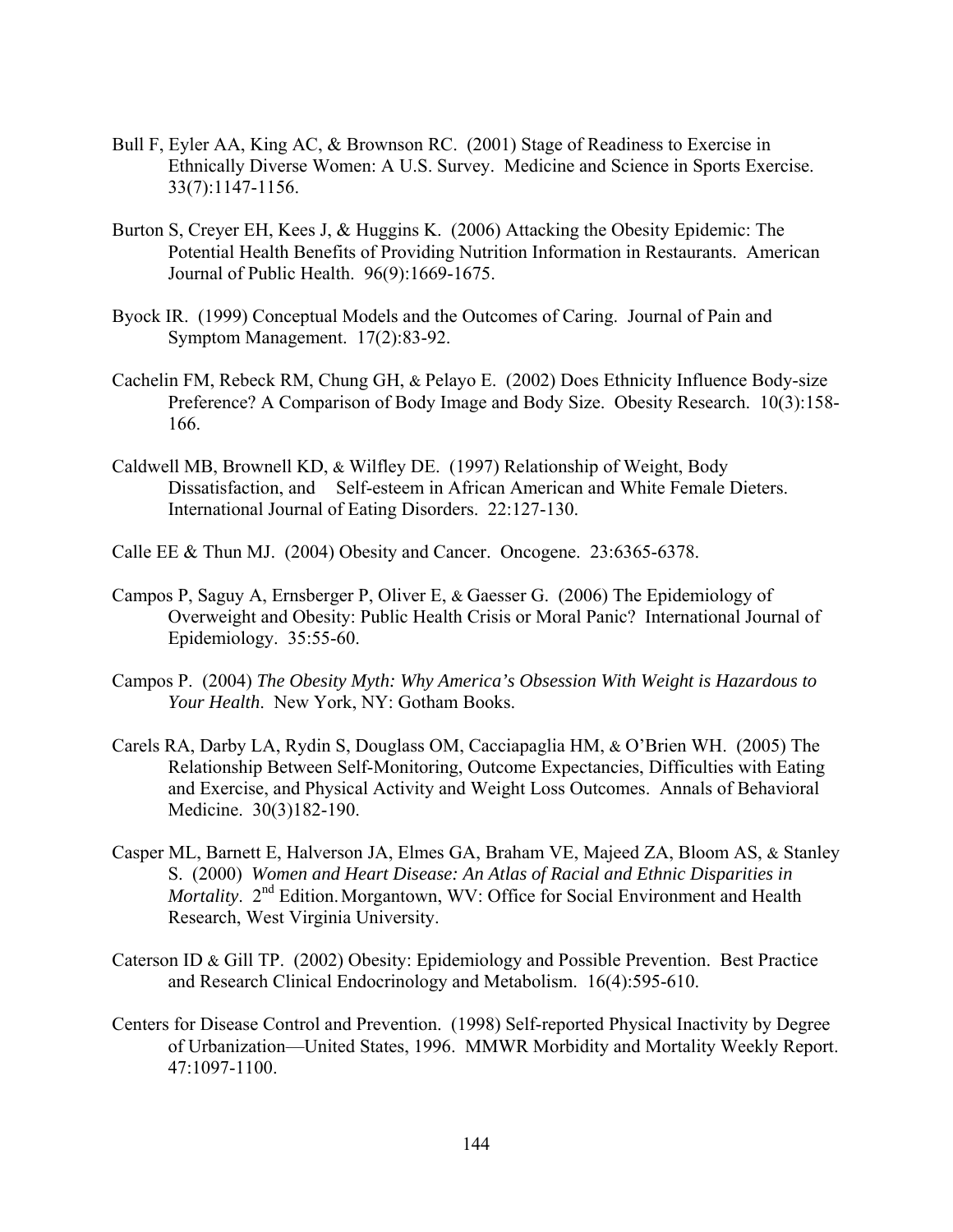- Centers for Disease Control and Prevention. (2006) Analytic Reporting Guidelines: The National Health and Nutrition Examination Survey (NHANES). National Center for Health Statistics.
- Centers for Disease Control and Prevention. (2005) National Health and Nutrition Examination Survey, 2005-2006 Overview. National Center for Health Statistics.
- Centers for Disease Control and Prevention. [http://www.cdc.gov/ncbddd/women/default.htm.](http://www.cdc.gov/ncbddd/women/default.htm) Accessed on: June 24, 2007.
- Center for Disease Control and Prevention. [http://www.cdc.gov/brfss/about.htm.](http://www.cdc.gov/brfss/about.htm) Accessed on: October 6, 2006.
- Centers for Disease Control and Prevention. [http://www.cdc.gov/nccdphp/dnpa/obesity/defining.htm.](http://www.cdc.gov/nccdphp/dnpa/obesity/defining.htm) Accessed on: October 2, 2006.
- Centers for Disease Control and Prevention. [http://www.cdc.gov/nccdphp/dnpa/obesity/economic\\_consequences.htm.](http://www.cdc.gov/nccdphp/dnpa/obesity/economic_consequences.htm) Accessed on: October 2, 2006.
- Centers for Disease Control and Prevention. <http://www.cdc.gov/diabetes/statistics/prev/national/figraceethsex.htm>. Accessed on: October 2, 2006.
- Centers for Disease Control and Prevention. (2007) FY President's Budget Detail Table. Available at: [http://www.cdc.gov/fmo/PDFs/FY\\_2008\\_Presidents\\_Budget\\_Detail\\_Table.pdf](http://www.cdc.gov/fmo/PDFs/FY_2008_Presidents_Budget_Detail_Table.pdf).
- [Chang VW & Christakis NA.](http://www.ncbi.nlm.nih.gov/entrez/query.fcgi?db=pubmed&cmd=Retrieve&dopt=AbstractPlus&list_uids=15847964&query_hl=11&itool=pubmed_docsum) (2005) Income Inequality and Weight Status in US Metropolitan Areas. Social Science and Medicine. 61(1):83-96.
- Chang VW & Lauderdale DS. (2005) Income Disparities in Body Mass Index and Obesity in the United States, 1971-2002. Archives of Internal Medicine. 165:2122-2128.
- Charles J, Britt H, & Knox S. (2006) Patient Perception of Their Weight, Attempts to Lose Weight and Their Diabetes Status. Australian Family Physician. 35(11):925-928.
- Cieza A, Geyh S, Chatterji S, Kostanjsek N, Ustun B, & Stucki G. (2005) ICF Linking Rules: An Update Based on Lessons Learned. Journal of Rehabilitation Medicine. 37:212-218.
- Cieza A, Ewert T, Ustun B, Chatterji S, Kostanjsek N, & Stucki G. (2004) Development of ICF Core Sets for Patients with Chronic Conditions. Journal of Rehabilitation Medicine. Suppl. 44:9-11.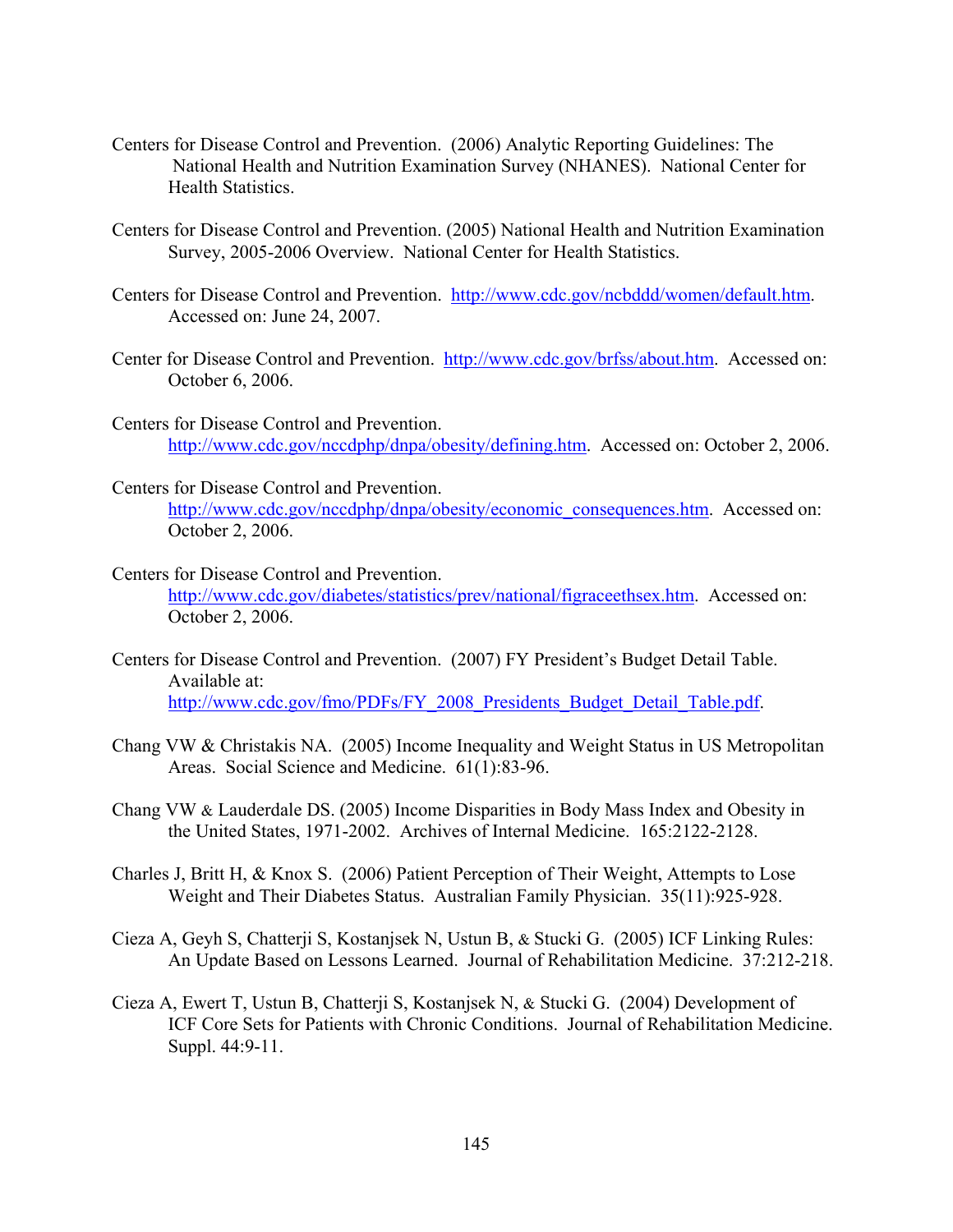- Cogswell ME, Perry GS, Schieve LA, & Dietz WH. (2001) Obesity in Women of Childbearing Age: Risks, Prevention, and Treatment. Primary Care Updates for Ob/Gyns. 8:89-201.
- Cui Y, Whiteman MK, Langenberg P, Sexton M, Tkaczuk KH, Flaws JA et al. (2002) Can Obesity Explain the Racial Difference in Stage of Breast Cancer at Diagnosis Between Black and White Women? Journal of Women's Health and Gender-Based Medicine. 11(6):527-536.
- Cummins S & Macintyre S. (2006) Food Environments and Obesity—Neighborhood or Nation? International Journal of Epidemiology. 35:100-104.
- Daniels J. (2006) Obesity: America's Epidemic. American Journal of Nursing. 106(1):40-49.
- Davey RC & Stanton R. (2004) The Obesity Epidemic: Too Much Food for Thought? British Journal of Sports Medicine. 38:360-363.
- Dekkers JC, Podolsky RH, Treiber FA, Barbeau P, Gutin B, & Snieder H. (2004) Development of General and Central Obesity from Childhood into Early Adulthood in African American and European American Males and Females With a Family History of Cardiovascular Disease. American Journal of Clinical Nutrition. 79:661-668.
- DelParigi A, Pannacciulli N, Le DNT, & Tataranni PA. (2005) In Pursuit of Neural Risk Factors for Weight Gain in Humans. Neurobiology of Aging. 26S:S50-S55.
- Department of Health and Human Services. Healthy People 2010: Volume 1  $(2^{nd}$  ed). Available on: [http://www.healthypeople.gov/Document/tableofcontents.htm#volume1.](http://www.healthypeople.gov/Document/tableofcontents.htm#volume1) Accessed on: October 2, 2006.
- Department of Health and Human Services, Public Health Service, National Institutes of Health, and National Heart, Lung, and Blood Institute. (2000) The Practical Guide: Identification, Evaluation, and Treatment of Overweight and Obesity in Adults. NIH Publication No. 00-4084.
- Department of Health and Human Services. [http://www.healthypeople.gov/About/whatis.htm.](http://www.healthypeople.gov/About/whatis.htm) Accessed on: October 2, 2006.
- Drewnowski A & Darmon N. (2005) Food Choices and Diet Costs: An Economic Analysis. Journal of Nutrition. 135:900-904.
- Drewnowski A, Darmon N, & Briend A. (2004) Replacing Fats and Sweets with Vegetables and Fruits—A Question of Cost. American Journal of Public Health. 94(9):1555-1559.
- Drenowski A & Specter SE. (2004) Poverty and Obesity: The Role of Energy Density and Energy Costs. American Journal of Clinical Nutrition. 79:6-16.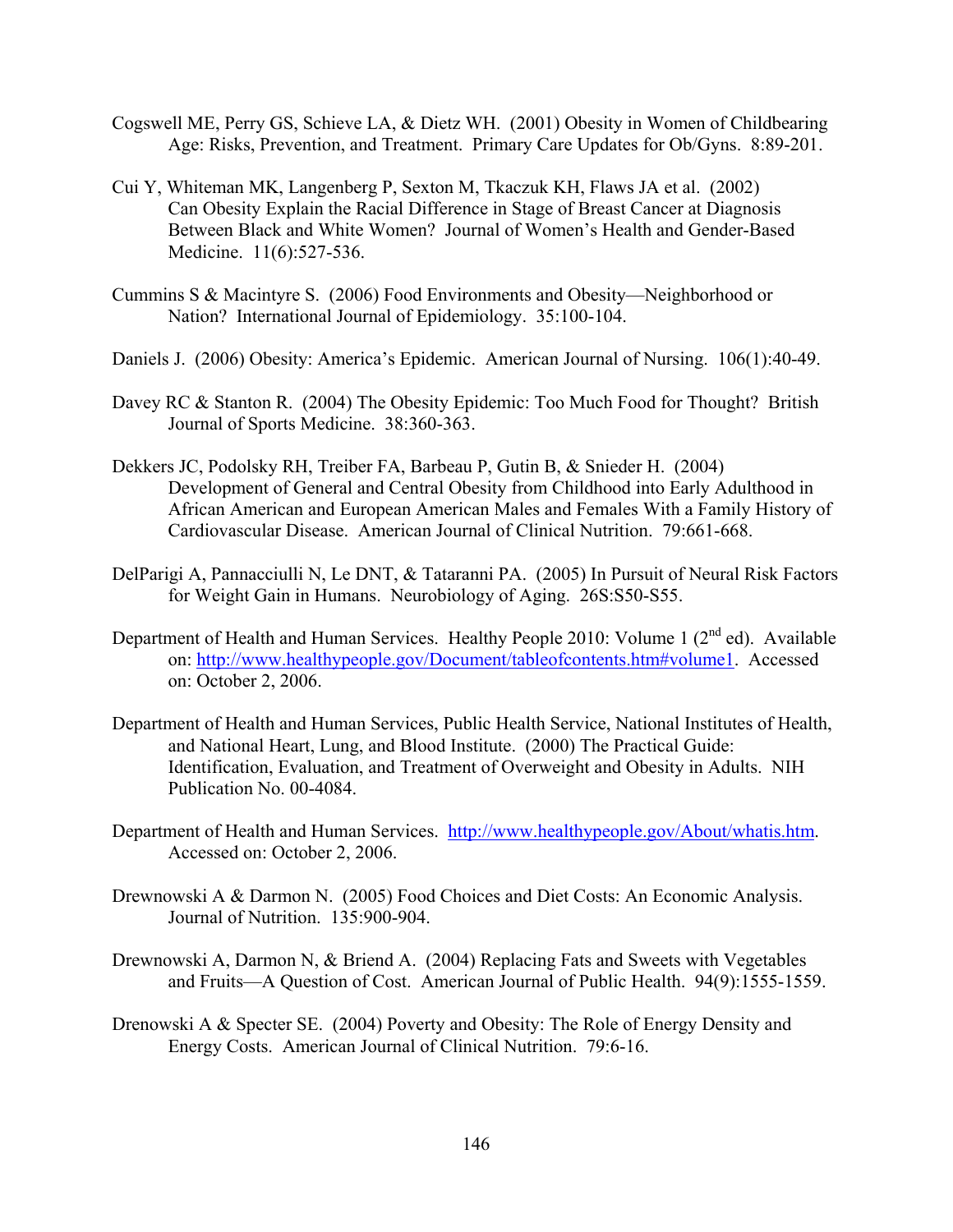- Dunn AL, Andersen RE, & Jakicic JM. (1998) Lifestyle Physical Activity Interventions: History, Short- and Long-Term Effects, and Recommendations. American Journal of Preventive Medicine. 5(4)398-412.
- Egger G & Swinburn B. (1997) An "Ecological" Approach to the Obesity Pandemic. British Medical Journal. 315:477-480.
- Fahrenwald NL & Walker SN. (2003) Application of the Transtheorectical Model of Behavior Change to the Physical Activity Behavior of WIC Mothers. Public Health Nursing. 20(4):307-313.
- Fahrenwald NL & Sharma M. (2002) Development and Expert Evaluation of "Moms on the Move," a Physical Activity Intervention for WIC Mothers. Public Health Nursing. 19(6):423-439.
- [Fairfield KM, Willett WC, Rosner BA, Manson JE, Speizer FE, & Hankinson SE.](http://www.ncbi.nlm.nih.gov/entrez/query.fcgi?db=pubmed&cmd=Retrieve&dopt=AbstractPlus&list_uids=12151152&query_hl=7&itool=pubmed_docsum) (2002) Obesity, Weight Gain, and Ovarian Cancer. Obstetrics and Gynecology. 100(2):288-96.
- Feldman HM. (2005) Improving Health Care for Children with Chronic Conditions: Toward a "Wholistic" Approach. Current Pediatric Reviews. 1:39-49.
- Felton GM, Boyd MD, Bartoces MG, & Tavakoli AS. (2002) Physical Activity in Young African American Women. Health Care for Women International. 23:905-918.
- Fields S. (2004) The Fat of the Land: Do Agricultural Subsidies Foster Poor Health? Environmental Health Perspectives. 112(14):A820-823.
- Finkelstein EA, Ruhm CJ, & Kosa KM. (2005) Economic Causes and Consequences of Obesity. Annual Review of Public Health. 26:239-57.
- [Fitzgibbon ML, Blackman LR, & Avellone ME.](http://www.ncbi.nlm.nih.gov/entrez/query.fcgi?db=pubmed&cmd=Retrieve&dopt=AbstractPlus&list_uids=11156434&query_hl=9&itool=pubmed_docsum) (2000) The Relationship Between Body Image Discrepancy and Body Mass Index Across Ethnic Groups. Obesity Research. 8(8):582-9.
- Flegal KM. (2005) Epidemiologic Aspects of Overweight and Obesity in the United States. Physiology & Behavior. 86:599-602.
- Flegal KM, Carroll MD, Ogden CL, & Johnson CL. (2002) Prevalence and Trends in Obesity Among US Adults, 1999-2000. Journal of American Medical Association. 288(14):1723-1727.
- Freudenberg N, Eng E, Flay B, Parcel G, Rogers T, & Wallerstein N. (1995) Strengthening Individual and Community Capacity to Prevent and Disease and Promote Health: In Search of Relevant Theories and Principles. Health Education Quarterly. 22(3):290-306.

Frumkin H. (2002) Urban Sprawl and Public Health. Public Health Reports. 117(3):201-217.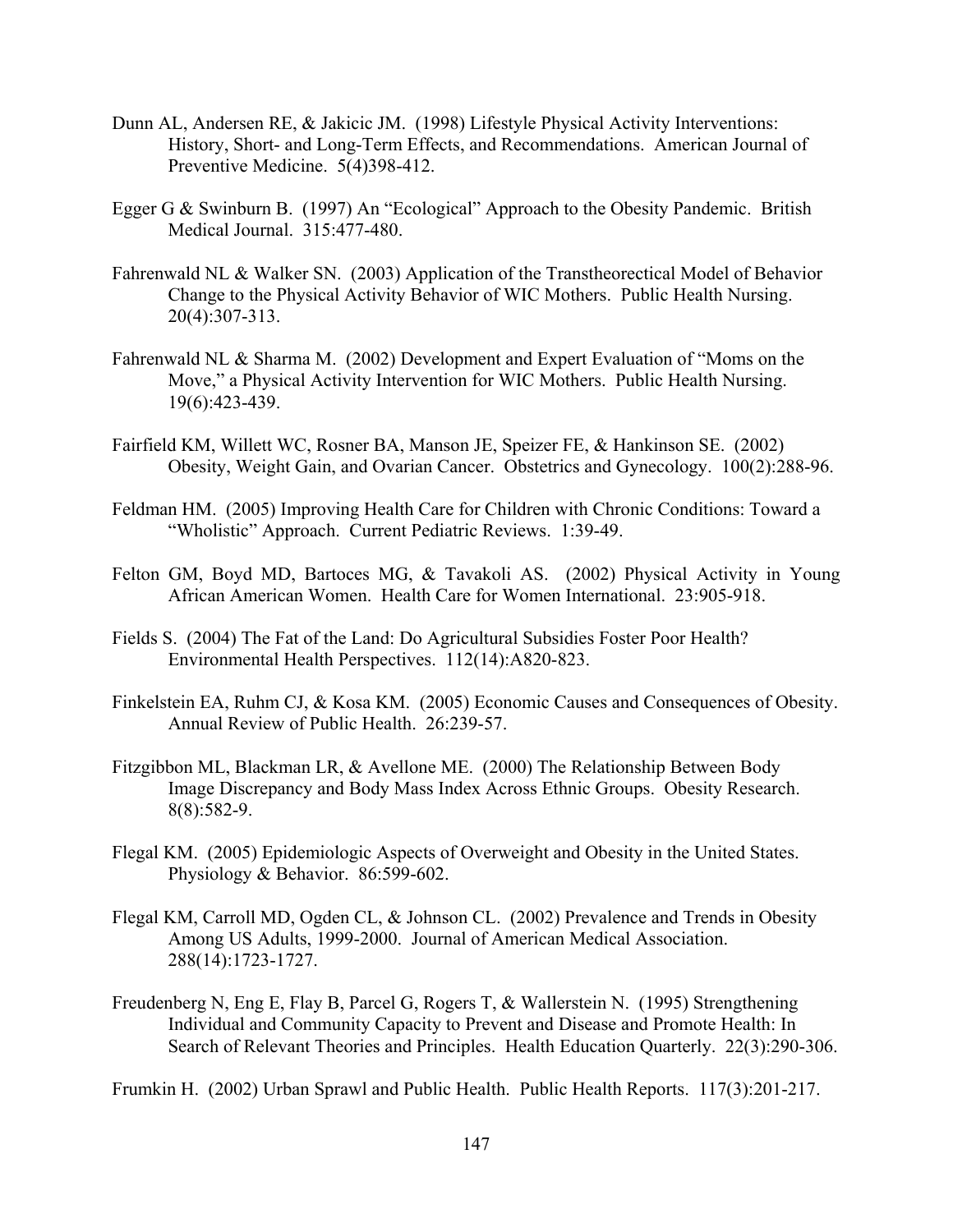- Garber AJ. (2004) The Metabolic Syndrome. The Medical Clinics of North America. 88:837- 846.
- Glanz K & Yaroch AL. (2004) Strategies for Increasing Fruit and Vegetable Intake in Grocery Stores and Communities: Policy, Pricing, and Environmental Change. Preventive Medicine. 39:S75-S80.
- Gold B, Buzzell P, Leonard H, Pintauro S, & Harvey-Berino J. (2007) Minimal In-Person Support as an Adjunct to Internet Obesity Treatment. Annals of Behavioral Medicine. 33(1):49-56.
- Goodpaster BH, Krishnaswami S, Harris TM, Katsiaras A, Kritchevsky SB, Simonsick EM et al. (2005) Obesity, Regional Body Fat Distribution, and the Metabolic Syndrome in Older Men and Women. Archives of Internal Medicine. 165:777-783.
- Gordon- Larsen P, Nelson MC, Page P, & Popkin BM. (2006) Inequality in the Built Environment Underlies Key Health Disparities in Physical Activity and Obesity. Pediatrics. 117(2):417-424.
- Gregoire L. (2004) US Medicare Opens Door to Covering Obesity Treatments. Canadian Medical Association Journal. 171(7):717.
- Gunderson EP, Murtaugh MA, Lewis CE, Quesenberry CP, West DS, & Sidney S. (2004) Excess Gains in Weight and Waist Circumference Associated with Childbearing: The Coronary Artery Risk Development in Young Adults Study (CARDIA). International Journal of Obesity. 28:525-535.
- [Handy SL, Boarnet MG, Ewing R, & Killingsworth RE.](http://www.ncbi.nlm.nih.gov/entrez/query.fcgi?db=pubmed&cmd=Retrieve&dopt=AbstractPlus&list_uids=12133739&query_hl=13&itool=pubmed_docsum) (2002) How the Built Environment Affects Physical Activity: Views from Urban Planning. American Journal of Preventive Medicine. 23(2 Suppl):64-73.
- Hawkins DS, Hornsby PP, & Schorling JB. (2001) Stages of Change and Weight Loss Among Rural African American Women. Obesity Research. 9(1):59-67.
- Hedley AA, Ogden CL, Johnson CL, Carroll MD, Curtin LR, & Flegal, KM. (2004) Prevalence of Overweight and Obesity among US Children, Adolescents, and Adults, 1999-2002. Journal of American Medical Association. 291:2847-2850.
- Hennekens CH & Buring JE. (1987) *Epidemiology in Medicine*. Ed. Mayrent SL. Philadelphia, PA: Lippincott Williams and Wilkins.
- Hertz RP, Unger AN, McDonald M, Lustik MB, & Biddulph-Krentar J. (2004) The Impact of Obesity on Work Limitations and Cardiovascular Disease Risk Factors in the U.S. Workforce. Journal of Occupational and Environmental Medicine. 46:1196-1203.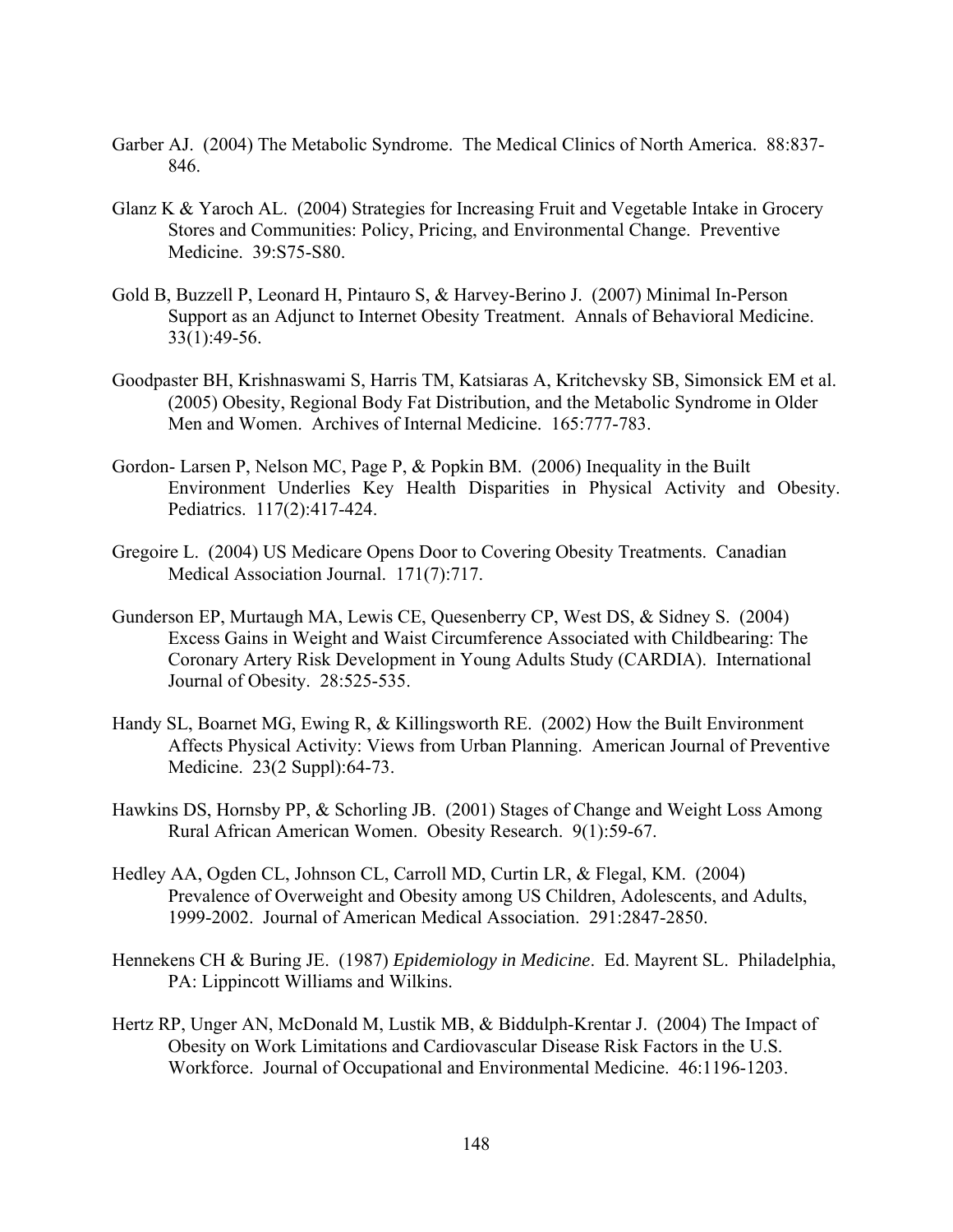- Hill JO, Thompson H, & Wyatt H. (2005) Weight Maintenance: What's Missing? Journal of American Dietetic Association. 105(5):S63-S66.
- Hootman JM & Helmick CG. (2006) Projections of US Prevalence of Arthritis and Associated Activity Limitations. Arthritis & Rheumatism. 54(1):226-229.
- Houston MC, Basile J, Bestermann WH, Egan B, Lackland D, Hawkins RG et al. (2005) Addressing the Global Cardiovascular Risk of Hypertension, Dyslipidemia, and Insulin in Southeastern United States. American Journal of Medical Sciences. 329(6):276-291.
- Howarth NC, Murphy SP, Wilkens LR, Hankin JH, & Kolonel LN. (2006) Dietary Energy Density is Associated with Overweight Status among 5 Ethnic Groups in the Mulitethnic Cohort Study. Journal of Nutrition. 136(8):2243-2248.
- Hu FB. (2003) Overweight and Obesity in Women: Health Risks and Consequences. Journal of Women's Health. 12(2):163-172.
- Isomaa B. (2003) A Major Health Hazard: The Metabolic Syndrome. Life Sciences. 73:2395- 2411.
- Jakicic JM, Wing RR, & Winters-Hart C. (2002) Relationship of Physical Activity to Eating Behaviors and Weight Loss in Women. Medicine and Science in Sports and Exercise. 34(10):1653-1659.
- Janssen I, Katzmarzyk PT, & Ross R. (2004) Duration of Overweight and Metabolic Health Risk in American Men and Women. Annals of Epidemiology. 14(8):585-591.
- Jette AM. (2006) Toward a Common Language for Function, Disability, and Health. Physical Therapy. 86(5):726-734.
- Jia H & Lubetkin EI. (2005) The Impact of Obesity on Health-Related Quality-of-Life in the General Adult U.S. Population. Journal of Public Health. 27(2):156-164.
- [Jones GC & Bell K.](http://www.ncbi.nlm.nih.gov/entrez/query.fcgi?db=pubmed&cmd=Retrieve&dopt=AbstractPlus&list_uids=14724500&query_hl=22&itool=pubmed_docsum) (2003) Adverse Health Behaviors and Chronic Conditions in Working-age Women With Disabilities. Family and Community Health. 27(1):22-36.
- Jones SJ & Frongillo EA. (2006) The Modifying Effects of Food Stamp Program Participation on the Relation Between Food Insecurity and Weight Change in Women. Journal of Nutrition. 136:1091-1094.
- Kanjilal S, Gregg EW, Cheng YJ, Zhang P, Nelson DE, & Mensah G. (2006) Socioeconomic and Trends in Disparities in 4 Major Risk Factors for Cardiovascular Disease Among U.S. Adults, 1971-2002. Archives of Internal Medicine. 166(21):2348-2355.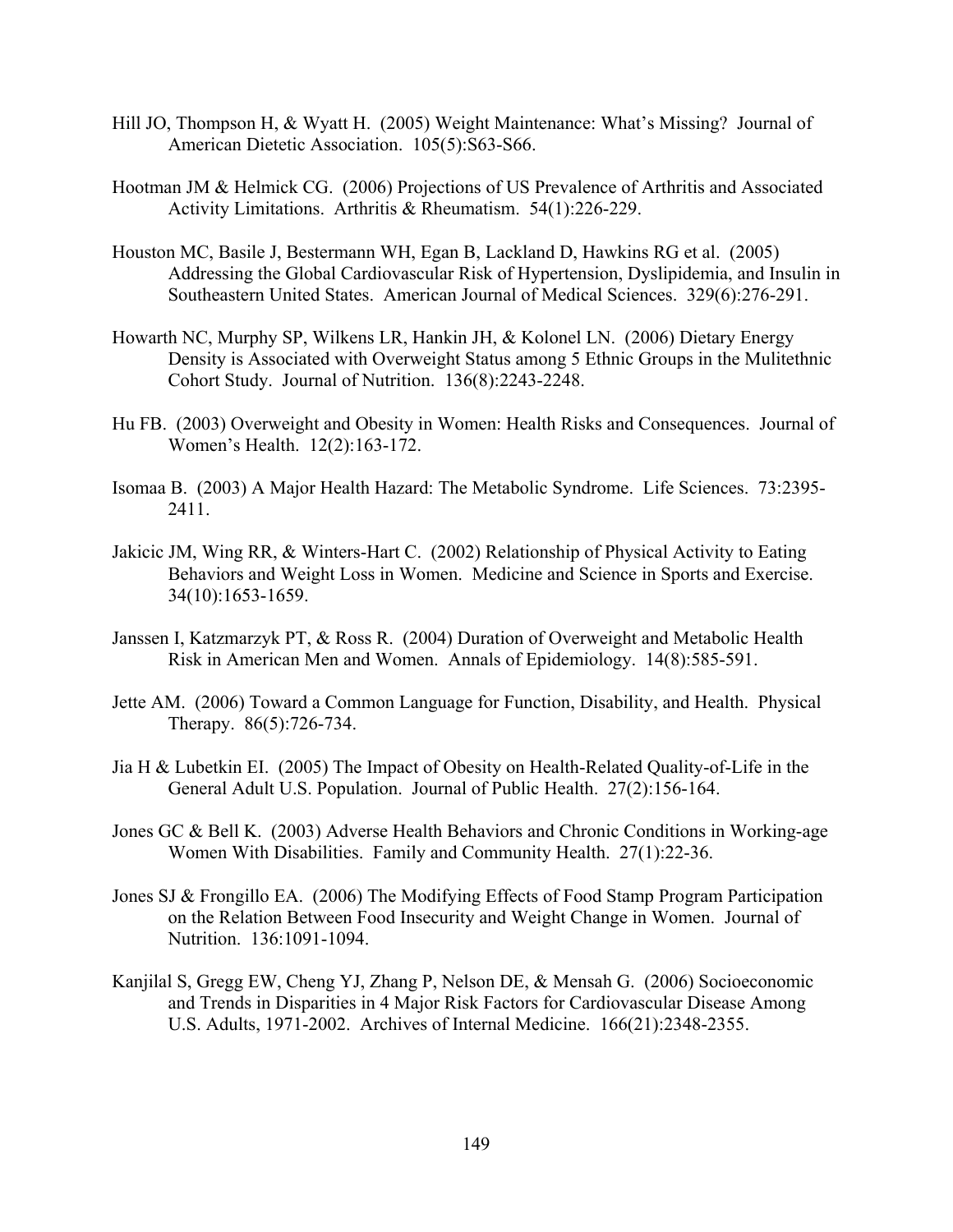- Keller C, Allan J, & Tinkle MB. (2006) Stages of Change, Processes of Change, and Social Support for Exercise and Weight Gain in Postpartum Women. Journal of Obstetric, Gynecologic, and Neonatal Nursing. 35(2):232-240.
- Khaodhiar L, McCowen KC, & Blackburn GL. (1999) Obesity and Its Comorbid Conditions. Clinical Cornerstone. 2(3):17-31.

Kleinbaum DG. (1994) Logistic Regression: A Self-Learning Text. New York, NY: Springer.

- Kruger J, Yore MM, & Kohl HW. (2007) Leisure-Time Physical Activity Practices by Weight Control Status: 1999-2002 NHANES. Medicine & Science in Sports & Exercise. 39(5): 788-795.
- Krummel DE, Semmens E, Boury J, Gordon PM, & Larkin KT. (2004) Stages of Change for Weight Management in Postpartum Women. Journal of the American Dietetic Association. 104:1102-1108.
- Kumanyika SK. (2001) Minisymposium on Obesity: Overview and Some Strategic Considerations. Annual Reviews in Public Health. 22:293-308.
- Lakdawalla DN, Bhattacharya J, & Goldman DP. (2004) Are the Young Becoming More Disabled? Health Affairs. 23(1):168-176.
- Landsman G. (2005) Mothers and Models of Disability. Journal of Medical Humanities. 26(213):121-139.
- Latner JD, Stunkard AJ, & Wilson GT. (2005) Stigmatized Students: Age, Sex, and Ethnicity Effects in the Stigmatization of Obesity. Obesity Research. 13(7):1226-1231.
- Lee S, Sobal J, Frongillo EA, Olson CM, & Wolfe WS. (2005) Parity and Body Weight in the United States: Differences by Race and Size of Place of Residence. Obesity Research. 13(7):1263-1269.
- Lewis CE, Jacobs DR, McCreth H, Keife CI, Schreiner PJ, Smith DE et al. (2000) Weight Gain Continues in the 1990s: 10 Year Trends in Weight and Overweight From the CARDIA Study. American Journal of Epidemiology. 151(12):1172-1181.
- Lopez R. (2004) Urban Sprawl and Risk for Being Overweight or Obese. Am Journal of Public Health. 94(9):1574-1579.
- Lyon HN & Hirschhorn JN. (2005) Genetics of Common Forms of Obesity: A Brief Overview. American Journal of Clinical Nutrition. 82(Suppl):215S-217S.
- Martin LF, Robinson A, & Moore BJ. (2000) Socioeconomic Issues Affecting the Treatment of Obesity in the New Millennium. Pharmacoeconomics. 18(4):335-353.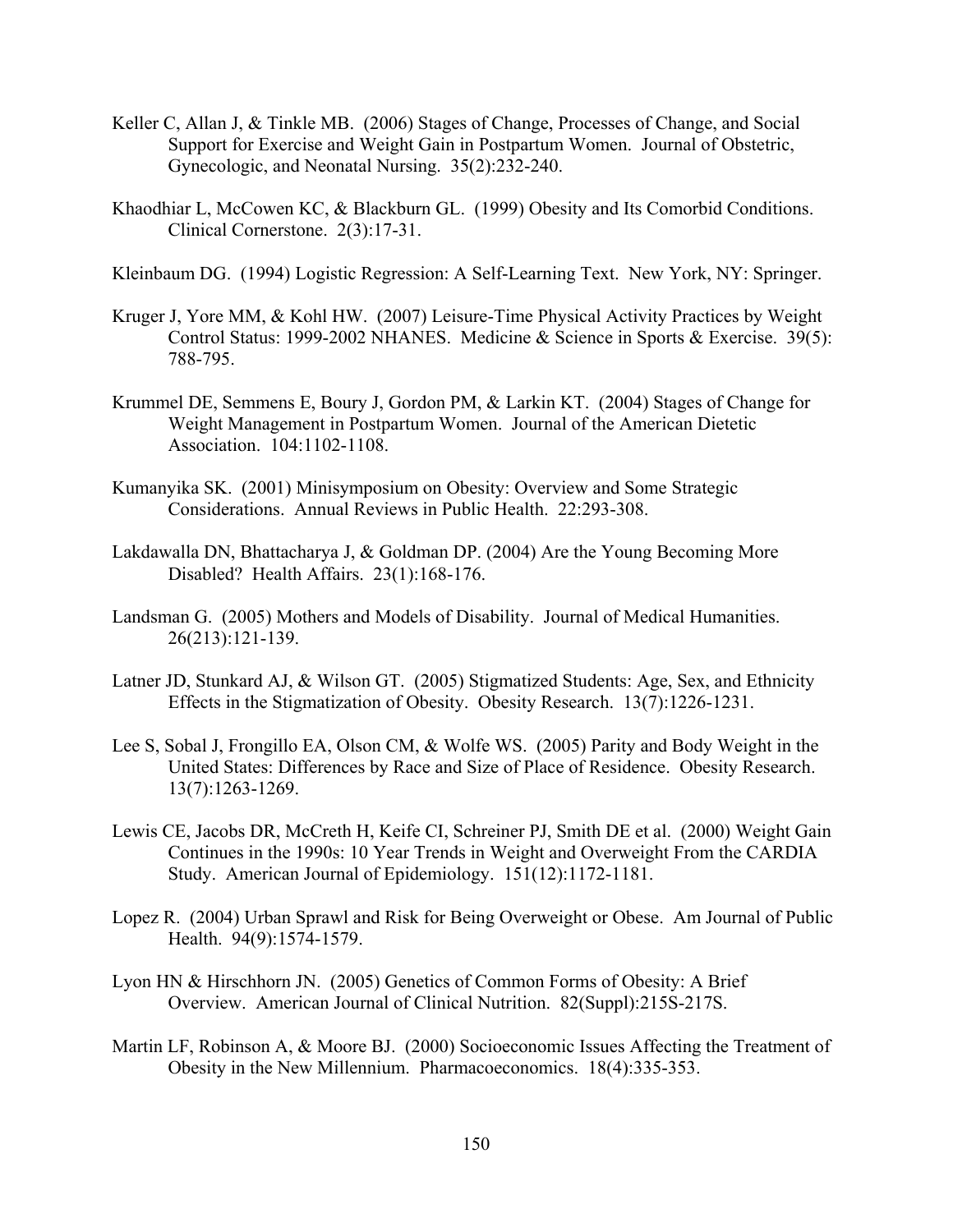- Martin PD, Dutton GR, & Brantley PJ. (2004) Self-efficacy as a Predictor of Weight Change in African American Women. Obesity Research. 12(4):646-651.
- Mayer-Davis EJ, D'Antonio ARD, Martin M, Wandersman A, Parra-Medina D, & Schulz R. (2001) Pilot Study of Strategies for Effective Weight Management in Type 2 Diabetes: Pounds Off with Empowerment (POWER). Family & Community Health. 24(2):27-35.
- McLeroy KB, Bibeau D, Steckler A, & Glanz K. (1988) An Ecological Perspective on Health Promotion Programs. Health Education Quarterly. 15(4):351-377.
- Meunning P, Lubetkin E, Jia H, & Franks P. (2006) Gender and the Burden of Disease Attributable to Obesity. American Journal of Public Health. 96(9):1662-1668.
- Misra A, Wasir JS, & Vikram NK. (2005) Waist Circumference for the Diagnosis of Abdominal Obesity are Not Applicable Uniformly to All Populations and Ethnic Groups. Nutrition. 21:969-976.
- Mokdad AH, Marks JS, Stroup DF, & Gerberding JL. (2004) Actual Causes of Death in the United States, 2000. Journal of American Medical Association. 291(10):1238-1245.
- Mokdad AH, Marks JS, Stroup DF, & Gerberding JL. (2005) Correction: Actual Causes of Death in the United States, 2000. Journal of American Medical Association. 293(3):293- 294.
- Morimoto L, White E, Chen Z, Chlebowski RT, Hays J et al. (2002) Obesity, Body Size, and Risk of Postmenopausal Breast Cancer: The Women's Health Initiative (United States). Cancer Causes and Control. 13:741-751.
- MSN. <http://msnbc.msn.com/id/7633701/>. Accessed on: October 4, 2006.
- National Health and Nutrition Examination Survey. (2005) NHANES 1999-2000 Questionnaire Variable List. Available at: [http://www.cdc.gov/nchs/data/nhanes/nhanes\\_01\\_02/varquex\\_b.pdf](http://www.cdc.gov/nchs/data/nhanes/nhanes_01_02/varquex_b.pdf).
- National Health and Nutrition Examination Survey. (2006) NHANES 2001-2002 Questionnaire Variable List. Available at: [http://www.cdc.gov/nchs/data/nhanes/nhanes\\_01\\_02/varquex\\_b.pdf](http://www.cdc.gov/nchs/data/nhanes/nhanes_01_02/varquex_b.pdf).
- National Health and Nutrition Examination Survey. (2007) NHANES 2003-2004 Questionnaire Variable List. Available at: [http://www.cdc.gov/nchs/data/nhanes/nhanes\\_03\\_04/varquex\\_c.pdf.](http://www.cdc.gov/nchs/data/nhanes/nhanes_03_04/varquex_c.pdf)
- National Institutes of Health. (1998) *Clinical Guidelines on the Identification, Evaluation, and Treatment of Obesity in Adults: The Evidence Report*. Bethesda, MD: U.S. Department of Health and Human Services.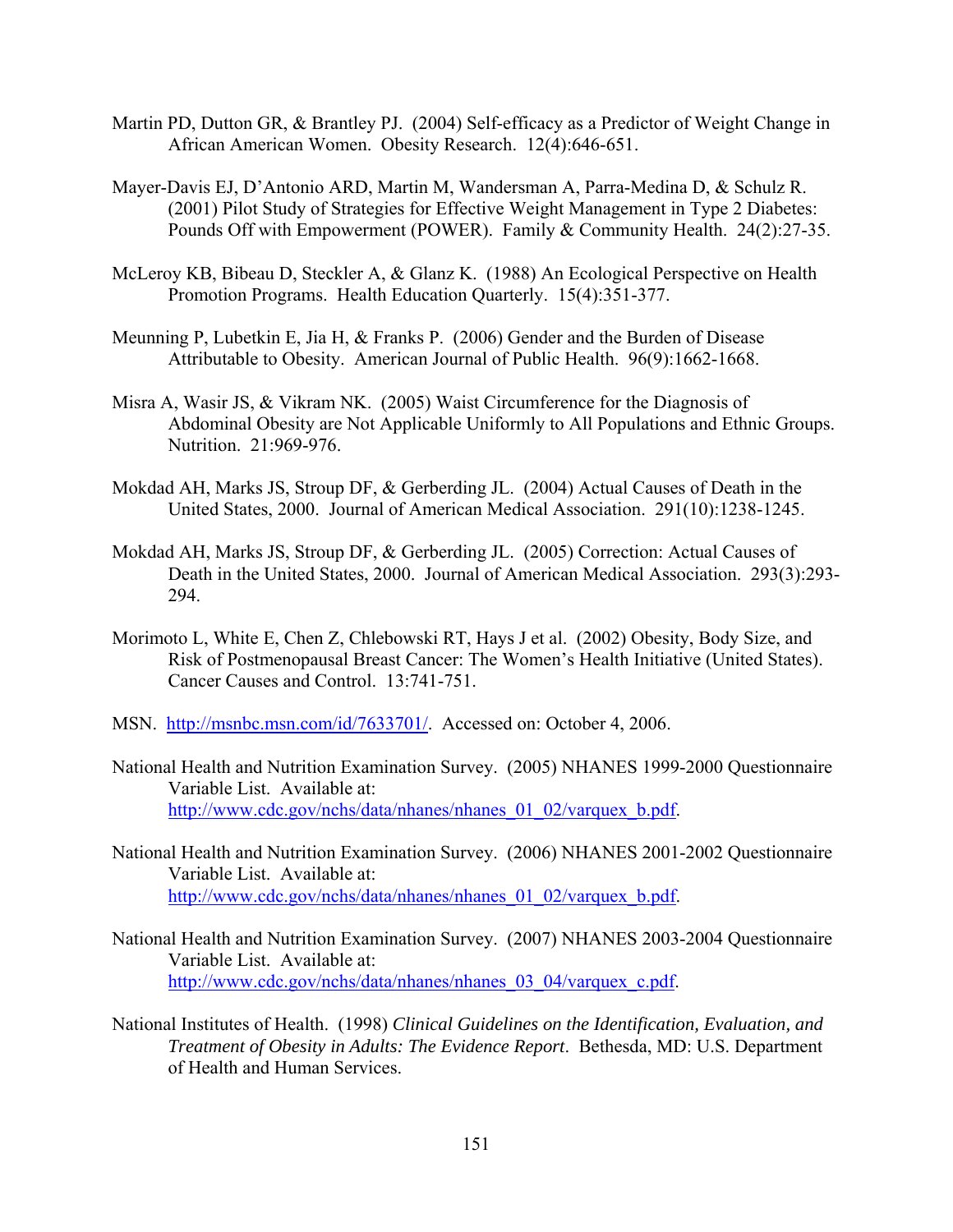- Oberholser CA & Tuttle CR. (2004) Assessment of Household Food Security Among Food Stamp Recipient Families in Maryland. American Journal of Public Health. 94(5):790- 795.
- O'Brien PE & Dixon JB. (2002) The Extent of the Problem of Obesity. American Journal of Surgery. 184(6B):4S-8S.
- Ockene JK, Edgerton EA, Teutsch SM, Marion LN, Miller T, Genevro JL et al. (2007) Integrating Evidence-Based Clinical and Community Strategies to Improve Health. American Journal of Preventive Medicine. 32(3):244-252.
- Ogden CL, Carroll MD, Curtin LR, McDowell MA, Tabak CJ, & Flegal KM. (2006) Prevalence of Overweight and Obesity in the United States, 1999-2004. Journal of American Medical Association. 295(13)1549-1555.
- Orzano AJ & Scott JG. (2004) Diagnosis and Treatment of Obesity in Adult: An Applied Evidence-Based Review. Journal of American Board of Family Practice. 17:359-369.
- Paeratakul S, White MA, Williamson DA, Ryan DH, & Bray GA. (2002) Sex, Race/Ethnicity, Socioeconomic Status, and BMI in Relation to Self-Perception of Overweight. Obesity Research. 10(5):345-350.
- Patt MR, Yanek LR, Moy TF, & Becker DM. (2004) Sociodemiographic, Behavioral, and Psychological Correlates of Current Obesity in Older, Urban African American Women. Health Education & Behavior. 31(4):57S-68S.
- Perenboom RJM & Chorus AMJ. (2003) Measuring Participation According to the International Classification of Functioning, Disability and Health (ICF). Disability and Rehabilitation. 25(11-12):577-587.
- Peterson KE, Sorensen G, Pearson M, Hebert JR, Gottlieb BR, & McCormick MC. (2002) Design of an Intervention Addressing Multiple Levels of Influence on Dietary and Activity Patterns of Low-income, Postpartum Women. Health Education Research. 17(5):531-540.
- Pi-Sunyer X & Kris-Etherton PM. (2005) Improving Health Outcomes: Future Directions in the Field. Journal of the American Dietetic Association. Suppl1;105(5):S14-S16.
- Polednak AP. (2003) Trends in Incidence Rates for Obesity-Associated Cancers in the U.S. Cancer Detection and Prevention. 27:415-421.
- Popkin BM, Duffey K, & Gordon-Larsen P. (2005) Environmental Influences on Food Choice, Physical Activity and Energy Balance. Physiology & Behavior. 86:603-613.
- Richardson DW & Vinik AI. (2005) Metabolic Implications of Obesity: Before and After Gastric Bypass. Gastroenterology Clinics of North America. 34:9-24.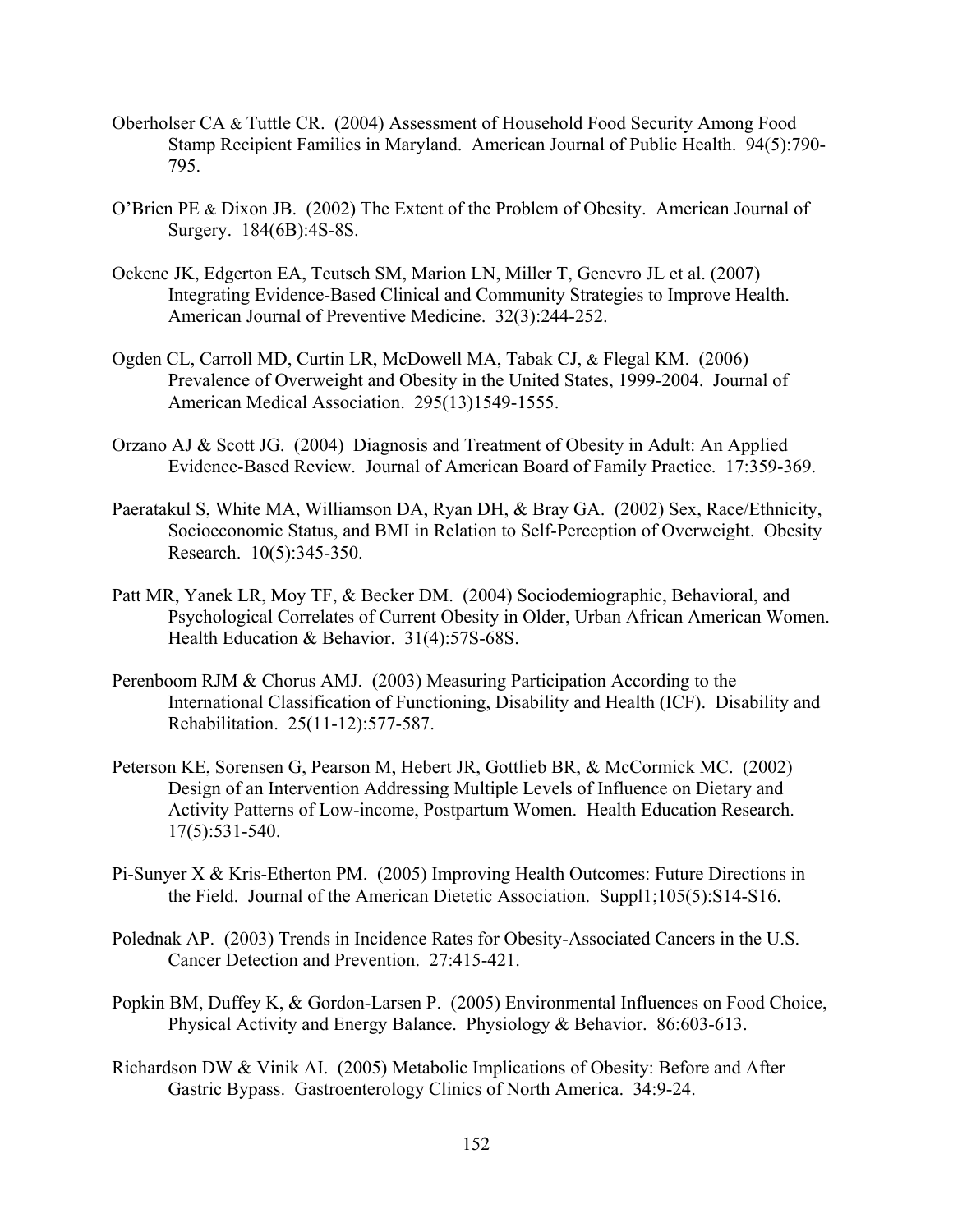- Robbins JM, Vaccarino V, Zhang H, & Kasl SV. (2001) Socioeconomic Status and Type 2 Diabetes in African American and Non-Hispanic White Women and Men: Evidence from the Third National Health and Nutrition Examination Survey. American Journal of Public Health. 91(1):76-83.
- Rosenbaum M, Leibel RL, & Hirsch J. (1997) Obesity. New England Journal of Medicine. 337(6):396-407.
- Rosenberg L, Palmer JR, Wise LA, Horton NJ, Kumanyika SK, & Adams-Campbell LL. (2003) A Prospective Study of the Effect of Childbearing on Weight Gain in African American Women. Obesity Research. 11(12):1526-1535.
- Sarwer DB, Allison KC, Gibbons LM, Markowitz JT, & Nelson DB. (2006) Pregnancy and Obesity: A Review and Agenda for Future Research. Journal of Women's Health. 15(6):720-733.
- Sarwer DB, Thompson JK, & Cash TF. (2005) Body Image and Obesity in Adulthood. Psychiatric Clinics of North America. 28:69-87.
- Schneeman B, Trumbo P, Ellwood K, & Satchell F. (2006) The Regulatory Process to Revise Nutrient Labeling Relative to the Dietary Reference Intakes. American Journal of Clinical Nutrition. 83(Suppl):1228S-1230S.
- Serdula MK, Gillespie C, Kettel-Khan L, Farris R, Seymour J, & Denny C. (2004) Trends in Fruit and Vegetable Consumption among Adults in the United States: Behavioral Risk Factor Surveillance System, 1994-2000. American Journal of Public Health. 94(6):1014-1018.
- Slattery ML, Sweeney C, Edwards S, Edwards S, Herrick J, Baumgartner K, Wolff R et al. (2006) Body Size, Weight Change, Fat Distribution and Breast Cancer Risk in Hispanic and Non-Hispanic White Women. Breast Cancer Research and Treatment.
- Slome C, Brogan DR, Eyres SJ, & Lednar W. (1982) *Basic Epidemiological Methods and Biostatistics: A Workbook*. Boston, MA: Jones and Bartlett Publishers.
- Stern JS, Kazaks A, & Downey M. (2005) Future and Implications of Reimbursement for Obesity Treatment. Journal of American Dietetic Association. 105:S104-S109.
- Stokols D. (1992) Establishing and Maintaining Healthy Environments. Toward a Social Ecology of Health Promotion. The American Psychologist. 47(1):6-22.
- Strine TW & Chapman DP. (2005) Associations of Frequent Sleep Insufficiency with Health- Related Quality of Life and Health Behaviors. Sleep Medicine. 6:23-27.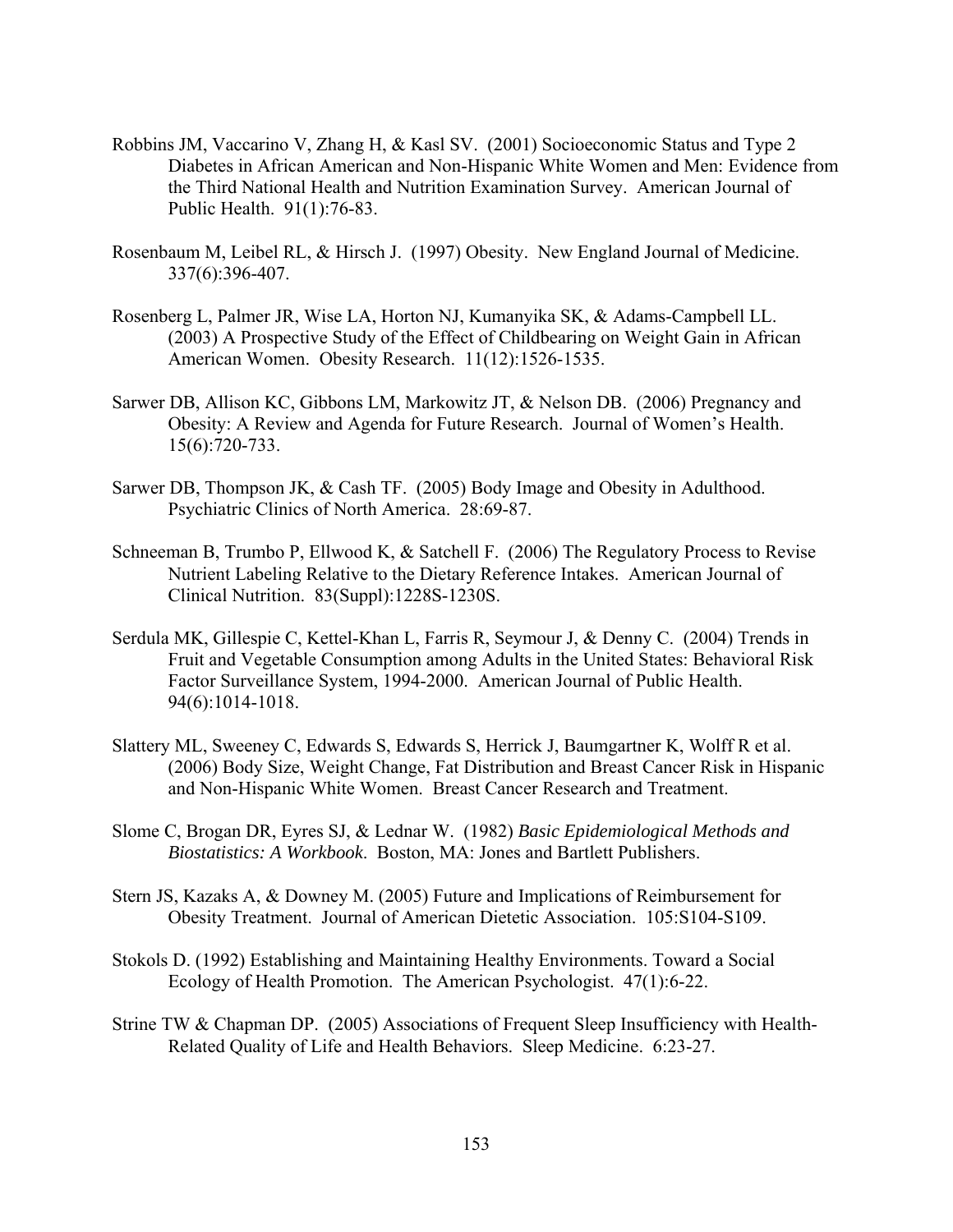- Strine TW, Chapman DP, Kobau R, & Balluz L. (2005) Associations of Self-Reported Anxiety Symptoms with Health-Related Quality of Life and Health Behaviors. Social Psychiatry and Psychiatric Epidemiology. 40:432-438.
- Strine TW, Hootman JM, Chapman DP, Okoro CA, & Balluz L. (2005) Health-Related Quality of Life, Health Risk Behaviors, and Disability Among Adults with Pain-Related Activity Difficulty. American Journal of Public Health. 95(11):2042-2048.
- Stucki A, Borchers M, Stucki G, Cieza A, Amann E, & Ruof J. (2006) Content Comparison of Health Status Measures for Obesity Based on the International Classification of Functioning, Disability and Health. International Journal of Obesity. 1-9.
- Stucki A, Daansen P, Fuessl M, Cieza A, Huber E, Atkinson R et al. (2004) ICF Core Sets for Obesity. Journal of Rehabilitation Medicine. 4(Suppl):107-113.
- Stunkard AJ. (1996) Current Views on Obesity. American Journal of Medicine. 100:230-236.
- Sturm R. (2007) Increases in Morbid Obesity in the USA: 2000-2005. Public Health.
- Sturm R, Ringel JS, & Andreyeva T. (2004) Increasing Obesity Rates and Disability Trends. Health Affairs. 23(2):199-205.
- Sullivan PW, Morrato EH, Ghushchyan V, Wyatt HR, & Hill JO. (2005) Obesity, Inactivity, and the Prevalence of Diabetes and Diabetes-Related Cardiovascular Comorbidities in the U.S., 2000-2002. Diabetes Care. 28(7):199-1603.
- Suls J & Rothman A. (2004) Evolution of the Biopsychosocial Model: Prospects and Challenges for Health Psychology. Health Psychology. 23(2):119-125.
- Sutton D, Logue E, Jarjoura D, Baughman K, Smucker W, & Capers C. (2003) Assessing Dietary and Exercise Stage of Change to Optimize Weight Loss Interventions. Obesity Research. 11(5):641-652.
- Swinburn B, Gill T, & Kumanyika S. (2005) Obesity Prevention: A Proposed Framework for Translating Evidence into Action. Obesity Reviews. 6(1):23-33.
- Tao H & Glazer G. (2005) Obesity: From a Health Issue to a Political and Policy Issue. Online Journal of Issues in Nursing. 10(2):10.
- Task Force on Community Preventive Services. (2005) The Guide to Community Preventive Services Available at: [http://www.thecommunityguide.org/library/book/default.htm.](http://www.thecommunityguide.org/library/book/default.htm)
- The Center for Consumer Freedom. [http://www.consumerfreedom.com/issuepage.cfm/topic/37.](http://www.consumerfreedom.com/issuepage.cfm/topic/37) Accessed on: October 4, 2006.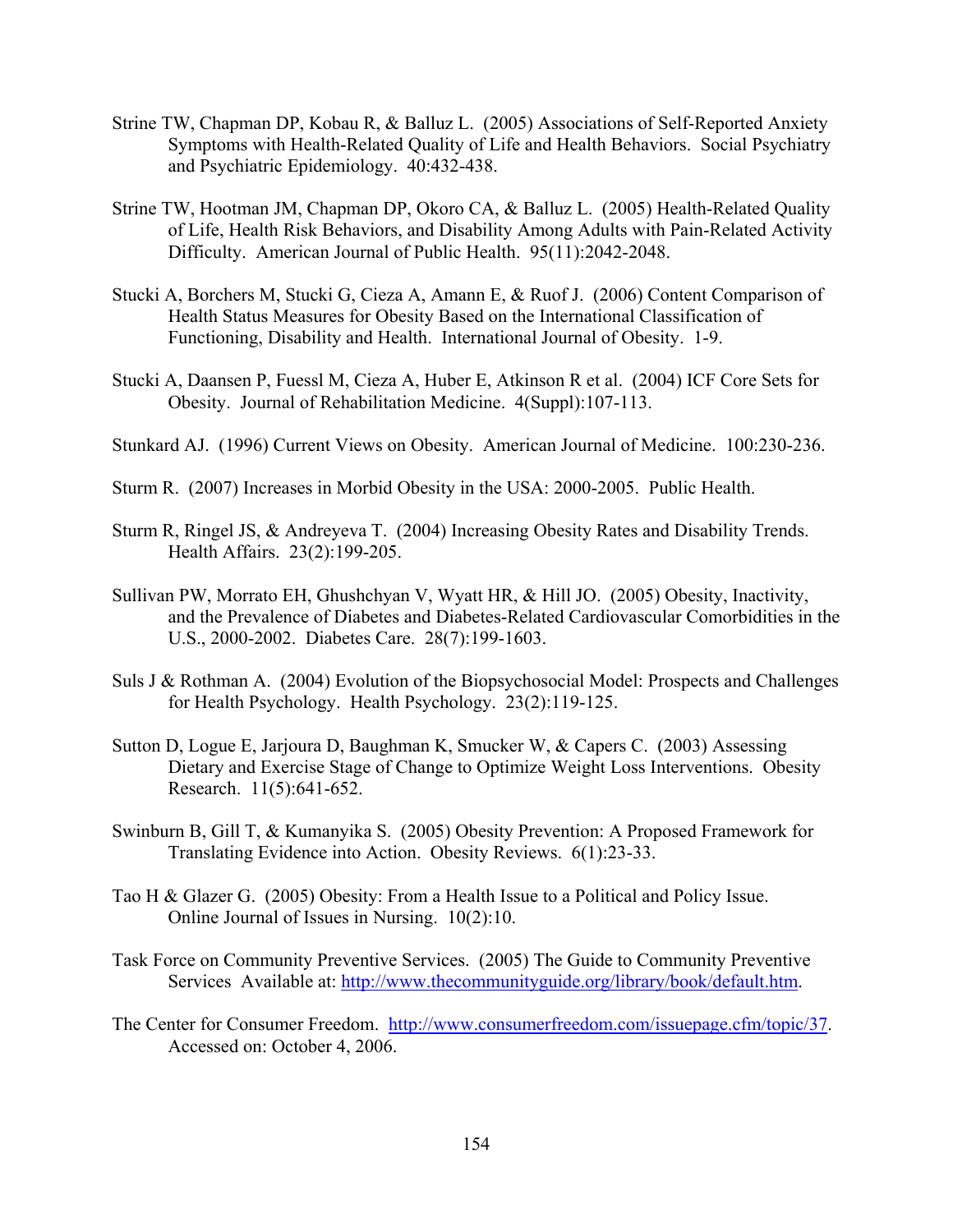- Thorogood M & Coombes Y. (2002) Evaluating Health Promotion. Practice and Methods. Oxford: Oxford University Press.
- Tillotson JE. (2004) America's Obesity: Conflicting Public Policies, Industrial Economic Development, and Unintended Human Consequences. Annual Review of Nutrition. 24:617-643.
- Townsend MS. (2006) Obesity in Low-Income Communities: Prevalence, Effects, a Place to Begin. Journal of the American Dietetic Association. 106(1):34-37.
- Townsend MS, Peerson J, Love B, Achterberg C, & Murphy SP. (2001) Food Insecurity is Positively Related to Overweight in Women. Journal of Nutrition. 131:1738- 1745.
- Tyler KL. (2007a) Usage of the International Classification of Functioning, Disability and Health (ICF) in Predicting BMI Among U.S. Women. Dissertation Manuscript.
- Tyler KL. (2007b) Usage of the International Classification of Functioning, Disability and Health (ICF) to Understand Obesity Among U.S. Women. Dissertation Manuscript.
- Ueda S & Okawa Y. (2003) The Subjective Dimension of Functioning and Disability: What Is It and What Is It For? Disability and Rehabilitation. 25(11-12):596-601.
- U.S. Department of Agriculture, Food and Nutrition Service, Office of Analysis, Nutrition and Evaluation. (2003) WIC Participant and Program Characteristics 2002. Report No. WIC- 03-PC.
- Ustun TB, Chatterji S, Bickenbach J, Kostanjsek, & Schneider M. (2003) The International Classification of Functioning, Disability and Health: A New Tool for Understanding Disability and Health. Disability and Rehabilitation. 25(11-12):565-571.
- Visscher TLS & Seidell JC. (2001) The Public Health Impact of Obesity. Annual Review of Public Health. 22:355-375.
- Volkow ND & Wise RA. (2005) How Can Drug Addiction Help Us Understand Obesity? Nature Neuroscience. 8(5):555-560.
- Wadden TA, Brownell KD, & Foster GD. (2002) Obesity: Responding to the Global Epidemic. Journal of Consulting and Clinical Psychology. 70(3):510-525.
- Weinstein AR, Sesso HD, Lee IM, Cook MR, Manson JE, Buring JE et al. (2004) Relationship of Physical Activity vs Body Mass Index with Type 2 Diabetes in Women. Journal of American Medical Association. 292(10):1188-1194.